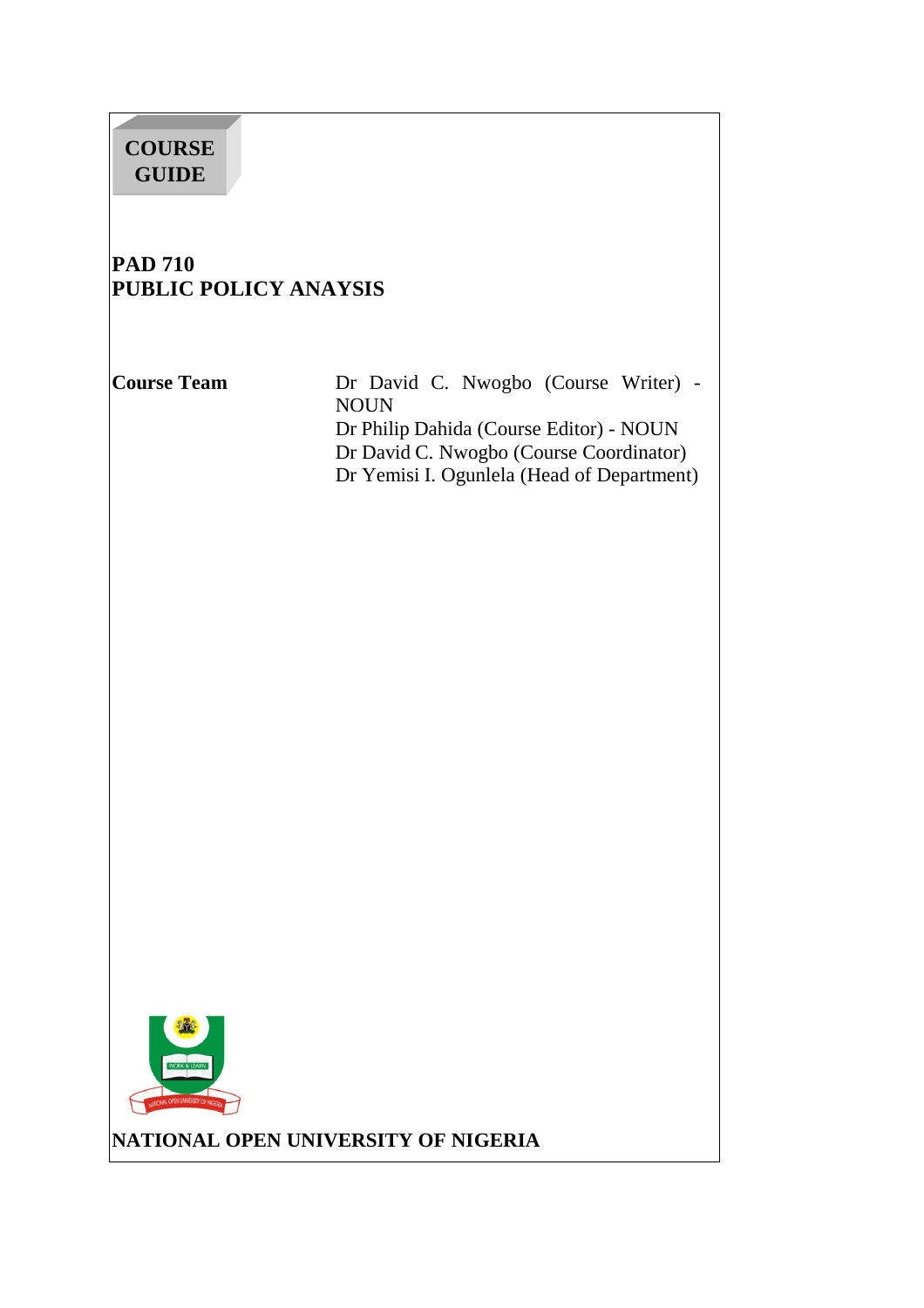© 2018 by NOUN Press National Open University of Nigeria Headquarters University Village Plot 91, Cadastral Zone Nnamdi Azikiwe Expressway Jabi, Abuja

Lagos Office 14/16 Ahmadu Bello Way Victoria Island, Lagos

e-mail: centralinfo@nou.edu.ng URL: www.nou.edu.ng

All rights reserved. No part of this book may be reproduced, in any form or by any means, without permission in writing from the publisher.

Printed 2018

ISBN: 978-058-348-5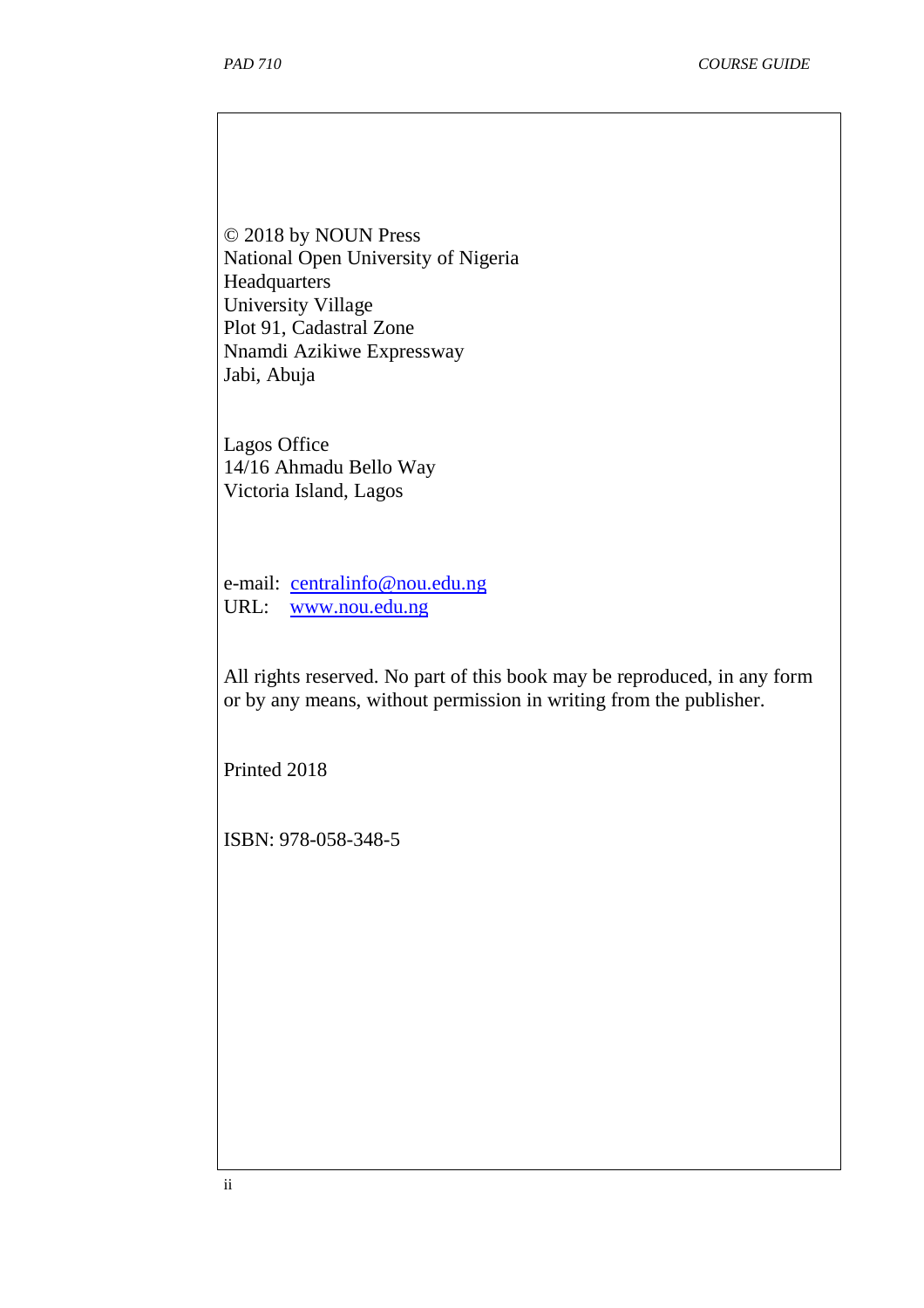## **CONTENTS PAGES**

| 1V  |
|-----|
| 1V  |
| 1V  |
| 1V  |
| V   |
| V   |
| V   |
| V1  |
| V1  |
| V1  |
| V11 |
| V11 |
| V11 |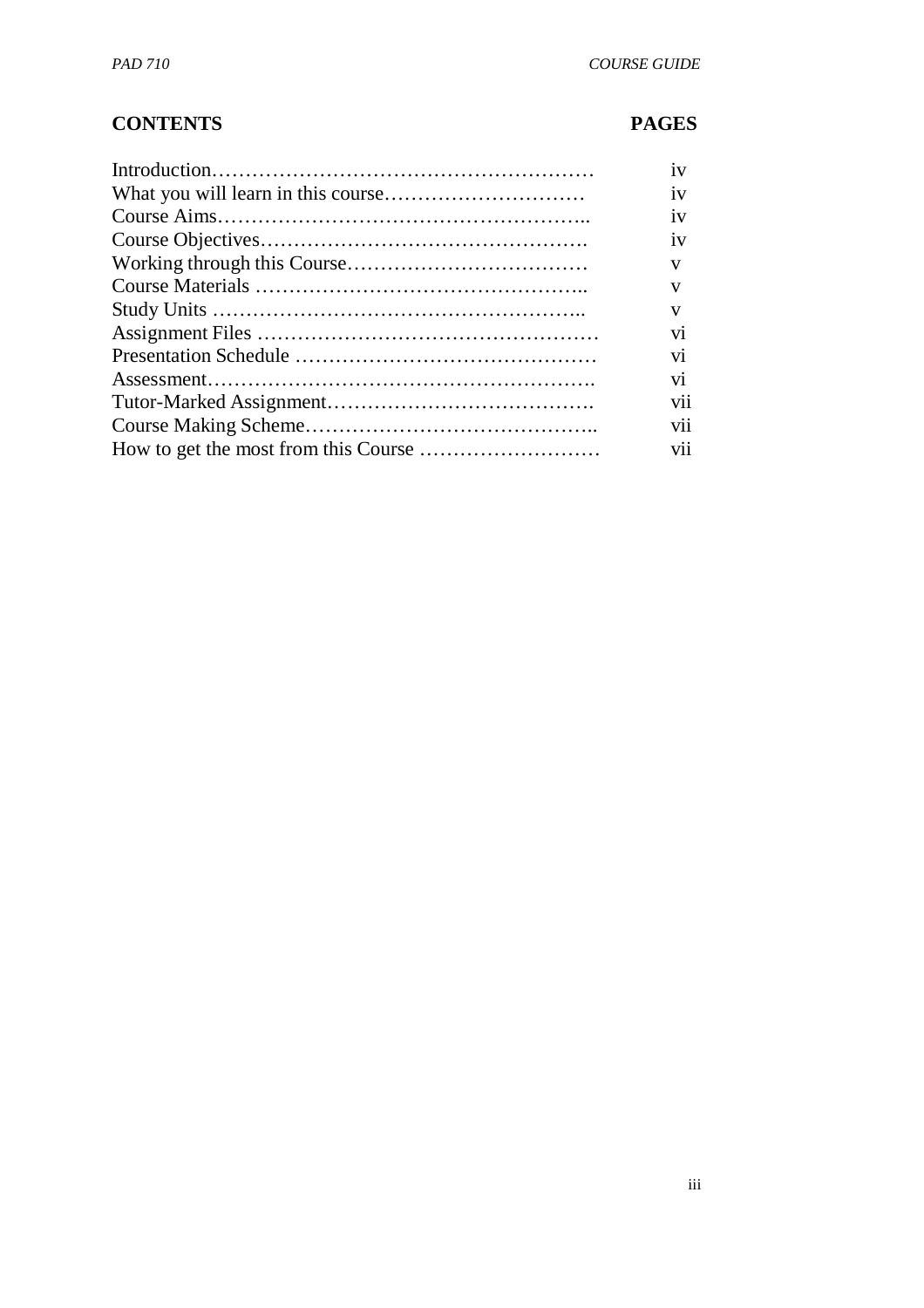## **INTRODUCTION**

Public Policy Analysis is a two credit course for the Post-Graduate Diploma in Public Administration Programme. The material has been developed to suit post- graduate diploma students in public administration at the National Open University of Nigeria (NOUN) by adopting an approach that highlights the vital areas of public policy analysis. This material is made up of (20) twenty units, housed under four (4) modules covering the study of public policy, dynamics of public policy formulation, implementation and evaluation. The ecology of public policy process, policy and decision-making theories, public policy analysis and the result determinants of success or failure of public policies. Each module is made up of five units. The course guide tells you briefly what the course is all about and the course materials you need to consult.

## **WHAT YOU WILL LEARN IN THIS COURSE**

The course content consists of the basic concepts in and nature of public policy. It also includes the policy makers and their environment, the concept of public policy analysis, approaches and theories of public policy, bureaucracy and public policy, and some issues in public policy making.

## **COURSE AIMS**

The aim of the course will be achieved by :

- giving you an understanding of the techniques used in the formulation, implementation and evaluation of public policies for solving societies needs
- helping students to take better and rational decision among alternatives.

## **COURSE OBJECTIVES**

To be sure that the aims of this course will be achieved, the course has been divided into units and each of the units has its own objective. Therefore, make sure you read the objective of each of the various units. The objectives of the course are to:

- explain the basic and related concepts in public policy analysis such as public problem; public interest; public policy and public policy analysis.
- examine the critical and dynamic nature of public policy Process
- examine critically the theories, models and approaches used in policy and decision making
- scrutinise some critical issues on public policy analysis.
- iv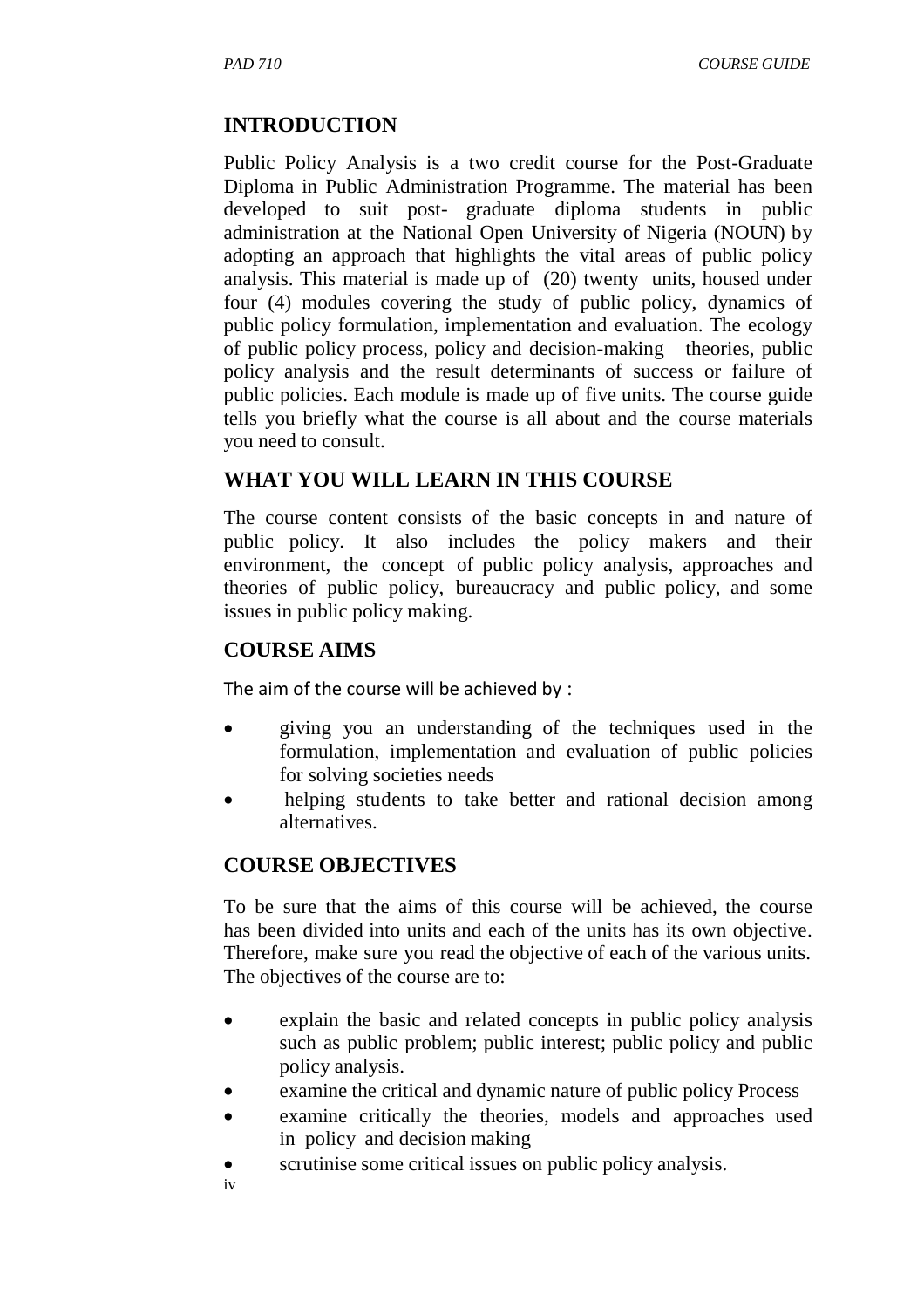## **WORKING THROUGH THIS COURSE**

In addition, each unit also has specific objectives and self-assessment exercise. The units' objectives are also included at the beginning of a unit; you should read them before you start working through the unit. You may want to refer to them during your study of the unit to check on your progress. You should always look at the unit objectives after completing a unit; in this way, you can be sure that you have done what is required of the unit.

## **COURSE MATERIALS**

Major Components of the course include the following:

Course Guide Study Units References Assignment Presentation Schedule

## **STUDY UNITS**

The study units in this course are as follows:

#### **Module 1 The Study of Public Policy**

- Unit 1 Basic Concepts in Public Policy
- Unit 2 Why Study Public Policy
- Unit 3 Nature and Scope of Public Policy
- Unit 4 Policy-Making Process
- Unit 5 Decision-Making Process

#### **Module 2 Dynamics of Public Policy Process and Policy and Decision- Making Theories**

- Unit 1 Policy Formation, problems, Agenda and Formulation
- Unit 2 Approaches to Public Policy Making
- Unit 3 Dynamics of Public Policy Formulation, Implementation and Evaluation
- Unit 4 Theories of Public Policy Making
- Unit 5 Theories of Decision-making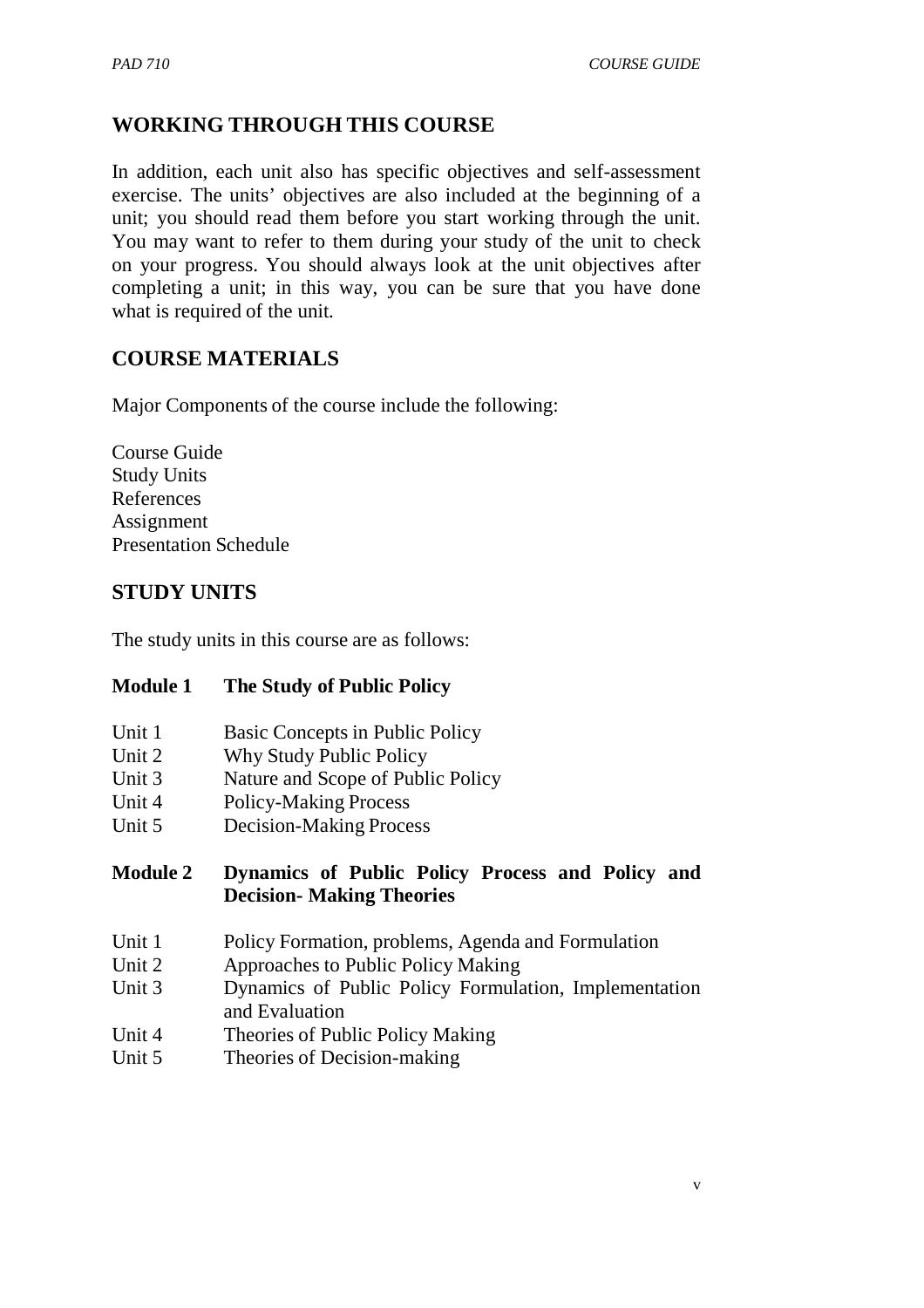#### **Module 3 Public Policy Analysis**

| Unit 1 | <b>Public Policy Analysis</b> |
|--------|-------------------------------|
|--------|-------------------------------|

- Unit 2 Planning and Public Policy Analysis
- Unit 3 Budget and Public Policy
- Unit 4 Techniques in Public Policy Analysis
- Unit 5 Approaches in Policy Analysis

#### **Module 4 Public Policy Process and the Environment**

- Unit 1 Bureaucracy and Public Policy Making
- Unit 2 Determinants of Policy Success or Failure
- Unit 3 Actors in Public Policy Process
- Unit 4 The Public Policy Makers and their Environment
- Unit 5 Impact of the Environment on Policy Making and Implementation

There are four modules in this study guide. The first module explains**:**  The study of public policy and the various units treated the following sub topics**:** Basic concepts in public policy; why study public policy; nature and scope of public; policy policy- making process and decision-making process. module 2 treated dynamics of Public Policy Process, Policy and Decision-Making Theories, Module 3 explained Public Policy Analysis and Module 4 dealt with Public Policy Process and the Environment.

#### **ASSIGNMENT FILES**

There are twenty assignments in this course. The 20 –course assignment which covered all the topics in the course material, are written to guide you to read and understand the various units in the course.

#### **PRESENTATION SCHEDULE**

The presentation schedule is in this reading material to give you the important dates for the programme of this course. This will help to guide you. Ensure that you take note of the various dates and take note that you submit your assignments as at when due.

#### **ASSESSMENT**

There are three aspects to the assessment of this course: first is the selfassessment test; the second is tutor-marked assignments, and third, is a written examination.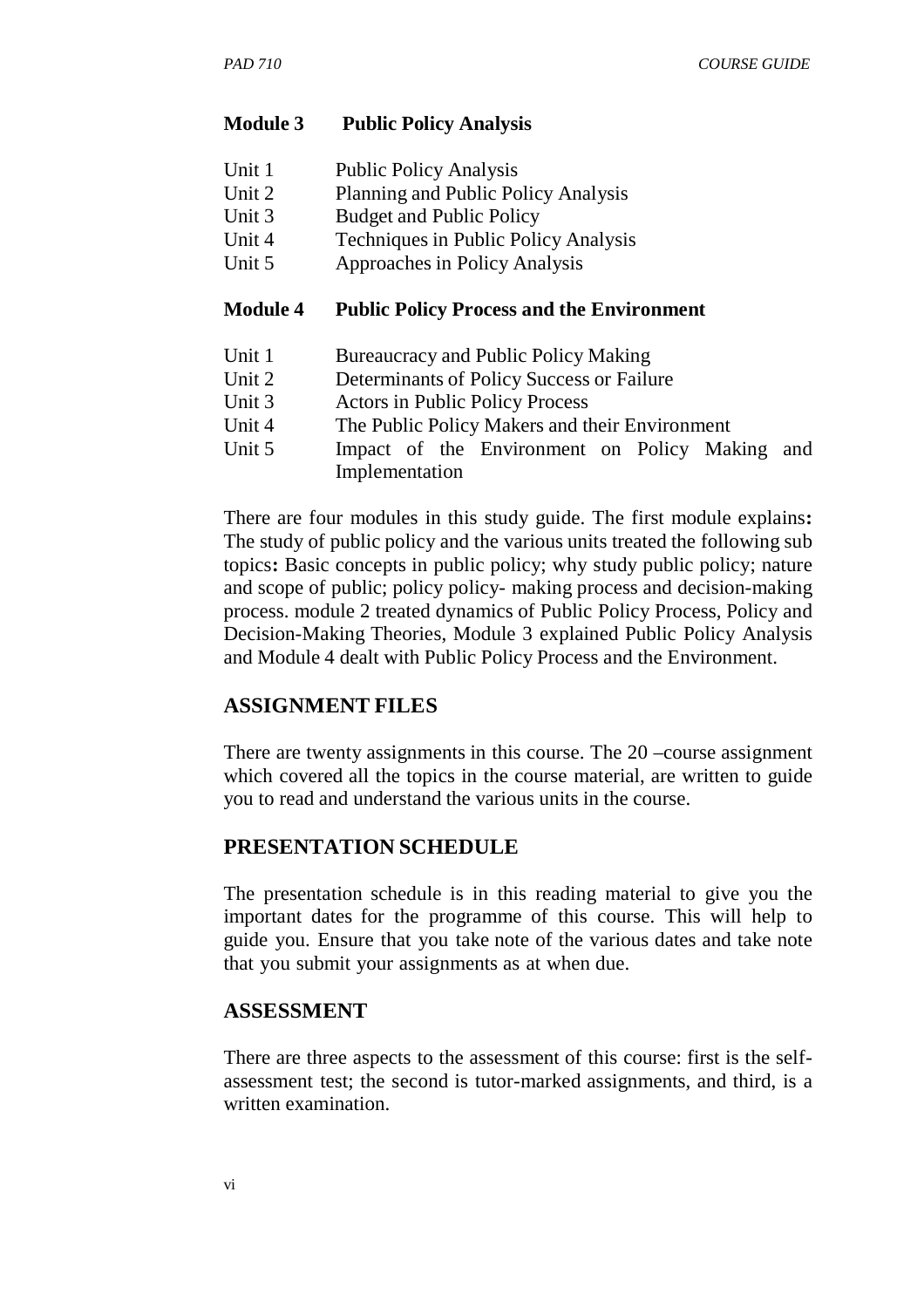In tackling the assignments, you are advised to be honest to yourself in attempting the exercises; you are expected to apply information, knowledge and skills and techniques gathered during the course. Your assignment should be submitted to your tutor for formal assessment in accordance with the deadlines stated in the presentation schedule and the

## **TUTOR-MARKED ASSIGNMENT**

There are 20 tutor marked assignments in this course. You are needed to submit ten, then your tutor should select the once the you did better for your continuous assessment which carries 30 marks, while your examination carries 70 marks.

# **COURSE MARKING SCHEME**

| <b>ASSIGNMENT MARKS</b> |                                                                     |
|-------------------------|---------------------------------------------------------------------|
|                         | Assignment 1-20 Do any assignment and the best six will             |
|                         | be selected at 5 marks each which will give a total of<br>30 marks. |
| Final                   | 70% of the overall course marks                                     |
| Fotal                   | 100% of course marks                                                |

## **COURSE OVERVIEW**

The table brings together the units, the number of weeks you should take to complete them and the assignment that follows them

|    | UnitTitle of Work                     | Week | Assessment           |
|----|---------------------------------------|------|----------------------|
|    |                                       |      | Activityend of unit) |
|    | Course Guide                          |      |                      |
|    | Module 1                              |      |                      |
| 11 | <b>Basic Concept in Public Policy</b> |      | Assignment 1         |
| n  | <b>Why Study Public Policy</b>        |      | Assignment 2         |
| 3  | Nature and Scope of Public Policy     |      | Assignment 3         |
| 4  | <b>Policy Making Process</b>          |      | Assignment 4         |
| 5  | Decision-Making Process.              |      | Assignment 5         |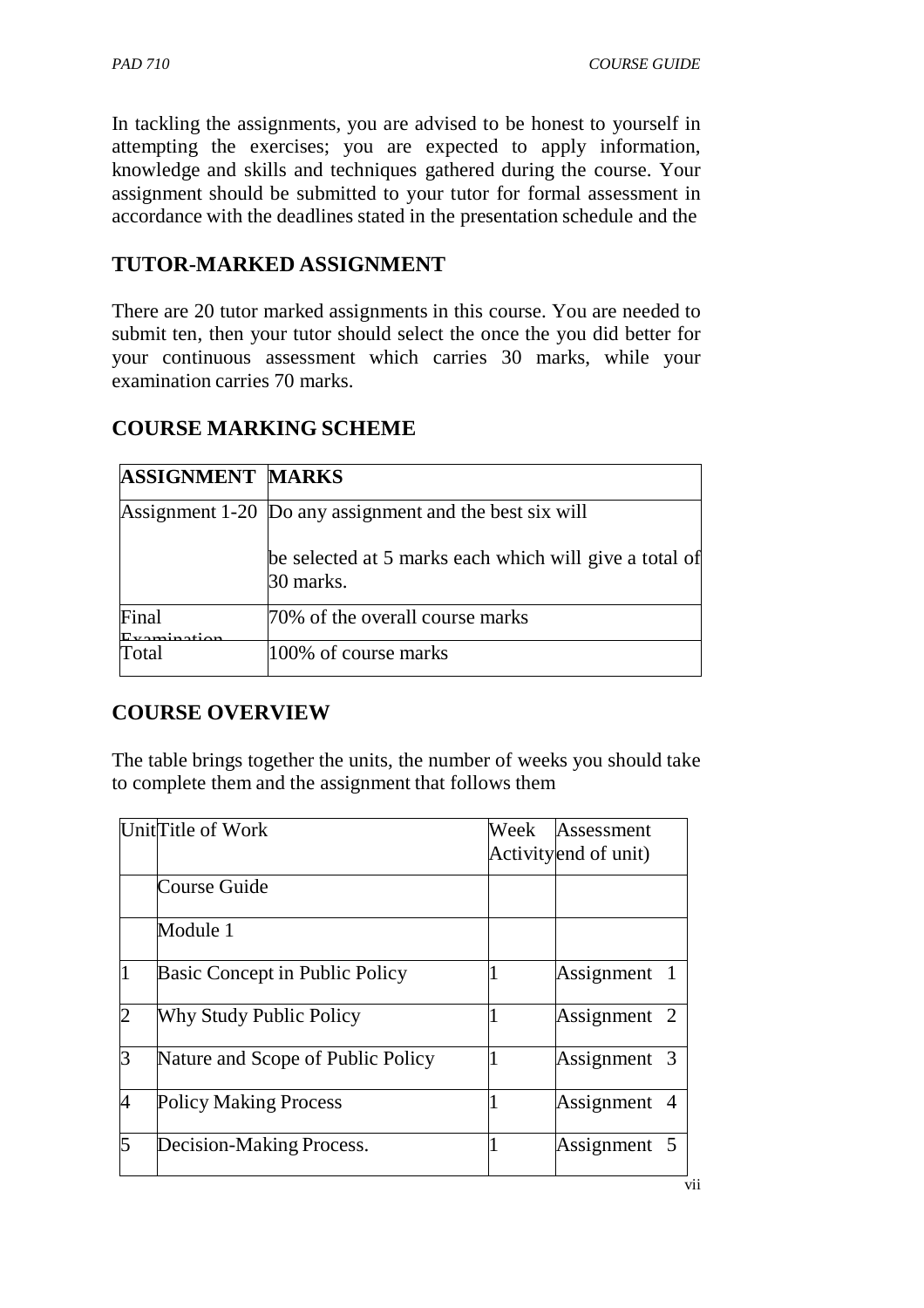|                | Module 2                                                 |    |            |    |
|----------------|----------------------------------------------------------|----|------------|----|
| $\overline{1}$ | Policy Formation: Problems, Agenda                       |    | Assignment | 6  |
|                | and formulation                                          |    |            |    |
| $\overline{c}$ | Approaches to Public Policy Making                       | I  | Assignment | 7  |
| 3              | Dynamics of Public Policy                                |    | Assignment | 8  |
| 4              | Theories of Public Policy Making                         |    | Assignment | 9  |
| 5              | Formulation, Implementation and<br>Evaluation            |    | Assignment | 10 |
|                | <b>Module 3</b>                                          |    |            |    |
| $\overline{1}$ | <b>Public Policy Analysis</b>                            | 1  | Assignment | 11 |
| $\overline{c}$ | Planning and Public Policy Analysis                      | 1  | Assignment | 12 |
| 3              | <b>Budget and Public Policy</b>                          | 1  | Assignment | 13 |
| 4              | Techniques in Public Policy Analysis                     | I  | Assignment | 14 |
| 5              | Approaches in Policy Analysis                            |    | Assignment | 15 |
|                | <b>Module 4</b>                                          |    |            |    |
| $\mathbf{1}$   | Bureaucracy and Public Policy Making                     |    | Assignment | 16 |
| $\overline{2}$ | Determinants of Policy success or failure <sup>[1]</sup> |    | Assignment | 17 |
| 3              | <b>Actors in Public Policy Process</b>                   |    | Assignment | 18 |
| 4              | The Public Policy Makers And Their                       | 1  | Assignment | 19 |
|                | Environment                                              |    |            |    |
| 5              | Impact of the Environment on Policy                      | 1  | Assignment | 20 |
|                | Making and Implementation                                |    |            |    |
|                |                                                          |    |            |    |
|                | Total                                                    | 20 | 20         |    |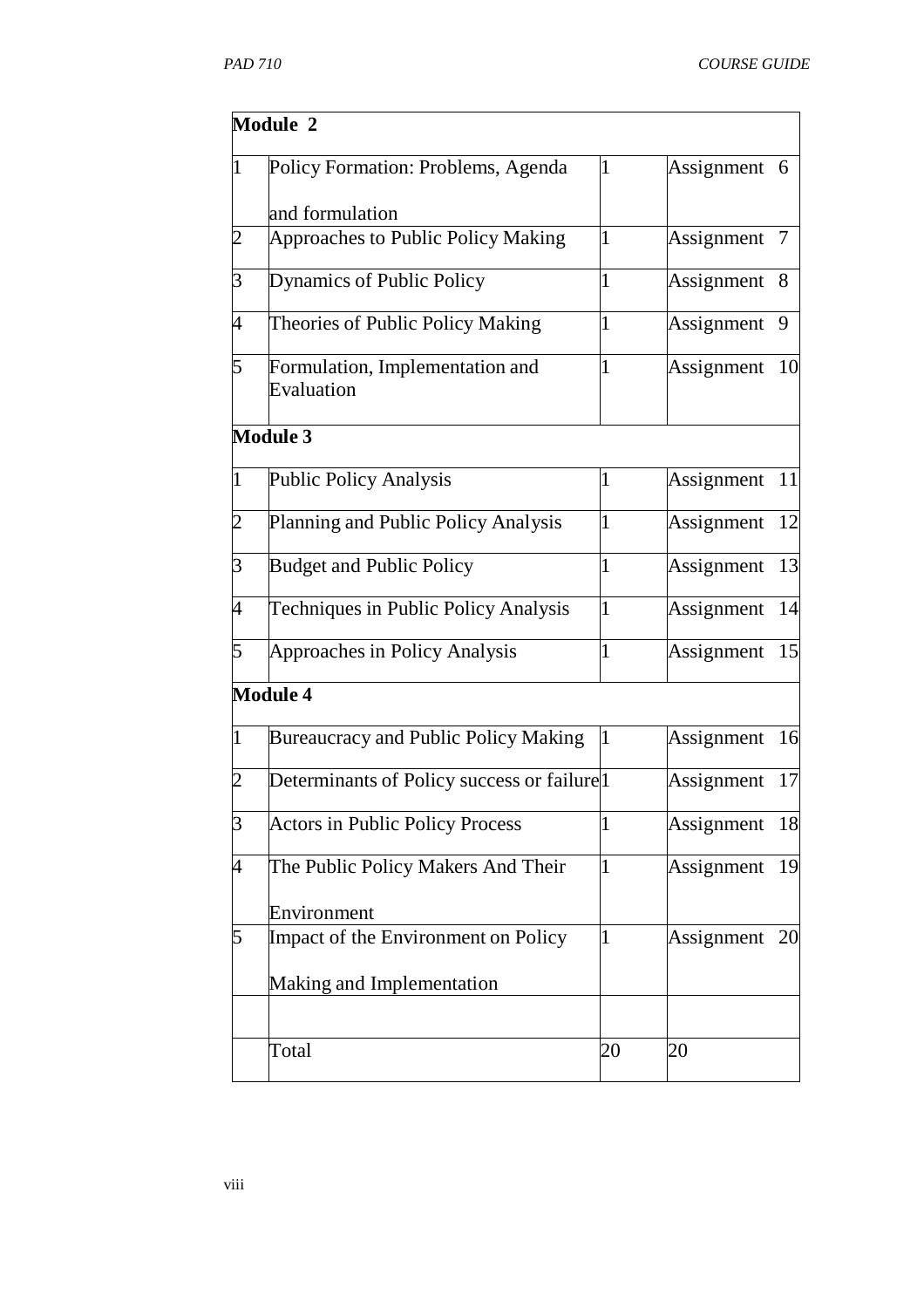# **MAIN COURSE**

| <b>CONTENTS</b> |                                                                                      | <b>PAGE</b> |
|-----------------|--------------------------------------------------------------------------------------|-------------|
| <b>Module 1</b> |                                                                                      | 1           |
| Unit 1          | Basic Concepts in Public Policy                                                      | 1           |
| Unit 2          |                                                                                      | 8           |
| Unit 3          | Nature and Scope of Public Policy                                                    | 15          |
| Unit 4          |                                                                                      | 22          |
| Unit 5          |                                                                                      | 26          |
| <b>Module 2</b> | <b>Dynamics of Public Policy Process and Policy</b><br>and Decision- Making Theories | 36          |
|                 |                                                                                      |             |
| Unit 1          | Policy Formation, problems, Agenda and                                               |             |
|                 | Formulation                                                                          | 36          |
| Unit 2          | Approaches to Public Policy Making                                                   | 47          |
| Unit 3          | Dynamics of Public Policy Formulation,                                               |             |
|                 |                                                                                      | 52          |
| Unit 4          | Theories of Public Policy Making                                                     | 62          |
| Unit 5          | Theories of Decision-Making                                                          | 68          |
| <b>Module 3</b> |                                                                                      | 76          |
| Unit 1          |                                                                                      | 76          |
| Unit 2          | Planning and Public Policy Analysis                                                  | 87          |
| Unit 3          |                                                                                      | 92          |
| Unit 4          | Techniques in Public Policy Analysis                                                 | 105         |
| Unit 5          | Approaches in Policy Analysis                                                        | 116         |
| <b>Module 4</b> | <b>Public Policy Process and the Environment 121</b>                                 |             |
| Unit 1          | Bureaucracy and Public Policy Making                                                 | 121         |
| Unit 2          | Determinants of Policy Success or Failure                                            | 130         |
| Unit 3          |                                                                                      | 135         |
| Unit 4          | The Public Policy Makers and their Environment 146                                   |             |
| Unit 5          | Impact of the Environment on Policy Making                                           |             |
|                 |                                                                                      | 153         |
|                 |                                                                                      |             |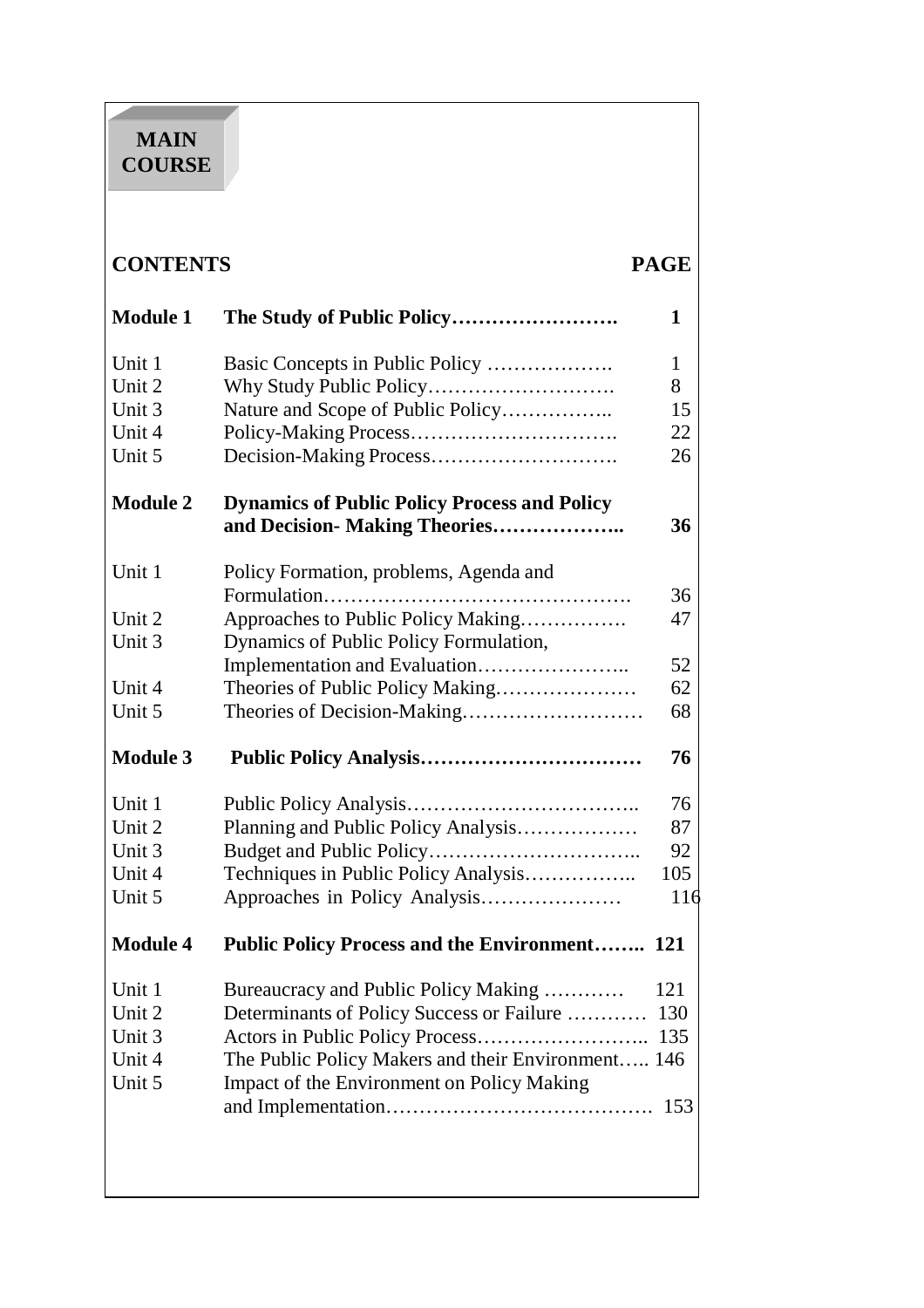## **MODULE 1 THE STUDY OF PUBLIC POLICY**

- Unit 1 Basic Concept in Public Policy
- Unit 2 Why Study Public Policy
- Unit 3 Nature and Scope of Public Policy
- Unit 4 Policy Making Process
- Unit 5 Decision-Making Process

## **UNIT 1 BASIC CONCEPTS IN PUBLIC POLICY**

## **CONTENTS**

- 1.0 Introduction
- 2.0 Objectives
- 3.0 Main Contents
	- 3.1 Meaning of Public Problem
	- 3.2 Meaning of Public Interest
	- 3.3 Meaning of Public Policy
	- 3.4 Meaning of Public Policy Analysis
- 4.0 Conclusion
- 5.0 Summary
- 6.0 Tutor-Marked Assignment
- 7.0 References/Further Reading

## **1.0 INTRODUCTION**

Public policy analysis as a course of study that has its meaning entrenched in many concepts. This is why for the benefit of enhanced comprehensibility, four key concepts are explained. These concepts are public problem, public interest, public policy and public policy analysis.

## **2.0 OBJECTIVES**

At the end of this unit, you should be able to:

- give definition and meaning of Public Problem
- identify Public Interest
- explain Public Policy
- describe Public Policy Analysis.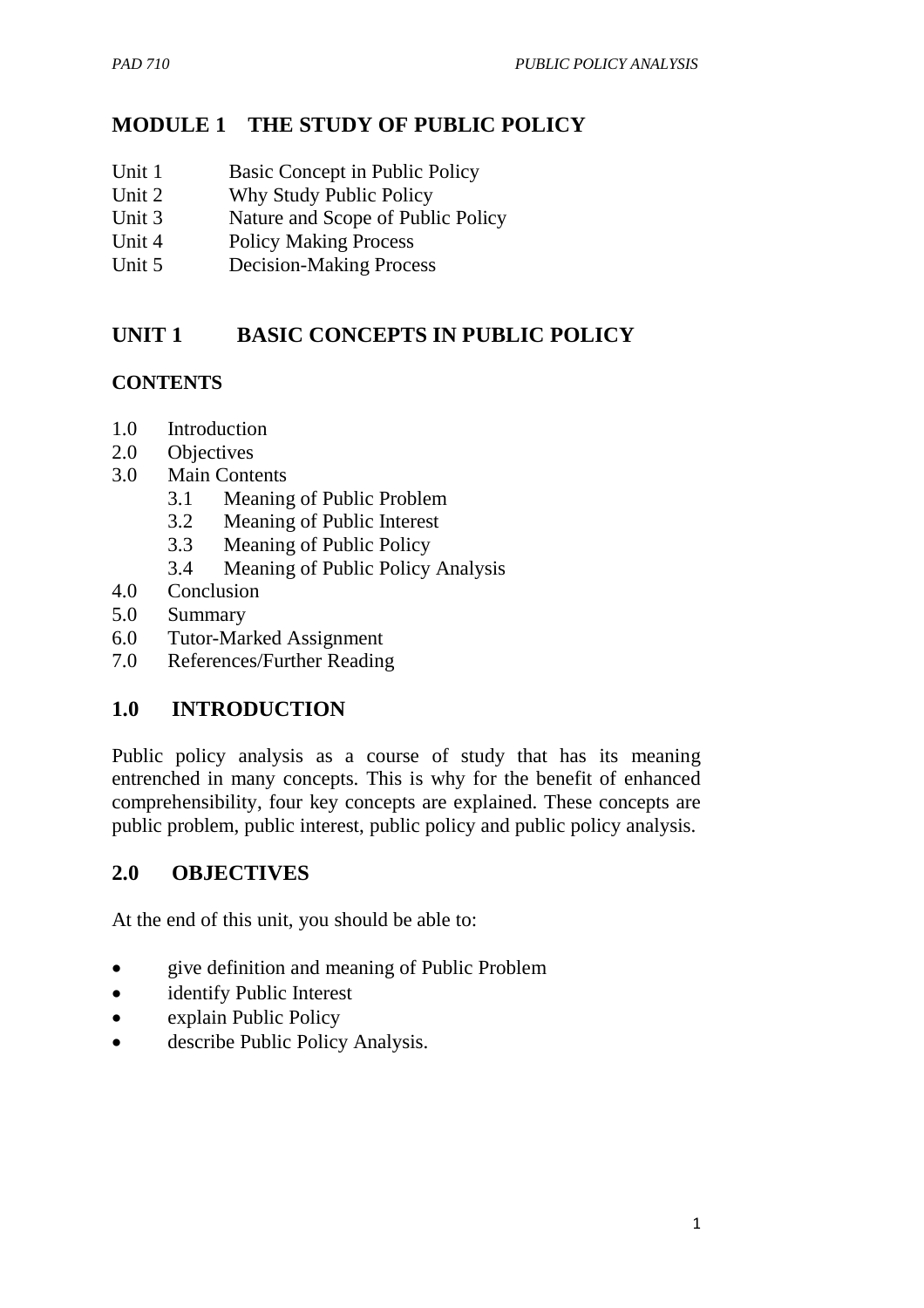## **3.0 MAIN CONTENT**

## **3.1 Meaning of Public Problem**

Defining a public problem is a plausible way of commencing a discourse on Public Policy Analysis. This is because, in the words of John Dewey, a problem well defined is a problem half-solved." Again, the famous Albert Einstein asserted "if I had an hour to solve a problem I would spend 55 minutes thinking about the problem and 5 minutes thinking about solutions. Therefore, in public policy analysis, the key question is to find out what the policy problem is. Defining a policy problem is an act of conceptualising collective problems or challenges to be dealt with. It involves mobilising others in a specific way to look at problems and solutions (Hanberger, 1997).

A policy problem definition has three main components: description of influential conditions and interests, history of prior governmental action or inaction, and persuasive argument, bearing in mind that a public problem is a condition that at least some people in a society view as being undesirable.

Public problems can originate in endless ways and require different policy responses (such as regulations, subsidies, Import quotas, and laws) on the local, national, or international level (Sharkansky, & Hofferbert, nd). The public problems that influence public policy making can be of economic, social, or political nature (Hill, 2005). Each system is influenced by different public problems and issues, and has different stakeholders; as such, each requires different public policy (*Thei, 2010*). In public policy making, numerous individuals, corporations, non-profit organisations and interest groups compete and collaborate to influence policymakers to act in a particular way that suits their interest.

## **3.2 Meaning of Public Interest**

Public interest, according to the Random House Dictionary, is the welfare or well-being of the general public; commonwealth, It may be an appeal or relevance to the general populace. However, what is in the 'public interest' is incapable of precise definition as there is no single and immutable public interest. In some ways it is easier to make general statements about what is not in the public interest than what is in the public interest. The public interest refers to the "common well-being" or "general welfare". The public interest is central to policy debates, politics, democracy and the nature of government itself. While nearly everyone claims that aiding the common well-being or general welfare is positive, there is little, if any, consensus on what exactly constitutes the public interest.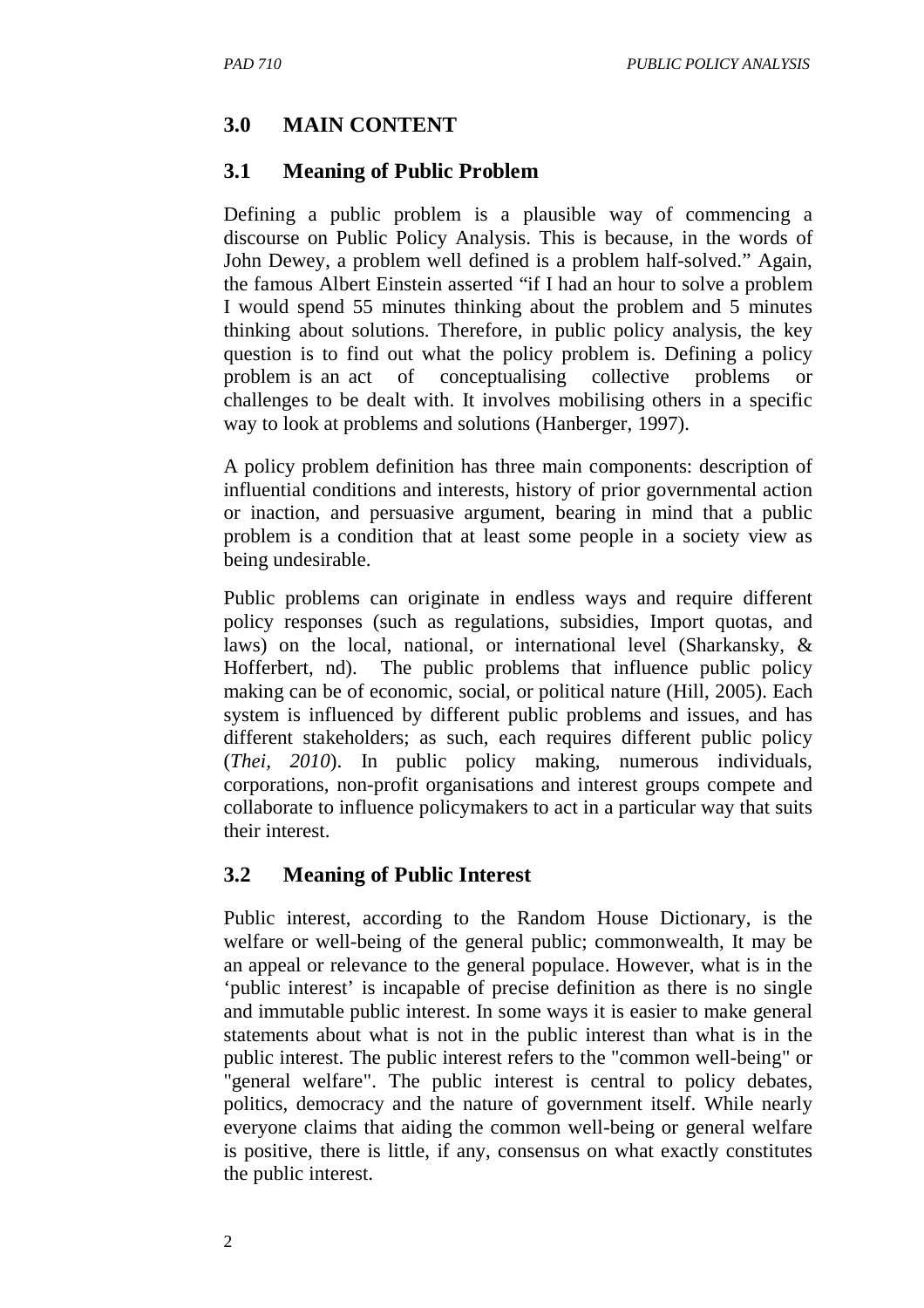The public interest can mean different things or be applied in different ways in different circumstances. The kinds of conflicts that often arise are:

Where a decision would advance the interests of one group, sector or geographical division of the community at the expense of the interests of another. Such a decision can be in the public interest in certain circumstances. For example, granting resident parking permits near popular destinations may be in the public interest even though it inconveniences non-residents, because it helps to ensure residents are not overly inconvenienced by people visiting nearby areas.

Between two government organisations responsible for advancing different causes which both provide some benefit to the public. For example, it is likely that in many respects a body responsible for protecting the natural environment and a body responsible for harvesting forestry products have equally valid but conflicting views about the public interest.

Where a decision requires a balancing of one public interest consideration over another; such as the public interest in providing access to government documents against the public interest in preserving the security of sensitive information (relating to law enforcement, for example).

It would be true to say that what is in the public interest often depends on the particular circumstance, and each circumstance raises a range of considerations that often conflict. Sometimes conflicting public interest considerations need to be balanced.

Economist Lok Sang Ho defines the public interest as the "ex ante welfare of the representative individual" (Ho, 2011). Public interest has been considered as the core of "democratic theories of government" and often paired with two other concepts, "convenience" and "necessity" (Napoli, 2001), even though in the political sphere, it is used by many to justify a wide range of actions and proposals. However, it is often unclear (even to those using the term) what they mean by this, and there can be a natural suspicion that the phrase may be used as a smokescreen to garner support for something that is actually in the advocate's own interests.

Summarily, the concept of the 'public interest' has been described as referring to considerations affecting the good order and functioning of the community and government affairs, for the well-being of citizens. The expression 'for the common good' is also used.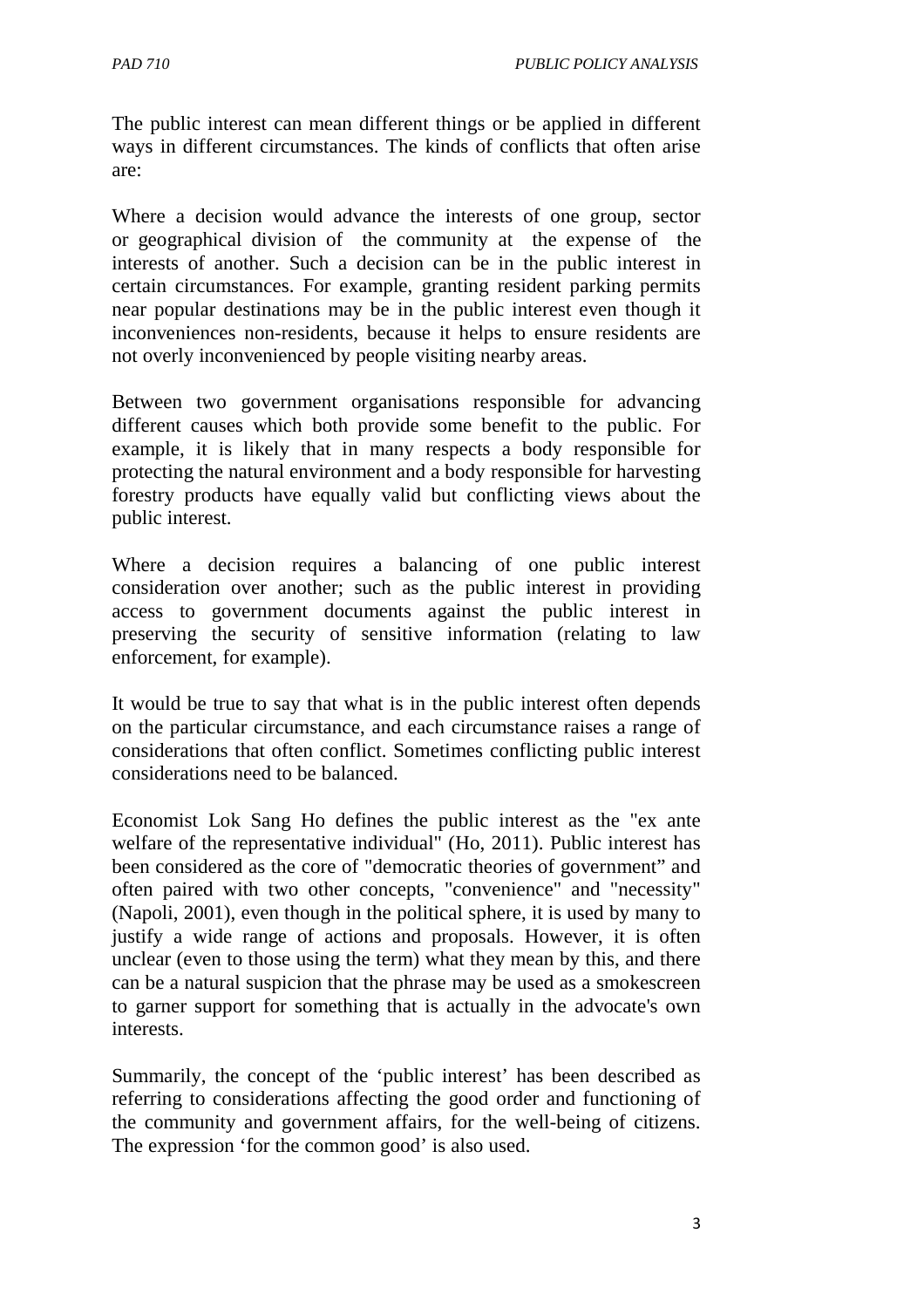## **3.3 Meaning of Public Policy**

Public Policy is a purposive course of actions or inactions undertaken by an actor or set of actors in dealing with a particular problem or matter of concern (Anderson, 1995). Public Policy is a proposed course of action of a person, group or government within environment providing opportunities and obstacles which the policy was proposed to utilise and overcome in an effort to reach a goal or realise an objective or purpose (Carl J. Friedrrich). To Thomas R. Dye, Public Policy is whatever government chooses to do or not to do. Thus, Public Policy is a course of government action or inaction in response to public problems. It is associated with formally approved policy goals and means, as well as the regulations and practices that implement programmes. Dimock, et al. (1983:40) sees public policy as "deciding at any time or place what objectives and substantive measures should be chosen in order to deal with a particular problem". Chandler and Plano (1988) define public policy as "the strategic use of resources to alleviate national problems or governmental concerns". Freeman and Sherwoods (1968) posit that it is the public response to the interest in improving the human conditions. In these definitions there is divergence between what governments decide to do and what they actually do. Public policy is a guide which government has designed for direction and practice in certain problem areas.

Public policy is the principled guide to action taken by the administrative executive branches of the state with regard to a class of issues, in a manner consistent with law and institutional customs. The foundation of public policy is composed of national constitutional laws and regulations. Government actions and process Public policy making can be characterised as a dynamic, complex, and interactive system through which public problems are identified and countered by creating new public policy or by reforming existing public policy (John, 1998).

Emanating from the myriad definitions above is that the concept of public policy as a relatively stable, purposive course of action followed by government in dealing with some problem or matter of concern are the following points: First the definitions link policy to purposive or goal-oriented action rather than to random behaviour or chance occurrences because in modern political systems, Public policies do not just happen. They are designed to accomplish specified goals or product definite results, although these are not always achieved. Second, policies consist of courses or patterns of action taken over time by governmental officials rather than their separate, discrete decisions. Third, public policies emerge in response to policy demands, or those claims for action or inaction on some public issue made by other actors – private citizens, group representatives, or legislators and other public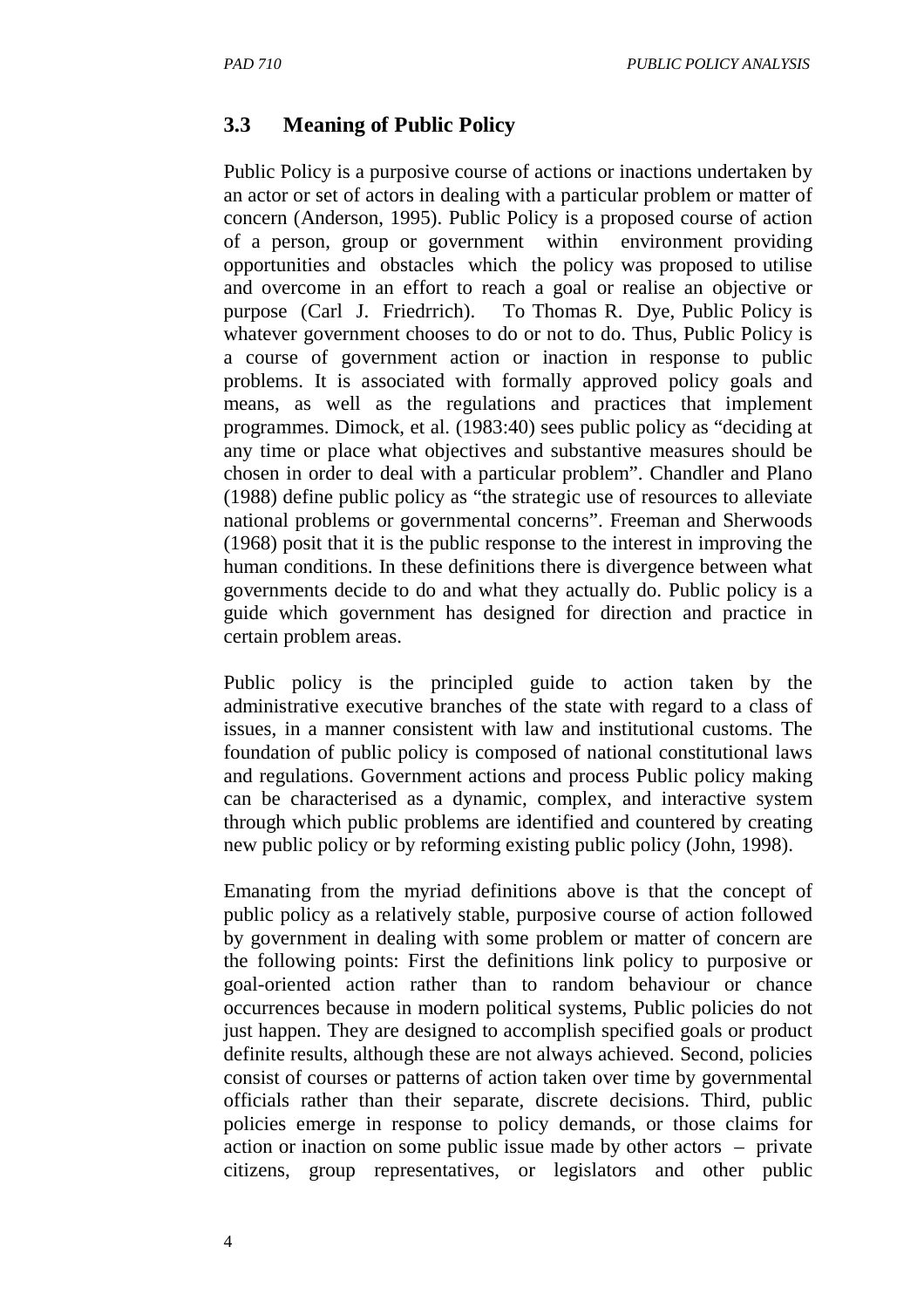officials-upon government officials and agencies. In response to policy demands, public officials make decisions that give content and direction to public policy. These decisions may enact statutes, issue executive orders or edicts, promulgate administrative rules, or make judicial interpretations of laws.

## **3.4 Meaning of Public Policy Analysis**

Policy analysis is a technique used in public administration to enable civil servants to examine and evaluate the available options to implement the goals of elected officials. It has been defined as the process of "determining which of various policies will achieve a given set of goals in light of the relations between the policies and the goals" (Geva-May, & Leslie, 1999).

Policy analysis can be divided into two major fields:

Analysis of existing policy, which is analytical and descriptive i.e. it attempts to explain policies and their development. Analysis for new policy, which is prescriptive i.e., it is involved with formulating policies and proposals. For example: to improve social welfare (Bührs & Bartlett, 1993). The areas of interest and the purpose of analysis determine what types of analysis are conducted. A combination of two kinds of policy analyses together with programme evaluation would be defined as policy studies (Hambrick, et al. 1998).

As a technique to examine and evaluate the available options to implement the goals of elected officials, public policy is used in the analysis of existing policy, which is analytical and descriptive i.e., it attempts to explain policies and their development.

Public policy analysis involves the study of the causes, processes, formation, implementation and consequences of public policy. It entails the description, explanation and prescription of particular policy choices and content, the determination of strategies or techniques for optimal policy-making. It uses collected data to systematically explain, describe and prescribe public policies with the aid of social science methods, theories and approaches.

Public policy analysis can be conceptualised as the study of the formation, implementation and evaluation of public policy, the values of policy-makers, the environment of the policy-making system, the cost of policy alternatives and the study of policies for improving policymaking. Its goal is to improve the basis of policy- making and generate relevant information needed to resolve social problems. Public policy analysis is aimed at improving the basis for public policy making.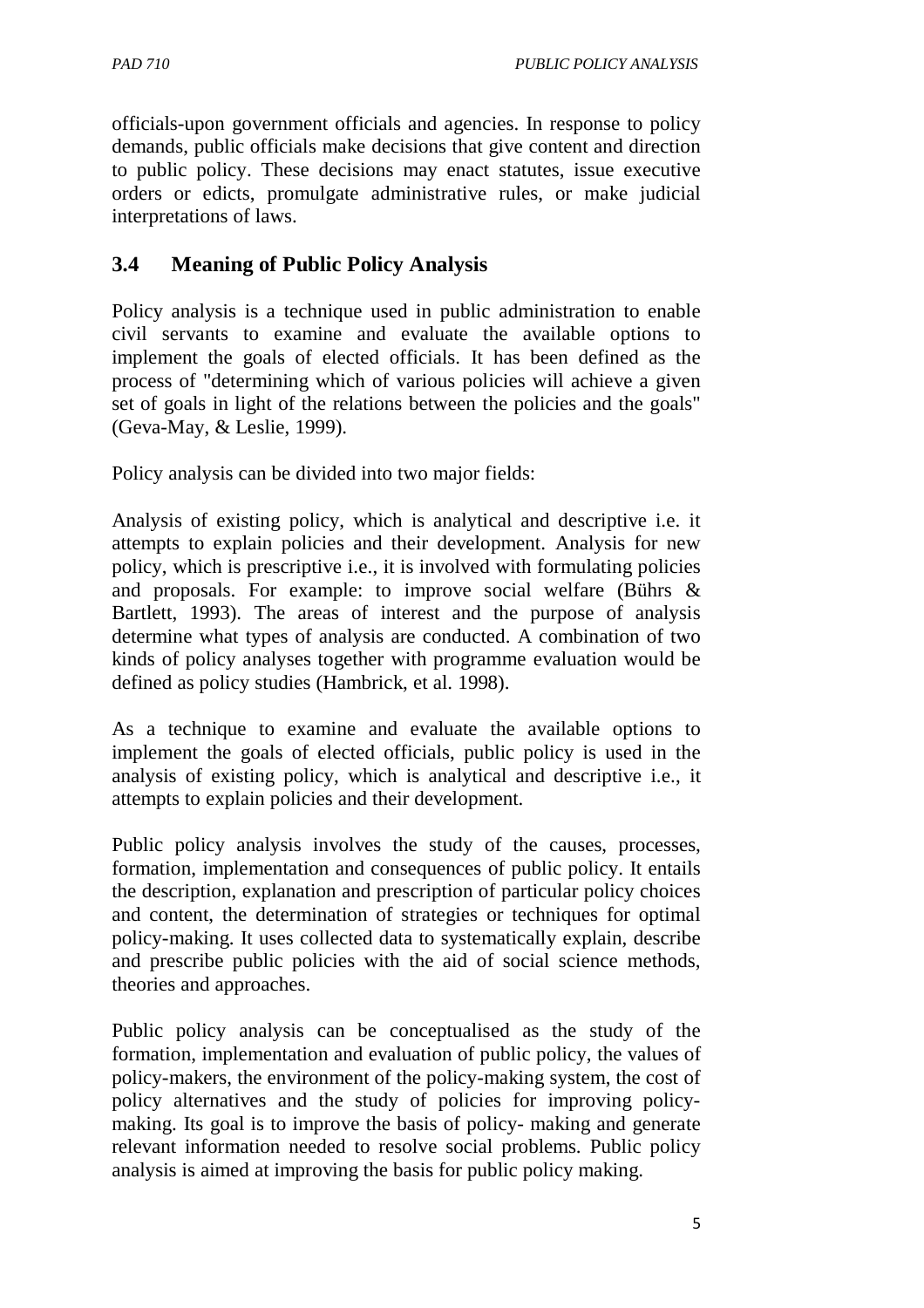## **4.0 CONCLUSION**

The study of public policy analysis is necessary to all public and private citizens for better understanding of government decision and programmes. Better knowledge of public policies is enhanced by better knowledge of basic concepts in public policy such as public problem, public interest, public policy and public policy analysis.

#### **5.0 SUMMARY**

The unit discussed the basic and critical concept in public policy. The essence of this unit is to enhance your understanding of public policy analysis.

#### **6.0 TUTOR-MARKED ASSIGNMENT**

Public problem definition enhances public policy choice in the interest of the public. Expatiate.

#### **7.0 REFERENCES/FURTHER READING**

- Chandler, R.C.&Plano, J.C. (1988). *The Public Administration Dictionary*. England: ABC-CLIO.
- Dye, T.R. (1976). Policy Analysis: What Governments Do, Why They Do It and What Differences It Makes. Alabama: University of Alabama Press.
- Eneanya, A.N. (2010). Policy Research, Analysis and Effective Public Policy-Making in Nigeria. Lagos: Concept Publications Ltd.
- Geva-May, I.& Pal, L.A. (1999). "Policy Evaluation and Policy Analysis: Exploring the Differences". In *Nagel, Stuart S. Policy Analysis Methods*. Nova Science Publishers.
- Hambrick, R.J; Bardach, E; Chelimsky, E; Shadish, W.R.; Deleon, P; Fischer, F; MacRae, D; Whittington, D (1998). "Review: Building the Policy Studies Enterprise: A Work in Progress". Public Administration Review. **58** (6): 533–9.

Hill, Michael (2005). Public Policy Process. Pearson.

Ho, L.S, (2011) Public Policy and the Public Interest, Routledge,

Ikelegbe, A.O. (1994). Public Policy-making and Analysis. Benin-City: Uri Publishing Ltd.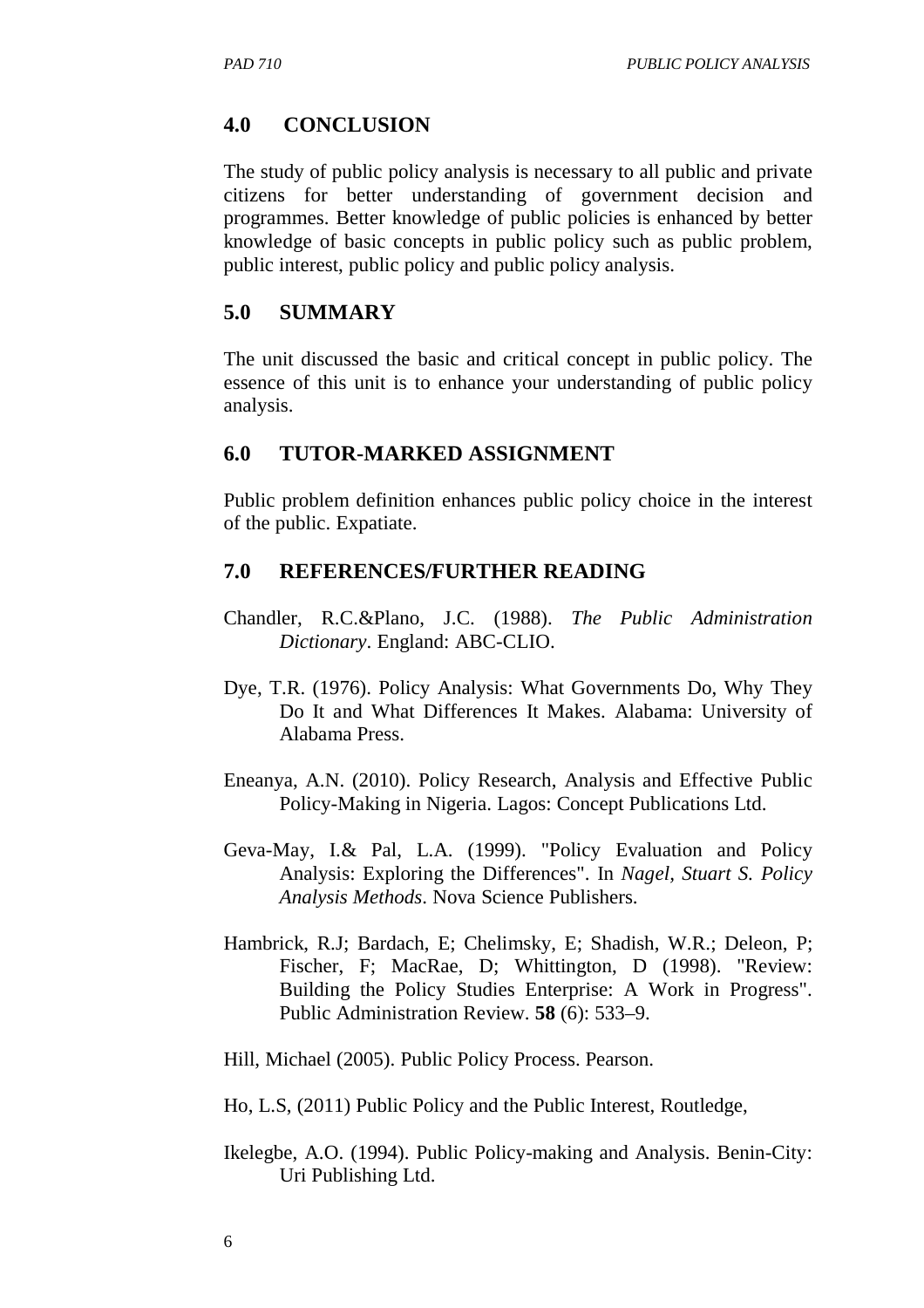John, P. (1998). Analysing Public Policy. Continuum.

- Napoli, P.M. (2001). *Foundations of Communications Policy. Principles and Process in the Regulation of Electronic Media.* Cresskill, NJ: Hampton Press.
- Rawls, John (1971). *A Theory of Justice*. Cambridge: Harvard University Press.
- Sapru, R.K. (2010). *Public Policy: Formulation, Implementation and Evaluation*. (2nd ed.). New Delhi: Sterling Publishers Private Limited.
- Sharkansky, I; Hofferbert, R. "Dimensions of State Politics, Economics, and Public
- Policy". The American Political Science Review.)
- Thei, G (2010). "Public Policy: The 21st Century Perspective".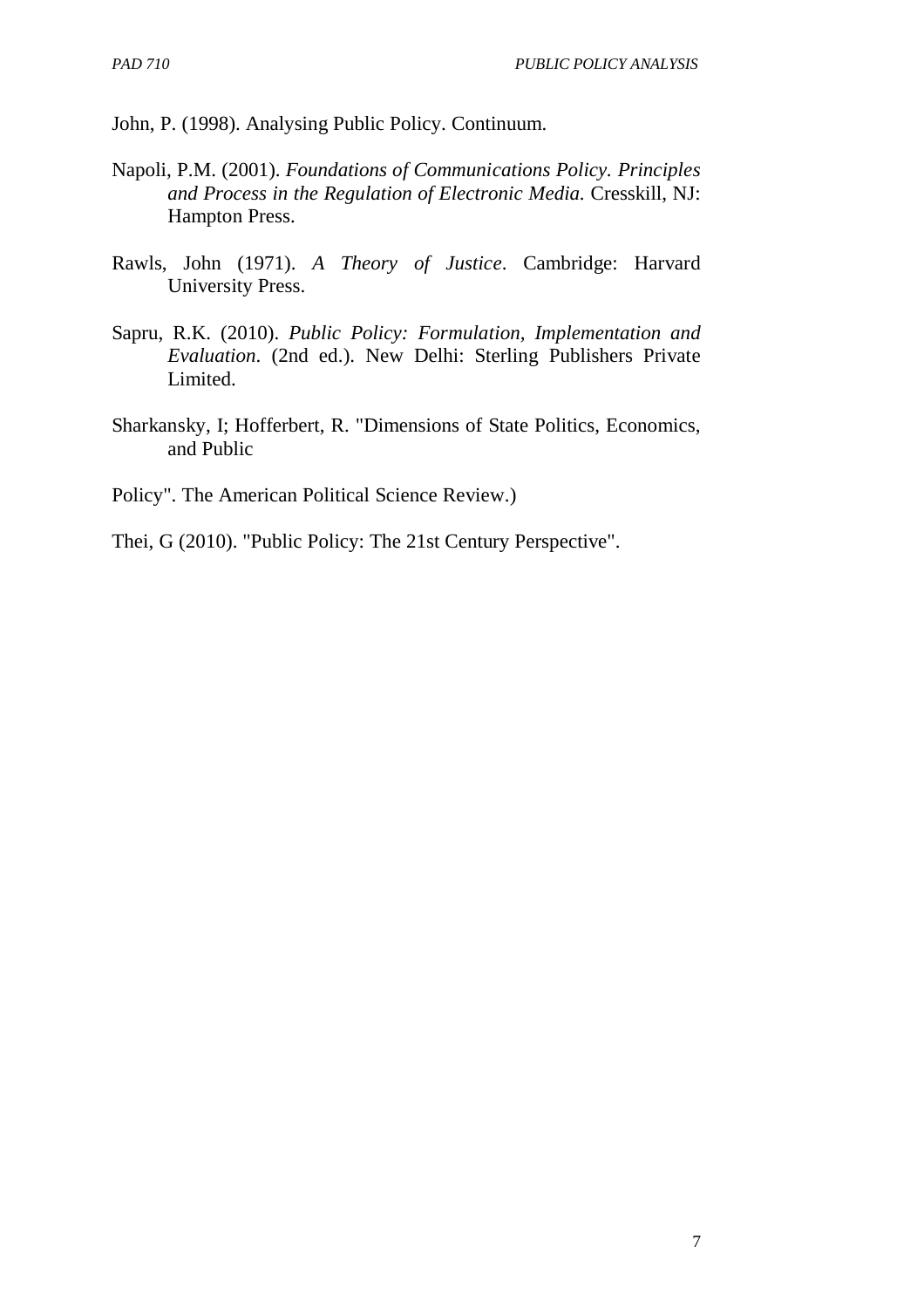# **UNIT 2 WHY STUDY PUBLIC POLICY**

## **CONTENTS**

- 1.0 Introduction
- 2.0 Objectives
- 3.0 Main Content
	- 3.1 What is Public Policy?
	- 3.2 Features of Public Policy
	- 3.3 Reasons for the Study of Public Policy
	- 3.4 Methodological Difficulties in Studying Public Policy
- 4.0 Conclusion
- 5.0 Summary
- 6.0 Tutor-Marked Assignment
- 7.0 References/Further Reading

# **1.0 INTRODUCTION**

The one most important question in public policy analysis is why do we study public policy? It is evident that in every society, there must exist some problems and these problems affect all of us in one way or another. These problems could be in the areas of politics, commerce, education, agriculture, communication, housing, transportation, health etc. In order to solve these problems as they might exist at given points in time, government is always seen formulating policies in response to them and in relation to the objectives of growth, national development and well being of the citizens. Therefore, there need for us to know causes and consequences of public policies as well as their procedures. Thus, this unit attended to this issue extensively.

## **2.0 OBJECTIVES**

At the end of this unit, you should be able to:

- give meaning of Public Policy
- enumerate the features of Public Policy
- list reasons for the study of Public Policy
- analyse the Methodological difficulties in studying Public Policy.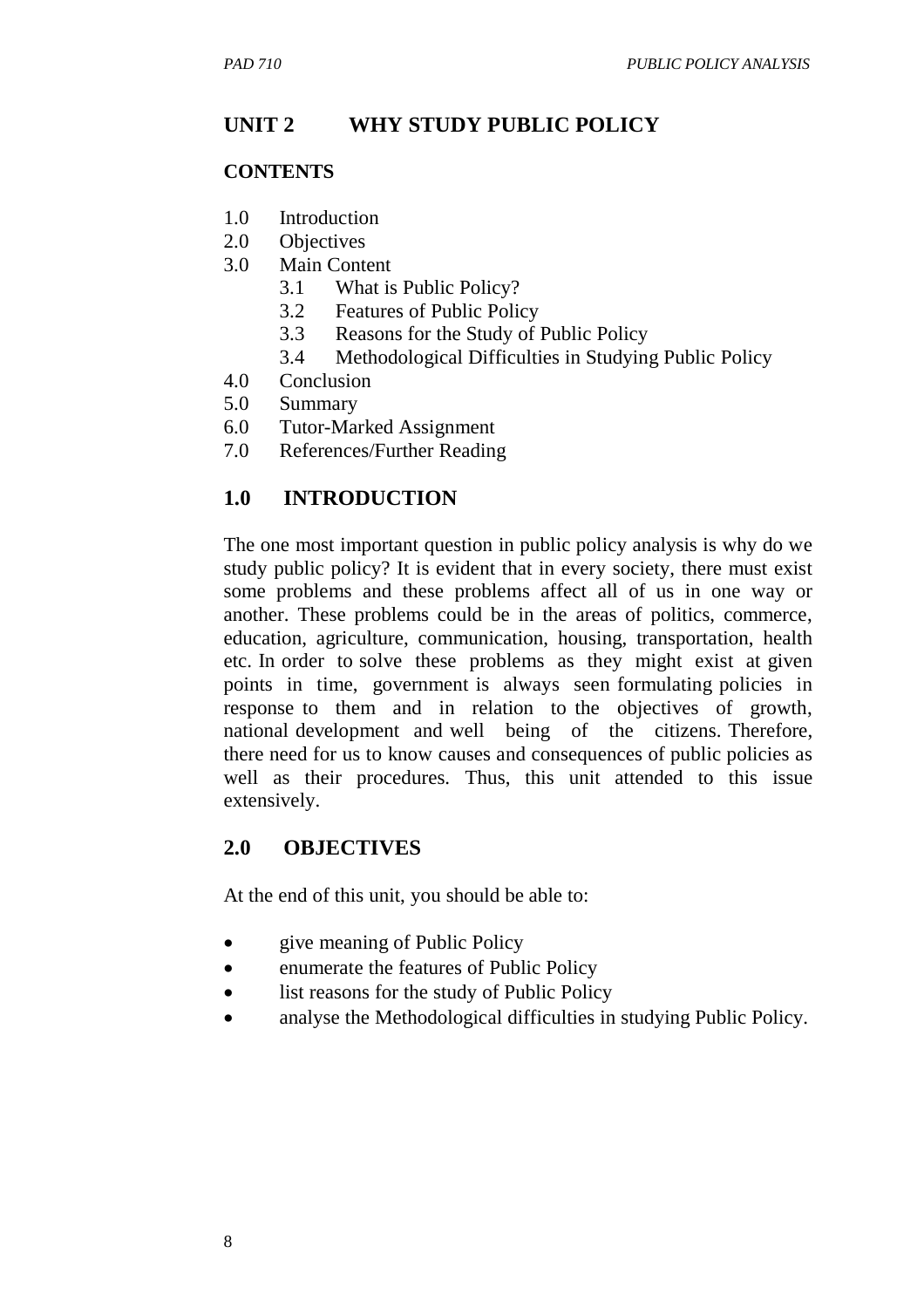## **3.0 MAIN CONTENT**

## **3.1 What is Public Policy?**

Public policy is the cornerstone of every democracy and serves a very important purpose in almost every society. In Nigeria, we hear public policy quite often, but do we ever stop to think what good public policy is and what is not? Poverty alleviation, rural development, energy, housing and healthcare are some major public policy issues in our clime today and are the focus of most national lawmakers. There are many laws that positively benefit our society, and there are many that do not. What we can be sure about is that successful public policy is usually made up of two things: Good policy (measurable and positive outcome) and good politics (bi- partisanship). Good public policy solves public problems effectively and efficiently, serves justice, supports democratic institutions and processes, and encourages an active and empathic citizenship.

Semantically, Public Policy is pronouncement of government intention(s) by people in position of public trust demanding government actions or in actions and having impact either negative or positive on the majority of the members of a given society (Nwiza, 1997). Public policy can also be seen as the aggregation of peoples hopes, aspirations and intentions embodied in official documents such as legislative enactments, white papers, estimates, government circulars, conclusions of the council of the council of ministers (executive councils) development or rolling plans, etc, or otherwise enunciated and enacted as the current stand on certain issues (Maduabum, 2008).

Accordingly, it is a deliberate and binding action by the authoritative organs of the state designed to influence the behaviour of the society. It is not a haphazard action but rather a systematic method of society fundamental national problems. The systematic approach is vital so that the numerous public problems will be prioritized against the available resources. As well as harmonise the various sectoral aspects of the total policy.

As a system of laws, regulatory measures, courses of action, and funding priorities concerning a given topic promulgated by a governmental entity or its representatives, public policy almost always involves efforts by competing interest groups to influence policy makers in their favour. This is one unique attribute of public policy.

A good public policy begins at inception hence to create strong policy, one must first define the problem, gather evidence, identify causes,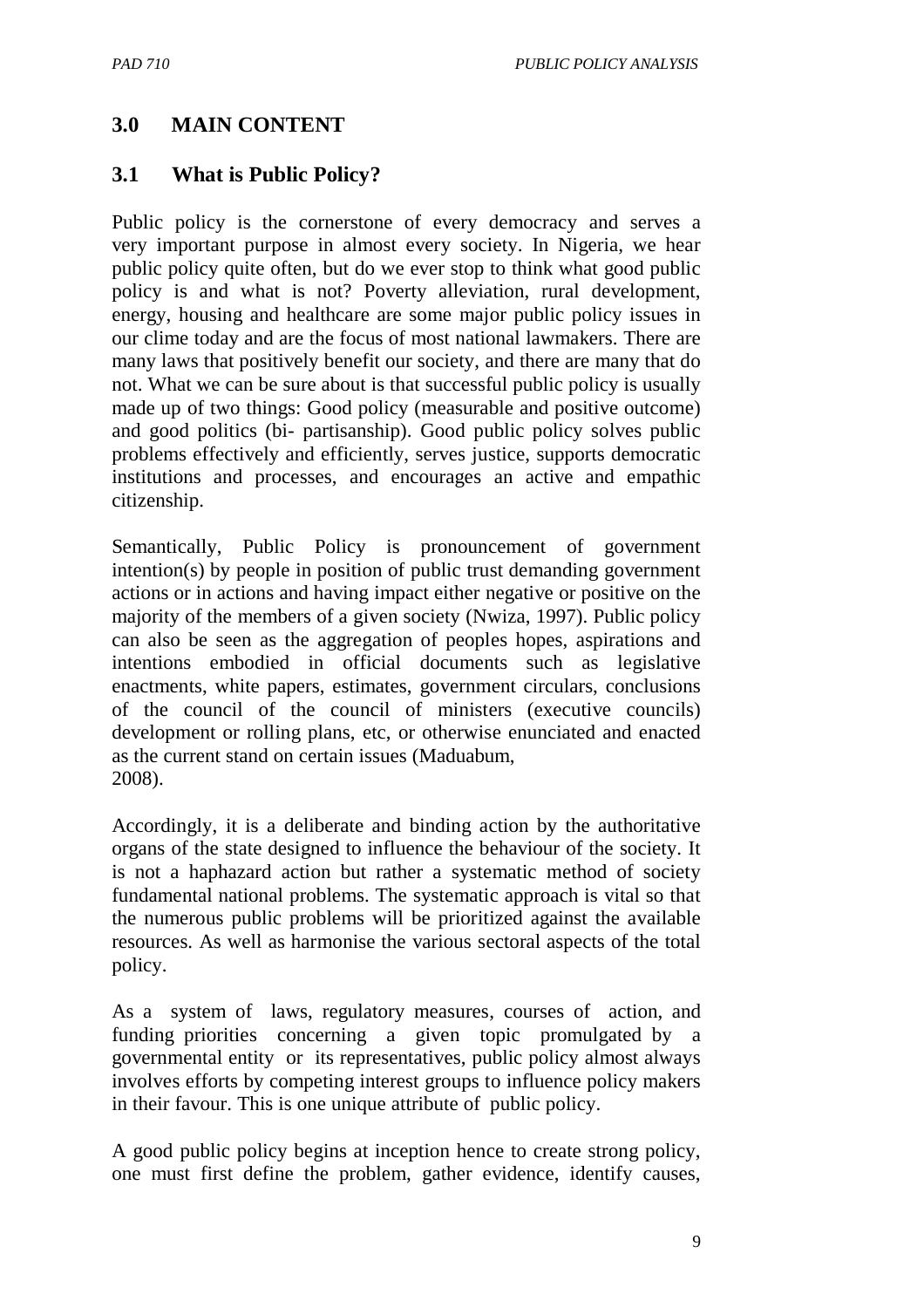evaluate the policy, develop solution, select best solution, evaluate benefits and costs, utilised the prince system to, develop political strategies to solve public problems effective and efficient, serves justice, supports democratic institutions and processes and encourage an active/empathic citizenship.

Thus, the purpose of public policy is to use a public agency to identify, respond and implement a political process. In essence, Public policy is the means by which a government maintains order or addresses the needs of its citizens through its legal system (Ed Prince, 2004).

## **3.2 Features of Public Policy**

Public Policy is a formal documented statement of intentions and sets of actions of a government to either remove certain deficiencies or improve the conditions in any particular area of concern/interest. Thomas Dye defines it as "Whatever governments choose to do or not to do" (1987) while according to Anderson it is a "Purposive course of action or inaction undertaken by an actor or a set of actors in dealing with a problem or matter of concern" (1994). Dean G. Kilpatrick goes a bit further and defines it as a system of laws, regulatory measures, courses of action, and funding priorities concerning a given topic promulgated by a governmental entity or its representatives.

Whatever definition you like to use, there are certain features of the whole process of public policy which are common in all the countries. These features are;

**Exclusive Domain of the Elected Representatives:** Public policy formulation is the exclusive domain of the elected representatives of the county; however it is implemented by the state apparatus which formulates strategies to implement it. Consequently policy is distinct from the strategy in the sense that while the policy is fairly general in nature indicating what is to be done and why, the strategy outlines the exact measures to be taken for realising the goals and objectives set out by the policy.

**Not a Random Act:** Policy formulation and implementation is not a random act of an organisation, rather it is a deliberate action taken by a competent authority which initiated the action and is approved by the public representatives, usually the minister in charge of a ministry or the cabinet.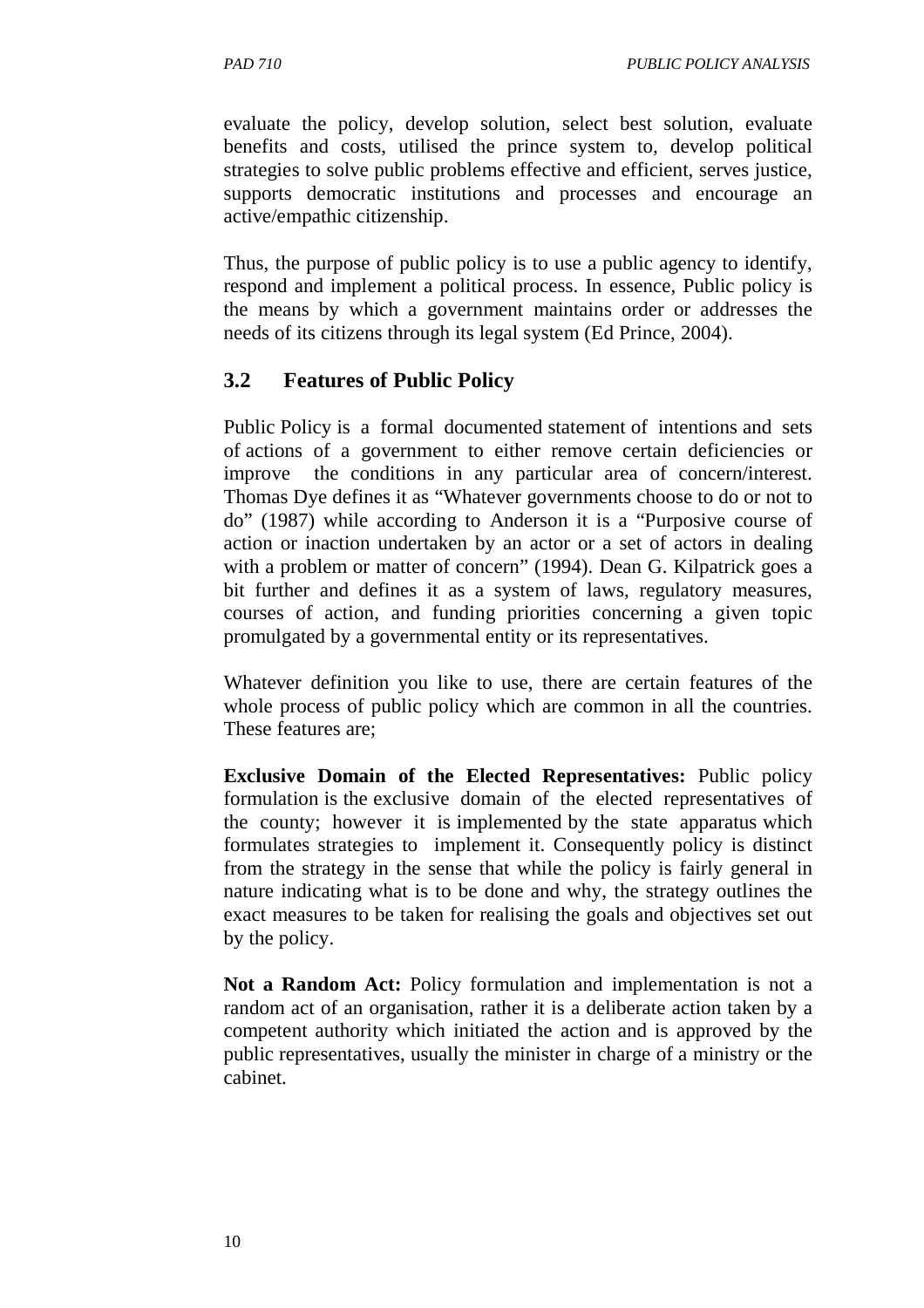**Different Formats:** A policy could either be a part of an overall development policy and strategy of the country i.e. Growth Strategy for Pakistan prepared by the Planning Commission or it could be a specific document addressing a particular issue i.e. Food Security Policy, Poverty Reduction Strategy, National Housing Policy, Climate Change Policy etc.

**Legal Sanctity:** Although it is not a piece of legislation approved by the parliament in the form of an act of parliament, it has the sanctity of its own and can be used as a reference for dispute resolution in the court of law. In some cases the policy itself or parts of the document, which is in essence a value judgment of the regime in power, could be converted into an act of parliament (Shahid 2015).

In addition to the ones outlined and discussed above, Ikelegbe (1996) asserted that the main features of a policy is that, first, it involves a choice. It is an important choice or a critical or important decision taken by individuals, groups or organisations. Therefore, there has to be several policy alternatives and policy formation involves the development of several policy alternatives and the choice of an alternative.

Second, polices are proposed courses of actions or projected set of decisions. Policies are prospective or are statements of future actions. Policies states what is going to be done or would be done. It outlines a course of contemplated or desired action in relation to certain desired objects or events in the real world.

Third, a policy is goal oriented. It is directed at the attainment of certain end states or objectives. A policy has certain purposes or intention. Fourth, policies have to do with particular problems or problems areas. They are not abstracts, but rather relate to and are actually responses to the challenges and pressures arising from an environment. Furthermore, policies are designed and targeted at dissolving existing or future problems or satisfying certain needs.

Finally, a policy is a course setting action. It provides the direction, the guide and the way to the achievement of certain goals. It provides the frame within, which present and future actions are undertaken. It is a major guideline for action.

#### **3.3 Reasons for the Study of Public Policy**

An understanding of public policy from a layman's perspective will expedite the understanding of why we study public policy. Public policy is your kids' education. It is whether you will get quality health care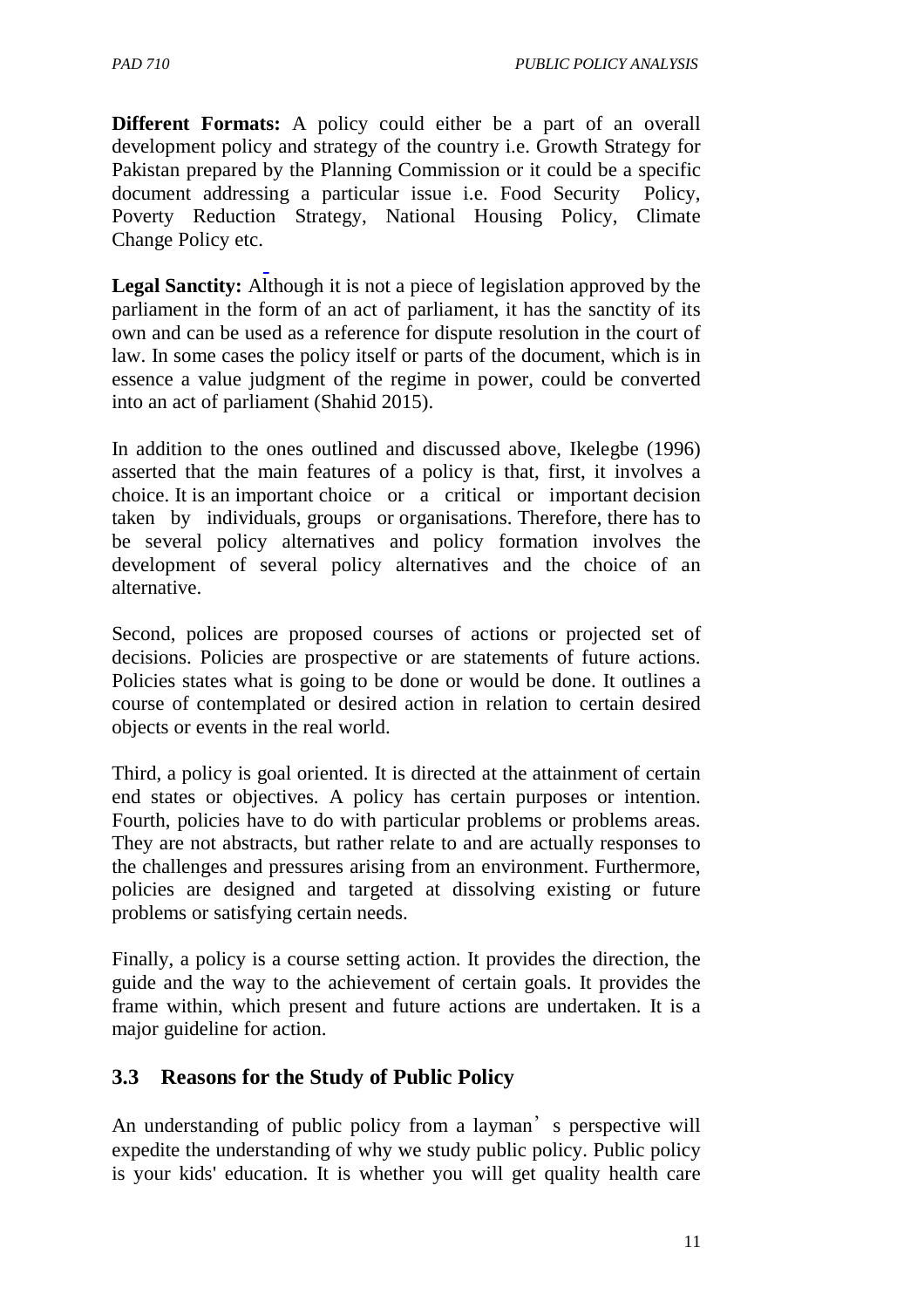when you need it. It is whether you can afford housing. It is the quality of the air you breathe and the water you drink. Public policy is about whether you have a job or not or whether you can walk down the street in safety. It is the junkie on the corner and the trash and rodents in the gutter. It is how long you will live and how dignified will be your burial.' The scope of government activities effects our lives in countless, often subtle and unrecognised, ways each day, for better or worse.

According to Okeke (2001) in a developing country like Nigeria, the government is the biggest spender and the biggest employer of labour, therefore, the activities of government should be interest and concern to the citizenry, especially in this era of massive unemployment and economic hardship. Citing Dye (1981), he provided three reasons why we study public policy. His reasons are corroborated by Anderson (1997). These reasons are as follows:

- **(i) Scientific Reasons:** Public policies can be studied to gain greater understanding of their origins, the procedures by which they are developed and implemented, or their consequences for society. This in turn will increase our understanding of the political processes and political behaviour. Therefore, it is in order to extend the frontiers of our knowledge of the causes and consequences of policy decisions, which in turn, improves our understanding of the character and behaviour of organised society such as ours. Emphatically, as a scientific process, the study of public policy provides answers to the classical political science question of who gets what, how and when.
- **(ii) Professional Reasons:** The study of public policy contributes to the promotion of professionalism as the understanding of the causes and consequences of public policy permits the application of social science knowledge to the solution of practical societal problems (Okeke, 2001). The essence is that policy analysis has an applied orientation and is intended to determine the most efficient (or best) alternatives (i.e., the one that will yield the largest net social benefit) for dealing with current problems such as reducing air pollution and disposal of household refuse (Anderson, 1997).
- **(iii) Political Reasons:** We can also study public policy for political purposes to ensure that the nation adopts the right policies to achieve the right goals. This will help to correct the excesses of the government. Public policy improves the democratic or political capacities of people, and not simply the efficiency and effectiveness of delivery of goods and services.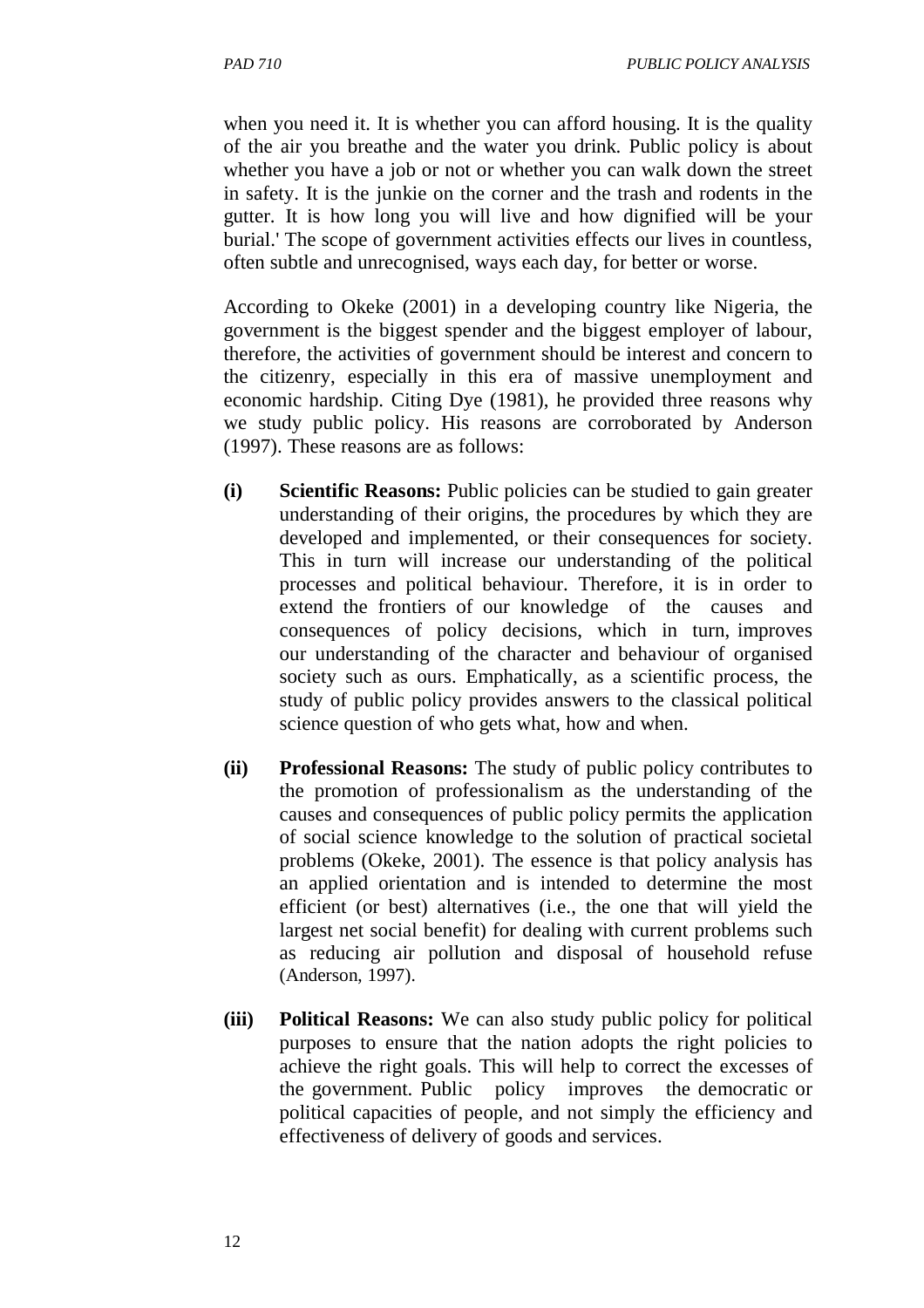Summarily, the field of public policy has assumed considerable importance in response to the increasing complexity of the society. It is not only concerned with the description and explanation of the causes and consequences of government activity, but also with the development of scientific knowledge about the forces shaping public policy. The study of public policy helps to understand the social ills of the subject under study.

## **3.4 Methodological Difficulties in Studying Public Policy**

The study of public policy faces a multiplicity of methodological challenges: it lacks the methodological focus of the other social sciences; it combines an analytical with a normative perspective. Indeed, in many ways, 'public policy' lies outside of traditional social scientific discipline with its canonical methodologies, clear-cut objects of study, and claims to its specific form of scientific objectivity.

Although methodology has played a defining role for the social sciences since their disciplinary emergence in the nineteenth century, they ended up largely following the path of the natural sciences in becoming ever more differentiated, methodologically formalised and institutionally self-centred. The meta-theoretical reflection on methods has thereby been pushed to the background: inter-disciplinarily is all too often relegated to being an empty buzz-word and the bridging of theory and practice is frequently exhausted by functional issue networks superficially linking together the university with the policy-making process.

Being a synthetic meta-discipline within the social sciences, public policy research is an inherently methodological form of inquiry and the integration of different perspectives on social reality as well as the merging together of theoretical understanding and practical engagement is its primary object. As such it has the potential both to re-energise the social sciences as a whole, and to re-conceive the relationship between knowledge and politics.

Curiously however, methodology as a distinct field of inquiry has been relatively neglected within the public policy research community, a gap this Research Cluster seeks to address. It explores in new and innovative ways core research questions on, amongst others, the methodological foundations of applied social sciences, new structural phenomena such as network knowledge or e-governance, and the didactics of teaching public policy.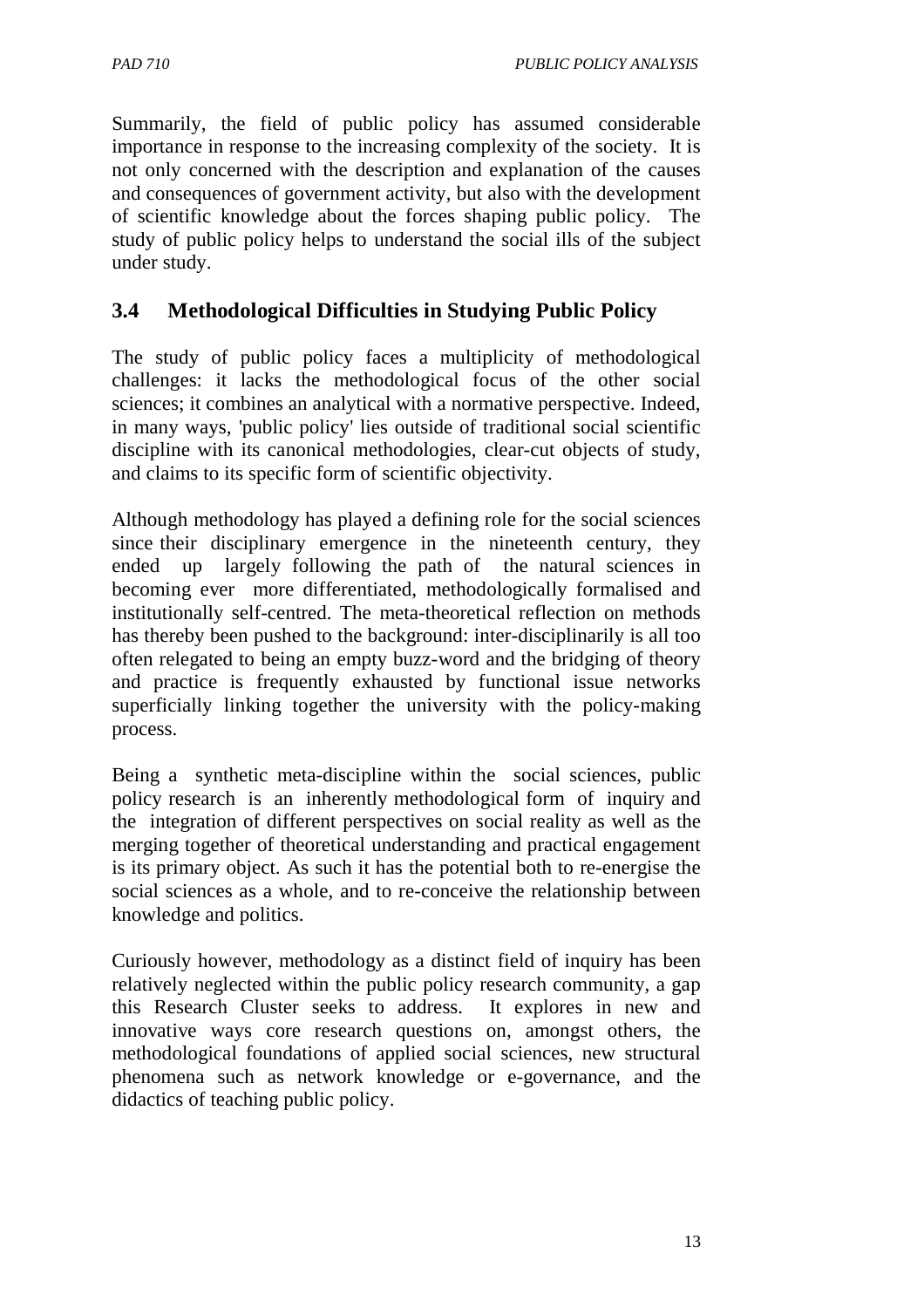### **4.0 CONCLUSION**

The study of Public Policy is very crucial to public sector managers because public policy is one subject that affects the lives and well being of the people and the knowledge of it will adequately equip the Public Sector mangers with clearer understanding of the reasons for some, if not all, of governments thought process and its actions or inactions. This will help Public Sector mangers to proffer intelligent advice to the government. From the literature, there are three reasons for studying public policy. They include: a) Professional Reasons b) Scientific reasons and c) Political reasons.

#### **5.0 SUMMARY**

In this unit, the meaning of public policy was discussed alongside its features and the reasons for the study of public policy. The Methodological difficulties in studying public policy was also discussed

#### **6.0 TUTOR-MARKED ASSIGNMENT**

What the cardinal reasons for the study of Public Policy?

#### **7.0 REFERENCES/FURTHER READING**

- Anderson J. E. (1997). *Public Policy making; an introduction*. (3rd ed,). Houghton Mifflin Company.
- Ed Prince, (2004). Public Policy, Rutgers University.
- Okeke, M.I. (2001). *Theory and Practice of Public Policy Analysis; the Nigerian Experience.* Bismark Publications.
- Shahid Hussain Raja (2015). What are the characteristics of public policy?

https://www.quora.com/What-are-the-characteristics-of-public-policy

Wayne, Hayes (2014). Why Study Public Policy?

http://profwork.org/pp/study/scope.html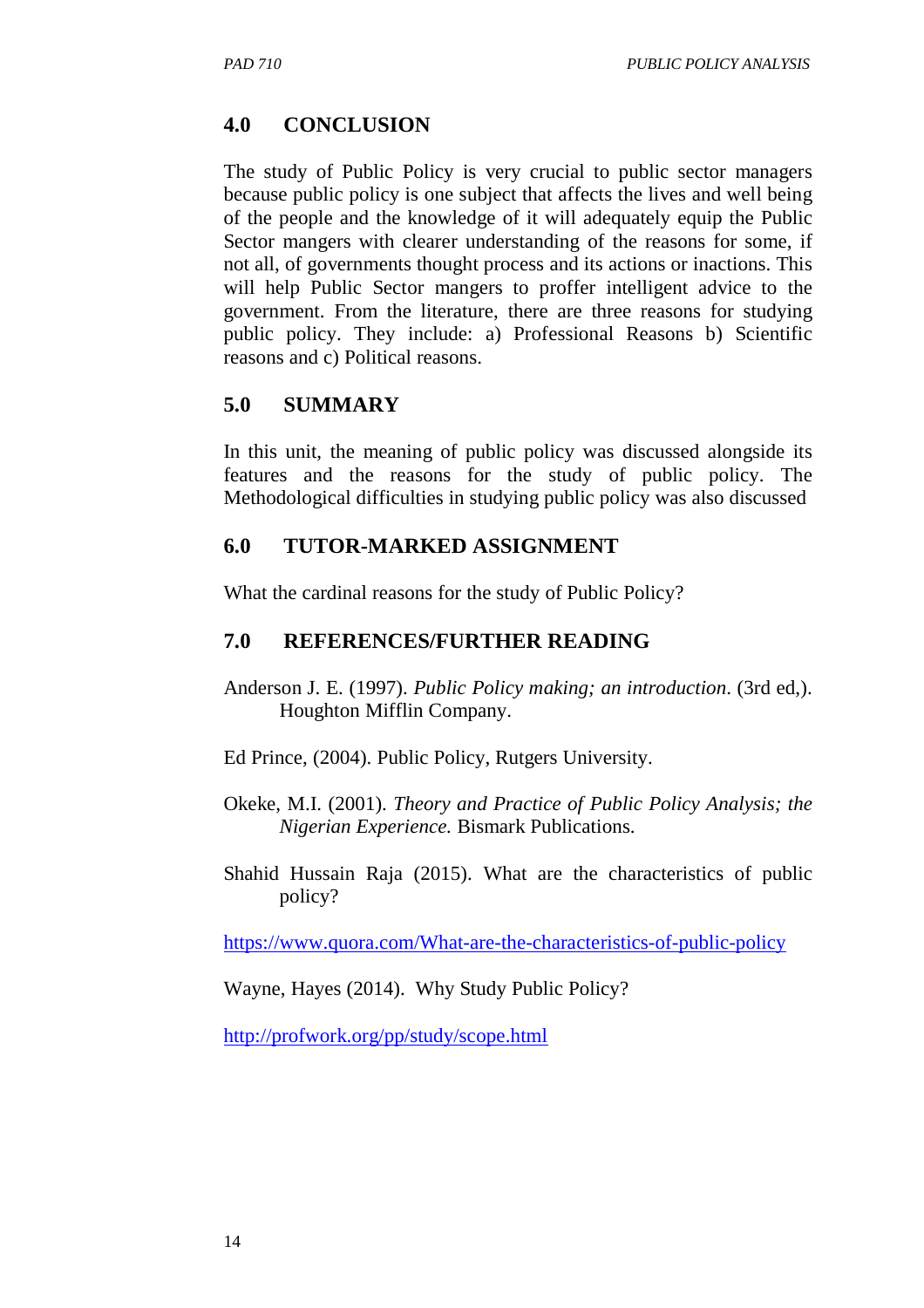# **UNIT 3 NATURE AND SCOPE OF PUBLIC POLICY**

#### **CONTENTS**

- 1.0 Introduction
- 2.0 Objectives
- 3.0 Main Contents
	- 3.1 The Nature of Public Policy
	- 3.2 Basic Elements and Scope of Public Policy
	- 3.3 Types of Public Policy
- 4.0 Conclusion
- 5.0 Summary
- 6.0 Tutor-Marked Assignment
- 7.0 References/Further Reading

## **1.0 INTRODUCTION**

Public policy is an attempt by a government to address a public issue by instituting laws, regulations, decisions, or actions pertinent to the problem at hand. Numerous issues can be address by public policy including crime, education, foreign policy, health, and social welfare. The process to create a new public policy typically follows three steps: agenda-setting, option formulation, and implementation; the time- line for a new policy to be put in place can range from weeks to several years depending on the situation. An in-depth understanding of Public Policy will require and understanding of the nature, scope and basic elements of policies as well as its categorisation. This is what this unit did.

## **2.0 OBJECTIVES**

At the end of this unit, you should be able to:

- identify the nature of public policy
- state and explain the basic elements of public policy
- state and explain the various typologies of public policy.

## **3.0 MAIN CONTENT**

#### **3.1 The Nature of Public Policy**

In any society, governmental entities enact laws, make policies, and allocate resources. This is true at all levels. Here, it is correctly argued that public policies are governmental decisions, and are actually the result of activities which the government undertakes in pursuance of certain goals and objectives. Thus, the following points will make the nature of public policy clearer in our minds: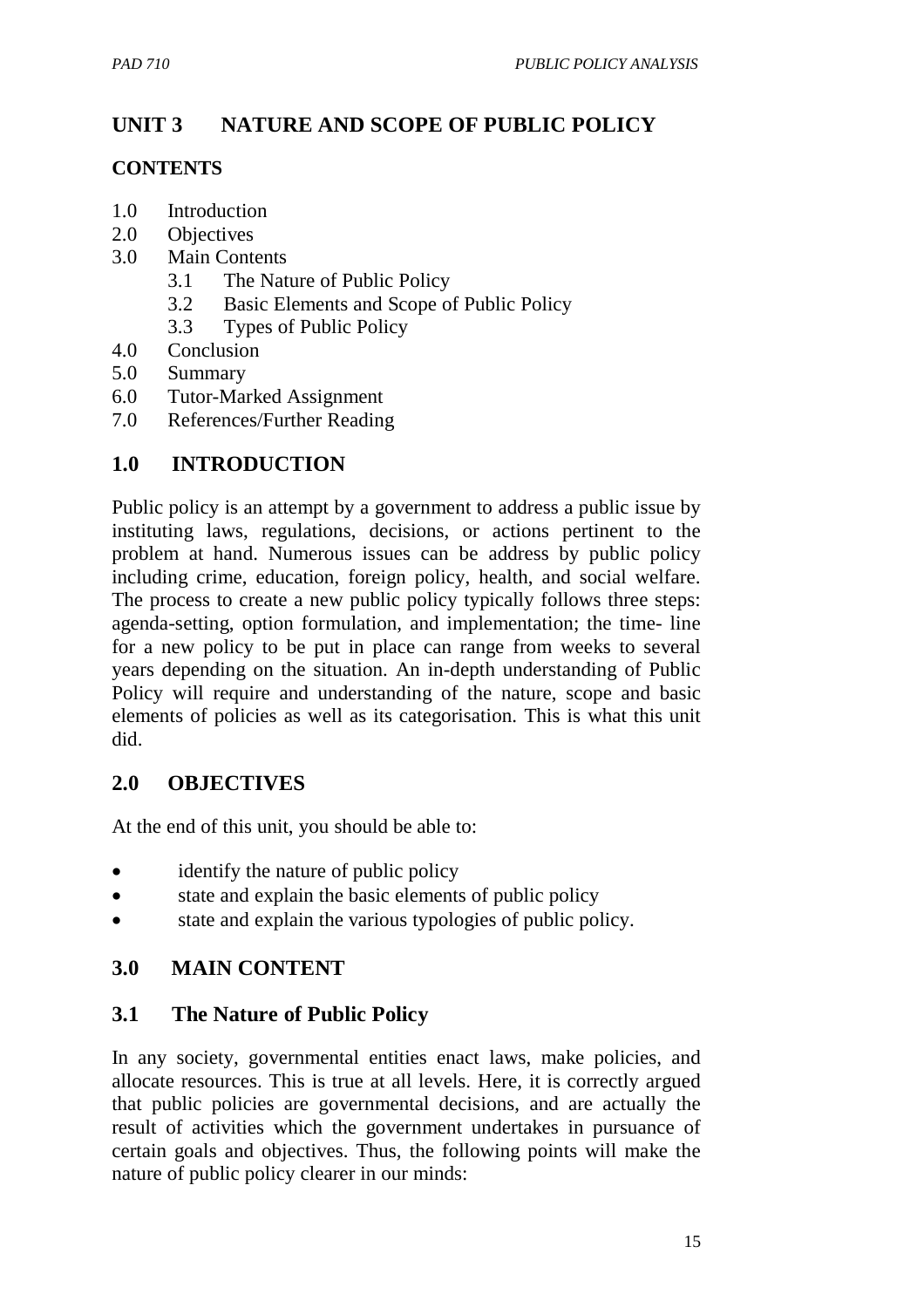**Public policies are goal oriented:** This means that public policies are formulated and implemented in order to attain the objectives which the government has in view for the betterment of the public.

**Public policy is the outcome of the government's collective actions;**  It means that it is a pattern or course of activity or the governmental officials and actors in a collective sense than being termed as their discreet and segregated decisions.

**Pubic Policy is what the government decides or chooses to do:** It is the relationship of the government units to the specific field of political environment in a given administrative system. It can take a variety of forms like law, ordinances, court decision, executive orders, decisions etc

**Public policy may be positive or negative:** It is positive in the sense that it depicts the concern of the government and involves its action to a particular problem on which the policy is made. Negatively, it involves a decision by the governmental officials regarding not taking any action on a particular issue.

## **3.2 Basic Elements and Scope of Public Policy**

While basic elements of public policy are the fundamental things to know about public policy, the scope talks about the content and process of public policy making, the causes and consequences of a public [policy, the public demand, how decisions are made the implementation strategies and policies instrument as well as result of the policy, Ikeanyibe (2013) and Okeke (2001) was unable to find a distinction between them hence agreed that policy demand, policy decisions, policy statements, policy output and policy outcome covers the basic elements and scope of public policy. Therefore, the following are the basic elements and scope of public policy:

**Policy Demands:** Policy demands are claims or expectations made on public officials by other actors in the political system. Whatever perceived problems that call for action or inaction of government are understood as policy demands (Ikeanyibe, 2013). According to Okeke (2001), these claims constitute policy demands.

**Policy Goals:** These are objectives that are meant to be achieved through the instrument of policy action. It is important to assert that policy demand may differ from the goals which the political actors seek to achieve through a public policy (Ikeanyibe, 2013). According to Egonmwan (2000), apart from the declared intention for making a public policy, government could also have a hidden intention for introducing a policy.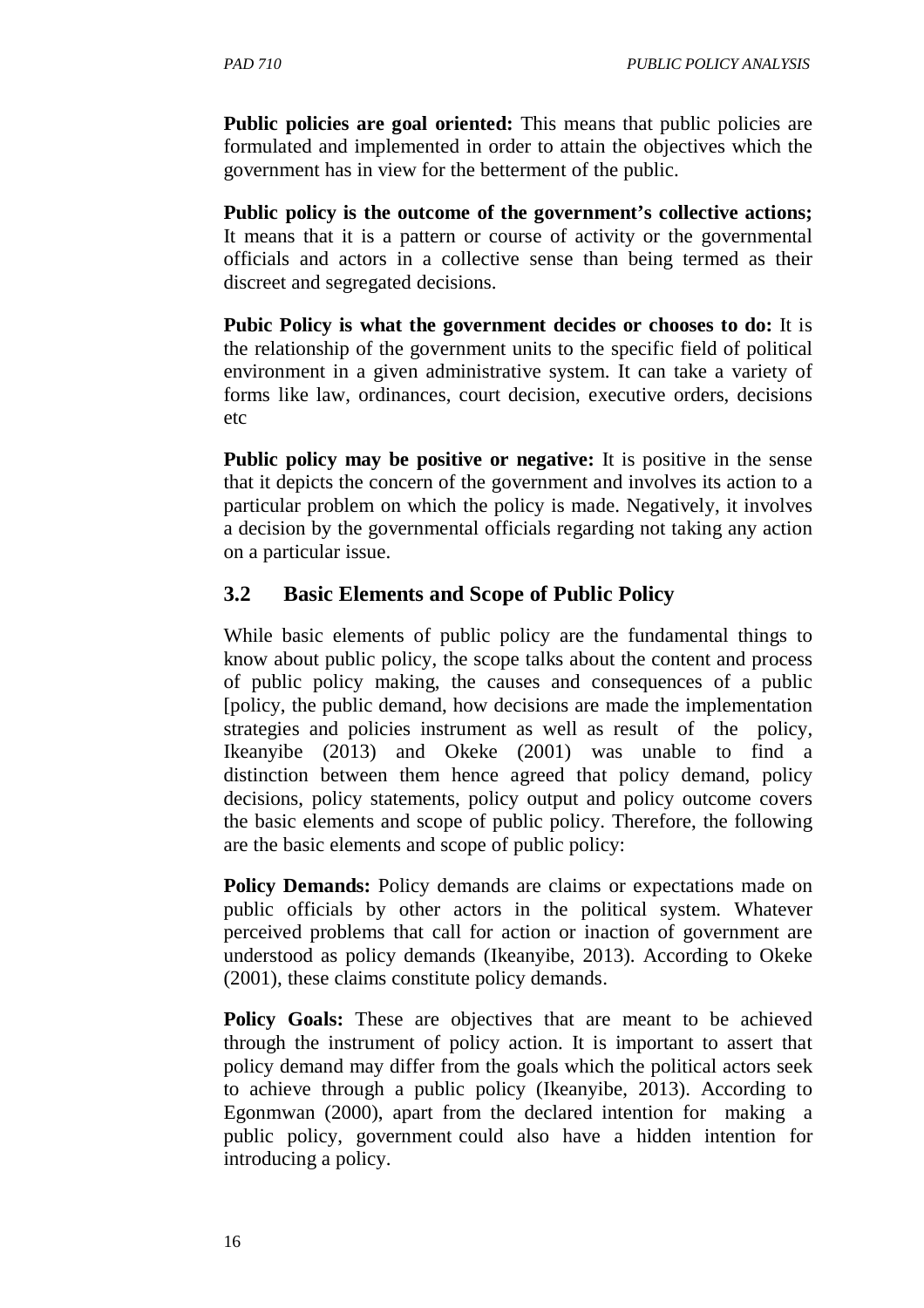**Policy Decisions:** policy decisions are the resolutions made by public officials to act or not act in a certain way in relation to a specific societal problem (Ikeanyibe, 2013). According to Okeke (2001), public decisions are decisions by public officials that authorise or give direction and content of public policy. Such decisions could include enactment of statutes, issuance of executive orders, and promulgation of edits, administrative rules or making of important judicial interpretation of laws.

**Policy Statements:** Policy statements according to Anderson (1997) are the formal expression or articulation of public policy. They include legislative statutes, decrees, presidential orders, administrative rules and court opinions as well as indicating the intentions and goals of government and how to realise them.

**Policy Output;** This is the tangible manifestation of public policy or the actual thing done to realise policy goals. It is rather the result of implementing the policy in relation to the set objectives. The importance of policy out in the understanding of policy is unequivocal because if government makes a pronouncement and such pronouncement was not enforced, it becomes difficult to that the policy exists as pronounced. Thus, policy outputs must be evaluated in terms of the set targets as evident from policy decisions and statements.

**Policy Outcomes:** According to Ikeanyibe (2013), the concept of policy outcome is related to policy output since it is also the result of implementing a policy. But outcomes include both the intended and unintended consequences of a policy.

Anderson (1997) referred to it as Policy's societal consequences.

## **3.3 Types of Public Policy**

According to Ikeanyibe (2013), public policies abound. This is because public policies may come in different forms depending on the prevailing circumstances in the society and the considered priorities of the government of the day. One important fact about public policy is that all public policies are biased in favour of some groups and disadvantage others in varying degrees. Hence, public policies usually address specific areas of the society and such limitations are often used as the basis for classification. In other words, public policies are usually qualified with what they are meant to achieve or address, the scope covered or some other adjectival descriptions that will help to make some generalisations about policies. Thus, there are many ways of classifying public policies. These ways include: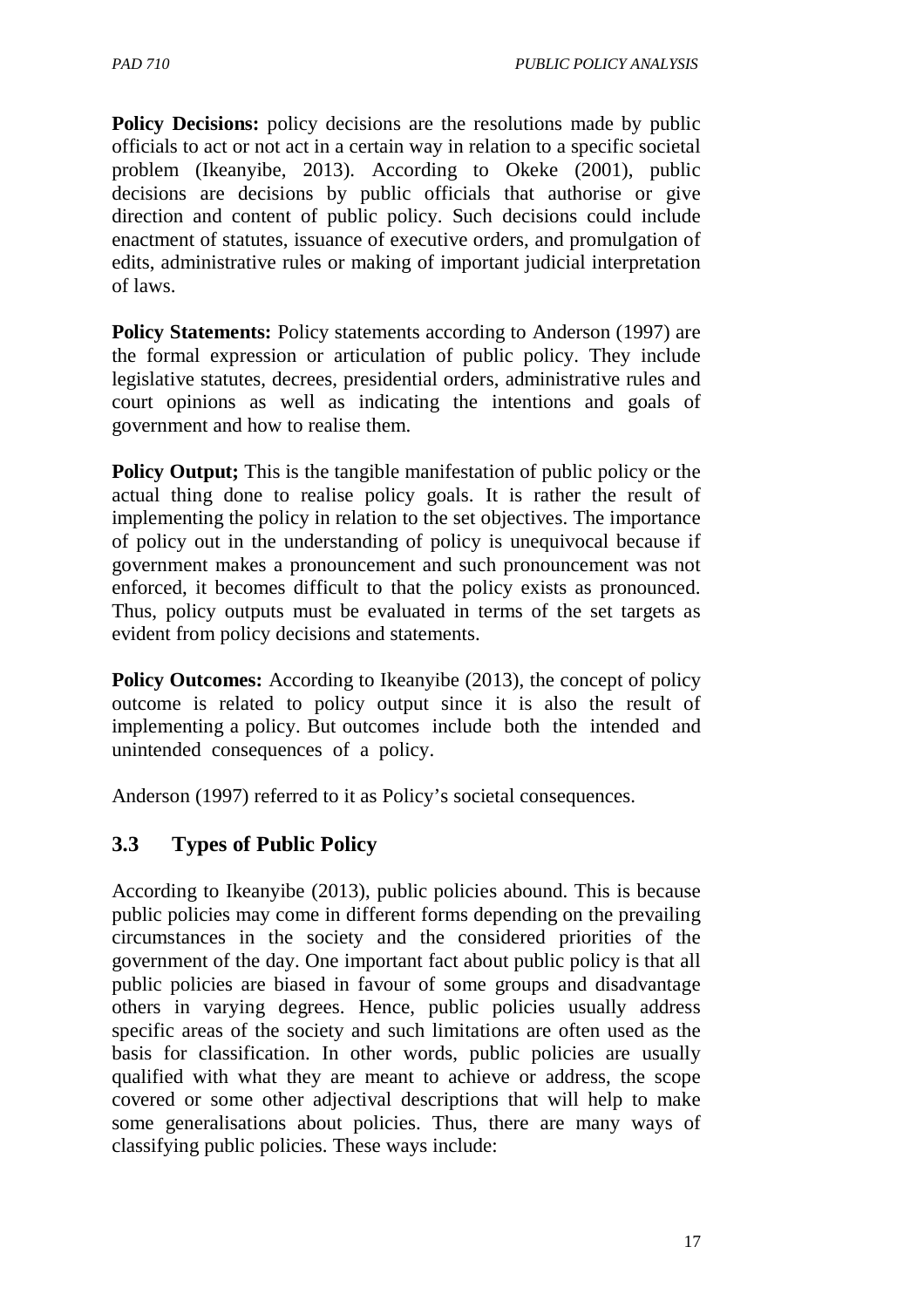- (i) The sector in which the policy is directed like housing, agriculture, defence
- (ii) Similar policies could be recognised and distinguished in terms of the clientele, issues or problems for which they were designed like social welfare policy, child development policy etc
- (iii) Substantive and procedural policies
- (iv) A popular classification of policy was that made by Theodore Lowi (distributive, regulatory, and redistributive)
- (v) McKinney and Howard (1979) classified public policy into fundamental, major and functional policies.
- (vi) Yehezikel Dror (1973) classified public policy into Mega and Meta policies
- (vii) Other classifications include transformative and restorative policies
- (viii) Reversible ad irreversible policies (Ndiribe, 2007)
- (ix) Explicit-Implicit Policies
- (x) Material- Symbolic Policies (Anderson, 1997)
- (xi) Collective Good-private Good policies

#### **Distributive, Regulatory and Redistributive Policies**

This classification was pioneered by Thoedore Lowi (1962). His classification was based on the objectives which the public policies are meant to achieve.

Distributive Policies are types of policies, which involve incremental dispersal of government resources and benefits to different segments of the population and to individuals and institutions. They can be the actual favours, benefits or patronage policies that are dispensed to a small number of people. This dispersal is continual and those not favoured at one point, may be favoured at another time. However, the nature of distributive polices is that recipients and losers do not come into direct confrontation. Although potential beneficiaries seek required favours, they do not often oppose or interfere with favours to others. Examples of distributive policies are those that relate to public land, tariff, orts, etc.

Regulatory Policies are policies, which refer to law or policy outputs that regulate distribution, practices, actions and activities. These are policies, which relate to directions, rules and frameworks on activities in various areas such as business, commerce, agriculture, transportation, etc. Their impact is either increases in costs or restrictions or expansion of activities and alternatives to private individuals organisations. Examples are NAFDAC and Standard Organisations.

Redistributive Polices are policies that specifically transfers resources from ne group to the other. The rationale is reducing the level of inequality in eth society. They benefit particular segments or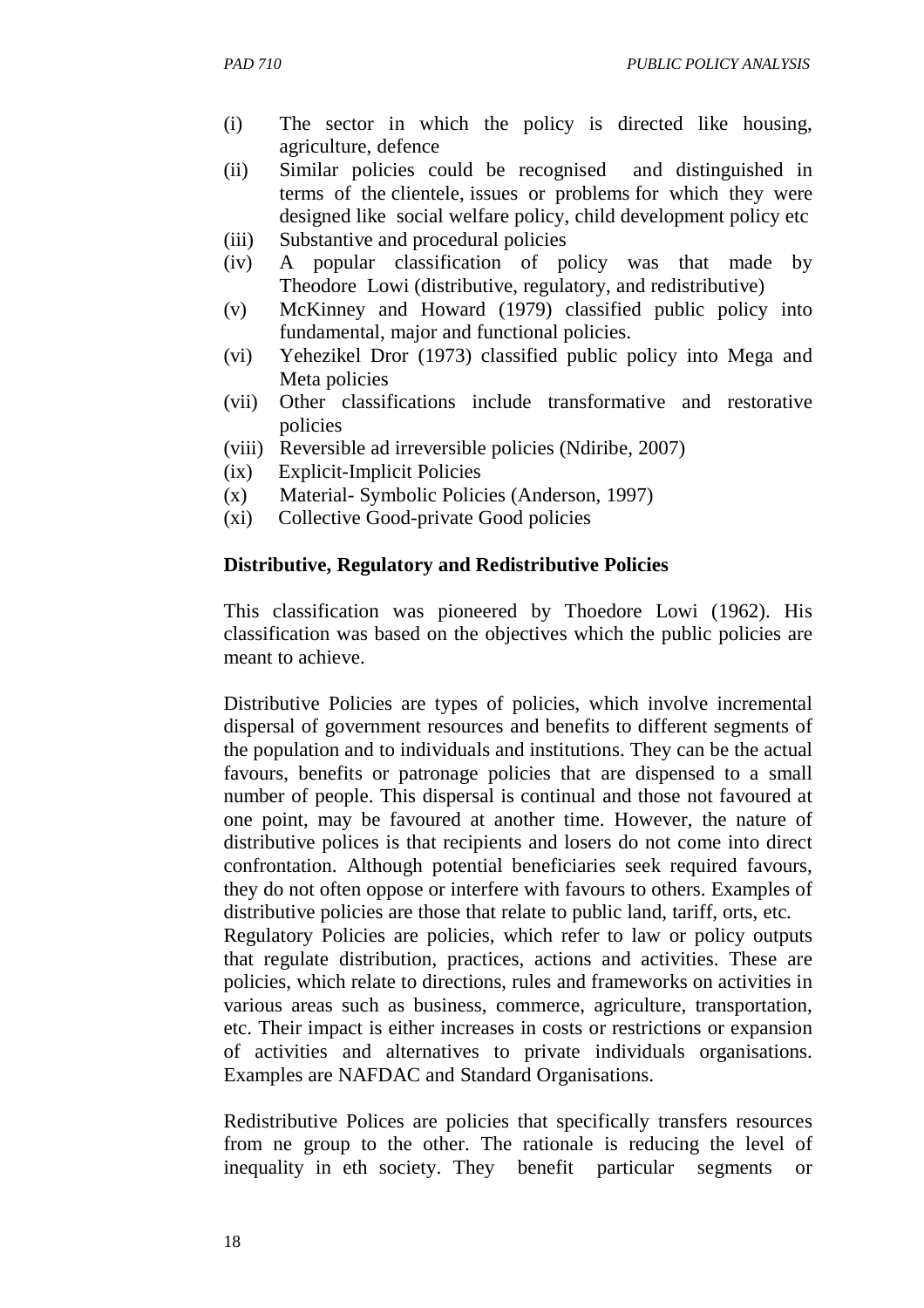category of the population, such as the unemployed, homeless, the poor, the retired, etc. They relate particularly to transfer of resources among large groups or classes (Anderson, 1975). Examples of distributive policies are social welfare programmes and some educational and tax policies.

#### **Substantive and Procedural Policies**

Anderson (1997) explained substantive policy as what government is going to do such as constructing highways, overhead bridge, paying welfare benefits etc. substantive policies directly distributes to people advantages and disadvantages, benefits and costs. On the other hand, procedural policies pertain to how something is going to be done. For example the due process law, the federal character commission Act. However, it is usually difficult to discern the difference between substantive and procedural policy since all policies are likely going to provide guidelines in pursuit of some tangible or intangible benefits or costs to the people.

#### **Fundamental, Major ad Functional Policies**

This category of classification was championed by McKinney and Howard (1979) who based their classification in terms of scope of coverage. Fundamental Policies are policies derived from the constitution; hence they are based on constitutional provisions or judicial interpretations of the constitution. Such policies can only be changed or abolished by constitutional amendment and are characterised by large size, high importance and long tenure. They are considered supreme as they determine the nature of other policies. (Ikelegbe, 2005) Major policy is based on legislature enactment made by the highest legislative bodies at varying levels of government. They are either in the form of laws or programmes. Major policies are therefore important and backed by the highest legislative bodies. They could be regarded as general policies, stating broad outlines and frameworks. The various National Development Plans are vivid examples. Functional polices emanate largely from the executive branch but could also emanate from decision and resolution set by legislatures and the courts. They are actually minor policies that relate to regulations and guidelines. They could also be administrative decision that are made in the process of implementing or administering public policy programmes overtime and indifferent situation and circumstances. They are therefore functional and operational policies.

#### **Mega and Meta Policies**

This classification was put forward by Yehezkiel Dror (1973).

Mega Policy is a policy that constitutes a framework for others, which usually are minor or secondary policies. Mega policy is a master policy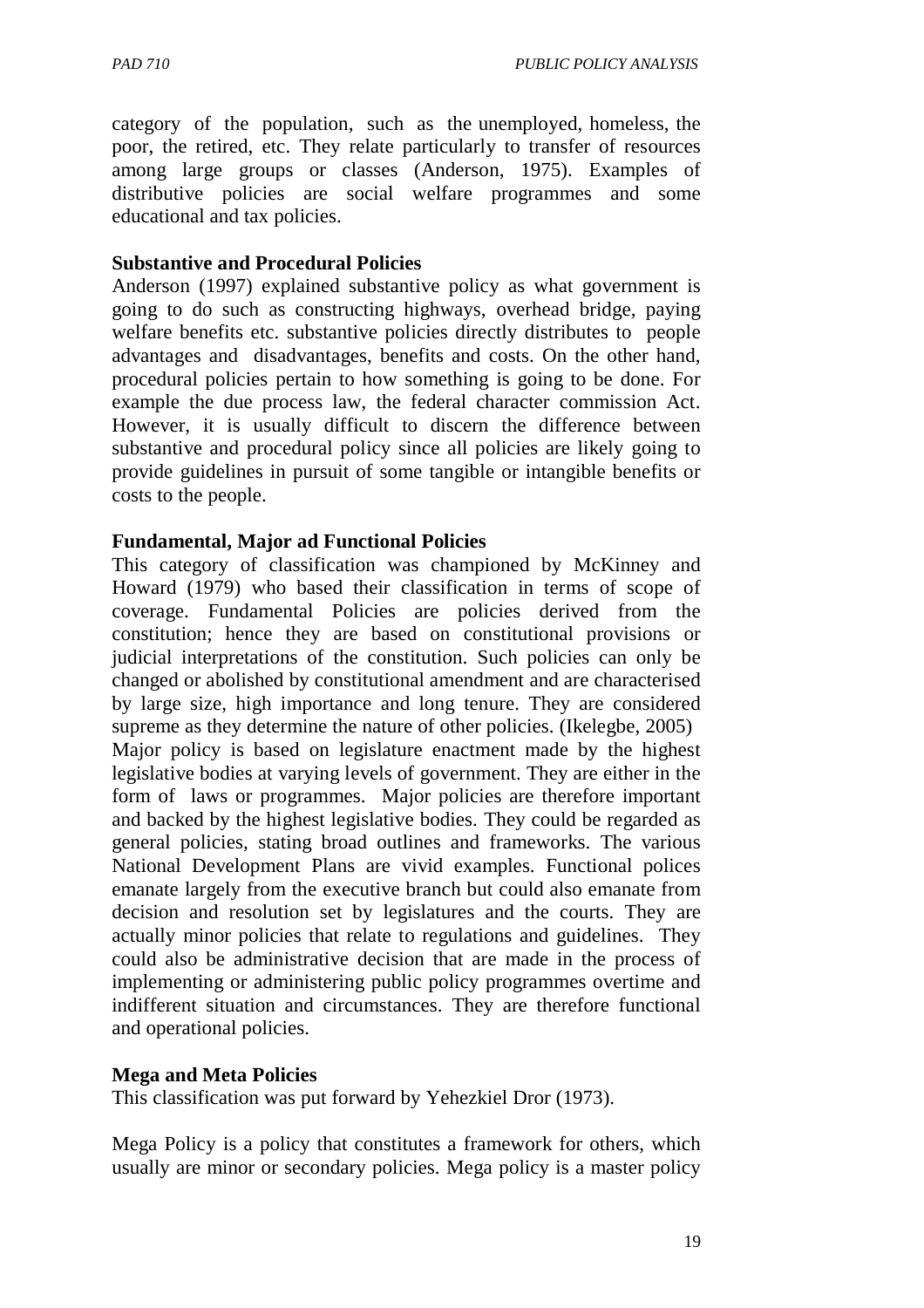within which and by which some other policies within a specific policy issue or area are made. It provides the guide, the direction and the major assumptions and goals for other policies. Mega policies dictate the pace of more specific policies in relation to scope, time, levels of change and orientation. Both the Privatisation and deregulation policies are examples of mega policies.

Meta Policy is a policy that relates to policy making. Its attention and goal is on how to make other policies and particularly how to make better policies. Meta policy is concerned with the mode of policy and the system within, which public policy is made. It relates to policies on the process, guides, techniques, methods, requirements and characteristics of policy-making system. It is concerned with the design and redesign of policy-making systems in terms of structure, procedures, patterns, outputs level, models, methods, components, personnel and requirement. The goal of Meta Policies is to influence positively or improve policymaking systems and thus policy making. (Ikelegbe: 1996)

#### **Transformative and Restorative Policies**

Niribe (2007) classified policies according to the nature of effects they have. He talks about transformative and restorative policies. A policy is transformative when its principal aim is changing the status quo. It seeks to effect radical changes. Restorative policy is concerned with returning the society to its previous state or status. All maintenance, regulatory policies not geared towards initiating radical changes are restorative (Ikeanyibe, 2013)**.**

## **4.0 CONCLUSION**

The analyses of the nature, basic elements and scopes as well as types of Public Policies in this unit have elucidated more on public policy analysis. The effort was geared to make you a good public policy analyst. There are still other types of public policy like reversible and irreversible policies, explicit and implicit policies, material and symbolic policies as well as collective good-private good policies. Ensure to read them up in Ikeanyibe 2013.

## **5.0 SUMMARY**

In this unit, the nature, basic elements and scopes of public policies were treated alongside the types which were elaborately discussed to enhance proficiency in the act of public policy analysis.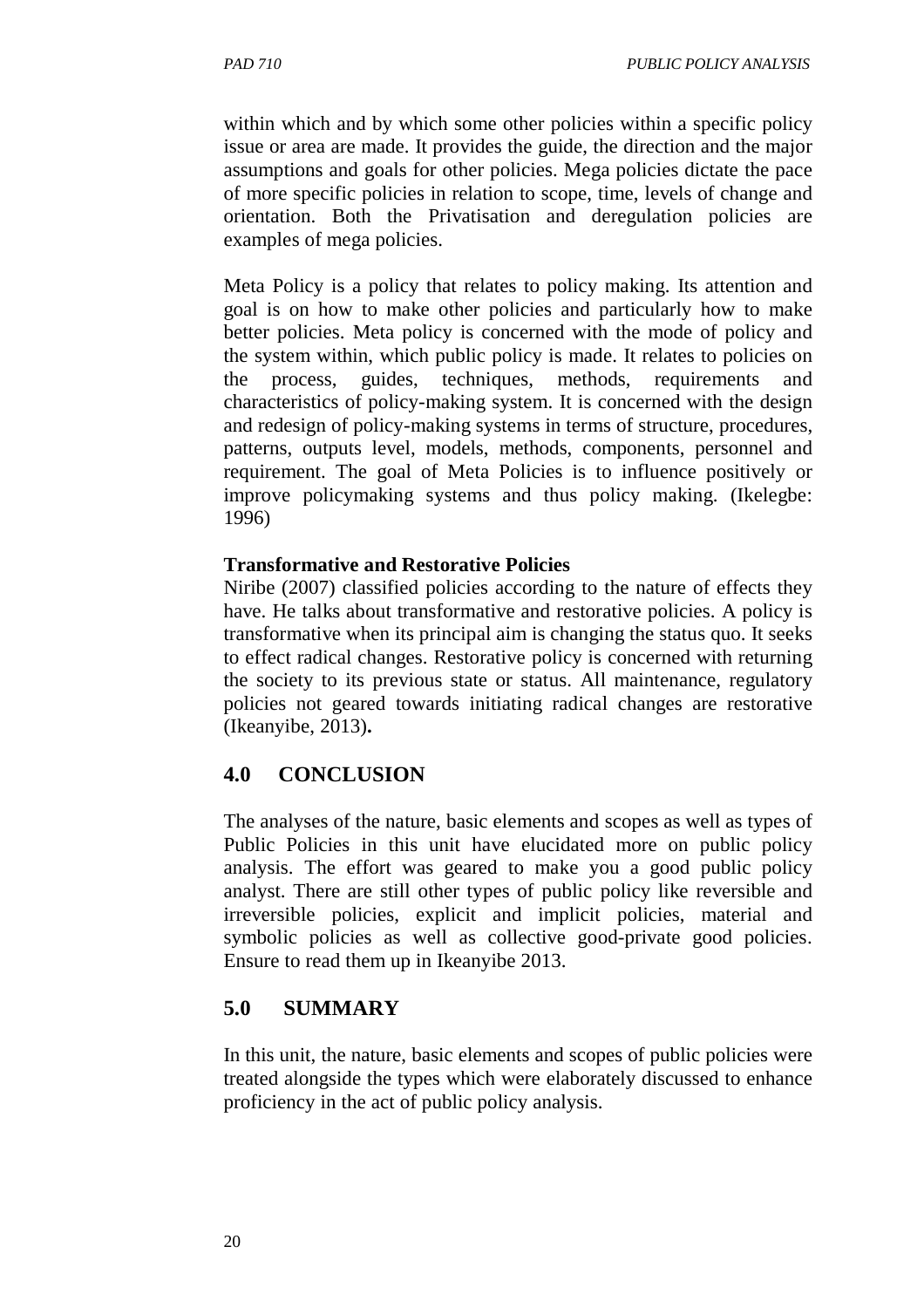#### **6.0 TUTOR-MARKED ASSIGNMENT**

Explain the five types of public Policy discussed in this unit.

#### **7.0 REFERENCES/FURTHER READING**

Anderson, E.J. (1975). *Public Making.* New York: Praeger Publishers.

- Dror, Y. (1973). *Public Policy Making Re-examined.* London: Leonard Hill Book. Dye, T.(1978). *Understanding Public Policy*. Englewood Cliff: N.J. Prentice Hall Inc. Ikeanyibe, M.O. (2013). *Public Policy in Nigeria; Perspectives on Social Policy and Administration*. Enugu: JohnJacob's Classical Publishers.
- Ikelegbe, A.O. (1996). *Public Policy Making and Analysis*. Benin City: URI Publishing Ltd.
- McKinney, B. & Howard, L.C. (1979). *Public Administration, Balancing Power and*
- *Accountability.* U.S. Oak Park: Illinois Moore Publishing Company Inc. Ndiribe, A.A.
- Ndiribe (2007). The role of Policy Analysis in Sustainable development. *Journal of Public Policy Analysis*.
- Okeke, M.I (2001) Theory and Practice of Public Policy Analysis; the Nigerian Experience. Enugu: Bismak Publication.
- Theodore, L. (1964). "American Business public Policy, Case studies and Political Theory" World Politics. Vol XVI. No.4.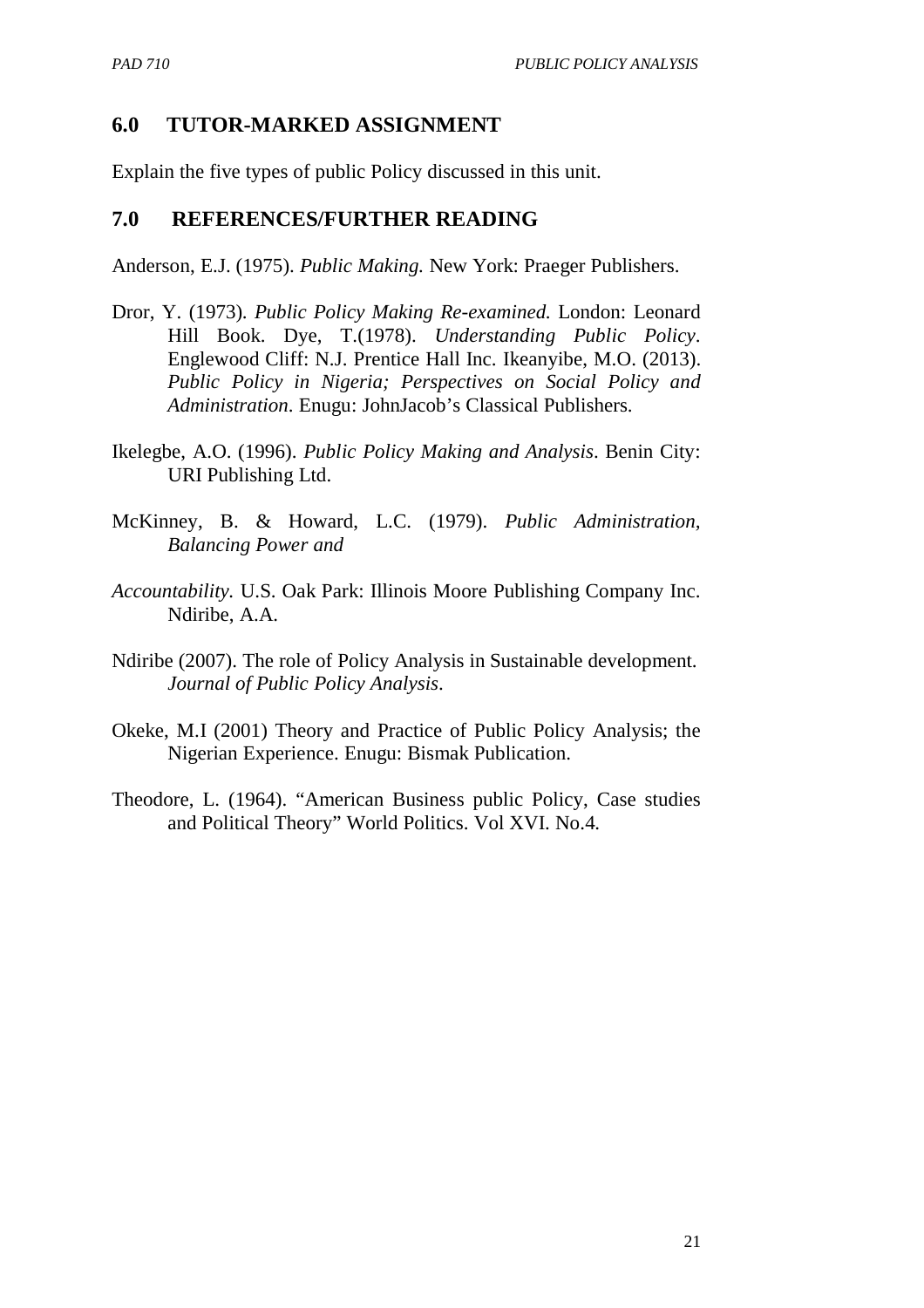# **UNIT 4 POLICY-MAKING PROCESS**

## **CONTENTS**

- 1.0 Introduction
- 2.0 Objective
- 3.0 Main Content
	- 3.1 Policy Initiation/ Agenda Building
	- 3.2 Policy Formulation and Adoption
	- 3.3 Policy Implementation
	- 3.4 Evaluation and Termination
- 4.0 Conclusion
- 5.0 Summary
- 6.0 Tutor-Marked Assignment
- 7.0 References/Further Reading

## **1.0 INTRODUCTION**

The policy process refers to the methods, conditions, procedures, activities, interactions and stages by which policies are made. It refers to how policies come about or are made and what is involved in the processing of policies from problems identification to the policy outcome. In this unit, details of the stages of policy making like agenda setting, policy formulation and adoption, implementation, evaluation and termination or reformulation are given.

## **2.0 OBJECTIVE**

At the end of this unit, you should be able to:

explain the stages in the policy making process.

## **3.0 MAIN CONTENT**

#### **Policy – Making Process**

There are several stages in the establishment and carrying out of a policy by the government. These include agenda building, formulation, adoption, implementation, evaluation and termination.

## **3.1 Policy Initiation/ Agenda Building**

In order to create a policy, the government's attention has to be focused on a pressing problem requiring legislation. For instance, rivers and streams periodically overflow causing great loss to property and life. Further, winds and rains erode the land and rob it of its fertility. A social demand then arises for taking some action regarding the control and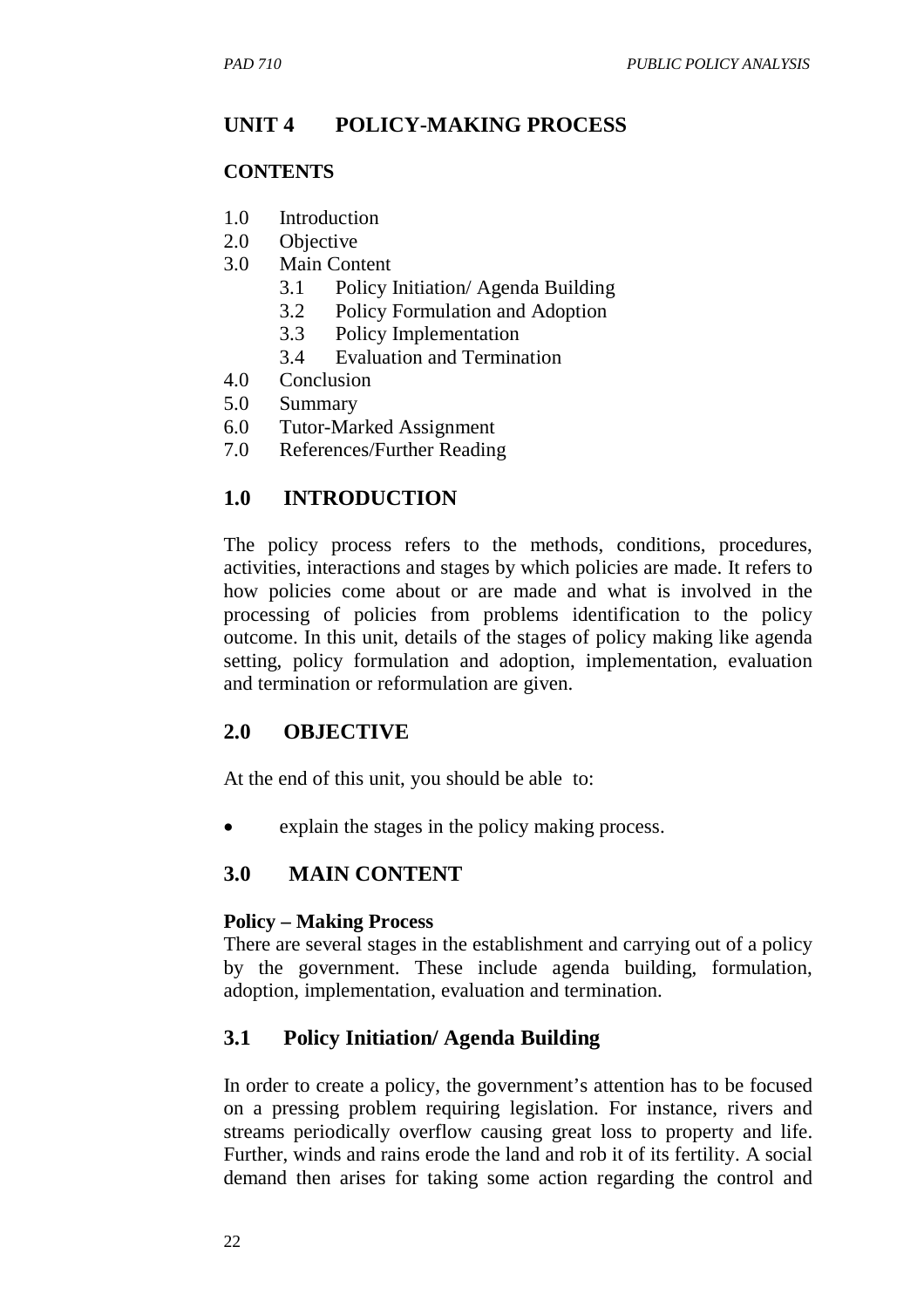development of river valleys, and the conservation of natural resources. Thus the legitimate public business comprises the agenda of the state. Again, for example, strife between labour and management may disrupt essential services or raise the cost of living. People may then demand the establishment of social machinery for preventing costly work stoppages and for promoting harmonious labour management relations. In modern times, juvenile delinquency shows a tendency to increase. Hence people look out for ways of diverting the energies of the youth into healthy and useful channels. The agenda of the state thus includes the things that government has to do in order to maintain a vital community. Thus, before a policy can be created, a problem must exist that is called to the attention of the government.

## **3.2 Policy Formulation and Adoption**

Policy formulation involves adoption of an approach for solving a problem. In other coming up with an approach to solving a problem. There may be choice between a negative and a positive approach to a problem. The legislative branch, the executive branch and the courts may favour dependence on impersonal forces to correct momentary difficulties. However interest groups may desire vigorous human interference with these forces to control persistent difficulties. Either of these approaches involving the formulation of policy. After a policy is formulated, a bill is presented to the National Assembly, or proposed rules are drafted by regulatory agencies. The adoption of a policy takes place only when legislation is passed, or regulations are finalised or a decision has been passed by the Supreme Court.

## **3.3 Policy Implementation**

Policy implementation is the process of translating policy mandates into action, prescription into results and goals into reality. It refers to the processes and reality. It refers to the processes and activities involved in the application, effectuation and administering of a policy. It is the actions taken to carryout accomplish and fulfill the intents, objectives and expected outcomes of public policies. It is the act and process of converting a policy into reality and of enforcing a policy (Pressman & Wildavsky,

1979). Meanwhile, the implementation process consists of the implementing organisation, the environment particularly the political and economic environment, the policy target group, the objectives and the enunciated method o implementation and policy resources.

The carrying out of policy or its implementation is usually done by other institutions than those that were responsible for its formulation and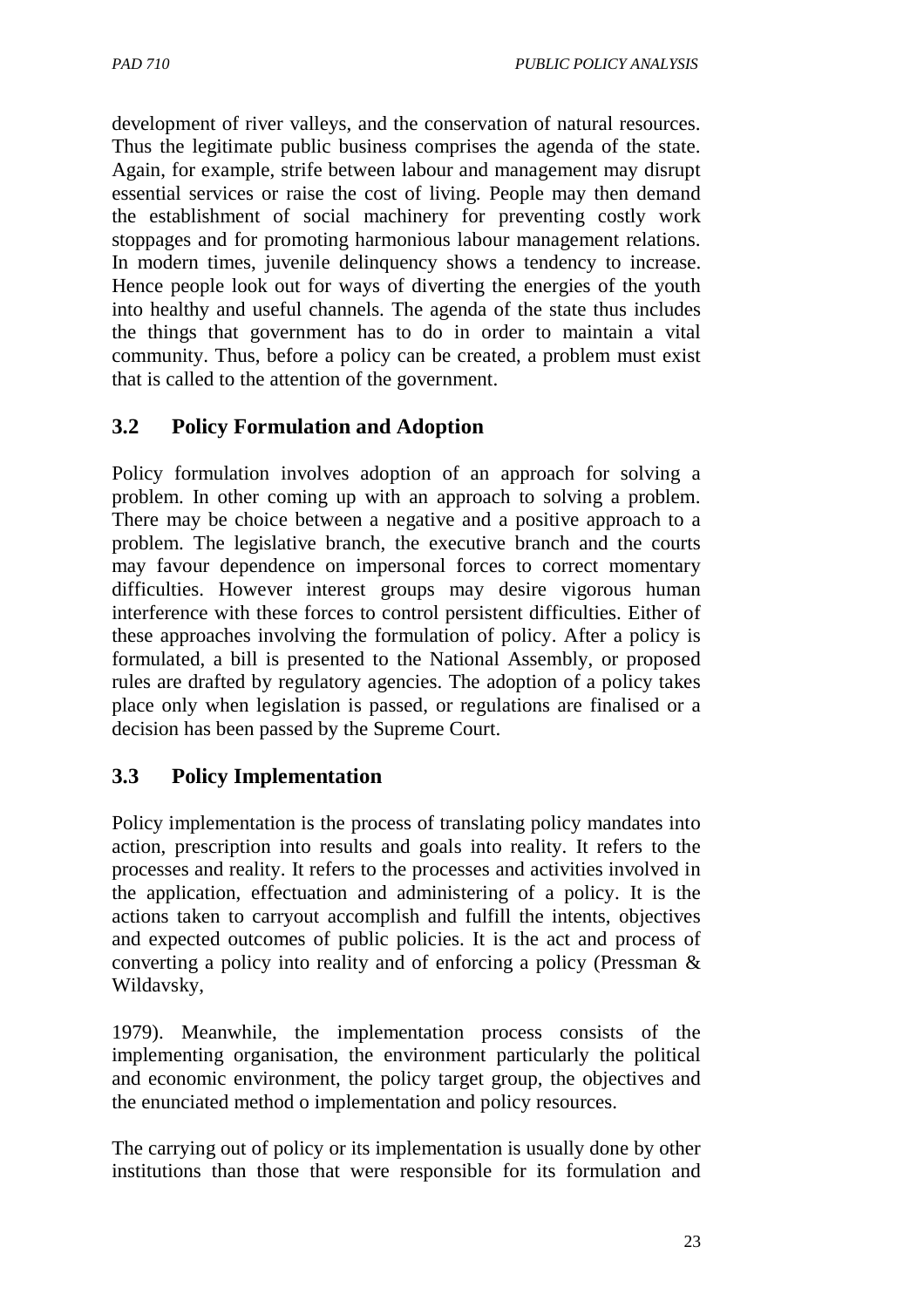adoption. Many problems are technically so complex and difficult that the legislature does not try to deal with them in detail. The legislature thus indicates the broad lines of policy, and leaves the elaboration of the policy to other governmental agencies. The complexity of the policy, coordination between the agencies putting it into effect and compliance, determine how successfully the policy is implemented.

# **3.4 Evaluation and Termination**

After the implementation, stage, performance appraisal comes up which is done through evaluation. The essence is to know how well a policy is doing in relation to intended purposes, objectives target and intended accomplishments. It relates to whether intended services have been delivered, intended outcome or other desired and state is achieved, or whether the target problem or situation has experienced the desired changes. Performance answers the question of how the policy has fared in its interaction with the environment. The degree of achievement of the aforementioned aspects, determines the level of performance. Performance encompasses effectiveness and efficiency. Evaluation involves checking how well the policy is working out, which is definitely a difficult task. The cost-benefit analysis is used by people inside and outside government to determine whether government expenditure on a particular program, is justified by the benefits derived from it. Further, different or also contradictory interpretations may be obtained from the data that forms the basis of the cost -benefit analysis. History has shown that once implemented, policies are difficult to terminate. When they are terminated, it is usually because the policy became obsolete, clearly did not work, or lost its support among the interest groups and elected officials that placed it on the agenda in the

# **4.0 CONCLUSION**

first place.

In this unit, we have seen the logical sequence of stages of policymaking processes beginning with the identification of a given problem, followed by public and government awareness of the problem known as agenda setting, which leads to the development of various courses of action to solve the given problem known as policy formulation, which is followed by governmental adoption and legitimisation of a given course of course of action, resulting in the implementation of the adopted course of action, which then leads to a policy evaluation to determine if the objectives of the course of action are being achieved, and finally the cycle comes full circle when new problems are identified resulting in policy modification or termination.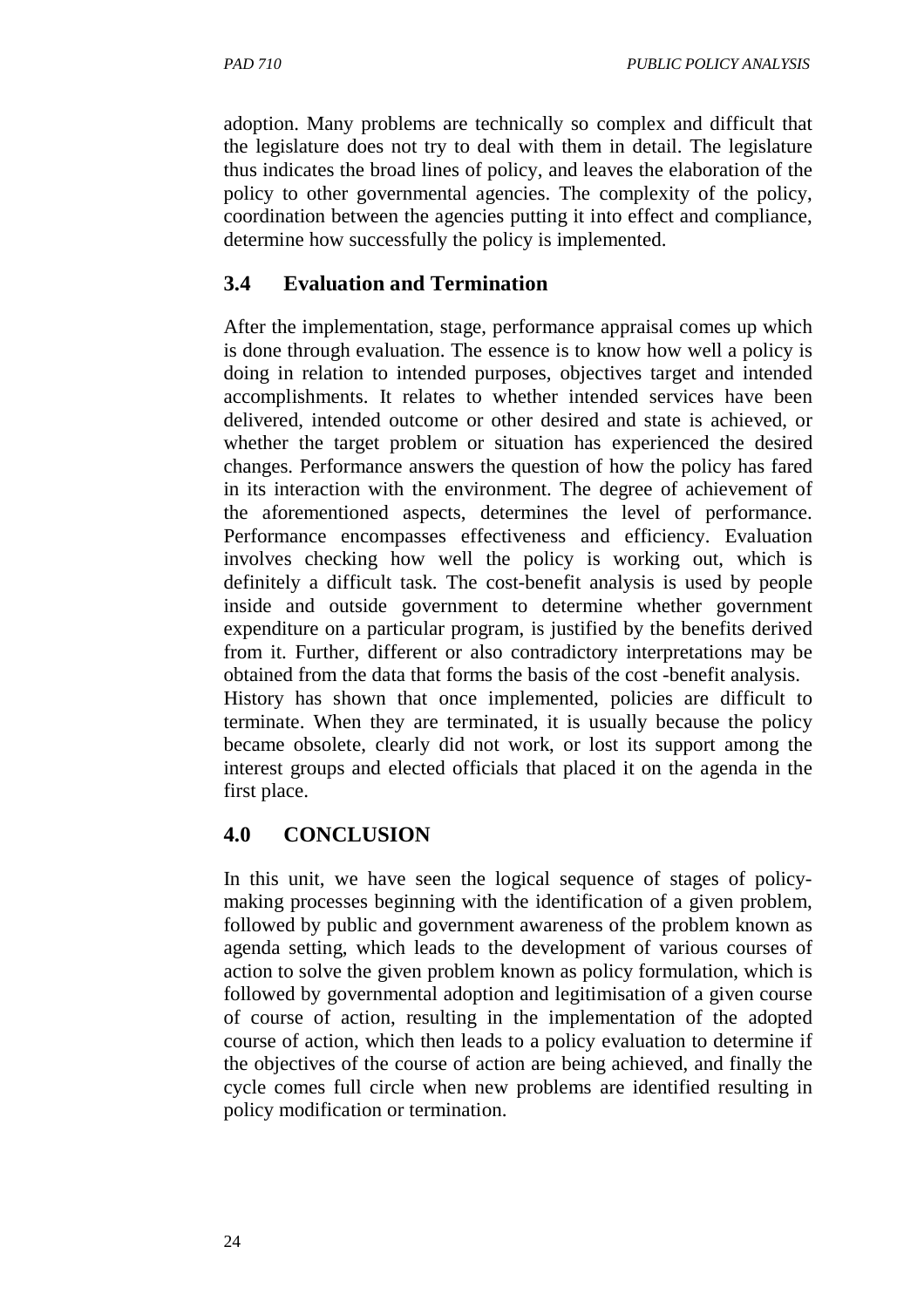## **5.0 SUMMARY**

Public policy is a set of objectives set by the government relating to the general health and welfare of the public and actions taken to accomplish it. The public policy process is the manner in which public policy is formed, implemented and evaluated. In this unit we formally, stated that a policy established and carried out by the government goes through several stages from inception to conclusion. These are agenda building, formulation, adoption, implementation, evaluation, and termination.

## **6.0 TUTOR-MARKED ASSIGNMENT**

Describe policy formation and policy formulation.

## **7.0 REFERENCES/FURTHER READING**

Anderson, E.J. (1975). *Public Making*. New York: Praeger Publishers.

- Ezeani, E.O. (2005). *Fundamentals of Public Administration*. Enugu: Zik-Chuk Publishers.
- Ikeanyibe, M.O. (2013). *Public Policy in Nigeria; Perspectives on Social Policy and Administration.* Enugu; JohnJacob's Classical Publishers.
- Ikelegbe, A.O. (1996). *Public Policy Making and Analysis*. Benin-City: URI Publishing Ltd.
- Okeke, M.I. (2001) *Theory and Practice of Public Policy Analysis; the Nigerian Experience.* Enugu; Bismak Publication.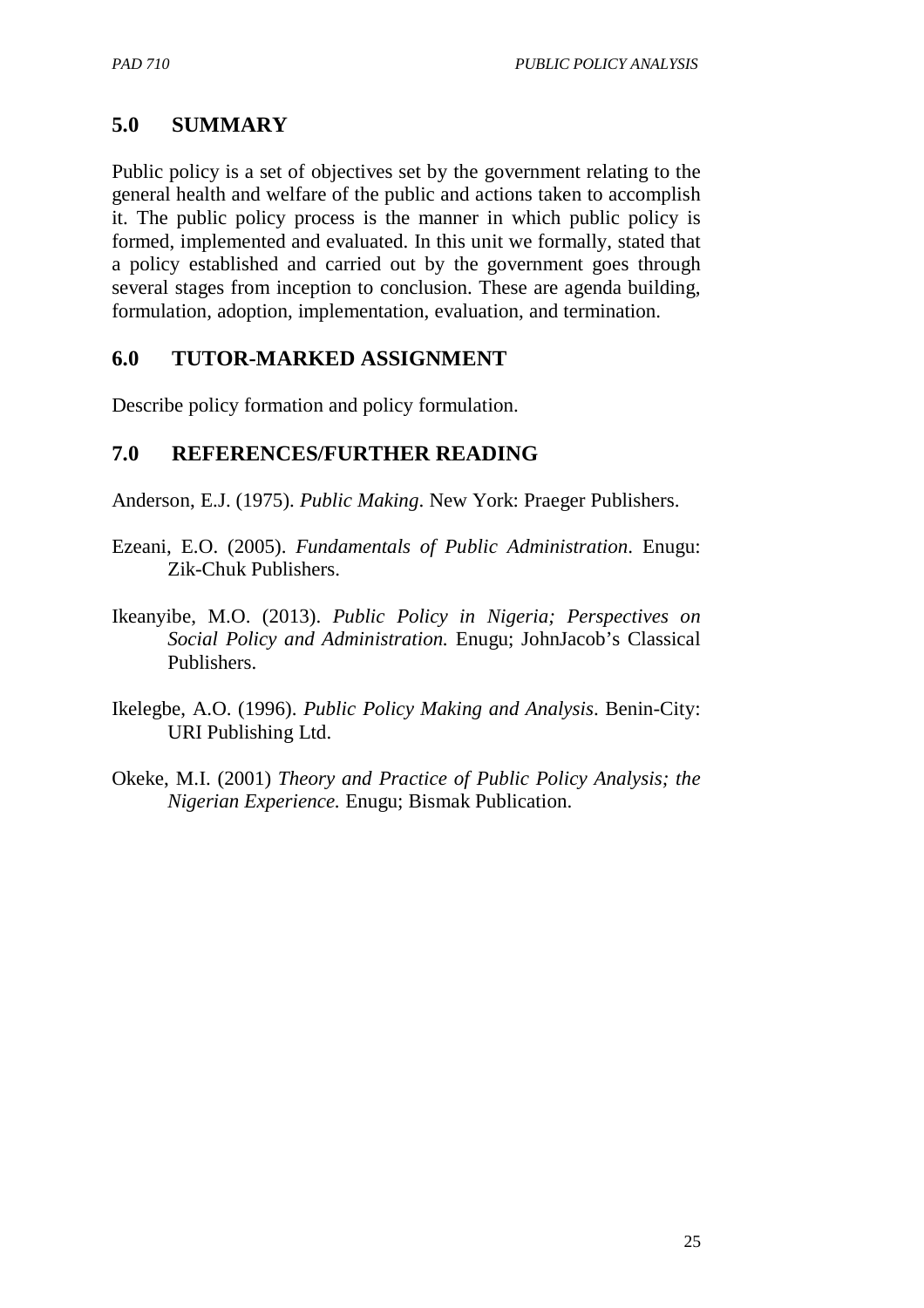## **UNIT 5 DECISION-MAKING PROCESS**

#### **CONTENTS**

- 1.0 Introduction
- 2.0 Objectives
- 3.0 Main Content
	- 3.1 Meaning of Decision-Making
	- 3.2 Characteristics of Decision-Making
	- 3.3 Types of Decision
	- 3.4 Why Study Decision Making
	- 3.5 Levels of Decision-Making Process
	- 3.6 Factors Affecting Decision-Making
- 4.0 Conclusion
- 5.0 Summary
- 6.0 Tutor-Marked Assignment
- 7.0 References/Further Reading

#### **1.0 INTRODUCTION**

Every day, people are inundated with decisions, big and small. Understanding how people arrive at their choices is an area of cognitive psychology that has received attention. Theories have been generated to explain how people make decisions, and what types of factors influence decision making in the present and future. In addition, heuristics have been researched to understand the decision making process.

#### **2.0 OBJECTIVES**

At the end of this unit, you should be able to:

- explain what its take in decision-making
- state the characteristics of decision
- describe the levels of decision making process
- enumerate the factors affecting decision-making.

#### **3.0 MAIN CONTENT**

#### **Decision-Making Process**

While, a decision is a choice made between 2 or more available alternatives, decision making is the process of choosing the best alternative for reaching objectives.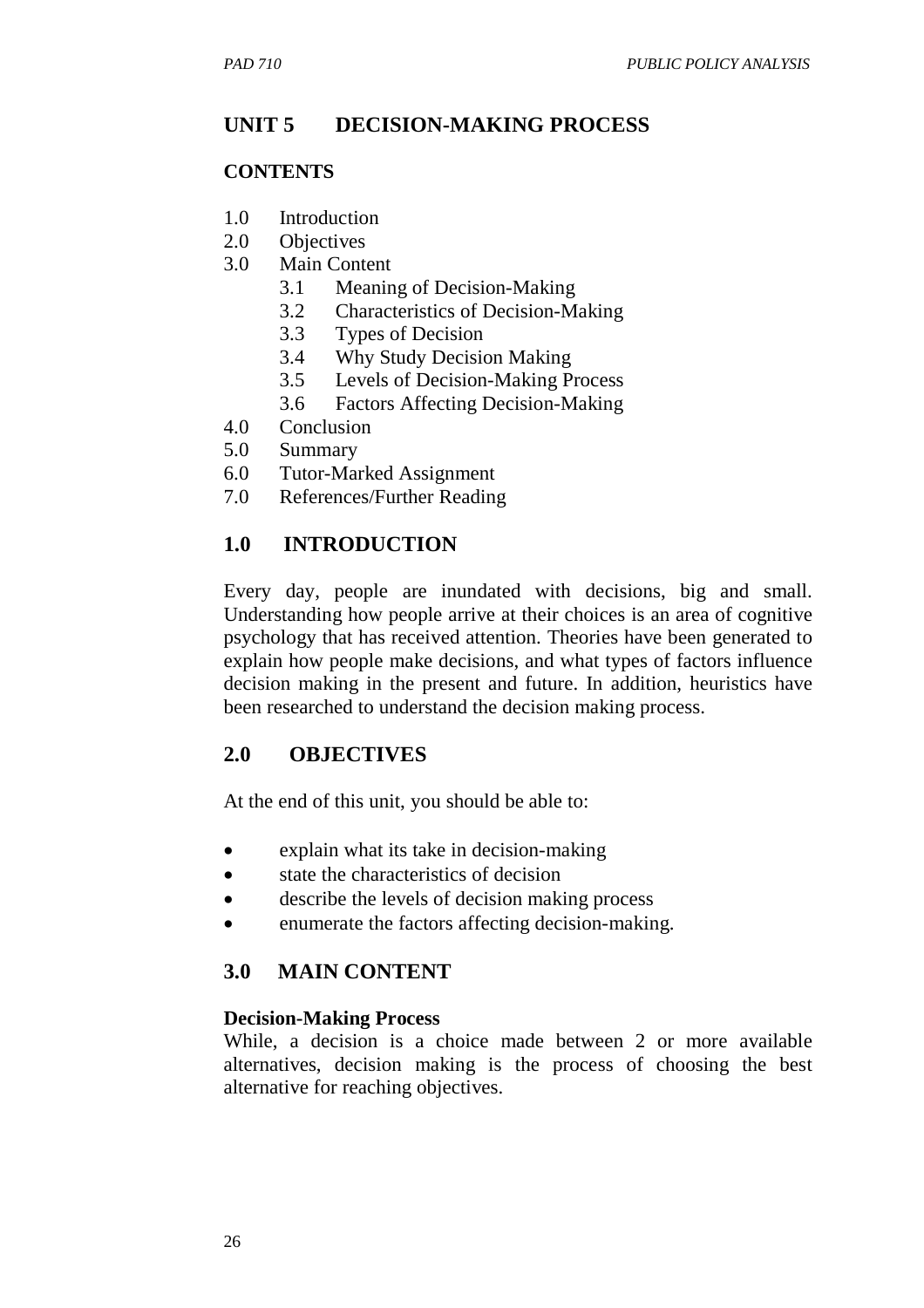## **3.1 Meaning of Decision-Making**

Decision-making is usually defined as a process or sequence of activities involving stages of problem recognition, search for information, definition of alternatives and the selection of an actor of one from two or more alternatives consistent with the ranked preferences". Decision-making can be regarded as a problem-solving activity terminated by a solution deemed to be optimal, or at least satisfactory. It is therefore a process which can be more or less rational or irrational and can be based on explicit or tacit knowledge and beliefs.

Decision making is the process of making choices by identifying a decision, gathering information, and assessing alternative resolutions. Using a step-by-step decision-making process can help you make more deliberate, thoughtful decisions by organising relevant information and defining alternatives. This approach increases the chances that you will choose the most satisfying alternative possible.

## **3.2 Characteristics of Decision-Making**

The following are the characteristics of decision making:

- Objectives must first be established
- Objectives must be classified and placed in order of importance
- Alternative actions must be developed
- The alternatives must be evaluated against all the objectives
- The alternative that is able to achieve all the objectives is the tentative decision
- The tentative decision is evaluated for more possible consequences
- The decisive actions are taken, and additional actions are taken to prevent any adverse consequences from becoming problems and starting both systems (problem analysis and decision-making) all over again
- There are steps that are generally followed that result in a decision model that can be used to determine an optimal production plan
- In a situation featuring conflict, role-playing may be helpful for predicting decisions to be made by involved parties (Monahan, 2000; Armstrong, 2001)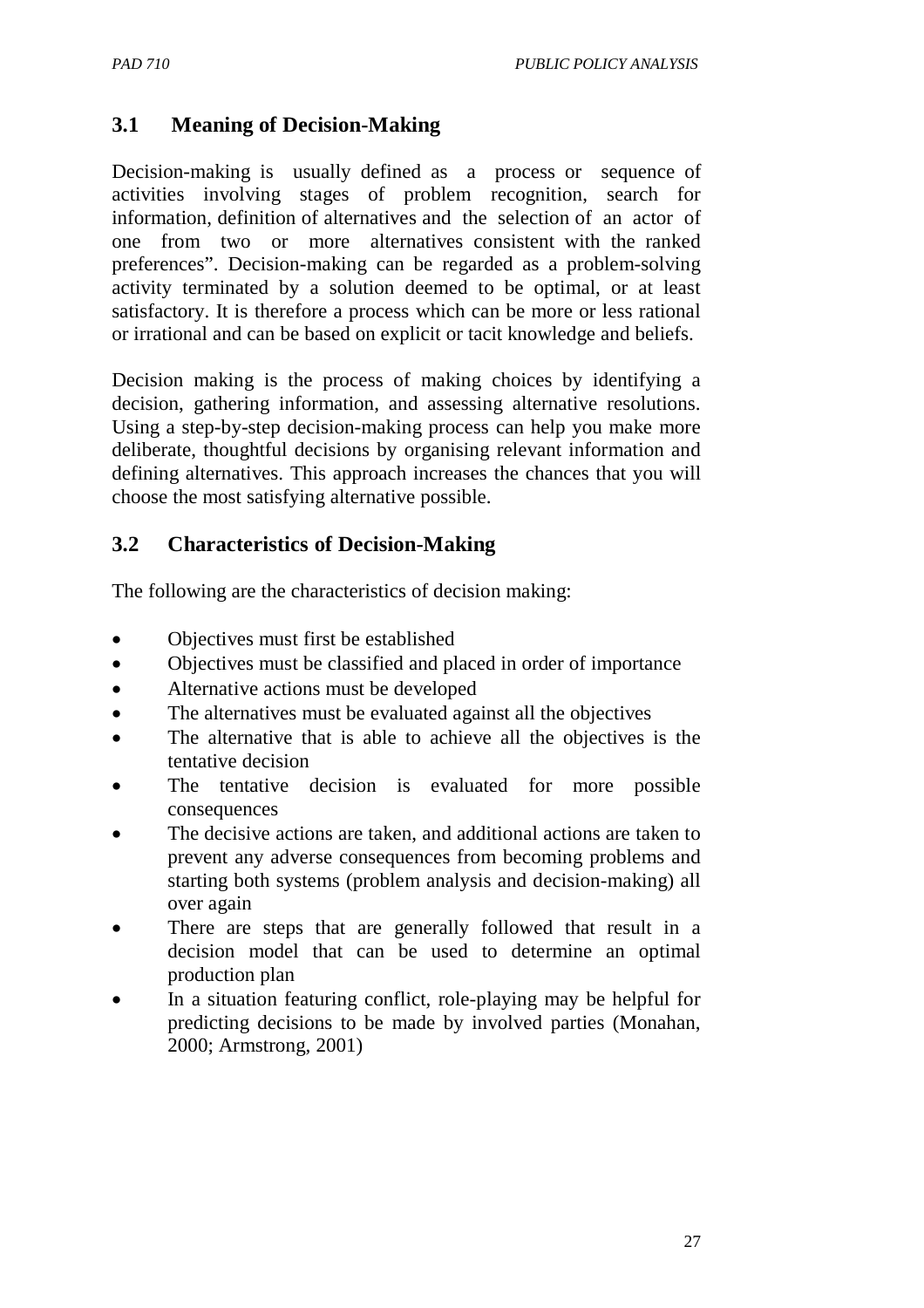# **3.3 Types of Decision**

It is not often realised that there are different types of decision making. Although this may seem obvious it's not always understood. And even when it is, decision types may not be fully considered when decisions are being made. The following are the main types of decisions every organisation need to take:

## **1. Programmed and Non-Programmed Decisions**

Programmed decisions are concerned with the problems of repetitive nature or routine type matters. A standard procedure is followed for tackling such problems. These decisions are taken generally by lower level managers. Decisions of this type may pertain to e.g. purchase of raw material, granting leave to an employee and supply of goods and implements to the employees, etc. Non-programmed decisions relate to difficult situations for which there is no easy solution.These matters are very important for the organisation. For example, opening of a new branch of the organisation or a large number of employees absenting from the organisation or introducing new product in the market, etc., are the decisions which are normally taken at the higher level.

### **2. Routine and Strategic Decisions**

Routine decisions are related to the general functioning of the organisation. They do not require much evaluation and analysis and can be taken quickly. Ample powers are delegated to lower ranks to take these decisions within the broad policy structure of the organisation. Strategic decisions are important which affect objectives, organisational goals and other important policy matters. These decisions usually involve huge investments or funds. These are non-repetitive in nature and are taken after careful analysis and evaluation of many alternatives. These decisions are taken at the higher level of management.

### **3. Tactical (Policy) and Operational Decisions**

Decisions pertaining to various policy matters of the organisation are policy decisions. These are taken by the top management and have long term impact on the functioning of the concern. For example, decisions regarding location of plant, volume of production and channels of distribution (Tactical) policies, etc. are policy decisions. Operating decisions relate to day-to-day functioning or operations of business. Middle and lower level managers take these decisions. An example may be taken to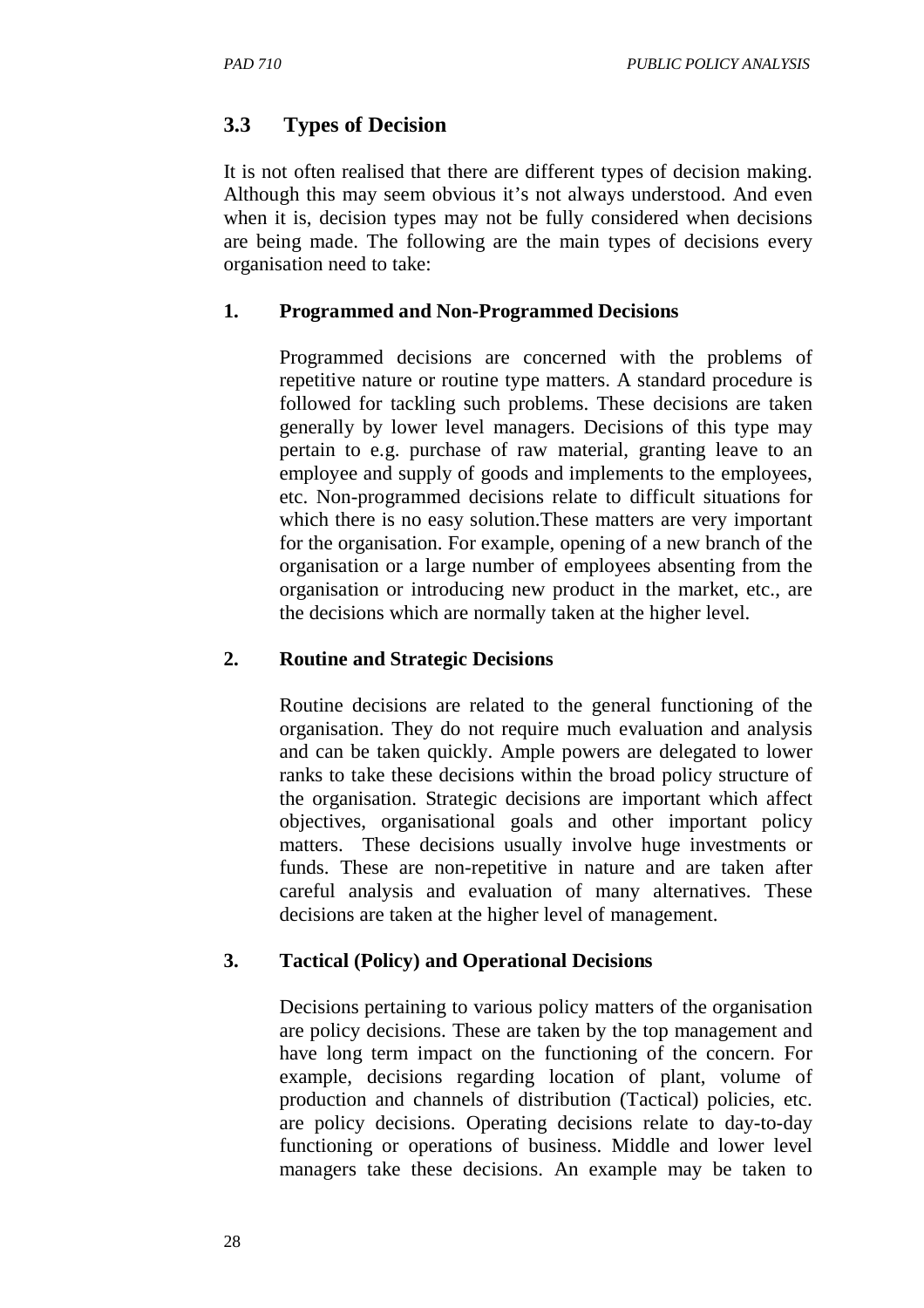distinguish these decisions. Decisions concerning payment of bonus to employees are a policy decision. On the other hand if bonus is to be given to the employees, calculation of bonus in respect of each employee is an operating decision.

#### **4. Organisational and Personal Decisions:**

When an individual takes decision as an executive in the official capacity, it is known as Organisational decision. If decision is taken by the executive in the personal capacity (thereby affecting his personal life), it is known as personal decision. Sometimes these decisions may affect functioning of the organisation also.For example, if an executive leaves the organisation, it may affect the organisation. The authority of taking organisational decisions may be delegated, whereas personal decisions cannot be delegated.

#### **5. Major and Minor Decisions**

Another classification of decisions is major and minor. Decision pertaining to purchase of new factory premises is a major decision. Major decisions are taken by top management. Purchase of office stationery is a minor decision which can be taken by office superintendent.

#### **6. Individual and Group Decisions**

When the decision is taken by a single individual, it is known as individual decision. Usually routine type decisions are taken by individuals within the broad policy framework of the organisation. Group decisions are taken by group of individuals constituted in the form of a standing committee. Generally very important and pertinent matters for the organisation are referred to this committee. The main aim in taking group decisions is the involvement of maximum number of individuals in the process of decision• making.

## **7. Policy, Administrative and Executive Decisions**

Ernest Dale has classified decisions in business organisation as under

- (a) Policy decisions,
- (b) Administrative decisions and
- (c) Executive decisions.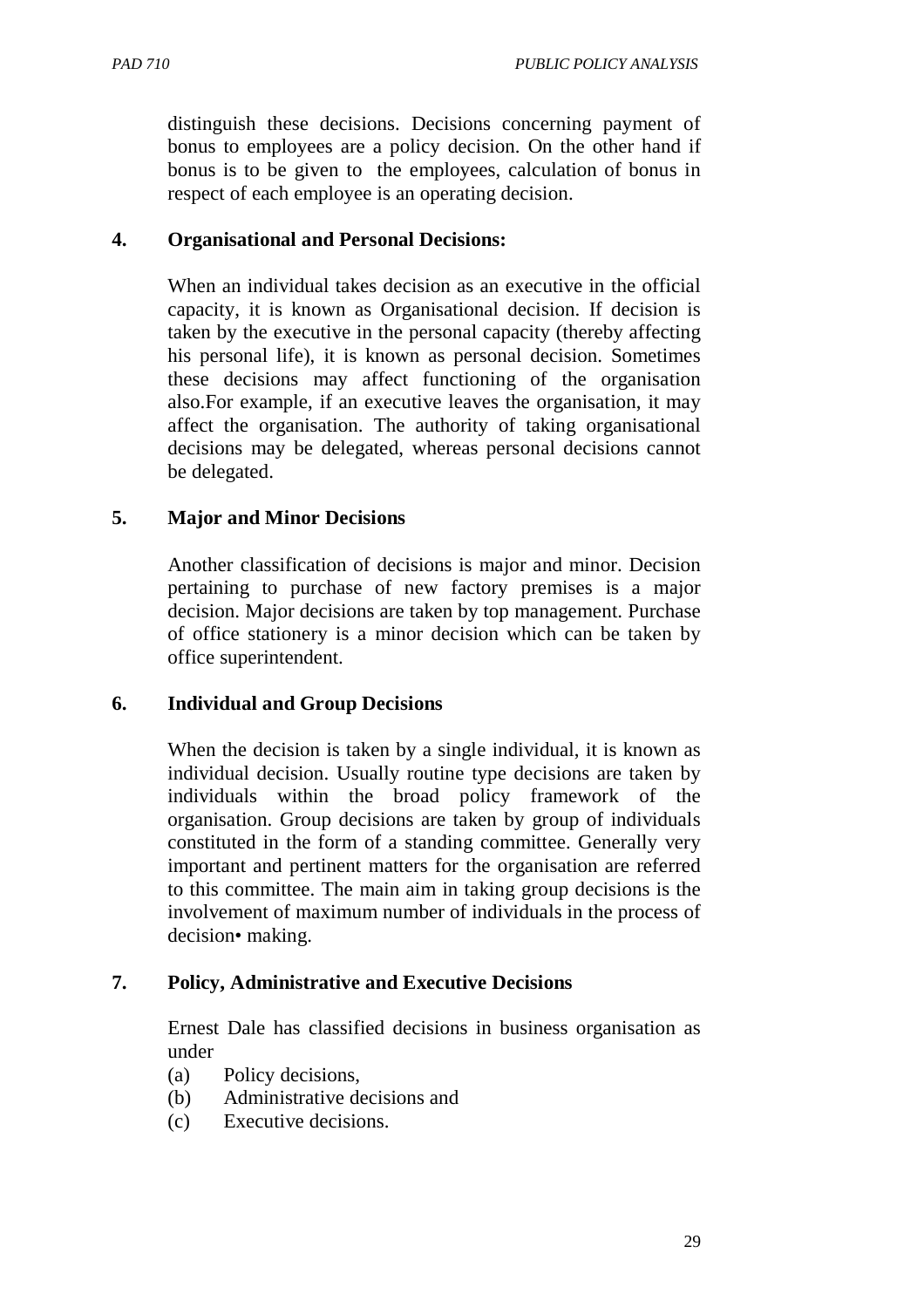**Policy decisions** are taken by top management or administration of an organisation. They relate to major issues and policies such as the nature of the financial structure, marketing policies, outline of organisation structure.

**Administrative decisions** are made by middle management and are less important than policy decisions. According to Ernest Dale the size of the advertising budget is a policy decision but selection of media would be an example of administrative decision.

**Executive decisions** are those which are made at the point where the work is carried out. Distinguishing between these three types of decisions Dale writes, "policy decisions set forth goals and general courses of action, administrative decisions determine the means to be used and executive decisions are those made on a day-to- day basis as particular cases come up".

## **3.4 Why Study Decision Making**

We study decision making for the following reasons:

- (i) Managers face problems everyday and in solving these problems mangers are taking decisions. Decision making is so much part of the manager that it is now identified as a major intellectual focus. It is also pervasive.
- (ii) Because of value judgment. That is, that some bad decisions are good or bad. People thus, ask, what makes a good or bad decision?
- (iii) The need to survive and keep afloat because of the assumption that it is only good decisions that could keep one afloat. So people now study decision making process to train managers to avoid pit-falls.

### **3.5 Levels of Decision-Making Process**

Management remains "the least efficient activity in any organisation", according to management thinker Gary Hamel, and is increasingly disconnected from what is happening on the front line, a point surely underlined by the recent debacles over Libor. Nonetheless, despite thousands of books written on the subject, and billions invested in it to streamline organisations, unwieldy hierarchies remain stubbornly in place and here is where decisions usually are made.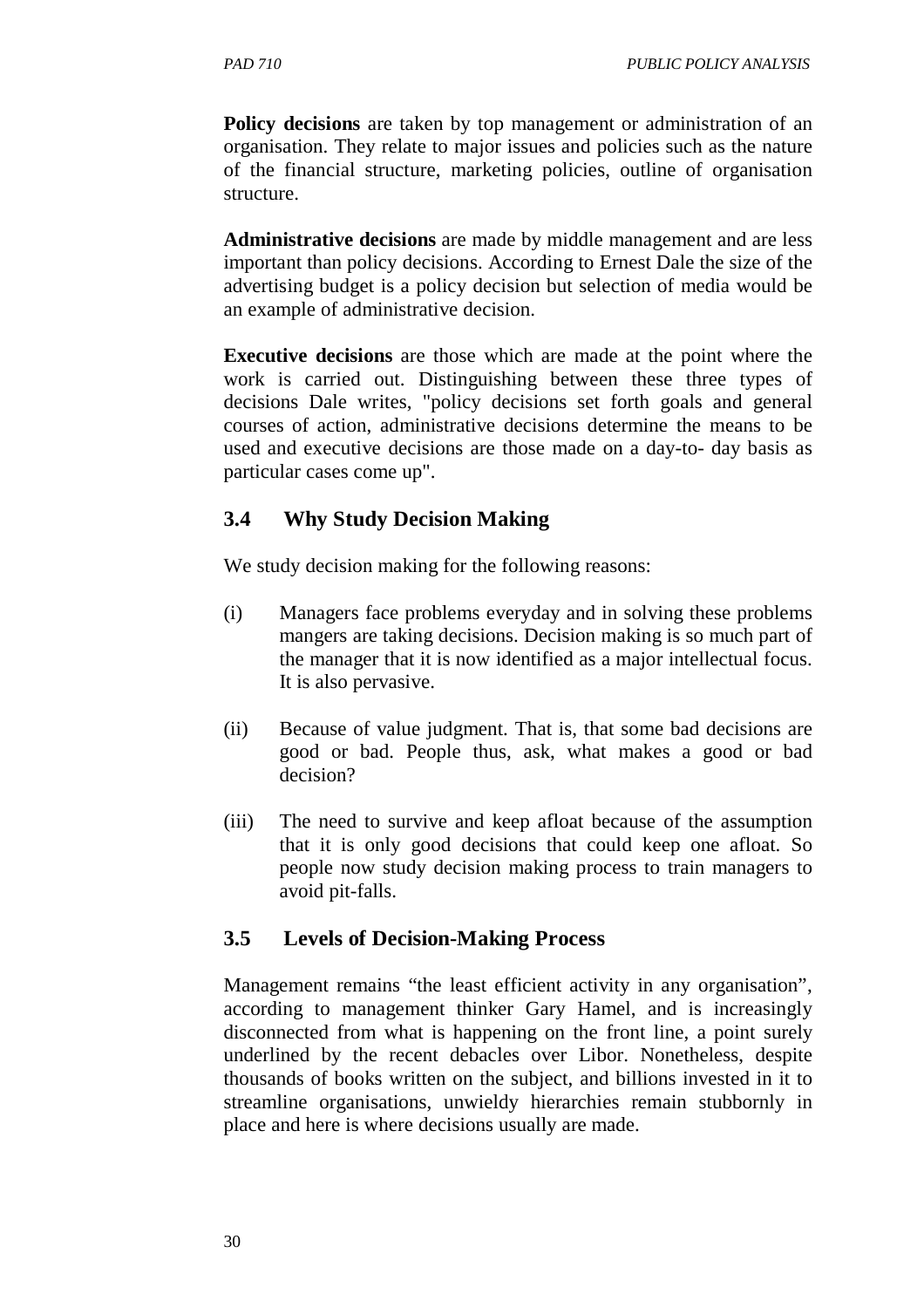When "flat organisation" structures were first being promoted by the likes of Peter Drucker nearly 30 years ago, the renowned organisational psychologist Elliott Jaques contended that all organisations had four real decision-making levels, which he termed "requisite hierarchy". Those at the front line made day-to-day calls, managers' outlook was month to month, directors were paid to decide on matters affecting year- to-year performance, and the board was there to oversee the development of the business a year and beyond.

In line with new Public Management, we shall adopt John Spence (2015) Four Level Decision Making. According to him, A while back when I was running one of the Rockefeller foundations I had a fairly large staff but had designed our team with a very flat organisational structure. When a company is organised in such a manner, successful delegation and quick decision making is a must. To foster such an environment I developed a pretty straight-forward four level decision making protocol to quickly identify who should be making which kinds of decisions.

### **Level 1 = Delegation**

This is the kind of decision that I do not need to be involved in at all. You do not need to tell me about it  $-$  just make the decision completely on your own and implement it right away. You own this decision.

### **Level 2 = Discussion**

Talk to me, or someone else in the organisation, to get input, information and suggestions, but make the decision completely on your own. You also own this decision.

### **Level 3 = Consensus**

On a decision like this let's get the team together and talk it through. Let's get everybody's ideas, expertise and input, then we will make the decision together as a management team. We all own this decision together and will do whatever the team agrees is the best course of action.

### **Level 4 = My Call**

A level 4 decision is ultimately my choice as the leader. I will get everyone's input, ideas, suggestions and expertise. We will talk it through together. But at the end of the day I will make this decision for the entire organisation and it will be completely my responsibility. I own this decision 100%.

I rarely had to make any level 4 decisions, and as we worked on this system together we were able to push more and more things down to level 1 or 2 – thereby freeing up a lot of my time and letting people play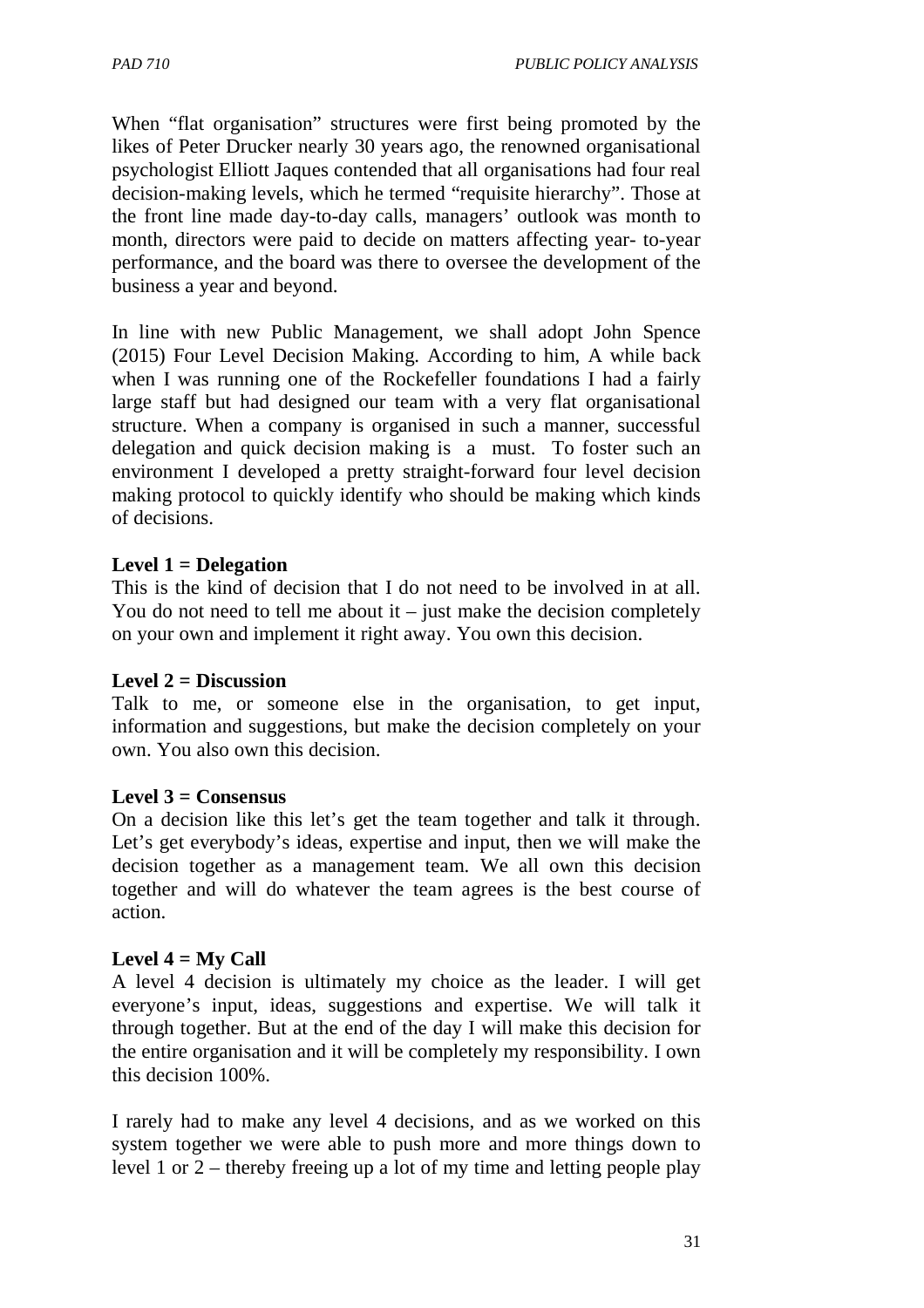a much bigger role in how they ran their part of the business. The way we implemented this was also simple. I handed out a sheet that explained the levels, and then every time someone came to me to make a decision for them, I would say: "That is a level one – you handle it" or "That is a level  $2 - am I$  the best person to give you input on that topic?" and so forth, until people could pretty much figure out what sort of decisions fell into which category and they could just do what was appropriate. Of course there are many other factors involved in effective delegation, such as; adequate training, transparency, empowerment, acceptable risk taking and such, but I found this system to be a nice way to help my team make better and faster decisions.

# **3.6 Factors Affecting Decision-Making**

Whenever we are involved in making decisions a number of factors can affect the process we follow and ultimately the decision we make. We can organise the factors affecting decision making into three major groups: Perception Issues, Organisational Issues and Environmental Issues

### **1. Perception Issues**

Perception can be described as the way in which individuals interpret their environment. An individual's perception can influence how they make decisions and solve problems. For example, when information about a problem needs to be gathered the individual's perception will impact on where the information is sought and the type of information regarded as relevant. Perception can be influenced by the following:

### **The Perceiver**

The perceiver, the individual perceiving the object, will be heavily influenced by their personal characteristics. The types of personal characteristics that can affect an individual's perception include: Background and experience, Personal values, personal expectations and Personal interests.

## **The Object**

The object, which refers to any person, item or event, can have an impact on the way it is perceived. For example, when a manager receives a number of reports to read he may be more inclined to read the one with the most colourful cover as this one stands out. The relation an object has to other objects can also affect the perception of the perceiver. For example, an individual team member may be judged on the actions of the whole team even when it is more appropriate for them to be judged on their own merits.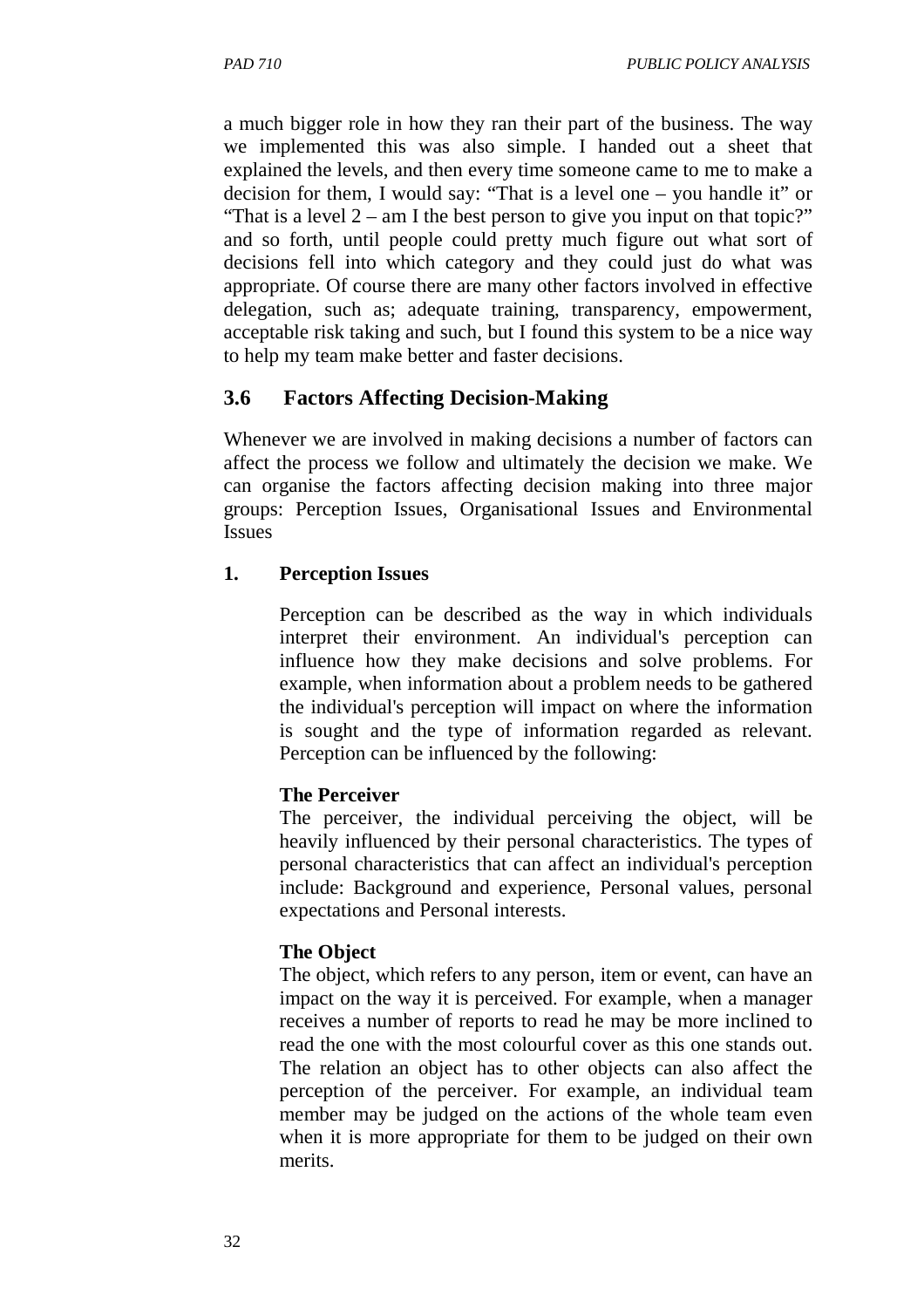#### **The Situation**

Time, location and other situational factors can influence our perception of an object. For example, a Team Leader may notice team members who work late on the same evenings as the Team Leader. However, team members who work late on other evenings may not be noticed by the Team Leader.

#### **2. Organisational Issues**

A number of Organisational issues can impact on the decision making process. These issues include: Policies and procedures, Organisational hierarchy, Organisational politics.

#### **Policies and Procedures**

Many organisations have formalised policies and procedures which have been developed to resolve common problems and to guide managers when making decisions. For example, many organisations have documented disciplinary procedures which guide managers through a process of resolving issues with staff members.

#### **Organisational Hierarchy**

Organisational hierarchy refers to the management structure of the organisation. Most organisations have different levels of management which carry with them different degrees of authority. The degree of authority directly impacts on the nature of the decisions an individual can make. For example, a Customer Contact Centre Team Leader cannot make decisions about the overall goals of the organisation. However, the Team Leader can make decisions about how their team contributes to the achievement of the organisation's goals.

#### **Organisational Politics**

Organisational politics refers to behaviour displayed by individuals and groups which is designed to influence others. Individuals and teams will often use politics to: Advance their careers, Advance their interests and ideas, and Increase their rewards. Organisations are made up of individuals with different beliefs, values and interests. These differences are often the driving forces behind organisational politics. For example, two teams believe they require an extra team member.

Unfortunately the organisation can only afford one new employee. The two teams may well use politics in an attempt to influence their manager to allocate the new employee to their team.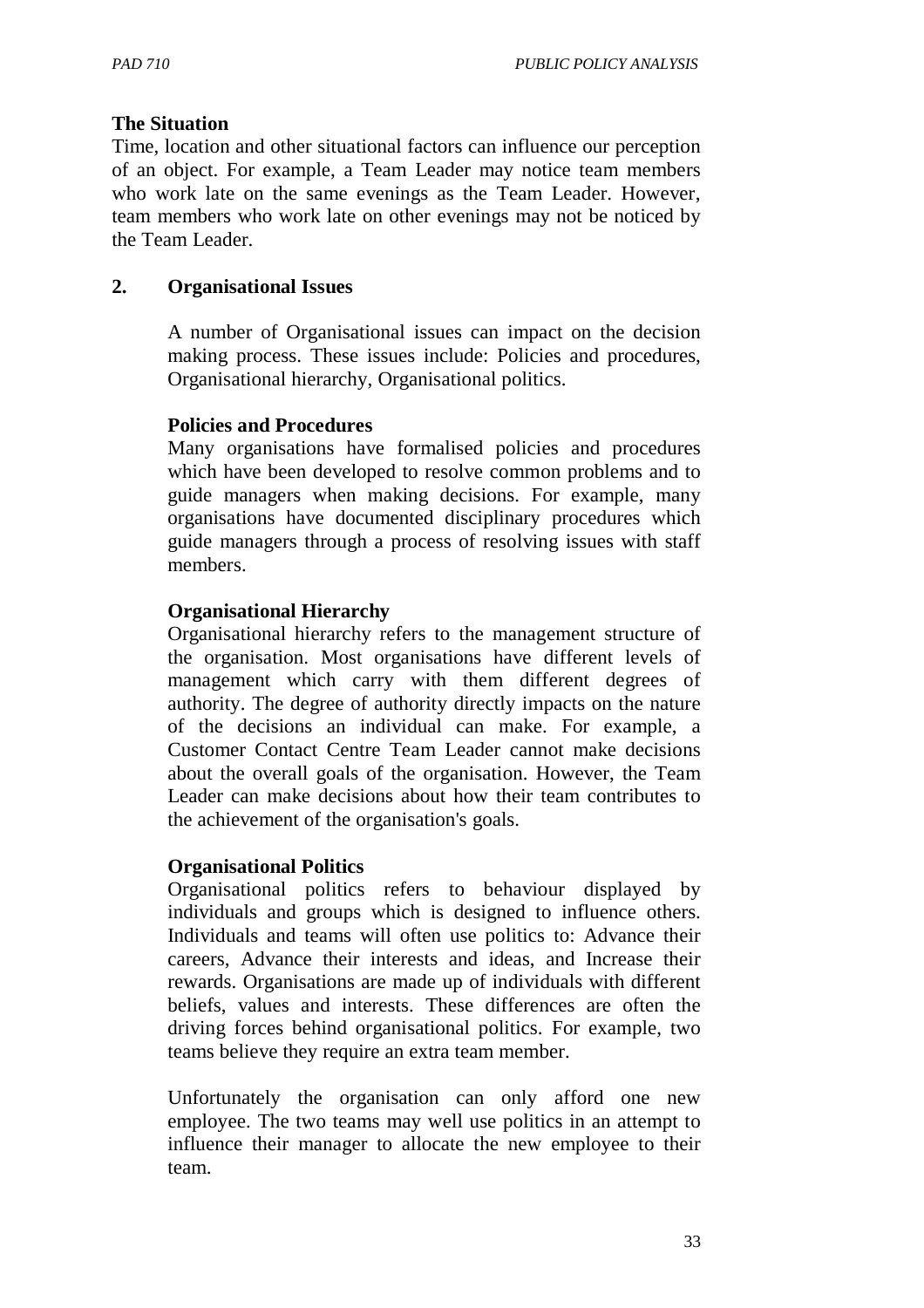## **3. Environmental Issues**

Environmental issues are the external factors that affect the organisation. The types of external factors that can have an effect on decision making include: The market in which the organisation operates The economy Government legislation Customers' reaction to the organisation's products and services

## **4.0 CONCLUSION**

People make decisions about many things. They make political decisions; personal decisions, including medical choices, romantic decisions, and career decisions; and financial decisions, which may also include some of the other kinds of decisions and judgments. Quite often, the decision making process is fairly specific to the decision being made. Some choices are simple and seem straight forward, while others are complex and require a multi-step approach to making the decisions. In this, we have successfully addressed decision making, in the context of meaning, characteristics and types of decisions people make. We also look at why we study decision making, levels of decision making process and lastly, factors that influence decision making,

## **5.0 SUMMARY**

Decision making is an important area of research in Public Administration. Understanding the process by which individuals make decisions is important to understanding the decisions they make. There are several factors that influence decision making. After an individual makes a decision, there are several differing outcomes, including regret and satisfaction.

## **6.0 TUTOR-MARKED ASSIGNMENT**

What are the factors that affects decision making?

## **7.0 REFERENCES/FURTHER READING**

Krantz, D.H. & Kunreuther, H.C. (2007). Goals and plans in decision making.

Judgment and Decision Making. 2(3), 137-168.

Jullisson, E.A., Karlsson, N. & Garling, T. (2005). Weighing the past and the future in Decision-Making. *European Journal of Cognitive Psychology*, 17(4), 561-575.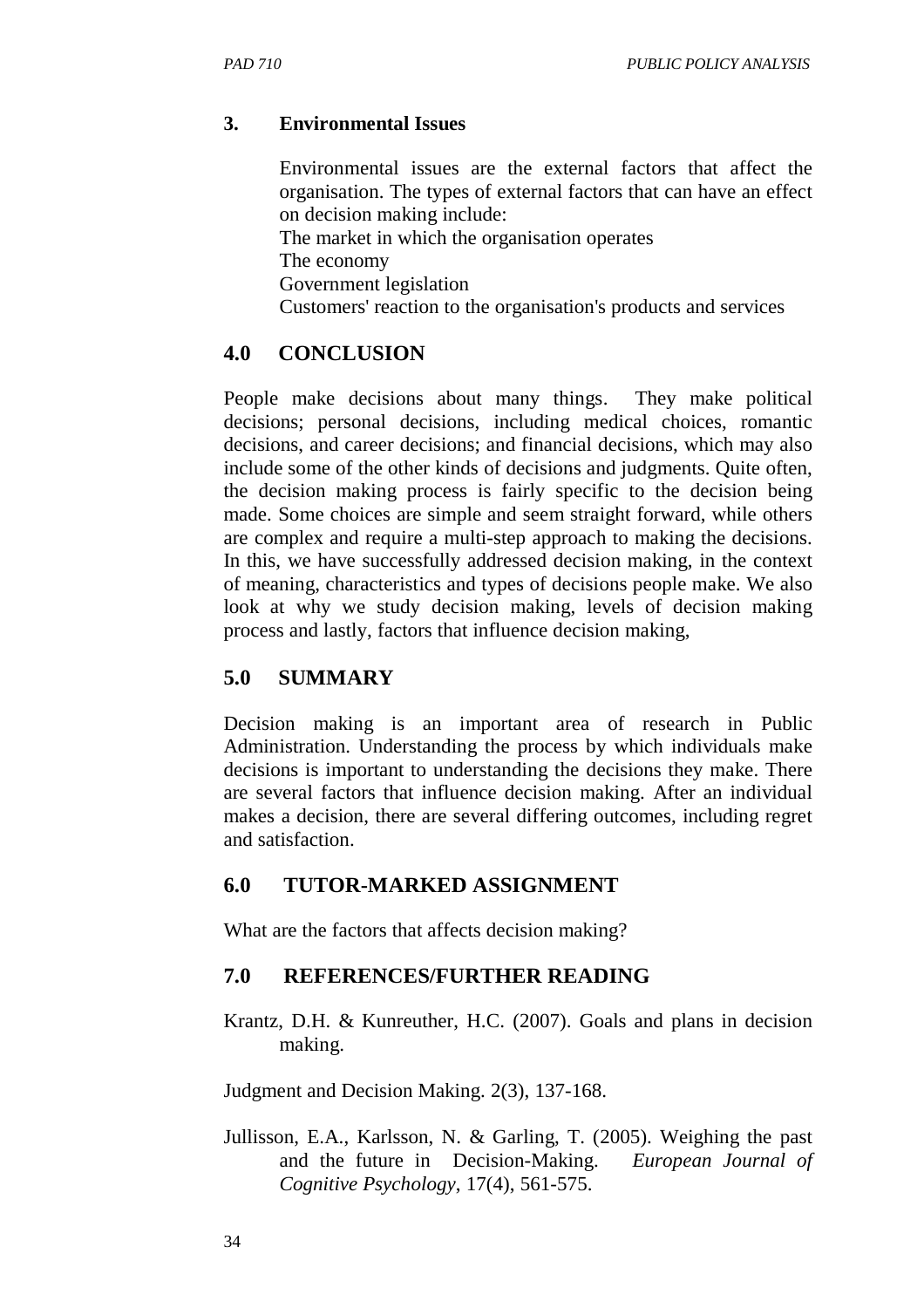- Abraham, C. & Sheeran, P. (2003). Acting on intentions: The role of anticipated regret. *British Journal of Social Psychology*, 42, 495- 511.
- Dietrich, C. (2010). "Decision Making: Factors that Influence Decision Making, Heuristics Used, and Decision Outcomes." Inquiries Journal/Student Pulse, 2(02). Retrieved from http://www.inquiriesjournal.com/a?id=180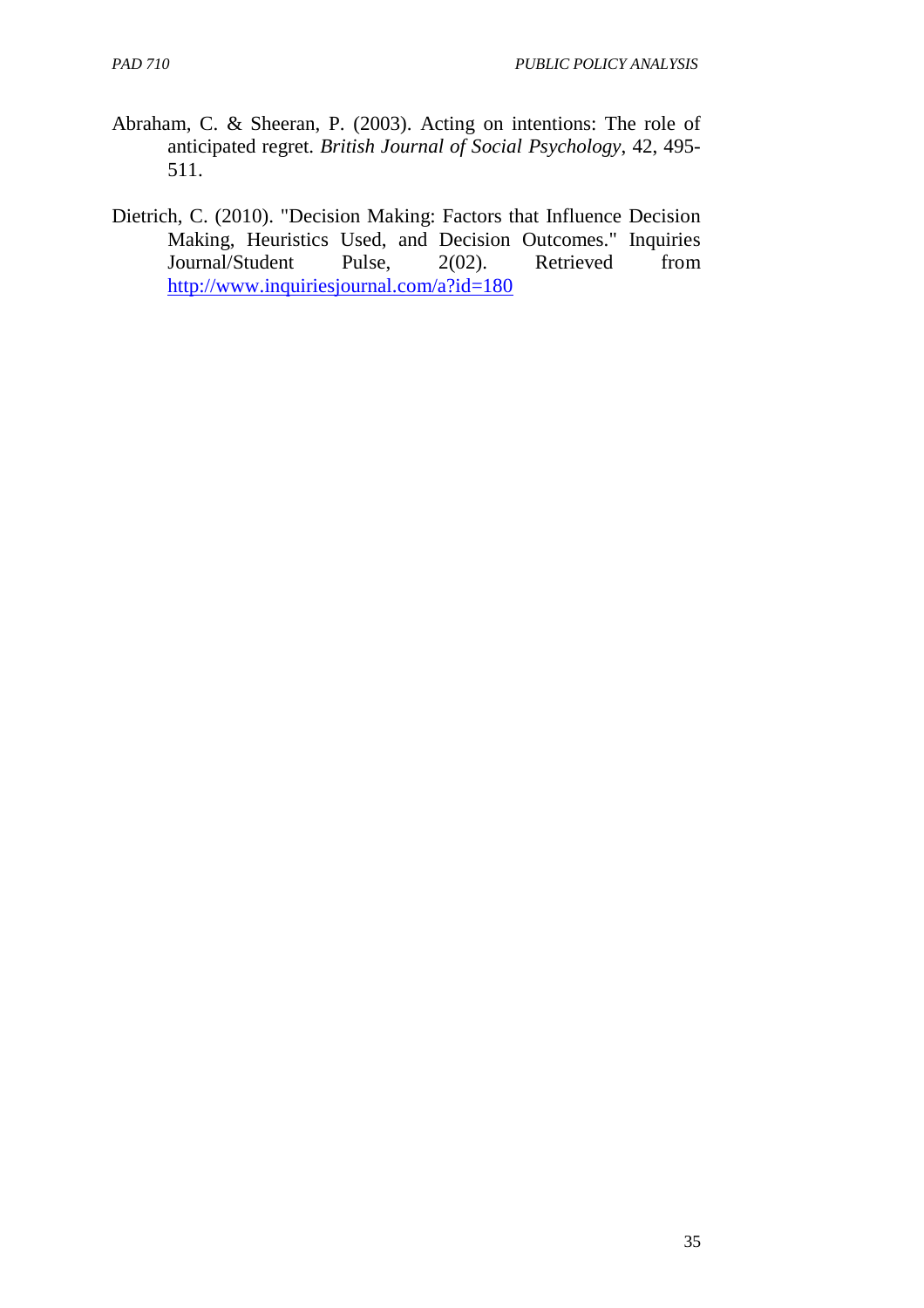# **MODULE 2 DYNAMICS OF PUBLIC POLICYPROCESS AND POLICY AND DECISION-MAKING THEORIES**

- Unit 1 Policy Formation: Problems, Agenda and formulation
- Unit 2 Approaches to Public Policy Making
- Unit 3 Dynamics of Public Policy Formulation, Implementation and Evaluation
- Unit 4 Theories of Public Policy Making
- Unit 5 Theories of Decision-Making

## **UNIT 1 POLICY FORMATION: PROBLEMS, AGENDA AND FORMULATION**

### **CONTENTS**

- 1.0 Introduction
- 2.0 Objectives
- 3.0 Main Content
	- 3.1 Policy Problems
	- 3.2 Policy Agenda
	- 3.3 Who sets the agenda?
	- 3.4 How to Get Problems onto the Agenda
	- 3.5 Why Some Issues Are Ignored
	- 3.6 Policy Formulation
- 4.0 Conclusion
- 5.0 Summary
- 6.0 Tutor-Marked Assignment
- 7.0 References/Further Reading

# **1.0 INTRODUCTION**

The policy process refers to the methods, conditions, procedures, activities, interactions and stages by which policies are made. It refers to how policies come about or are made and what is involved in the processing of policies from problems identification to the policy outcome. However, having x-rayed the complete process in the last unit, we purposefully used this unit to equip the student with the latent knowledge about the dynamics and idiosyncrasies of the pre-decision stage of the whole process called the policy formation stage. The need for the emphasis is because of its relevance in the entire process.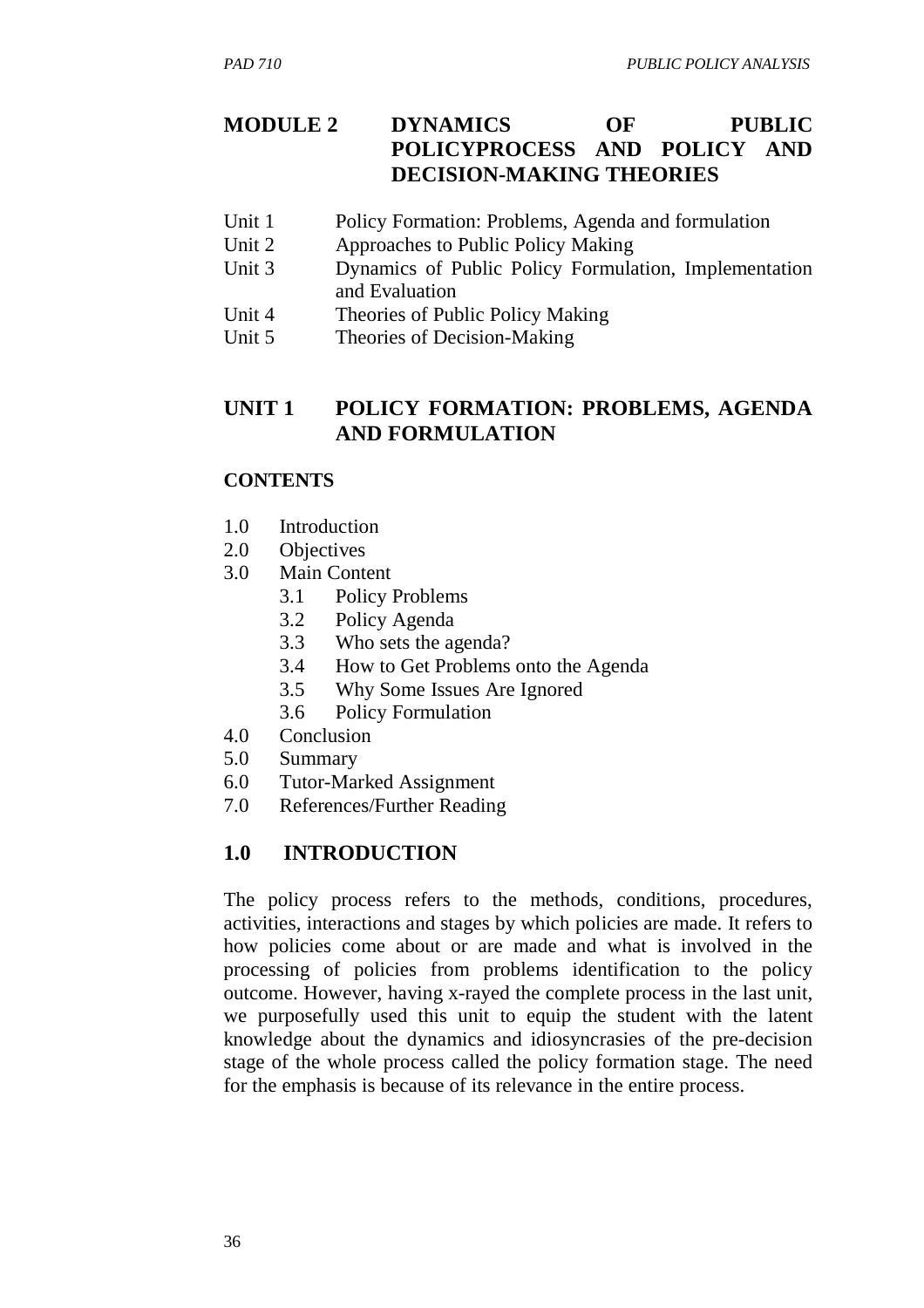### **2.0 OBJECTIVES**

At the end of this unit, you should be able to:

- explain the nature policy problems definition
- describe Policy Agenda and Policy Agenda Setting
- state Policy Formulation and its importance in policy process.

### **3.0 MAIN CONTENT**

### **3.1 Policy Problems**

As Anderson (1997) observed, older studies of policy formation devote little attention to the nature and definition of public problems. Instead, problems were taken as "given", and analysis moved from there. However, it is now conventional wisdom that policy study that does not consider the characteristics and dimensions of the problems that stimulate government action is less than complete. It is important to know both why some problems are acted on and other are neglected and why problem is defined in one way rather than another. This helps one determine where power lies in the political system. Moreover, whether a problem is foreign or domestic, a new item or the outgrowth of an existing policy, or limited or sweeping in scope helps to determine the nature of the ensuring policy making process. Evaluating a policy also requires information on the substance and dimensions of the target problem in order to appraise the policy effectiveness.

Policy Problem can be defined as a condition or situation that produces needs or satisfaction among people ad for which relief or redress through government action is sought. Such conditions as dirty air, unwholesome food, the practice of abortion, urban congestion, crowded prison that may become problems if they produce sufficient anxiety or dissatisfaction to cause people to seek for a remedy. For this to happen, people must have some criterion or standard by which the troubling condition is judged to be both unreasonable and unaccepted and appropriate for government to handle.

Something in effect needs to tell us that inflation and unemployment will have unacceptable economic effect. If people think that a condition is normal, inevitable, or their own responsibility, then nothing is likely to happen because it is not perceived as a problem. If a group of people, for instance, is afflicted by depressed economic condition but regards these conditions as inevitable and legitimate and neither does anything about them nor somehow elicit actions by others on their behalf, then, according to the definition, no problem exists because conditions do not become public problems unless they are defined as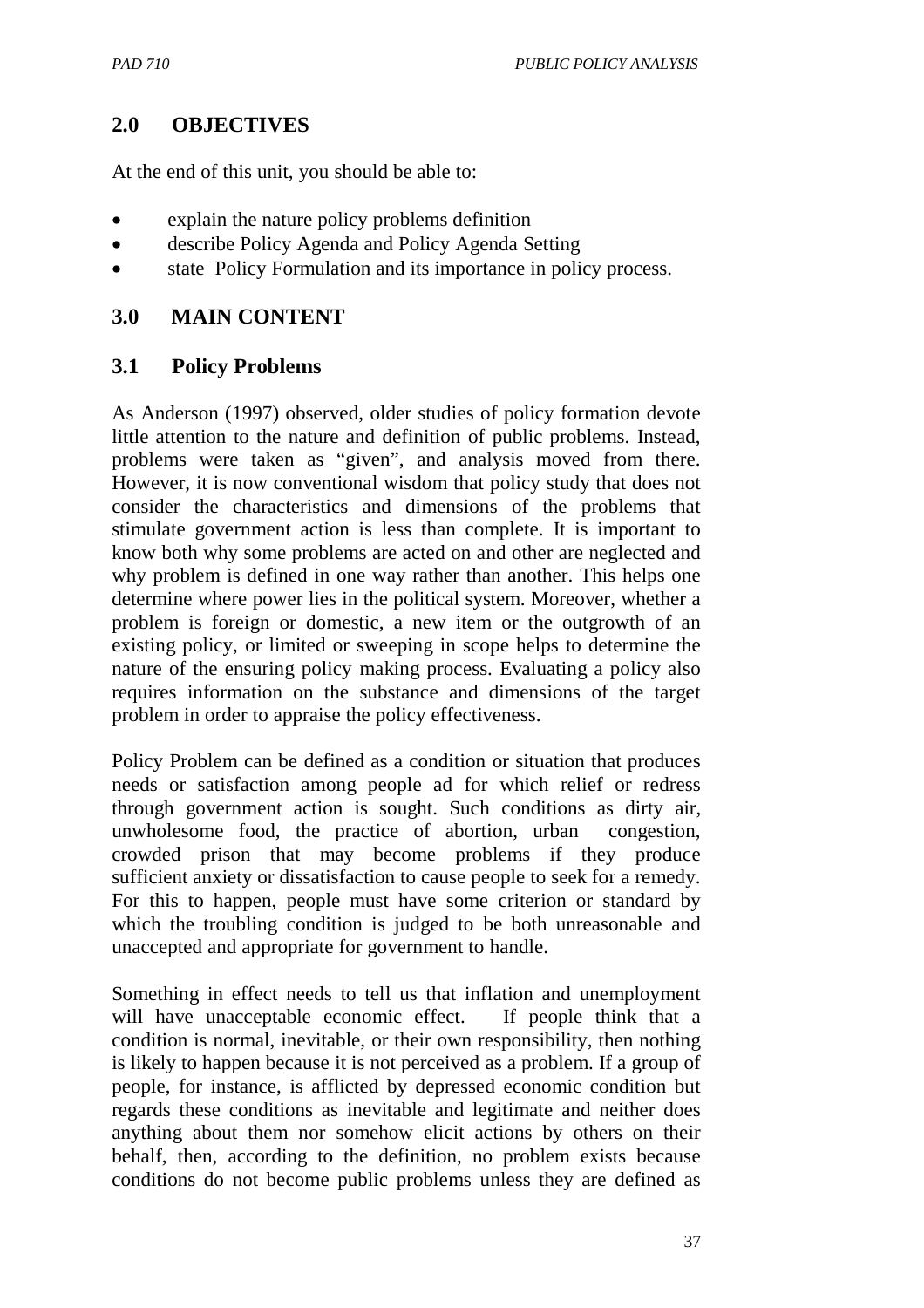such, articulated by someone, and then brought to the attention of the government. This action can be and frequently is taken by legislators and other government officials who are often scouting around for problems that they can claim credit for solving.

As stated earlier, to be converted into a problem, a condition must also be seen as an appropriate topic for governmental action and further as something for which there is a possible governmental remedy or solution. As Wildavsky contended "a problem is a problem only if something can be done about it. It means that government or government officials cannot is unlikely to deal with a problem unless it is coupled with a solution.

Conditions can be defined as problems, and redress for them can be sought by persons other than those who are directly affected. Again, there is always a possibility that others will define a problem differently than those affected. Indeed, problems are often defined differently by individuals and groups possessing varying interest and values. Although many problems are persistent, how they are defined may change as values and conditions change because conditions that at one time was accepted as the normal order of things may later, because of social change, be treated as problems. For centuries, wife-beating, child abuse and other forms of family violence were regarded as private matter, today; they are no longer so treated. Changes in public attitude, media attention, the women's movement and other factors changed our notions about acceptable conduct in family matters. A variety of national or state laws pertaining to family violence now are on the statute books. There is still however uncertainty as to the pervasiveness of family violence.

The definition of a problem is often a political process whose outcome will help determine appropriate solutions. Another facet of problem definition is causation, hence a condition may be defined as a problem but what causes the condition? Many problem- crime, poverty, unemployment, inflation, air pollution have multiple causes.

Again, the nature and scope of some public problems may be difficult to specify because they are diffuse or invisible. Because measurement may be imprecise, policy makers may be uncertain about the magnitude of the problem and in turn about effective solution or even whether there is a need for governmental action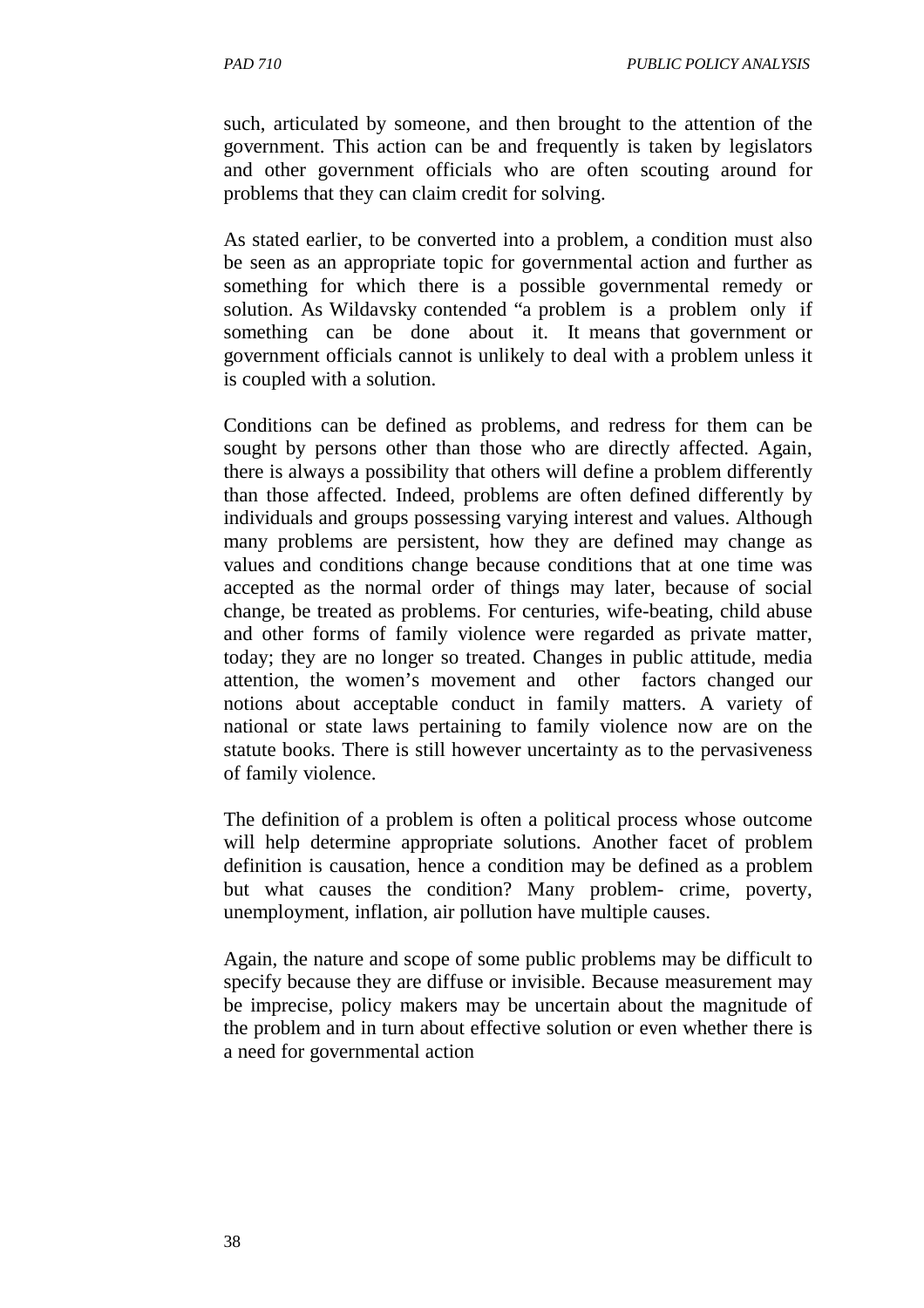## **3.2 Policy Agenda**

We frequently read about demands being made by this group or that individual or some public officials for action by a governmental body on some problems, whether it be IPOB demand to secede or curbing corruption in the public sector. Of the thousands of demands made, only a few will receive serious consideration by public policy makers. This process is called policy agenda.

The policy agenda is composed of the demands that policy-makers agree to consider. It is not the sum of all political demands, and is ranked according to the political priorities of the policy decision-makers. A number of individuals or groups can try to get their issues onto the policy agenda, including leaders, interest groups, crisis or disaster, mass organisations or protests, media attention, etc. "Non-decisions" are the decisions to avoid considering certain issues.

Since it is not all the demands on government that gets to be considered by the government, the question that comes to mind is how then do problems reach the agendas of governmental organisations such as the National Assembly. Professor John Kingdon proposed agenda setting which is the process by which problems and alternative solutions gain or lose public and elite attention. Group competition to set the agenda is fierce because no society or political system has the institutional capacity to address all possible alternatives to all possible problems that arise at any one time. This may be it is contended that Agenda setting is not a rational process, but a struggle over the definition of the problem. All interests are not equally represented in this struggle, and some problems are more likely to reach the agenda than others. Hence, the rational approach assumes that no important problems are unperceived and that all problems are accurately defined by all participants who agree on an objective definition. May decision-makers assume that if a problem has not been brought to their attention, then it does not exist. The implications of this assumption are like the ostrich with its head in the sand.

In actuality, there is no agreement on what the problem is or even whether it is a public issue. There is no agreement on the values or tradeoffs that should be made in areas of conflict (e.g., environmental protection versus jobs). Conflict arises because different groups would be affected in different ways by any potential definition of the problem or any potential solution. Interest groups place issues where they will have the most control over the decision-makers. Not all problems create "publics" or equally powerful groups. Corporations and institutions are more likely to survive and get their issues on the agenda over the long term. Also, within a capitalist system, a high degree of business success must be supported by public policy.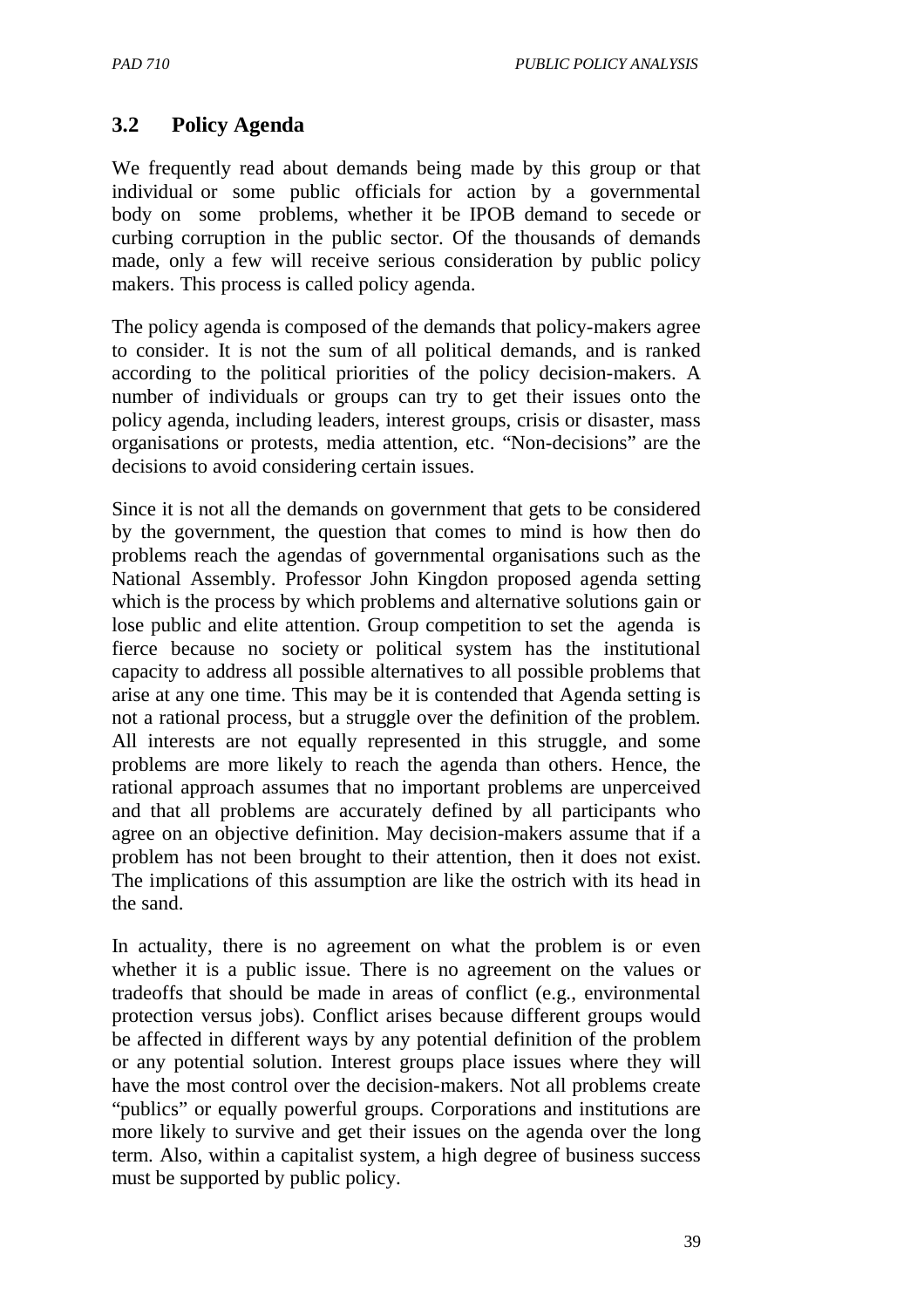A problem must be accepted on the agenda for the policy-making system to take action. Once on the agenda, it is hard to displace an issue (e.g., poverty, education, health). Issues get onto the agenda through:

- influential publications, mass mobilisations, dramatic events (e.g., Sputnik)
- perception that something is wrong and that government can help;
- cycles of enthusiasm for issues, followed by realisation of what it will cost, the seriousness of the problem and the low odds of solving it, followed by decline in popularity (environment, women's rights, war on drugs, etc.)
- formal points of entry, as well as informal points, such as official and unofficial participants, linkages, ideologies, external events, institutional and constitutional challenges
- problems must be conceptualised, named and defined, for example, is the "drug problem" one of enforcement, education, supply and demand, public health?

Agendas are to some degree an abstraction, represented by legislative calendars, speeches by politicians, government regulations, etc. There are two conceptual agendas:

- A. **Systemic Agenda,** some important parties agree that something should be a public concern; all issues that are commonly perceived to merit public attention, involving matters within the legitimate jurisdiction of existing governmental authority; they have widespread awareness or attention; the concern is shared by a large segment that some action is required; there is shared perception that the matter requires government attention and falls within the authority of some governmental unit; should government deal with it at all?
- B. **Institutional Agenda**, what those in power are prepared to deal with (which excludes pseudo-items on the systemic agenda); most conflict occurs over which agenda the item belongs on (turf wars), either fighting to retain popular items or fighting to get rid of unpopular items; what should government do? Items specifically, actively, and seriously up for consideration by authoritative decision-makers.

# **3.3 Who Sets the Agenda?**

Pluralist theory-policy-making is divided into many arenas, those without power in one arena may find it in another arena; there is a marketplace for competing policies, groups, and interests; any group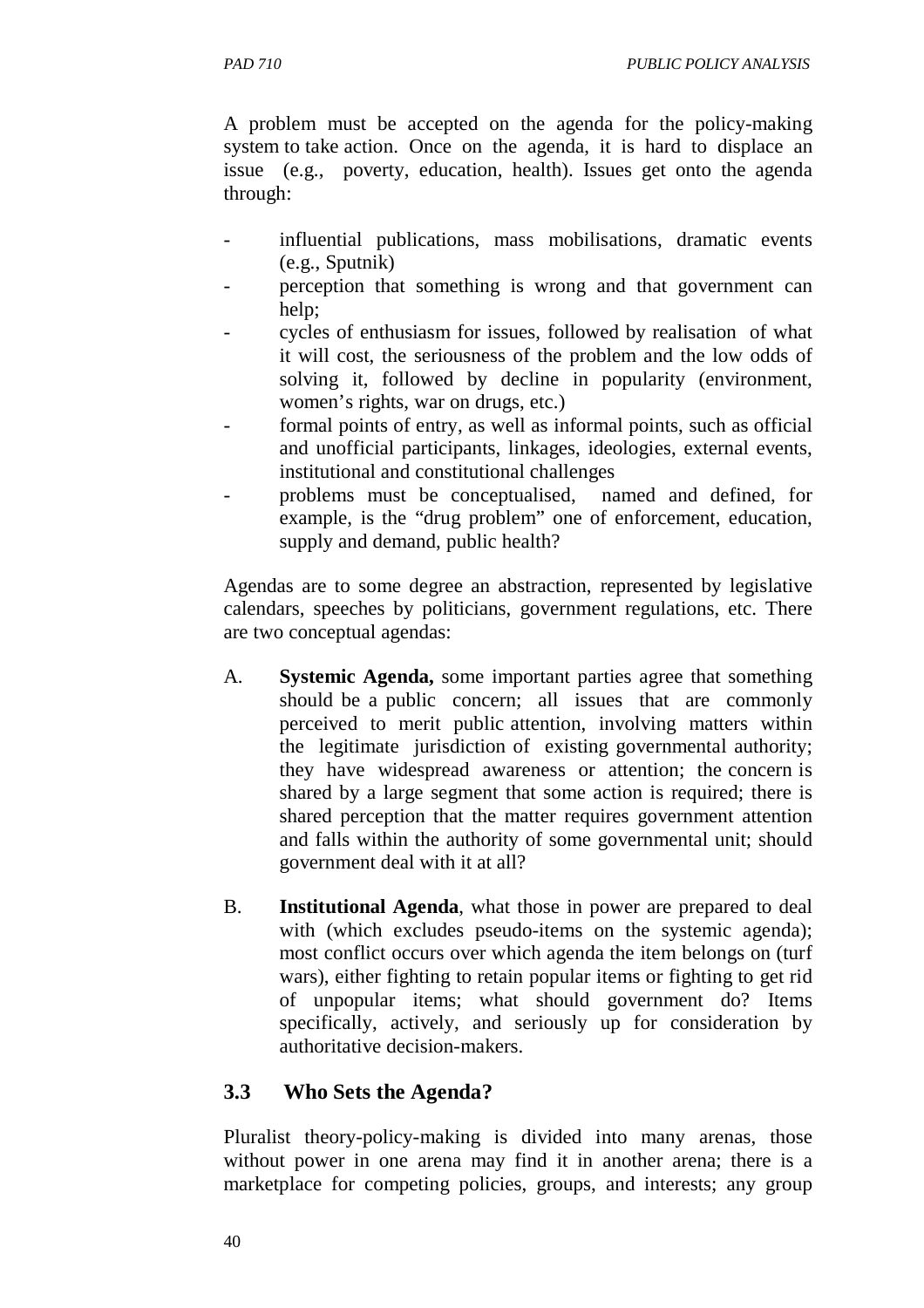may win in some arena; actors accept the rules of the game (elections determine who gets to decide on public policy).

**Elitists**--power elite dominates the process to serve their own interests; the same interests have power in all arenas and always win; few people actually organise into interests groups with time, money and skills; the elite must keep key issues off the agenda to retain control and power; elite suppression of issues threatens democracy.

**Institutional**--legislative committees and bureaucratic institutions vie for control of the agenda; individuals benefit little from these agenda decisions; social interests have little impact on what is actually considered; this leads to somewhat more conservative policy alternatives than under the group scenario but less conservative than under the elite scenario.

### **3.4 How to get Problems into the Agenda**

- 1) Political leaders are the major initiators of policy issues, and the major participants in the national or civic debates on policy. Politicians may support one another in exchange for getting a favoured item onto the policy agenda.
- 2) Political and policy elites, lobbyists, think tanks, those with access to power.

Groups may have access because a decision-maker is a member of that group or identified with it. Groups have resources, including mobilisation of voters. Some groups are so powerful that their demands cannot be ignored (big business). Some groups are held in greater esteem and/or thought to have better technical knowledge (e.g., doctors). Some groups may have better access through one branch or level of government than others (e.g., civil rights groups and courts).

- 3) Political Parties can generate issues, especially in an election year.
- 4) The Media can elevate issues to gain public attention and get onto the systemic and then the institutional agenda (Ralph Nader). The media can publicise issues that are unknown, or it can pick up on themes important to decision-makers and push those themes. It can stimulate controversy among the constituency and get them to contact their representatives. It can structure public debate in that way that issues are reported, the terms used to frame the debate, and the illustrative stories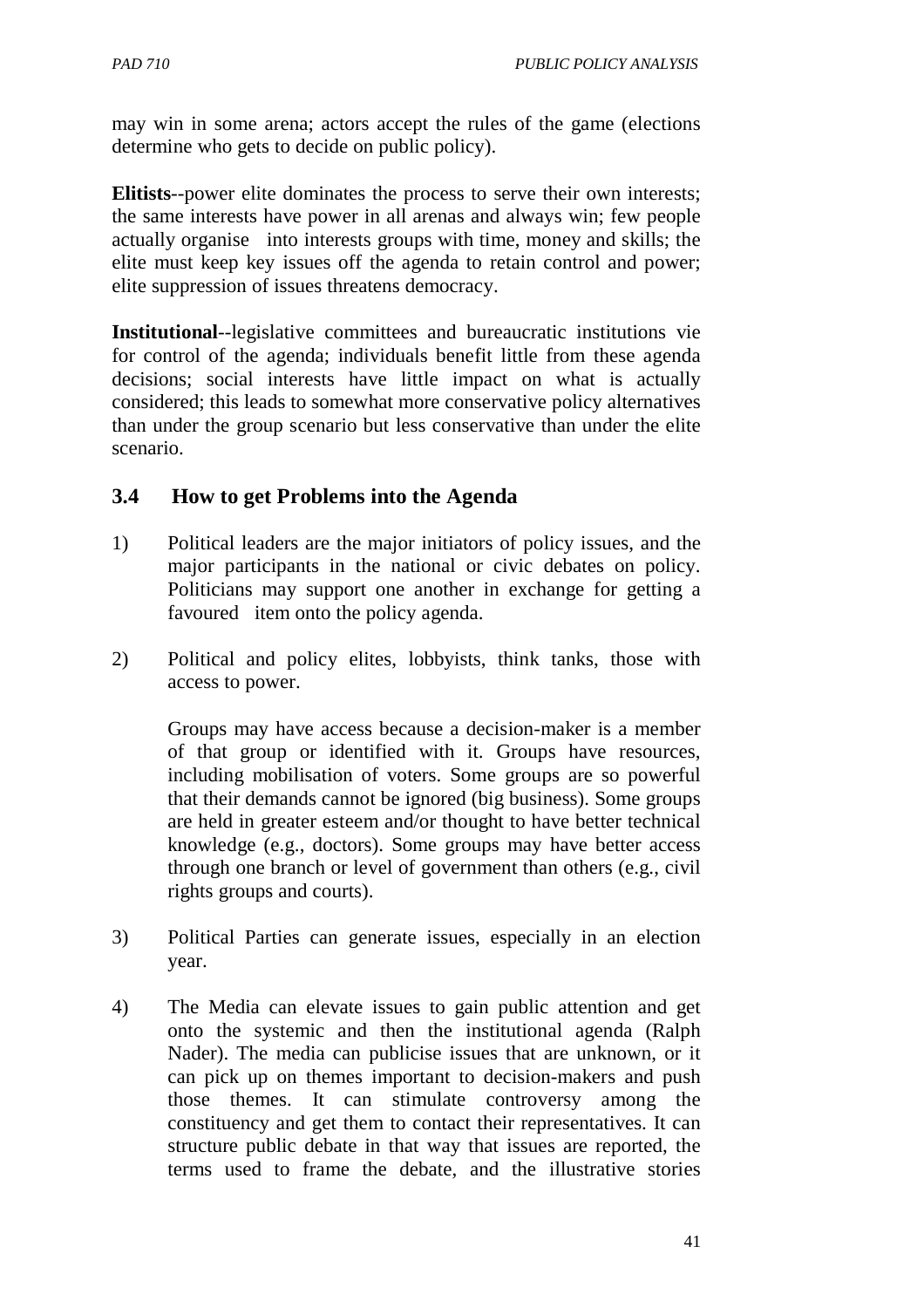presented. The media can also choose not to report on certain issues which the editors deem unworthy such as crisis, natural disasters, unforeseen events, international events. Access is a function of the perceived legitimacy of the group or individual; and is also influenced by the prevailing socio-political and cultural climate.

5) Natural Disaster/Crisis Or Spectacular Events: Items may achieve agenda status and be acted upon as a consequence of some kind of crisis or spectacular event, such as natural disaster, Aba women riot of 1939, fuel subsidy removal protest of 2012 in Nigeria. These serve to dramatise and issue and attract wide attention, causing public officials to feel compelled to respond. There may be awareness, discussion, and continued advocacy of action on some matter; but without broad interest being stirred or policy action obtained some sort of "triggering" even seems needed to push the matter into the policy agenda.

## **3.5 Why Some Issues are ignored**

- i. Effective responses require information, capacity, and political will.
- ii. Vague demands or trivial issues are ignored; issues may be deemed vague or trivial if their demands would threaten or conflict with the interests of the power elite.
- iii. Issues not requiring government action; many issues have been deemed to belong to the private sector and will not be considered by government.
- iv. Politics As Usual: Policy action is limited by previous government decisions, poor political skills or lack of resources of the underlying group, the entrenched interests, the issue has not been in the public eye long enough to garner support, or everyone considers the issue to be settled;
- v. Established bureaucracies are usually defenders of the status quo and established privilege; they are not neutral; they can control access by outsiders; they may resist challenges by resisting appointments from outside; generally accommodate the wishes of the elites; care little for adequate public representation.
- vi. Faded issues: the energy crisis of the 1970s was a result of the oil embargo, and largely faded away when the embargo was lifted. Concerns about unemployment may be displaced by concerns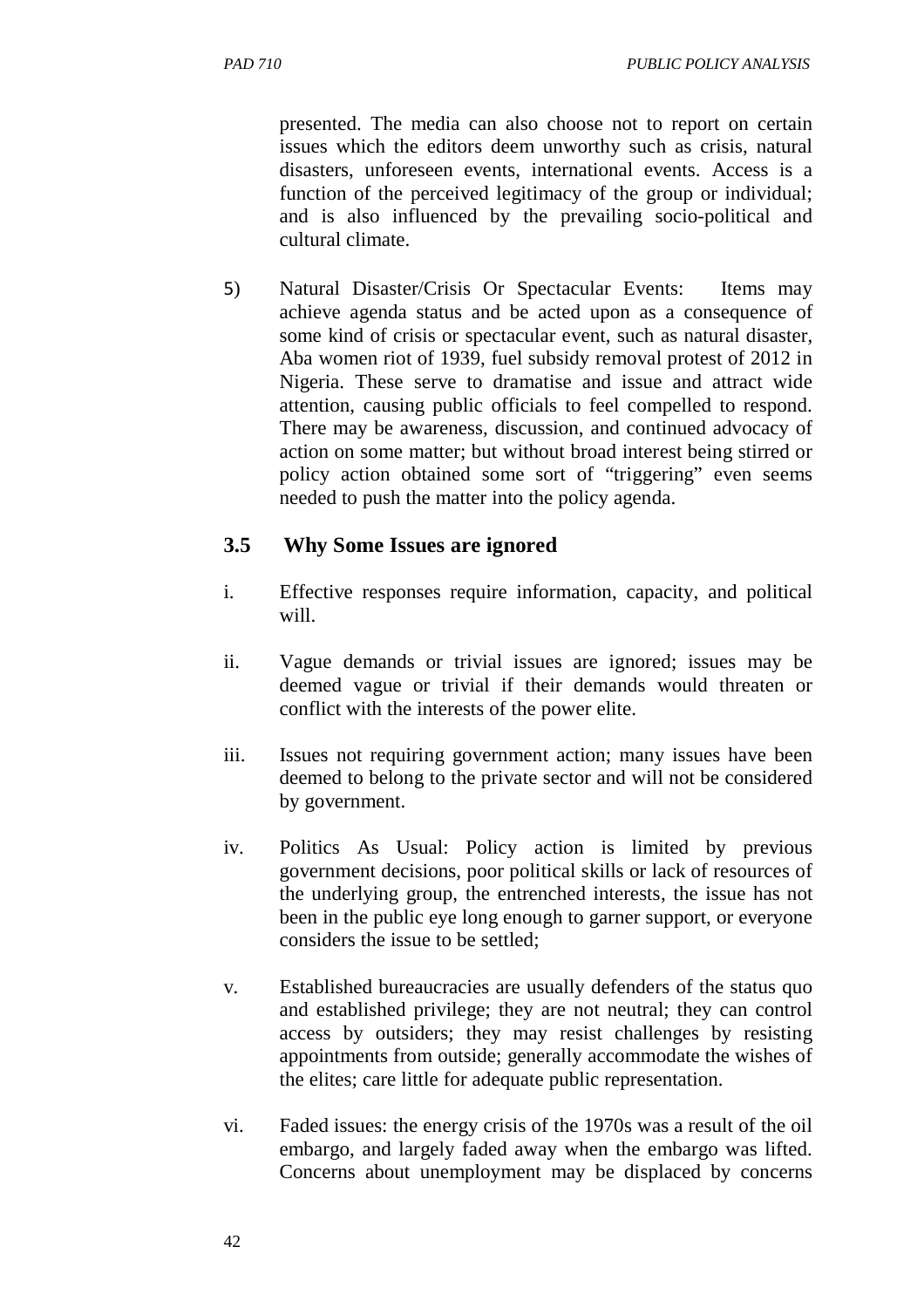about inflation; environmental protection in Alaska may be displaced by energy independence (oil drilling).

vii. Issues may die in committees or subcommittees; they may never be scheduled or be held back until it is too late; they may be postponed in favour of more routine issues that are easier to deal with; they may be tabled until more information is available; or referred to an investigatory panel.

However, some issues seem to be ignored because:

- issues are too hot to be handled
- there is a decision not to intervene
- there is only a symbolic but meaningless response
- there are disappointing or unexpectedly negative results
- there is a delayed response
- there is a response at an inappropriate level
- the response is neither predictable, nor immediate, the commitment is not all-out, there is a decision but not action, and the problem is not resolved
- There are too many issues to consider all at any one time
- Delay may wear down the resources of opponents and/or supporters
- Conflicting values make an immediate response infeasible
- Partisan mutual adjustment politics (group theory) takes a long time
- Some issues are like forest fires and must be dealt with at once, displacing other issues
- Support for some issues comes only from politically powerless groups and can be successfully ignored for some time
- Politicians may alter issues to suit their own needs
- Publics may be inarticulate about what they actually want or need
- Some issues are better left alone because there is really nothing government can do.

### **3.6 Policy Formulation**

Policy formulation is the second stage of the policy process in which policymakers propose courses of action for addressing agenda issues. It often provides policymakers with several choices for resolving agenda items. Effective policy formulation is comprised of analysis that identifies the most effective policies and political authorisations.

Formulation of policy consists of policymakers discussing and suggesting approaches to correcting problems that have been raised as part of the agenda. Sometimes it is necessary to choose from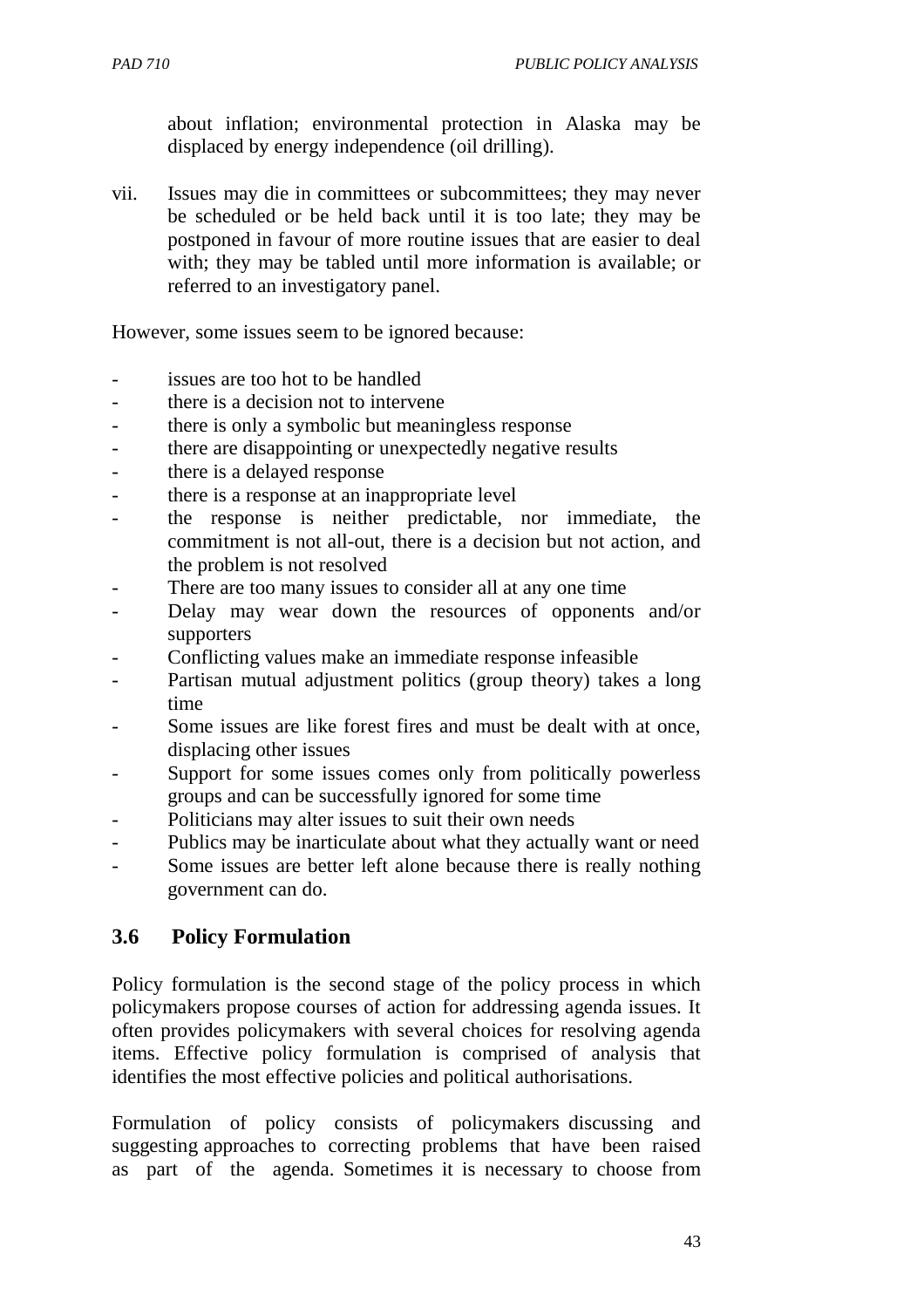among multiple potential paths forward. The issue of traffic safety has been solved by various policies throughout time. Here are a few examples of solutions: more highways were built in the 1950s, safer cars were required in the 1960s, and jailing drunk drivers was the solution in the 1980s and 1990s.

Thus, policy formulation involves developing pertinent and acceptable proposed courses of action (often called alternatives, proposals or options) for dealing with public problems as policy makers are confronted with several competing proposals for dealing with a problem or they have to struggle with devising their own alternative.

The ultimate policy that is chosen to solve the issue at hand is dependent on two factors. First, the policy must be a valid way of solving the issue in the most efficient and feasible way possible. Effective formulation involves analysis and identification of alternatives to solving issues. Secondly, policies must be politically feasible. This is usually accomplished through majority building in a bargaining process. Policy formulation is, therefore, comprised of analysis that identifies the most effective policies and political authorisation.

The idea of policy formulation suggests several images. The literature typically features one or the other, rarely both simultaneously. The technically minded see this as an act of correct analysis, finding the optimal solution to a complicated problem. The politically minded see it as gaining support for a policy through the cumbersome legislative process. The former casts policy formulation in terms of rationality; the latter in terms of compromise and majority-building. Here, both are right.

When policy formulation is defined as the development of effective and acceptable courses of action for addressing what has been placed on the policy agenda, two parts to this definition are discerned:

- 1. **Effective formulation** means that the policy proposed is regarded as a *valid, efficient, and implementable* solution to the issue at hand. If the policy is seen as ineffective or unworkable in practice, there is no legitimate reason to propose it. Policy analysts try to identify effective alternatives. This is the analytical phase of policy formulation.
- 2. **Acceptable formulation** means that the proposed course of action is likely to be *authorized* by the legitimate decision makers, usually through *majority- building* in a bargaining process. That is, it must be *politically feasible*. If the policy is likely to be rejected by the decision making body, it may be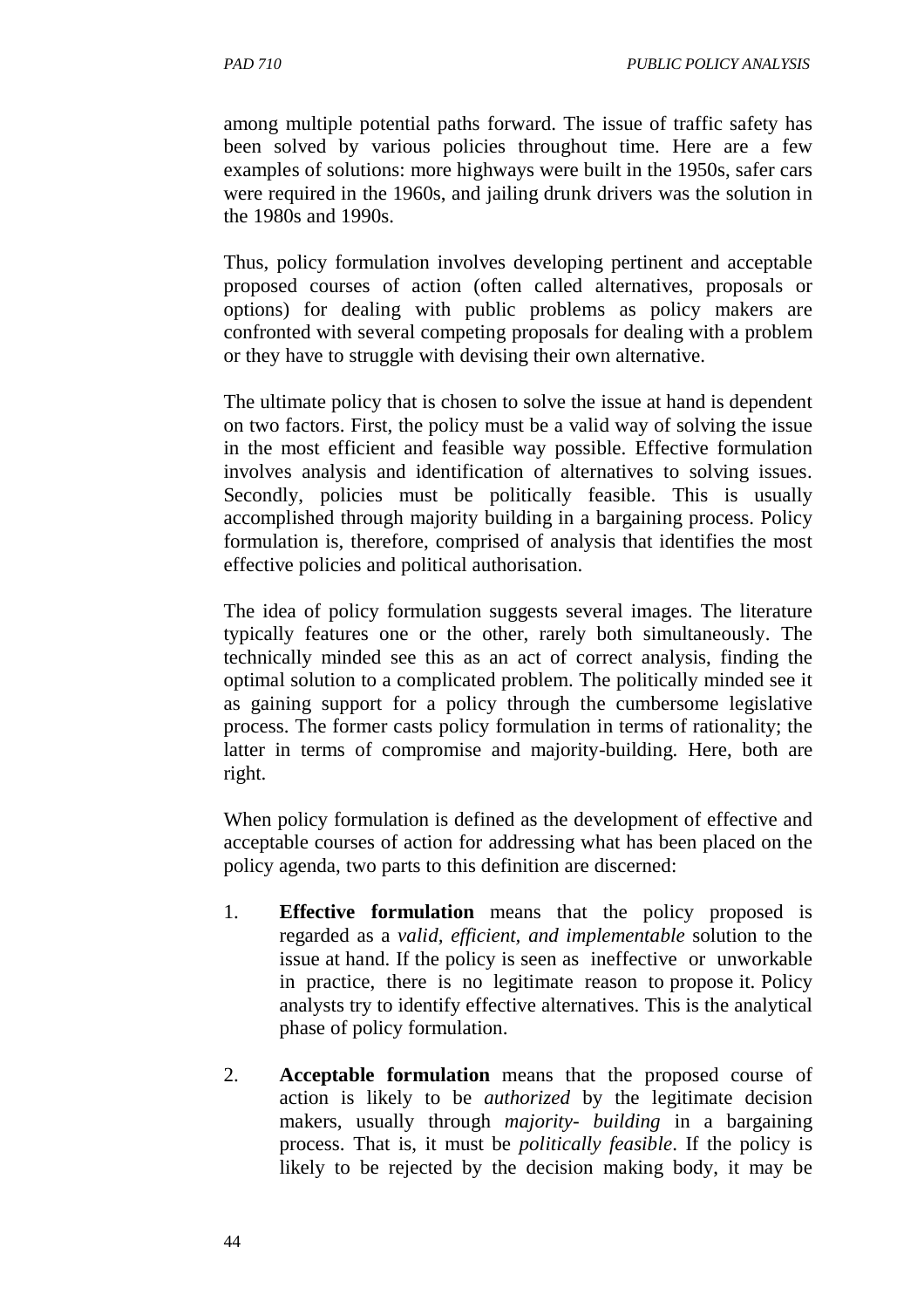impractical to suggest it. This is the political phase of policy formulation.

These two parts to the definition call to mind those who are involved in policy formulation. A mere mention of government agencies, presidential organisations, legislators, interest groups etc will suffice here as they will be detailed in future unit

## **4.0 CONCLUSION**

Problem identification/definition, agenda setting and policy formulation constitute the pre-decision segment of the policy process in that they do not involve formal decision on what becomes public policy. They are important as they help in determining which issues will be considered, which will be given further examination and which will be abandoned. Thus, they involve political conflict and help set the

terms for additional conflate. It is because of these conflicts that this unit becomes necessary to shed more light on the pre-decision stage of public policy making process as its idiosyncrasies determine the policy outputs and outcomes.

## **5.0 SUMMARY**

In this unit, the dynamics of Public Policy making was unravelled as the core issue with public policy has been the definition of what constitute public problem, getting these concerns to the policy agenda of policy makers and determining which of the competing problems defined to be given further consideration or acting upon. The dynamics and idiosyncrasies were highlighted in this unit, while discussing policy problems, policy and agenda setting and policy formulation.

## **6.0 TUTOR-MARKED ASSIGNMENT**

Policy formation constitutes problem identification, agenda setting and policy formation. Expatiate.

# **7.0 REFERENCES/FURTHER READING**

Anderson, E.J. (1975). *Public Making*. New York: Praeger Publishers

Barbara J. Nelson (1984) *Making an Issue of Child Abuse*. Chicago: University of Chicago press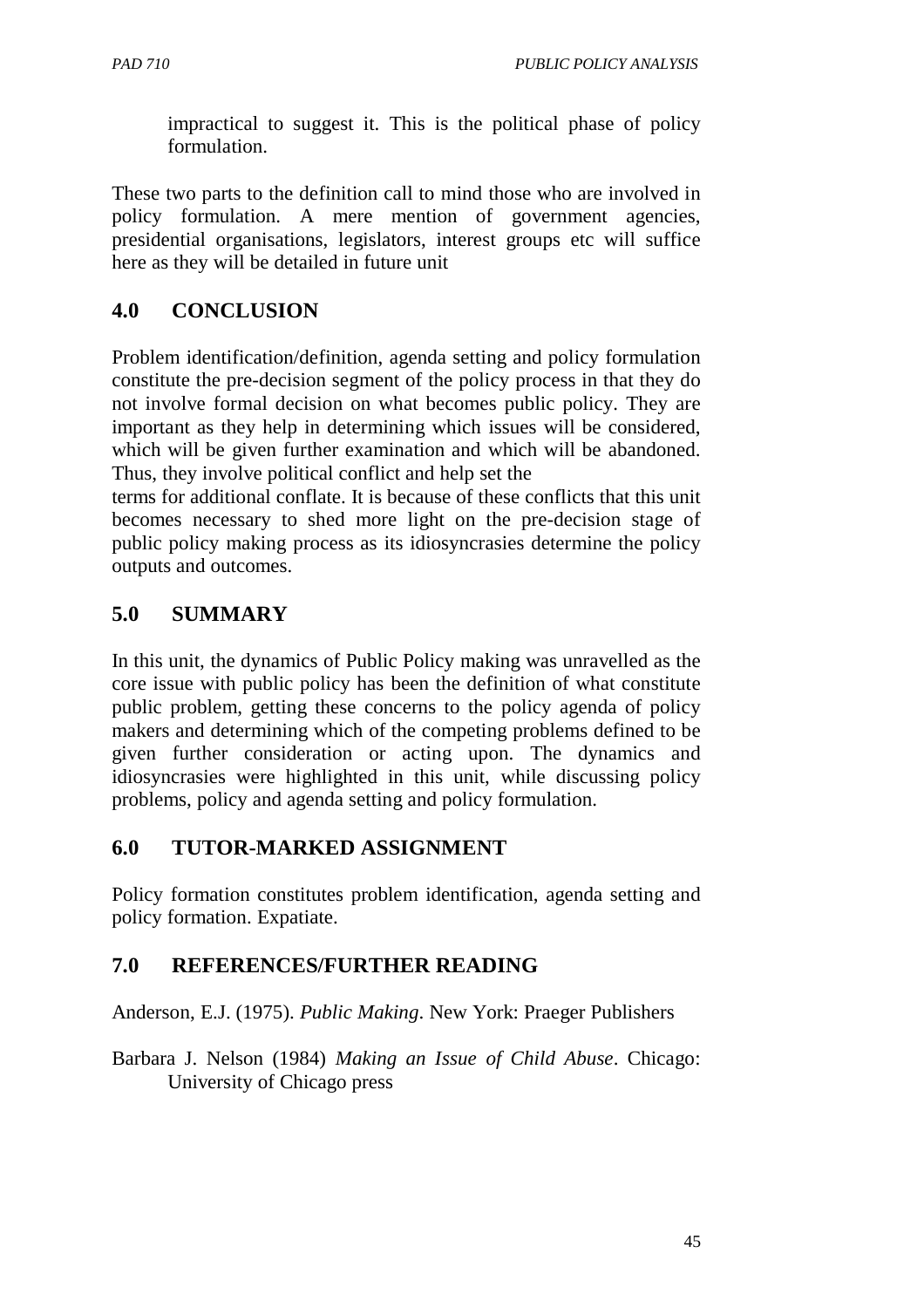David A. Rochefort and Roger W. Cobbs ( Eds). (1994). *The Politics of Problem definition: shaping the policy Agenda*. Lawrence: University Press of Kensas Janet A. Weiss (1989) the powers of Problem definition. The case of Government

Paperwork" Policy Sciences, Vol. 22 pp99-100

- Kingdon, J.W. (1984). *Agendas, Alternatives and Public Policies*. USA: HarperCollins Publishers.
- Layne Hoppe (1970) Agenda Setting Strategies: the case of Pollution problems.
- Unpublished paper presented at the annual meeting of the American Political Science Association.
- Robert Eyestone (1978). *From Social Issues to Public Policy*. New York: Wiley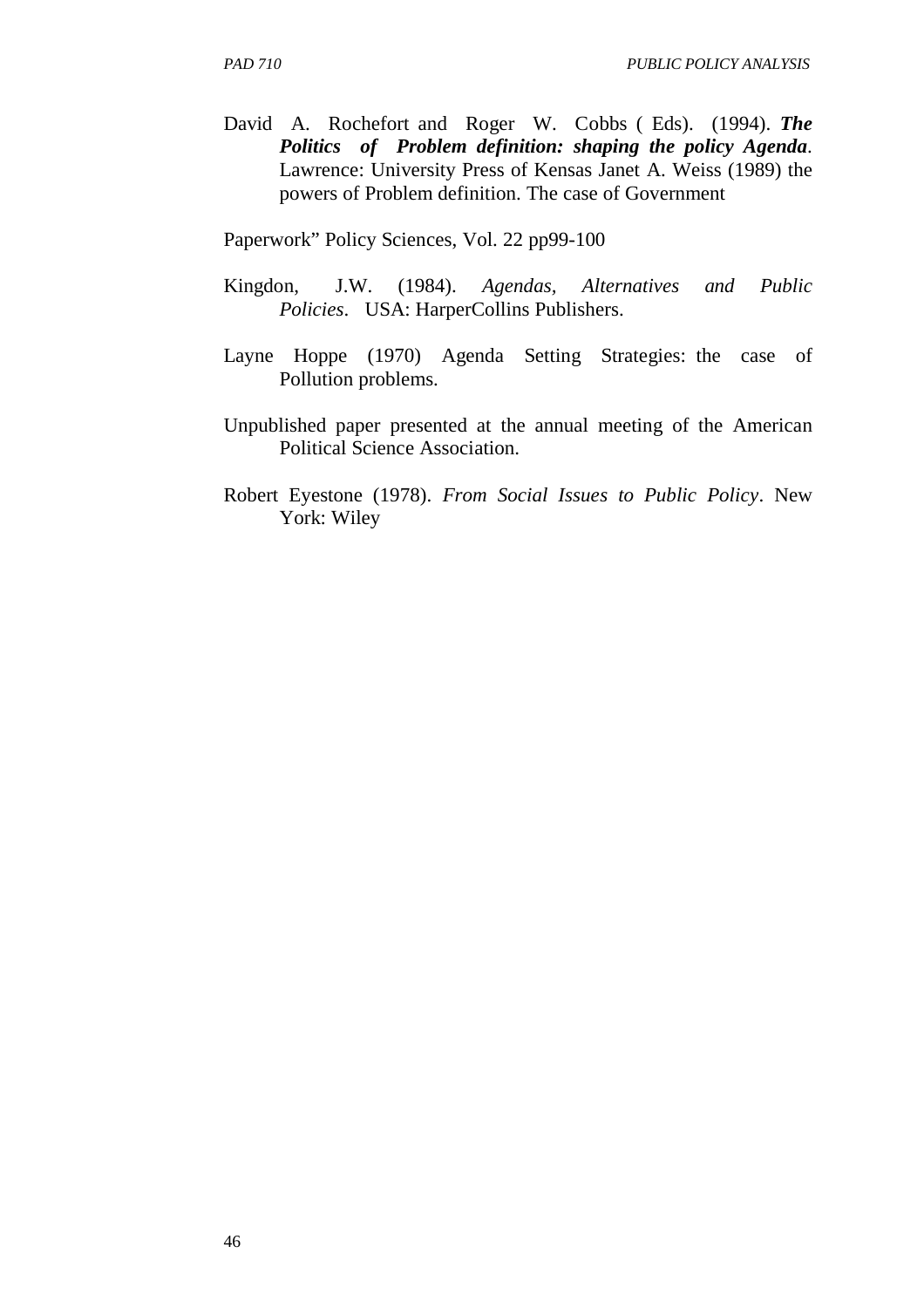# **UNIT 2 APPROACHES TO PUBLIC POLICY MAKING**

### **CONTENTS**

- 1.0 Introduction
- 2.0 Objectives
- 3.0 Main Content
	- 3.1 The Rational-Comprehensive Model
	- 3.2 Incremental Model
	- 3.3 The Mix Scanning Model
	- 3.4 The Satisficing Model
	- 3.5 Organisational Process and Political Bargaining Models
- 4.0 Conclusion
- 5.0 Summary
- 6.0 Tutor-Marked Assignment
- 7.0 References/Further Reading

## **1.0 INTRODUCTION**

According to Ikeanyibe (2013); approaches to policy making refer simply to the method of producing public policies. A study approaches is an investigation into the "how of public policies. Having substantiated that policy making is more or less a decision-making process hence policies all about decision taken in relation to possible alternatives to tackle a problem, we approach the explanation of the "how of public policies in line with the various paradigms and models espoused by scholars such as the Rational-comprehensive model of Charles Lindbloom, the incremental model of Robert Dahl, the Mix Scanning model of Amitai Etzioni, the Satisficing Model of Herbert Simon and the Organisational Process and Political Bargaining model of G. Allison.

## **2.0 OBJECTIVES**

At the end of this unit, you should be able to:

- state approaches to policy making
- explain the five models through which we can approach policy making.

## **3.0 MAIN CONTENT**

## **3.1 The Rational-Comprehensive Model**

The rational-comprehensive model of policy making can be described as a system analysis approach based on principles of scientific investigation and scientific problem solving. It aims at producing a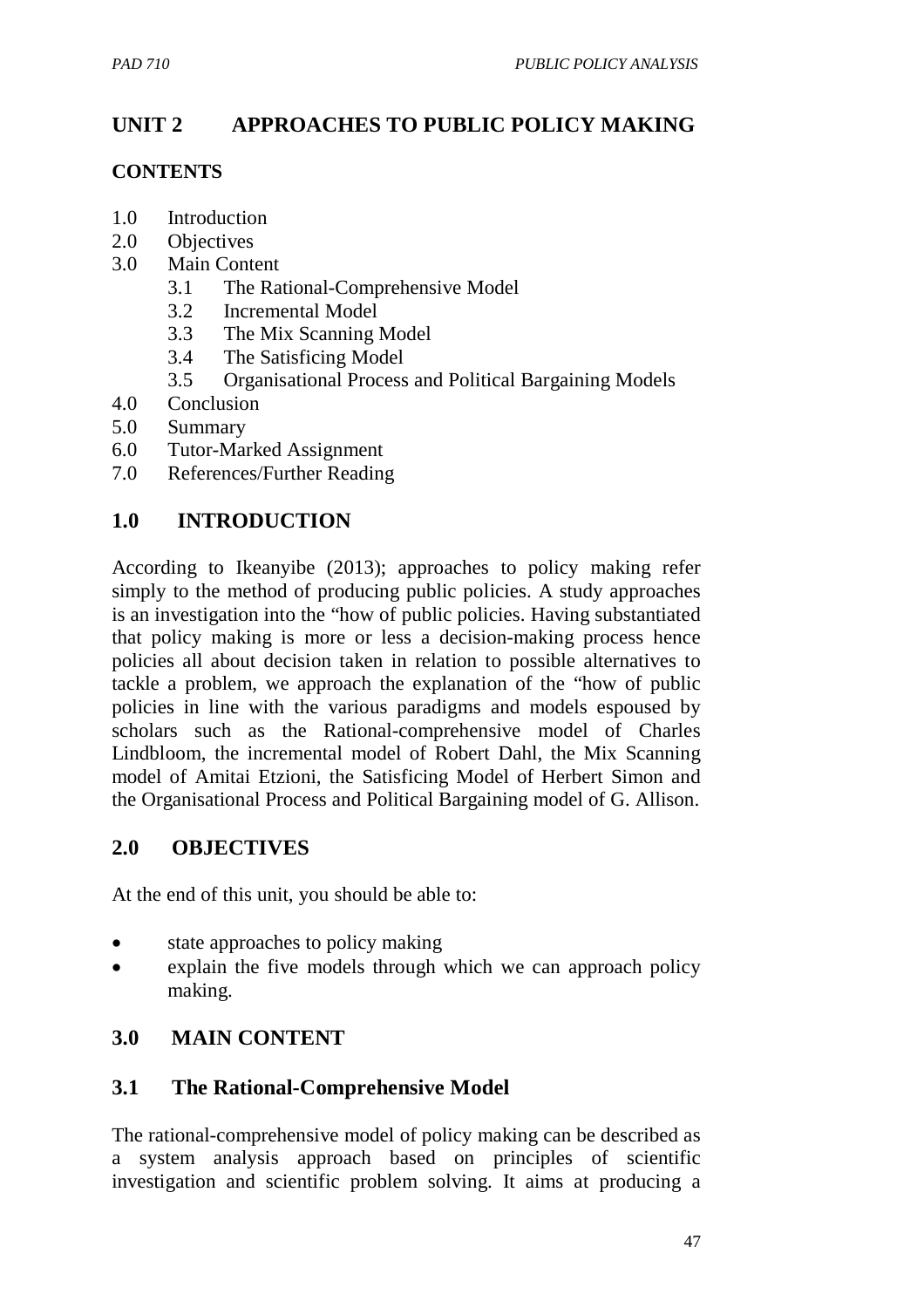comprehensively rational decision, i.e. one that most effectively achieves a given end. It is comprehensive because it seeks to consider all possible solutions/options to a problem and to choose the alternative that produces the nest result in terms of efficiency, economy and effectiveness. It therefore involves the calculation and quantification of all cost and benefits, or value achievements and sacrifices and the choice of the alternative with most net benefit (Ikelegbe, 2005).

This model has five features namely:

- 1. Classification of values
- 2. Mean-ends analysis
- 3. Choice of most appropriate means to achieve desired ends
- 4. Comprehensive analysis; and
- 5. Analysis that is theory based (Lindbloom, 1959)

The Rational-comprehensive analysis defined the problem, develops alternatives solutions, place values on the consequences of various alternatives, assesses the probability that they will occur and makes a decision based on logical rules. The model attempts to serve the ideal contained in Max Weber's view of bureaucracy in which decisions are on impersonal rules and techniques. It also draws heavily on the economists' vision of how a rational "economic man" should make decision. In addition, it relies on rational decision-making models developed by Mathematicians and psychologists. (Olaniyi, 1998:64).

#### **3.2 Incremental Model**

As propounded by Robert Dahl and Charles Lindbloom (1959) who are among the top critics of the rational comprehensive model, the incremental model recommends an incremental approach to policy making. Instrumentalism views public policy as a continuation of past government activities or policies with only incremental changes or modifications. Because an in-depth analysis of the costs and benefits of every conceivable alternative for dealing with a problem in public policy is often very time-consuming and expensive, public organisations may resort to a practical shortcut in deciding on possible improvements to existing programmes. Only a few of the many possible options or alternatives and their consequences are seriously considered or examined. Policy-makers generally accept the legitimacy of established programmes and agree to continue previous or existing policies. They accept previous policies because of the uncertainty and lack of information about the consequences of completely new or different policies. In this model, existing programmes or policies or expenditures are considered as a base and only small changes, and not radical innovations, are made to existing policies. There is no optimal policy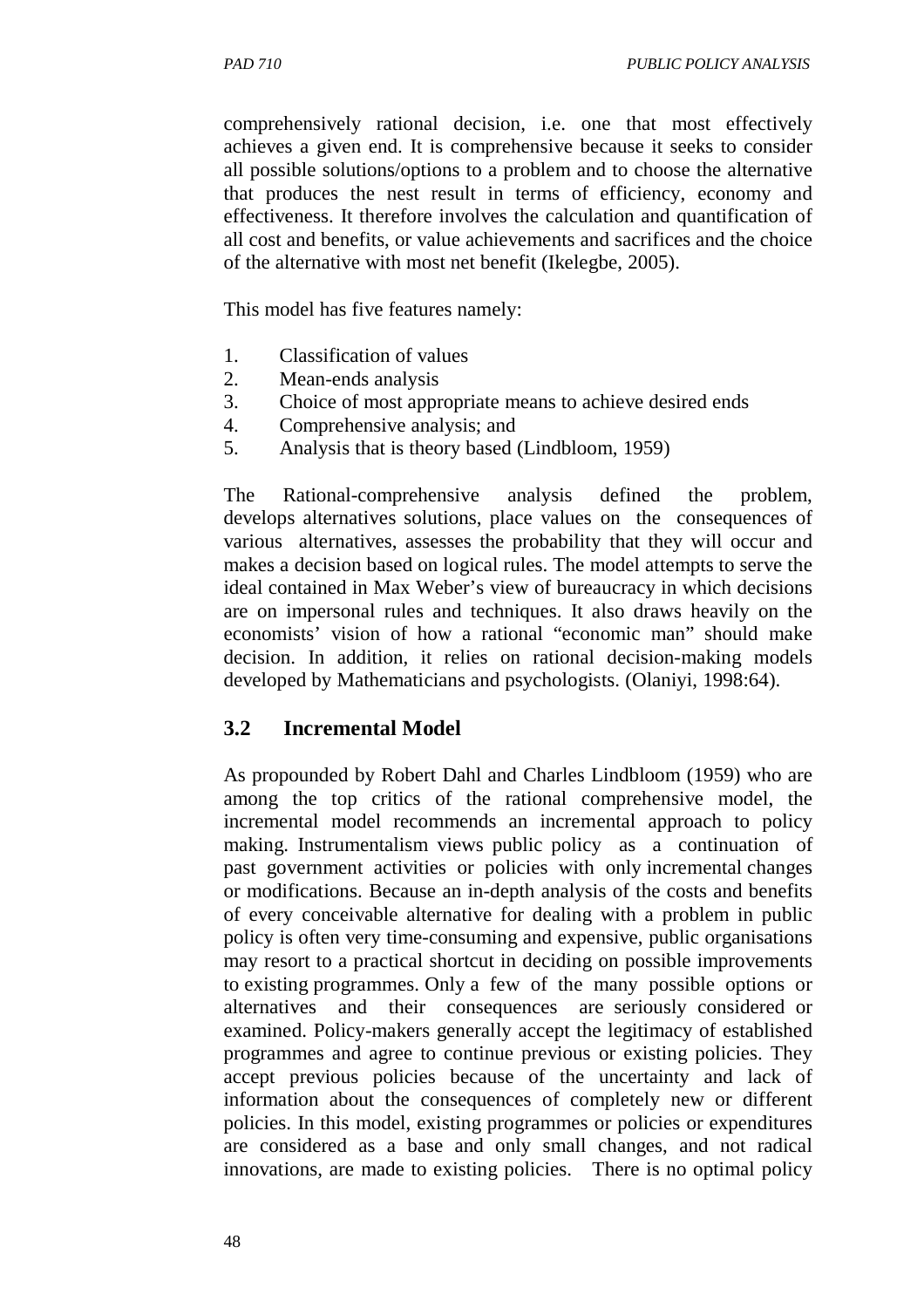decision - a good policy is one that is acceptable to all groups rather than what is best to solve a problem.

Incremental policy-making is essentially remedial; it focuses on small and gradual changes to existing policies rather than dramatic fundamental changes or radical innovations. In this model, policymaking is also serial, you have to keep coming back to problems as mistakes become apparent and are corrected, and new approaches to the issues are developed gradually. The model suggests that major changes occur through a series of small steps, each of which does not fundamentally 'rock the boat.' "The policy process is one of muddling through" (Lindblom, 1980). An example of instrumentalism often cited concerns increases or decreases in annual government budgets, ranging from 5 to 10%.

## **3.3 The Mix Scanning Model**

The mixed-scanning model is a reaction to both rational and incremental model. According to Etzioni (1967:27) who is the scholar of this model, none of the two models is completely satisfactory in explaining, predicting and guiding decision- making, hence his rejection of both models. Instead, he postulates that the right kind of analysis is a kind of mixed-scanning, which is a mixture of both rational and incremental models depending on the problem, the need and the situation. Thus in circumstances requiring fundamental decisions, the rational model could be used while the incremental model would be used in situations requiring incremental policies.

# **3.4 The Satisfying Model**

This model is postulated by Herbert Simon in 1947 in reaction to the observed constraints of the rational comprehensive model. The satisfying model is the process of finding a decision alternative that meets the decision maker's minimum standard of satisfaction. The model focuses on the administrative actor in the decision-making situation. To the model, there are so many constraints to rationality that the administrator does not look for economic rationality or net value decision but for the satisfactory alternative. The ultimate choice is the alternative that is good enough, feasible, satisfactory and meets the decision makers' standards and expectations. Where no satisfactory alternative is found, the level of aspiration would be reduced so that eventually an alternative that is satisfactory matches the new level of aspiration is found (Simon, 1995:134).

## **3.5 Organisational Process and Political Bargaining Models**

A decision or policy making approach that seems to differ somewhat from those explained above is those that see public policy as more of a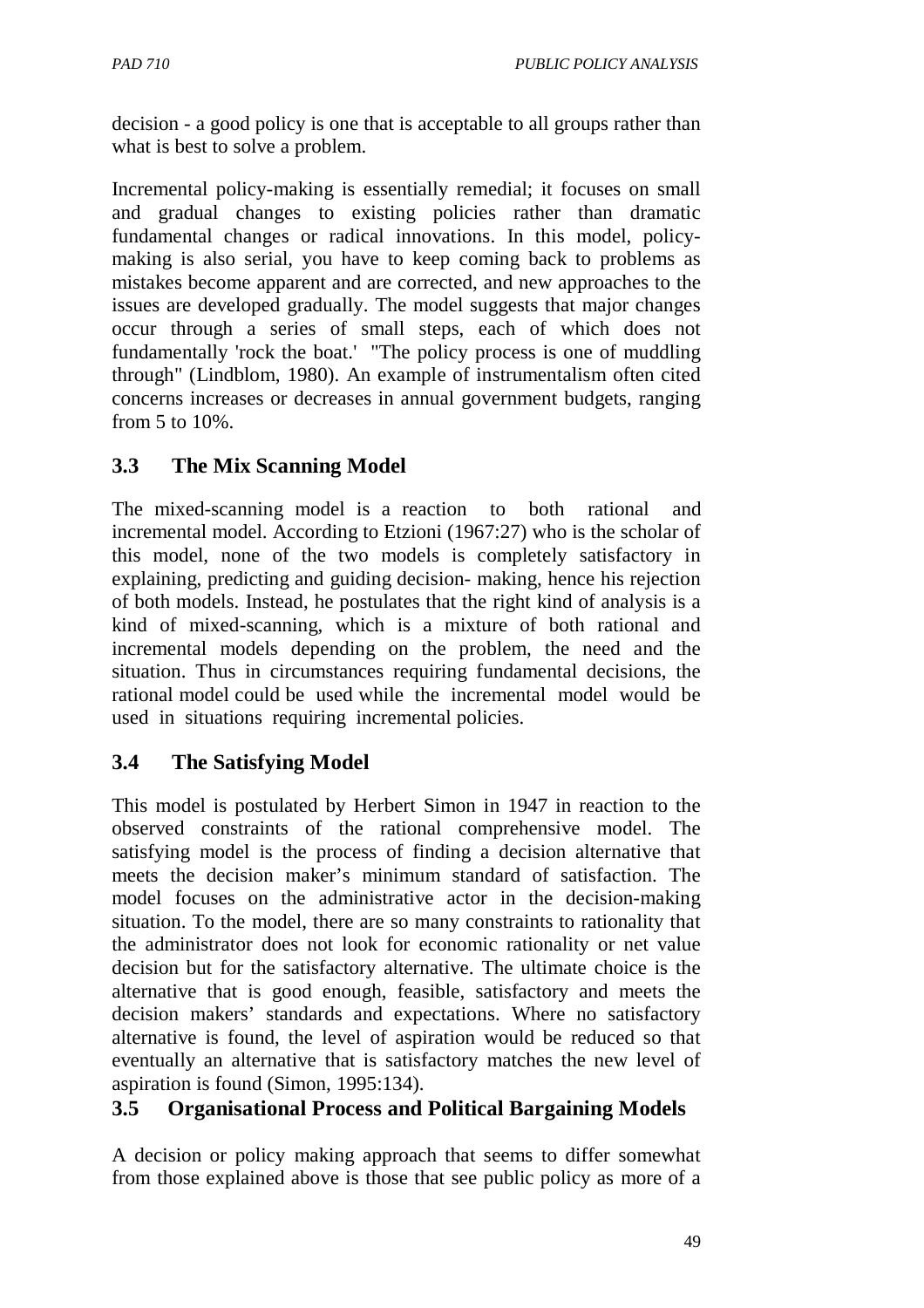political action than formal problem-solving procedure in which decisions are disinterestedly taken in relation to the relatively rational solution to a problem. This approach sees public policy as nothing but a compromise arising from conflict and bargain (Ikeanyibe, 2013). This approach is political bargaining and government politics model.

The organisational process model as postulated by G. Allison assets that decision-making within organisations is different from individual decision making because decision process in organisations fragmented among departments and individuals, as are the goals, objectives, values and perception of means for attaining objectives. The input into the decision-making process is also disjointed because of their differing sources within the organisation. The number and variety of goals are limited by the need to maintain the organisation might be manipulated to project or project certain interest. Organisational decision, therefore, reflect the standard procedures, regular patterns of behaviour, features and interest of the organisation.

Meanwhile, the Political Bargaining model, also postulated by G. Allison, emphasized that decision-making in government circles is characterised by conflict, compromise and bargaining. The actors involved that is, individuals, groups and organisations have interest, which they project or protect when faced with decision- making situations. Each player invests this resources and influence in such a way as to advance his interest and policy is the outcome of the bargaining and tradeoffs between the actors. The policy itself reflects an outcome that has general support, accommodates several interests and is based on the consensus reached.

The model explains to a large extent how societal decisions are made and what determines the outcome. It particularly explains how a web of interrelated individuals and groups barging to produce policies congruent to their interests. This enables us to understand why certain policies are made, why governments choose not to act in certain policy areas and why such inaction or non-decision sometimes constitutes decisions. (Ikelegbe 1996).

## **4.0 CONCLUSION**

The approaches policy making otherwise called models of decision making by Ikeanyibe (2013), namely, rational-comprehensive, incremental, satisficing, mixed- scanning Organisational process and political bargaining were analysed. The essence is to enrich your knowledge on policy-making approaches otherwise called models.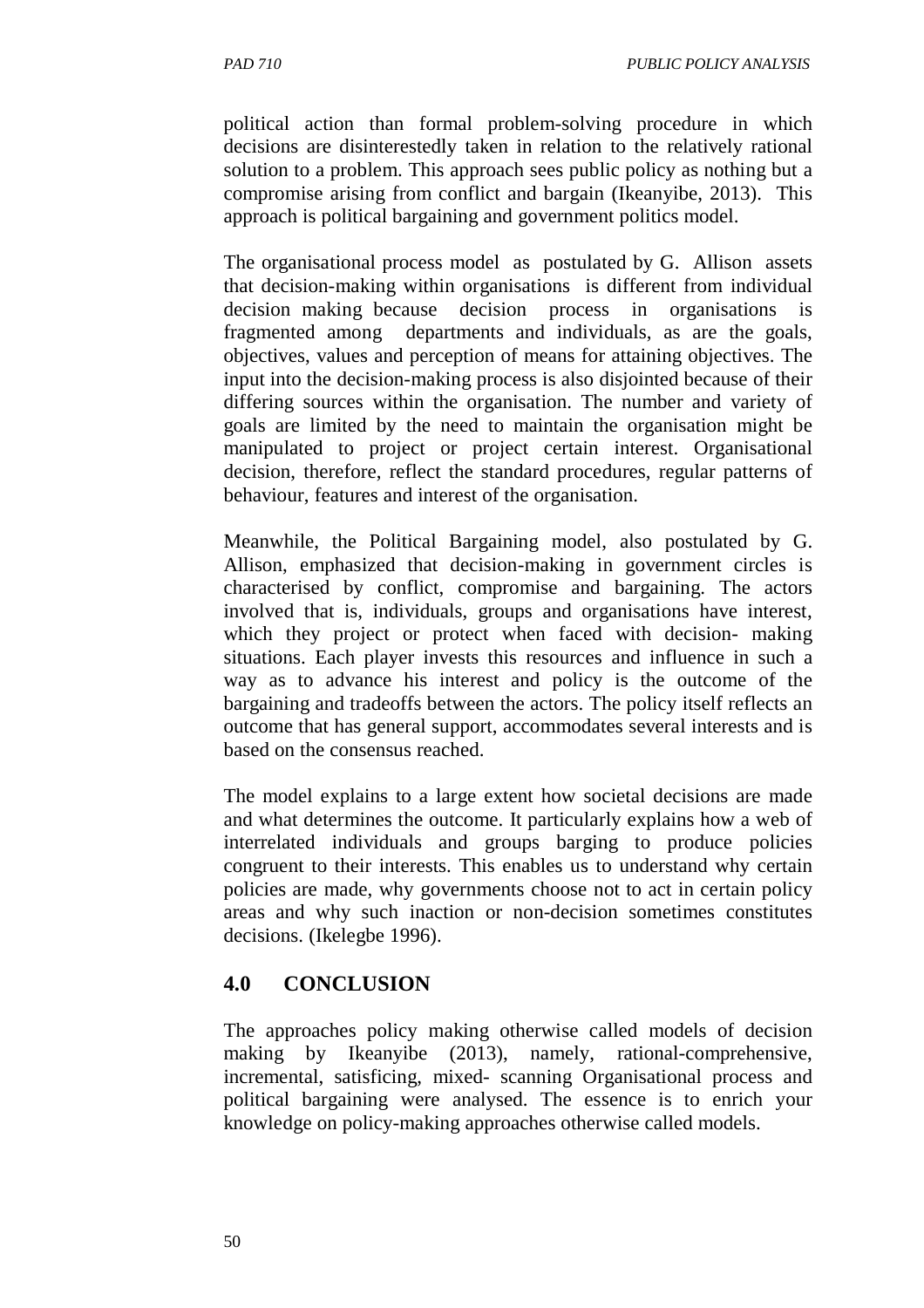## **5.0 SUMMARY**

Five models of policy making had been discussed in this Unit. Some of them are interrelated or mixed. The choice of any of them depends on circumstance and interest attached to a particular policy-making. These models have been substantially proven to be the same as the approaches to policy making.

### **6.0 TUTOR-MARKED ASSIGNMENT**

Discuss the various approaches to policy making.

### **7.0 REFERENCES/FURTHER READING**

Anderson, E.J. (1975). *Public Making*. New York: Praeger Publishers

- Etzioni, A (1967). "Mixed-scanning: A Third Approach to Decision making" in Public Administration Review Vol. 27, Vol. 5
- Ezeani, E.O. (2005). *Fundamentals of Public Administration*. Enugu: Zik-Chuk Publishers.
- Ikeanyibe, M.O. (2013). *Public Policy in Nigeria; Perspectives on Social Policy and Administration*. Enugu: JohnJacob's Classical Publishers.
- Ikelegbe, A.O. (1996). *Public Policy Making and Analysis*. Benin-City: URI Publishing Ltd.
- Lindbloom. C.E. (1959). "The Science of Muddling Through" Public Administration Review.
- Okeke, M.I. (2001) *Theory and Practice of Public Policy Analysis; the Nigerian Experience.* Enugu: Bismak Publication.
- Olaniyi, J.O. (1998). *Foundation of Public Policy Analysis*. Ibadan: SUNDA Publisher Limited.

Peter Johnson (2011-2012) Public Policy

http://www.peterdjohnson.net/publicpolicy01.htm

Simon, H.A. (1955) "A Behavioural model of rational choice" 69 Quarterly Journal of Economics. (February).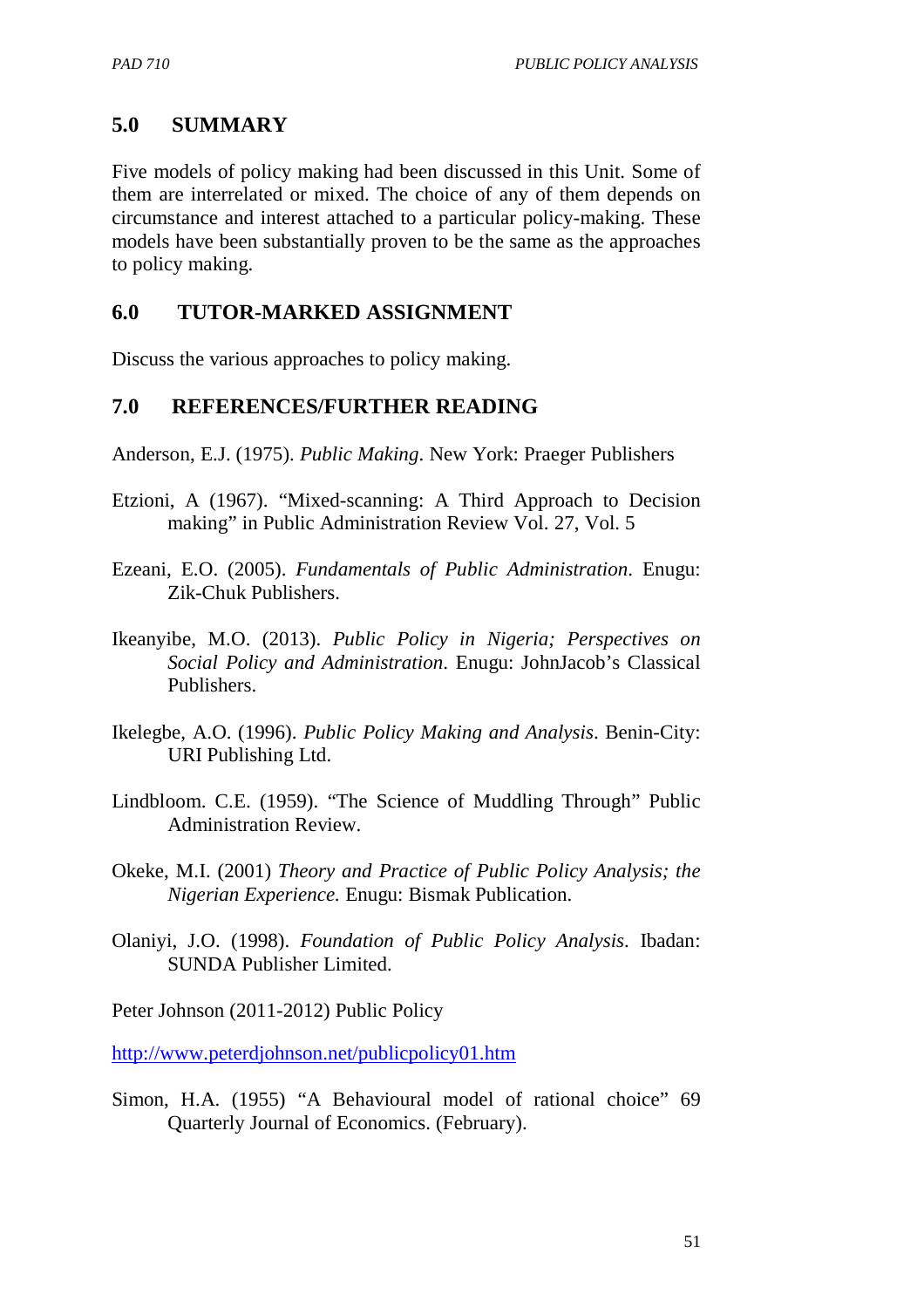## **UNIT 3 DYNAMICS OF PUBLIC POLICY FORMULATION, IMPLEMENTATION AND EVALUATION**

#### **CONTENTS**

- 1.0 Introduction
- 2.0 Objectives
- 3.0 Main Content
	- 3.1 Public Policy Formulation
	- 3.2 Public Policy Implementation
	- 3.3 Public Policy Evaluation
- 4.0 Conclusion
- 5.0 Summary
- 6.0 Tutor-Marked Assignment
- 7.0 References/Further Reading

### **1.0 INTRODUCTION**

Public policy making is not an easy exercise. In fact, it is rooted in politics and its nature and scope differs along the type of society. In a multi-ethnic nation like Nigeria, defining a public problem is more difficult than solving the problem. This is because all the interests of the federating units most be reflected before it can be accepted and because it is usually difficult to get such consensus, compromised and ground shifting (politicking) overwhelms our public policy space. Take for instance, the perennial violent clashes between Hausa/Fulani Herdsmen and Farmers from other regions has been going on for quite a long time without one absolute policy to curtail it, except of course the grazing bill that was so controversial that it was thrown out. To the Fulani Herdsman, his cows need green grasses to live and they are his means of livelihood. To the farmers, their crops are their means of livelihood and as such cows grazing on them will cause more hardship and penury to them then they are already in. unfortunately, in the law making chambers, the Hausa/Fulanis are more in number and majority of them if not all are the actual owners of these cows. Asking them to prohibit the herdsmen from grazing in these red zone will tantamount to them creating ranches for their cows which will cost them much both to incur and secure. Therefore, convincing a typical Hausa/Fulani policy-maker to approve or issue a policy that will prohibit the herdsmen from invading people's farmlands will be almost impossible.

As is evident in the literature, the first and the most important step in the public policy process is the identification of the issue or problem that needs to be addressed or resolved. This involves not only recognising that a problem exists, but also studying the problem and its causes in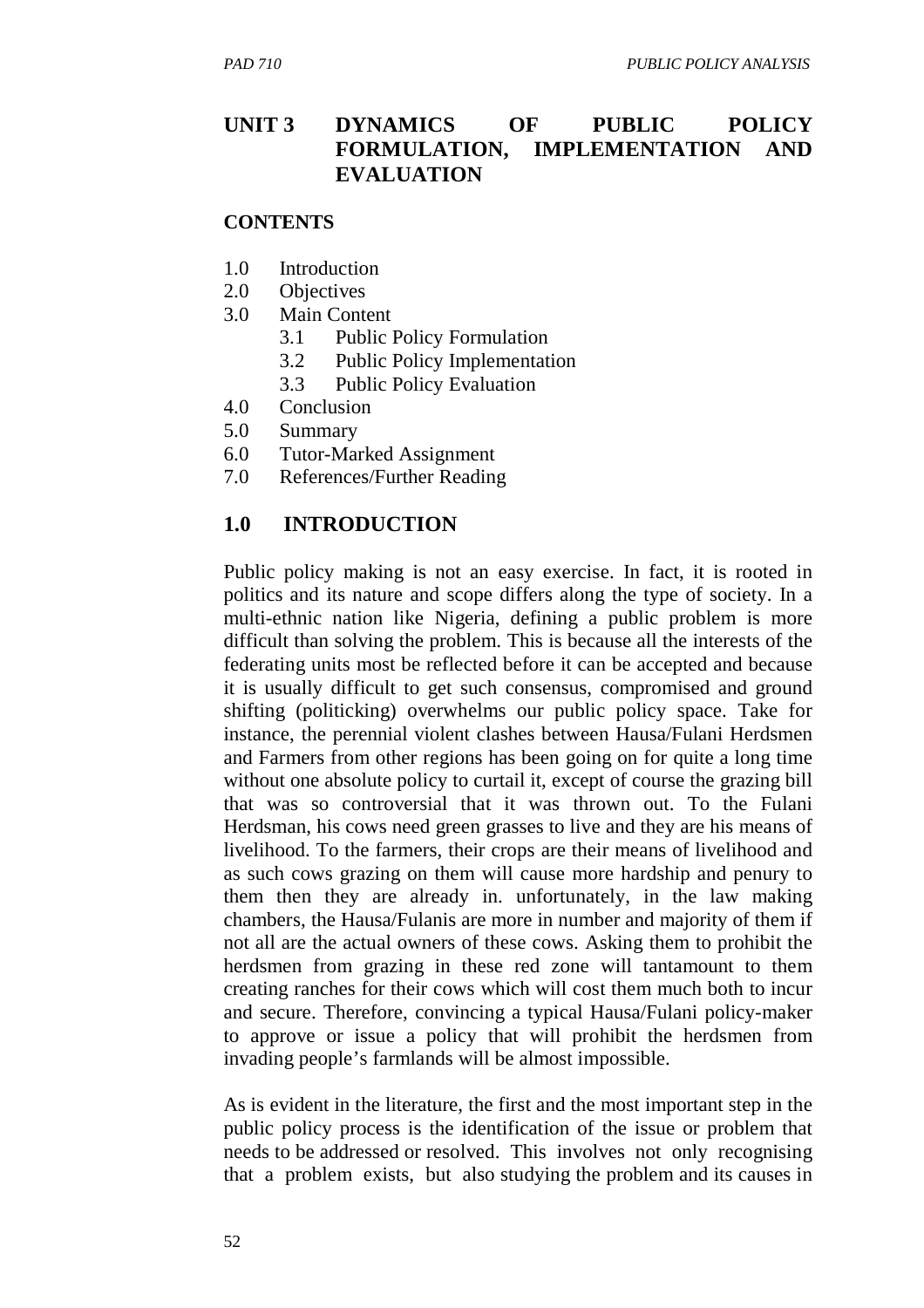detail. It is important to have a clear idea about what you want to achieve. Problems like Poverty-(causes of poverty; should it be eradicated or reduced? should be done by someone who is poor and who has nothing to lose if the policy is pronounced. In our case, the people that are expected to make this policy on eradicating poverty, hunger and unemployment are the same people who feed on the sweat of these people. These question are what takes centre stage at the agenda setting stage and that is why policy that will empower the youth and the aged will not see the light of the day in the senate but issues bordering on buying new cars for eth senators and taking life gratuities and pension are usually passed in huge haste. This drama is what characterises the Nigeria policy making space hence the study of the dynamics, especially as it relates to the implementation and evaluation stages.

## **2.0 OBJECTIVE**

At the end of this unit, you should be able to:

explain the dynamism of policy making process in Nigeria.

### **3.0 MAIN CONTENT**

### **3.1 Public Policy Formulation**

Every policy problem has inherent value dimensions. It is on the basis of values that a state of affairs is perceived as undesirable, and thus acknowledged as a problem. This makes the process of defining and negotiating the meaning of a problem an essentially political process. Despite this, bureaucracy and expertise have a strong, if not increasing, influence over the formation of policy problems. An objectivist knowledge view predominates within the public managerial realm, which obscures the political dimension of problem formulation, while policy problems tend to be approached as a matter of efficiency. This thesis provides an account of mechanisms that shape and constrain the way a particular policy problem is understood and addressed. It analyses how policy actors make sense of particular problems, by drawing on different discourses (scientific, institutional, popular or media).

One of the most central aspects of politics is the contestation about how reality should be interpreted. At global, national and local levels there are constant struggles, not only over which issues are the most crucial but also about the essence of the social problems that are on the political agenda.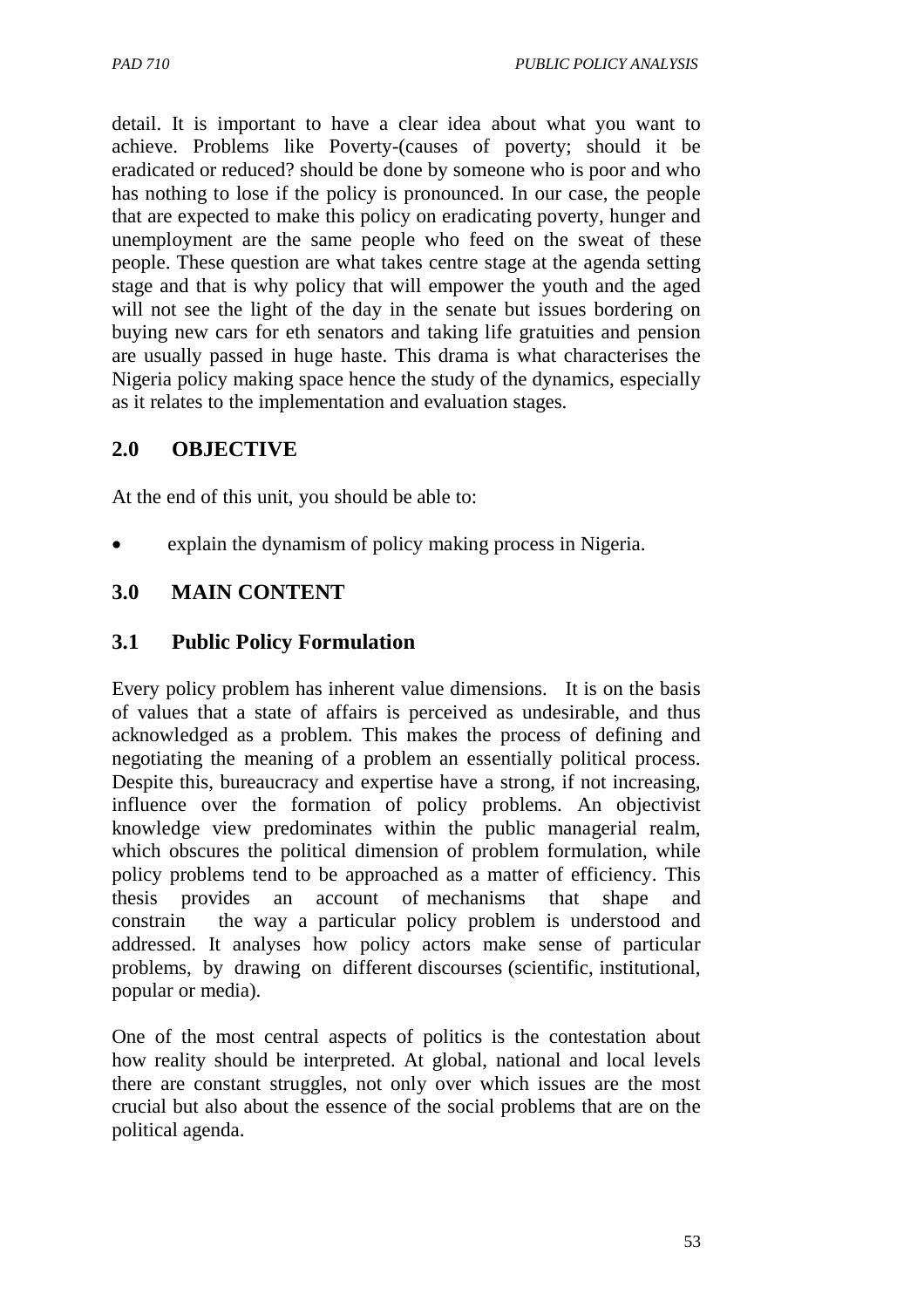Controversies may concern whether a phenomenon should be considered a problem, and if so, what the major factors causing the problem are. Disagreement may also involve the magnitude of 'the problem' and the proper solutions to it. Embedded in the understanding of a social problem, or rather, social phenomenon, are assumptions about reality: about relationships, behaviours, incentives, identities and so forth.

The definition of a policy problem which is the starting point of policy formulation can be described as 'the discrepancy between the state of affairs as it is and the state as it ought to be' (Rittel & Webber 1973). Hence, values constitute the very foundation or essence of a problem. Values guide what ought to be and thereby constitute the discrepancy with what is perceived to be. The formation of policy is in this sense inherently political (Fischer 2003). Policy problems are not given, objective facts that are waiting to be discovered and solved. They are socially constructed conceptions arising through the interpretation of reality. As interpretations and constructs, they are constantly being represented, reproduced and potentially reformulated.

A policy problem appears when attention is directed towards a particular phenomenon that is considered to depart from the desired state of affairs. What problems we see depends on where our attention is directed (Jacobs 2009) and how it is framed (Lidskog et al. 2010). Our attention may be redirected through contextual changes, which may lead us to 'discover' or formulate new problems.

Defining and measuring a problem at one particular level therefore always entails a reduction of complexity and an exclusion of aspects of the phenomenon. Every attempt to alter the problem has repercussions that may change its conditions. A wicked problem is therefore essentially unique and contextual. Thus, it is more accurate to talk about governing wicked problems than about solving them.

Policy studies have historically been dominated by an aspiration to make policy more 'rational' and aligned with scientific findings, and to make public policy less dependent on politics (Stone 1997). However, the quest to find scientific solutions to social problems has not fulfilled its promises (Fischer 2003). Researchers increasingly recognise that social science and policymaking are inherently related; they are both involved in forming, negotiating and establishing the categories, boundaries and interpretations that give meaning to the social world. Together they provide the frames through which problems are identified and made sense of.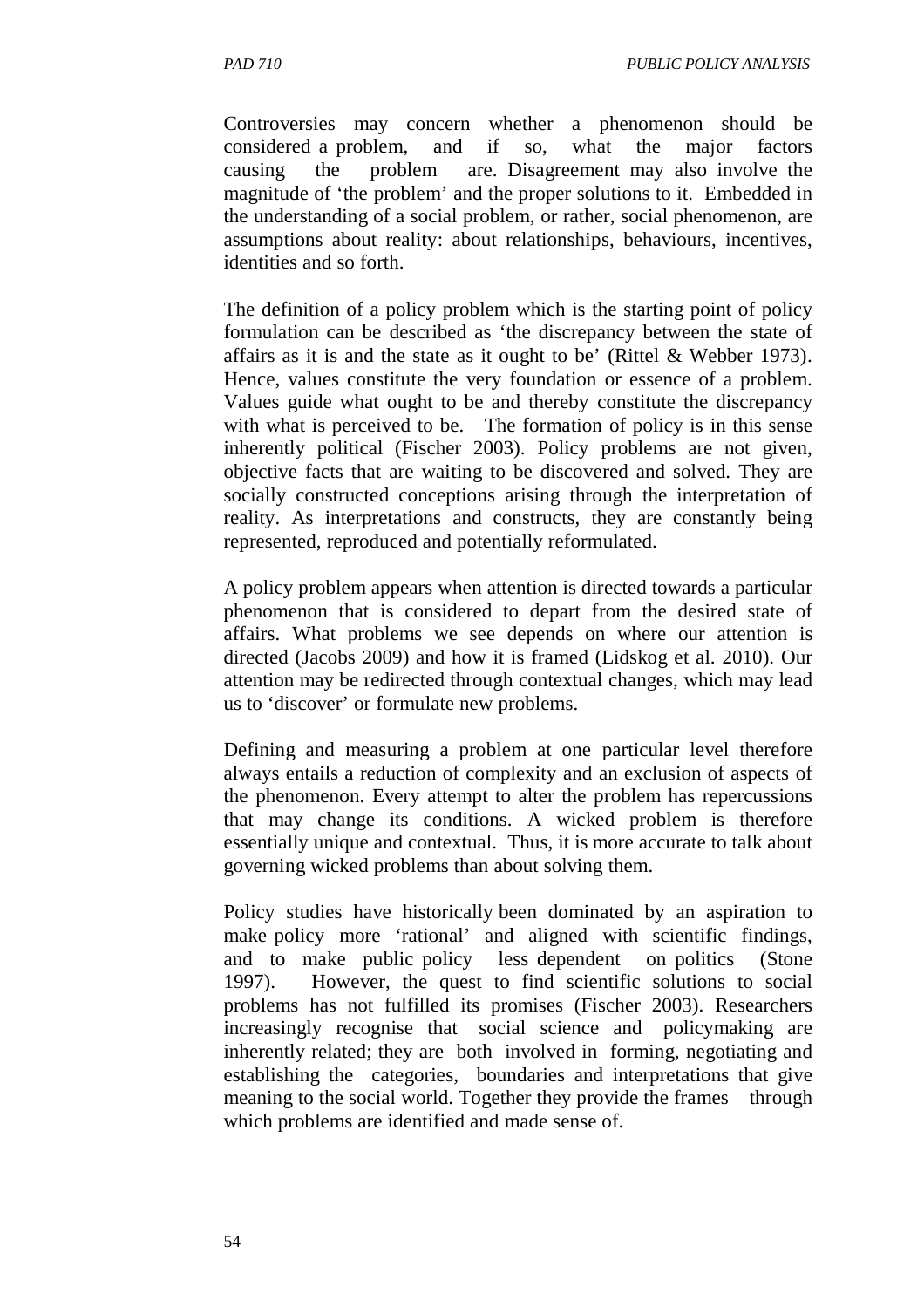*PAD 710 PUBLIC POLICY ANALYSIS* 

However, the rationalistic project still has a strong position within the academia. What is more, an objectivist knowledge view dominates within many public institutions and constitutes the foundation of most public organisations , which influence the way policy problems are perceived, as well as how they are governed. An expression of the objectivist influence on the policy practice is the spread of, and reliance on, what is often referred to as evidence-based solutions, a logic that embodies the objectivist epistemological assumptions (Webb 2001). Another expression of the objectivistic influence is the dominance of management by objectives within public organisations, which builds on a separation between value- based politics and value-neutral expertise. By analysing the process through which the policy actors strive to make sense of the policy problem, factors and mechanisms that enable and constrain the understanding of the problem are identified.

## **3.2 Public Policy Implementation**

Public policy making and implementation is a very critical area that both government and non-governmental organisations are at divergent opinions in the process of making and implementing such programmes and activities. We have noticed that in Nigeria, the process of policy formulation and implementation is essentially the work of government and its agencies. Whereas in principles the civil society organisations may have roles to play but in practice they are far away from the domain of policy processes. (Dahida & Maidoki, 2013).

But because this section is entirely devoted to the dynamics of policy implementation, we say that in Nigeria, there is a missing-link between the government and the public and also the government and its agencies when it come to policy formulation and implementation and that explain why policies grossly fail in Nigeria. Our conclusion was drawn on the premise that, Nigeria's problem is not policy formulation but that of accurate implementation, because Nigeria has one of the best public policies in the world but the implementation has always been the problem. Imaging the current situation of the North East Nigeria devastated by the rampages of Boko Haram and a senior public office holder is alleged to have been found in an embezzlement scandal of the resources to the Internally Displaced Persons camps.

According to Taiwo makinde (2005), it has been observed that policy implementation is one of the major problems confronting developing nations. For emphasis sake, policy implementation as a stage of policy making between the establishment of a policy (such as the passage of a legislative act, the issuing of an executive order, or the promulgation of a regulatory rule) and the consequences of the policy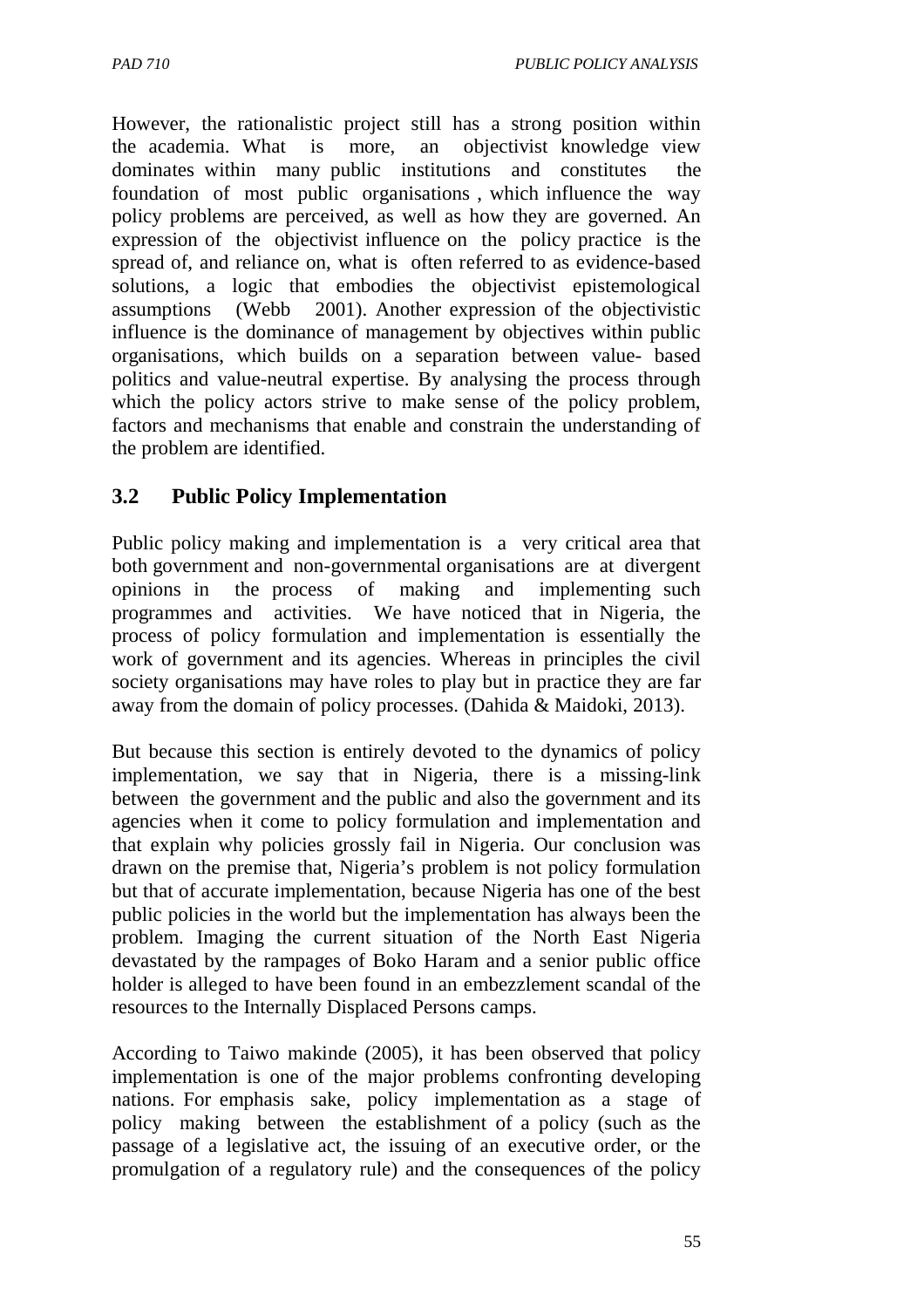for the people whom it affects. It also involves a wide variety of actions such as issuing and enforcing directives, disbursing funds, making loans, assigning and hiring personnel, etc (Edward, 1980).

Implementation problem occurs when the desired result on the target beneficiaries is not achieved. Such problem is not restricted to only the developing nations. Wherever and whenever the basic critical factors that are very crucial to implementing public policy are missing, whether in developing or developed nations, there is bound to be implementation problem. These critical factors are communication, resources, dispositions or attitudes, and bureaucratic structure (Edwards, 1980).

The four factors operate simultaneously and they interact with each other to aid or hinder policy implementation. Where implementation orders are clear, consistent and accurately transmitted, the absence of adequate resources will result in implementation problems. Resources include both the human and material such as adequate number of staff who are well equipped to carry out the implementation, relevant and adequate information on implementation process, and the authority to ensure that policies are carried out as they are intended, and facilities such as land, equipment, buildings, etc. as may be deemed necessary for the successful implementation of the policy. Without sufficient resources it means that laws will not be enforced, services will not be provided and reasonable regulations will not be developed.

In addition to communication and resources, disposition or attitude is another key factor that affects policy implementation. Most implementers can exercise considerable discretion in the implementation of policies because of either their independence from their nominal superiors who formulate the policies or as a result of the complexity of the policy itself. The way the implementers exercise their discretion depends, to a large extent, on their disposition toward the policy. Therefore the level of success will depend on how the implementers see the policies as affecting their Organisational and personal interests. Where a policy will result in reduction of pay, low self-esteem, or loss of position to the implementers, the attitude/ disposition will be affected adversely. On the other hand, if a policy will enhance the status, the pay or the self-esteem of the implementers, such implementer will be favourably disposed to it (Makinde, 2005).

Stripped of all technicalities, implementation problem in most developing nations is the problem of a widening gap between intentions and results. Honadle (1979) tried to identify the problem associated with policy implementation as that of social carpenters and masons who fail to build to specifications and thus distort the beautiful blue print. Here he was equating policy with a building plan. Quoting him he said: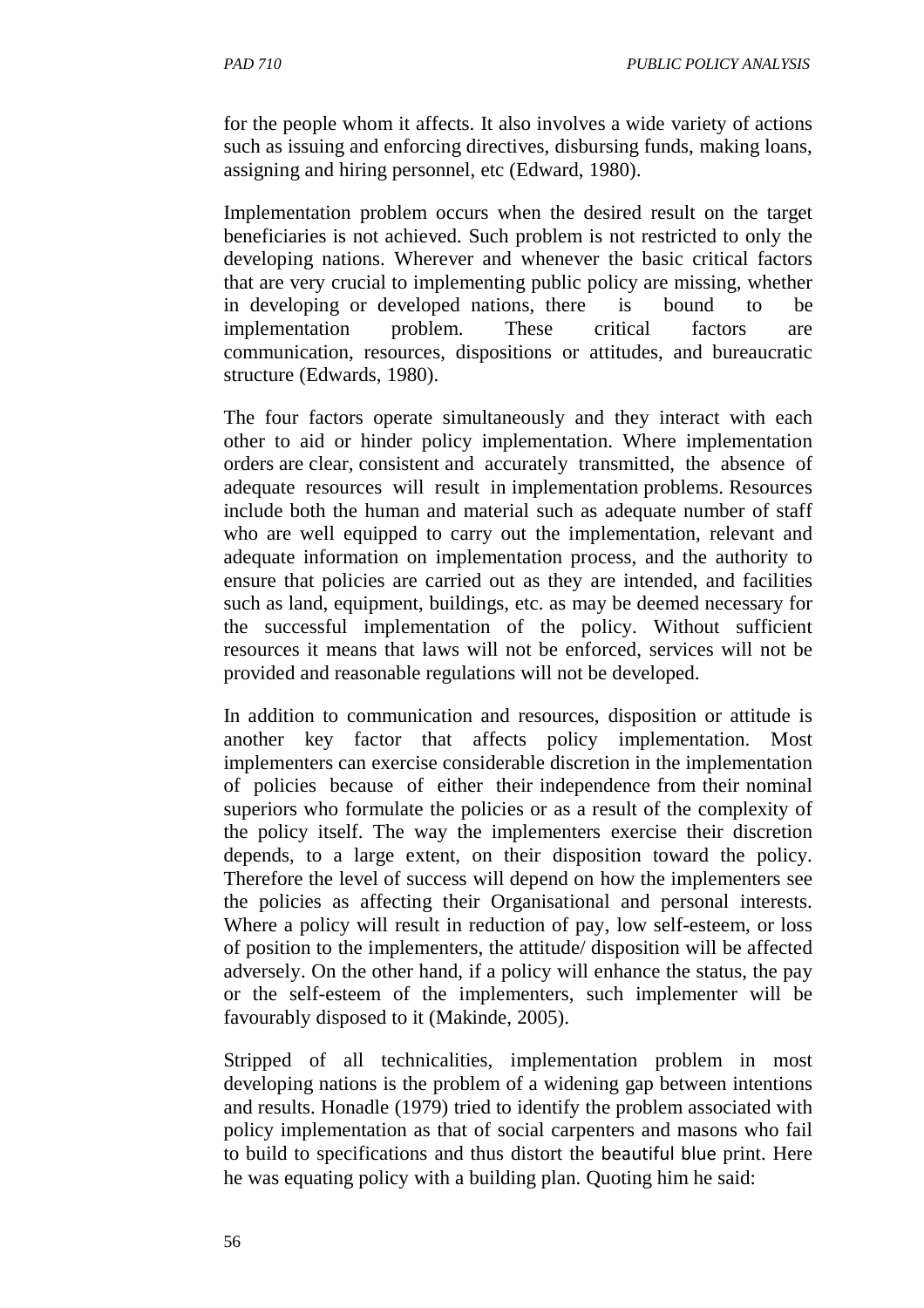*PAD 710 PUBLIC POLICY ANALYSIS* 

"Implementation is the nemesis of designers, it conjures up images of plans gone awry and of social carpenters and masons who fail to build to specifications and thereby distort the beautiful blue prints for progress which were handed to them. It provokes memories of "good" ideas that did not work and places the blame on the second (and secondclass) member of the policy and administration team..." (p.6) The above quotation shows the importance that is attached to policy implementation and those that are responsible for implementing these policies. It also shows that no matter how beautiful the blueprint of a programme is, a defective implementation of it will make nonsense of the whole programme.

Unfortunately, the situation as described by Honadle above is what goes on in most developing countries, Nigeria inclusive. As stated by Egonmwan (1971) implementation in these countries often turns out to be the graveyard of policy where the intentions of the designer of policies are often undermined by a constellation of powerful forces of politics and administration in cooperation with people. Little attention is paid to the subject of policy implementation by policy decision makers while it is often taken for granted that once a policy is adopted by government it must be implemented and the desired goals achieved. The above lapse has often resulted in poor policy implementation, which, in effect, gives rise to implementation gap. There is policy failure when there is a sizeable gap between a policy decision and its implementation. Such a gap is characterised, for example, by the rich getting richer and the poor getting poorer in spite of stated policy goal to the contrary. Implementation gap thus manifests in the "widening of the distance between stated policy goals and the realisation of such planned goals" (Egonmwan,

1991).

## **3.3 Public Policy Evaluation**

Evaluation is an ongoing or continuous process. It involves a study or review of how effective the new policy has been in resolving the original problem. In other words, evaluation is conducted for checking the effects of the policy (i.e. whether or not it has achieved the predetermined objectives) and for assessing the impact of the policy in terms of efficiency, effectiveness, validity and its continued relevance. Based on the feedback or identified weaknesses, corrective action is taken.

Policies are formally and informally evaluated by government agencies, by outside consultants, by interest groups, by the mass media, and by the public.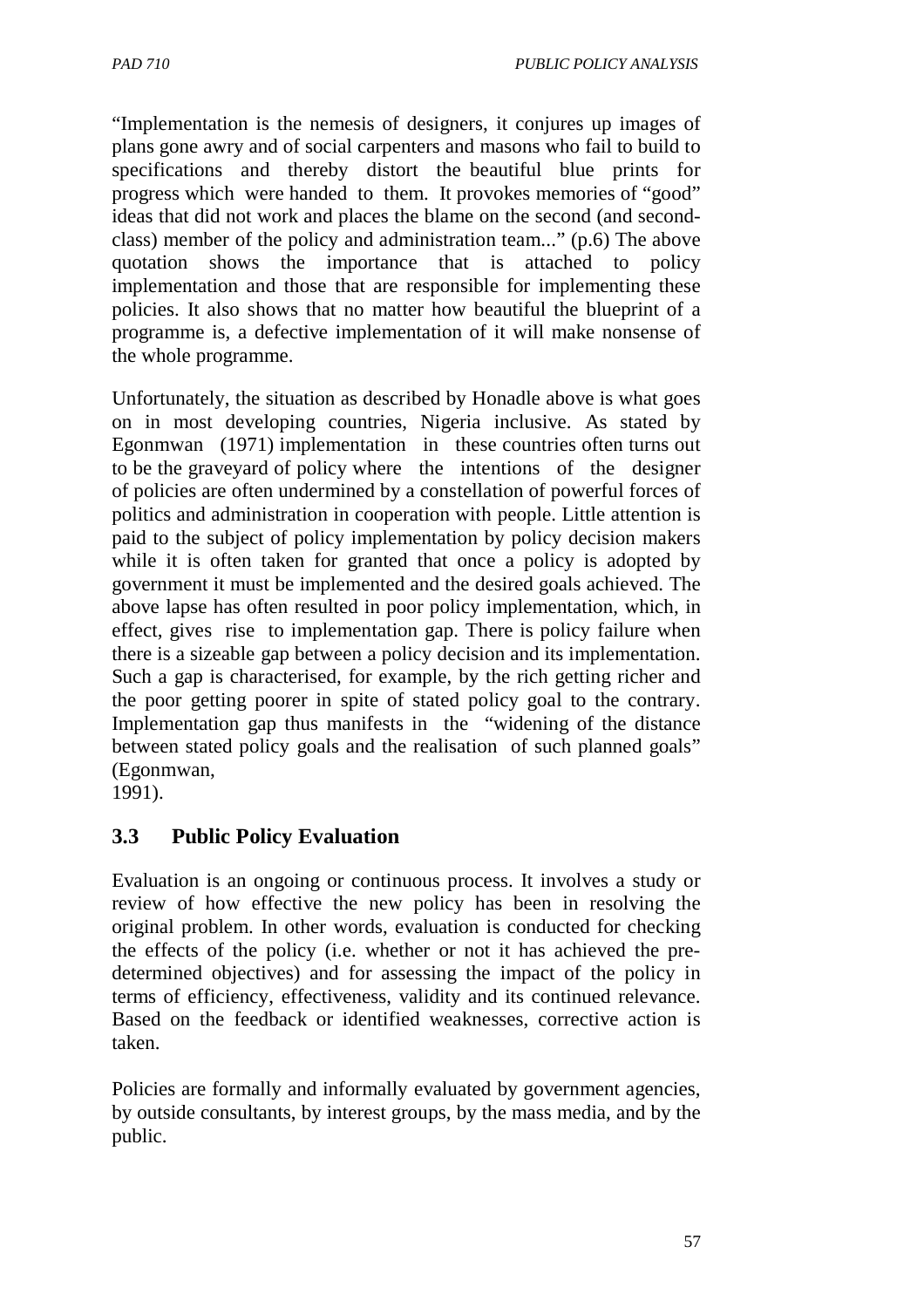Policy processes ideally involve different stages: agenda setting; formulation; implementation; and evaluation. Although this stages or phases approach to policymaking has been criticised for being too simplistic, insufficiently explicating that some phases may occur together, and not saying much about why policy turns out as it does, it does provide a way to discuss many of the ways policy is constructed, carried out, evaluated, and made again. All these activities include both attempts at rational problem solving and political conflict. Even the federal government has a department of monitoring and evaluation whose key functions are:

Develop and maintain a framework to support the monitoring, evaluation and reporting of government performance at the national and sub-national levels, in line with the national development goals and objectives;

Monitor and evaluate government performance at sectoral level (to measure performance of government policies in each sector of the economy), institutional level (to measure performance of government institutions) and program level (to evaluate the effectiveness and impact of public programs);

Develop and publish the Nigeria Country Report as the primary medium for the dissemination of performance information;

Develop evaluation capacities across government at the federal and state levels to ensure that the quality, results, and impact of programs and expenditure can be measured at reasonable cost;

Collaborate with Ministries, Departments and Agencies to develop results- focused, key performance indicators and clearly defined performance targets upon which progress will be measured;

Develop the data management system for the National M&E system, including data collection tools, identification of data sources, frequency of data collection and data transmission plan;

However, the maladies that kept the other stages especially the implementation stage down is still the issues with evaluation. In his exhaustively study, Mohammad Ahmad Wali (2010) analyses the social, cultural and economic obstacles Nigeria faces in its quest to modernise and improve the standard of living. Explains why, in spite of the country's relative wealth of human and natural resources, the great majority of Nigerians still struggle with crushing poverty; why there is very limited access to basics such as health care, education, clean water and safe housing. Wali shows how political instability, corruption and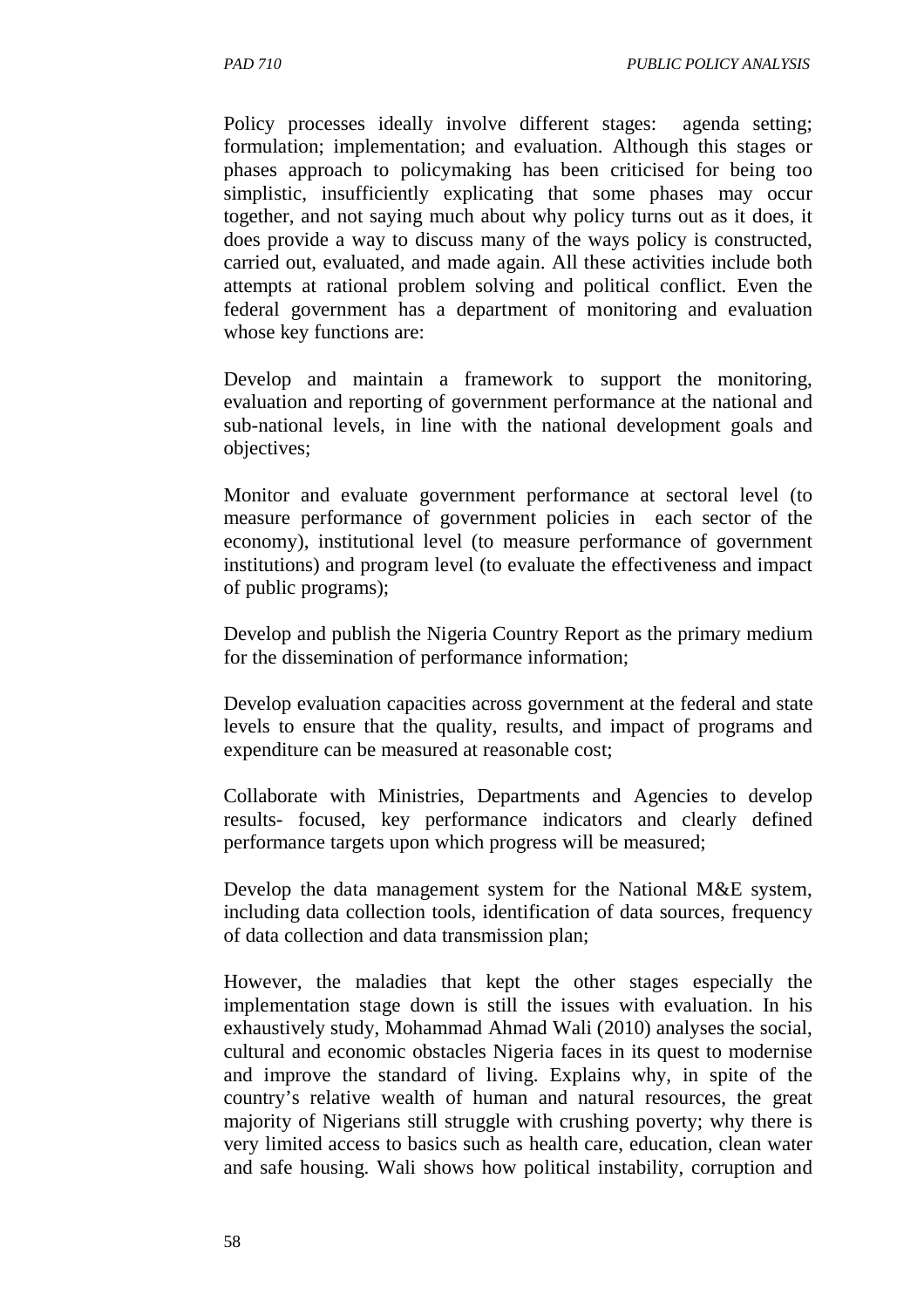prejudice, among other factors, conspire to prevent policy implementation of what, on paper, can seem to be perfect solutions.

## **4.0 CONCLUSION**

Public policy is a dynamic process that is characterised by a course or pattern of activities carried out with the aim of achieving predetermined objectives. Public policy thus consists of all the constellations of activities carried out by governmental agencies, or their representatives, with the sole purpose of achieving stated objectives.

The process of policy formulation and implementation varies from one country to the other. In Nigeria for instance, adequate attention is given only to government and their agencies for the formulation and implementation of public policy. The non- governmental organisations, professional bodies, organised private sector and the civil society groups are completely ignored in this process. Over the years, we have seen so many beautiful policies formulated by the successive governments covering agriculture, health, education, poverty reduction, unemployment and social security among others.

However, it seems such beautiful and well articulated policies are not fully implemented. One can therefore conclude that the problem in Nigeria is not policy formulation but that of implementation. And this is caused by conflicting interest by the elite-class whom they differ sharply in ideological setting, self serving interest and manipulation of the instrument of policy making to their advantage, thus, creating a gap in the structure of public policy formulation and implementation in Nigeria.

## **5.0 SUMMARY**

Public policy is a dynamic process that is characterised by a course or pattern of activities carried out with the aim of achieving predetermined objectives. Public policy thus consists of all the constellations of activities carried out by governmental agencies, or their representatives, with the sole purpose of achieving stated objectives.

The process of policy formulation and implementation varies from one country to the other. In Nigeria for instance, adequate attention is given only to government and their agencies for the formulation and implementation of public policy. The non- governmental organisations , professional bodies, organised private sector and the civil society groups are completely ignored in this process. Over the years, we have seen so many beautiful policies formulated by the successive governments covering agriculture, health, education, poverty reduction,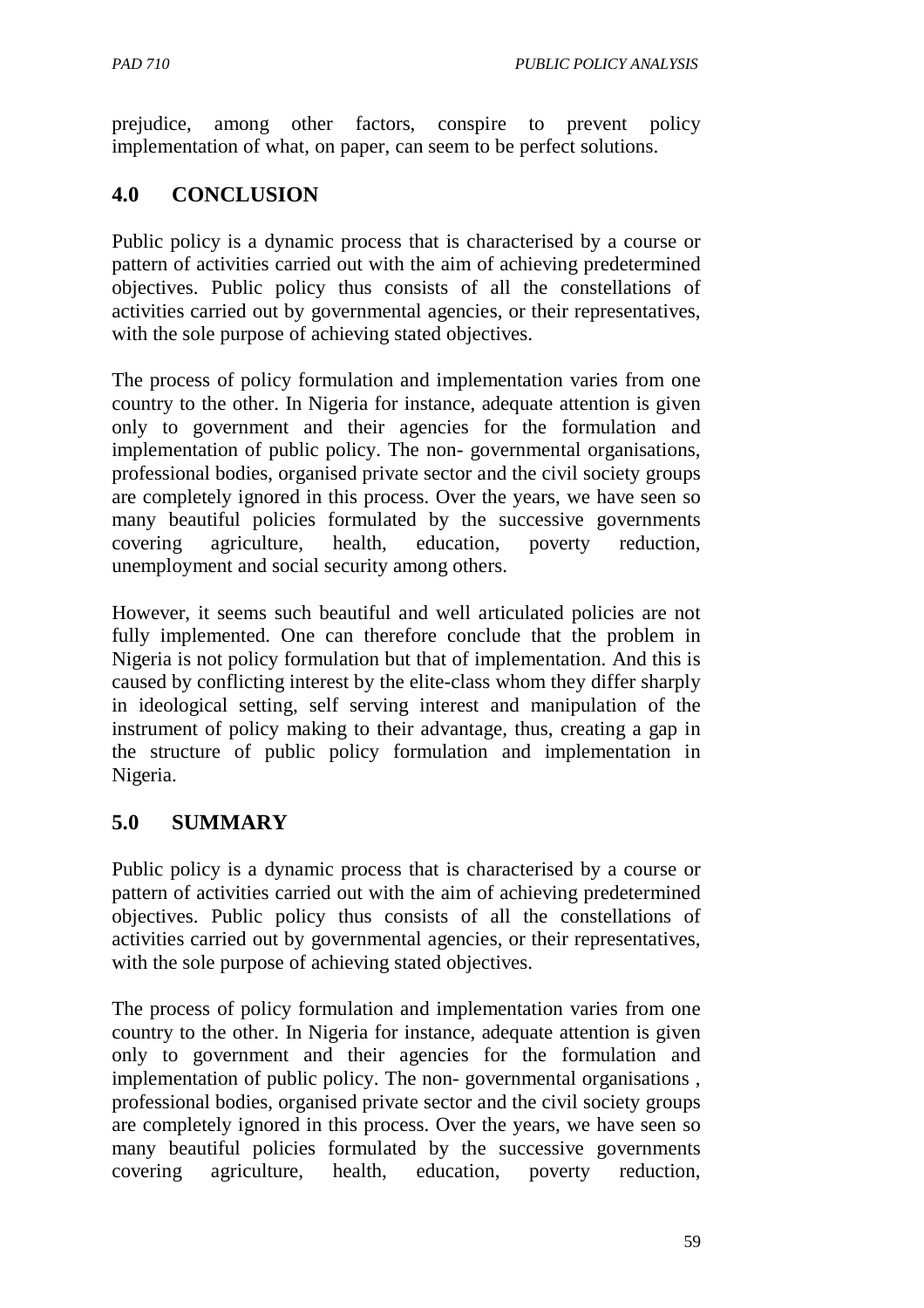unemployment and social security among others. However, it seems such beautiful and well articulated policies are not fully implemented. One can therefore conclude that the problem in Nigeria is not policy formulation but that of implementation. And this is caused by conflicting interest by the elite-class whom they differ sharply in ideological setting, self serving interest and manipulation of the instrument of policy making to their advantage.

### **6.0 TUTOR-MARKED ASSIGNMENT**

What makes public policy Nigeria dynamic?

### **7.0 REFERENCES/FURTHER READING**

- Allison, Graham (1971). *Essence of Decision*. Boston: Little, Brown & Co.
- Anderson, James E. (1979). *Public Policy-Making*. (2nd ed.). New York: Holt, Rinehart and Winston.
- Ayuba, A. A., Tella, C. M. Mbaya, P.Y. (2012). Public Policy Formulation and Implementation in Nigeria. Public Policy and Administration Research. Vol.2, No.5, 2012.
- Dahida, D.P. & Maidoki, B. P, (2013). Public Policy Making and Implementation in Nigeria: Connecting the Nexus. Public Policy and Administration Research. Vol.3, No.6, 2013.
- Edwards III, George C. (1980). Implementing Public Policy. Washington: Congressional Quarterly Press.
- Effiong, A. N. (2013)Policy Implementation and its Challenges in Nigeria. *International Journal of Advanced Legal Studies and Governance*. Vol. 4, No. 3, December 2013.
- Egonmwan, J. (1984). Public Policy Analysis: Concepts and Applications: Benin City: S.M.O. Aka and Brothers Press.
- Fischer, Frank (1942). Policy sciences--Handbooks, manuals, etc. Public administration--Handbooks, Manuals, - II. Miller, Gerald. III. Sidney, Mara S., 1964- IV. Title. V. Series. H97.H3583 2007 352.3"4--dc22.
- Honadle, George (1979). "Implementation Analysis: The Case for an Early Dose of Realism in Development Administration" in, International Development Administration: Implementation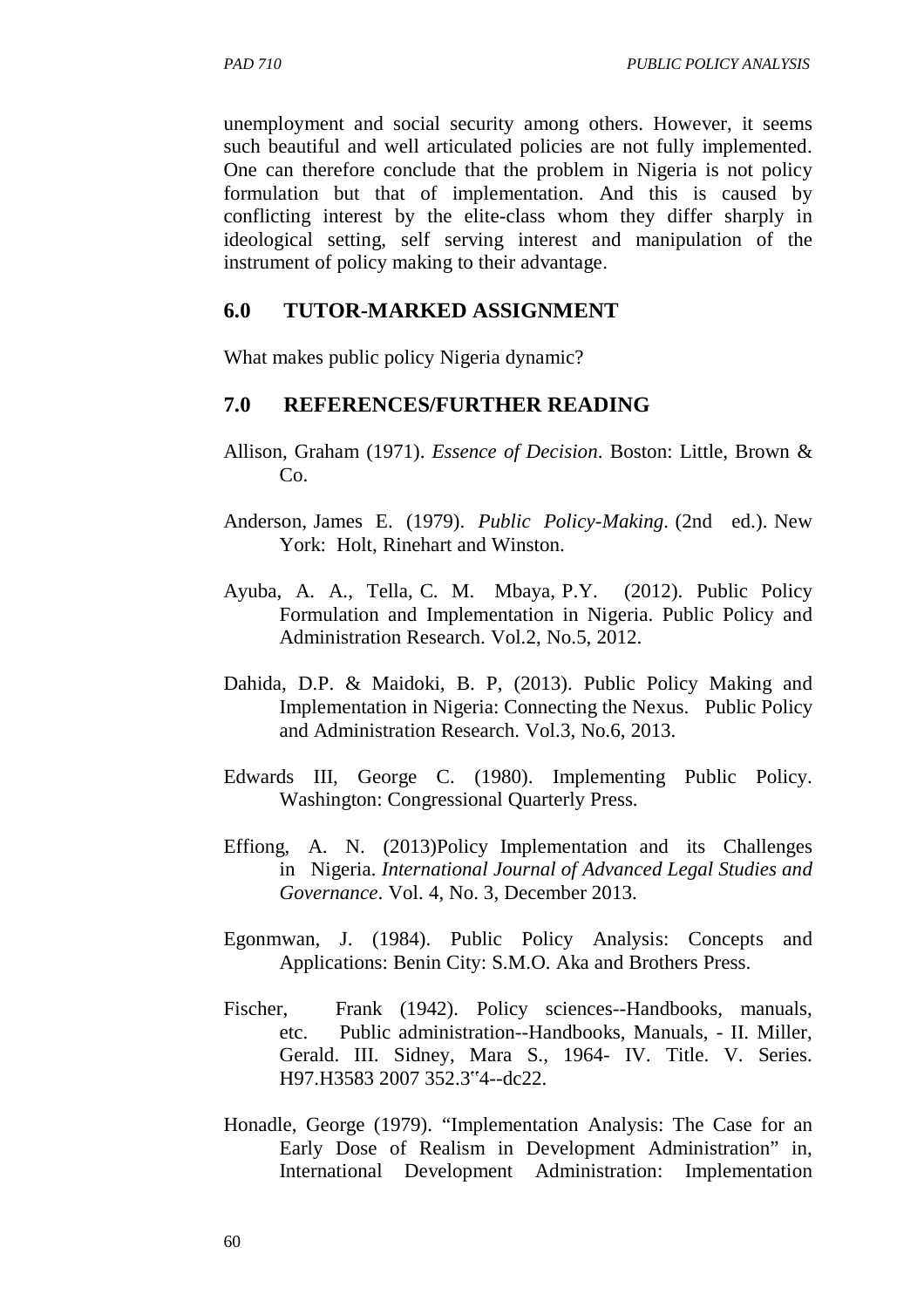Analysis for Development, George Honadle and Rud Klauss (eds.), New York: Praeger.

- Ikelegbe, A. (1996). *Public policy making and analysis*. Benin City: Uri Publishing Ltd Landau, M. (1962). "The concept of decision making in the field of public administration", In Mallick, S. and Van Ness, E.H. (Eds). Concept and issues in administration behaviour, Englewood Cliff, New Jersey: Prentice Hall.
- Makinde, T. (2005) "Problems of Policy Implementation in Developing Nations" *Journal of Social Sciences*, 11(1) Pp 63 –69.
- Mohammad Ahmad Wali (2010). The Dynamics of Policy Implementation in Nigeria: *The Case of Sokoto State*. Universe Publishers.
- Monika Persson, (2014). *The Dynamics of Policy Formation. Making Sense of Public Unsafety.* Publisher: Örebro University.
- Olaniyi, J. (1998). *Foundations of Public Policy Analysis.* Ibadan: University Publishers Ltd.
- Ugwuanyi, B.I. & Chukwuemeka, Emma, E.O. (2013). The Obstacles To Effective Policy Implementation By The Public Bureaucracy In Developing Nations: The Case of Nigeria. Kuwait Chapter of Arabian Journal of Business and Management Review Vol. 2, No.7; March. 2013.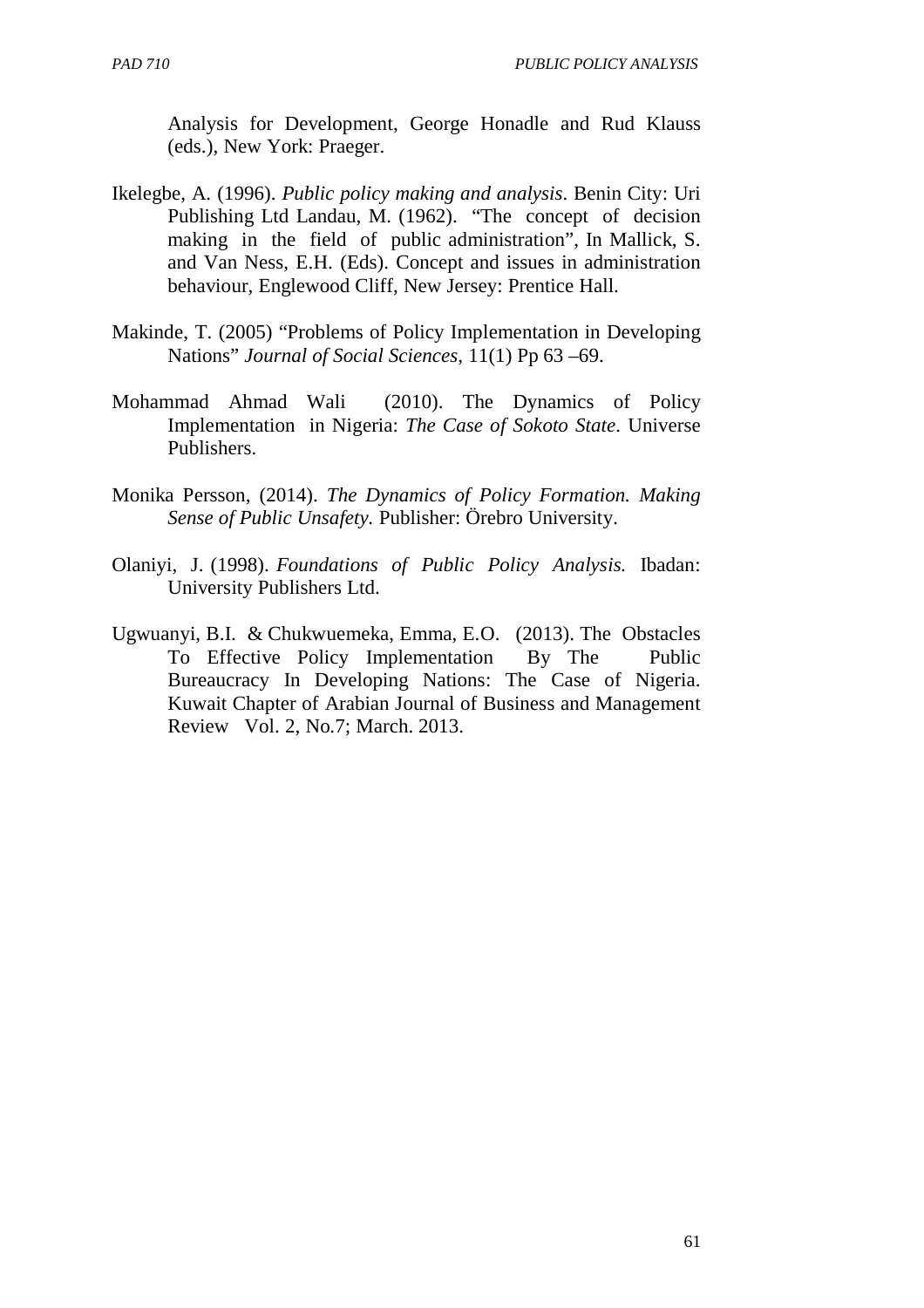# **UNIT 4 THEORIES OF PUBLIC POLICY MAKING**

### **CONTENTS**

- 1.0 Introduction
- 2.0 Objectives
- 3.0 Main Content
	- 3.1 System theory
	- 3.2 Group theory
	- 3.3 Elite Theory
	- 3.4 Institutional theory
	- 3.5 Process Theory
- 4.0 Conclusion
- 5.0 Summary
- 6.0 Tutor-Marked Assignment
- 7.0 References/Further Reading

# **1.0 INTRODUCTION**

The theories of policy-making can be explained as the source of policy flow towards who wields policy-making powers in a society. Theories guide the policy analysis. It explains the phenomena and in so doing, it must be logical, sensible and empirically observable. A model, on the other hand, in policy analysis is made up of variables that are relevant to the problem of concern and the relations among the variables (Nachimias, 1979:91). In policy analysis, conceptual models are used. In this unit, we shall examine selected theories and models used in studying policy analysis.

## **2.0 OBJECTIVES**

At the end of this unit, you should be able to:

- describe system model to the study of policy analysis
- identify group theory as to the study of policy analysis
- explain elite model to the study of policy analysis
- state institutional model to the study of policy analysis.

# **3.0 MAIN CONTENT**

## **3.1 Political Systems Theory**

Public policy may be viewed as the response of a political system to demands arising from its environment. The political system, as defined by Easton, (1965) is composed of those identifiable and interrelated institutions and activities in a society that make authoritative decisions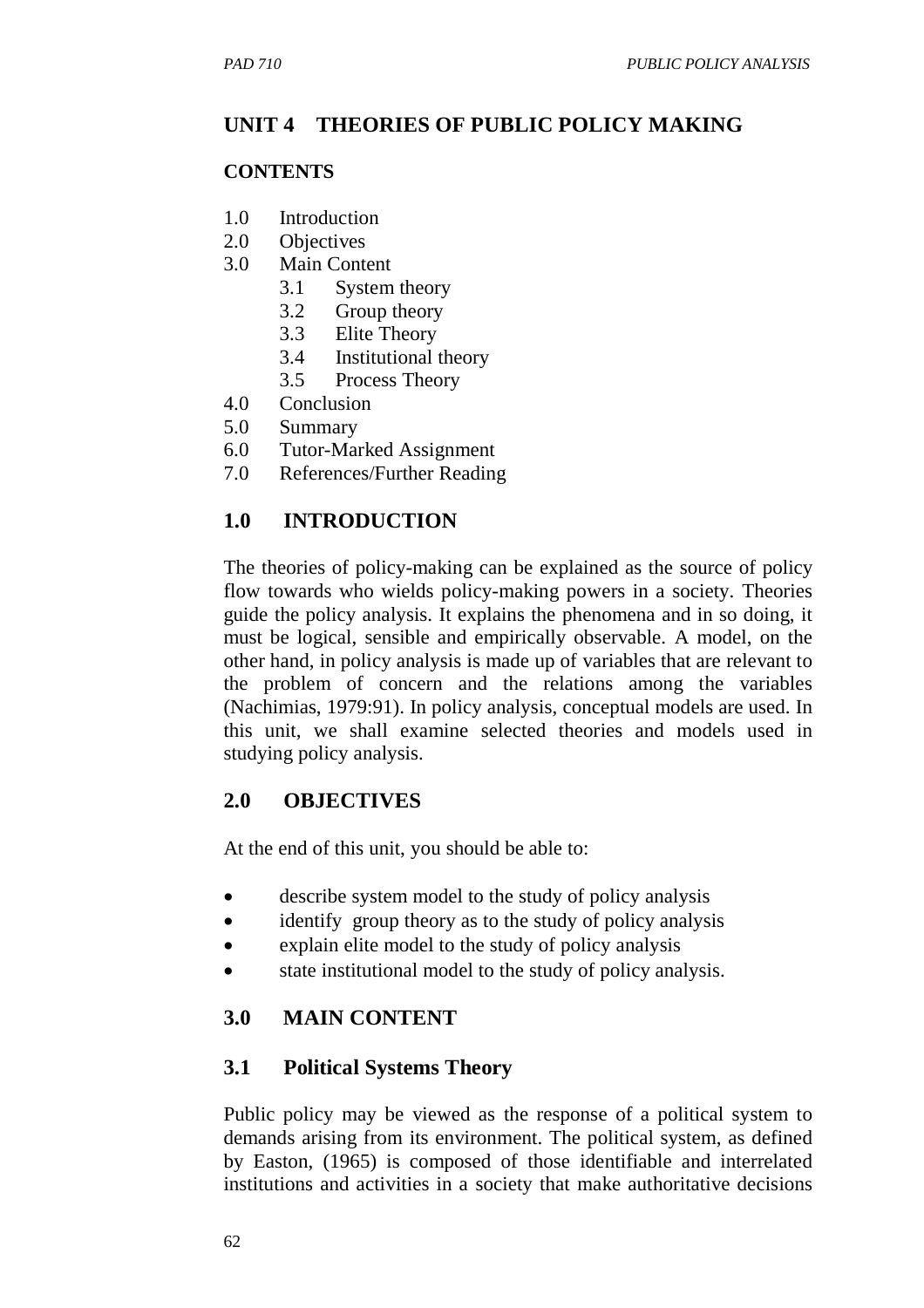(or allocations of values) that are binding on society. In puts into the political system from the environment consist of demands and supports. The environment consists of all those conditions and events external to the boundaries of the political system. Demands are the claims made by individuals and groups on the political system for action to satisfy their interests. Support is rendered when groups and individuals abide by election results, pay taxes, obey law, and otherwise accept the decisions and actions of the authoritative political system made in response to demands.

These authoritative allocations of values constitute public policy. The concept of feedback indicates that public policies (or outputs) may subsequently alter the environment and the demands generated therein, as well as the character of the political system itself. Policy outputs may produce new demands, which lead to further policy outputs, and so on in a continuing, and never ending flow of public policy. Political system theory is useful in understanding the policy-making process and its value to policy analysis lies in the questions that it asks:

What are the important dimensions of the environment that generate demands upon the political system?

What are significant characteristics of the political system that enable it to transform demands into public policy and to preserve itself over time?

How do environmental inputs affect the character of the political system?

How do the characteristics of the political system affect the content of public policy?

How do environmental inputs affect the content of public policy?

Finally, how does public policy affect, through feedback, the environment and the character of the political system?

The usefulness of systems theory for the study of public policy analysis is limited by its highly general nature. It does not say much concerning how decisions are made and policy is developed within the "black box" called that political system.

Nonetheless, systems theory is a useful aid in organising inquiry into policy formation. However, the usefulness of the system model is limited due to several factors. First, this model is criticised for employing the value-laden techniques of welfare economics, which are based on the maximisation of a clearly defined "social welfare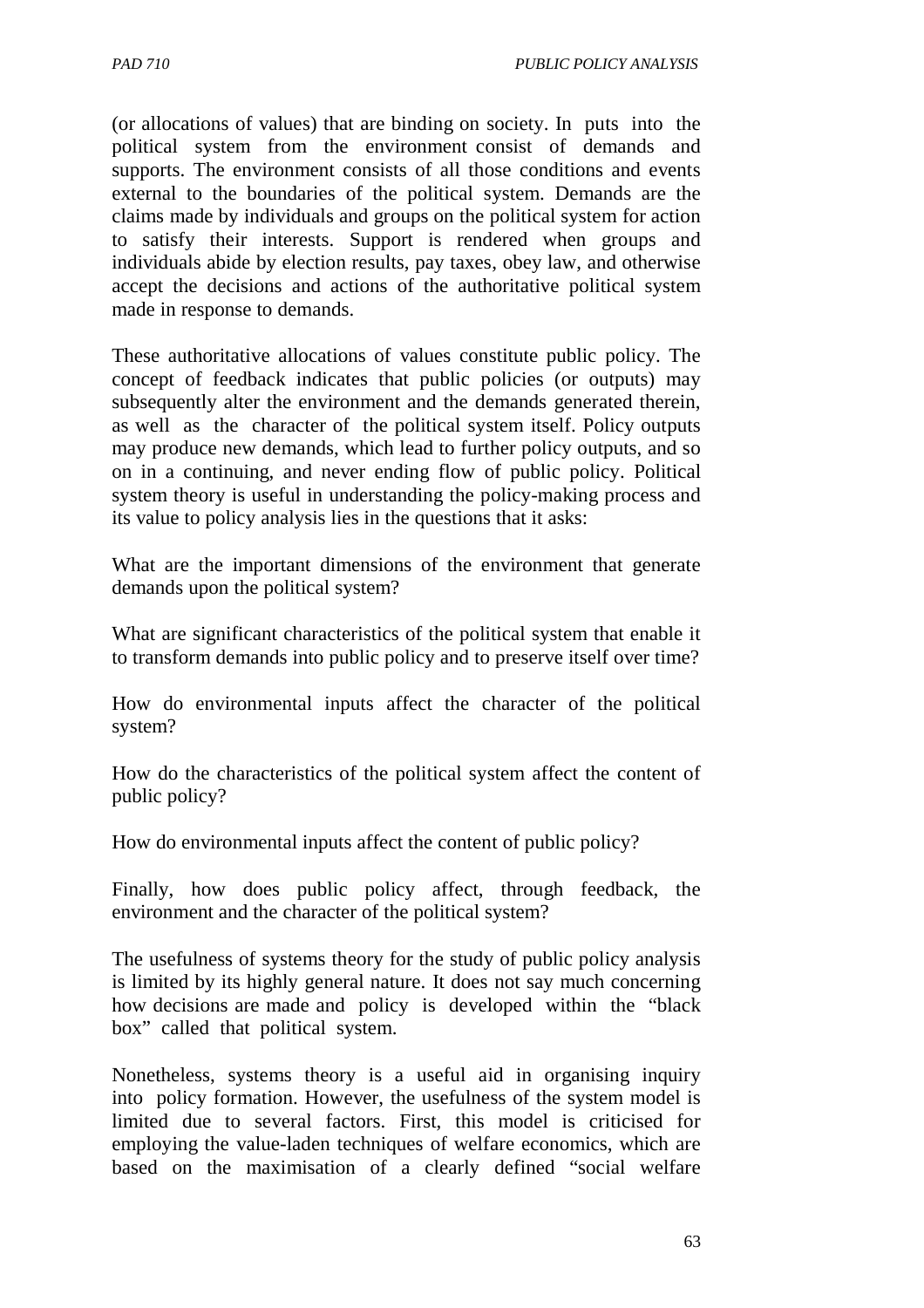function". The missing ingredients in the systems approach are the "power, personnel and institutions" of policy making.

In examining these, there is need to note that decision-makers are strongly constrained by economic factors in the environment of the political system. Secondly, the model also ignores an important element of the policy process, namely, that the policy makers (including institutions) have also a considerable potential in influencing the environment within which they operate. The traditional input-output model would see the decision-making system as "facilitative" and valuefree rather than "causative" that is as a completely neutral structure. In other words, structure variations in the systems are found to have no direct casual effect on public policy.

Finally, the extent to which the environment, both internal and external is said to have an influence on the policy-making process is determined by the values and ideologies held by the decision-makers in the system. It suggests that policy-making involves not only the policy content but also the policy-makers perceptions and values. The values held by the policy-makers are fundamentally assumed to be crucial in understanding the policy alternatives that are made (Basu, 2004:443).

# **3.2 Group Theory**

According to the group theory of politics, public policy is the product of the group struggle. As one writer states: "what may be called public policy is the equilibrium research in this (group) struggle at any given moment, and it represents a balance which the contending factors or groups constantly strive to weight in their favour". Group theory rests on the contention that interaction and struggle among groups in the central fact of political life. A group is a collection of individuals that may, on the basis of shared attitudes or interests, make claims upon other groups in society. It becomes a political interest group "when it makes a claim through or upon any of the institutions of government. And of course, many groups do just that. The individual is significant in politics only as he is a participant in, or a representative of groups. It is through groups that individuals seek to secure their political preferences.

Public policy, at any given time, will reflect the interest of dominant groups. As groups gain and lose power and influence, public policy will be altered in favour of the interests of those losing influence. Group theory, while focusing attention on one of the major dynamic elements in policy formation, especially in pluralist societies, such as the United States, seems both to overstate the importance of groups and to understate the independent and creative role that public officials play in the policy process. Indeed, many groups have been generated by public policy.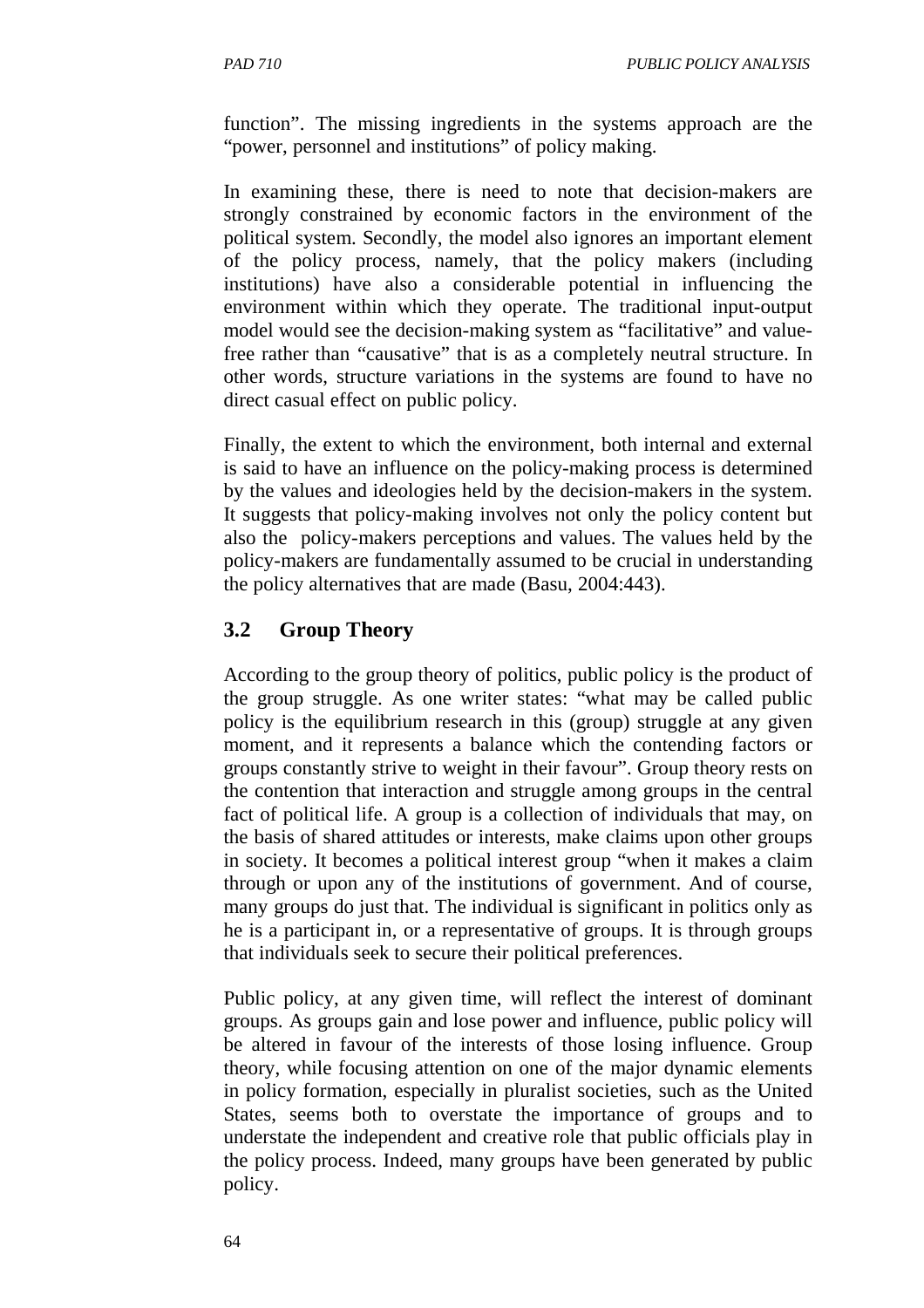The American farm bureau federation, which developed around the agricultural extension programme, is a notable example, as is the National welfare rights organisation. Public officials also may acquire a stake in particular programmes and act as an interest group in support of their continuance. Finally, we should note that it is rather misleading and inefficient to try to explain politics or policy formation in terms of group struggle without giving attention to the many other factors for example, ideas and institutions that abound. This sort of reductionist explanation should be avoided.

# **3.3 Elite Theory**

In this approach, public policy can be regarded as the values and preferences of the governing elites. The essential argument of the elite theory is that it is not the people or the "masses" who determine public policy through their demands and action, rather, public policy is decided by ruling elite and effected by public officials and agencies. Dye and Zeigler, (1981) in the "Irony of Democracy" provide a summary of the elite theory:

- (i) Society is divided into the few who have power and the many that do not. Only this small number of privileged persons allocates values for society, the masses do no decide public policy;
- (ii) The few who govern are typical of the masses that are governed. The elites are drawn disproportionately from the upper socioeconomic strata of society;
- (iii) Movement of the non-elite to elite positions must be slow and continuous to maintain stability and avoid revolution. Only the non-elite who have accepted the basic elite consensus can be admitted to governing circles;
- (iv) The elites share a consensus on the basic values of the social system and the preservation of the system;
- (v) Public policy does not reflect demands of the masses but rather the prevailing values of the elite. Changes in public policy will be incremental changes permit responses to events that threaten a social system with a minimum of alteration or dislocation of the system;
- (vi) Active members of the elites are subject to relatively little direct influence from apathetic masses. The elites influence the masses more than masses influence the elite. So, the elite theory is a rather provocative theory of policy formation. Policy is the product of the elite, reflecting their values and serving their ends, one of which may be a desire to provide for the welfare of the masses. Thus, elite theory does focus our attention on the role of leadership in policy formation and on the fact that,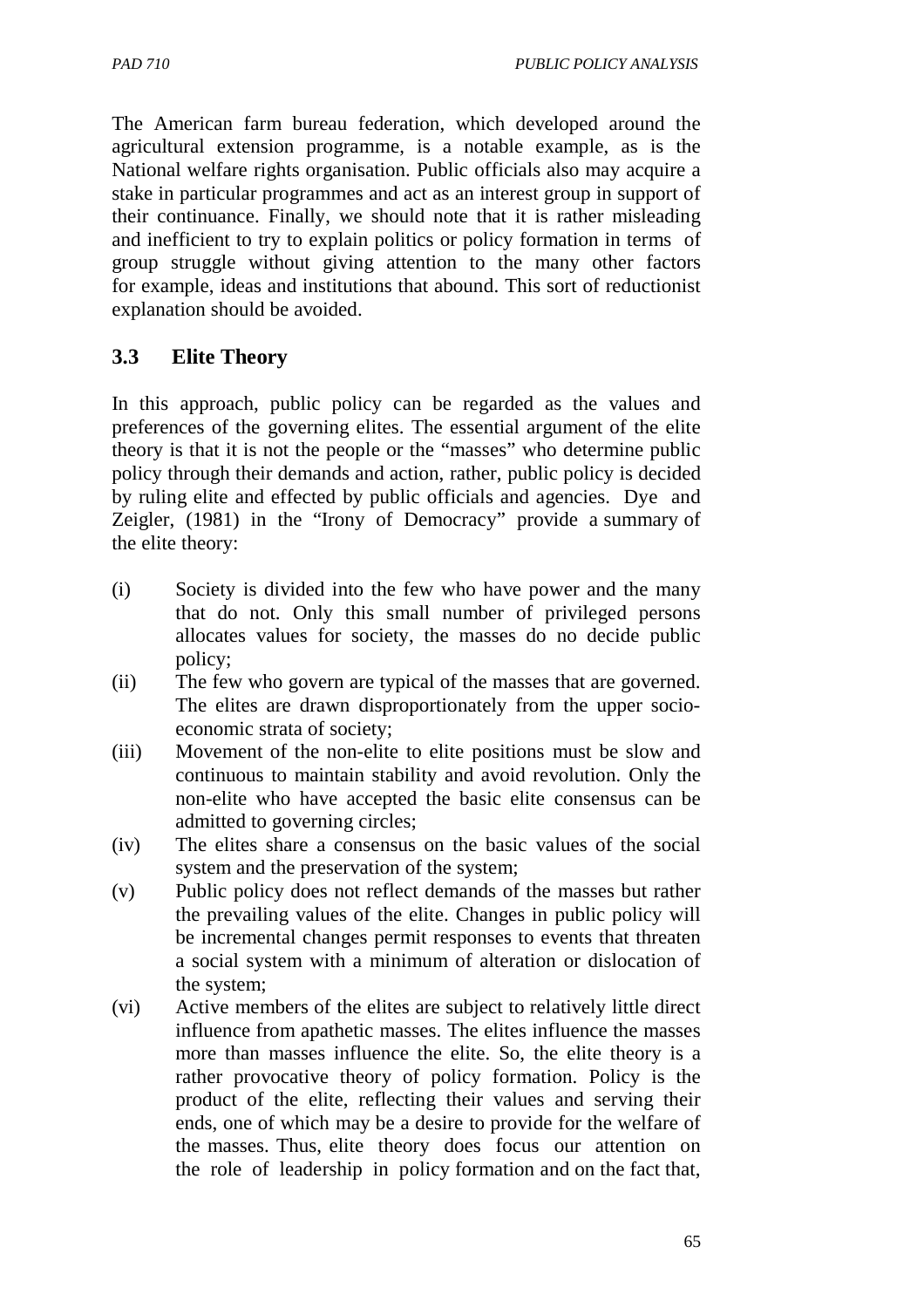in any political system, a few govern the many. However, whether the elite rule, and determine policy, with little influence by the masses is a difficult proposition to handle.

# **3.4 Institutional Theory**

The study of government institutions is one of the oldest of political science. The approach focuses on the formal or structural aspects of an institution and can be adopted in policy analysis. An institution is a set of regularised patterns of human behaviour that persist over time. Some people, unsophisticated, of-course, seem to equate institutions with the physical structures in which they exist. It is their differing sets of behaviour, which we often call rules, structures and the like, that can affect decision-making and the content of public policy. Rules and structural arrangements are usually not neutral in their impact; rather, they tend to favour some interests in society over others, some policy results rather than others. Public policy is formulated, implemented and enforced by government institutions.

Government institutions give legal authority to policies and can legally impose sanctions on violators of its policies. As such, there is a close relationship between public policy and governmental institutions. It is not surprising, then, that political scientists would focus on the study of governmental structures and institutions. Institutionalism, with its focus on the legal and structural aspects can be applied in policy analysis. The structures and institutions and their arrangements and can have a significant impact on public policy. Traditionally, the focus of study was the description of government structures and institutions. The study of linkage between government structures and policy outcomes remained largely unanalysed and neglected.

The value of the institutional approach to policy analysis lies in asking what relationships exist between institutional arrangements and the content of public policy and also in investigating these relationships in a comparative manner. It would not be correct to assume that a particular change in institutional structure would bring about changes in public policy. Without investigating the actual relationship between structure and policy, it is difficult to assess the impact of institutional arrangements on public policies.

# **4.0 CONCLUSION**

We have been able to describe theories and models of public policy analysis. Political systems theory, group theory, elite theory and institutional theory among others, provide useful framework for analysing public policy analysis. The political system is useful in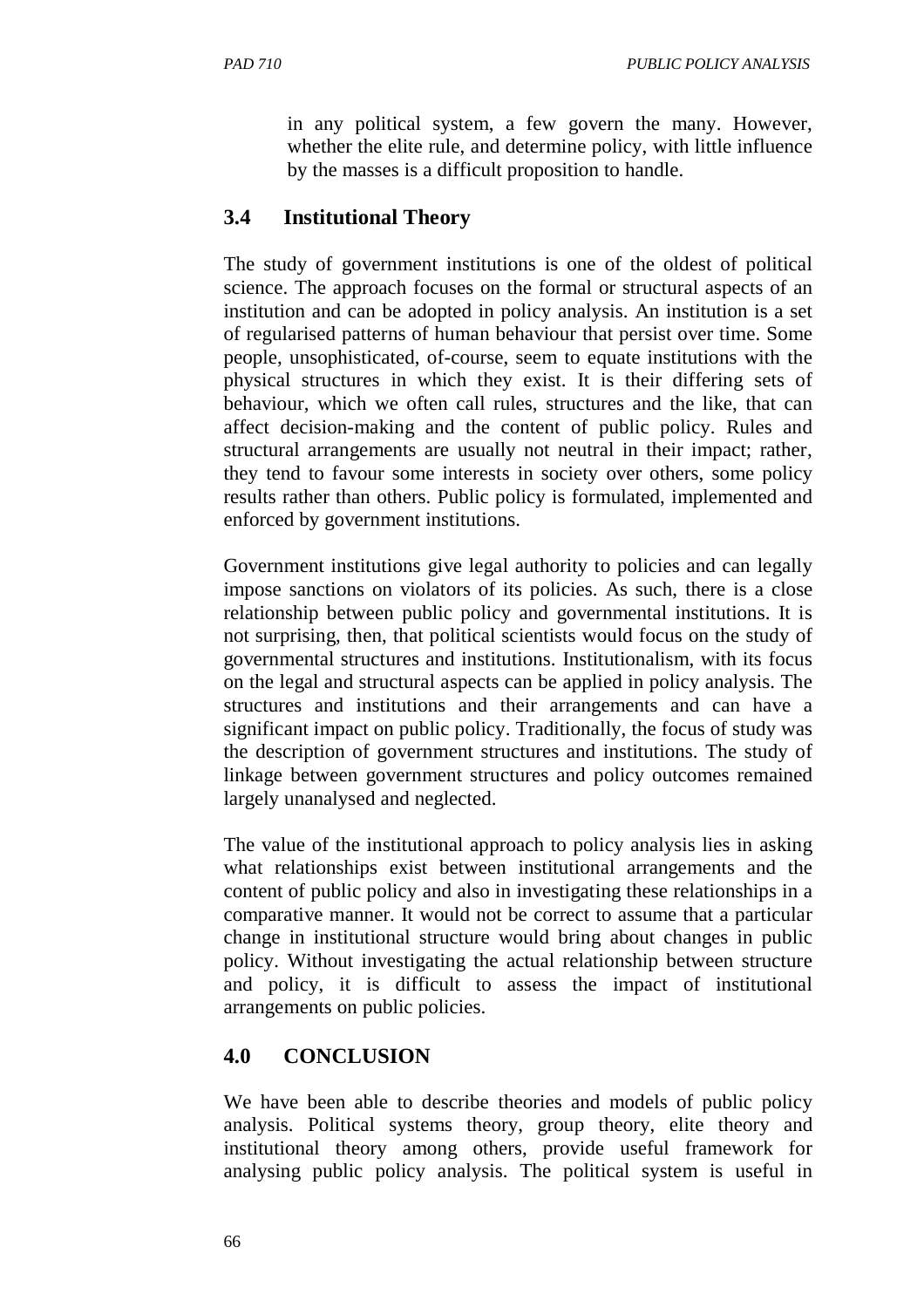understanding policy-making process and its value to policy analysis lies on how the environmental inputs affect the character of the political system. The institutional model also helps us to study the linkage between government structures and policy outcomes.

# **5.0 SUMMARY**

In summary, political systems theory, group theory, elite theory and institutional structures, arrangements and procedures can have a significant impact on public policy and should not be ignored in policy analysis. Neither, should an analysis of them without concern for the dynamic aspects of politics, be considered adequate. The systems theory paint a linear process, in which the political system converts into policy the demands, needs and orientations expressed in the environment. The elite and group theories explain policy making, rather from the perspective of who are the key actors and wields the greatest influence or power. The elite and group accept that the political system converts environmental stimuli into policy, but, it is the elites and groups, that dominate the articulation and expression of the content and direction of policy reaction by the political system. Thus, the theories enable for better explanation of the policy process.

# **6.0 TUTOR-MARKED ASSIGNMENT**

- 1. Describe the role of institutional theory to the study of public policy analysis
- 2. Describe the role of systems theory to the study of public policy analysis

# **7.0 REFERENCES/FURTHER READING**

- Basu, R. (2004). *Public Administration*: *Concepts and Theories*. New Delhi: Sterling Publishers Pvt. Ltd.
- Eneanya, A.N. (2010). *Policy Research, Analysis and Effective Public Policy-Making in Nigeria*. Lagos: Concept Publications Ltd.
- Ikelegbe, A.O. (1994). *Public Policy-making and Analysis*. Benin-City: Uri Publishing Ltd.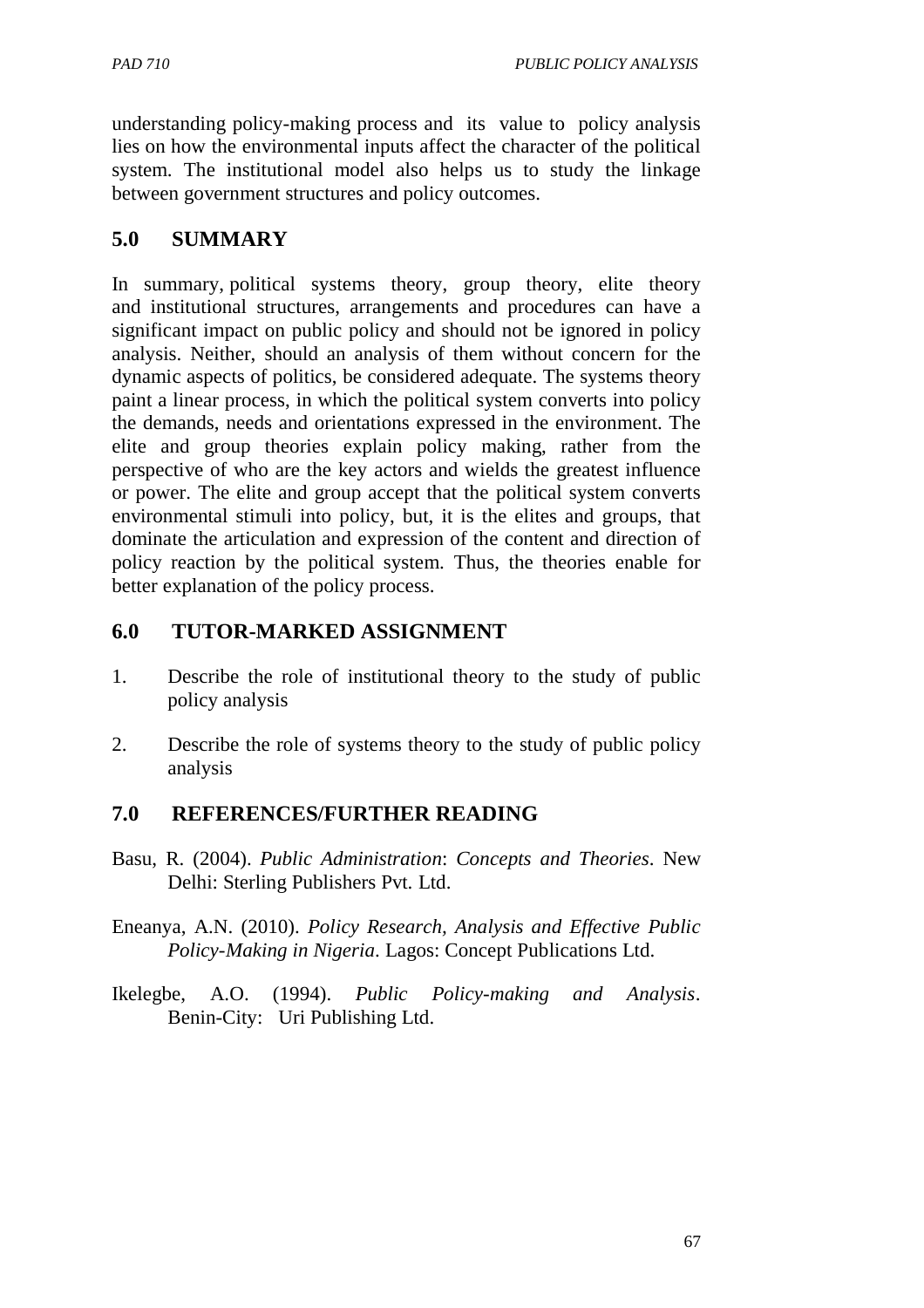## **UNIT 5 THEORIES OF DECISION-MAKING**

### **CONTENTS**

- 1.0 Introduction
- 2.0 Objectives
- 3.0 Main Content
	- 3.1 Rational Comprehensive Theory
	- 3.2 Game Theory
	- 3.3 Expected Utility Theory
	- 3.4 Attribution Theory
- 4.0 Conclusion
- 5.0 Summary
- 6.0 Tutor-Marked Assignment
- 7.0 References/Further Reading

### **1.0 INTRODUCTION**

Decision-making represents an aspect of policy science, which like its parent discipline is dynamic in nature. This means that decision making approaches differ from individual policy-maker to another, issue to issue and political system to political system. The process of decision-making has attracted a number of theories which inform the various ways in which decisions are made. In this unit, we shall discuss some of these decision-making theories.

### **2.0 OBJECTIVES**

At the end of this unit, you should be able to:

- identify Rational Comprehensive Theory
- explain Game Theory
- state Expected Utility Theory
- describe Attribution Theory.

# **3.0 MAIN CONTENT**

### **3.1 Rational Comprehensive Theory**

According to Johnson (2015), Rational Comprehensive Theory is a theoretical model of how public policy decisions are (or perhaps ought to be) taken, in which all possible options or approaches to solving the problem under study are identified and the costs and benefits of each option are assessed and compared with each other. The option that promises to yield the greatest net benefit is selected. The main problem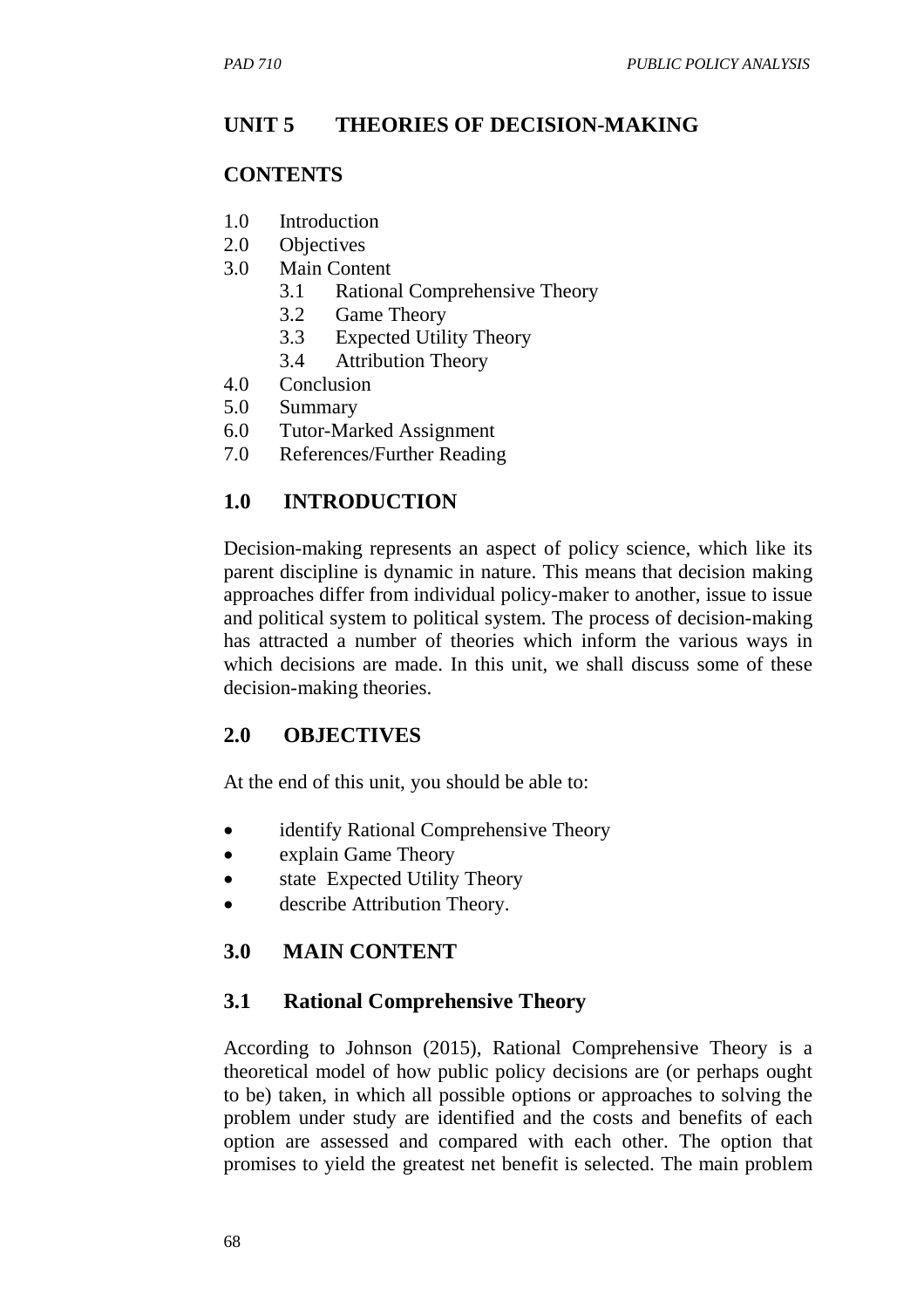with rational-comprehensive approaches is that it is often very costly in terms of time and other resources that must be devoted to gathering the relevant information. Often the costs and benefits of the various options are very uncertain and difficult to quantify for rigorous comparison. The costs of undertaking rational-comprehensive decisionmaking may themselves exceed the benefits to be gained in improved quality of decisions.

Rational comprehensive theory is one of the major streams in planning theory that has since been developed. It is based on a normative model which values higher rationality in the face of multiple Organisational and political pressures. (Grant,1985)

It can therefore be concluded that rational comprehensive theory has two main characteristics. The first is the aspect of rationality, having specific cognitive skills which can be mastered, coupled with administrative expertise and appropriate aesthetic understanding for the planner to study options and present worked solutions to decision makers for choice.(Dror1968 in Grant,1985).The second characteristic of the rational approach is comprehensiveness ,the desire to analyse all rational alternatives available.

Accordingto Marios (1979). comprehensiveness implies the following; an attempt to satisfy all goals of various interest groups present in a pluralistic – democratic society that is to attain the general goals of the public interest (planning solutions that are of common benefit), and having a comprehensive view of a future desired state of affair , that is a view of a total utopian system for the future. It also refers to the idea of giving equal importance to all elements of the area of concern and the examination of these elements. Proponents of rational comprehensive planning thought that the more comprehensive the analyses of the problem were the better the plan would be.

However, these assumptions are difficult to attain in real world. There are many barriers associated with rationality. In rational comprehensive theory, all information required for alternative decisions are not available. All alternatives cannot be possibly obtained and consequences predicted. Beside, most societal values do not reach the decision agenda because of powerful elites and interest

# **3.2 Game Theory**

According to Margaret Rouse (2016), Game theory is the study of mathematical models of negotiation, conflict and cooperation between individuals, organisations and governments. It is a set of concepts aimed at decision making in situations of competition and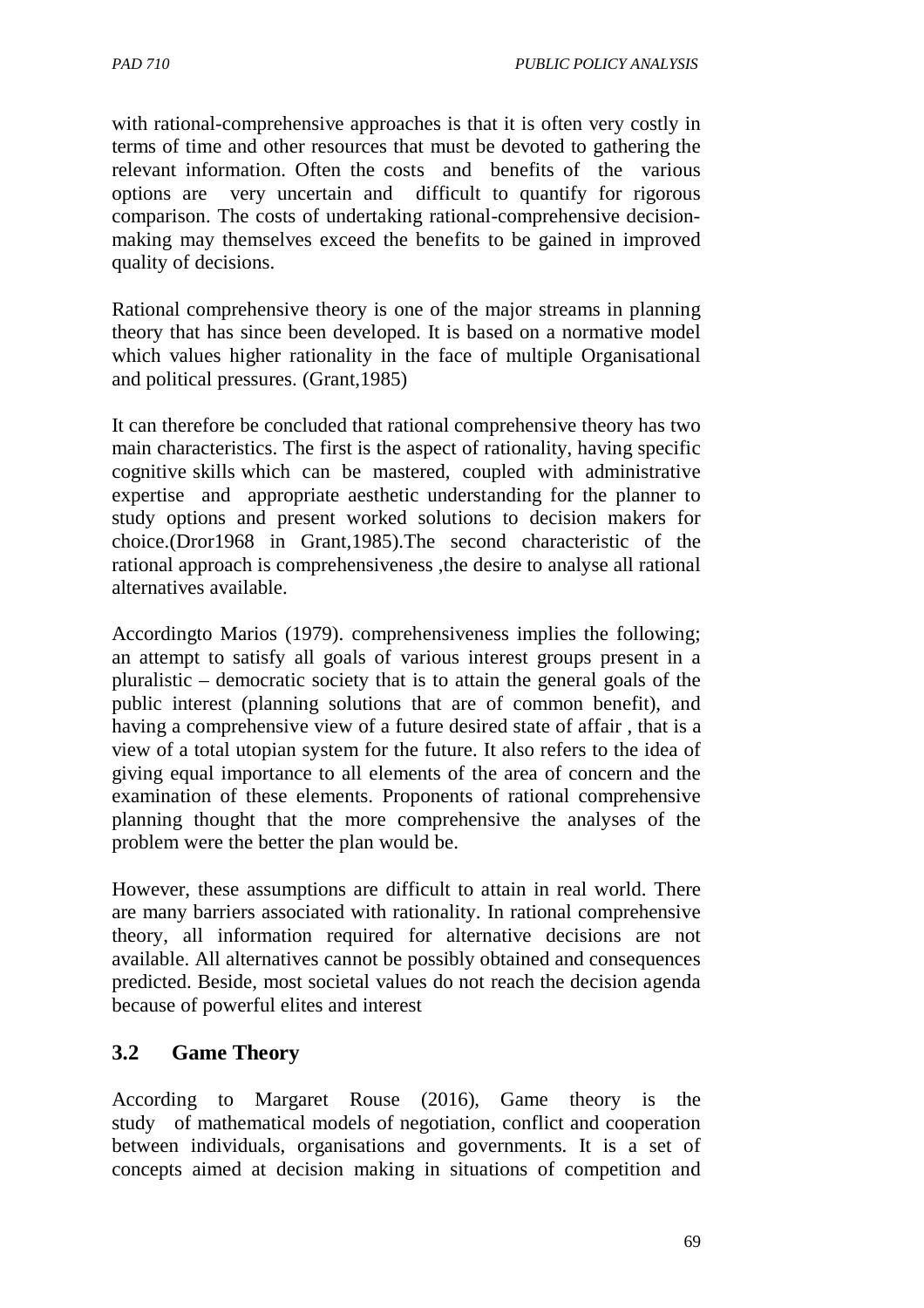conflict (as well as of cooperation and interdependence) under specified rules. Game theory employs games of strategy (such as chess) but not of chance (such as rolling a dice). A strategic game represents a situation where two or more participants are faced with choices of action, by which each may gain or lose, depending on what others choose to do or not to do. The final outcome of a game, therefore, is determined jointly by the strategies chosen by all participants. These are also situations of uncertainty because no participant knows for sure what the other participants are going to decide.

The study has direct applications in contract theory, economics, sociology and psychology. Game theory is applied in various areas of study to understand why an individual makes a particular decision and how the decisions made by one individual affect others. The application of game theory concepts and techniques to non-game activities is known as gamification.

Game theory research involves studies of the interactions among people or groups of people. Because people make use of an ever-increasing number and variety of technologies to achieve desired ends, game theory can be directly applied in areas of negotiation, such as contract theory and indirectly applied in practical pursuits such as engineering, information technology and computer science.

So-called games can range from simple personal or small group encounters or problems to major confrontations between corporations or superpowers. One of the principal aims of game theory is to determine the optimum strategy for dealing with a given situation or confrontation. This can involve such goals as maximising one's gains, maximising the probability that a specific goal can be reached, minimising one's risks or losses, or inflicting the greatest possible damage on adversaries.

Game theory was first devised by John Von Neumann. Later contributions were made by John Nash, A. W. Tucker, and others.

# **3.3 Expected Utility Theory**

Decision making comes with high level of uncertainly which has resulted to a wide range of studies to at least cut down on these uncertainties. This search led to the introduction of several models and theories of decision making such as rational comprehensive and game Theory. However, their flaws have led to the coining of "Expected Utility Theory. Thus, Expected utility theory is an account of how to choose rationally when you are not sure which outcome will result from your acts. Its basic slogan is: choose the act with the highest expected utility. The expected utility of an act is a weighted average of the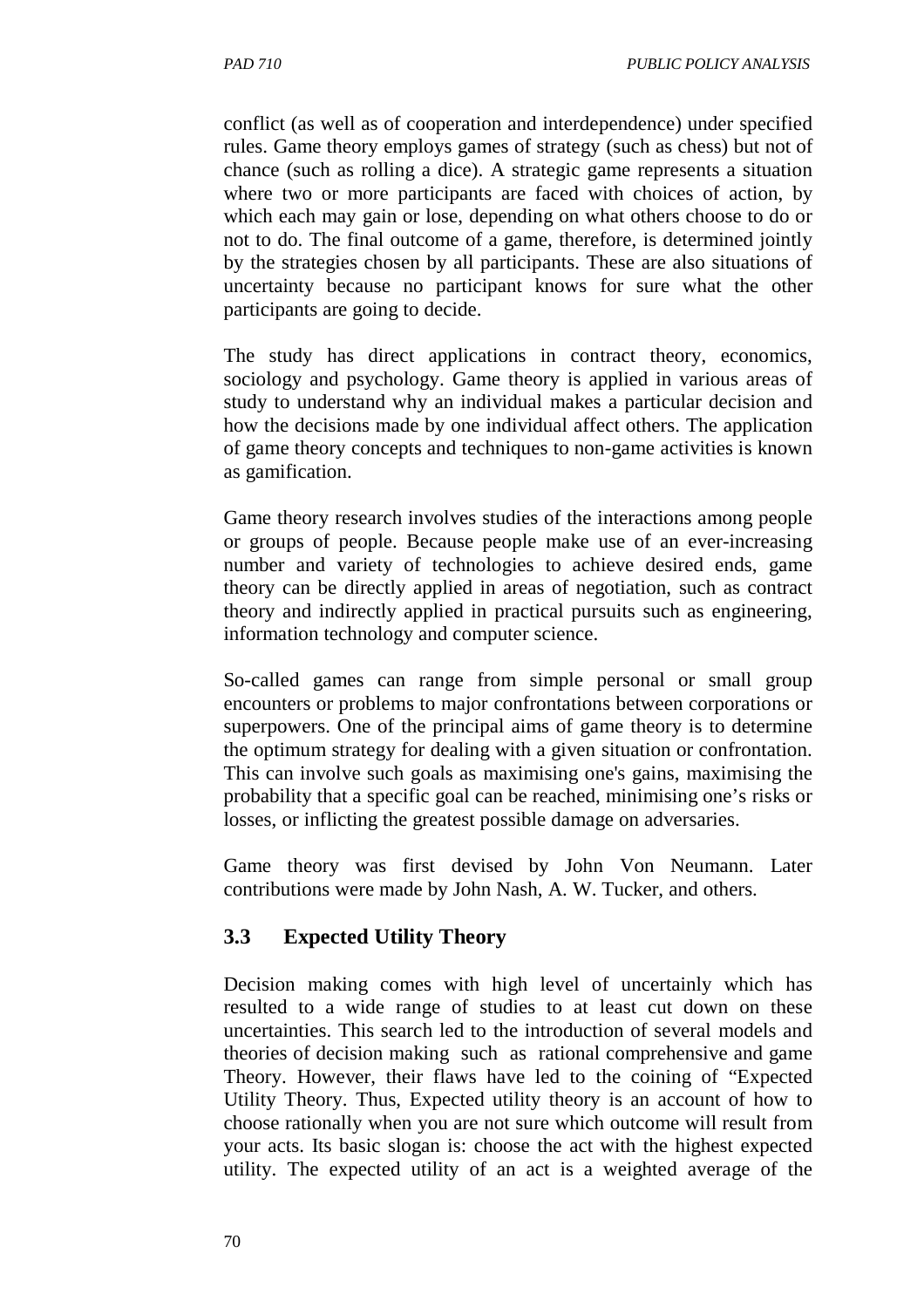utilities of each of its possible outcomes, where the utility of an outcome measures the extent to which that outcome is preferred, or preferable, to the alternatives. The utility of each outcome is weighted according to the probability that the act will lead to that outcome.

The expected utility theory deals with the analysis of situations where individuals must make a decision without knowing which outcomes may result from that decision, this is, decision making under uncertainty. These individuals will choose the act that will result in the highest expected utility, being this the sum of the products of probability and utility over all possible outcomes. The decision made will also depend on the agent's risk aversion and the utility of other agents. The term expected utility was first introduced by Daniel Bernoulli who used it to solve the St. Petersburg paradox, as the expected value was not sufficient for its resolution.

# **3.4 Attribution Theory**

Some issues in Public policy decision making in Nigeria like the Nigerian democracy and public policy making, the political parties and public policy making and the interest groups and public policy making as espoused by Okeke (2001) have raised questions why our elite and leaders cum official and institutional public policy makers behave the way they do. i.e., why the National assembly and the presidency will agree within a matter of days on how to be given life gratuity and pensions, whereas issues of making new or maintaining the existing federal roads have been an issue for more than decades without a sustained result. Why poverty and hunger have persisted while globally the country is ranked as wealth. Why the 70 person of Nigerians who dwell in the rural areas depending on the farming for livelihood cannot get fertilizer at a subsidised rate.

This state of deprivation and marginalisation has led to group coalition to pressure or aggregate their interest in order to influences public policy to be tilted if need be, to their favour. This process of coalition forming has been largely attributed to the attribution theory of decision of making which attempts to explain the world and to determine the cause of an event or behaviour (e.g. why people do what they do).

Fundamentally, attribution theory is concerned with how individuals interpret events and how this relates to their thinking and behaviour. Heider (1958) was the first to propose a psychological theory of attribution, but Weiner and colleagues (e.g., Jones et al, 1972; Weiner, 1974, 1986) developed a theoretical framework that has become a major research paradigm of social psychology. Attribution theory assumes that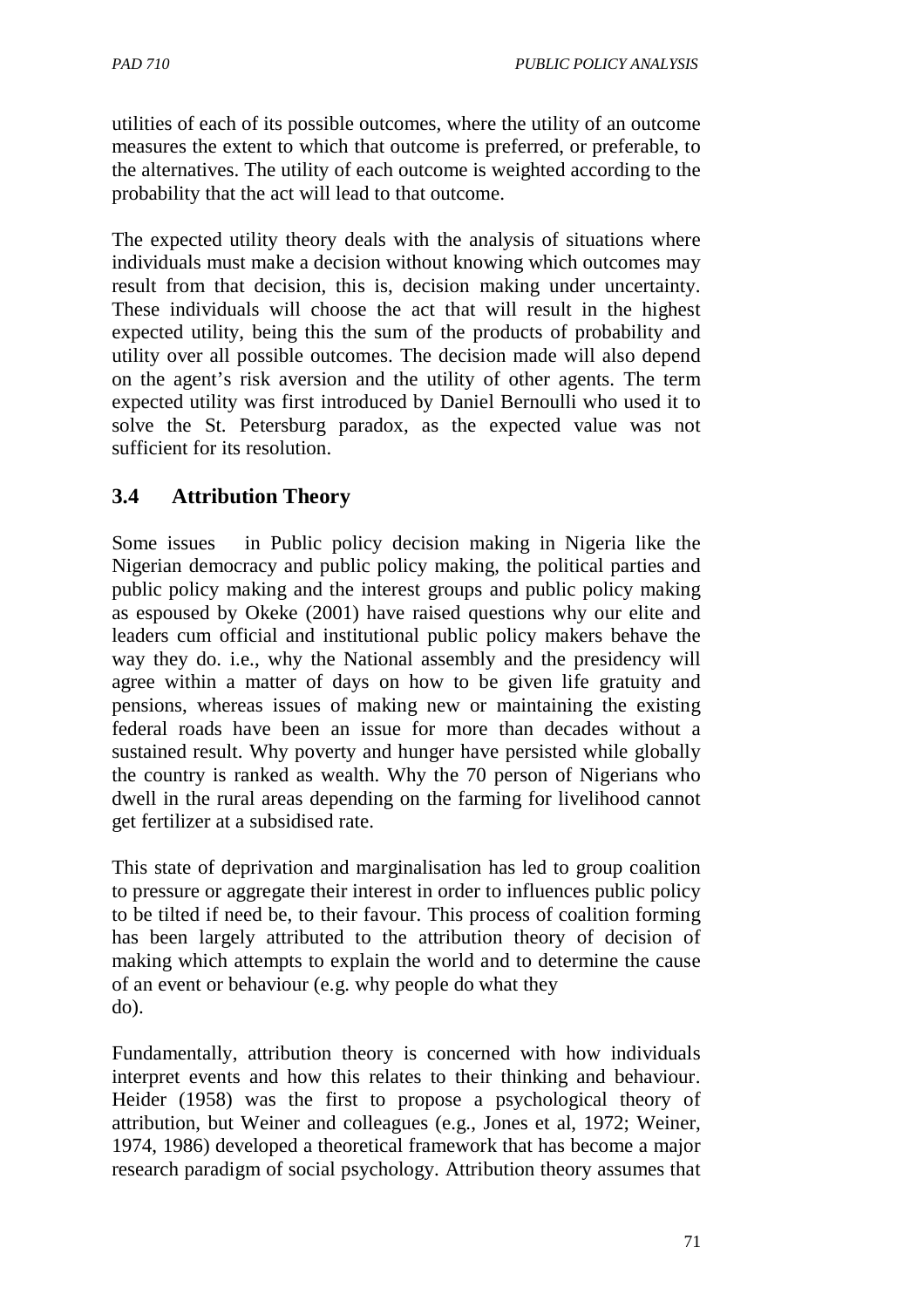people try to determine why people do what they do, i.e., attribute causes to behaviour. A person seeking to understand why another person did something may attribute one or more causes to that behaviour. A three-stage process underlies an attribution: (1) the person must perceive or observe the behaviour, (2) then the person must believe that the behaviour was intentionally performed, and (3) then the person must determine if they believe the other person was forced to perform the behaviour (in which case the cause is attributed to the situation) or not (in which case the cause is attributed to the other person).

The process by which group members form alliances or coalitions as mentioned earlier has been studied by game theorists (von Neumann & Morgenstern, 1944),social psychologists (Caplow, 1956), and political scientists (Riker, 1962).

In addition, as organisational theorists began to view work organisations as political entities (Cyert & March, 1963), they also became more interested in coalition formation. It became clear that organisational goals and policies changed as coalitions formed, were able to dominate organisations, and were eventually replaced by other coalitions. In fact, some researchers (Gamson, 1961) have suggested that coalitions are formed with exactly these purposes in mind: influencing goals, policies, and the allocation of resources in the organisation. As such, it is not surprising that Duncan (1976) argues for the importance of coalitions as a topic for organisational research.

Such research, however, is still at an infantile stage, with researchers concentrating on such variables as cohesion among coalition members (Meltz, 1967) and the political ideology of coalitions (Lipset & Rokkan, 1967) rather than on how coalitions are formed. The more basic questions would seem to be concerned with how people come to be included in coalitions, especially if attention is focused on the strongest, or dominant, coalition in the organisation. It therefore seems reasonable to study the way that the people involved in coalition formation believe their coalitions were formed; that is, how they explain why some people became members of a dominant coalition and others did not. Some insight into this issue of dominant coalition memberships may be provided by attribution theory, which Kelley has defined as the "process by which an individual interprets events as being caused by a particular part of an environment" (1967, p. 193). Attribution research, then, is concerned with the "why" of events, and it can be useful in exploring how managers explain membership (or non-membership) in dominant coalitions. In addition to offering possible causes of events and describing how people come to choose one explanation or another, attribution theory suggests consequences of attributing an event to the different causes. For example, Weiner and his associates (Weiner,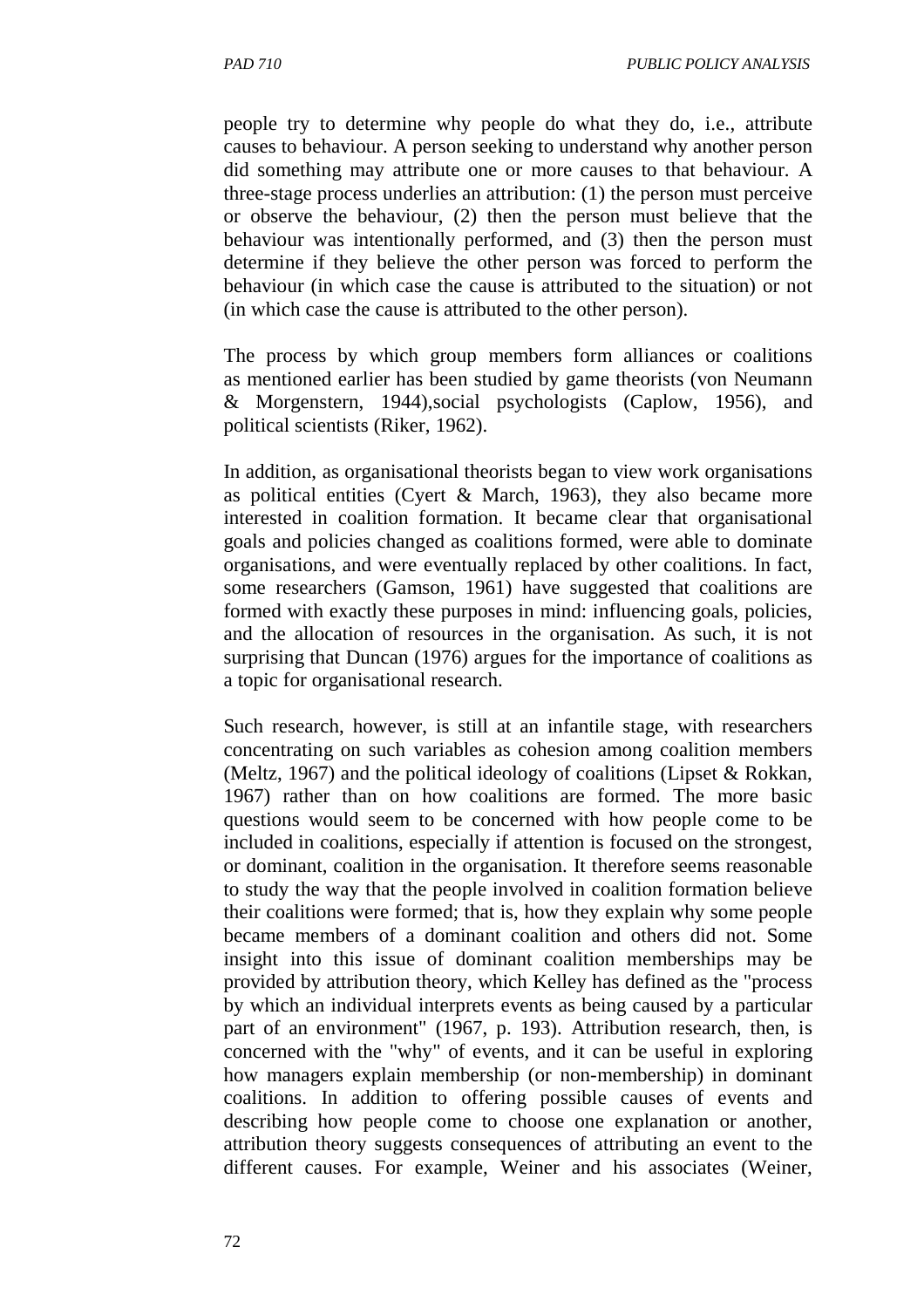Frieze, Kukla, Reed, Rest, & Rosenbaum, 1971) suggest four basic causal explanations for success or failure in any endeavour: ability or skill, effort, the nature of the task, and luck. Others (Fitch, 1970; Weiner & Kukla, 1970) have reported a tendency to attribute success to two of these causes—the internal causes of ability and effort. They further report a tendency to attribute failure to external causes—i.e., forces beyond the respondent's control, such as the nature of the task and luck. This coalition formulation is vital in understanding who gets what, how and when; the core issue in policy decision making of every society.

# **4.0 CONCLUSION**

In this unit, we have been able to discuss various theories of decisionmaking. All the theories help to describe and prescribe decision-making. The major theory is rational comprehensive theory decision-making. All others are reactive to it. They tend to reflect and describe decision making in the real world situations than the rational theory. However, it makes a decision-maker want to act rationally in decision- making or get net benefit of policies.

# **5.0 SUMMARY**

Rational-comprehensive decision-making theory has been seen as a theoretical model of how public policy decisions are (or perhaps ought to be) taken. It emphasized that all possible options or approaches to solving the problem under study are identified and the costs and benefits of each option are assessed and compared with each other. Game theory is "the study of mathematical models of conflict and cooperation between intelligent rational decision-makers". Expected utility theory is an account of how to choose rationally when you are not sure which outcome will result from your acts. Its basic slogan is: choose the act with the highest expected utility. And Attribution theory deals with how the social perceiver uses information to arrive at causal explanations for events. It examines what information is gathered and how it is combined to form a causal judgment" these are explanations on how to look at decision making press and policies made.

# **6.0 TUTOR-MARKED ASSIGNMENT**

Describe the rational-comprehensive theory of decision making

# **7.0 REFERENCES/FURTHER READING**

Binmore, K. (1998). *Game Theory and the Social Contract* (v. 2): *Just Playing*. Cambridge, MA: MIT Press.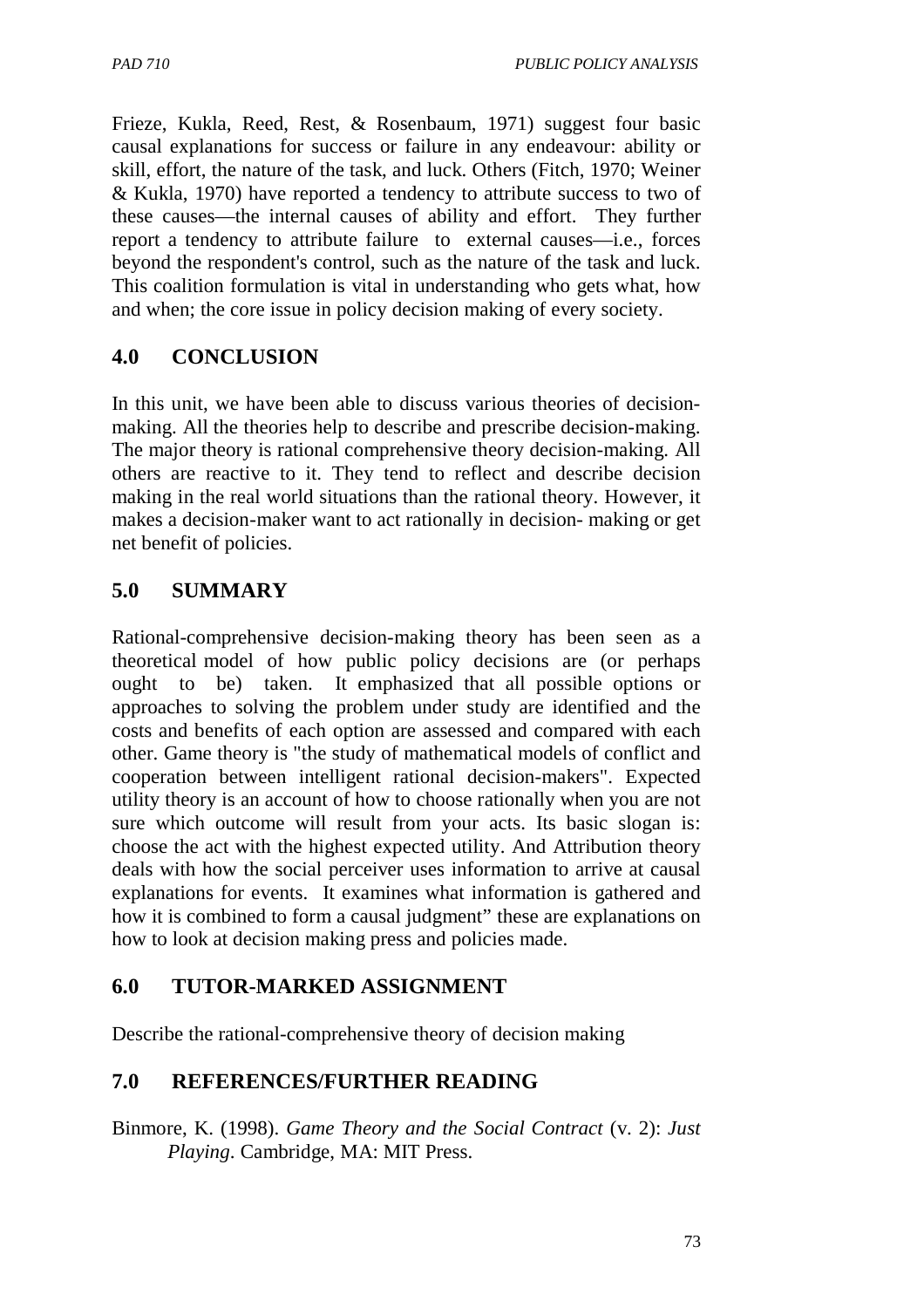- Caplow, T. A. (1956). Theory of Coalitions in the Triad. American Sociological Review, 1956, 21, 489-493.
- Cyert, R., & March, J. (1963) *A Behavioural Theory of the Firm*. Englewood Cliffs, N. J.: Prentice Hall.
- Duncan, W. J. (1976). Organisations as Political Coalitions: A behavioural view of the goal formation process. *Journal of Behavioural Economics*, 5(1), 25-44.
- Fitch, F. (1970). Effects of Self-esteem, Perceived Performance, and Choice on Causal
- Attributions. *Journal of Personality and Social Psychology*. 1970, 16, 311-316. Gamson, W. A. (1961). A theory of coalition formation. American Sociological Review, 26, 372-382.
- Heider, F. (1958). *The Psychology of Interpersonal Relations*. New York: Wiley.
- Jones, E. E., D. E. Kannouse, H. H. Kelley, R. E. Nisbett, S. Valins, and B. Weiner, Eds. (1972). Attribution: Perceiving the Causes of Behaviour. Morristown, NJ: General Learning Press.
- John A. P. & Angelo S.D. (1982). Attribution Theory and Strategic Decision Making: An Application to Coalition Formation. *Academy of Management Journal*, Vol. 26, No. 1, 119-128.
- Johnson, P. M. (2005). Rational-comprehensive decision-making. A Glossary of Political Economy Terms. Department of Political Science, Auburn University, Auburn.
- Kelley, H. H. Attribution theory in social psychology. Nebraska Symposium on Motivation, 1967. 15, 192-238.
- Lippmann S. & Aldric H. (2002).The Rationalization of everything? Using Ritzers Mc Donald Thesis to teach Weber. Published in Teaching sociology,31,2.
- Lipset, S. M., & Rokkan, S. Party systems and voter alignment. Englewood Cliffs, N J Prentice.
- Margaret R. *(2016). Game Theory.*  http://whatis.techtarget.com/definition/game- theory Marios, C (1979). *Planning Theory and Philosopy*. Tavistock Publications Ltd,USA Murningham, J. K. (1978) Models of coalition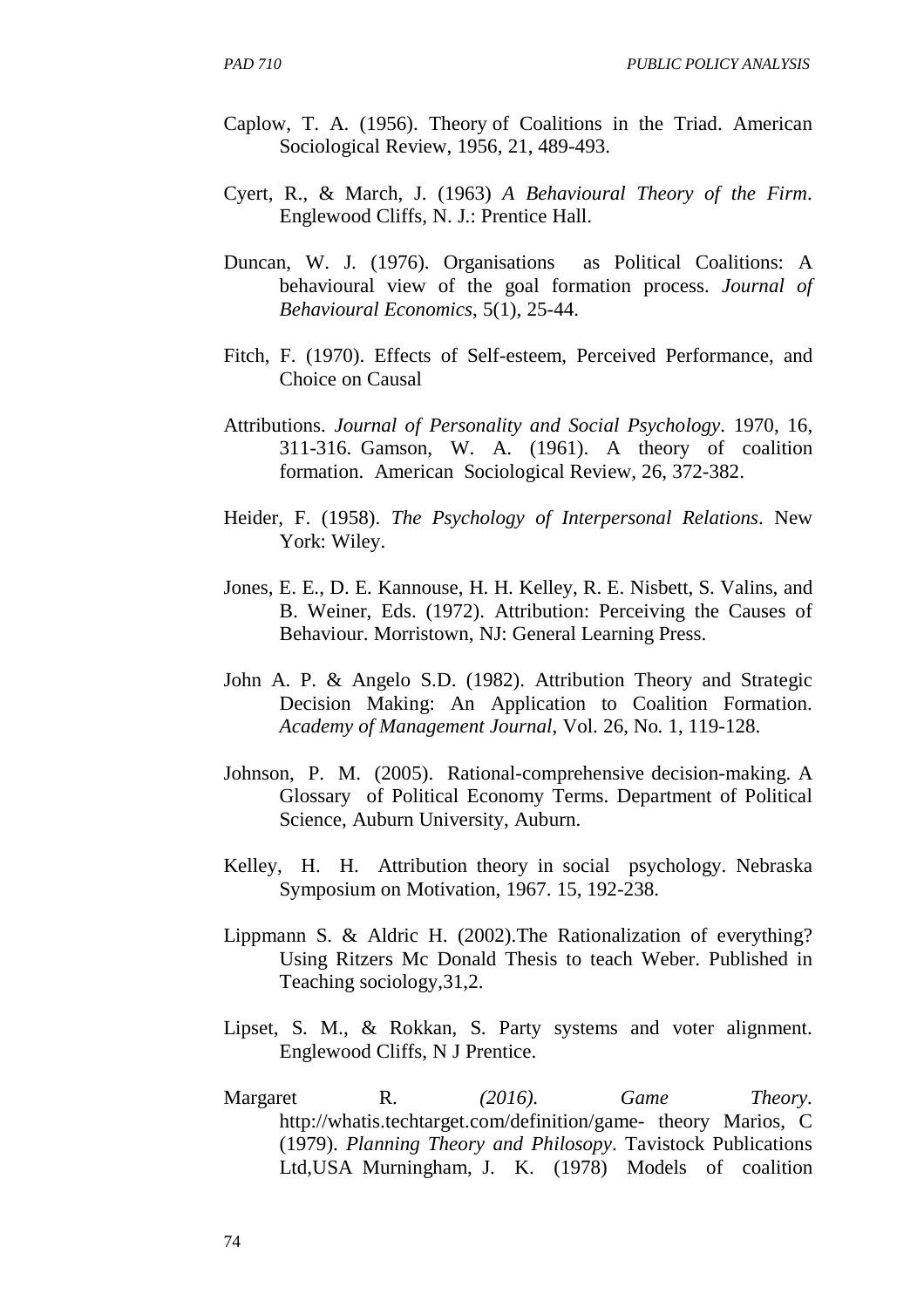behaviour: Game theoretic, social psychological, and political perspectives. Psychological Bulletin, 85, 1130- 1153.

- Nash, J. (1950). 'Equilibrium Points in n-Person Games.' Proceedings of the National Academy of Science, 36: 48–49.
- Nash, J. (1951). 'Non-cooperative Games.' *Annals of Mathematics Journal.* 54: 286– 295.
- Riker, W. H. The theory of political coalitions. New Haven, Conn.: Yale University Press, 1962.
- Von Neumann, J., A. Morgenstern, O. (1944). T*heory of Games and Economic Behaviour.* Princeton: N.J. (1944). Princeton University Press.
- Von Neumann, J. & Morgenstern, O. (1947). *The Theory of Games and Economic Behaviour.*(2<sup>nd</sup> ed.). Princeton: Princeton University Press.
- Weiner, B. (1974). *Achievement Motivation and Attribution Theory*. Morristown, N.J. General Learning Press.
- Weiner, B. (1986). *An Attribution Theory of Motivation and Emotion*. New York: Springer-Verlag.
- Weiner, B., Frieze, I., Kukla, A., Reed, L., Rest, S., & Rosenbaum, R. M. Perceiving the causes of success and failure. New York: General Learning Press, 1971.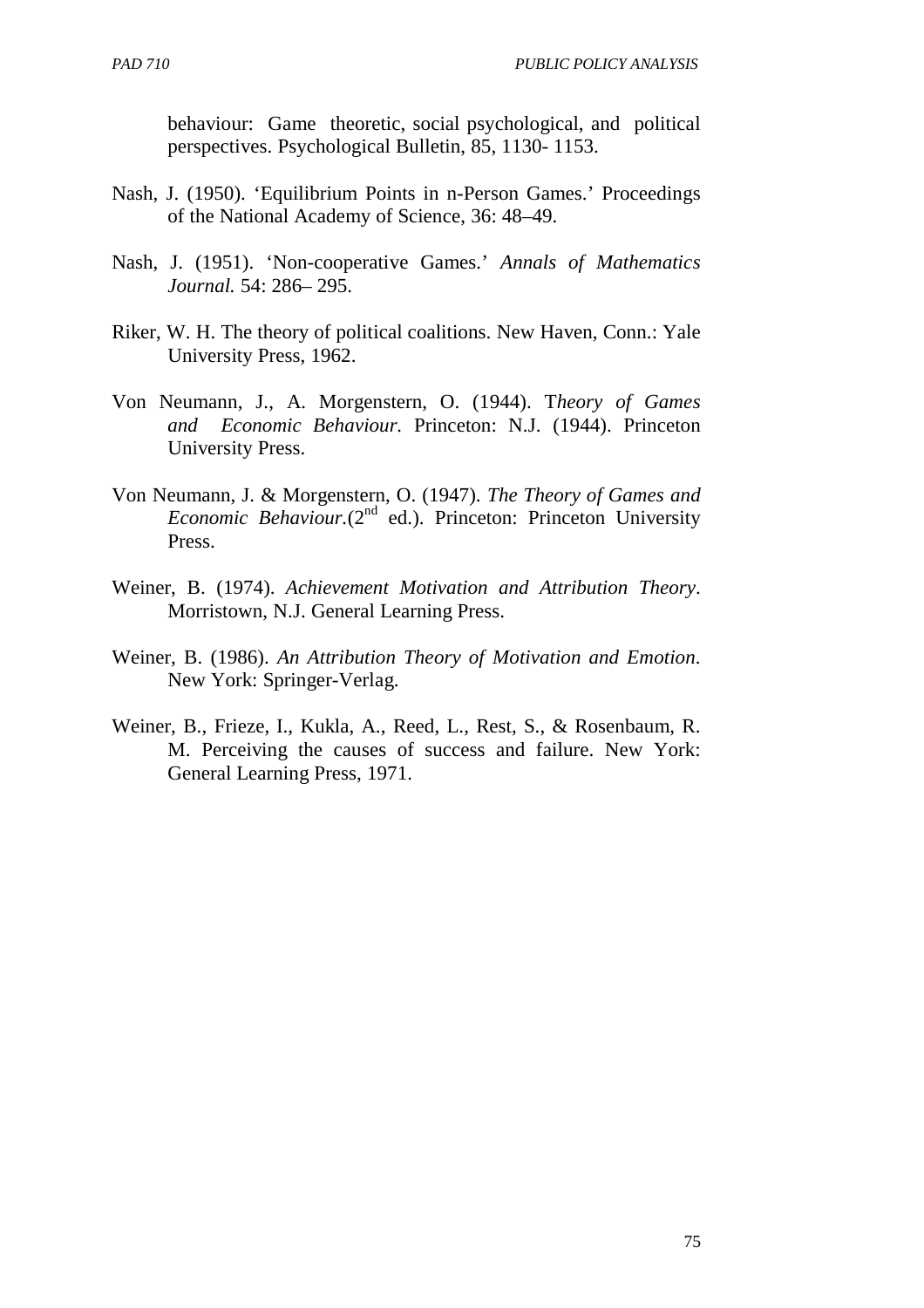### **MODULE 3 PUBLIC POLICY ANALYSIS**

- Unit 1 Public Policy Analysis
- Unit 2 Planning and Public Policy Analysis
- Unit 3 Budget and Public Policy
- Unit 4 Techniques in Public Policy Analysis
- Unit 5 Approaches in Policy Analysis

### **UNIT 1 PUBLIC POLICY ANALYSIS**

### **CONTENTS**

- 1.0 Introduction
- 2.0 Objectives
- 3.0 Main Content
	- 3.1 The Conceptualisation of Public Policy
	- 3.2 Elements of Good Policy Analysis
	- 3.3 The Importance of Public Policy Analysis
	- 3.4 Steps for a Successful Policy Analysis
- 4.0 Conclusion
- 5.0 Summary
- 6.0 Tutor-Marked Assignment
- 7.0 References/Further Reading

### **1.0 INTRODUCTION**

Today, data, evaluation, and analysis are omnipresent in public and nonprofit organisations as managers and analysts work to craft costeffective interventions, funders demand high quality evidence of efficacy, and the public requires transparency in outcomes. In response to the transparency incomes, public policy analysis becomes imminent. The opening paragraph confirms and conforms that Public policy analysis is indeed, a multi-disciplinary and systematic investigation aimed at gathering and analysing information about the likely consequences of public policies both before and after they occur, which is why it involves collection and interpretation of information in order to predict the consequences of alternative course of action. To achieve that lofty objective, it applies social science research techniques to formulate, execute and evaluate public policy in order make effective decision.

Because Public policy analysis is aimed at improving the basis for policy making and helps to facilitate sound decision making and contributes to better policy implementation and performance, this chapter talks the students to through the meaning of public policy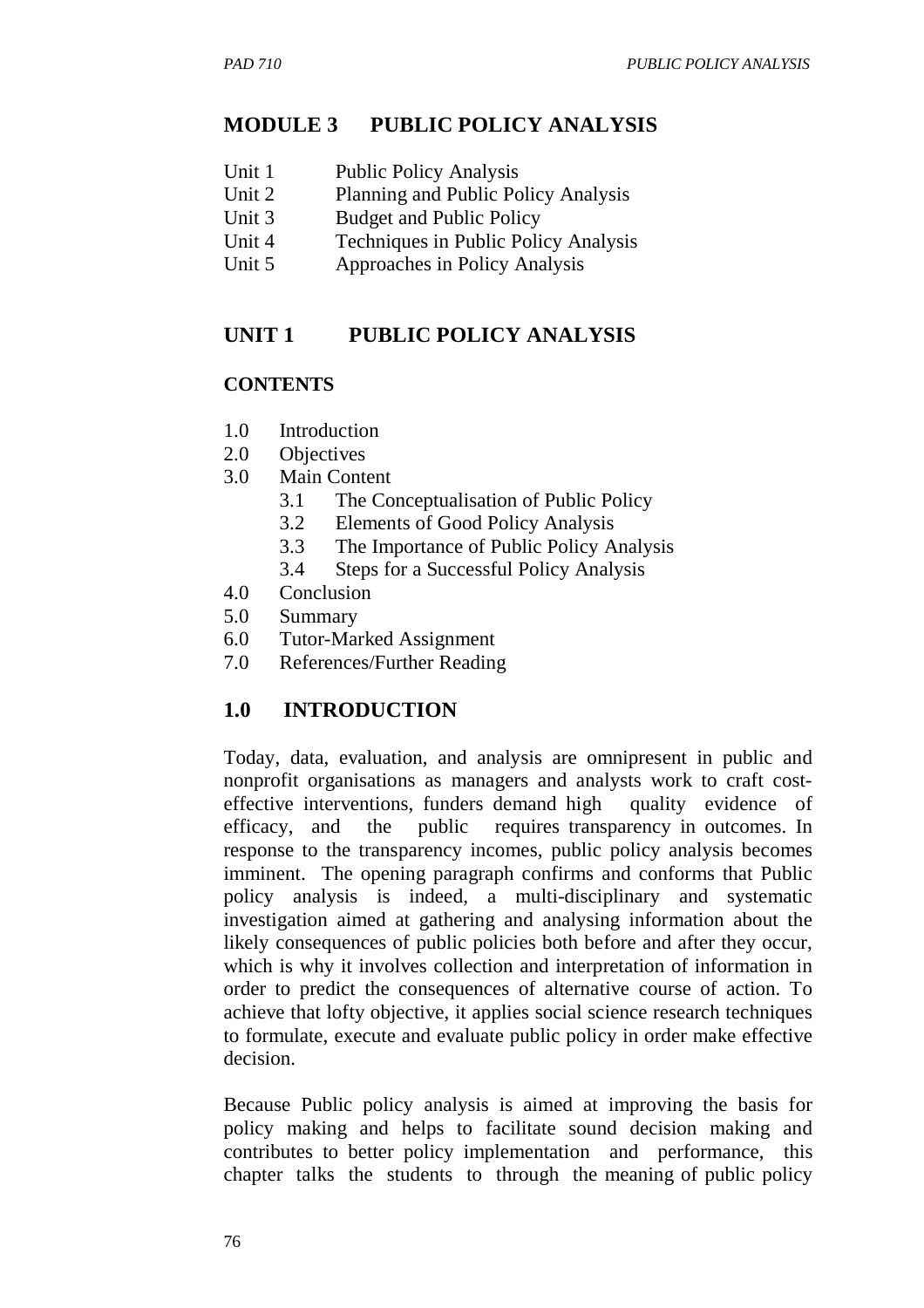analysis, the basic elements of good public policy analysis, the importance of public policy analysis, the steps for successful public policy analysis and lastly the stages of public policy analysis; a full package that needed to be relished.

### **2.0 OBJECTIVES**

At the end of this unit, you should be able to:

- State public policy analysis
- explain basic elements of good public policy analysis
- enumerate the importance of public policy analysis
- list the steps for successful public policy analysis
- give the stages of public policy analysis.

### **3.0 MAIN CONTENT**

### **3.1 The Conceptualisation of Public Policy Analysis**

While Public policy refers to the rules, regulations, and guidelines formulated by governments for the purpose of solving problems that have an impact on the society and the general public, Public policy analysis involves evaluating issues of public importance with the objective of providing facts and statistics about the extent and impact of the various policies of the government.

Public Policy analysis, therefore, has been variously defined by scholars. Quade (1975) says it is "any type of analysis that generates and presents information in such a way as to improve the basis for policymakers to exercise their judgment". On his part Chandler and Plano, (1988:96) posit that policy analysis involves "systematic and data-based alternative to intuitive judgments about the effects of policy or policy options". Ikelegbe (1994:5), defines it as the study of the causes, processes, formation, implementation and consequences of public policy. According to - Carl V. Patton, "The process through which we identify and evaluate alternative policies or programmes that are intended to lessen or resolve social, economic, or physical problems.".

The basic objective of public policy analysis is to assess the degree to which the policies are meeting their goals. Public policy analysis deals with the application of social science theories and methods to analyse matters of public importance.

Public policy analysis is a large, sprawling intellectual enterprise involving numerous academic disciplines, private research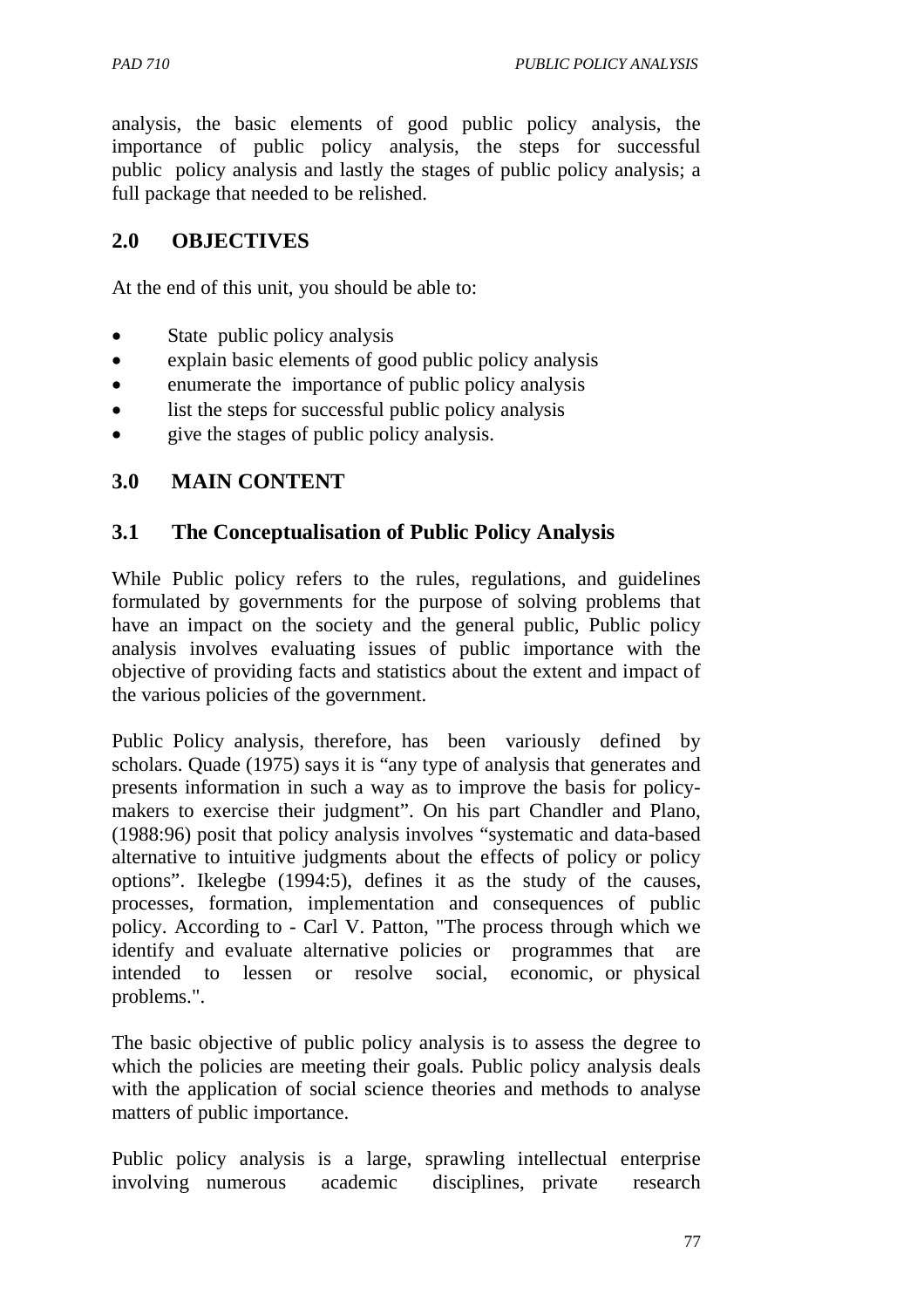organisations, and governmental agencies each sharing a common concern with the formulation, implementation, or consequences of public policy decisions. As currently practiced, policy analysis involves contributions from the entire gamut of scientific disciplines. Much present- day public policy analysis is undertaken by scholars from the various applied physical and biological sciences (for example, environmental impact studies, technology assessments, seismic risk analyses, and the like). The focus here, however, is on public policy analysis as it is conducted within the social and behavioural sciences, principally economics, political science, and sociology.

# **3.2 Elements of Good Policy Analysis**

There are five basic elements of good public policy analysis. They are:

# **(I) Validity**

Validity, in general, refers to being accurate. In the context of policy analysis, validity refers to the internal consistency of logically drawing a conclusion that follows from the goals, policies, and relations, the external consistency with empirical reality in describing the relations between the alternative policies and the goals; the policies being considered encompass the total set of feasible alternatives (feasibility in this context refers to being capable of being adopted and implemented by the relevant policy makers and policy appliers); and the listed goals include all the major goals and only the goals of the relevant policy makers in this context.

### **(ii) Importance**

The concept of importance can be defined in two ways. First, does the research deal with issues on which there are big societal benefits and/or big societal costs being analysed? Second, does the research deal with a subject matter or a set of causal hypotheses that potentially have broad explanatory power? This is theoretical importance, as contrasted to policy importance.

# **(iii) Usefulness**

Usefulness as its lowest level involves doing policy research that is not referred to by the people who make policy in the subjectmatter area. At the next level is research referred to by policy makers orally or in a citation, even if the research cited is not on the winning side. At a higher level is research that reinforces preconceived decisions. Policy researchers should be pleased if their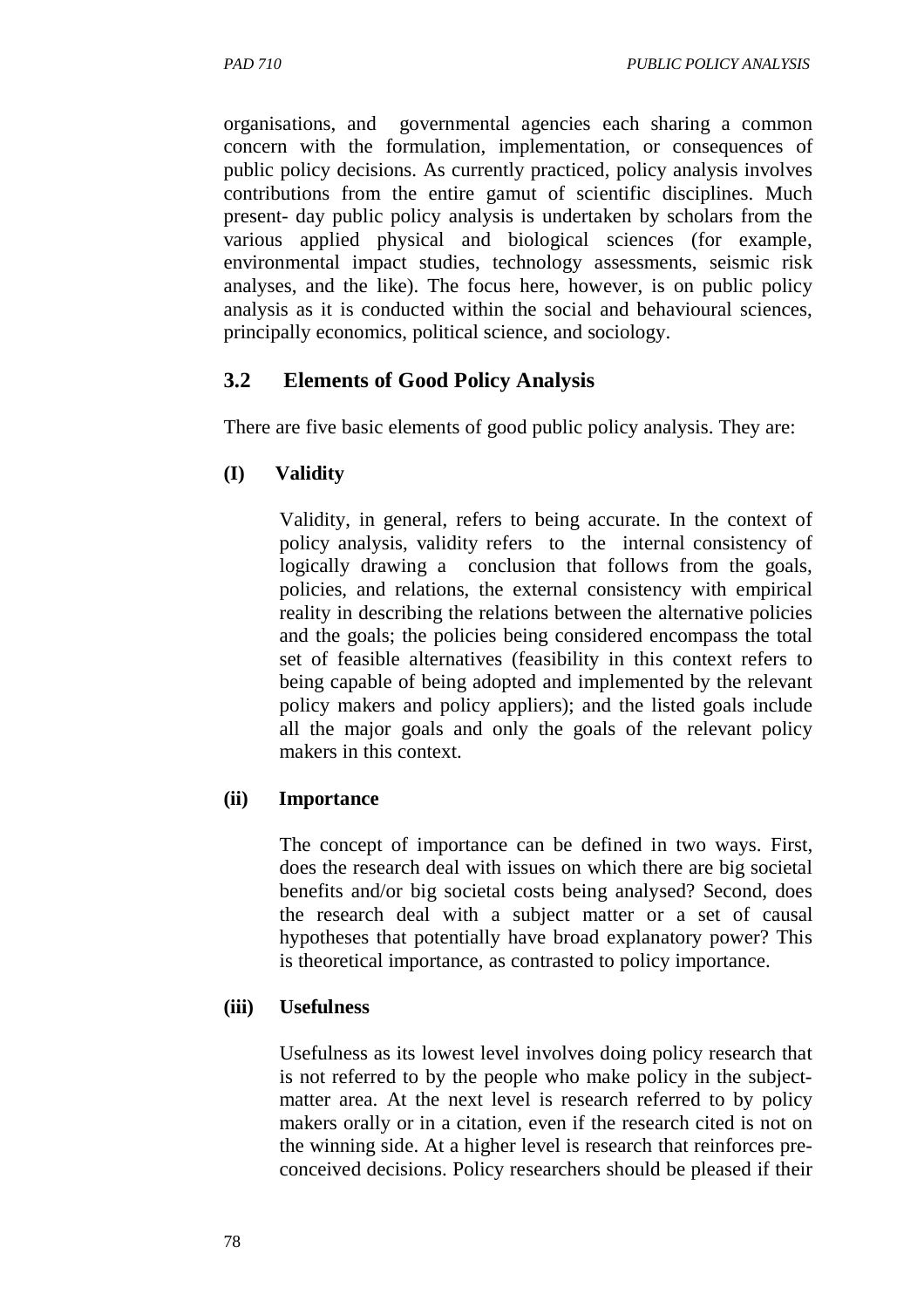research accelerates a worthwhile decision that otherwise might be delayed. At the highest level is the rare case of policy research that converts decision makers from being negative to being sensitive, or vice versa, on an issue.

### **(iv) Originality**

Originality refers to the extent to which policy research differs from previous research, although even highly original research builds and synthesises prior research.

### **(v) Feasibility**

Feasibility is an additional criterion for judging proposed policy research, as contrasted to completed policy research. Feasibility is concerned with how easily research can be implemented given the limited time, expertise, interest, funds, and other resources of the researcher (Nagel, 1984).

# **3.3 The Importance of Public Policy Analysis**

Because Public policy analysis seeks to answer the question of what the probable effects of a policy will be before they actually occur, it means that Public policy analysis is aimed at improving the basis for public policy making, the content, the knowledge about the outcomes and impact of public policy and ways and means of improving public policy performances.

This position has been corroborated by Ikelegbe (2006) when he asserts:

Public policy analysis derives its importance and relevance in its contribution to the determination, study and assessment of public problems, public making, policy performance, impact evaluation, policy prescription and advocacy, and policy forecast, prediction and anticipation.

Therefore, the importance of public policy analysis as:

- 1. **Problems solving:** because public policy analysis provides a systematic study of public problems, the scientific approach to problem solving which characterises public policy enhances the achievement of more rational, efficient policies.
- 2. **Informed Opinion of Policy Preferences**. Public policy analysis constitutes an informed opinion on policy preferences and strategies. It involves policy advocacy which helps to influence future policies.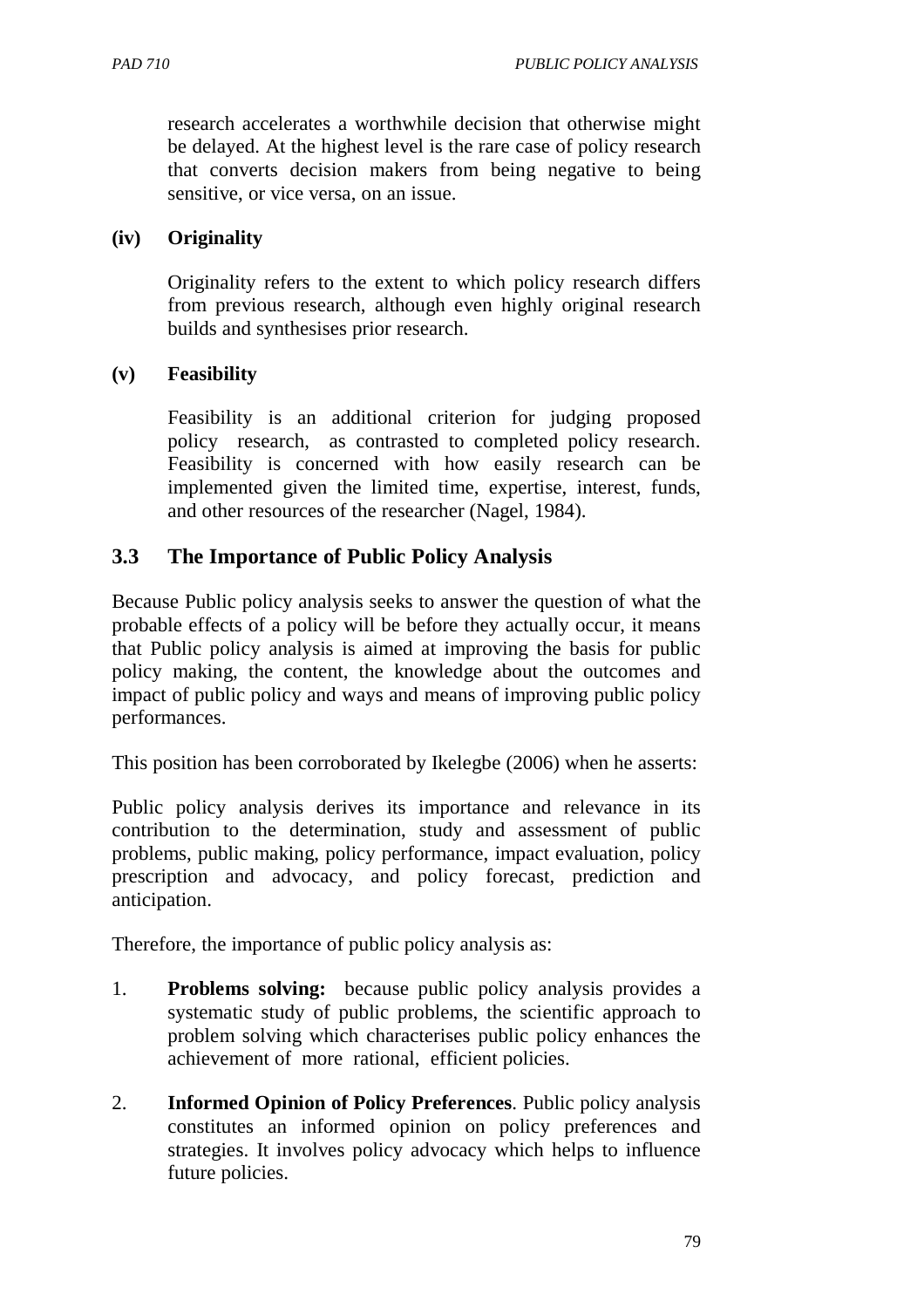- 3. **Policy Performance**. Policy analysis contributes to better policy implementation and performance because of its importance in determining the consequences of Public Policy programmes.
- 4. **Policy Outcome Prediction.** Public Policy Analysis scientifically studies the impact of public policy through some techniques. Through its evaluation strategies, it helps to determine whether policies are implemented according to guidelines and whether policies are achieving their intentions or purposes.
- 5. **Making Impactful Changes Possible:** Because forecasting, prediction and anticipation fall within the purview of policy analysis, these properties are employed in bringing about impactful changes by resolving problems and improving situation.

# **3.4 Steps for a Successful Policy Analysis**

Based on the ideas and approach followed by Carl V. Patton there exists a very simple pattern of ideas and points to be considered in doing an actual policy analysis. The six steps are as follows:

- **1. Verify, Define, and Detail the Problem:** This is the most relevant and important of the steps because many times the objectives are not clear or even contradictory from each other. A successful policy analysis will have allocated and identified clearly the problem to be resolved in the following steps. This is the foundation for an efficient and effective outcome of the whole process. The analyst must question both the interested parties involved as well as their agendas of the outcome, and must locate the problem in such a way that eliminates any ambiguity for future references.
- 2. **Establish Evaluation Criteria**: In order to compare, measure and select among alternatives, relevant evaluation criteria must be established. Cost, net benefit, effectiveness, efficiency, equity, administrative ease, legality, and political acceptability must be considered. Economic benefits must be considered in evaluating the policy. How the policy will harm or benefit a particular group or groups will depend on the number of option viable Options more difficult than others must be considered but ultimately decided through analysing the parties involved with policy. Political and other variables go hand in hand with the evaluation criteria to be followed. Most of the time the client, or person or group, interested in the policy analysis will dictate the direction or evaluation criteria to follow.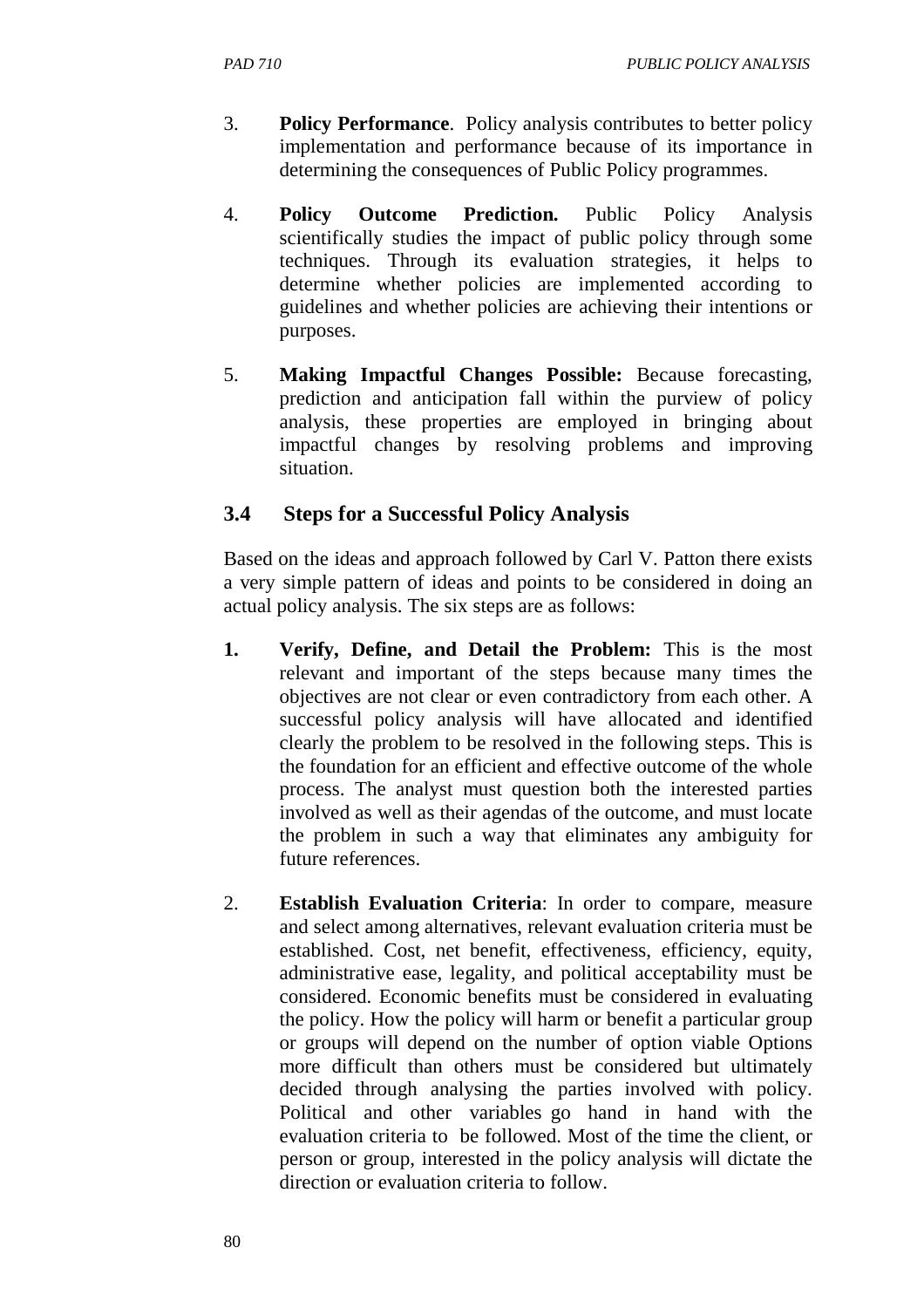- **3. Identify Alternative Policies:** In order to reach this third step the other two must have been successfully reached and completed. As it can be seen, the policy analysis involves an incrementalist approach; reaching one step in order to go on to the next. In this third step understanding what is sought is very important. In order to generate alternatives, it becomes important to have a clear understanding of the problem and how to go about it. Possible alternatives include the "do nothing approach" (status quo), and any other that can benefit the outcome. Combining alternatives generates better solutions not thought of before. Relying on past experiences from other groups or policy analysis helps to create a more thorough analysis and understanding. It is important to avoid settling prematurely on a certain number of options in this step; many options must be considered before settling into a reduced number of alternatives. Brainstorming, research, experiments, writing scenarios, or concept mapping greatly help in finding new alternatives that will help reach an "optimal" solution.
- **4. Evaluate Alternative Policies:** Packaging of alternatives into strategies is the next step in accomplishing a thorough policy analysis. It becomes necessary to evaluate how each possible alternative benefits the criteria previously established. Additional data needs to be collected in analysing the different levels of influence: the economical, political and social dimensions of the problem. These dimensions are analysed through quantitative and qualitative analysis that is the benefits and costs per alternative. Political questions in attaining the goals are analysed as to see whether they satisfy the interested parties of the policy analysis. In doing this more concise analysis the problem may not exist as originally identified; the actual problem statement from the first step may suffer a transformation, which is explained after evaluating the alternatives in greater detail. New aspects of the problem may be found to be transient and even different from the original problem statement. This modification process allows this method of policy analysis to allow for a "recycling" of information in all the steps. Several fast interactions through the policy analysis may well be more efficient and effective than a single detailed one. What this means is that the efficiency is greatly increased when several projects are analysed and evaluated rather than just one in great detail, allowing for a wider scope of possible solutions. Patton further suggests avoiding the tool box approach: attacking options with a favourite analysis method; it is important to have a heterogeneous approach in analysing the different possible alternatives. It becomes inefficient to view each alternative under a single perspective; it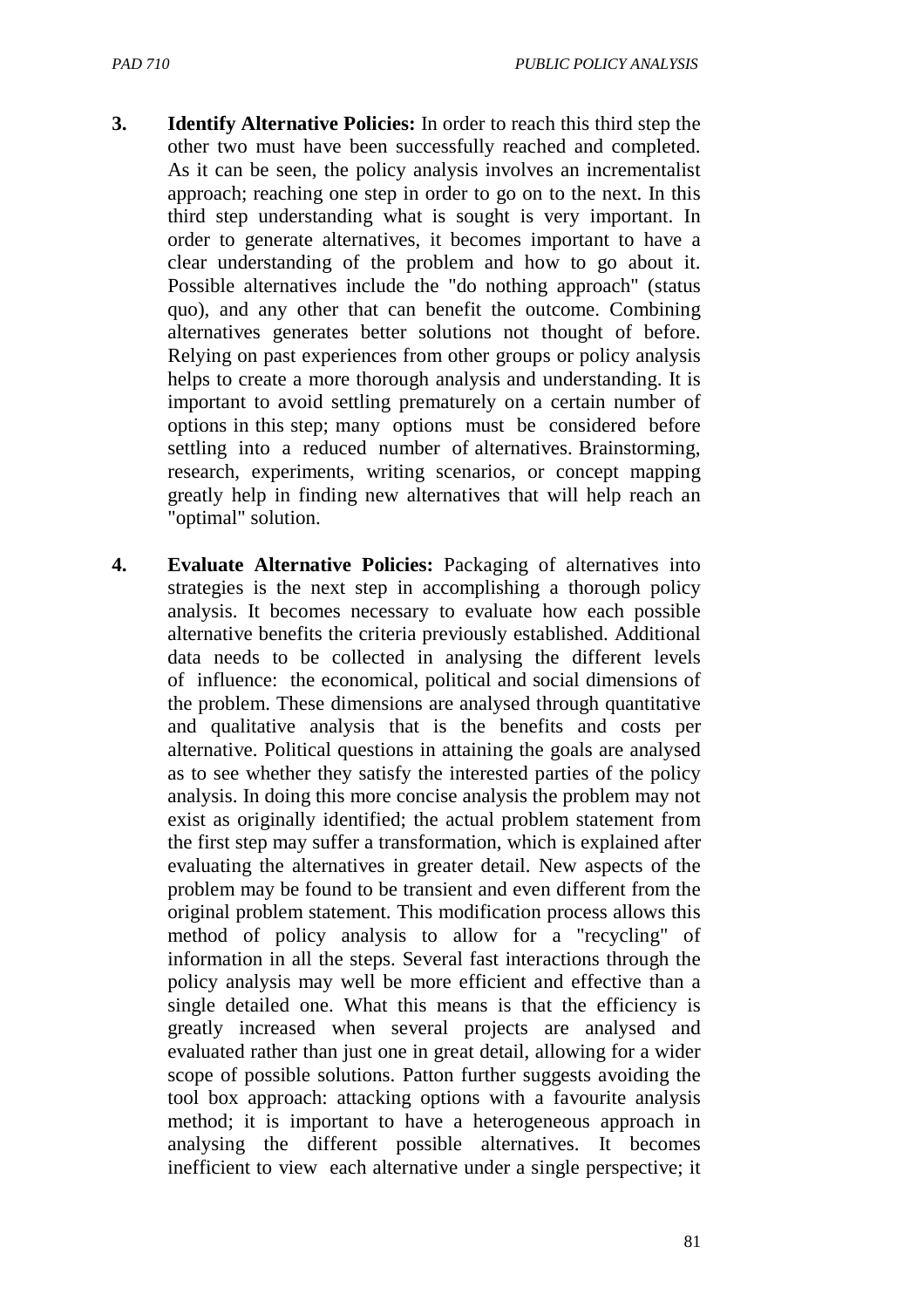- 5. **Display and Distinguish among Alternative Policies.** The results of the evaluation of possible alternatives list the degree to which criteria are met in each of them. Numerical results don't speak for themselves but are of great help in reaching a satisfying solution in the decision. Comparison schemes used to summarise virtues are of great help in distinguishing among several options; scenarios with quantitative methods, qualitative analysis, and complex political considerations can be melded into general alternatives containing many more from the original ones. In making the comparison and distinction of each alternative it is necessary to play out the economic, political, legal, and administrative ramification of each option. Political analysis is a major factor of decision of distinction among the choices; display the positive effects and negative effects interested in implementing the policy. This political approach will ultimately analyse how the number of participants will improve or diminish the implementation. It will also criticise on how the internal cooperation of the interested units or parties will play an important role in the outcome of the policy analysis. Mixing two or more alternatives is a very common and practiced approach in attaining a very reasonably justified policy analysis.
- **6. Monitoring the Implemented Policy.** Continuity must be Assured while determine whether they are having impact. "Even after a policy has been implemented, there may be some doubt whether the problem was resolved appropriately and even whether the selected policy is being implemented properly. This concern requires that policies and programs be maintained and monitored during implementation to assure that they do not change for unintentionally, to measure the impact that they are having, to determine whether they are having the impact intended, and to decide whether they should be continued, modified or terminated."

# **3.5 Stages of Public Policy Analysis**

# **i. Evaluation Research**

The ultimate analytic question to be asked about any public policy is whether it produced (or will produce) its intended effects (or any effects, whether intended or not). The search for bottom-line effects- impact assessment—is one of two major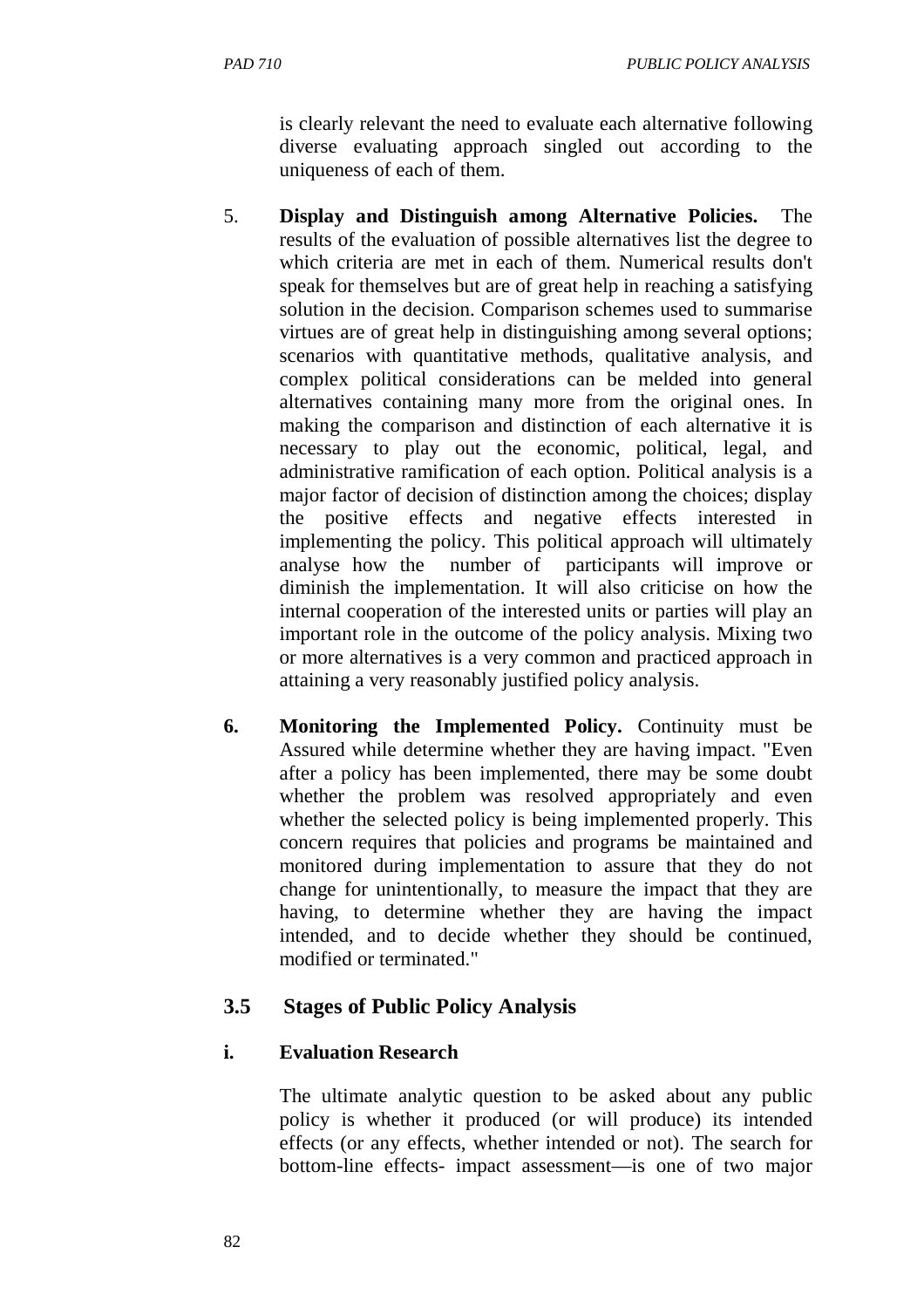activities subsumed under the rubric of evaluation research. The other is so-called process evaluation, discussed below under "Implementation Analysis."

There are many formidable barriers to be overcome in deciding whether a policy or programme has produced its intended (or any) effects. First, the notion of "intended effects" presupposes clearly defined and articulated program goals, but many policies are enacted without a clear statement of the goals to be achieved. Thus, many texts in evaluation research recommend an assessment of the "evaluability" of the program prior to initiating the evaluation itself. A second barrier is the often- pronounced difference between the programme-as-designed and the programme-as-delivered. This is the issue of programme implementation, discussed below.

A final problem in doing evaluation research is that most policies or programmes are relatively small interventions intended to address rather large, complex social issues. The poverty rate, to illustrate, is a complex function of the rate of employment, trends in the world economy, prevailing wage rates, the provisions of the social welfare system, and a host of additional macro structural factors. Any given antipoverty program, in contrast, will be a relatively small-scale intervention focused on one or a few components of the larger problem, often restricted to one or a few segments of the population. Often, the overall effects of the various large-scale, macro structural factors will completely swamp the programme effects—not because the program effects were not present or meritorious but because they are very small relative to exogenous effects.

#### **ii. Outcome Analysis**

Assuming that a programme has been adequately evaluated and an effect documented, one can then analyse that effect (or outcome) to determine whether it was worth the money and effort necessary to produce it. Outcome analysis thus examines the cost effectiveness or cost beneficiality of a given policy, programme, or intervention.

Cost-benefit and cost-effectiveness analysis are intrinsically complex, technically demanding subjects. One complication lies in assessing the opportunity costs. A dollar spent in one way is a dollar no longer available to use in some other way. Investing the dollar in any particular intervention thus means that one has lost the "opportunity" to invest that dollar in something that may have been far more beneficial.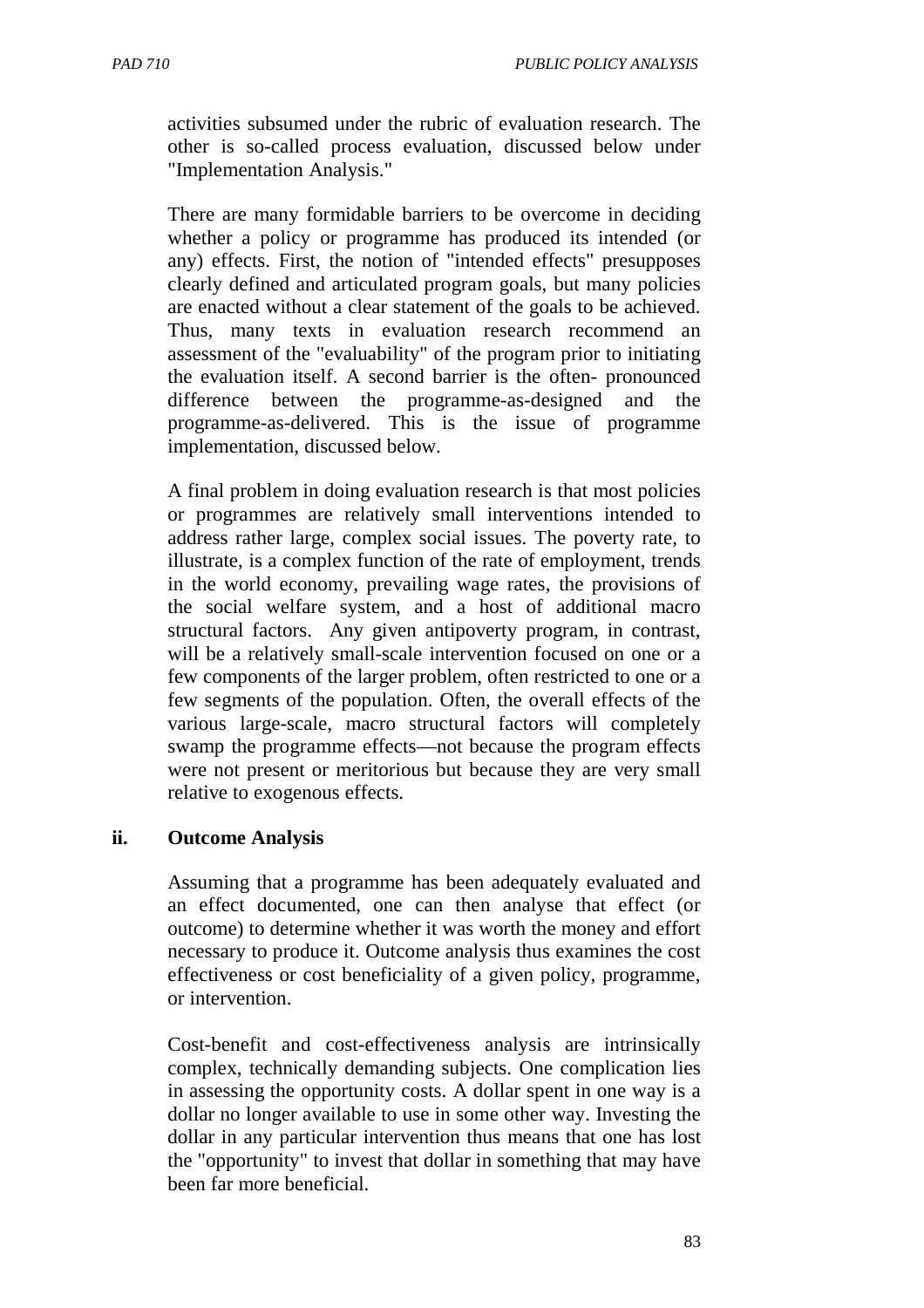#### **iii. Implementation Analysis**

Much is the slippage between the spoon and the mouth." A programme as it is delivered in the field is rarely identical to the programme as designed in the policy making process; sometimes, there is only a superficial resemblance. Since slippage between design and implementation might provide one explanation for the failure to achieve significant program effects, implementation analysis is an essential component of all capable policy evaluations.

There are many reasons why programmes-as-delivered differ from programmes-as- designed: technical impossibility, bureaucratic inertia, unanticipated conditions, exogenous influences. An elegantly designed policy experiment can fail at the point of randomisation if programme personnel let their own sentiments about "worthy" and "unworthy" clients override the randomising process. Many educational policy initiatives are subverted because teachers persist in their same old ways despite the programme admonition to do things differently. Welfare reform will mean little if caseworkers continue to apply the same standards and procedures as in the past. More generally, the real world finds ways to impinge in unexpected and often unwanted ways on any policy initiative; failure to anticipate these impingements has caused many a policy experiment to fail.

#### **iv. Utilisation**

A consistent frustration expressed throughout the literature is that policy analysis seems only rarely to have any impact on actual policy. Utilisation is an ongoing problem in the field of evaluation research. A more detailed treatment of the Utilisation problem can be found in Chambers and colleagues (1992, chapter 1), Shadish and colleagues (1991), and Weiss (1988). For examples of ways in which evaluation can impact practice, see articles by Gueron, Lipsey, and Wholey in New Directions for Evaluation (1997).

Many reasons for non-Utilisation have been identified. One of the most important is timeliness. Good research takes time, whereas policy decisions are often made quickly, well before the results of the analysis are in. The negative income tax experiments mentioned earlier were stimulated in substantial part by a Nixon administration proposal for a modified negative income tax to replace the then-current welfare system. The shortest of the experiments ran for three years; several ran for five years; none were completed by the time the Nixon proposal was killed mainly on political grounds.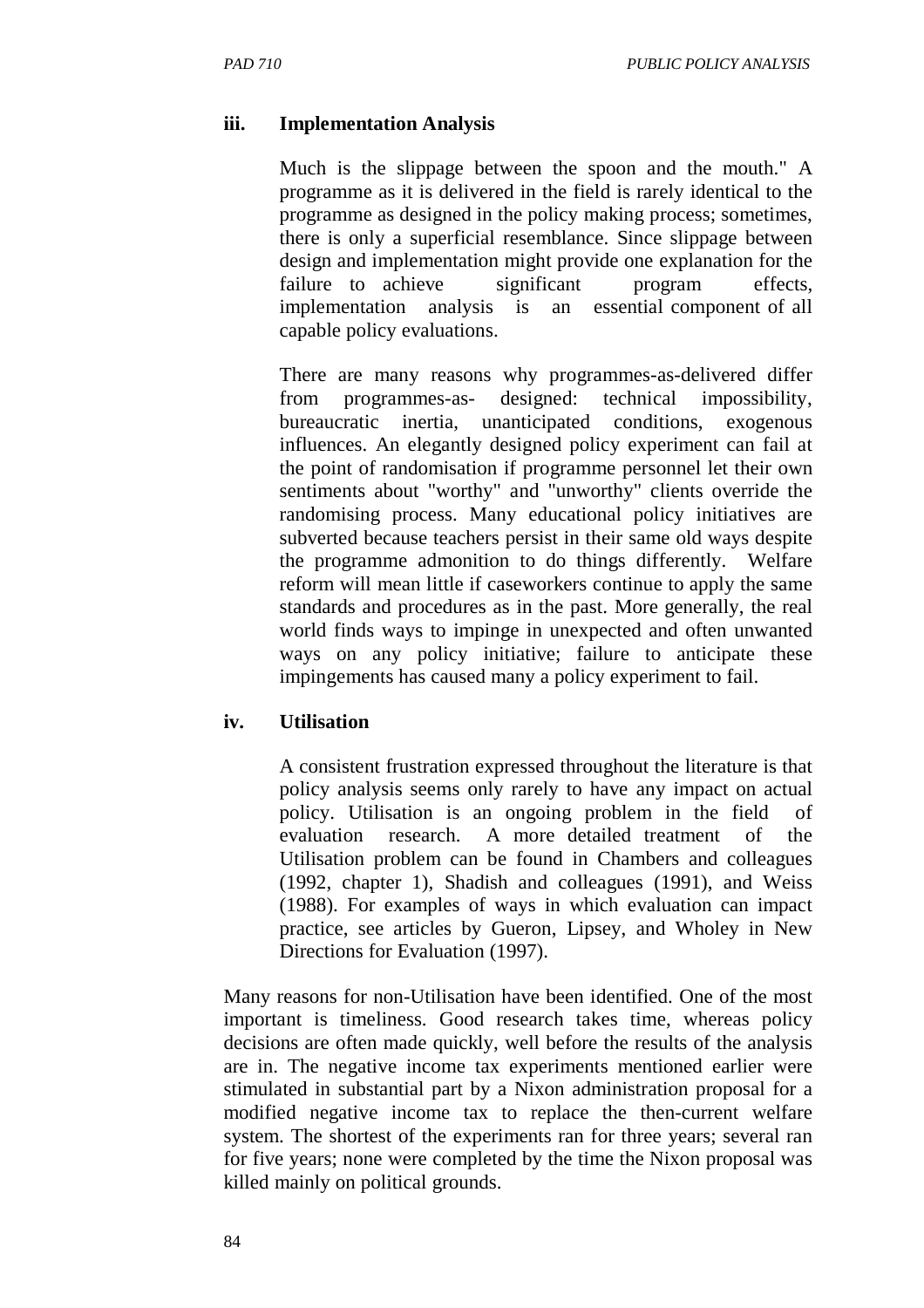A second factor in the non-Utilisation of policy studies is that research is seldom unequivocal. Even the best-designed and best-executed policy researches will be accompanied by numerous caveats, conditions, and qualifications that strictly limit the safe policy inferences one may draw from them. Policy makers, of course, prefer simple declarative conclusions; policy research rarely allows one to make such statements.

Finally, even under the most favourable conditions, the scientific results of policy analyses are but one among many inputs into the policymaking process. There are, in addition, normative, economic, political, ethical, pragmatic, and ideological inputs that must be accommodated. In the process of accommodation, the influence of scientific research is often obscured to the point where it can no longer be recognised. It should not be inferred from this that policy analysis is not utilised, only that the research results are but one voice in the cacophony of the policy-making process.

Weiss has written extensively on the Utilisation problem and ways in which evaluation can be used effectively to change policy. She argues that "in its ideal form, evaluation is conducted for a client who has decisions to make and who looks to the evaluation for answers on which to base his decisions" (1972:6). This is often not the case; however, as evaluation results seldom influence important decisions regarding programmes and policies. Weiss's general conclusion regarding Utilisation is that evaluation results affect public policy by serving as the impetus for public discourse and debate that form social policy, rather than through extensive program reform or termination. His argument sums up eh entire stages as a system in process.

### **4.0 CONCLUSION**

Public policy analysis is a multi-disciplinary and systematic investigation aimed at gathering and analysing information about the likely consequences of public policies both before and after they occur. It involves collection and interpretation of information in order to predict the consequences of alternative course of action. It entails the application of social science research techniques to formulate, execute and evaluate public policy in order make effective decision. Public policy analysis is aimed at improving the basis for policy making. It helps to facilitate sound decision making and contributes to better policy implementation and performance. To do know how it operate, w offered useful insight into the basic elements of Public Policy Analysis, its importance and the vital steps of successful Policy analysis as well as the stages of Public Policy analysis.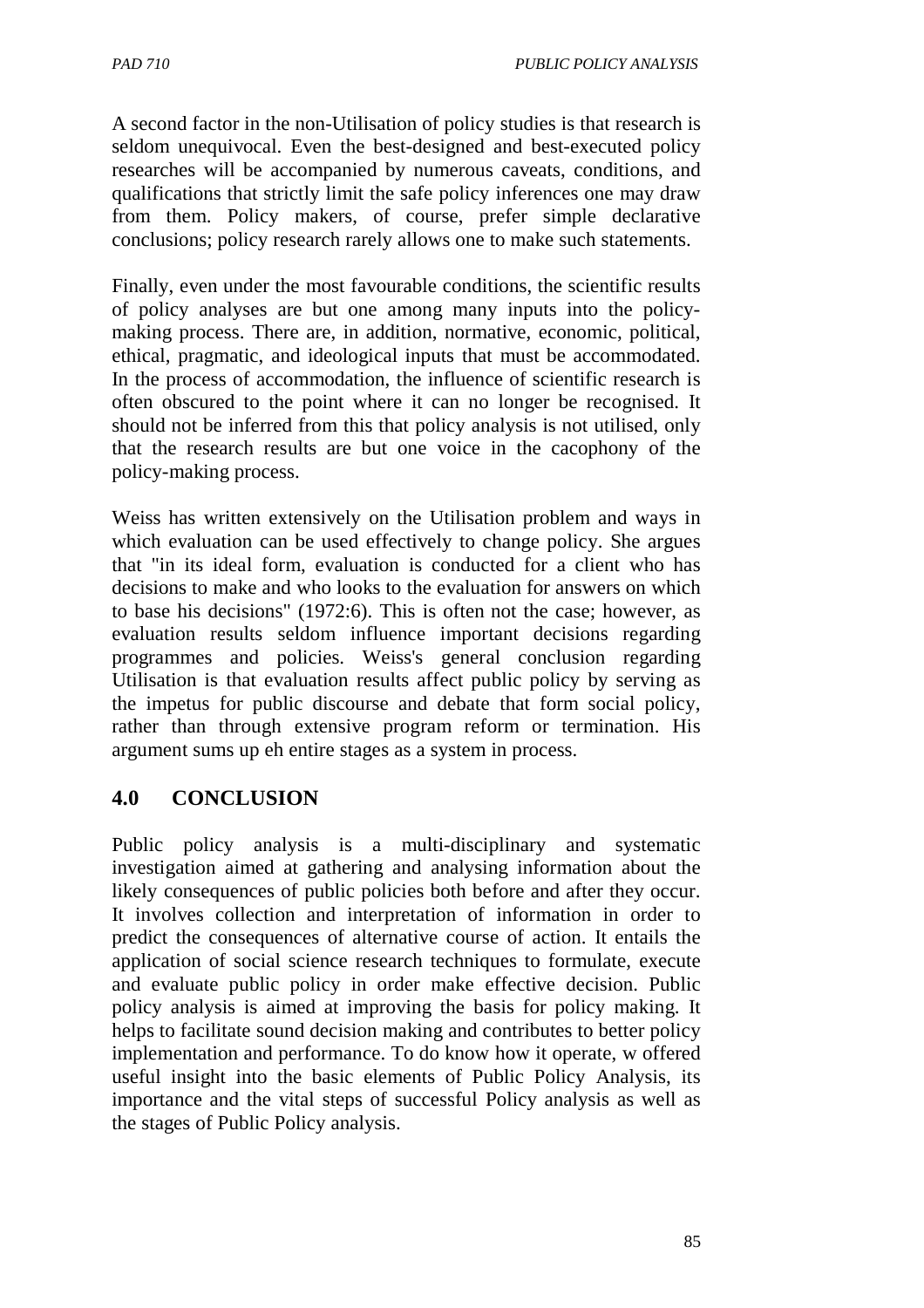### **5.0 SUMMARY**

In this unit, via the importance of public policy analysis, we have been able to establish that the basic aim of Public policy analysis is improving the basis for public policy making, the content, the knowledge about the outcomes and impact of public policy and ways and means of improving public policy performances which, which seeks to answer the question of what the probable effects of a policy will be before they actually occur.

### **6.0 TUTOR-MARKED ASSIGNMENT**

What are the benefits of public policy analysis?

# **7.0 REFERENCES/FURTHER READING**

- Chandler, R.C.& Plano, J.C. (1988). *The Public Administration Dictionary*. England: Abc-Clio.
- Dye, T.R. (1976). *Policy Analysis: What Governments Do, Why They Do It and What Differences It Makes*. Alabama: University of Alabama Press.
- Eneanya, A.N. (2010). *Policy Research, Analysis and Effective Public Policy-Making in Nigeria.* Lagos: Concept Publications Ltd.
- Ikelegbe, A.O. (1994). *Public Policy-making and Analysis*. Benin-City: Uri Publishing Ltd.
- Okeke, M.I. (2001). *Theory and practice of Public Policy Analysis; the Nigerian Experience*. Enugu: Bismak Publishers.
- Olaniyi, J.O. (1998). *Foundations of Public Policy Analysis*. Ibadan: SUNAD Publishers Limited.
- Carl V. Patton (2011) Steps for a Successful Policy Analysis. http://stepsforsuccessfulpolicyanalysis.blogspot.com.ng/2011/10/ steps-for- successful-policy-analysis.html
- Nagel, Stuart 1984 Contemporary Public Policy Analysis. Birmingham: University of Alabama Press.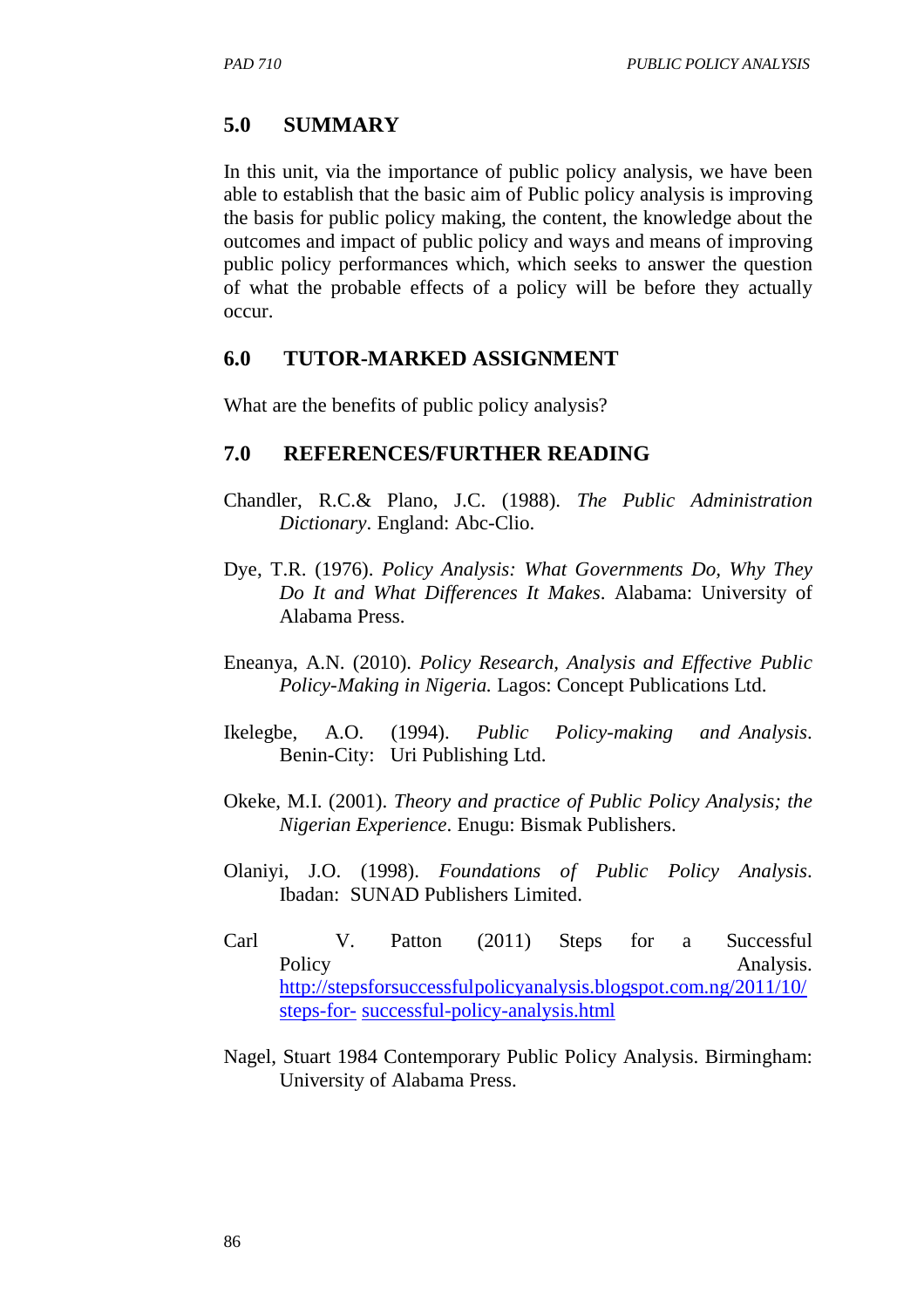# **UNIT 2 PLANNING AND PUBLIC POLICY ANALYSIS**

### **CONTENTS**

- 1.0 Introduction
- 2.0 Objectives
- 3.0 Main Content
	- 3.1 Meaning of Planning
	- 3.2 Characteristics of Planning
	- 3.3 Administrative Planning Machinery and Structure
	- 3.4 Planning Process and Strategies
	- 3.5 Relationships between Planning and Policy Analysis
- 4.0 Conclusion
- 5.0 Summary
- 6.0 Tutor-Marked Assignment
- 7.0 References/ Further Reading

# **1.0 INTRODUCTION**

Organisation need to know how many people and what sort of people they should have to meet present and future business requirements, This is the function of Administrators or workforce planning unit as sometime referred in public sector. In this unit, we shall examine the concept and strategies of planning. In this unit, we shall examine concepts and strategies of planning.

# **2.0 OBJECTIVES**

At the end of the unit, you should be able to:

- describe the concept of planning
- identify the processes and strategies of planning
- explain the relationships between planning and public policy analysis.

# **3.0 MAIN CONTENT**

# **3.1 Meaning of Planning**

Planning is preparation for action. It is an inherent part of individual and of co- operative or collective endeavour. Dimock et al. (1983:89) define planning as "the use of rational design as contrasted with change, the reaching of a decision before a line of action is taken instead of improving after the action has started". It is the process of devising a basis for a course of future action. Chandler and Plano (1988: 92) explained planning from political point of view, thus: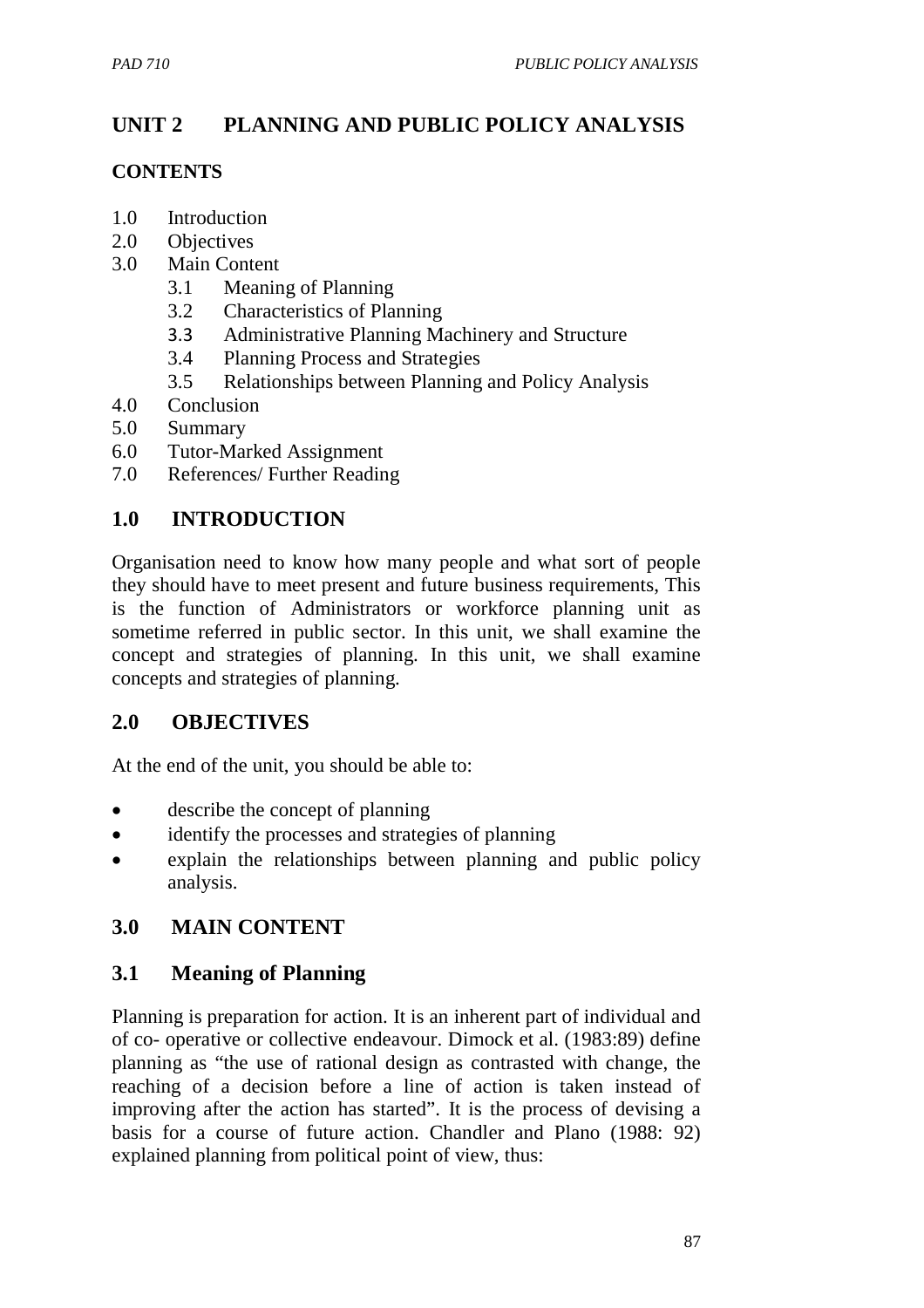Conceiving meaningful goals and developing alternative choices for future action to achieve these goals. It involves a systematic procedure for the reduction of many alternatives to an approved course of action. It determines not only goals but the sequential order in which they are pursued, the need for coordination and the standards for maintaining control.

From these definitions, these scholars regard planning as a technique which anticipates policy decisions. Planning in the context of administration begins where general policy stops. It is the means, by which ends can be brought to fruition (White, 1955). In other words, in public sector, government lays down the general policy, the Administrative planning unit gives it practical shape to that policy in the form of development plan for period of years envisioned. For our purpose, planning involves some strategies. It specifies a definite goal and prescribes the method and the mechanism by which concrete results may be achieved.

# **3.2 Characteristics of Planning**

The following are the characteristics of planning Bhagwan and Bhushan, (2006):

- (i) Planning is closely associated with the goals of the organisation. These goals might be implicit or explicit. However, well-defined goals lead to efficient planning;
- (ii) Planning is primarily concerned with looking into the future. It requires forecasting of future situation in which organisation has to function;
- (iii) Planning involves selection of the best alternative to achieve the objectives of the organisation;
- (iv) Planning is comprehensive and includes every course of action in the organisation;
- (v) Planning is an inter-dependent and integrative process. It coordinates the activities of various departments, sections and sub-sections;
- (vi) Planning is flexible as it is concerned with future conditions which are dynamic;
- (vii) Planning is a continuous affair. It needs constant review and readjustment in the light of achieved targets and future possibilities;
- (viii) Planning as a process of formulation and evaluation is primarily a staff function.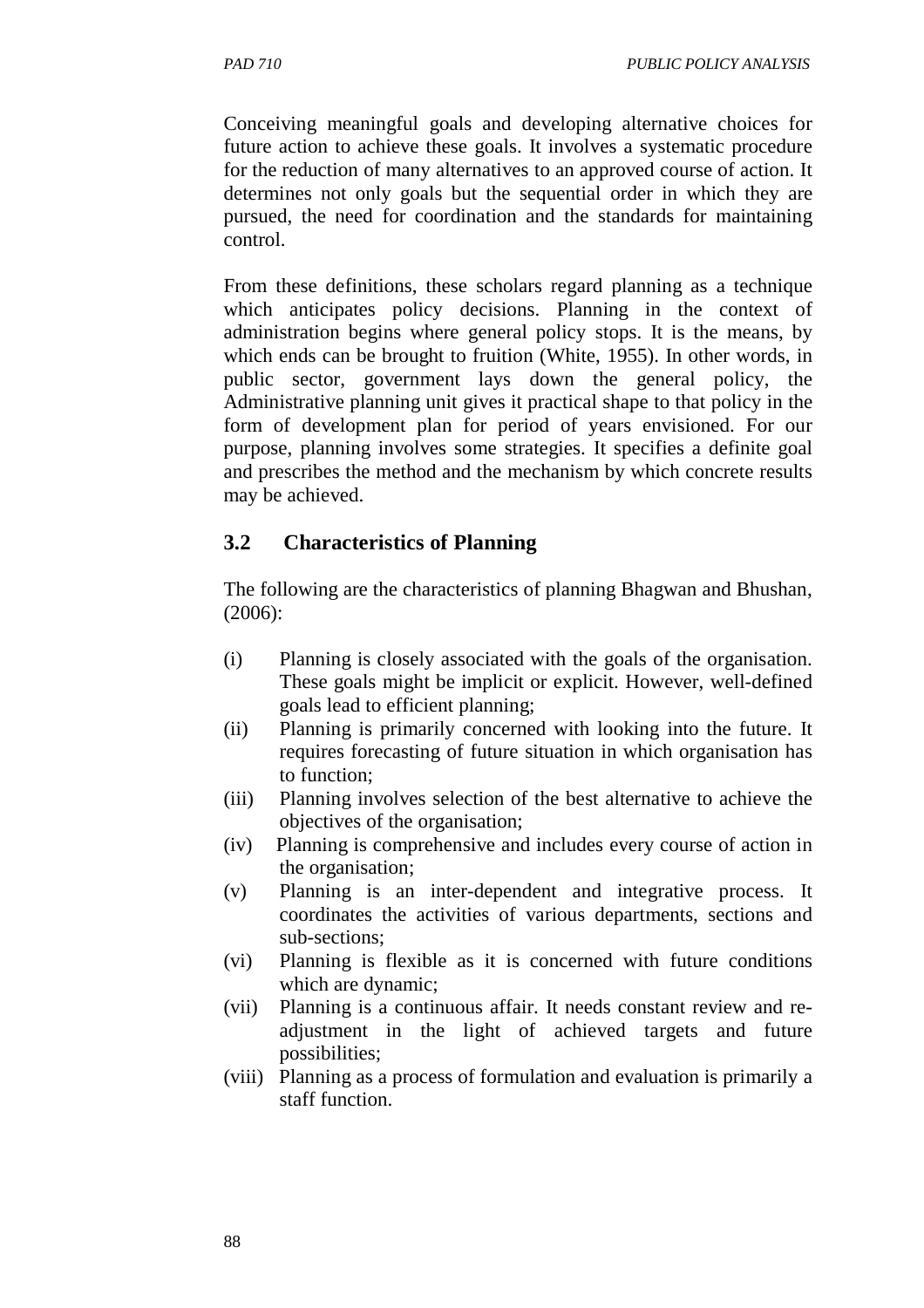# **3.3 Administrative Planning Machinery and Structure**

It is significant to note that the structural aspects of the Organisational set-up for planning machinery changes from the traditional Organisational structure. It may involve re-drawing of hierarchical arrangements, increasing in programme and field units, shifting lines of reporting and communication, developing control mechanisms and improving methods of administration. For example, development planning in Nigeria is characterised by consultation with various federal ministries/agencies responsible for economic planning, National Planning Commission, National Economic Advisory Council, State government Ministries of Economic Planning, organised private sector and enterprises. People are involved in every project and programme implementation.

### **3.4 Planning Process and Strategies**

Planning is conscious and deliberate effort. It is rational and determined approach to the achievement of an object. It involves three major processes: Formulation of plan, execution and evaluation of plans. A brief description of these three steps is as follows (Bhagwan and Bhushan, 2006):

### i). **Formulation of the Plan**

This is the first and most important step of planning process. An ill-conceived plan based on unreliable data and impractical targets may not only mean wastage of precious human and financial resources but may also create popular dissatisfaction. Formulation in this context entails formulation of goals and objectives, which should be clearly and unambiguously determined. This is followed by an assessment of the means or resources available to realise these goals, such as: money, men, material, equipment, ethical standards, political and administrative feasibility. The preparation of a work programme designed to achieve the determined objectives. The various available alternatives should be examined in the light of organisational objectives and planning premises and after objective evaluation of these alternatives the possible alternative should be selected.

### ii). **Execution of Plan**

The execution or implementation of the plan is as important step of the planning process as its formulation. A well conceived plan may be set at naught by poor implementation.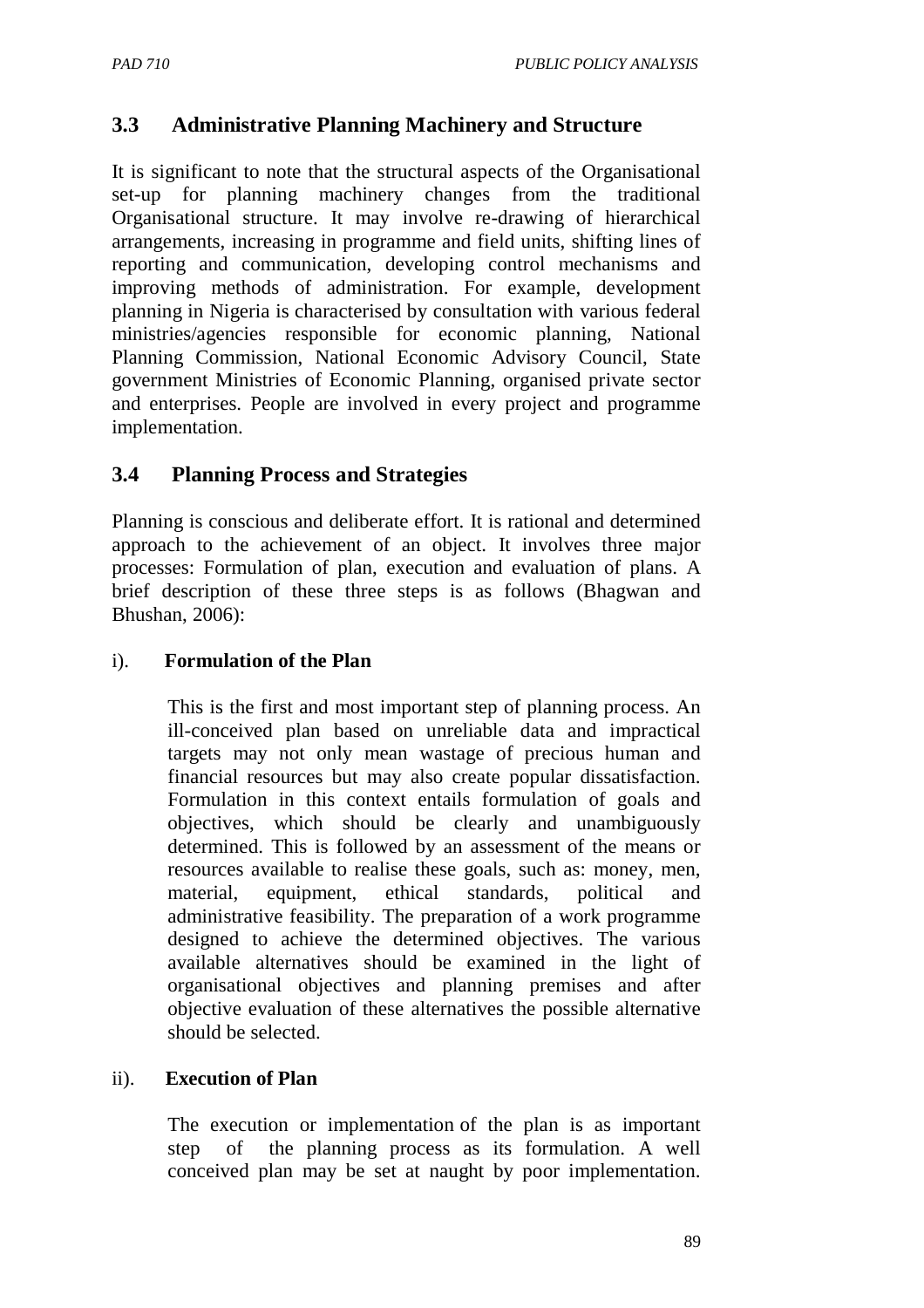Effective implementation of plan has been the weakest link in the chain of the entire planning process. To ensure effective implementation, the planning body should provide adequate manpower, and financial resources, arrange sufficient officials, build up the character and morale of the plan executors and stimulate public cooperation.

### iii). **Evaluation of Plan**

As planning is a continuous process; it should be flexible enough to incorporate unexpected events and make necessary adjustment in the light of its appraisal. The appraisal of various plan projects particularly of a long duration plan is necessary to ensure its right direction. The uncertainty of the future necessitates continuous evaluation. The problems hindering the effective implementation can be drawn only through constant evaluation of the plan.

### **3.5 Relationships between Planning and Policy Analysis**

Planning and policy analysis have their areas of commonalities. These include:

- (a) Problem identification or situation;
- (b) Collection of all the relevant facts;
- (c) Developing alternatives for future action to achieve these goals;
- (d) Sequential orders for achieving these goals; and
- (e) The need for coordination and control (Olaniyi, 1998).

However, notwithstanding of their areas of commonalities, the importance of planning in policy-making is seen in the fact that, it serves as its precedent and before any meaningful success can be recorded, planning programme should involve social research findings.

# **4.0 CONCLUSION**

In this unit, we have been able to define the concept of planning, the characteristics, planning process and the relationships with policy analysis. Planning in its general sense is thinking for future actions. It entails, establishing goals before setting out, identification of evaluation criteria, alternative proposals, appraising the consequences of each alternative and selecting the best alternative to be used.

# **5.0 SUMMARY**

Planning represents a new interest among policy makers in analysing policy. It helps policy analysts know what to plan for, how to plan it and how to carry out the plan. Planning is thinking before acting,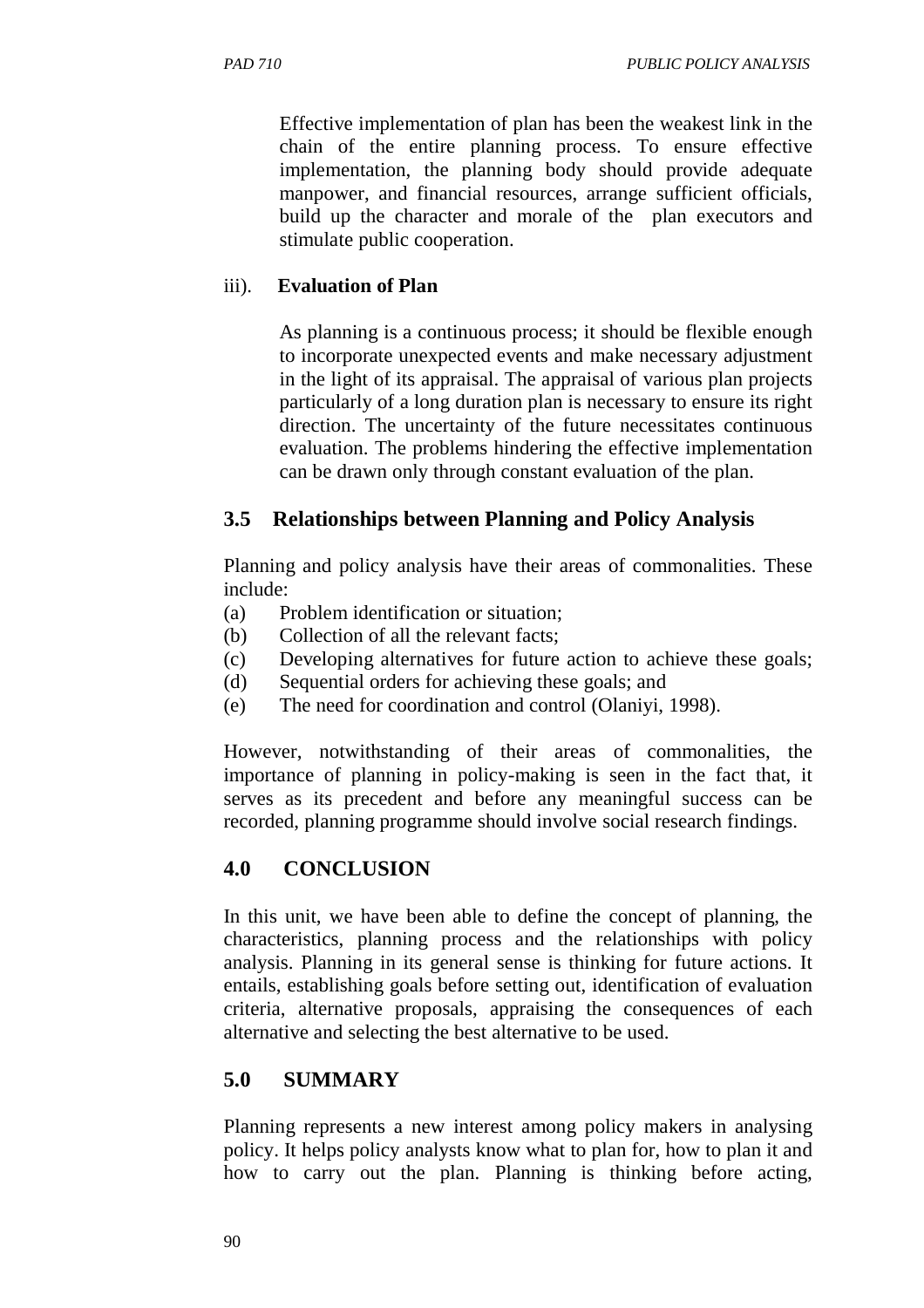establishing goals before setting out and appreciating the limitations. Apart from helping to generate ideas, it specifies a definite goal and prescribes the method and the mechanism by which concrete result may be achieved. However, it is the quality of planning that counts, rather than the extent and detail with which it is undertaken.

### **6.0 TUTOR-MARKED ASSIGNMENTS**

- (1) Discuss what you understand as planning.
- (2) Explain the relationship between planning and policy analysis.

### **7.0 REFERENCES/FURTHER READING**

- Bhagwan, V. & Bhushan, V. (2006). *Public Administration*. New Delhi: S. Chand & Company Ltd.
- Chandler, R.C. & Plano, J.C. (1988). *The Public Administration Dictionary*. England:ABC – CLIO.
- Dimock, M.E. and Dimock, G.O. (1983). *Public Administration*. New York: Saunders College Publishing.
- Eneanya, A.N. (2010). *Public Administration in Nigeria: Principles, Techniques and Applications.* Lagos: Concept Publications Ltd.
- Olaniyi, J.O. (2001). *Foundations of Public Policy Analysis*. Ibadan: Sunad Publishers Limited.
- White, L.D. (1955). *Introduction to the Study of Public Administration*. New York: Macmillan Co.
- Okeke, M.I (2001). Theory *and Practice of Public Policy Analysis; The Nigerian Experience*. Enugu: Bismak Publications.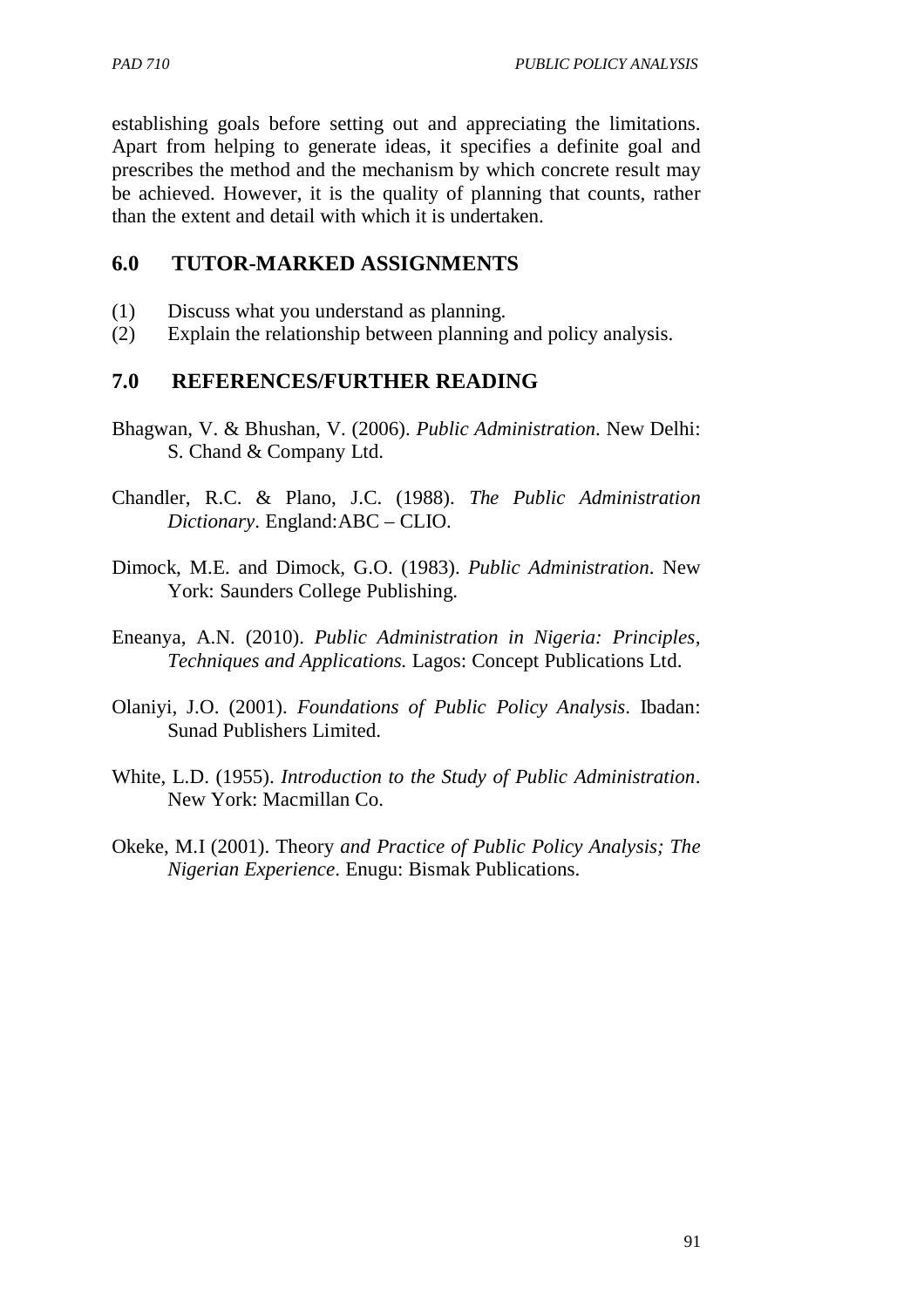# **UNIT 3 BUDGET AND PUBLIC POLICY**

### **CONTENTS**

- 1.0 Introduction
- 2.0 Objectives
- 3.0 Main Content
	- 3.1 The Concept of Budget
	- 3.2 The Budgetary Process
	- 3.3 The Making of a Budget
	- 3.4 The Government Budget Public Policy Link
	- 3.5 Factors Responsible for Budget Failure in Nigeria and the Way Forward
- 4.0 Conclusion
- 5.0 Summary
- 6.0 Tutor-Marked Assignment
- 7.0 References/Further Reading

### **1.0 INTRODUCTION**

Though policy at any level is a vital instrument to resolve problems faced by societies, it is however just a mere statement of what government intends to do. Suffice to say therefore that policy itself needs some supportive device to get its goals concretised. One of these vital devices is the budget. This is because budget involves the determination of resources and their uses for the attainment of government policy objectives. Budget serves as an implicit policy statement as it sets relative levels of spending for different programmes and activities contained in the policy thereby making the policies explicit and operational. However, the marriage between policies and budget in Nigeria has been a failed one. Instead of budget facilitating achievement of policy goals, it serves as an element that retards the actualisation of the desired goals. The aftermath has been abandoned and improper implementation of projects within the country.

### **2.0 OBJECTIVES**

At the end of this unit, you should be able to:

- identify Budget and Budgetary Process
- state the Relationship between Budget and Public Policy.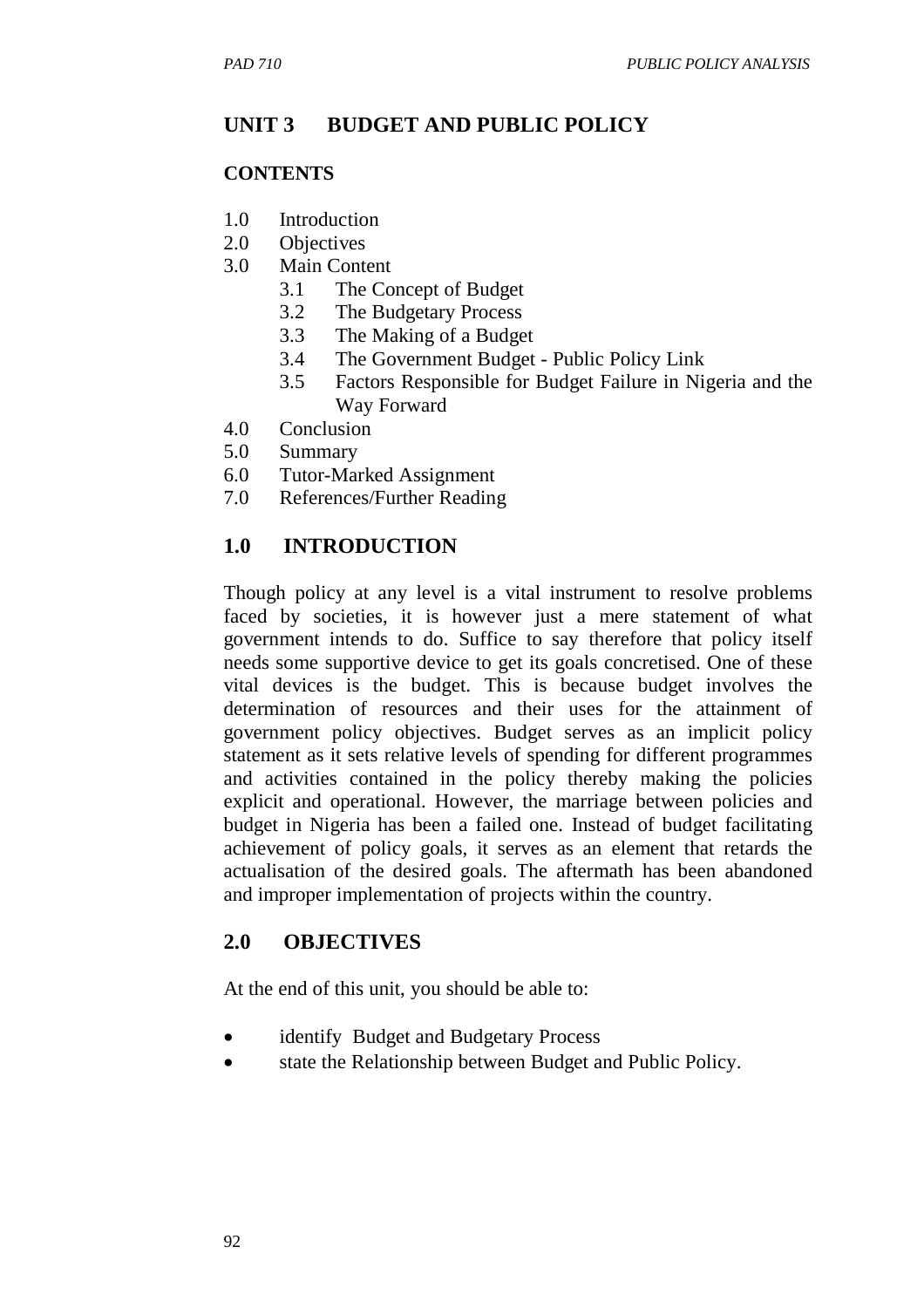### **3.0 MAIN CONTENT**

### **3.1 The Concept of Budget**

Different writers have looked at the concept of budget from different dimensions. For Sachdeva and Sogani (1980), budget in modern times means a financial scheme or statement or the document which contains estimates of revenue and expenditure for a year. This means that budget is a statement of the probable revenue and expenditure for the ensuing year, with financial proposal founded thereon. However, budget these days is something more than an estimate of revenue and expenditure. It has developed into an elaborate system of financial management which includes not only a plan of public revenue and expenditure but the whole of material finances which are disclosed in ministerial statement placed before the legislature and the orderly administration of the financial affairs of the government. Bhattacharya (2000) supported the above when he puts it succinctly that a budget is more than estimates of revenues and expenditures, but encompasses reports regarding how government managed affairs in the previous year, the condition of public treasury, programme of work for years to come and how such work should be financed. In this regard, the characteristics of budgets as can be deduced from the above are:

- (i) clear identification of all activities to be carried out within the budget period;
- (ii) Accurate estimate of the resources required to carry out the activities identified;
- (iii) Allocation of funds amongst competing departments and activities along predetermined priorities; and
- (iv) Formulation of appropriate policies to guide and support the implementation of the budget.

Emphatically therefore, budget is a management technique or a formalised approach for preparing and communicating organisation's expectation and accomplishing the planning, coordinating and controlling responsibilities of the management in such a way as to maximise the use of resources available (Fadeyi, 1999). Unlike ordinary budget which, according to Tayler, "Budget is a financial plan of government for a definite period". According to Rene Stourm, "A budget is a document containing a preliminary approved plan of public revenues and expenditure", in this context, we are looking at the budget as it pertains to Public Administration and this is called the Public Budget or Government Budget. A government budget is an annual financial statement presenting the government's proposed revenues and spending for a financial year that is often passed by the legislature, approved by the chief executive or president and presented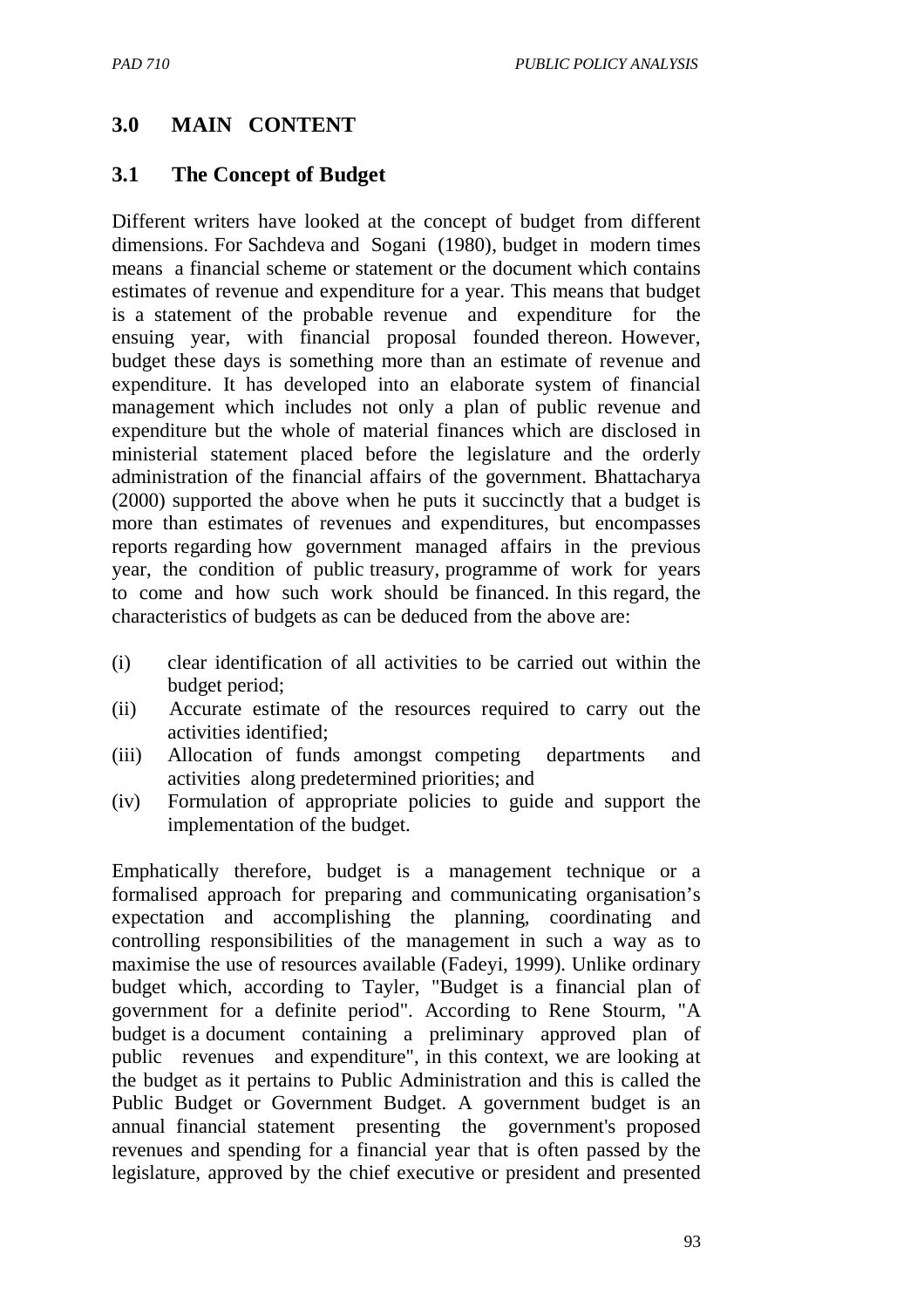by the Finance Minister to the nation. The budget is also known as the Annual Financial Statement of the country. This document estimates the anticipated government revenues and government expenditures for the ensuing (current) financial year.

Furthering the explanation, Authors Robert W. Smith and Thomas D. Lynch describe public budgeting through four perspectives. The politician sees the budget process as "a political event conducted in the political arena for political advantage". The economist views budgeting as a matter of allocating resources in terms of opportunity cost where allocating resources to one consumer takes resources away from another consumer. The role of the economist, therefore, is to provide decision makers with the best possible information. The accountant perspective focuses on the accountability value in budgeting which analyses the amount budgeted to the actual expenditures thereby describing the "wisdom of the original policy". Smith and Lynch's public manager's perspective on a budget is a policy tool to describe the implementation of public policy (Smith, & Lynch, 2004).

The public budgets are different from other forms of budgets in many ways; here the voters delegate the power of spending their money to the politicians or the elected representatives. Now having understood the concept of budget in the last article, let us understand the different kinds of budget that are there in the public financial management:

**Balanced Budget:** As suggested by the name a balanced budget is that which has no deficit or surplus. The revenues coming are equal to the expenditures.

**Revenue Budget**: It is just the details of the revenue received by the government through taxes and other sources and the expenditure that is met through it. **Performance Budget:** This type of budget is mostly used by the organisations and ministries involved in the developmental activities. This process of budgeting, takes into account the end result or the performance of the developmental program thus insuring cost effective and efficient planning. With the increasing developmental challenges and awareness regarding the usage of tax payer's money, new methods of budgeting are required of which the performance based budgeting has emerged as a transparent and accountable method.

It relies on three aspects of understanding of the final outcome, the strategies formulated to reach those final outcomes and the specific activities that were carried out to achieve those outcomes. With a very detailed and objective analysis, this budgeting process is very result oriented in its approach.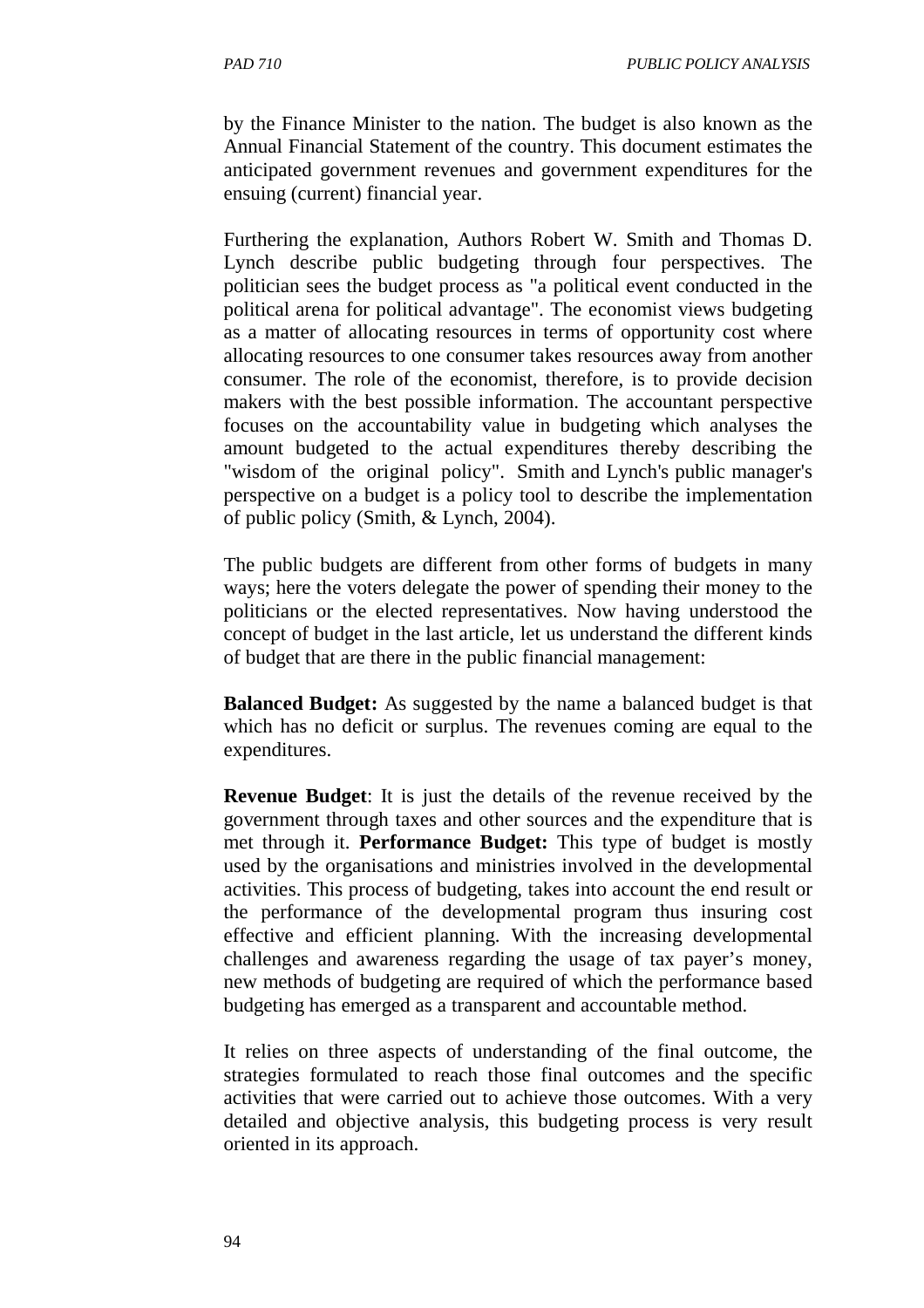**Zero based budget:** Zero based budgeting has its clear advantage when the limited resources are to be allotted carefully and objectively. It is quite flexible in nature and relies on rational methods, systematic evaluation to reallocate resources and justify the usage of funds. It starts from a zero base unlike traditional budgets where incremental approach is used. Here, the needs and costs of every function of the organisation are taken into consideration for the next year's budget. So the budget is futuristic and may or may not be equal or more from the last year's budget as traditionally calculated. The budgets in the parliamentary kind of system similar to what exists in a country like India become a tool of political negotiations where the budgeting powers are delegated to the Finance Minister of the country.

In a single party government, the entire party shares the same views regarding the spending of the resources however; the disagreement arises when individual members may differ on the cost of the distributive policies and would want the government funds to be diverted to their respective electoral constituencies. In a coalition government, the differing opinions are tackled through compromise and contracts approach where the coalition parties keep the check on the budget process ensuring that it lies within the boundaries of the agreed contract. The infamous fallout between the ruling UPA and the Trinamool Congress over the Railway Budget last year is worth citing in reference to the current discussion.

In the presidential kind of system too, the executive plays a somewhat similar process. A significant change that happened in US regarding the budget process was the Budget Enforcement Act passed in 1990s under the Bush administration, which protected the budgetary parameters against later modifications once cleared in the budget summit between the president and the legislature.

# **3.2 The Budgetary Process**

The budgetary process, in theory, culminates the policy objectives that government intends to pursue in a given year. While we might think in such broad terms as pursuing the national interest, providing an adequate defence, producing housing for the poor, etc., the budget is actually much more specific. Attention must be paid to thousands of line items, each representing the precise program and estimates of cost to pursue each policy objective. How does government compile a budget? The overall process sounds simple: Review cost estimates of all government programs, cut those which are unnecessary or unproductive, and raise revenue for those which work. There are three sets of institutional stages in budget formulation: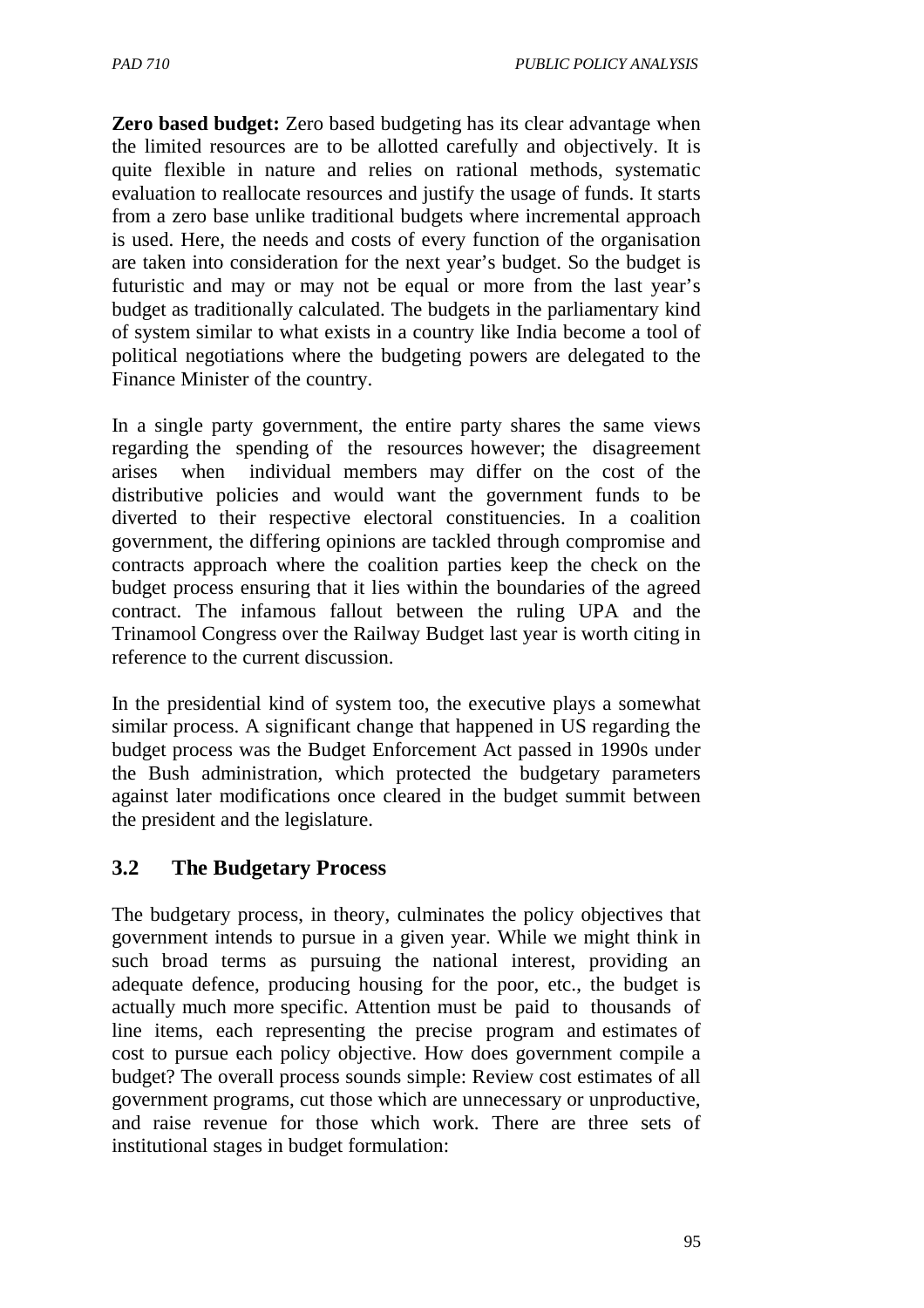- Budget requests are submitted from the operating agencies. These may be padded with wish lists or driven by dire necessity.
- Budget requests originate with the agencies of the government bureaucracy and go to a centralised Office of Management and Budget (OMB) within the executive branch. OMB is the nerve centre of the process. The appropriations are recommended by OMB to committees in both houses of Congress, which have the final say. In the American system, the legislature authorises funding, a Practice which extends to state government.

We should understand budgets in the policy cycle framework we are familiar with. We recognise that authorising a policy is one thing, getting it funded is quite another. The scrutiny of a program's budget forces a judgment of its worth. When budgets are reauthorised, they may be subject to a renewal of political issues which may have been temporarily resolved during the policy formulation stage. The setting of the annual appropriation for a Programme is not normally as decisive as the policy formulation stage. Legislation is a very different process from budget authorisation.. Yet, the budget is an ongoing process: never ending, interrelated, and complex.

Competition and politics runs through every stage of the policy cycle. Getting attention for an issue on the agenda involves a struggle among many eligible policy matters. Policy formulation includes the assessment of alternative strategies and the building of majorities, so the competition is among different ways of addressing what is perceived as a public problem placed on the agenda. In the political environment of deficit spending and resistance to tax increases, each program must actively compete against all others. New initiatives are rare. Increases in the price tag of a policy become acutely contentious. Many potential issues will never be seriously considered due to paucity of financial mean in the richest country in history.

Typically, the budget cycles occurs in four phases (Smith & Lynch, 2004). The first requires policy planning and resource analysis and includes revenue estimation. The second phase is referred to as policy formulation and includes the negotiation and planning of the budget formation. The third phase is policy execution which follows budget adoption is budget execution—the implementation and revision of budgeted policy. The fourth phase encompasses the entire budget process, but is considered its fourth phase. This phase is auditing and evaluating the entire process and system. See the associated points below: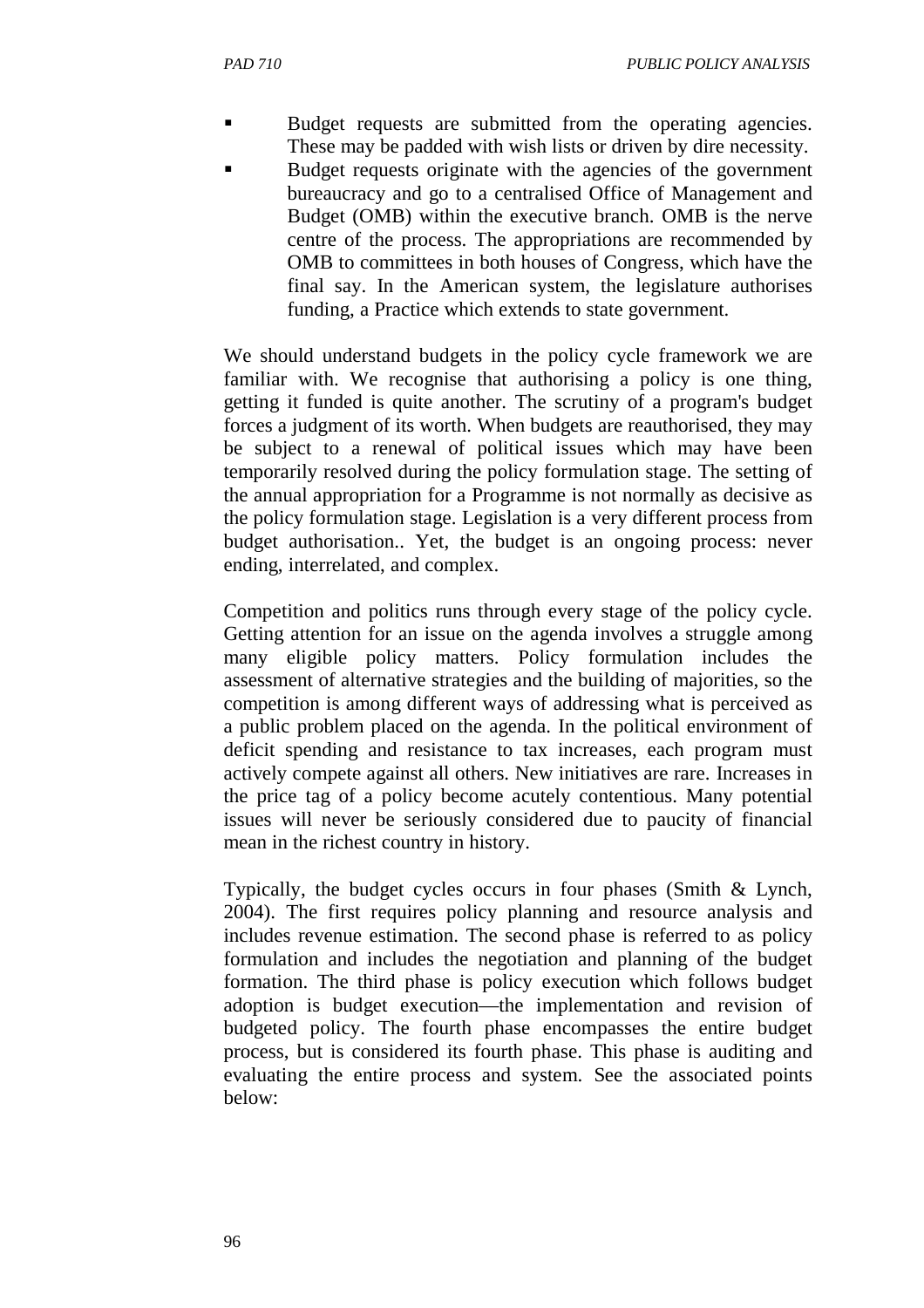**Revenue Estimation** performed in the executive branch by the finance director, clerk's office, budget director, manager, or a team.

**Budget Call** issued to outline the presentation form, recommend certain goals.

**Budget Formulation** reflecting on the past, set goals for the future and reconcile the difference.

**Budget Hearings** can include departments, sections, the executive, and the public to discuss changes in the budget.

**Budget Adoption** final approval by the legislative body.

**Budget Execution** amending the budget as the fiscal year progresses.

# **3.3 The Making of a Budget**

How are annual budgets really determined? Does the budgetary process rely on rational comparisons of ach proposed expenditure against all potential alternatives? Are benefits arrayed against costs in a comprehensive methodology? Recall our previous discussion of the limitations of rationality within the policy formulation process. It broke down, giving way to the narrower logic of incrementalism. Well, it is still happening. Budget-making is an incremental process: The best guide to this Year's budget is last year's budget, plus or minus a small percentage. Budget determination is short run and incrementalism runs rampant. Why?

Too many decisions must be made by too many parties in too complicated a process with too little information and with too little time. The answer to this dilemma is to use the convenient shorthand of incremental decision-making. Rationality is again reduced in time and among alternatives. It is not pretty, tidy, or intellectually satisfying. It's another expedient within the policy cycle which cries out for reform.

As a method of decision making, incrementalism is a practicable device for coping with the overwhelmingly complex job of budgeting. This year's budget is simply based on last year's budget, with minor increases or decreases around the edges. So, the current budget decision is the product of previous decisions, which admits that precedent and past commitment in policy formulation is essential in the long term. This is reinforced by the rarity of termination, which we will see later in the course, and the failure of past efforts of reform, usually entailing more centralisation and rationalisation.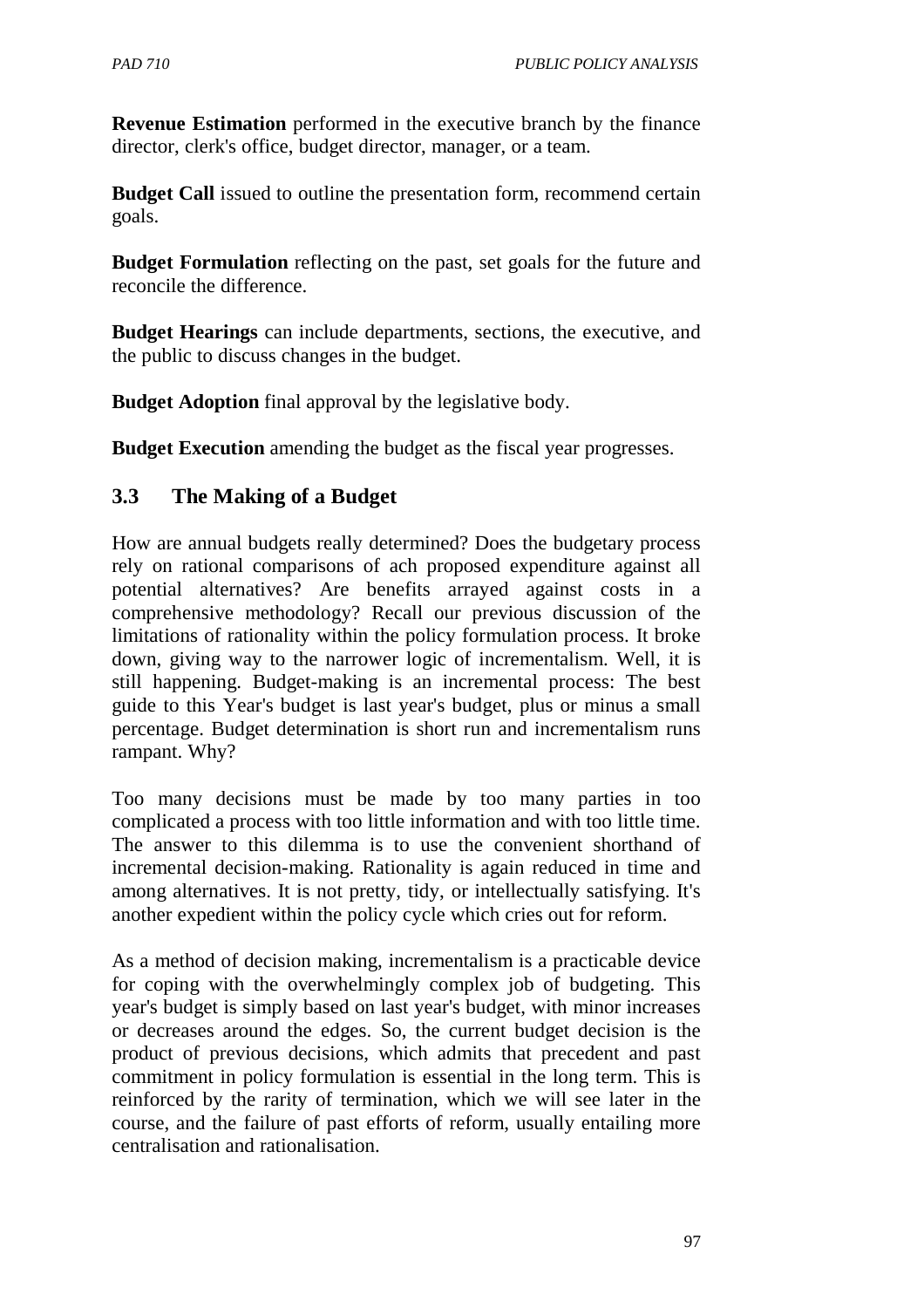Why is incrementalism functional in the budget-making process? Incrementalism averts risk, provides an adequate rationale for decisionmaking, reinforces an existing equilibrium of political forces (potentially upset by a shift in party in either the executive or the legislative branch), averts intense and destabilising conflict, and is easily understood by all. Long range Policy commitments have been made and must be honoured, more or less. Mandatory programs have been authorised and their budgetary needs met, more or less. Powerful political forces will be unleashed if other methods, more radical such as overhaul or termination, are used.

Bargaining, negotiation, coalition formation coalesce into a rough agreement on the status quo, reflected in the tendency to continue the practice of incrementalism.

There might be a single advantage to a process often criticised as irresponsible and simplistic: Incrementalism allows the possibility that the decision-making process focuses more closely on the few new programs and the targeted major recisions which take much political controversy to enact. Such budget battles are great distractions, and must be fought one at a time, if they are fought at all.

# **3.4 The Government Budget - Public Policy Link**

The marriage between public policy and budgeting cannot be divorced. It follows therefore that a bridge between public policy and budgetary process be made in order to make policy a breathing reality than a statement of wishes. In the advanced countries, citizens and the organised private sectors await annual budget release with nostalgia. This is because, budget outlines current socio-economic policies of the government. In the early days, budget was just a statement of estimated receipts and expenditures. The trend has changed in the modern times as it articulates government policies and programmes in every ramifications of the economy. Through budget, therefore, various interests, desires and needs of the citizens are consolidated into concrete programme of action.

The purpose of budget as an instrument of public policy might therefore be to correct one ailment or the other within the society, such as reducing poverty, unemployment and maladministration of resources. Thus budget has tremendous social and economic implications in any society. Ohanele (2010) substantiated this assertion thus:

A budget is the most important economic policy instrument for government.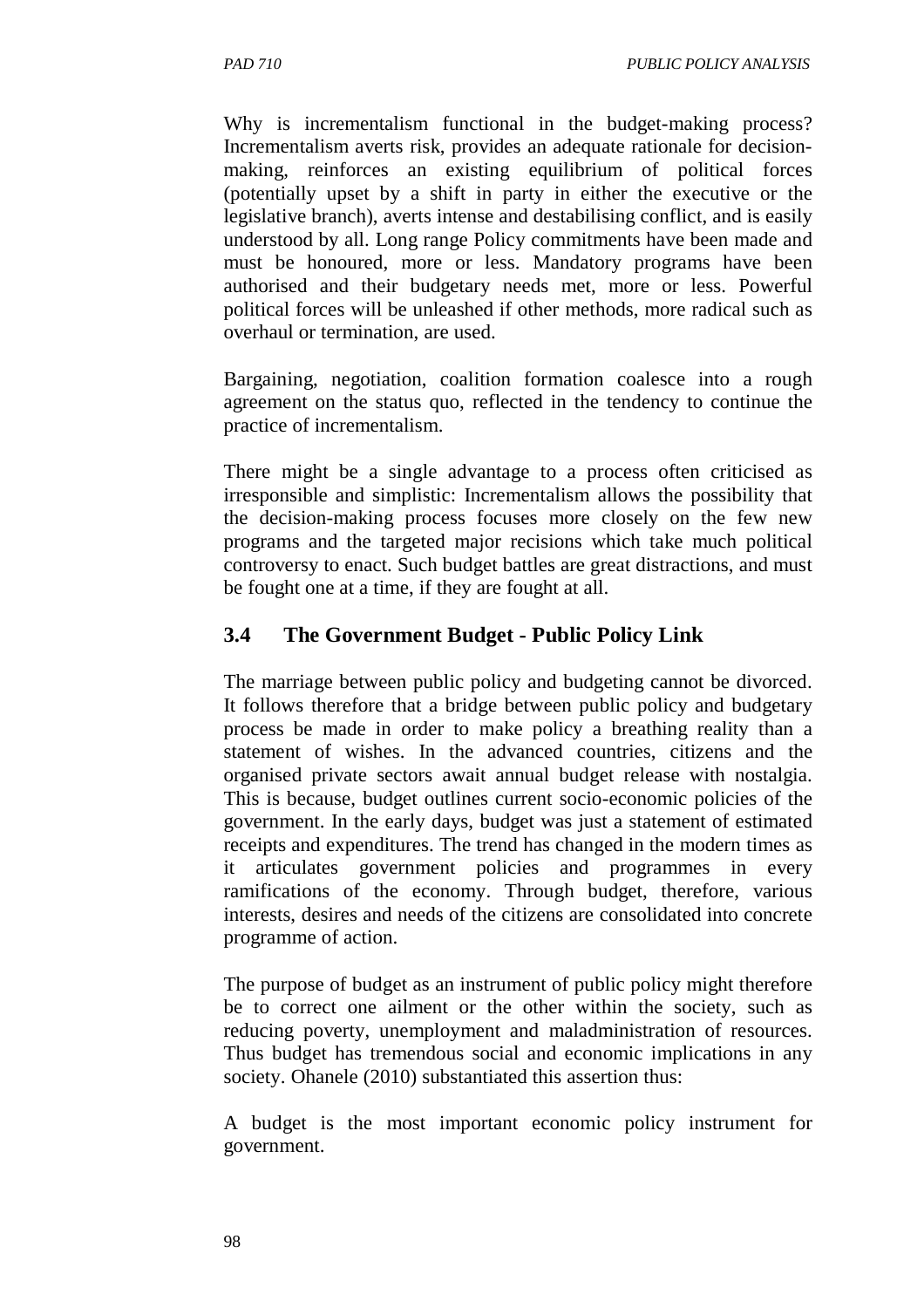*PAD 710 PUBLIC POLICY ANALYSIS* 

It reflects a government's socio and economic policy priorities more than any other document. It translates policies, campaign promises, political commitment and goals into decisions where funds should be spent and how funds should be collected.

It is explicit from the above that a well functioning budget is vital to the formulation and execution of government policies. In the same manner, a weak budget exacerbate socio-economic problem in an economy.

Over the years, budgeting within the Nigerian context has sabotaged public policies in Nigeria. Chegwe (2010) corroborated this when he declared that budgets at the state or federal administration have not been able to achieve up to a mere 45% annual budget implementation in the last twelve years. This ugly experience no doubt according to him has sabotaged policies in key public infrastructural provision such as transport, power, communication among others. The consequence manifests in the increase in cost of doing business in Nigeria. As such foreign investors are scared away and several others relocated to neighbouring countries or are contemplating doing so. Ayogu Eze quoted in Onuba (2010) did not mince words when he asserted with regret about the low performance of budget to realise objectives of public policies. He emphasised that:

the Senate is not satisfied with budget performance and neither is the minister of finance satisfied with the budget performance, because in some places, the performance is as low as 15 percent, in others, 27 percent and also 30 percent in some other places.

In another occasion, Ohanele (2010) attested to the above when he stated that: Every year, Nigerians hear of trillions of Naira budget by all tiers of government. But at the end of the year, our people are always at a loss as to where the monies were invested.

Actually, year-in-year-out, the description of budget by the government is always in laudable terms, but however, usually ends up in decreased standard of living of the Nigerian citizenry. Drawing from the above, Nigerian budgets have consistently failed over the years to achieve intended policy goals of government. Many analysts have blamed the failure on improper formulation and poor execution of budget policies.

### **3.5 Factors Responsible for Budget Failure in Nigeria and the Way Forward**

The general consensus among analysts is that budget failure in to capture the essence of public policies in Nigeria set in at two critical stages in the budget cycle. These are at the level of making and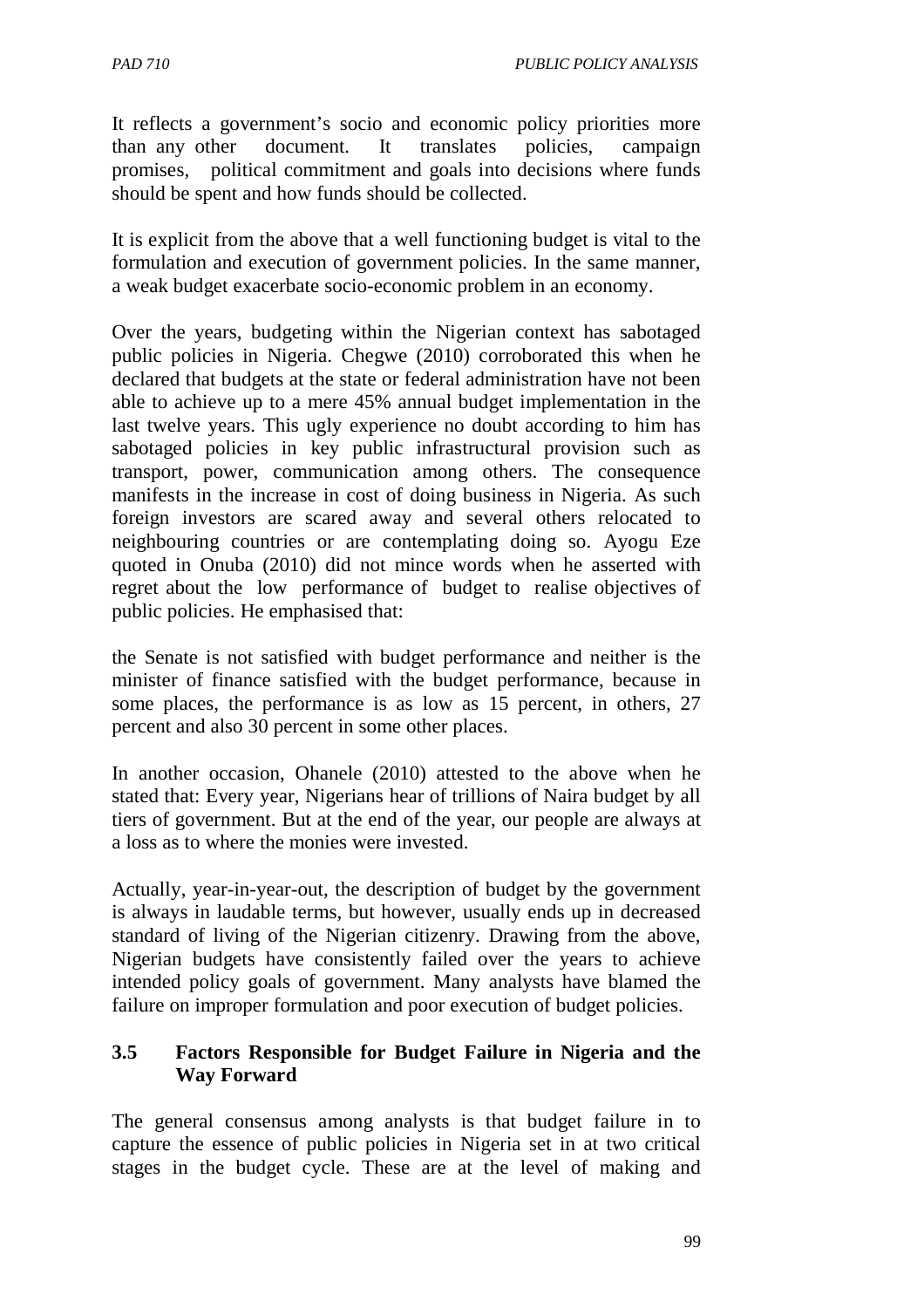implementing the budget. Some of the factors responsible for the failure in specific terms are discussed as follows:

**Delay in Preparation, Submission and Appropriation.** In most cases budget details from the presidency to the legislature are not sent on time to allow time for discussions and negotiations that would eventually result into an approved budget. Ahmed (2011) captured this situation in this form:

Everything that could possibly go wrong with Nigerian budgets has gone wrong. The estimate is submitted late, and the national assembly takes too long a time to pass it.

To a large extent, Ahmed has demonstrated explicitly this scenario as associated with the Nigerian budgetary system. From 1999 to date, budgeting in Nigeria has been characterised with delays in preparation, submission and appropriation. In some cases, budgets were approved at third quarter of the fiscal year. Worse still, supplementary budgets were usually concluded at the end of the financial year. The late passage of 2009 budget is a good example. The Senate passed the 2009 appropriation bill in December 2008; the House of Representatives did not pass same until April 2009 or thereabout (Ojo, 2009). The implication is that only few months were left for effective budget implementation. The resultant effect is improper execution and poor coordination of projects.

**Another Factor is the Bureaucratic Process of Securing Funds Release.** Funds are not released as at and when due. Ojo (2009) corroborated this. For him, so many hurdles are crossed before approvals can be cash backed. The irregularities in the release of the funds are usually due to the delay in processing payment. However, a good practice to address delays between warrant release and cashbacking has now evolved in the form of collaboration between the budget office and office of the Accountant General of the Federation. Draft warrant is now first reconciled by the two bodies before a final one is issued (Obadan, 2008). This then makes cash backing almost automatic.

**Again, short fall in revenue is also a factor**. This is perhaps the main reason for the late release of funds. President Yar'Adua cited in Ojo (2009) admitted the poor performance of the 2009 budget. For instance, he attributed the short fall in revenue to global economic crisis, fall in oil revenue and the Niger Delta crisis. Consequently both oil and non-oil revenues were about 17% and 21% respectively. This was far below the budget level of 2009. The implication was that projects attracted insufficient budget allocation, non-attainment of original set targets,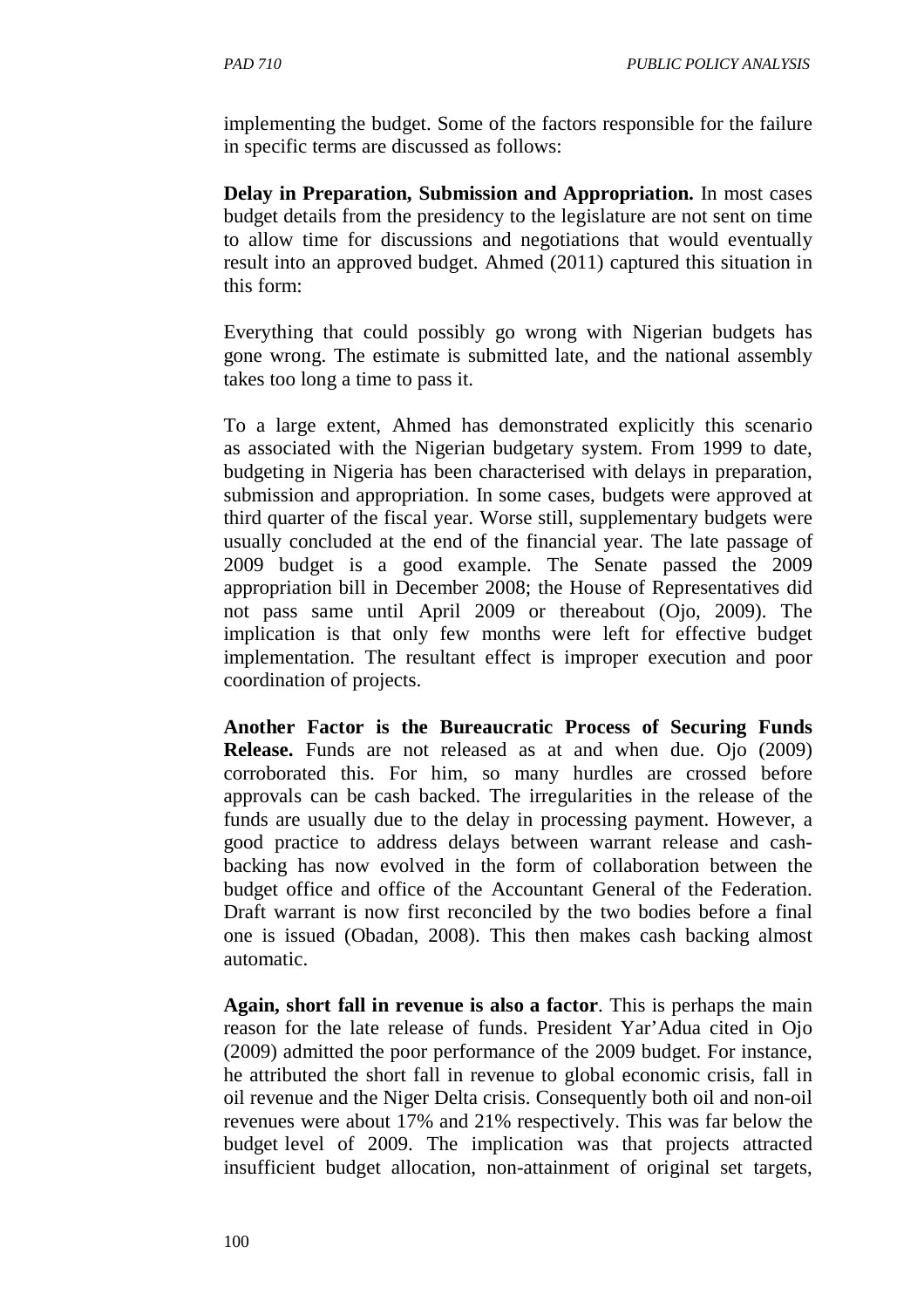delays in completion of projects to many years after the initial completion dates. The case of three problem projects of Ministry of Works in 2008 budget vividly illustrates the points. The projects are: the construction of Bodo Bonny road with a bridge across the Opobo channel in Rivers State; construction of Itigidi Bridge along Aba Omega Ediba Ugbe road (Cross River State), and construction of Kaduna eastern by-pass (Kaduna State). The first project mentioned above is handled by Gitto Construction Nig. Ltd. The contract sum was N24,045.26 million, and awarded on 14/10/02 with the stipulated date of completion as 03/12/05. The physical progress certified was 26.10% and amount paid to date is N11,253.13 million (Obadan, 2008). The insufficient annual funding thwarted the completion of the three projects as mentioned above.

**Further, lack of implementation plan is another factor.** The World Bank Director in Nigeria OnnoRhul quoted in Daily Trust of 27 May, 2011 reiterated this factor. He was of the opinion that what is really responsible for budget failure is lack of plan. He said that "government should budget for what it can spend". Due to the improper planning, government commits resources to projects without assessment of the results to be achieved. With proper plan in place, government should be able to prioritise choices in the face of dwindling revenues and thus, resources channelled to the projects that can be completed and make maximum impacts.

**Inadequate Monitoring of Budget Performance is Another Factor.**  Monitoring of budget is a constitutional role of the legislature. In the performance of this function, the National Assembly can visit any MDAs and project sites and conduct assessment of budget implementation. But this function is not given the needed attention in the Nigerian budget cycle. Where it is done at all, the reports are never debated or made public. Ojo (2009) attested to this fact thus:

Inspite of plethora of inquiries into MDAs, the reports of the probes have neither been debated at plenary nor made available to the public. This fuels the speculations that the motive behind such flurry of probes is self-serving and not in national interest.

The consequence of the limited or lack of monitoring is also that projects implementation tends to be delayed or projects are not executed or are abandoned.

**Yet another factor is the contractors and the supplies themselves.**  This in most case affects budgetary implementation. The problem manifest in: late commencement of project activities, supply of secondhand equipment by some contractors, use of substandard materials by some contractors, etc.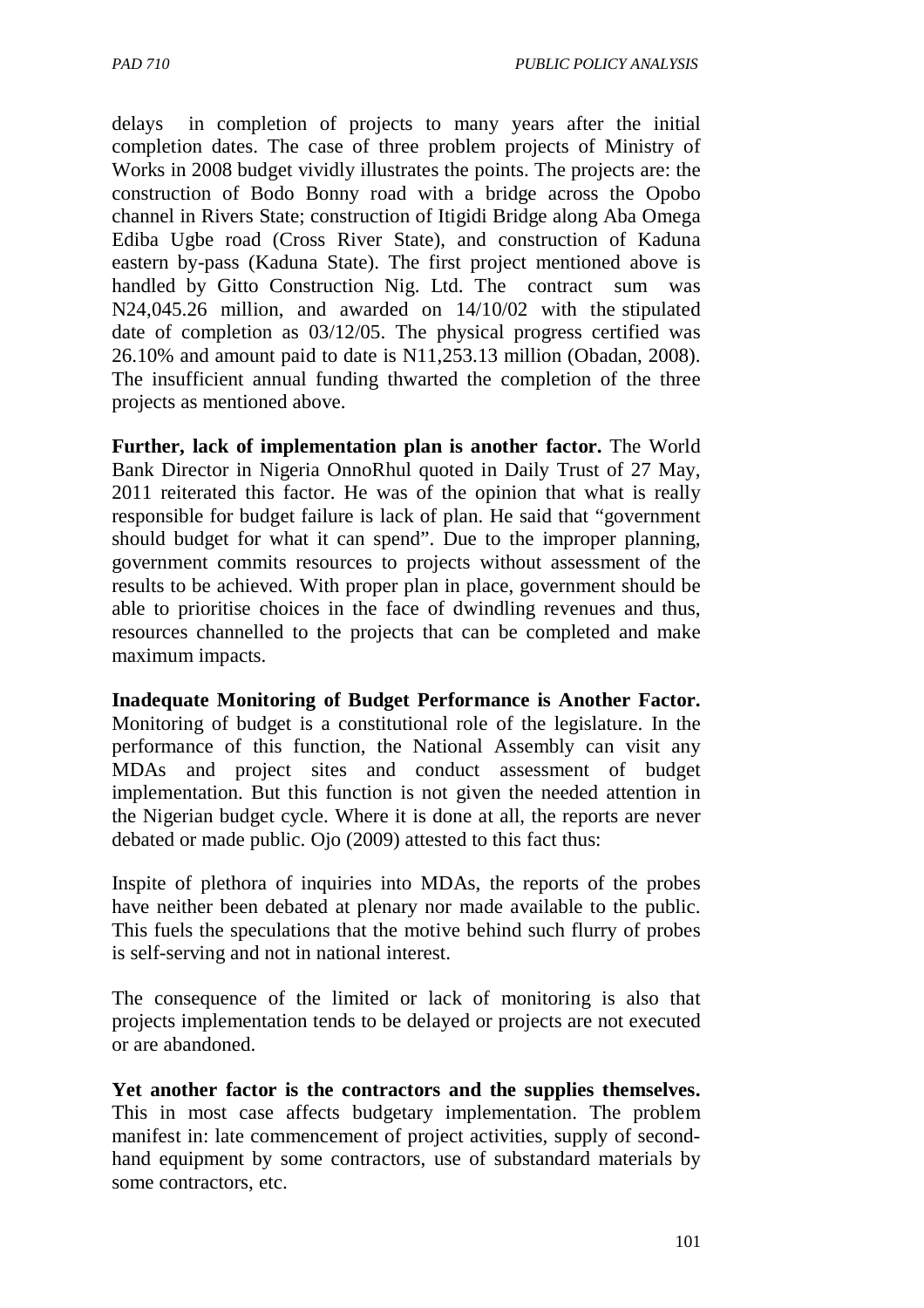**Closely related to the above and the most serious is corruption.** The delay in budget enactment, low budget allocation, downward review of allocation, problem with contractors/suppliers, delay in the release of funds are all deliberate corrupt tactics to thwart effective performance of budget for personal gains. A statement to this effect was made by Ahmed. It goes thus:

A top government official working with one of the agencies of government under the presidency said in 2007, that members of legislature inputted about N100 billion into the agency's budget and later came back after the budget was signed by the president for the amount inputted (Ahmed, 2011).

In this respect, the official in the agency asked whether he was expected to go to the bank and withdraw N100 billion. The culprit was dumbfounded. It is obvious that this happens in all ministries. It is such that any MDAs which refused to play with the law makers would hardly get the budget approved on time if not totally frustrated.

It is therefore not surprising that Nigeria was rated 134th position out of 178 countries by Transparency International corruption perception index 2010. Of course, Nigeria's mono-cultural economy, deficit budget, delay passage of the budget by the legislature, ineffective oversight function by the National Assembly, late budget release by the relevant authorities such as federal ministry of finance, Office of Accountant General of the Federation as well as Central Bank of Nigeria, are all factors responsible for budget failure to realise the target of public policies. However, a critical assessment of all the factors suggests that there are elements of corruption embedded here and there. In the house, time allotted for discussion is not enough to afford exhaustive debates on grants. Much time is spent in debating and discussing expenditure where the amount involved is meagre simply for the sake of discussion.

# **4.0 CONCLUSION**

It is beyond every reasonable doubt that a budget well formulated and properly implemented would contribute to the overall development of a nation. Over the years, these traditional functions of the budget have been a dying legacy, and unfortunately, it has retarded the realisation of socio-economic policy potential in Nigeria. The perennial challenge of the poor performance of budget has been blamed on several factors such as inadequate revenue, poor budget planning, inordinate political wrangling between the executive and legislative arms of the government and above all corruption. These factors have been dealt with extensively in the paper and ways forward charted accordingly.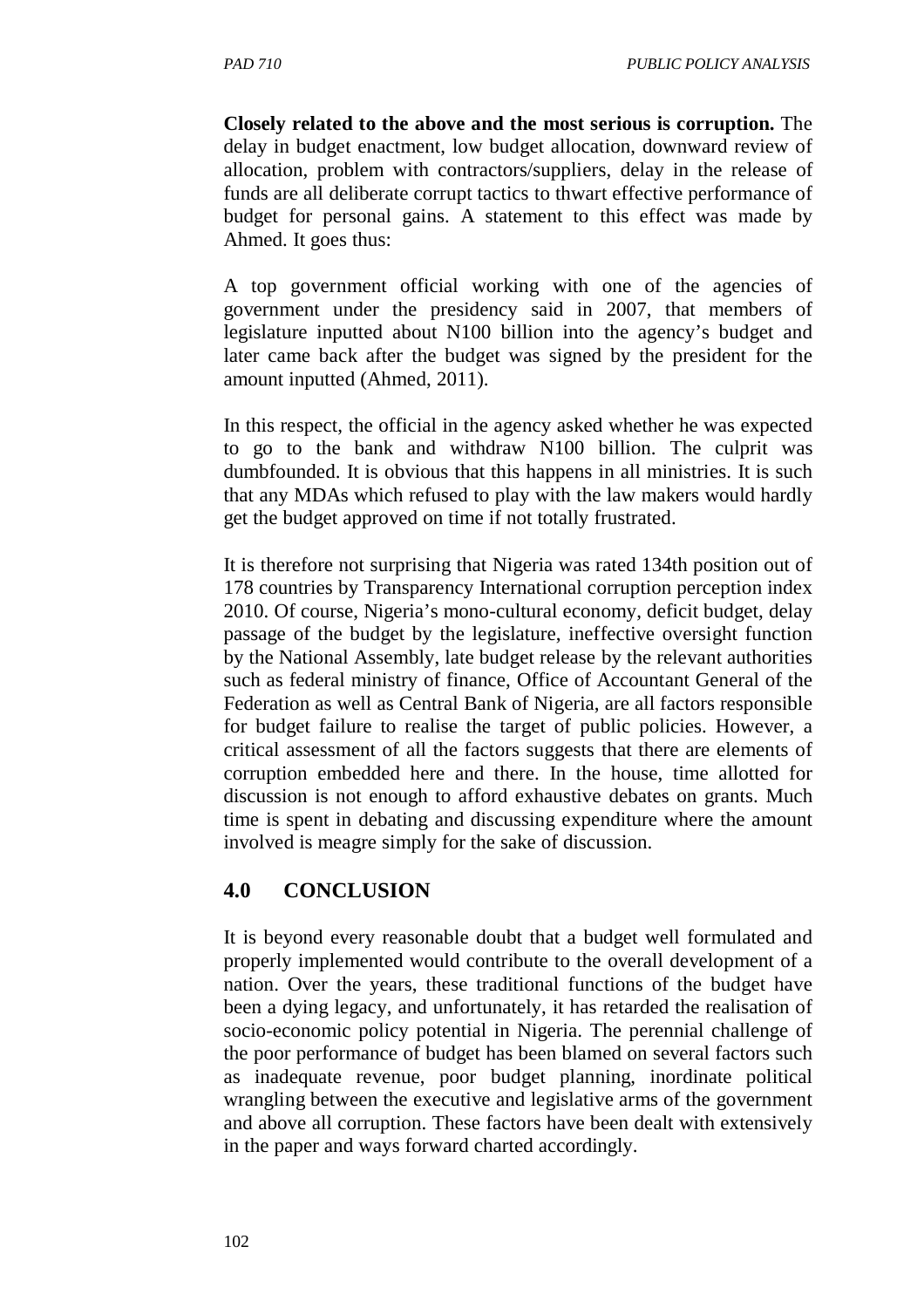### **5.0 SUMMARY**

In this unit, we have dealt with the concept of budget and budgetary process, revealed the types of government wherein we asserted that for public policy, public or government budget suffices. We also looked at the making of the budget in Nigeria and also established the link between the budget and public policy as a marriage of necessity. This unit is practical and the students are advised to engage national issues relating to public policy and budgetary process to ascertain why some public policies never see the light of the day.

### **6.0 TUTOR-MARKED ASSIGNMENT**

1. Establish the link between effective implementation of public policy and effective budgetary process.

#### **7.0 REFERENCES/FURTHER READING**

- Ahamed, I. (2011). The Vicious Cycle as Budget Delays and Non-Implementation, Daily Trust, 27 May.
- Bhattacharya, M. (2000). Public Administration. Kolkata: The World Press Private Ltd.
- Chegwe, K. (2010). Improved Budget Implementation: Key to Nigeria's Recovery.
- Available at http://www.focusnigeria.com/ budget-implementation.htm.
- Chizea, B. (2009), Criticisms of Budget Implementation, This day, 22 November. Available at http://www.allafrica.com/stories/2009/ 230768html
- Dlakwa, H. D. (2009), *Concepts and Models in Public Policy Formulation and Analysis.* Kaduna: Pyla Mark Service Ltd.
- Fadeyi, R. M. (1999). *Management Principles and Practices*. Lagos: Foresythe Media Ltd.
- Ikelegbe, A. O. (1994). Public Policy Making and Analysis. Benin: Uri Publishing Ltd.
- Jenkin, W. (1978). Policy Analysis: A Political and Organisational Perspective. Martin Robertson.
- Obadan, M. I. (2008). Federal Capital Budget Implementation: Factors Affecting Performance. Available at http://www.budgetoffice.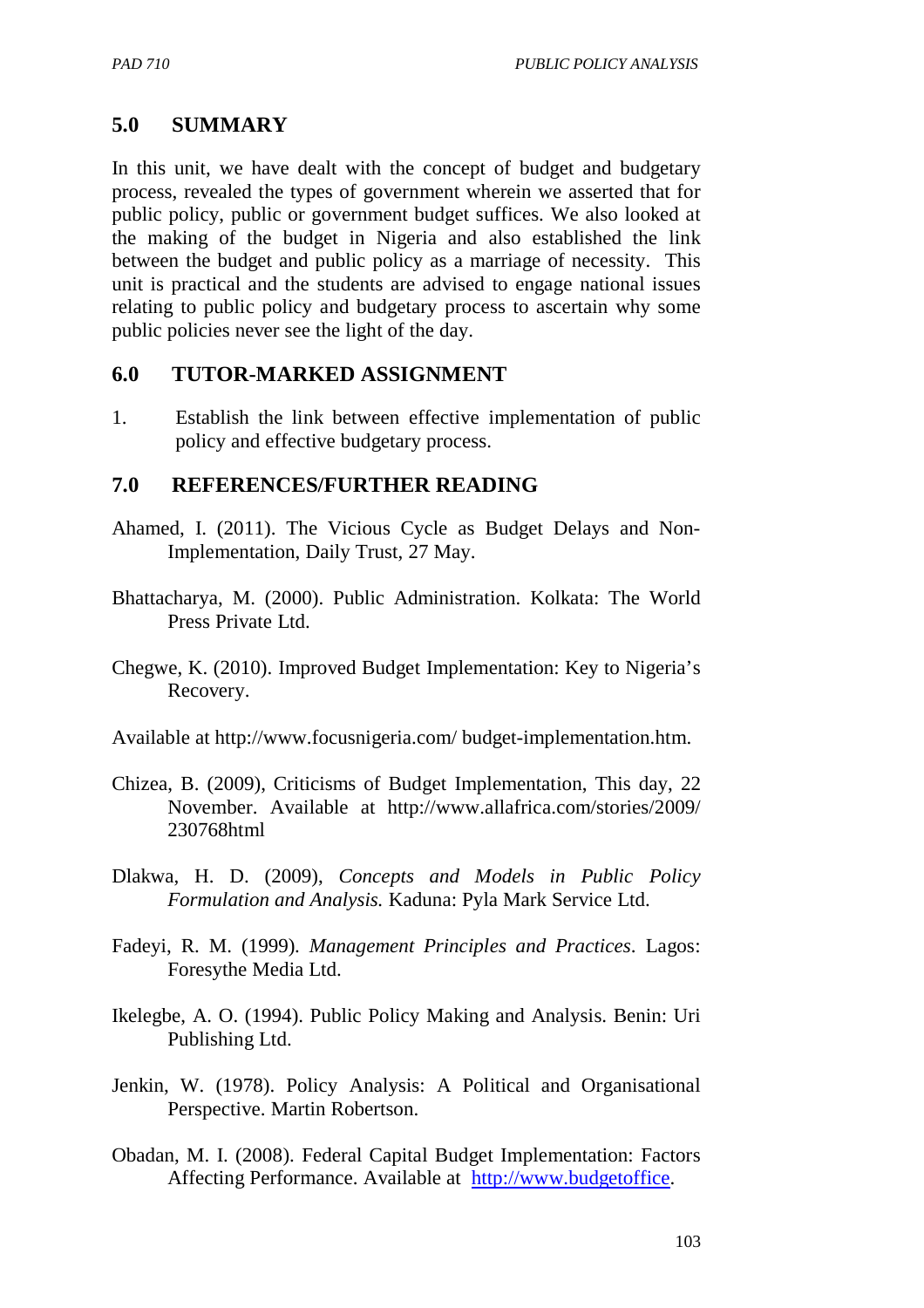- Ohanele, C. (2010). Government Budgets in Nigeria: Who Benefits? Available at a state of  $\alpha$  at a state of  $\alpha$  at a state of  $\alpha$  at a state of  $\alpha$  at a state of  $\alpha$  at a state of  $\alpha$  at a state of  $\alpha$  at a state of  $\alpha$  at a state of  $\alpha$  at a state of  $\alpha$  at a state of  $\alpha$  at http://www.copmfdafrica.ning.com/profile/judechimi diohanele.
- Ojo, J. (2009). Budgeting as Hollow Ritual in Nigeria. www.jideojog.blogspot.com
- Onuba, I. (2010). Strengthening Budget Implementation for Enhancing Execution. http://www.nigeriabestforum.com/generaltopics/?P=36035.
- Sachdeva, D. R. and Sogani, M. (1980). Public Administration: Concepts and Application. New Delhi: Associated Publishing House.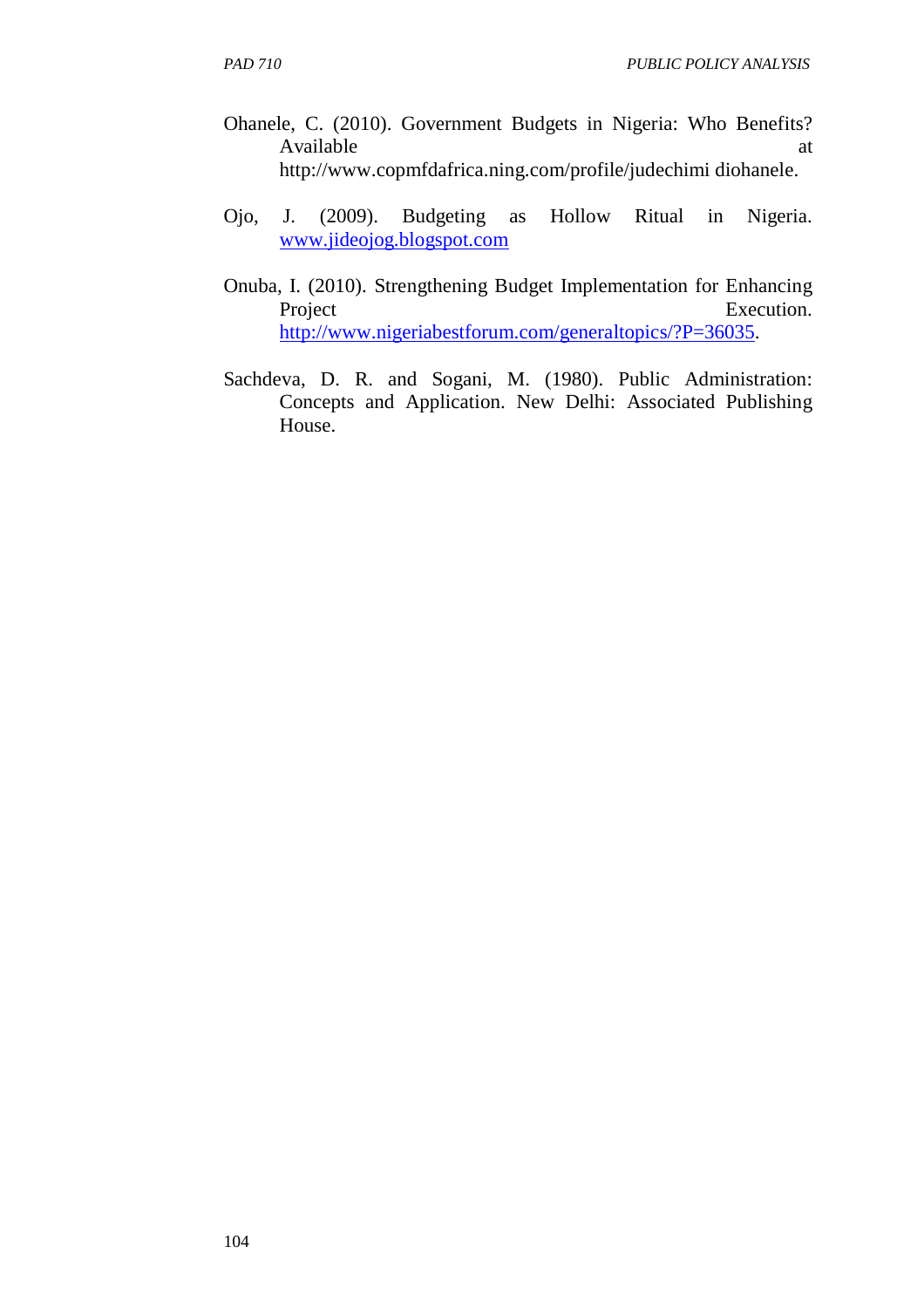# **UNIT 4 TECHNIQUES IN PUBLIC POLICY ANALYSIS**

#### **CONTENTS**

- 1.0 Introduction
- 2.0 Objectives
- 3.0 Main Content
	- 3.1 System Analysis
	- 3.2 Cost-Benefit Analysis
	- 3.3 Cost-Effectiveness Analysis
	- 3.4 Comparing CBA and CEA Similarities
	- 3.5 Critiques of CBA and CEA
	- 3.6 Critical Path Method (CPM)
	- 3.7 Programme Evaluation and Review Technique (PERT)
	- 3.8 Planning, Programming, Budgeting System (PPBS)
	- 3.9 Management by Objectives (MBO)
- 4.0 Conclusion
- 5.0 Summary
- 6.0 Tutor-Marked Assignment
- 7.0 References/Further Reading

# **1.0 INTRODUCTION**

Policy analysis involves the use of different types of modern management decision techniques and strategies, depending upon the nature of the decisions to be taken. These techniques are largely different aspects and applications of system analysis and include operations research, system engineering and network analysis tools embracing programme evaluation and review techniques (PERT) and Critical Path Method (CPM), scheduling, planning and programme budgeting system (PPES), cost-benefit analysis and statistical methods. Others are scenario construction and paradigms, organisation analysis, management-by-objectives, etc. Most of these techniques have been developed or given greater attention and aimed at clarifying the task of policy analysts, policy planners and policy-makers. Almost all of these techniques are based on scientific methods for solving problems and will lead to rational decision-making. In this unit, we shall examine various analytical tools and techniques used for policy analysis.

### **2.0 OBJECTIVES**

At the end of this unit, you should be able to:

- identify general operational research tools for policy analysis ii
- describe tools and techniques of policy analysis.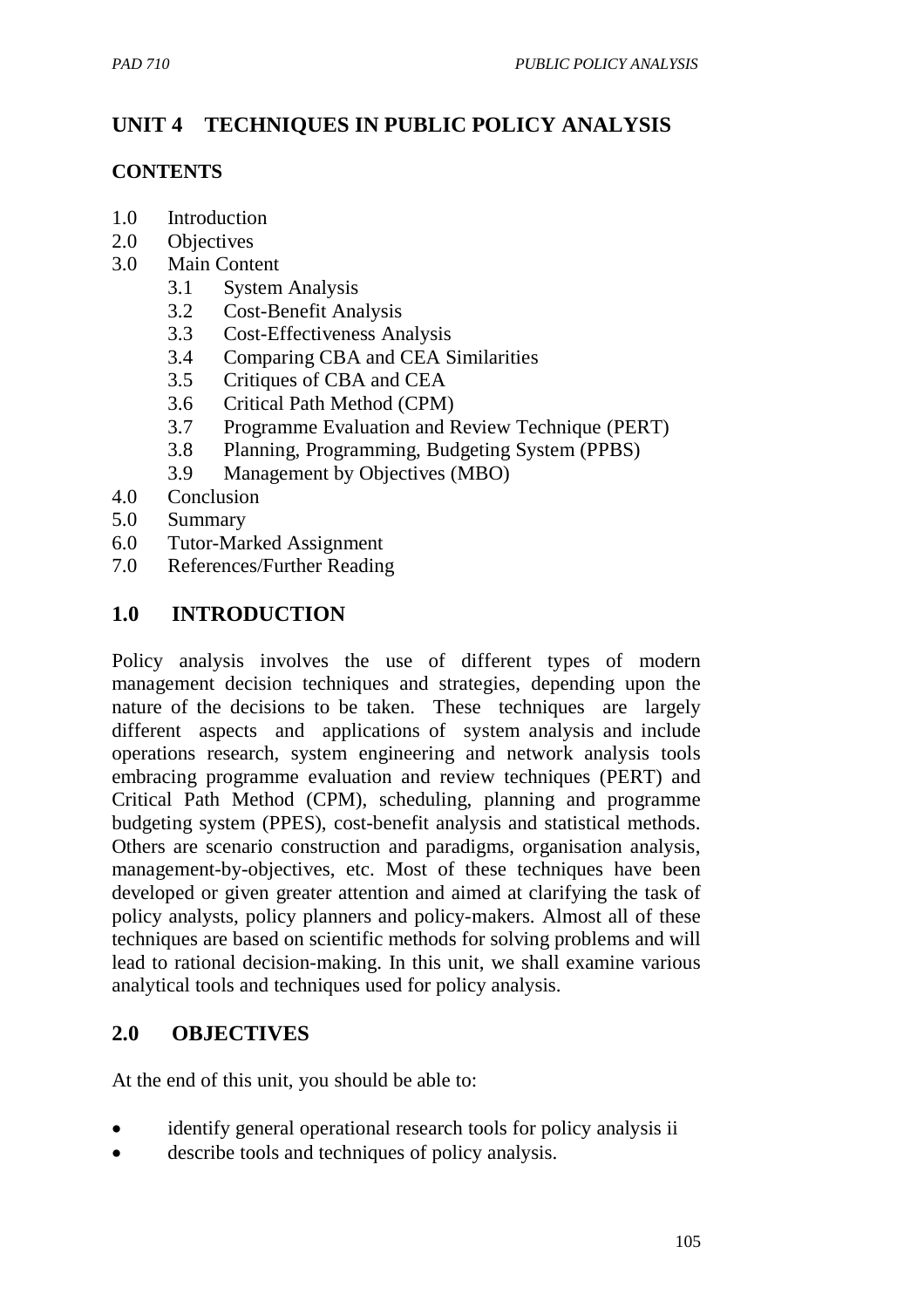# **3.0 MAIN CONTENT**

#### **3.1 System Analysis**

System analysis is a systematic approach to helping a decision-maker chose a course of action by investigating the problem; searching out objectives and alternatives; and comparing them in the light of their consequences, using an appropriate framework- insofar as it is possible/analytic – to bring expert judgment and intuition to bear on the problem. Since, system analysis generates and presents information in such a way as to improve the basis for decision-makers to improve the basis for decision-makers to exercise judgment, which has the same purpose as policy analysis. System analysis as a key technique in the process of decision-making has recently been receiving considerable attention; a few comments on its limitations would, therefore, be in order.

In spite of its acclaimed usefulness as a tool in the processes of decisionmaking, system analysis is in general, ineffective where the problems to be solved are behaviour-oriented and therefore, do not lend themselves to quantitative measurement. Secondly, its successful application has been impeded by the lack of the necessary skills. Thirdly, the attitudes and perceptions of professional systems analysts have in many cases proved to be at variance with needs to be met. More specific weaknesses and difficulties associated with the application of systems analysis as a tool of policy analysis in developing countries could be categorized as follows:

- i. Imprecise formulation and frequent and radical changes in the definition of national goals; this undermines the stability of policies;
- ii. The dearth of reliable data; and
- iii. Alien foundation and orientation of the policy-making processes, stemming in most cases from the influences of colonial administration of pre- independence days.

### **3.2 Cost-Benefit Analysis**

It is an analytical technique for analysing decision of programmes or project. It involves evaluating all the costs of a programme or project whether tangible or not and all the benefits accruing to the programme or project whether there are in short term or long time in qualitative and quantitative terms. The net benefit (subtracting cost from benefit) is what paves away to choice or decision. It helps to determine the most effective and alternative decision-decisions with net social benefits. Moreover, it helps in project evaluation so that decision can be taken on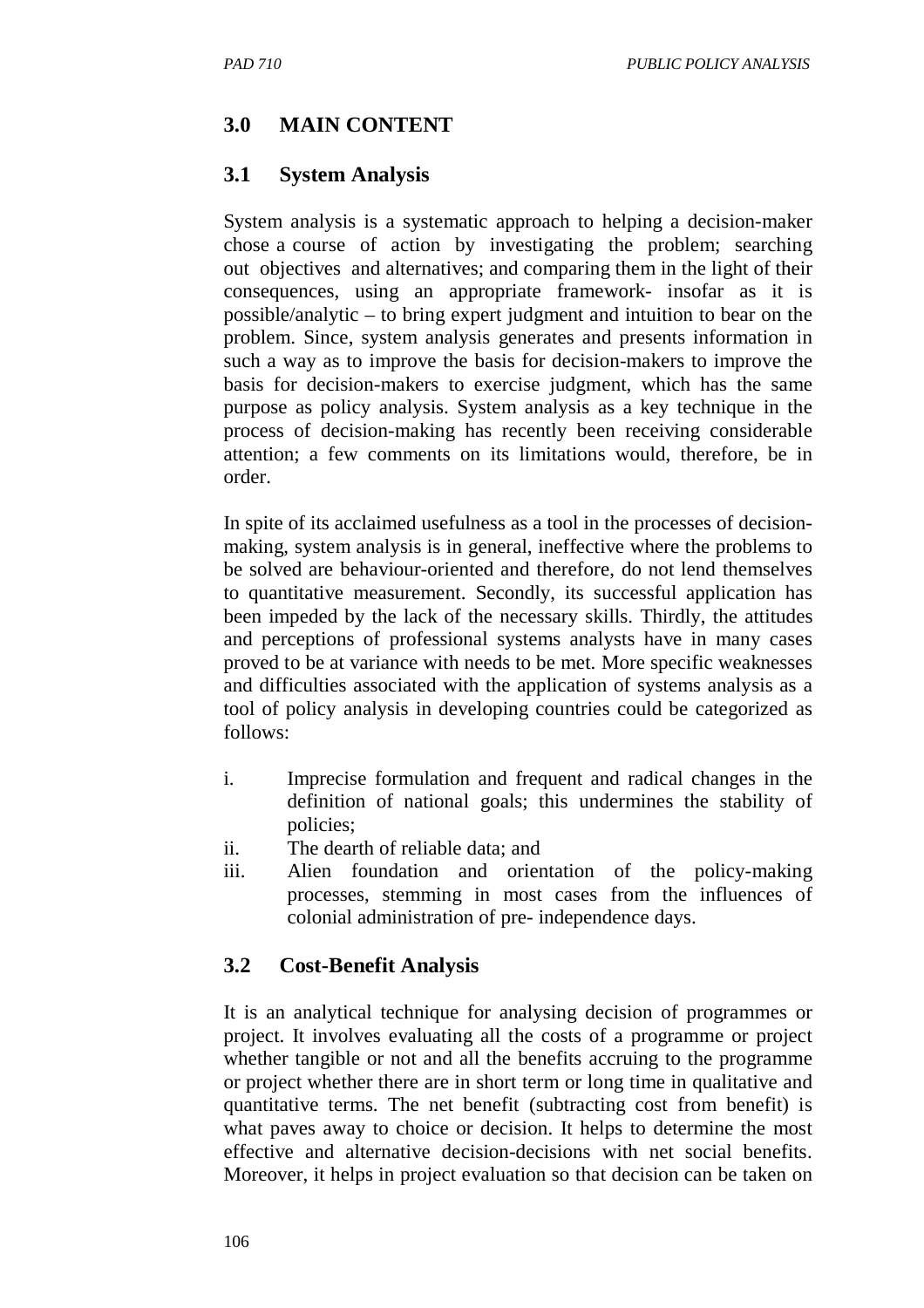its choice or feasibility. In other words, cost-benefit analysis techniques are useful for decision-making and evaluations.

Cost-benefit analysis is in theory a much more powerful tool for decision- making than cost effectiveness. It can be used, for example, to choose between such diverse alternatives, such as: allocating funds to build educational institutions, a bridge or dam with irrigation and flood control as goals to providing ante- and post- natal facilities to reduce maternal and child mortality. If the project's cost about the same thing, it is merely a question of choosing the project for which the benefits exceed the cost by the greater amount. In the exercise, we should not forget to cost and value the indirect consequences resulting from a project- the so-called externalities, side-effects and spill-over, for example, the Bar Beach that over-flowed its bank rendered shipping unusable; affected tourists and small road-side businesses. It should also be noted that a project may still find favour in public policy even if the costs outweigh the benefits. In circumstances, such as this, the government usually takes political and social factors into consideration as well.

### **3.3 Cost-Effectiveness Analysis**

It is a tool for determining the least cost of alternative programme or project. It bears some similarity with cost benefit analysis. The differences between costs-benefit analysis and cost –effective are that the former emphasises net social benefit, while the latter emphasises least cost of alternative or higher benefits (Ikelegbe, 1996). Cost effectiveness requirements are based on the realisation of the obvious difficulties of quantifying and monetizing the benefits of public policy programmes. To an analyst using this technique, the benefits are assumed, and the search is for the lower cost, but maximally effective alternative to attaining the benefits. Cost effectiveness requires a clear statement of objectives and output. It requires the comparison of alternatives in relation to alternative objectives. The alternative that achieves most at the same cost is preferred.

Cost effectiveness is useful and applicable to policy makers or project managers in situations where the objectives and benefits of a programme accomplishment are fixed and identical and the issue is only the determination of the least cost alternative with highest effectiveness. Moreover, where the budget allocations or funds to perform certain activities are fixed and the issue is the determination of the alternative that would utilise the given level of funds to achieve greater benefits or higher level of effectiveness. Cost effectiveness is particularly useful because of the limited and inadequate resources available to governments and corporations amidst so much problems, demands and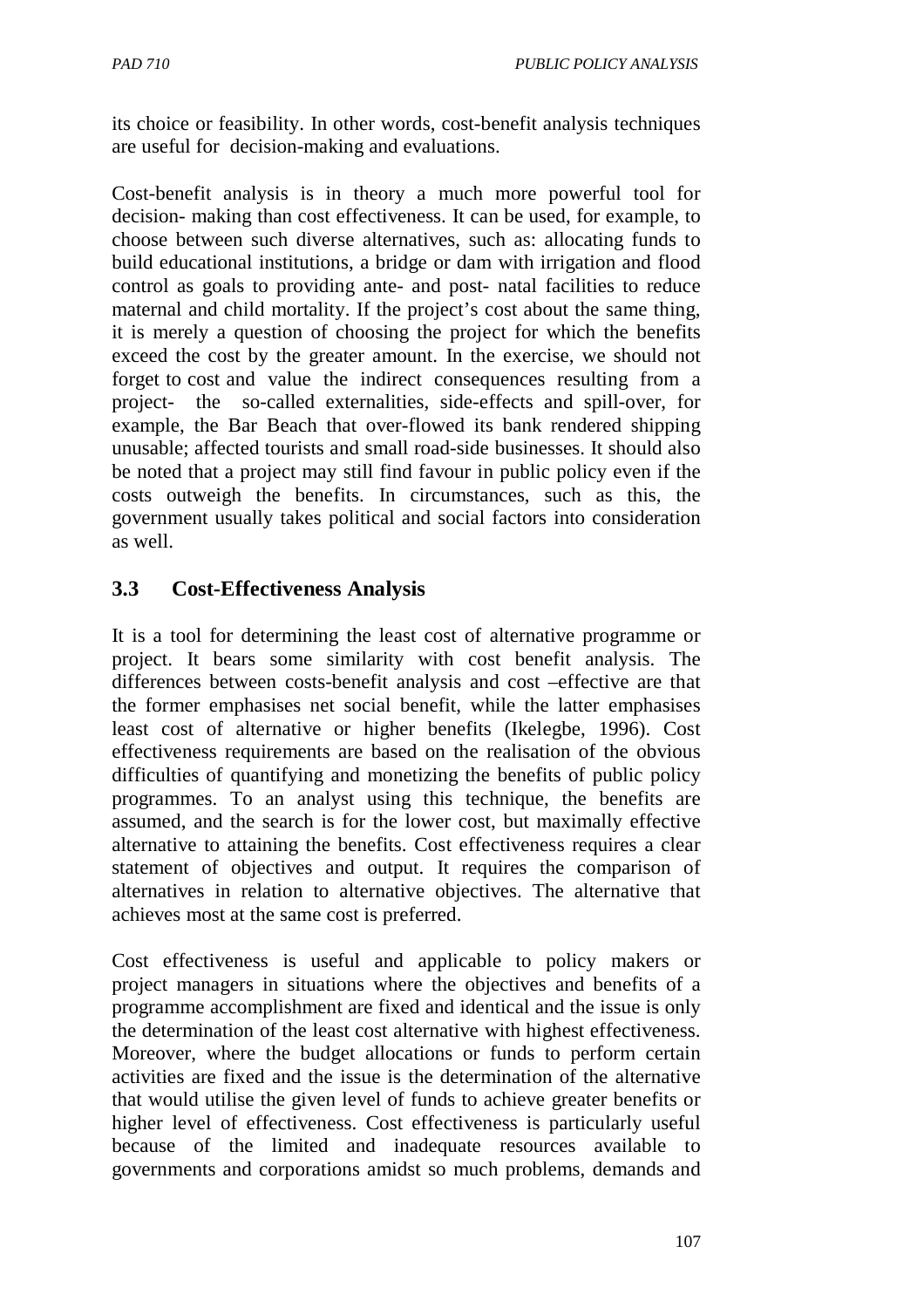needs (Ikelegbe1996:50). Governments and Corporations would often like to know the efficiency and effectiveness of resources expended.

However, effectiveness measurement could present a problem. However, the problem could be solved by measuring effectiveness on a scale that depends on the nature of the goal. For example, if we were to evaluate the effectiveness of educational programmes to improve reading performance, we could directly relate the effectiveness on a standardised reading test. We are often able to use cost- effectiveness to rank competing alternatives that seek different goals, for example, to decide on the best overall use of money when we have several longrange objectives in mind. That requires something more, for instance, that there is a way to compare the worth or benefit for a particular cost of achieving certain effectiveness for one goal with that of another.

### **3.4 Comparing Cba and Cea Similarities**

- (1) Aside from this major distinction, the two forms of economic analysis are basically identical;
- (2) Both approaches attempt to assess the desirability of alternatives;
- (3) Both look at short-and long-run costs and benefits;
- (4)

Consequently, both are troubled with the same kinds of methodological problems

#### **Differences**

- (i) The potential merit of cost benefit analysis over cost effectiveness analysis is that the former allows for analysis across subject areas. When the expressed ratio of benefits to costs of a program is 1.0, costs are equal to benefits. As the ratio increases, the benefits accruing have increased. In contrast, costeffectiveness analysis would not allow such direct comparisons since the effects would be expressed in time saved and families able to sustain themselves. It has limited utility it takes benefit as given;
- (ii) The technique does not help to justify the costs to benefits of alternative programmes;
- (iii) Beside, its Utilisation is difficult because of the quantification or monetisation or enumeration of the benefits of the programme or its alternative;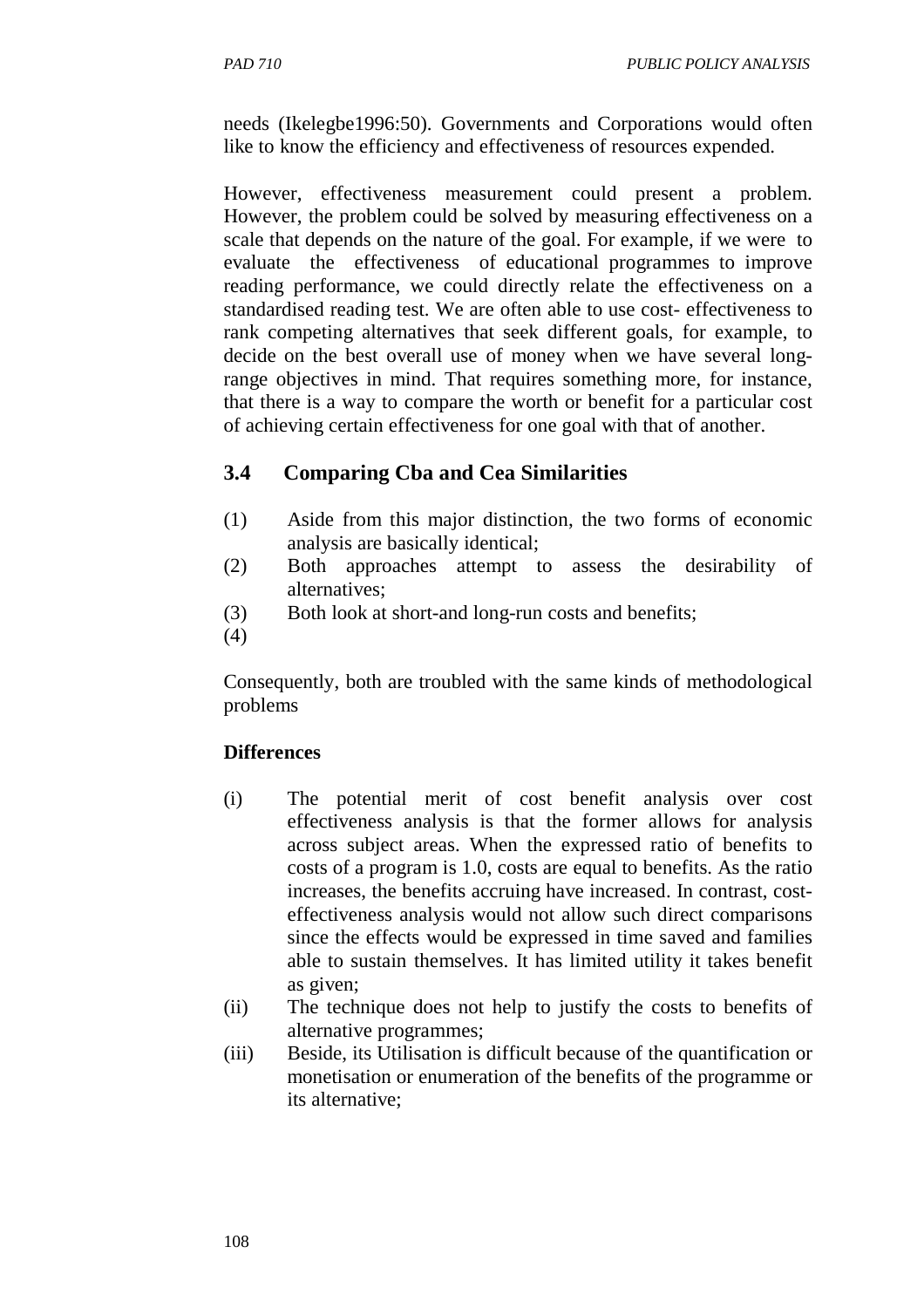### **3.5 Critiques of Cba and Cea**

Critics have observed that both tools of analysis have certain limitations which make them inadequate as tools of analysis and they include:

- (1) The first critical problem of either approach is that of estimating what are the causal relationships operative in the problem under analysis. In examining alternative programs, the analysis will be required to make some assumptions about causation in order to proceed. Some reliance can be placed upon earlier experiences or evaluation of existing programs of similar character.
- (2) In some cases, there may be little available material from which to make an assessment of causal relationships. This is the case particularly when new technologies and materials must be developed as part of the project being analysed. In other words, predictions, estimates or guesstimates must be made regarding the relationships between resource inputs and technological breakthroughs;
- (3) There is the issue of what gets counted as a cost and a benefit. Determining the financial costs of existing programs is often difficult, because accounting systems are designed to produce information by Organisational unit and not by program as specified in program structures. Even, when this matter is resolved, all that is produced are the direct financial costs to government. Indeed, a standard criticism of economic analysis is that it tends to consider only the costs to government and not the costs imposed upon others. Failure to consider all costs tends to weight the analysis in favour of the proposed project under review.
- (4) Indirect costs as well as benefits imposed or granted to others are referred to as externalities or spill over, secondary and tertiary effects. These are costs and benefits that affect parties other the ones directly involved. Most government expenditure decisions involve the same kinds of spill-over effects. The costs of an urban renewal program may be assessed in terms of the outlays required for purchasing and clearing land to the exclusion of spill over costs upon families, businesses and industries that must be relocated. However, the argument is made that there are no such things as secondary or spill over effects that anyone or anything affected by a program should be part of the explicitly considered benefits and costs of that program.
- (5) Related to spill over costs and benefits are redistributive effects, a matter which analysis often ignores. Involved here is the matter of whether some groups in the society will be benefitted more than other groups. Other criteria for judging re-distribution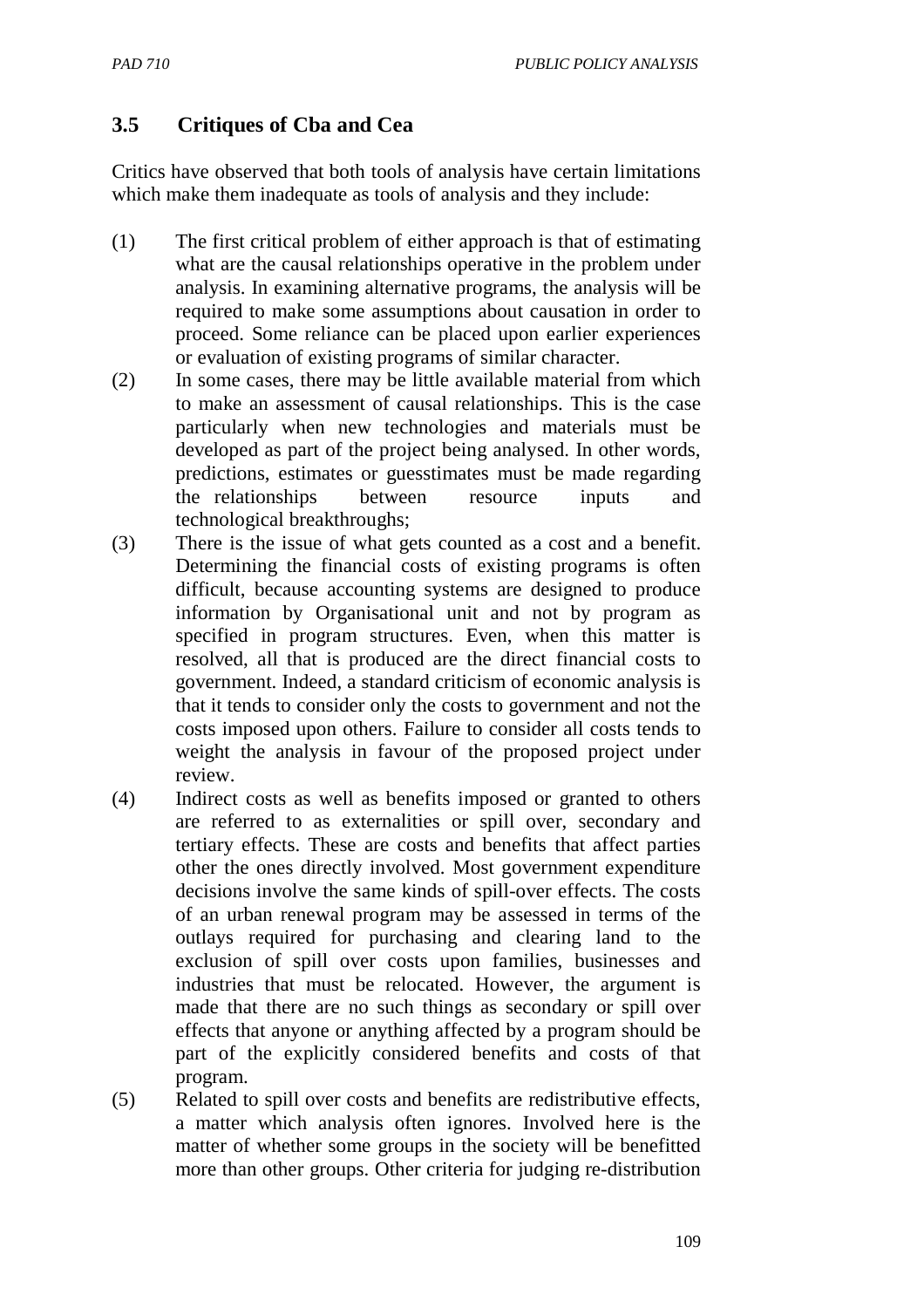include: race, educational level, and occupational class.

(6) Even, if an ideal model was designed, displaying all of the relevant types of costs and benefits or effects, the problem of quantifying these remains. Much of the problem of setting naira values in the analysis stems from the fact that governmental programmes do not entail market prices. Much of economic analysis in the public sector, however, must input the prices or values of programmes.

This practice is known as shadow pricing. The procedure is easiest in dealing with business-like operations of government such as in providing water and electrical power and most difficult in areas involving social values. Thus, the relevant concept of the cost of a public expenditure is the value of the benefits forgone by not leaving the money in the private sector, where it would be consumed or invested.

However, a naira diverted from the private to the public sector is not just an equivalent naira cost or dollar benefit forgone. As Feldstein (1965) has written, "part of the money taken from the private sector decreases consumption immediately, while the rest decreases investment and, therefore, future consumption". Thus, the value of a naira removed by government expenditure is worth the "discounted value of the future consumption that would have occurred if the investment (in the private economy) had been made. Some charge must be made against that naira removed from consumption in order to arrive at the current value of future consumption forgone. This charge is variously known as the discount or interest rate (Banks and Kotz, 1966: 283-92).

Moreover, most investment projects involve an early expenditure of heavy capital costs followed by a tapering off to operating costs. Returns are non-existent or minimal for the first few years and then increase rapidly. The comparison of costs to benefits over time makes the necessity for discounting obvious. Higher costs occur earlier in most projects. The higher benefits which occur later are valued less because of the time factor. Costs and benefits must, therefore, be compared within each time period (usually each year), and the differences summed over the lifespan of the project. This is in essence what a discount rate accomplishes. The longer it takes for returns to occur, the more their value is discounted. In effect, it is compound interest in reverse. Costs, occurring earlier, are subject to less discounting. Thus, for a project to be economically feasible, total benefits must exceed the discounted costs, but the discounted values of benefits must exceed the discounted costs.

The importance of the discount rate will vary in terms of the similarities or dissimilarities of program alternatives being compared. Dissimilar projects may have significantly different discount rates. The social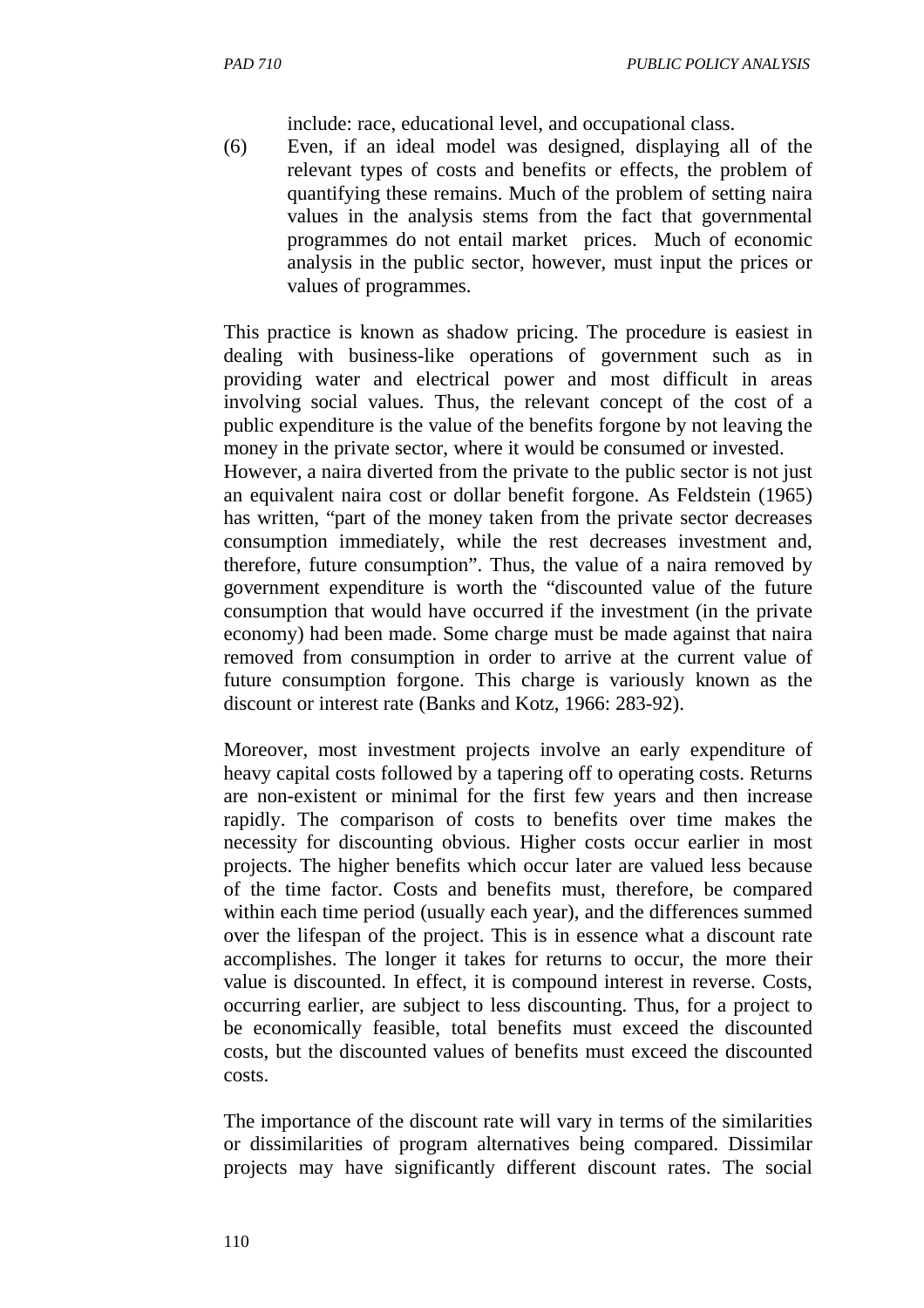opportunity costs of money invested in health services, for example, may be quite different from the costs of money invested in water resources. The same discount rate applied to both of these could be highly misleading.

There are other means than analysis for providing help to a decisionmaker, who has to arrive at a choice between alternatives. These include (Oshionebo, 1998:77-83):

- **Perceived needs of the people that is, relevance of programme** irrespective of cost;
- Political and social expediency
- **Pure intuition with or without divine guidance and**
- muddling-through" a sort of trial and error process in which naturally occurring feedback from what actually happens, supplemented by limited analysis, serves to provide the help.

#### **3.6 Critical Path Method (CPM)**

Critical Path Method (CPM) is project modelling technique. It is commonly used with all forms of projects. Any project with interdependent activities can apply this method of mathematical analysis. The term is generally applied to any approach used to analyse a project network logic diagram. CPM is commonly used with all forms of projects, including construction, aerospace and defence, software development, research projects, product development, engineering, and plant maintenance, among others. Any project with interdependent activities can apply this method of mathematical analysis.

Derivatively, The Critical Path Method (CPM) is a project modelling technique developed in the late 1950s by Morgan R. Walker of DuPont and James E. Kelley, Jr. of Remington Rand. CPM is commonly used with all forms of projects, including construction, aerospace and defence, software development, research projects, product development, engineering, and plant maintenance, among others. Any project with interdependent activities can apply this method of mathematical analysis. Although, the original CPM programme and approach is no longer used, the term is generally applied to any approach used to analyse a project network logic diagram.

The technique is used in planning and control of well-defined projects or programme and their implementation, particularly with a simple management. It helps to determine the relationships between the activities and sequence of activities, in terms of what should be done first or later and the completion time. This scheduling activities is within a time frame and lead to event or milestone, and programme completion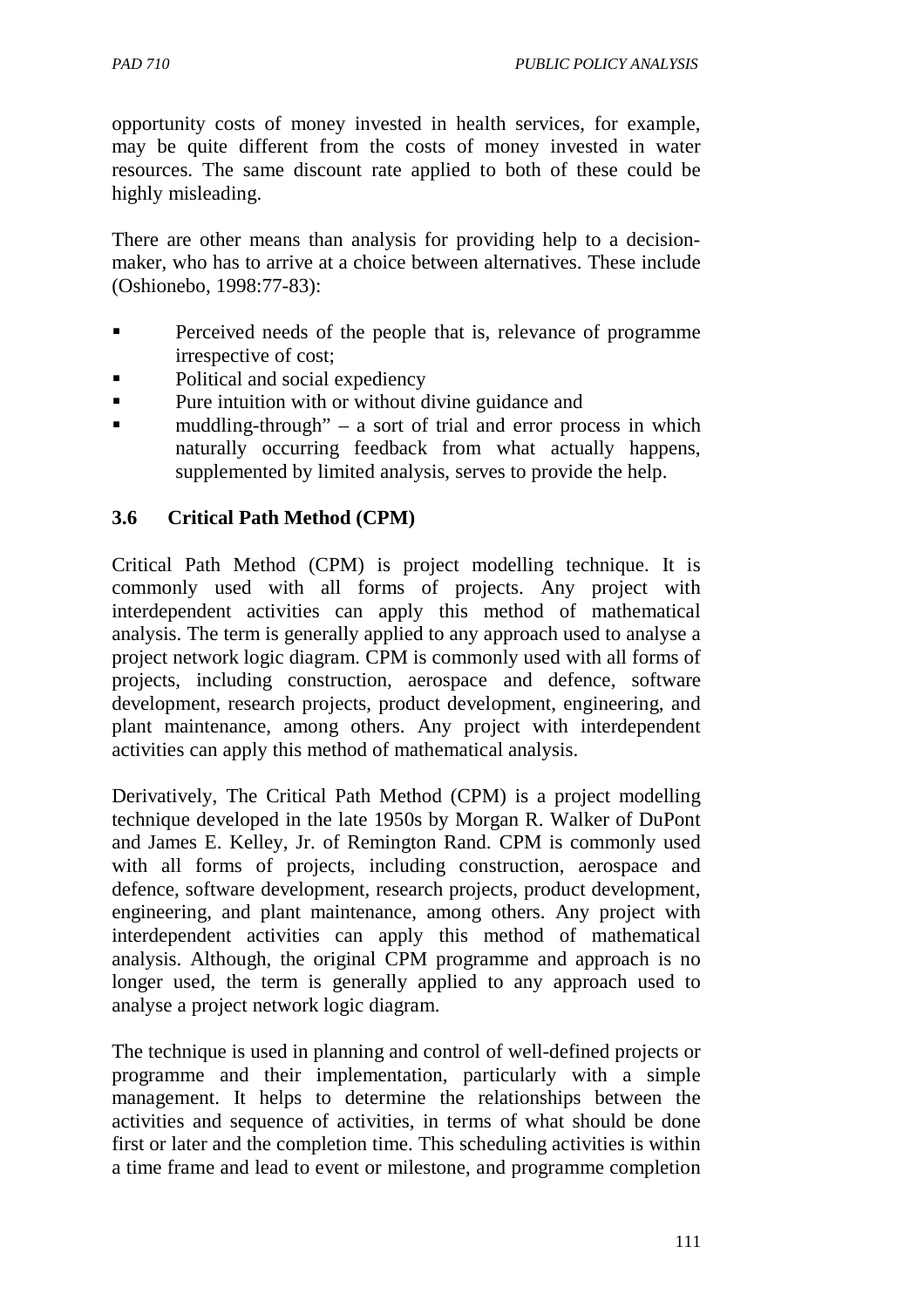or achievement (terminus). Under CPM the earliest completion time of an event and the entire programme are determined. It helps to estimate time duration for the completion or various activities events and the entire programme.

#### **3.7 Programme Evaluation and Review Technique (PERT)**

The Programme Evaluation and Review Technique (PERT) is a statistical tool, used in project management that is, designed to analyse and represent the tasks involved in completing a given project. It is used in conjunction with Critical Path Method (CPM). It was able to incorporate uncertainty by making it possible to schedule a project while not knowing precisely the details and durations of all the activities. It is more of an event-oriented technique rather than start- and completion- oriented, and is used more in projects where time, rather cost, is the major factor. It is applied to very large-scale, one-time, complex, non-routine infrastructure and Research Development projects.

PERT was developed for the US Navy Special Projects Office in 1957 to support the US Navy's Polaris nuclear submarine project. It was able to incorporate uncertainty by making it possible to schedule a project while not knowing precisely the details and durations of all the activities. It is more of an event-oriented technique rather than start- and completion-oriented, and is used more in projects where time, rather cost, is the major factor. It is applied to very large-scale, one-time, complex, non-routine infrastructure and Research Development projects.

It is a planning and control technique based on network analysis. It is used for planning and organising tasks and activities in relation to programme completion. PERT can be used to analyse the involved tasks in completing a given project, especially the time needed to complete each task, and to identify the minimum time needed to complete the total project. PERT was developed primarily to simplify the planning and scheduling of large and complex projects with multiple management. It is more concerned with activities or jobs. PERT is similar to CPM in several ways. Both are flow charts. Both calculate expected completion times. Both determine the critical path. In fact, CPM can be subsumed in PERT analysis, because PERT involves CPM.

PERT, however, differs from CPM. First, it is concerned with events, unlike CPM that is concerned with activities. Second, PERT enables the calculation of variances in the expected completion times. In uncertainties, the most probable time for determining events can be determined. PERT is also more rigorous and sophisticated. It is designed to manage large-scale and complex projects, with overlapping and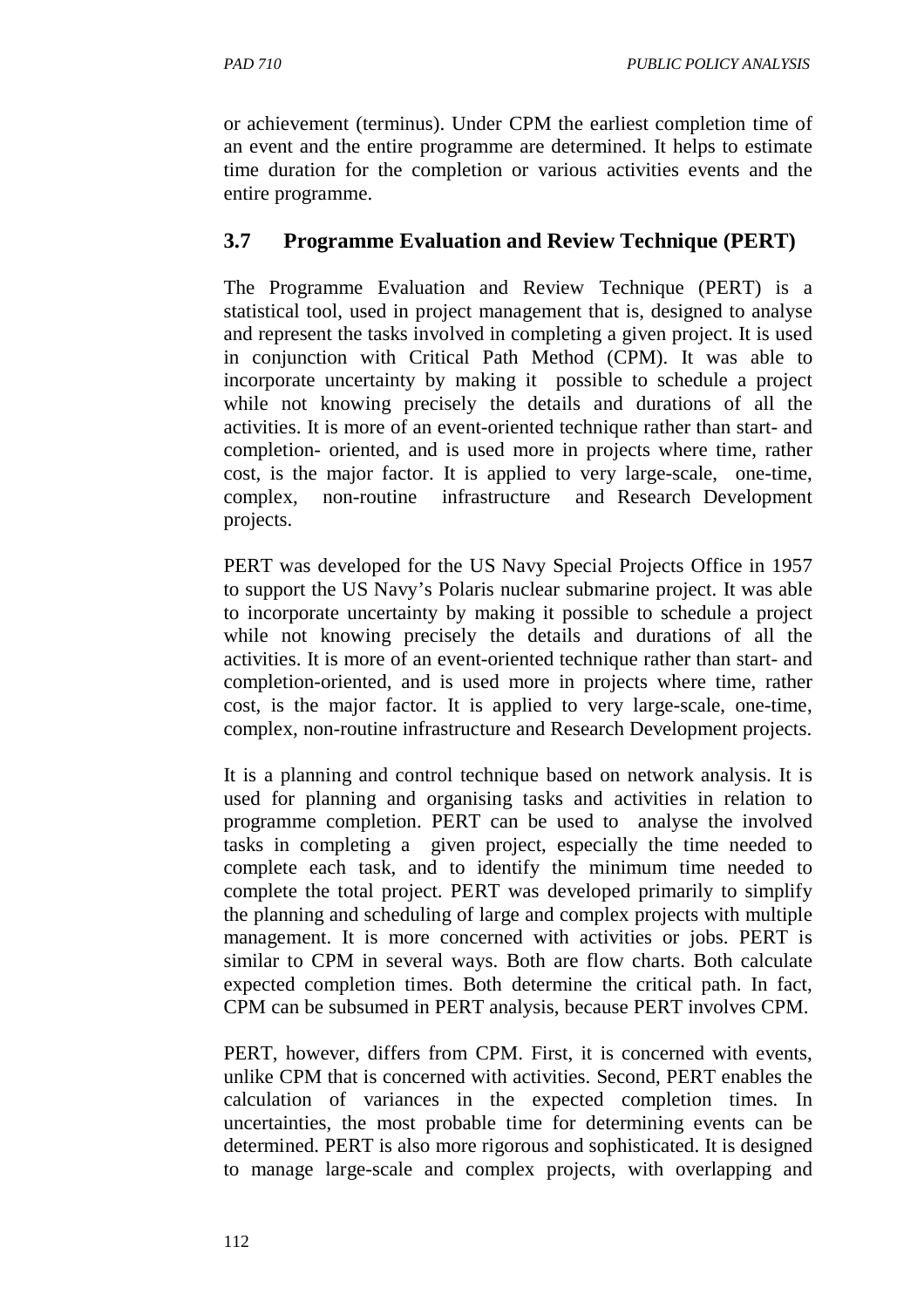*PAD 710 PUBLIC POLICY ANALYSIS* 

multiple managements, logistic problems and imprecise objective. This is in contrast to CPM which is more applicable to a well defined programme with single management.

### **3.8 Planning, Programming, Budgeting System (PPBS)**

It is an integrated system of planning which involves systematic consideration of alternatives in the choice of strategies, and programming in the determination of manpower, material and other needs for accomplishing a programme. Then, budgeting is added to provide financial backing. In this unit, we shall examine the components of PPBS, the advantages and disadvantages.

PPBS constitute five following elements:

- (i) A program structure a classification of the courses of action open to an organisation for attaining its objectives;
- (ii) An approved program document that includes precise, quantitative data on needs, resource inputs, and program outputs extending a number of years into the future;
- (iii) A decision-making process that establishes the functions, rules, and timetables for the actions required by the PPBS;
- (iv) An analysis process for measuring effectiveness and for weighing alternatives; and
- (v) An information system that supplies the data required to implement the system.

PPBS is a management tool for providing a better analytical basis for decision- making and for putting such decisions into operation. The PPBS specifies that these activities should be integrated and coordinated within an organisation. The integral components of PPBS involve:

- (i) Setting of specific objectives
- (ii) Systematic analysis to clarify objectives and to assess alternative ways of meeting them.
- (iii) Establishing resource requirements for each alternative
- (iv) The framing of budgetary proposals in terms of programmes directed towards the achievement of the objectives;
- (v) The projection of the costs of these programmes for a number of years in the future;
- (vi) Estimating benefits to be gained from each programme alternative in terms of probable outcome;
- (vi) The formulation of plans of achievement on yearly basis for each programme and
- (vii) Testing the long-range fiscal implication of the plan by analysing both direct and indirect costs;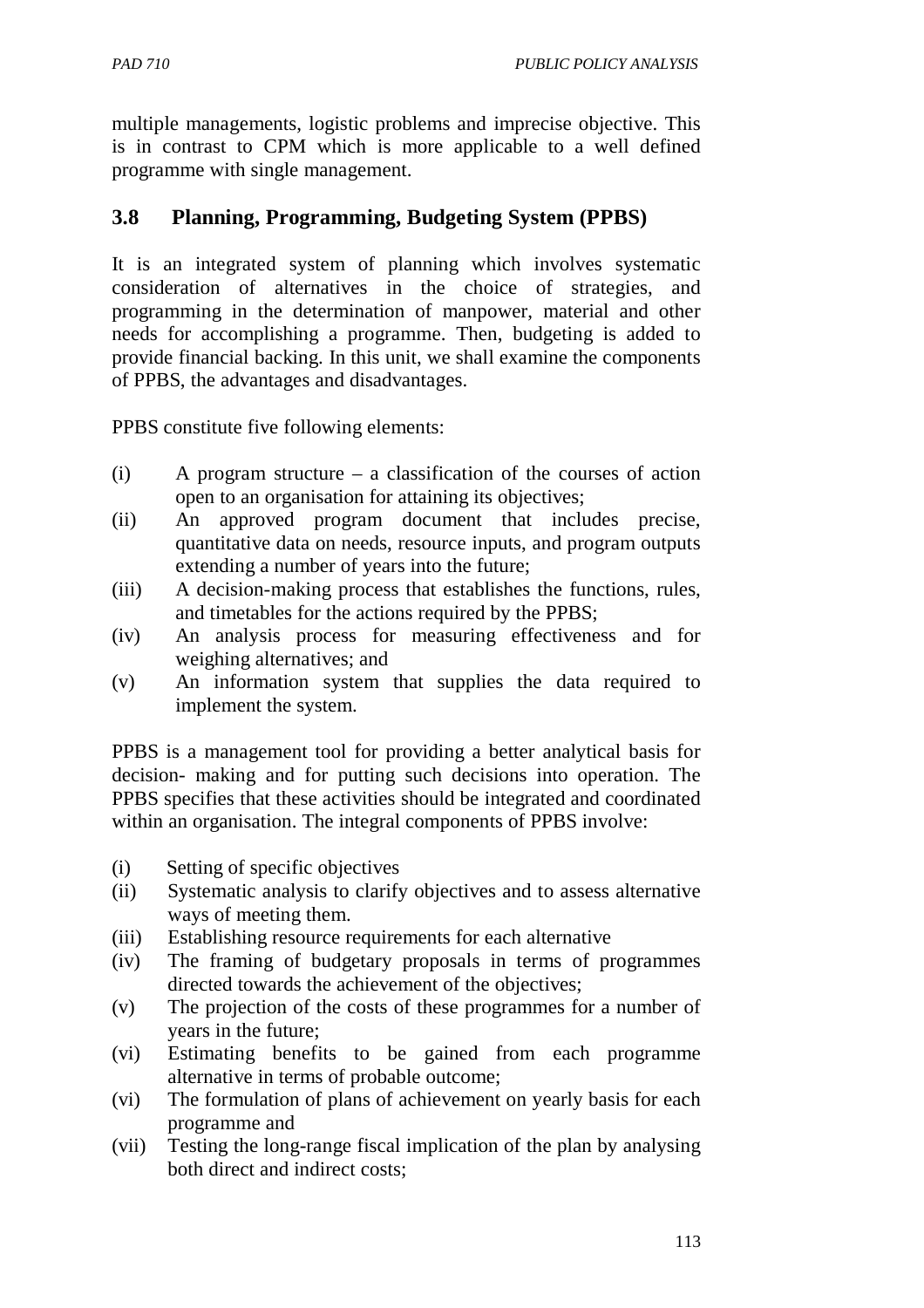- (viii) Evaluating the annual budget
- (ix) Evaluating the success with which programme benefits are achieved; (x) Revising planning standards; and
- (xi) Repeating the cycle to accommodate changes and objectives, goals, available resources and the institution/agency's environment.
- (xii) An information system for each programme to supply data for the monitoring of achievement of programme goals and for the reassessment of the programme objectives as well as the appropriateness of the programme itself (Oshisami, 1994).

In other words, the organisation's budgeting must be integrated with its plans and programmes, such that the activities of the organisation are clearly organised, guided and appraised. The budget time in PPBS is that of critical reviews and decisions regarding plans, programme and project reviews, projections and accomplishment levels. PPBS is, therefore, a comprehensive planning and budgeting system, which unifies the entire organisations in terms of coordinating the entire activities and functions of the organisation. It is aimed at attaining organisational goals in an efficient and effective manner. Institutions

and governments are often committed to PPBS because it permits the evaluation of:

- i. The efficiency and economy of programme;
- ii. Alternative programmes or ways of implementing the same programme; and
- iii. Giving priority to various programmes to determine their overall effectiveness.

# **3.9 Management by Objectives (MBO)**

It is management techniques that emphasises establishing, clarifying and operationalising objectives, such that different sets of activities operations and personnel within the organisation or programme could be directed and managed in accordance to defined objectives and achieve such objectives. The belief is that the clarification of purposes and planned organisation to achieve them is considerably important to efficient and rational management and effectiveness. MBO is not just a technique but a philosophy or belief in subordinate-manager participation in goals setting and management and cooperation in the joint act of achieving effectiveness.

### **4.0 CONCLUSION**

In this unit, we have been able to examine various tools and techniques of decision-making. Some of these techniques include: system analysis,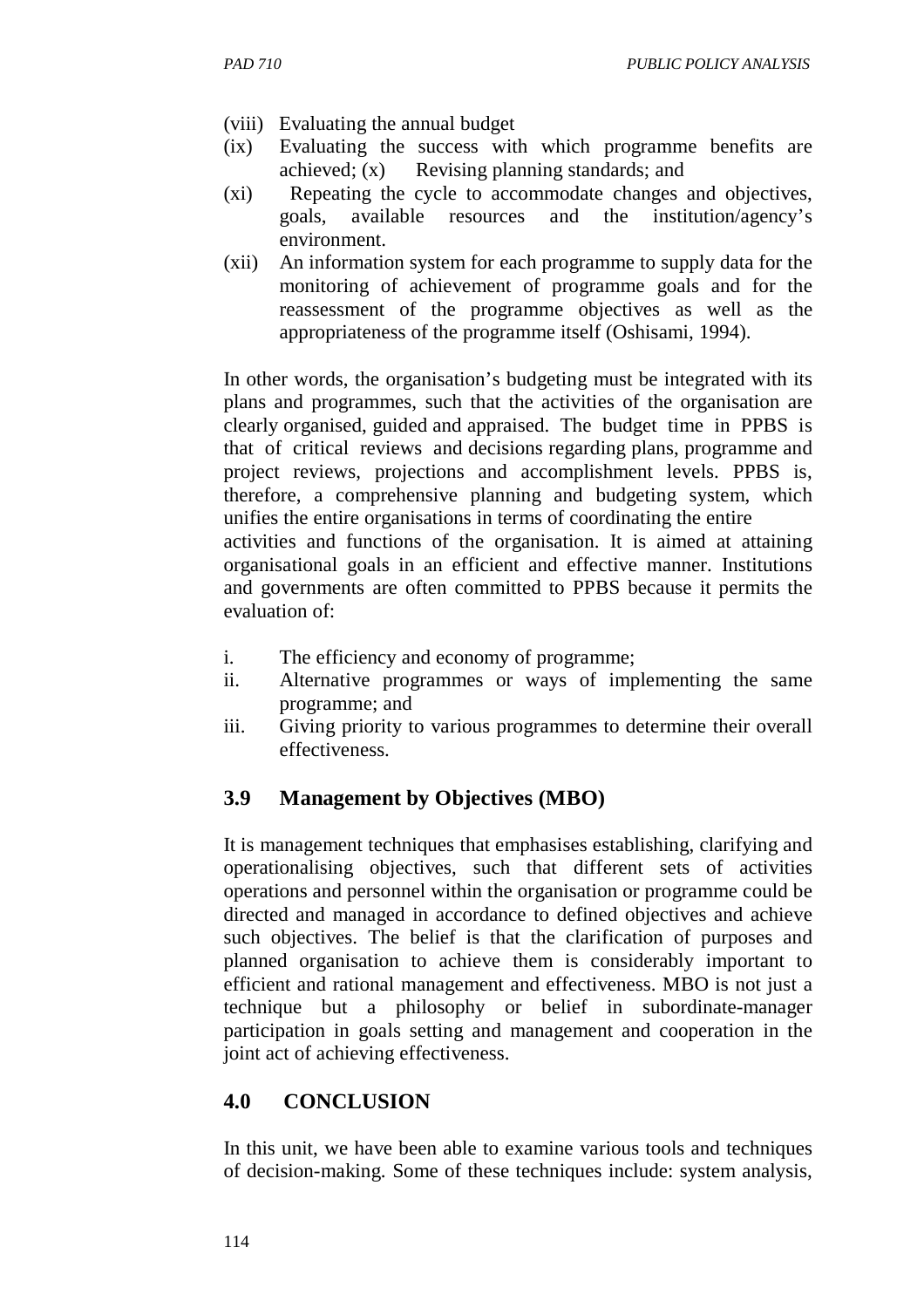cost-benefit analysis, cost of effectiveness analysis, path analysis, scenario construction, models and so on. These tools are adopted to analyse and rationalise choices in policy making.

### **5.0 SUMMARY**

Over the years, attempts have been made by government to improve the contents of government decision making process. There are several tools and techniques which are used in the planning, analysis, evaluation and management of government policies and programmes. These tools include; system analysis cost- benefit analysis, costeffectiveness analysis, forecasting, path analysis and management by objectives. These tools are adopted to analyse and rationalise choices in policy making.

#### **6.0 TUTOR-MARKED ASSIGNMENT**

Describe how cost benefit analysis tool can be used to analyse policy.

#### **7.0 REFERENCES/FURTHER READING**

- Eneanya, A.N. (2010). *Policy Research, Analysis and Effective Public Policy-Making in Nigeria.* Lagos: Concept Publications Ltd.
- Ikelegbe, A.O. (1994). *Public Policy-making and Analysis*. Benin-City: Uri Publishing Ltd.
- Dye, T. (1972). *Understanding Public Policy*. Englewood Cliffs: Prentice Hall Inc
- Okeke, M.I (2001). *Theory and Practice of Public Policy Analysis; the Nigerian Experience.* Enugu: Bismark Publications.
- Okoye, J.C. (1997). *Modern Management Techniques and Development Administration*. Onitsha: Abbo Books Ltd.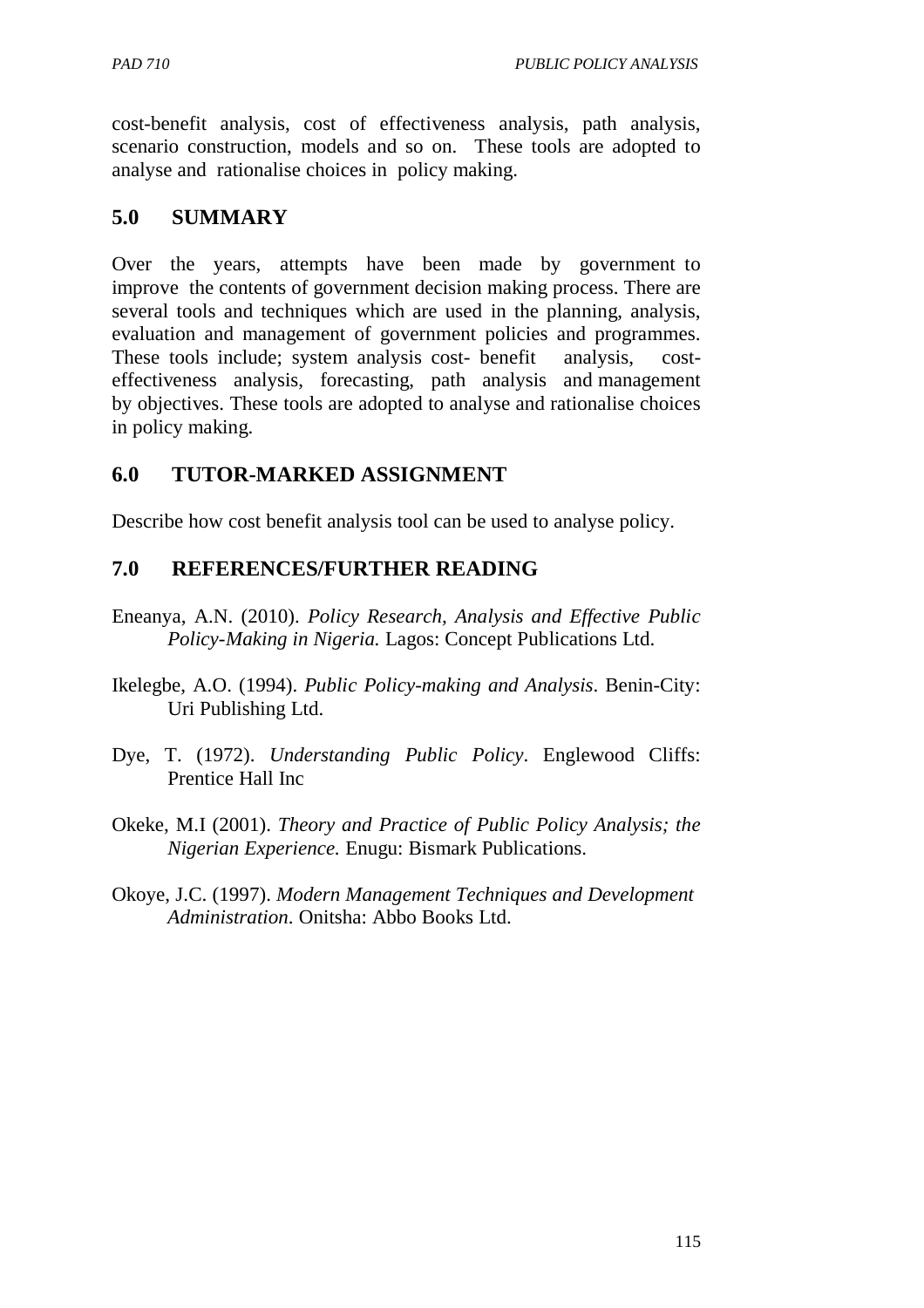# **UNIT 5 APPROACHES IN POLICY ANALYSIS**

#### **CONTENTS**

- 1.0 Introduction
- 2.0 Objectives
- 3.0 Main Content
	- 3.1 The Prescriptive Approach
	- 3.2 The Descriptive Approach
	- 3.3 Micro Approach
	- 3.4 The Macro Approach
	- 3.5 Qualitative Approach
	- 3.6 Quantitative Approach
	- 3.7 Programme Evaluation
- 4.0 Conclusion
- 5.0 Summary
- 6.0 Tutor-Marked Assignment
- 7.0 References/Further Reading

# **1.0 INTRODUCTION**

Several approached are used in the study of Public Policy Analysis. In this unit, you are given prescriptive, Descriptive, micro and approached as well as qualitative and quantitative approaches in policy analysis. This will enable you understand their definitions, meanings and characteristics.

### **2.0 OBJECTIVES**

At the end this unit, you should be able to:

- explain the Perspective approach b
- analyse Descriptive approach c
- stateThe Micro approach and d
- describeThe Macro approach e
- explain the Qualitative Approach f
- Describe the Quantitative approach

### **3.0 MAIN CONTENT**

### **3.1 The Prescriptive Approach**

The prescriptive approach basically is the generation of information and analysis directed at better policy making and performance. It proffer policy options or alternatives, solution and strategies based on analysed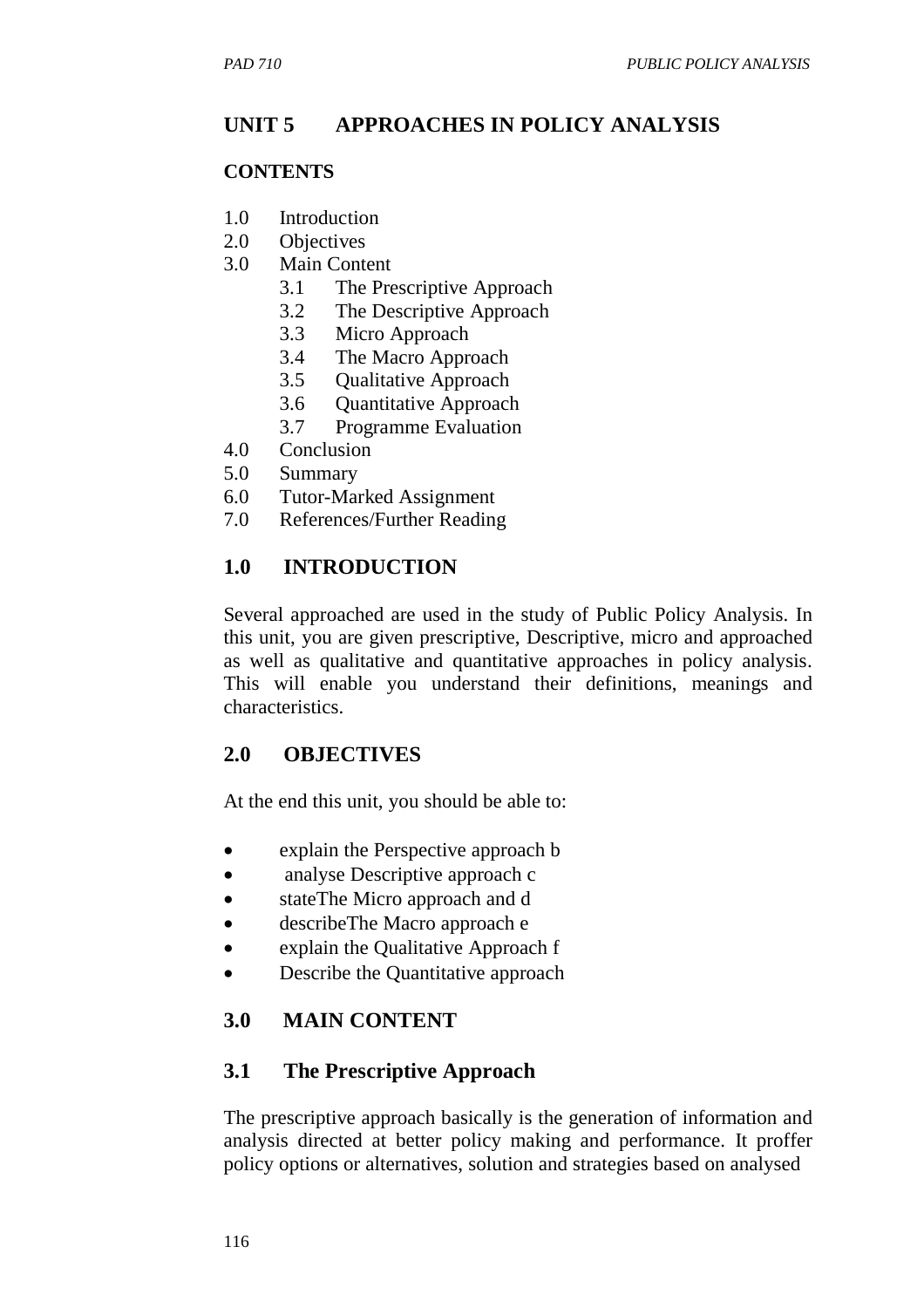data which could emanate from the social and policy problems, social indicators, evaluation of existing or past programmes and projects.

There are four characteristics of prescriptive approach and are as follows:

- i) It is analytical. It emphasises the generation of data analysed with social science techniques and methodologies, models and concepts, especially quantitative techniques
- ii) Prescriptive approach is goal and problem oriented. It directed at specific problems and the goal is to proffer solutions and advice.
- iii) It is tended to be more clients oriented. Such actors have suggested prescriptive approach address issues relevant to policy actors or that. The emphasis is on the practice and relevance of public policy analysis to real life and societal needs.

# **3.2 The Descriptive Approach**

Descriptive studies describe and explain public policies. Its focus of research is on history, development,causes, implementation, consequences and problems of public policies. Descriptive studies also focus on the description of the national and state policy process and individual policy or policy sector processes. The Descriptive Approach characteristics are:

- i) It is more of academic studies whose intentions and goals are not informed by the needs of prompts of clients or policy actors;
- ii) Descriptive approach seeks the understanding of policy processes, policy problems and situations. It particularly seeks to explain the causes of public policy, the nature and trends of expenditure in policy sectors or areas, and the problems of public policies, among others.
- iii) It is more concerned with the investigations of policy contents implementation, output and impact of particular policies.
- iv) Descriptive approach is evaluatory and therefore retrospective and relates the studies of on-going or completed programmes.

# **3.3 Micro Approach**

The micro approach relates to the scope of research studies undertaken and focuses on the study of specific public policies and policy problems. Its aims are a thorough investigation of a particular policy's process of formulation, enactment, implementation, output, performance, impact and problems.

The approach generally involves intensive studies of the policy involving examination of reposts, documents and other sources of information on the development, implementation and impact of the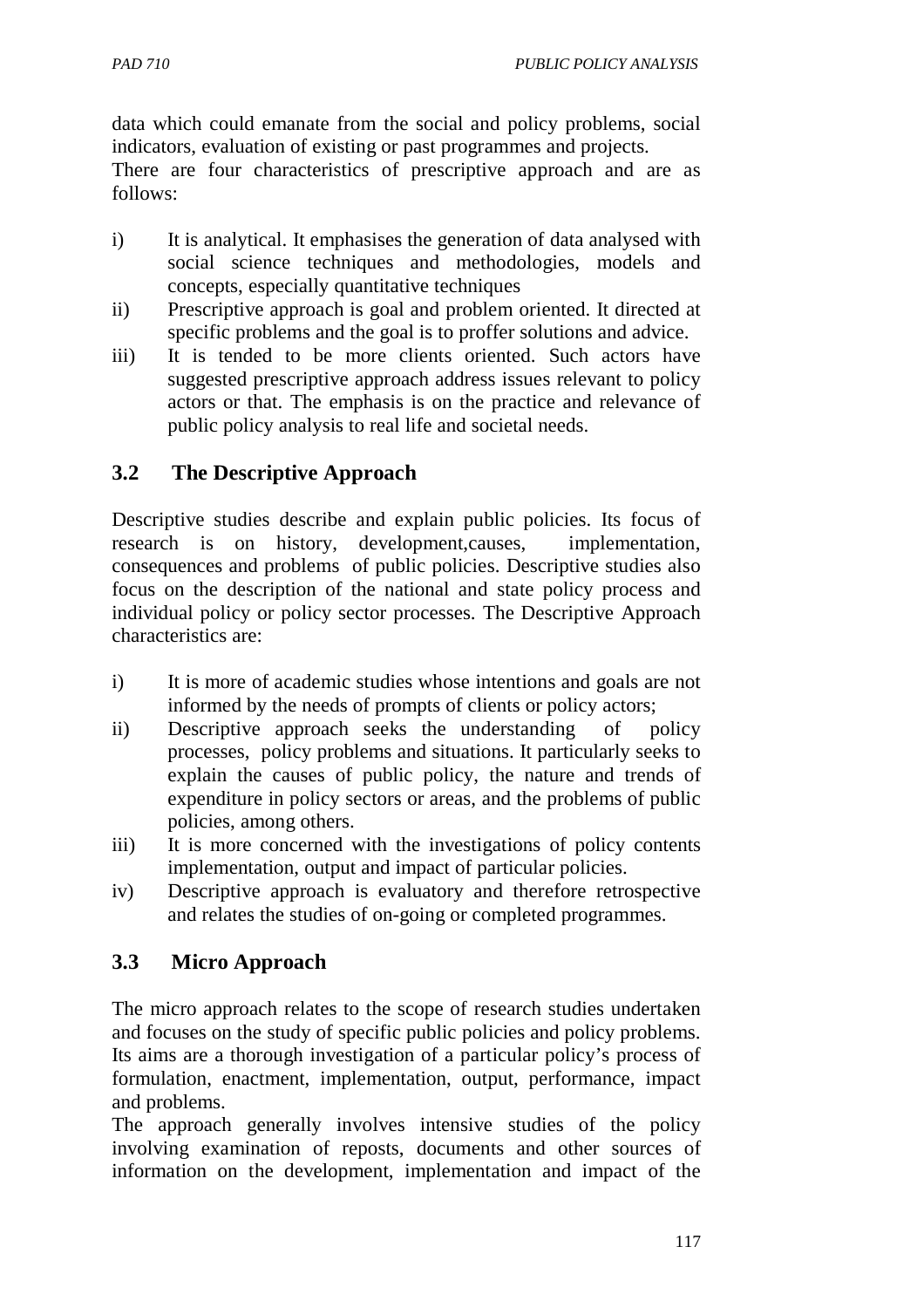policy. It also involves historical narratives, accounts and chorological presentations of information on the policy. It reports or describes the policies as they were or are and involve limited explanations of causes and problems.

Micro approach enhances understanding of the workings of the policy and political process and particularly enlightens us on how the various institutions of government, interest groups and influential elites interact and contribute to policy development and implementation. It broadens our outlook to the input and effects of various persons groups and institutions in the policy process. While as some researches may study a specific policy as a whole, seeking to understand and describe it, other focus on aspects of the policy such as the policy formulation, implementation and impact.

# **3.4 The Macro Approach**

Macro approach is broad and place more emphasis on the development of knowledge, understanding and generalisations on the nature of public policies. It focuses on general aspects of public policy analysis such as types of policies, policy process models and policy areas. Macro approach comprises wide range studies and analyses of policy issues. The aim is to provide broad structures of analyses or basic organisation of policy studies and guides for analyses of more specific policy areas. Such studies also provide broad concepts, tool, models, generalisations and knowledge for understanding and analysis.

There are four broad categories in macro approach studies. First, it focuses on the nature of policies themselves. Second, it also focuses on thorough investigation of the policymaking process and implementation. Third, it develops models, theories and concepts to explain or interpret policy issues. Fourth, it focuses on public policy areas rather than on specific policies.

The macro approach contributes immensely to enriching our understanding of policy activities and providing a better framework for the systematic study of public policy. (Ikelegbe: 1996:26)

# **3.5 Qualitative Approach**

This is a narrative approach to policy analysis. The approach eschews quantification of information and the use of statistical techniques for data analysis. Decisions are not informed by any inferential analysis of statistical data, but rather by mere logical reasoning. Emphasis is placed on philosophical, legal, and ethical dimensions of policy issues, problems and incidents. Descriptions and narrations are the main tools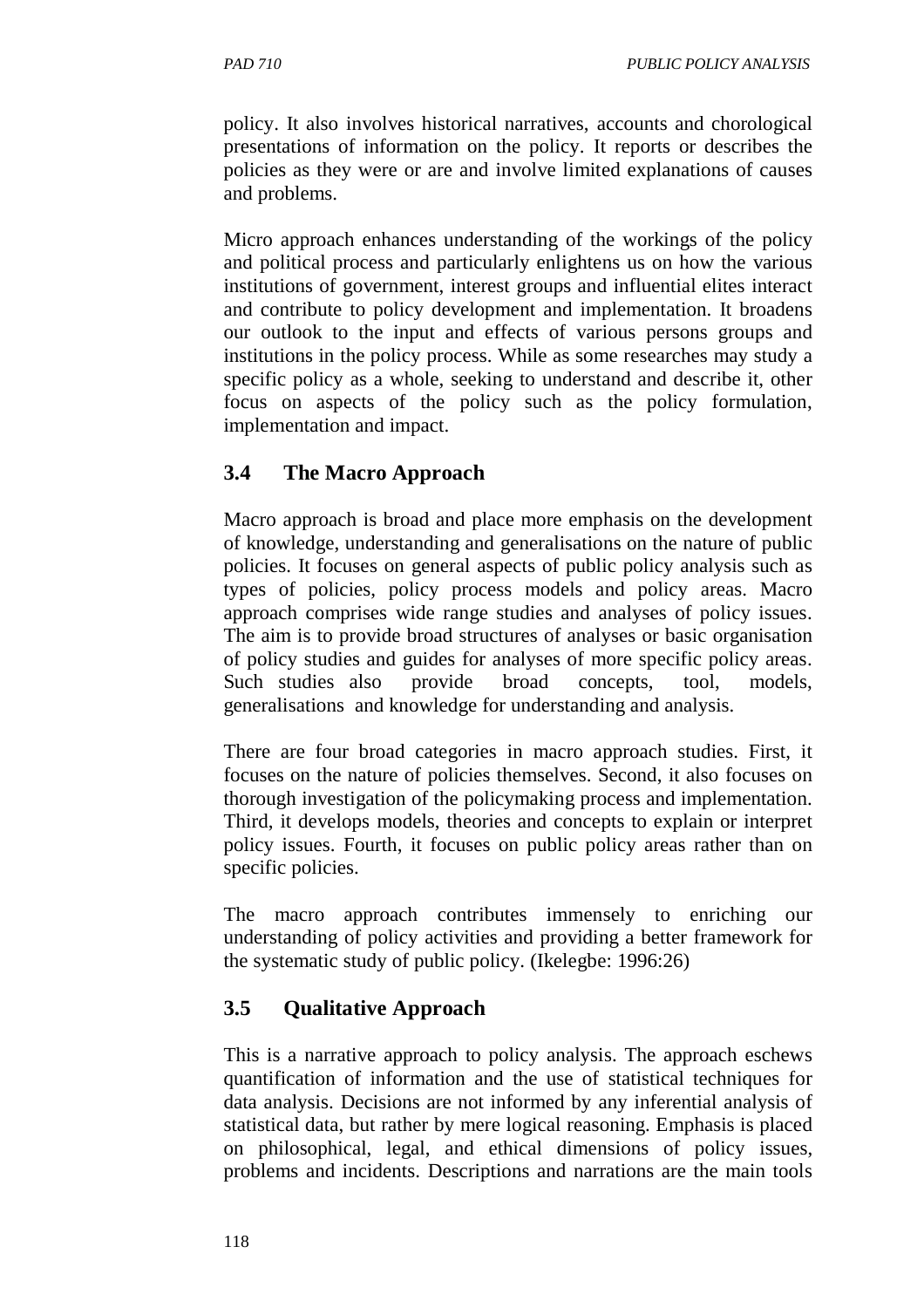of policy analysis. The policy process is described, the implementation is narrated and the impact is reported with no reference to any rigorous quantitative method. Both the descriptive and prescriptive approaches to policy analysis can be analysed qualitatively.

# **3.6 Quantitative Approach**

In contrast to qualitative methods of describing policy analysis, there is quantitative approach. In this approach, policy analysis relies very heavily on quantitative data and quantitative techniques of data analysis. The techniques used can vary from simple calculation of means or percentages to the complex analysis of variances. Linear regression is commonly used in policy analysis. Both the descriptive and inferential statistics are employed to analyse policy. Policy decisions are informed by the result of statistical analysis.

# **4.0 CONCLUSION**

Approaches in the study of public policies are important to enable you understand the public policy analysis better. This is why we chose to bring it immediately before Public Policy Analysis Units. In this unit, we have been able to explain the descriptive, prescriptive, qualitative, quantitative, micro-analytical and macro-analytic approaches to the study of policy analysis. The approaches relate to the study of policy research. Descriptive studies are usually qualitative with some mix of quantification. Prescriptive studies, on the other hand, could also use qualitative or quantitative methods, but are largely quantitative. However, most policy research uses more than one approach as illustrated from the unit. Sometimes, the two approaches are combined.

# **5.0 SUMMARY**

In this unit, we discussed prescriptive, descriptive, micro and macro approaches as well as quantitative and qualitative approaches in the study of public policy analysis. It is recommended that you revise them often for better understanding. In summary, the effort is geared towards improving public policy outputs. It is concerned with the application of systematic knowledge, structured rationality, and organised creativity to better policy-making. Those who advocate the prescriptive paradigm are concerned with how to improve policy in order to alleviate social problems that bedevil the society. In spite of all these submissions, the debate between the two schools of thoughts is still on, as to what should be the limit of policy analysis and there appear not to be a ray of hope on the resolution of the debate on the horizon. Both the descriptive and prescriptive approaches to policy analysis can be analysed quantitatively, qualitatively.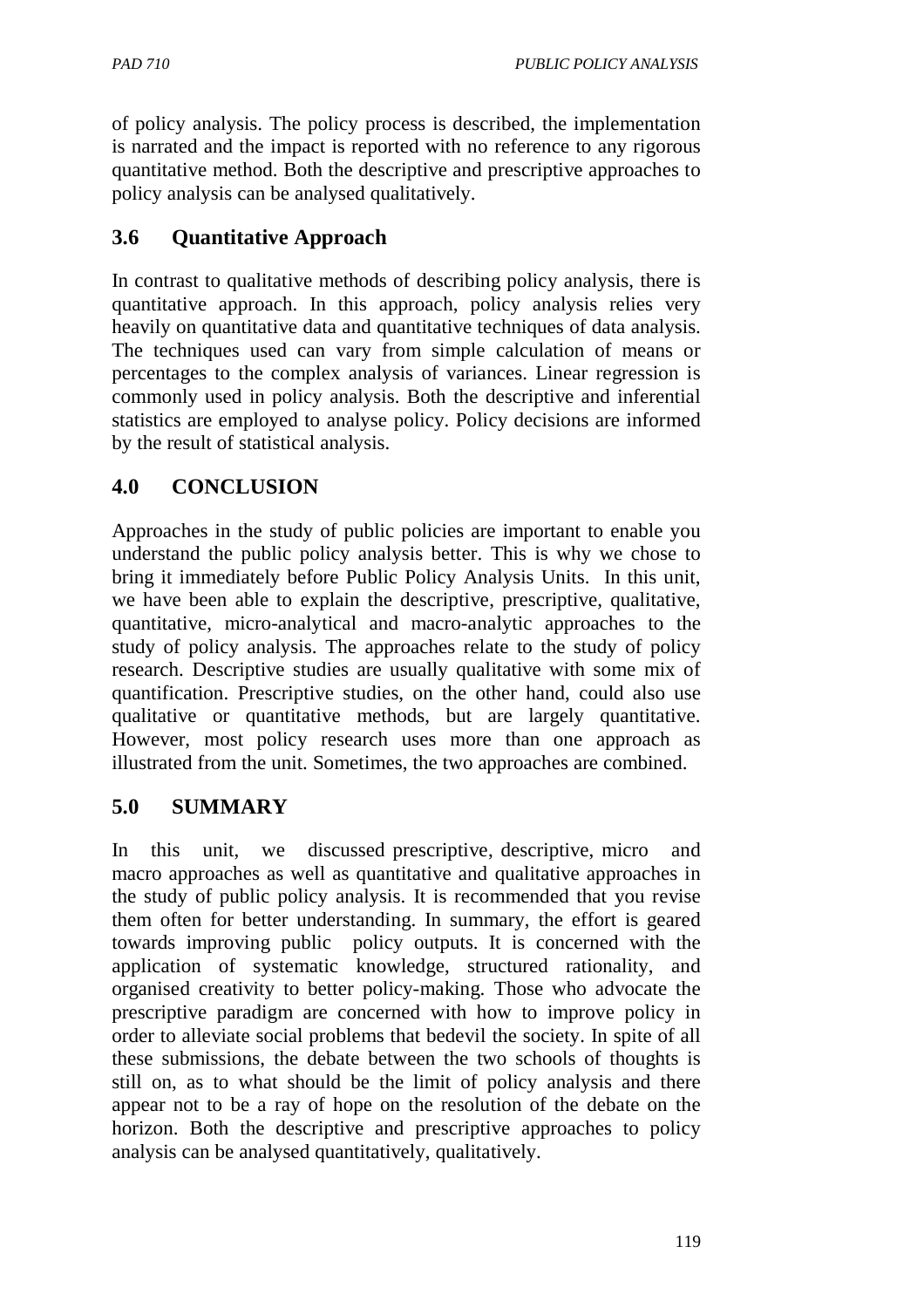#### **6.0 TUTOR MARKED ASSIGNEMENT**

Differentiate between Micro and Macro Approaches.

#### **7.0 REFERENCES / FURTHER READING**

- Dror, Y. (1971). *Venture in Policy Sciences*. New York: Eisenhower Eneanya, A.N. (2010). *Policy Research, Analysis and Effective Public Policy-Making in Nigeria.* Lagos: Concept Publications Ltd.
- Ikelegbe, A.O. (1996). *Public Policy Making and Analysis*. Benin City: URI Publishing Ltd.
- Owolabi, J. (2005). *Policy making and Educational Policy Analysis*. Uganda: Makerere University Printery.
- Robert, G. (1975). "Public Administration and Public Policy: An Analysis of developmental Phases" in Spadaro, T. and Dye, T. et al. "The Policy Vacuum. Lexington: D.C. Health and Co.
- Wildavsky, A. (1979). "Policy as Its Own Cause". In Wildavsky, A. Speaking Truth to Power. Boston: Little Brown.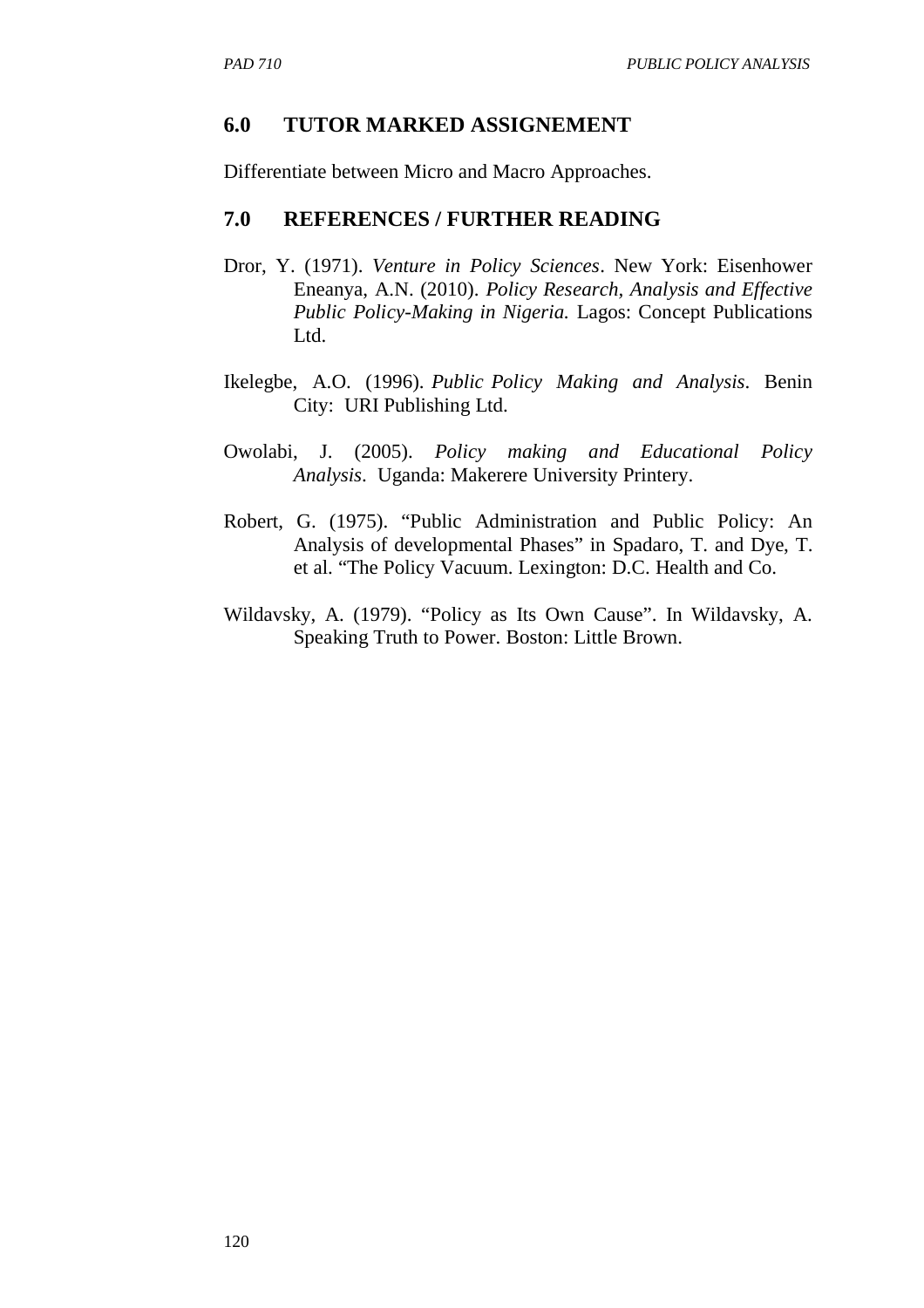### **MODULE 4 PUBLIC POLICY PROCESS AND THE ENVIRONMENT**

- Unit 1 Bureaucracy and Public Policy Making
- Unit 2 Determinants of policy success or failure
- Unit 3 Actors in Public Policy Process
- Unit 4 The Public Policy Makers And Their Environment<br>Unit 5 Impact of the Environment on Policy Maki
- Impact of the Environment on Policy Making and Implementation

### **UNIT 1 BUREAUCRACY AND PUBLIC POLICY MAKING**

#### **CONTENTS**

- 1.0 Introduction
- 2.0 Objectives
- 3.0 Main Content
	- 3.1 Meaning of Bureaucracy
	- 3.2 Functions of the Bureaucracy
	- 3.3 The Bureaucracy in Public Policy Making Process
	- 3.4 Managing Discretion and Abuse of Administrative Power
- 4.0 Conclusion
- 5.0 Summary
- 6.0 Tutor-Marked Assignment
- 7.0 References/Further Reading

### **1.0 INTRODUCTION**

The federal bureaucracy performs three primary tasks in government: implementation, administration, and regulation. When the National Assembly passes a law, it sets down guidelines to carry out the new policies. Actually putting these policies into practice is known as implementation. This is where the role of the bureaucracy comes in. This role heralds the use of administrative discretion. In public administration, administrative discretion refers to the flexible exercising of judgment and decision making allowed to public administrators (Rabin, 2003; Cann, 2015). Regulatory agencies have the power to exercise this type of discretion in their day-to- day activities, and there have been cases where regulatory agencies have abused this power. Administrative law can help these agencies get on the path of following regulations, serve the public, and in turn, a reflection of the public's values and beliefs.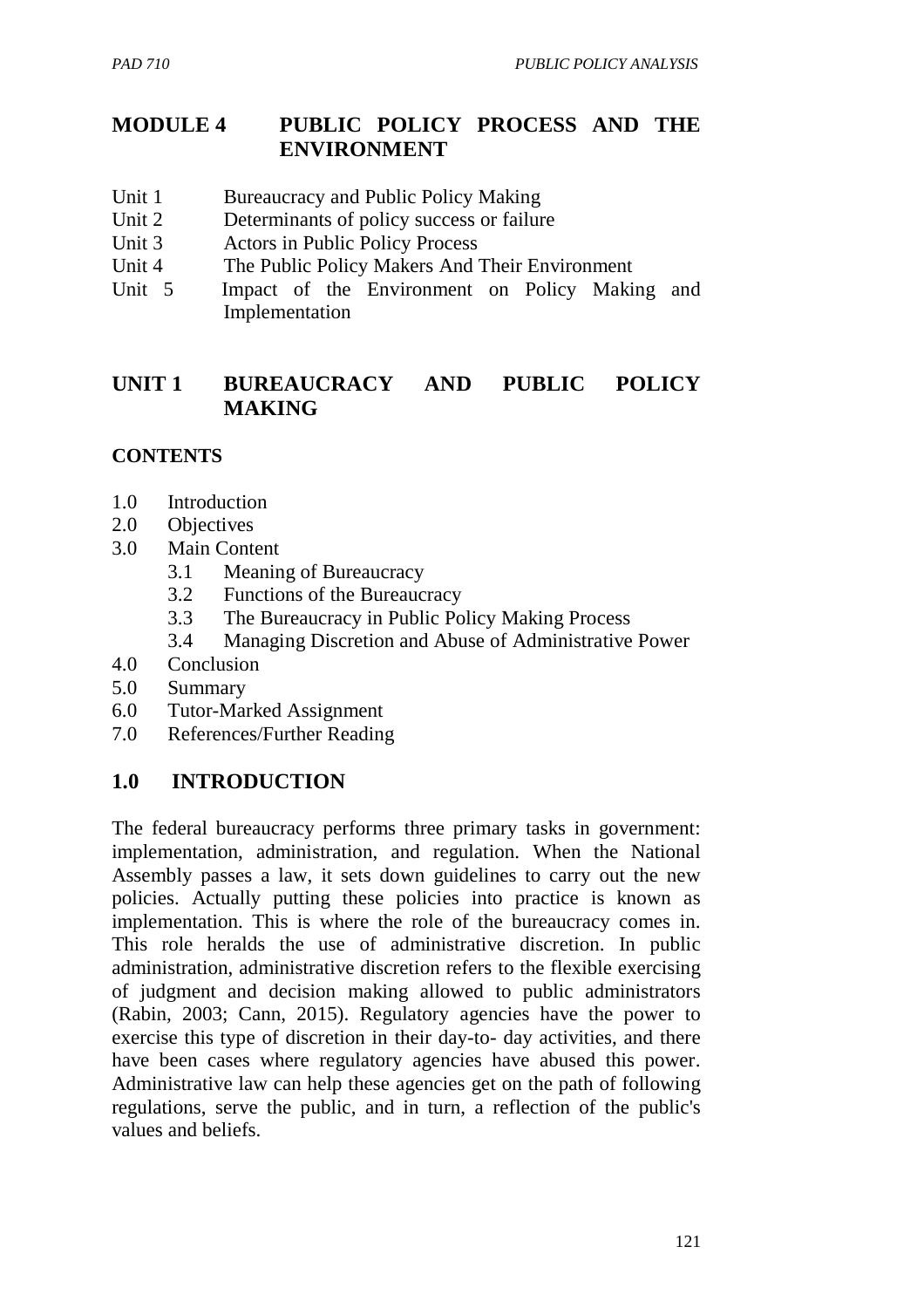The work of Harold Less well on the development of policy is widely used as a way to understand the different stages where an issue is developed into a policy before it is effectively implemented. With this 5 stage process while bureaucrats are also involved in the agenda setting stage, its first point of contribution is within the formulation of a policy. Habitually, this role was carried out in a system of diverse and complex organisations . Peters (2001) found that this structural composition is an attempt to limit policy choice by bureaucrats providing them with limited resources and obstructive procedure to work amongst. Harut and Radu (2009) argue that the role of bureaucrats within these organisations is that they operate as atomised and invisible hands compiling ideas of particular issues into a policy package on which a decision can be made. One of the key aspects of the role is the prerogative of bureaucrats to exercise discretion in formulating policy.

Even with government led visions on policies, it is always prone to modification as the bureaucrats identify and supply the problem to parliament, and of course this leaves room for bureaucrats to mould issues as they deem fit. This unbridled control over the identification of issues and tools for policy making provided another aspect for dissent on the role of the bureaucrats in policy making, with many dissatisfied that unelected officials has this access to apply personal bias and choice in the allocation of national resources.

### **2.0 OBJECTIVES**

At the end of this unit, you should be able to:

- explain what bureaucracy is all about
- identify the role of bureaucracy in public policy making process
- state the administrative discretion/power and its control measures.

# **3.0 MAIN CONTENT**

### **3.1 Meaning of Bureaucracy**

Bureaucracy refers to both a body of non-elective government officials and an administrative policy-making group. Historically, a bureaucracy was a government administration managed by departments staffed with non-elected officials. Today, bureaucracy is the administrative system governing any large institution (Tony & Dagmar 2015). The public administration in many countries is an example of a bureaucracy. Since being coined, the word bureaucracy has developed negative connotations (Raadschelders, 1998). Bureaucracies have been criticised as being inefficient, convoluted, or too inflexible to individuals (Ronald & Gary, 1994).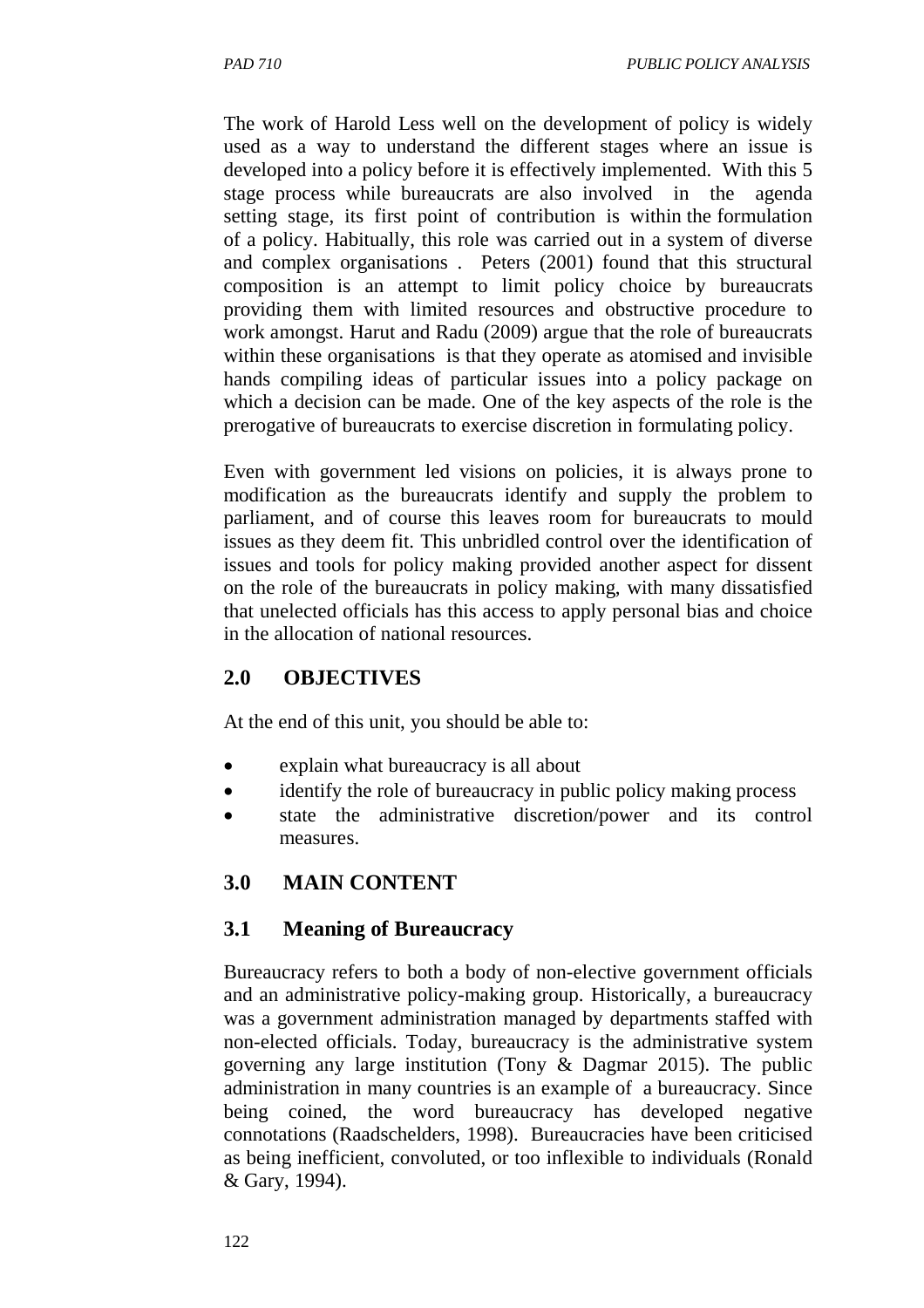*PAD 710 PUBLIC POLICY ANALYSIS* 

Others have noted the necessity of bureaucracies in modern life. The German sociologist Max Weber argued that bureaucracy constitutes the most efficient and rational way in which one can organise the human activity and that systematic processes and organised hierarchies are necessary to maintain order, maximise efficiency, and eliminate favouritism. On the other hand, Weber also saw unfettered bureaucracy as a threat to individual freedom, trapping individuals in an impersonal "iron cage" of rule-based, rational control (George, 2004; Richard & Agevall 2005)

A bureaucracy is a way of administratively organising large numbers of people who need to work together. Organisations in the public and private sector, including universities and governments, rely on bureaucracies to function. The term bureaucracy literally means "rule by desks or offices," a definition that highlights the often impersonal character of bureaucracies. Even though bureaucracies sometimes seem inefficient or wasteful, setting up a bureaucracy helps ensure that thousands of people work together in compatible ways by defining everyone's roles within a hierarchy.

Today a bureaucracy is a large administrative organisation that handles the day-to-day business of a government or society. Here in America, the government's bureaucracy operates on national, state, and local levels. Bureaucracies have four key characteristics that make their resemblance to beehives all the more apparent.

**A Clear Hierarchy** - Bureaucracies have a firm chain of command. Every worker has his or her own place in the chain, and everyone's work is overseen by someone on the next level up. Power flows down from the top of the hierarchy and diminishes as it approaches the bottom. Just think of the beehive. The queen bee stands at the top, and each worker bee or drone has its own place in the hive's chain of command.

**Specialisation** - Everyone in a bureaucracy has a specific job to do and often becomes an expert at it. Bees have specific jobs, too, collecting pollen, making honey, or populating the hive.

**A Division of Labour** - In a bureaucracy, nearly every task is broken down into its component parts, and different people work on different parts of the task. Together they get the job done, just like bees in a hive who divide their labour for maximum efficiency.

**A Set of Formal Rules** - These so-called standard operating procedures are the clear, written instructions for each specialised job at every level of the hierarchy. Workers who follow them can be sure that they are on the same page as their colleagues and are doing their jobs properly.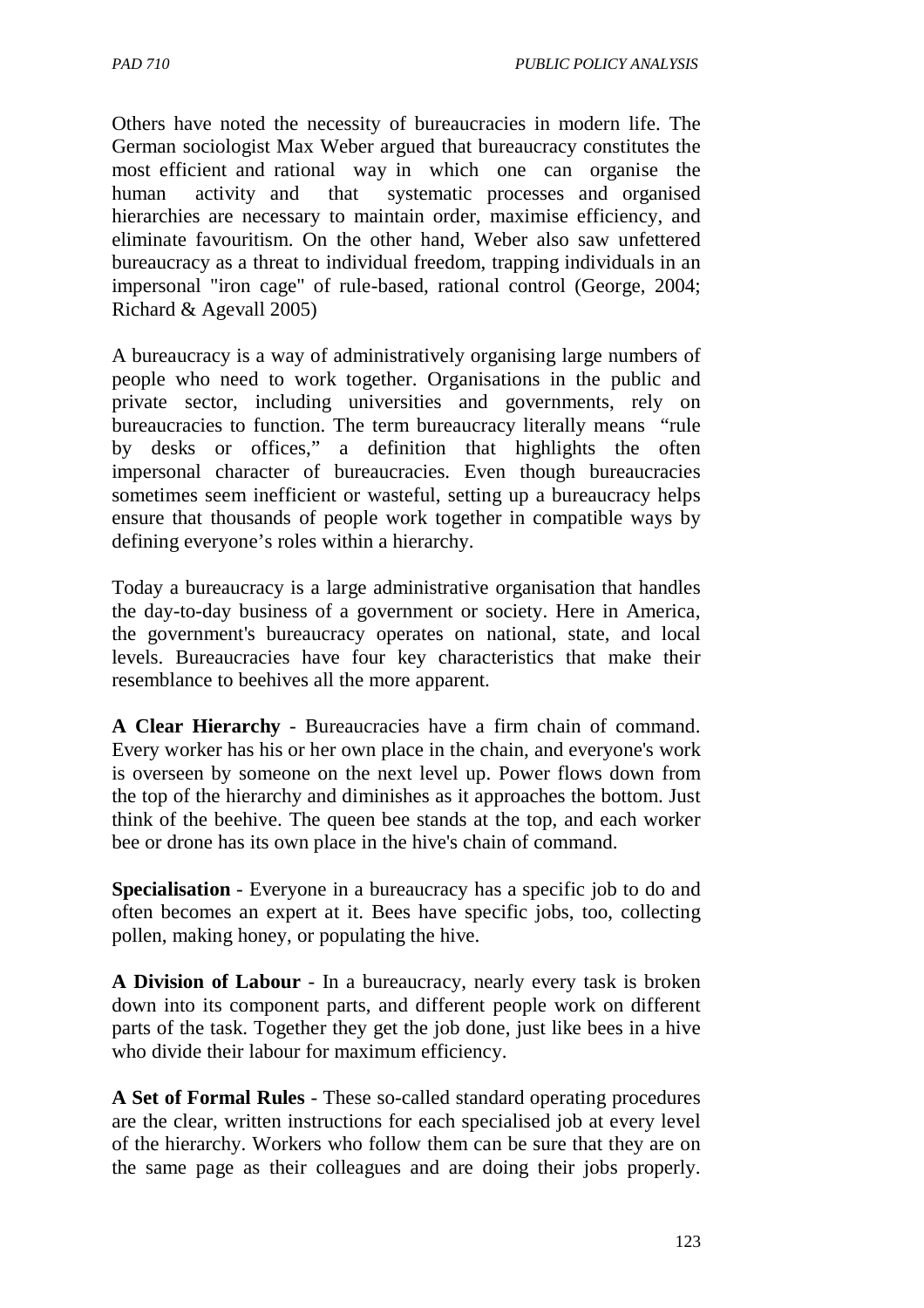According to beekeepers, bees, too, have a sophisticated system of communication that keeps their hives running smoothly.

# **3.2 Functions of the Bureaucracy**

The main functions of bureaucracy are the implementation of government policies and programmes.

- **1. The Bureaucracy Implements the Laws and Policies Made by Elected Officials** These laws and policies need to be put into practice in specific situations and applied in all the contingencies of daily life. For example, a city council has decided that all dog owners must have their pets licensed and micro chipped, but the city council members don't have the time to make sure that their decision is carried out. City workers, members of the city's bureaucracy, are the ones who answer questions and complaints about the law, help dog owners fill out the proper forms, decide when to waive the license fee, refer owners to veterinarians who can insert the microchips, work with the vets to hand out coupons for discounts on microchips, and enforce the law to make sure that all dog owners have their animals licensed and micro chipped in a reasonable amount of time.
- **2. The Bureaucracy Provides Necessary Administrative Functions like Conducting Examinations, Issuing Permits and Licenses, and Collecting fees** Essentially, it handles the paperwork of everyday government operations. Anyone who has a driver's license has come face-to-face with bureaucratic administration through the required written and behind-the-wheel exams, learning permits, fees at all stages, and finally applying for and receiving the driver's license itself.

### **3. The Bureaucracy regulates various Government Activities**

In other words, it creates the rules and regulations that clarify how various laws work on a daily basis. For instance, the bureaucracy is responsible for writing rules and regulations for public schools, including curriculum standards, examination procedures, discipline methods, teacher training and licensing requirements, and administrative policies. Schoolchildren feel the effects of these regulations when they work on their assignments or take standardised tests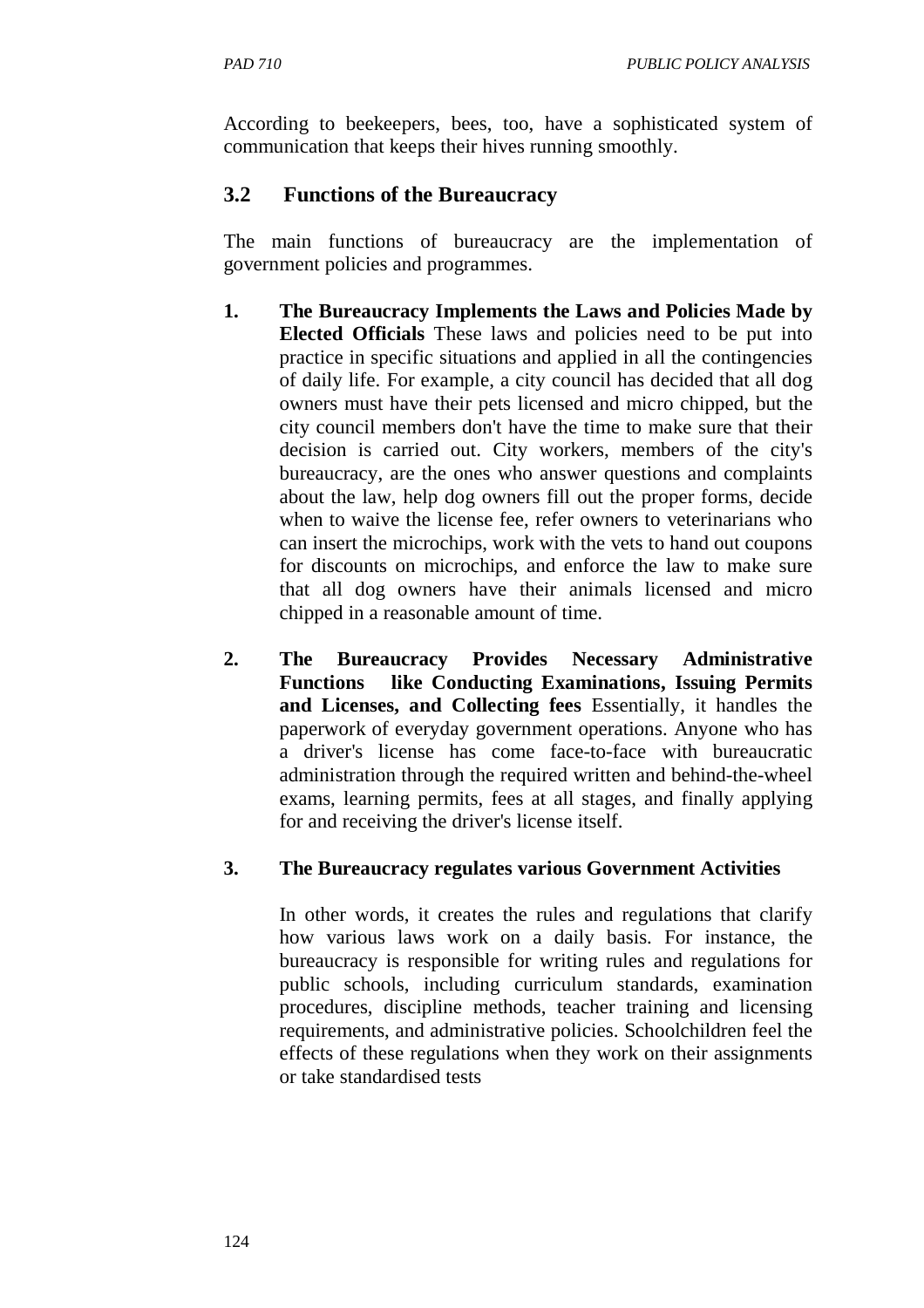#### **3.3 The Bureaucracy In Public Policy Making Process**

According to Ayuba, et al. (2012), in Nigeria and across the world in general, the word bureaucracy is one of the most frequently, used by many authors in modern writing about organisation. This is because the public bureaucracies are entrusted with public property and they are charged with responsibilities of specific method of allocating resources within a large organisation. A synonym for this sense might be bureaucratic decision making. Furthermore, they are also referred to as essentially civil servants primarily established to help in the formulation and implementation of government's policies. Therefore, if you ever wonder as a Nigerian why sometimes that governments do things that no one seems to be interested or understand in your particular state, local government or your village in spite of huge population, political or economic activities, and yet you don't feel the presence of federal, state or local government. While, if you take statistics or compare the area with others, you would discovered that there were more presence of government better than other areas. Then why does such happened? Who are responsible in shaping government decision making and implementation. Furthermore, have you ever wondered to know who these bureaucrats behind the political scene charged with the responsibility of helping the governments in taking and sharpening decisions that affect policy making process?. The answer is that they are called season civil servants who have a strong background experience as administrators in critical thinking skills as well as decision- making abilities. Thus;

It is ironic that bureaucracy is primarily a term of scorn. In reality, bureaus are among the most important institutions in every part of the world. Not only do they provide employment for a very significant fraction of the world's population, but they also make critical decisions that shape the economic, educational, political, social, moral, and even religious lives of nearly everyone on earth...The ability of bureaus to outlive their real usefulness is part of the mythology of bureaucracy... (Downs, 1967);

In spite of the important roles of the civil servant in Nigeria in achieving many of government's laudable policies and programmes, however, not much of such are fully and excellently implemented or achieved but in many instances, as many of them have been marred by poor implementation strategies (i.e. bureaucratic procedures). This become so, as the civil service has a way of putting obstacles or frustration in the way policies are being formulated by the political officials, especially those policies on which they hold divergent opinions or are not of direct benefit to them. As such, they employed so many varieties of tactics "to thwart such implementation". From the fore-going, as stated by Okotoni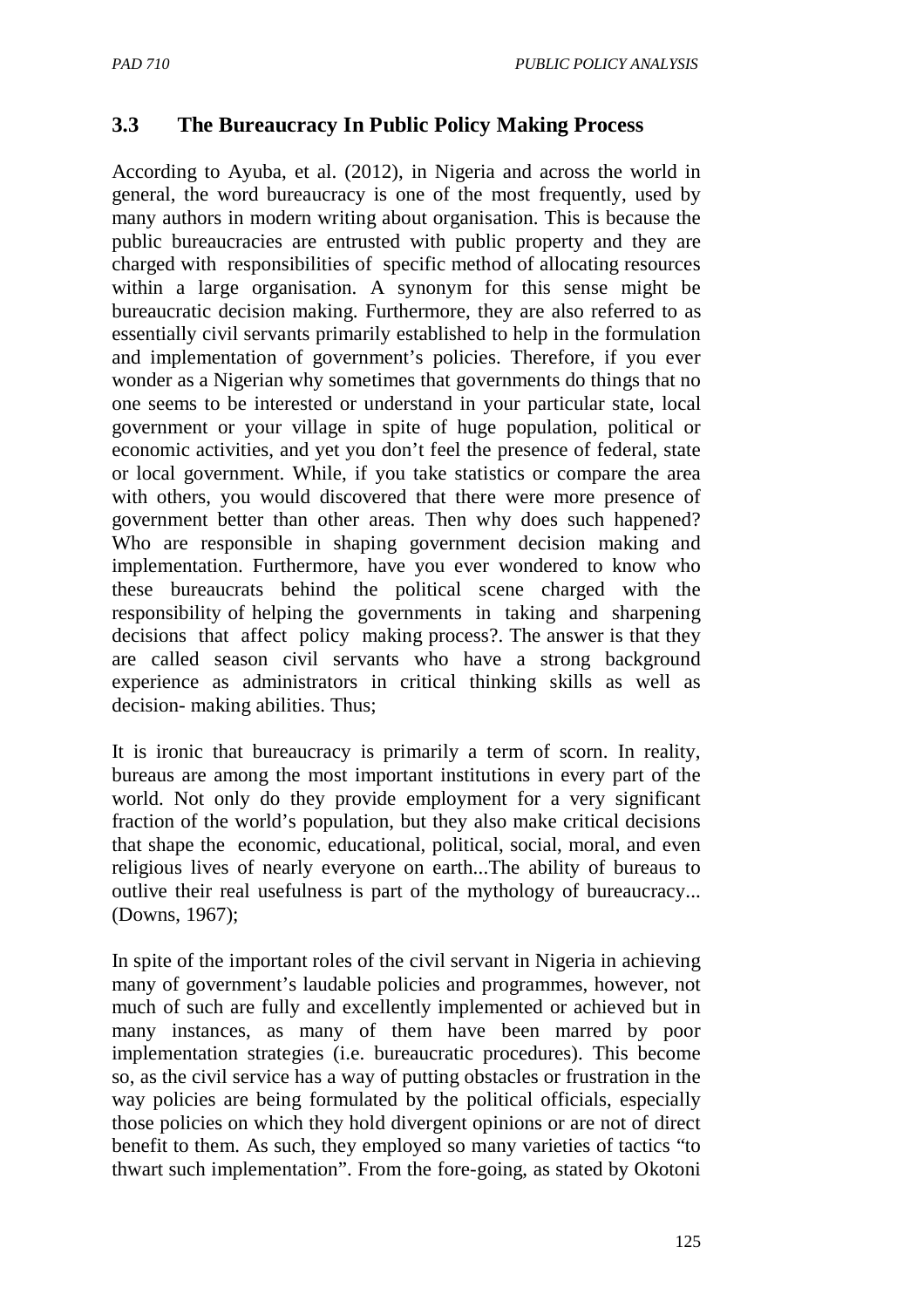(2001) that we can summarise the role of the federal bureaucracy as coordination of federal ministries, advising the political officials, formulation and implementation of government's policies, gathering and supplying of data for policy makers, ensuring continuity of services and public relations services. All the roles highlighted above are so crucial to the smooth running of any administration to the extent that one may be tempted to conclude that bureaucracy is indispensable in public Policy formulation and implementation.

#### **3.4 Managing Discretion and Abuse of Administrative Power**

On the line of executing the policies of government, the bureaucrats/administrators are given certain administrative powers. Administrative power is the power to administer or enforce a law. Administrative powers can be executive, legislative, or judicial in nature. Administrative power intends to carry the laws into effect, practical application of laws and execution of the principles prescribed by the lawmaker. Therefore, it qualifies as administrative discretion.

According to Laksheyender (2011), administrative discretion means choosing from amongst the various available alternatives but with reference to the rules of reason and justice and not according to personal whims. Such exercise is not to be arbitrary, vague and fanciful, but legal and regular.

However, there is a problem with administrative powers/discretion. The problem of administrative discretion is complex. It is true that in any intensive form of government, the government cannot function without the exercise of some discretion by the officials. It is necessary not only for the individualisation of the administrative power but also because it is humanly impossible to lay down a rule for every conceivable eventually in the complex art of modern government. But it is equally true that absolute discretion is a ruthless master. It is more destructive of freedom than any of man's other inventions. Therefore, there has been a constant conflict between the claims of the administration to an absolute discretion and the claims of subjects to a reasonable exercise of it.

Discretionary power by itself is not pure evil but gives much room for misuse. Therefore, remedy lies in tightening the procedure hence keeping the administrator accountable as discretions are, according to Ikeanyibe (2013) usually informal and therefore unprotected by the safeguards inherent in formal procedure. Yet it is inevitable since rules and regulations can never be too detailed to the extent that everything an administrator may have to do is clearly prescribed for him/her. Every form of public policy will inevitably see variations from the original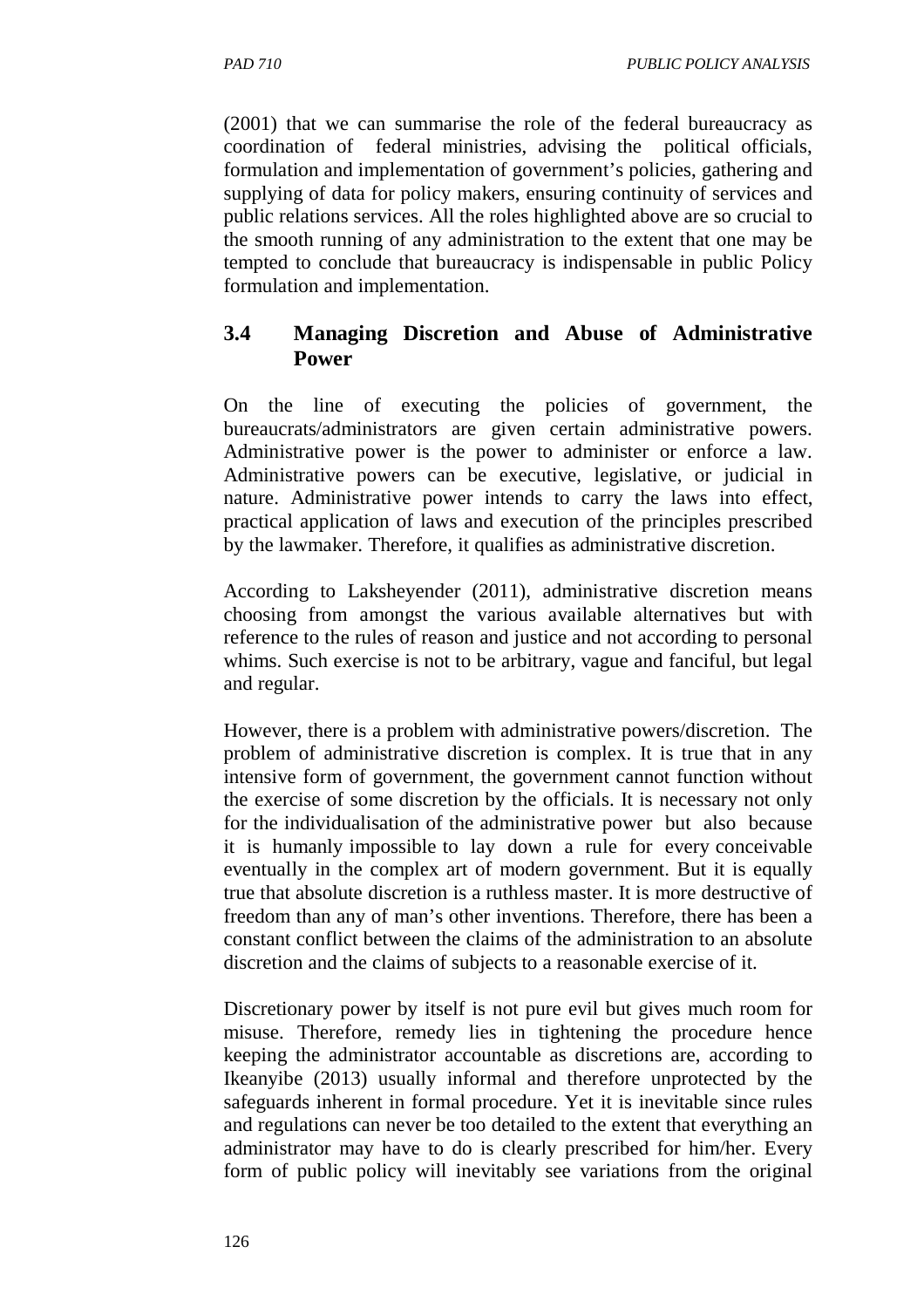intended policy goals as part of the discretionary process (Theodoulou and Kofinis, 2007).

Policies are not implemented in static environment and exercising discretion to meet the changing political ad administrative environment is a necessity for sustainable long term effectiveness (Wong, 2007). In his support for administrative discretion, Brodkin (2007) sees administrative reforms as a likely way to manage administrative discretion and thus, identified two basic methods of reforms:

- i. Managerial and structural repositioning of the bureaucratic organisation through formal rules and regulations, monitoring, rewards and penalties, or even persuasion and exhortation. It involves the use of standard instrument the "old" public administration. This is the formal bureaucraticinternal mechanism of control.
- ii. Administrative reforms in the light of the New Public Management Approach.

The New Public Management (NPM) approach to public service production and delivery runs counter to the old ('traditional') bureaucratic approaches that were born with the emergence of the modern states systems across most of the Western world. It rejects the idea of a specific culture for public organisations and typically argues that such organisations should be managed in the same way as any private sector organisation (Riccucci, 2001, Page, 2005; Dunleavy, Margetts, Bastow and Tinkler, 2006). This approach was developed during the 1980s as part of an effort to make the public service more "businesslike" and to improve its efficiency by using private sector management models. As with the private sector which focuses on "customer service"; NPM reforms often focused on the "...centrality of citizens who were the recipient of the services or customers to the public sector." NPM reformers experimented with using decentralised service delivery models, to give local agencies more freedom in how they delivered programs or services. In some cases, NPM reforms that used e-government consolidated a program or service to a central location to reduce costs. Key themes in NPM were "...financial control, value for money, increasing efficiency...,identifying and setting targets and continuance monitoring of performance, handing over power to the senior management" executives. Performance was assessed with audits, benchmarks and performance evaluations. Some NPM reforms used private sector companies to deliver what were formerly public services. Still, many scholars have found certain deficiencies in this method

though it proposes reducing the role of bureaucracy in policy implementation, it seeks to increase its role in policy making, and hence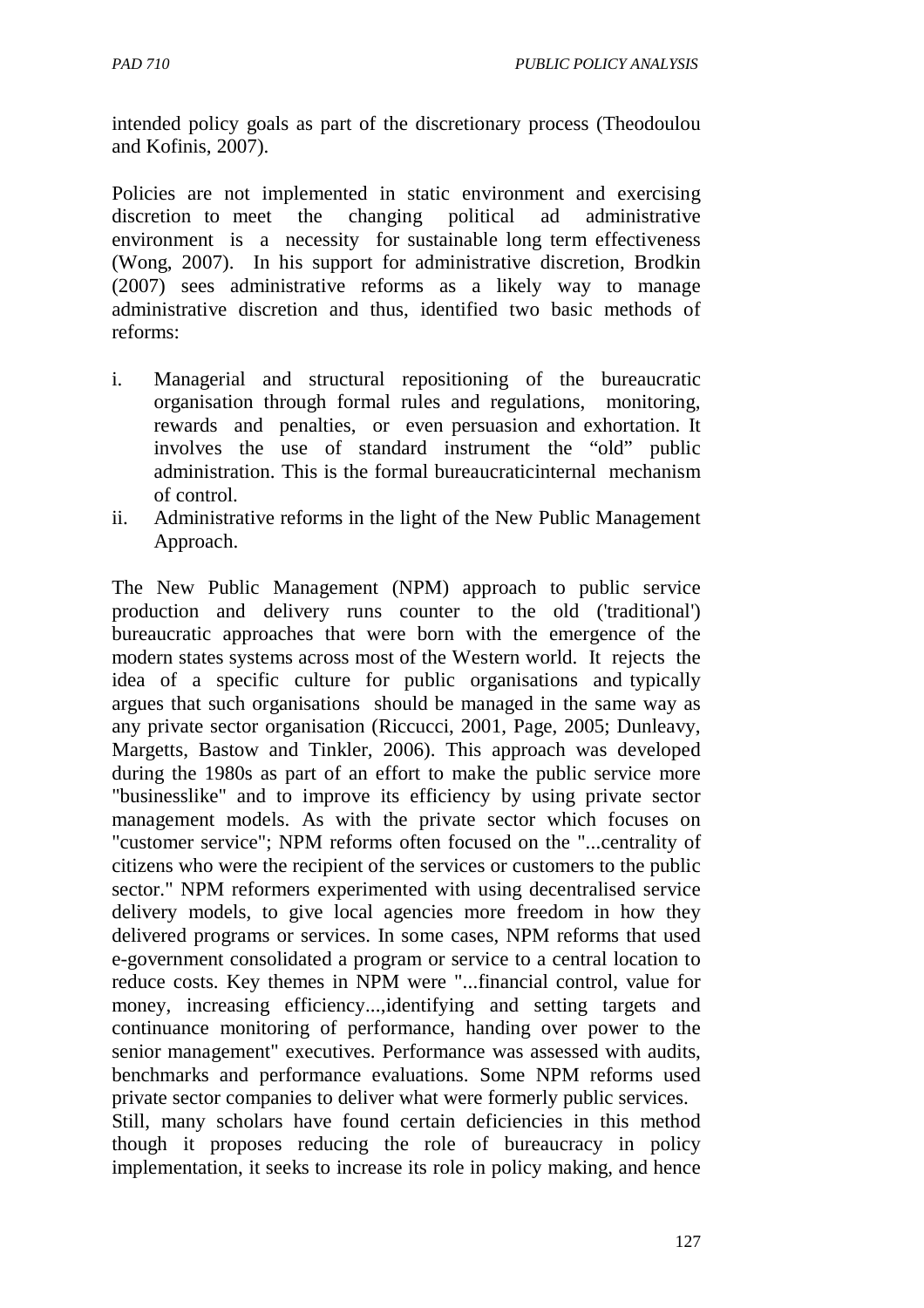the use of discretion cannot be stamped out the powers of bureaucrats (Ikeanyibe, 2013).

# **4.0 CONCLUSION**

Administrative discretion allows agencies to use professional expertise and judgment when making decisions or performing official duties, as opposed to only adhering to strict regulations or statuses. For example, a public official has administrative discretion when he or she has the freedom to make a choice among potential courses of action. The failure to exercise reasonable judgment or discretion is abuse of discretion. However, for the good of public policy, this power of the administrator needs to be checkmated. This is the thrust of this unit.

# **5.0 SUMMARY**

In this unit, we have been able to establish that bureaucracies is involved in every stage of the policy making process hence the bureaucrats inevitably become involved in the policy-making process as they develop experience, accumulate information and gain expertise on matters of public policy. This experience enters not only the policy formulation and implementation stage, but also the final process of evaluation, review and assessment. The evaluation state is the process where an organisation, whether public or private, evaluates and revises its policies on whether it was effective in resolving the targeted issue.

# **6.0 TUTOR-MARKED ASSIGNMENT**

What is the role of the bureaucracy in the public policy making process?

# **7.0 REFERENCES/FURTHER READING**

- Ayuba, A. A; Tella, C. M. & Mbaya, P.Y. (2012). Public Policy Formulation and Implementation in Nigeria. Public Policy and Administration Research. Vol.2, No.5, 2012.
- Cann, Steven (2015). "The Administrative State, The Exercise of Discretion, and The Constitution." Public Administration Review 67.4 (2007): 780-782. Business Source Complete. Web. 26 Sept. 2015.
- Downs, Anthony ( 1967), "Inside Bureaucracy. Boston: Little, Brown and Company.
- Dunleavy, Patrick, Margetts, Helen Bastow, Simon & Tinkler, Jane (2006). "New Public Management Is Dead-Long Live Digital-Era Governance." *Journal of Public Administration Research and Theory* 16 (3): 467–494.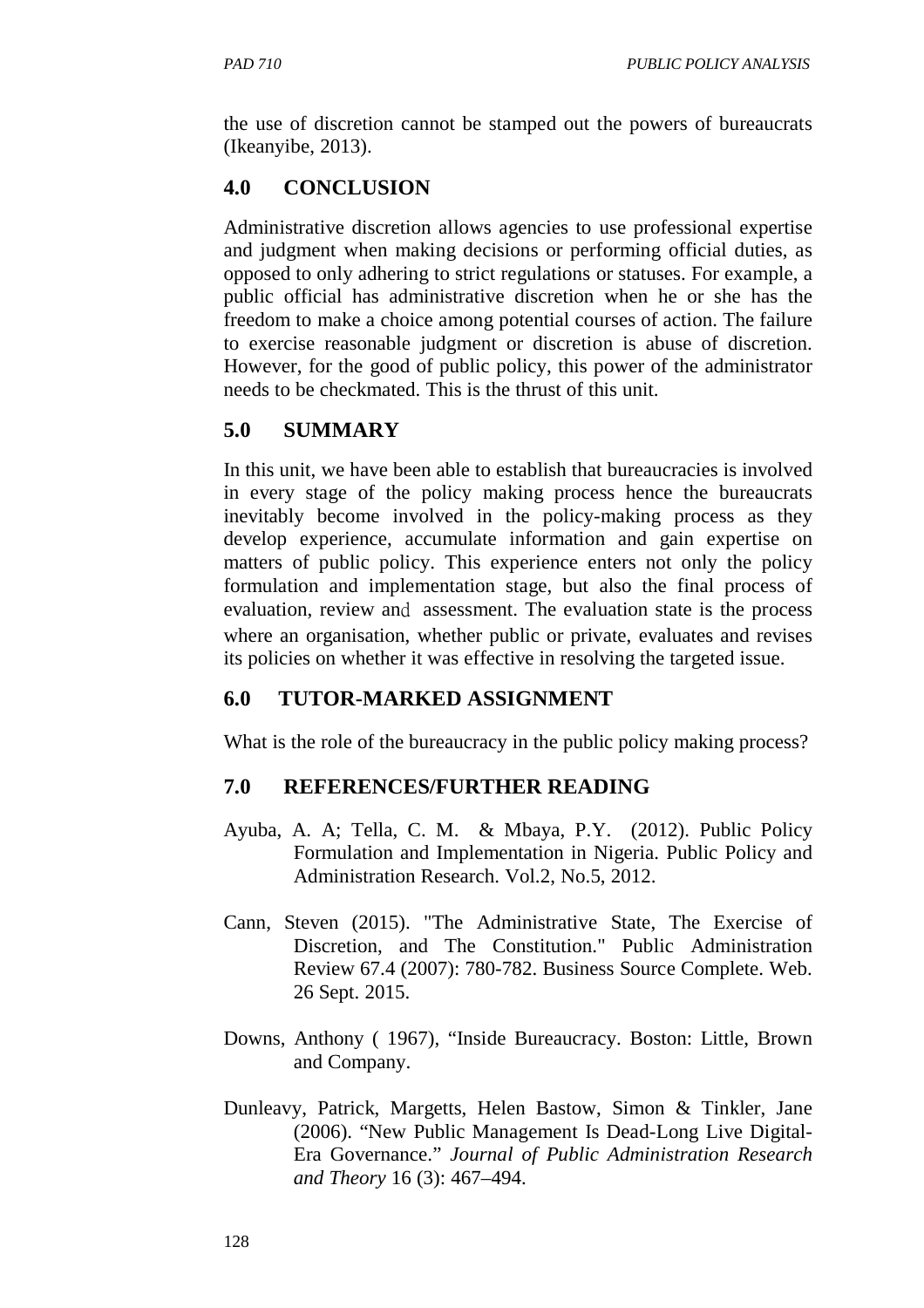- Ritzer, George (2004). *Enchanting a Disenchanted World*: *Revolutionizing the Means of Consumption*. Pine Forge Press, Laksheyender K. (2011). Abuse of Administrative Discretion. http://www.legalservicesindia.com/article/print.php?art\_id=756
- Olu, Okotoni (2001). Problems and Prospect of Nigerian Bureaucracy: Lagos: *Journal of Social Science.* 7 (3) Page, Stephen (2005). "What's New About the New Public Management? Administrative Change in the Human Services." Public Administration Review 65 (6): 713–727.
- Raadschelders, J.C.N. (1998). Handbook of Administrative History. Transaction Publishers. p. 142.
- Rabin, J. (2003). "Administrative Discretion". Encyclopedia of public administration and public policy. New York: Dekker. p. 35.
- Riccucci, Norma. (2001). "The "Old" Public Management Versus the 'New' Public Management: Where Does Public Administration Fit in?." Public Administration Review 61 (2): 172–175.
- Richard Swedberg; Ola Agevall (2005). The Max Weber dictionary: key words and central concepts. Stanford University Press. pp. 18– 21.
- Ronald N. Johnson; Gary D. Libecap (1994). The Federal Civil Service System and the Problem of Bureaucracy (PDF). University of Chicago Press. pp. 1–11. Retrieved 12 March 2014.
- Tony, W. & Dagmar W. (2015) Weber, Max "Bureaucracy" in Weber's Rationalism and Modern Society, edited , Palgrave-Macmillan 2015. p. 114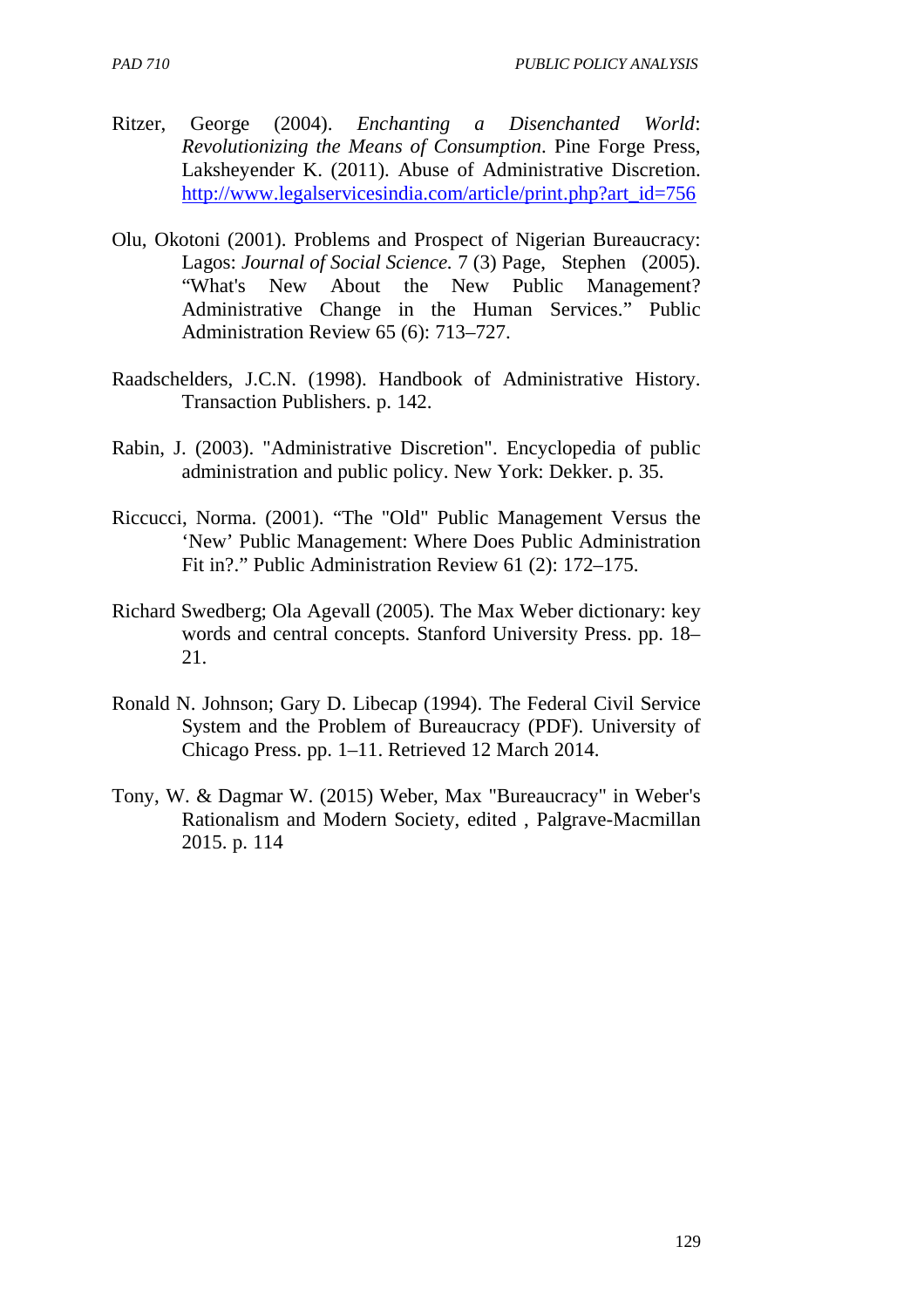#### **UNIT 2 DETERMINANTS OF POLICY SUCCESS OR FAILURE**

#### **CONTENTS**

- 1.0 Introduction
- 2.0 Objectives
- 3.0 Main Content
	- 3.1 Excessive Demand for Policy Outputs
	- 3.2 Over-Ambitious and Unrealisable Policy Goals
	- 3.3 Accurate and Inaccurate Theory or Causation of Social Problems
	- 3.4 Types and Effectiveness of Policy Instrument Chosen
	- 3.5 The Vagaries of Implementation of Policies
	- 3.6 Failure of Political Institutions
- 4.0 Conclusion
- 5.0 Summary
- 6.0 Tutor-Marked Assignment
- 7.0 References/Further Reading

### **1.0 INTRODUCTION**

In a study of public policy analysis, an examination of possible determinants of policy success and/or failure in a particular society is imperative. This is to enhance the richness of the lecture series, because, it will be unfair to student if after running the marathon of public policy conceptualisation to theories and models of public policy analysis without expressly hinting on the factors that can inhibit the success of a certain policy, hence this unit, because, Governments produce policies, some of which succeed and some of which fail. Policies may also inhabit the ground in between. They survive, albeit bruised, or they become precarious and hang on the edge of outright failure. The logic of the policy cycle and indeed the public face of governments is that they seek successful policies, want to avoid failure, and are prepared to learn from mistakes when they happen. These are exceptionally high- stakes issues. Put crudely, success provides social benefits, while failure creates risks and dangers for target groups, as well for governments, who face backlash and the predicament of how to retain control of policy and political agendas.

Yet, for all the seriousness and significance of issues surrounding policy success and failure, there are real difficulties in understanding the phenomena. This unit reveals the determinants.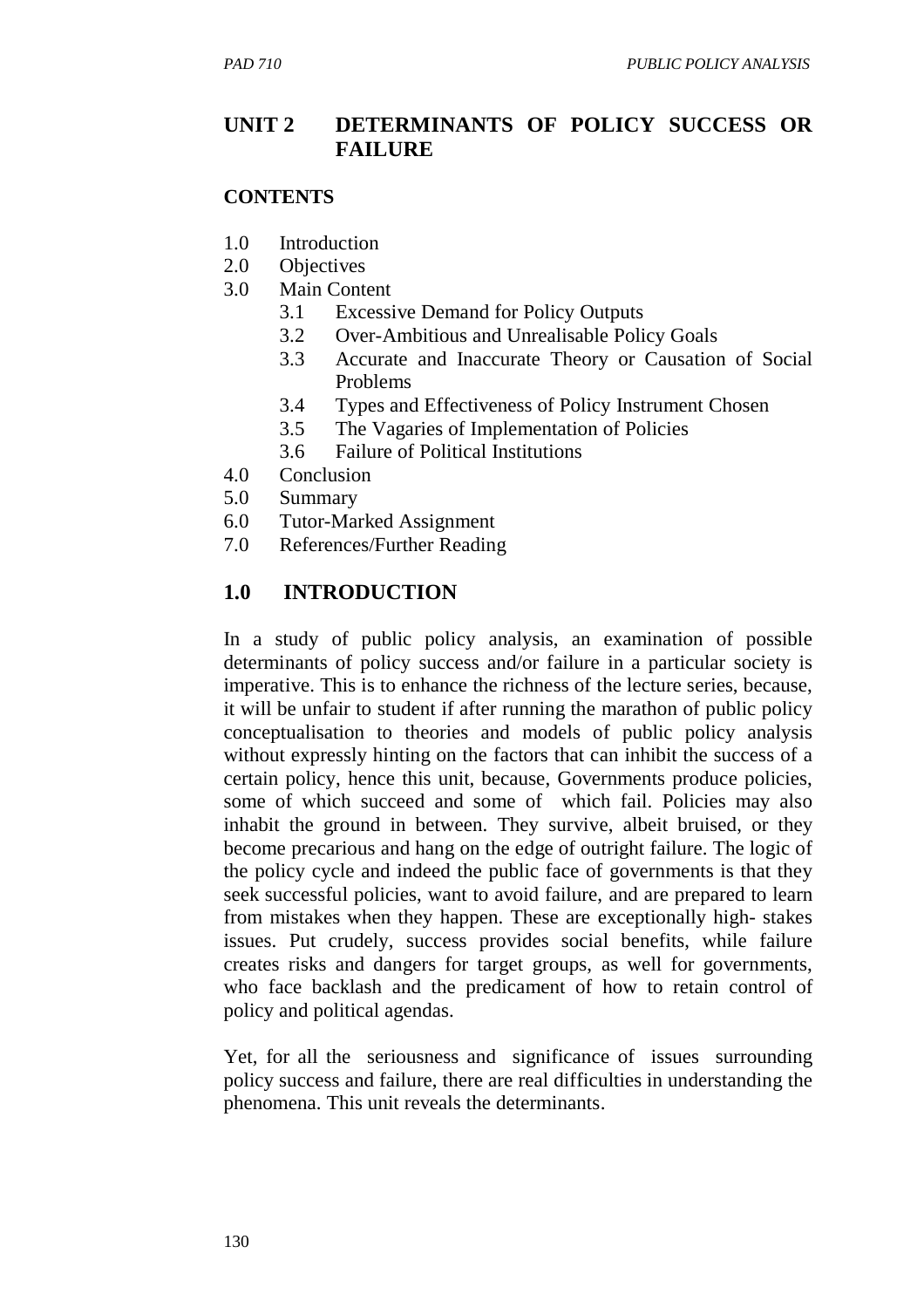### **2.0 OBJECTIVES**

At the end of this unit, you should be able to:

- identify the reason behind public policy failures in Nigeria
- explain the reason behind public policy success.

#### **3.0 MAIN CONTENT**

#### **Determinants of Policy Success or Failure**

Ingram and Mann (1980) recognise six factors as the main determinants of success or failure of policies:

#### **3.1 Excessive Demand for Policy Outputs**

This is due to the high increase in population of the country as a result, there is high increase in scope of government policies and programmes and it continue changing day by day and area by areas. For examples, the demands for the construction of more roads, dams and boreholes, health care delivery and hospitals, industries, schools to mention but a few are too enormous. Today, many communities are left unattended without social services and marginalised particularly the rural areas. The resources of the government are getting inadequate to meet the demands of every community in the country.

#### **3.2 Over-Ambitious and Unrealizable Policy Goals**

Most people are impatient and over overzealousness as such policy formulated by the government, people hardly waits to see the aspects of it as they would just be condemning it without giving it. Similarly, some of the programmes and policies are unrealisable due to the complexity of the programmes. For example, in April, 2011, the federal government of Nigeria through the Independent National Electoral commission (INEC) promised the nation of organising free, fair and credible election and at the end of the 2011 General Election, the outcome resulted into post election violence across some part of the country.

#### **3.3 Accurate and Inaccurate Theory or Causation of Social Problems**

Here many people make mistake by assuming that there is no difference between theories and policies. Theories are assumptions mainly good for laboratory or pilot test but not necessarily good for the larger populace. In Nigeria and indeed all over the world, many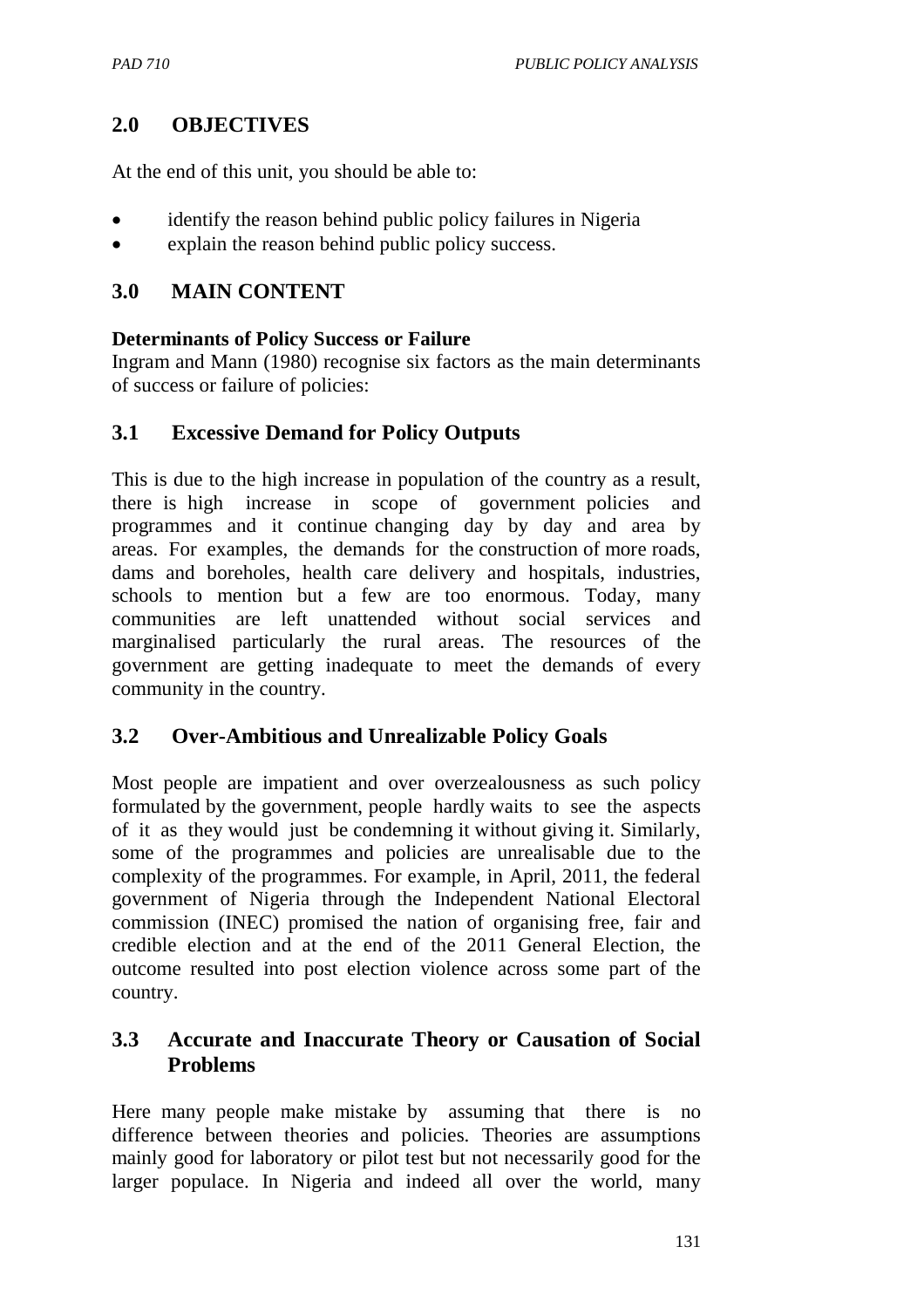governments came in with a conceivable style of administration. In Nigeria for example, when President Goodluck Jonathan came into power in May, 2011 with transformational agenda and promised to tackle the problems of power, corruption, insecurity etc. Today, Nigeria is not only one of the most corrupt countries but also unsecured ranging from, kidnapping, bombing, arm robbery and destruction of government properties etc.

# **3.4 Types and Effectiveness of Policy Instrument Chosen**

These are the actual devices government has at their disposals for implementing policy among policies. For example, mass campaign using people to stop scandalising electrical cables and pipelines. Public policy is a kind of sloppy governance, which is working outside of actual law provisions, and is often unconstitutional. The variety of policy instruments to policy makers to address a policy problem is limited only to their imaginations. Many of such schemes are either pitched at high level of abstraction making them difficult to apply in practical terms or dwell on the idiosyncrasies of particular tools, thereby limiting the range of the descriptions and explanation.

# **3.5 The Vagaries of Implementation of Policies**

This relate to changes in the activities of the programmes as well as changes in schedule of implementation. Furthermore, the continue change in administrations which at the end lead to policy adjustment is considered as one of the major problems affecting policy implementation because most programmes initiated by a particular administration are hardly completed by another administration after the termination of that government rather; the incoming government would come in with its own agenda. Example, the previous government both military and civilian administrations came in with their established programmes, among these are; Code of Conduct Bureau by the Murtala administration in 1975, Ethical Revolution by Shagari's civilian administration in 1979, War Against Indiscipline and Corruption by General Buhari administration in 1984, Mass Mobilisation for Self Reliance, Social Justice and Economic Recovery by General Babangida in 1985, Failed Bank Tribunals by General Abacha in 1994, Anti-Corruption Bill by Obasanjo in 2000. From 2007, the administration of Yar'Adua has made it a cardinal policy to observe rule of law to enhance public accountability and stamp out corruption and indiscipline in the Nigerian society. While President Jonathan came in April, 2011 with programme called transformational agenda.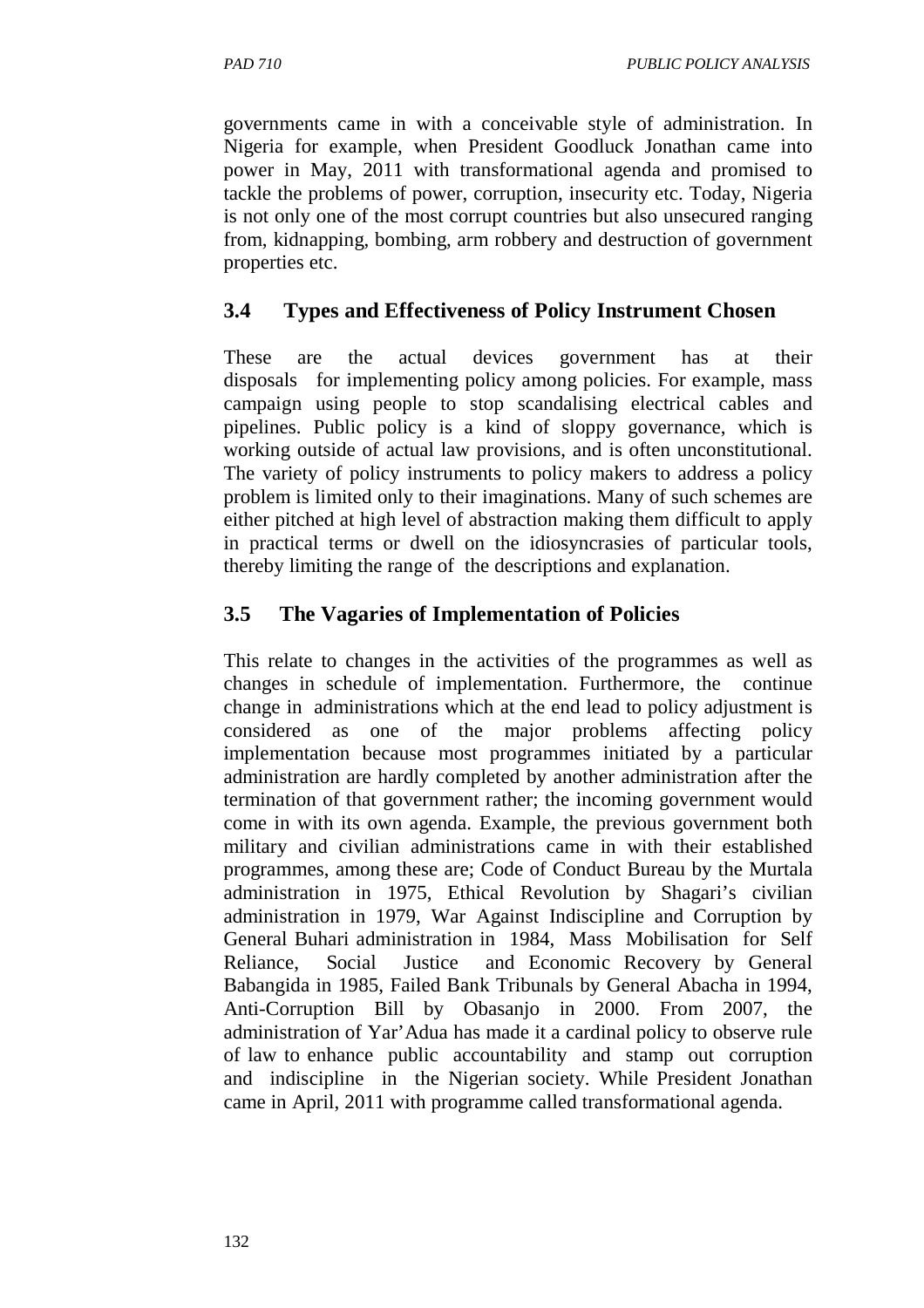# **3.6 Failure of Political Institutions**

By political institutions here, we mean these institutions or organisations of the state, society or subsystem. However, some of these institutions exist in a mutually undefined relationship (Ayuba et al, 2012).

# **4.0 CONCLUSION**

How can we know if policies succeed or fail, and what are the causes of such outcomes? Understanding the nature of these phenomena is riddled with complex methodological challenges, including differing political perspectives, persistent mixed results, ambiguous outcomes, and the issue of success/failure "for whom"? Ironically, the key understanding policy success and failure lies not in downplaying or ignoring such challenges, but in accepting politicisation and complexity as reflective of the messy world of public policy. Gaining insight from such messiness allows a better understanding of phenomena like "good politics but bad policy," the persistence of some failures over time, and widely differing perspectives on who or what should claim credit for policy success and who or what should be blamed for policy failure (Allan, 2017). This is what this unit just did.

### **5.0 SUMMARY**

Whether policies are successful or not, and what factors produced success/failure, will continue to be intensely political issues. It is doubtful that there will ever be widespread agreement on such issues, just as it is doubtful societies founded on pluralism and diversity will reach consensus on policy problems, priorities, and the best means of tackling them. Nevertheless, we should not stop developing our understanding of policy success/failure, and perhaps nudging policy in more effective and accountable directions. This unit reveals the factors responsible for public policy failures and success in Nigeria. The essence is to allow the students an in-depth understanding of the course and guide them even in making personal policies and advancing a course in public policy analysis.

### **6.0 TUTOR-MARKED ASSIGNMENT**

What are the determinants of public policy success and failure in Nigeria?

### **7.0 REFERENCES/FURTHER READING**

Allan McConnell (2017). *Policy Success and Failure*. Oxford University Press. The University of Sydney.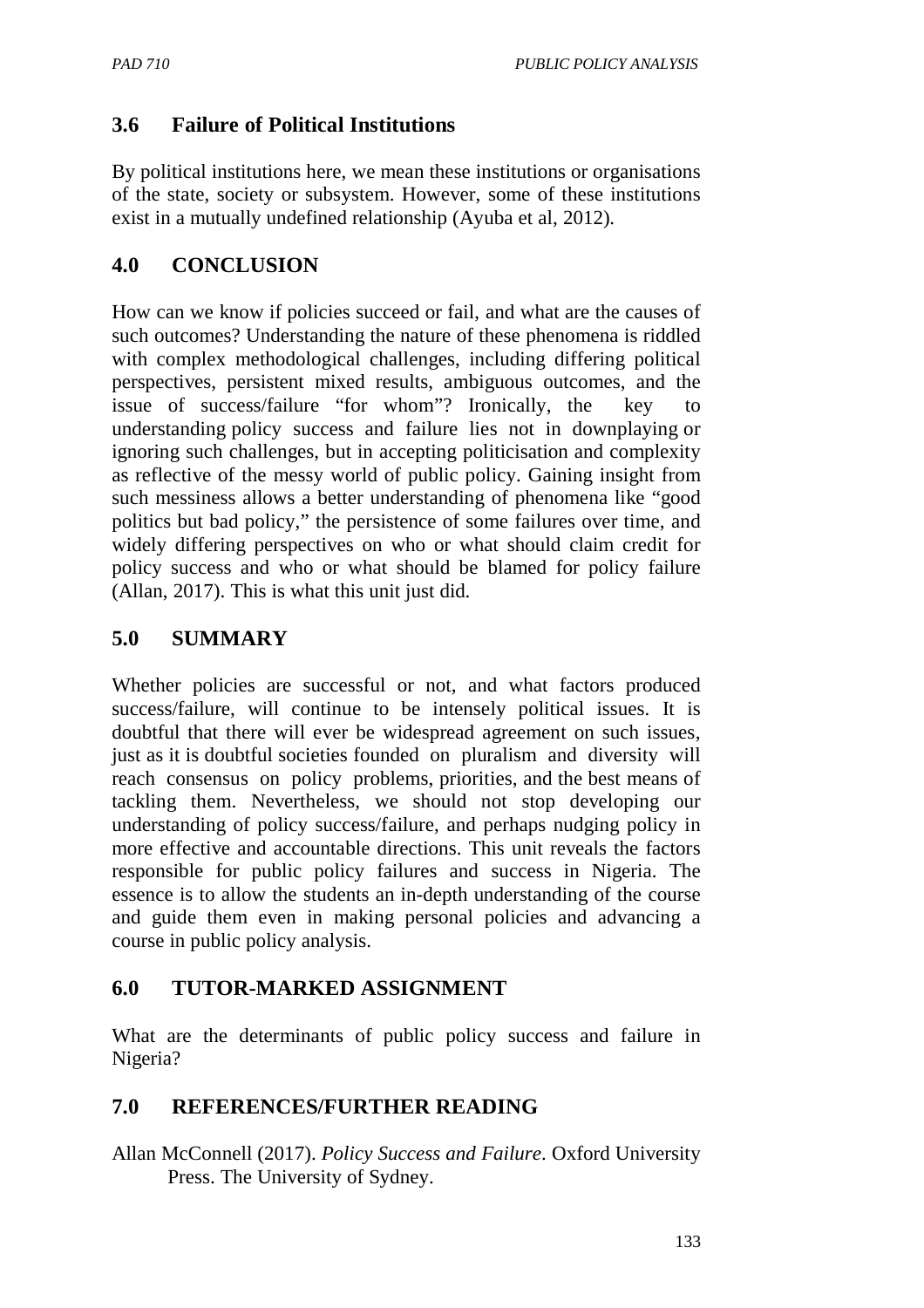- Ayuba, A. A; Tella, C. M. & Mbaya, P.Y. (2012). Public Policy Formulation and Implementation in Nigeria. Public Policy and Administration Research. Vol.2, No.5, 2012.
- Dike, C. (1987). Some Problems of Policy Making", The Statesman. October 31. Dror, Y (1973). *Public policy making re-examined*. London:
- Leonard Hill Books. Dye, T.R. (1972). *Understanding public policy*. Englewood Cliffs: N.J. Prentice Hall. Egonmwan, J.A (1991). *Public Policy Analysis*. Benin: S.M.O Aka & Brothers Press.
- Ingram, H. M. & Mann, D.E. (1980). "Policy Failure: An issue deserving analysis in California Why policies succeed or fail, Vol. 8. Sage, Beverly Hills.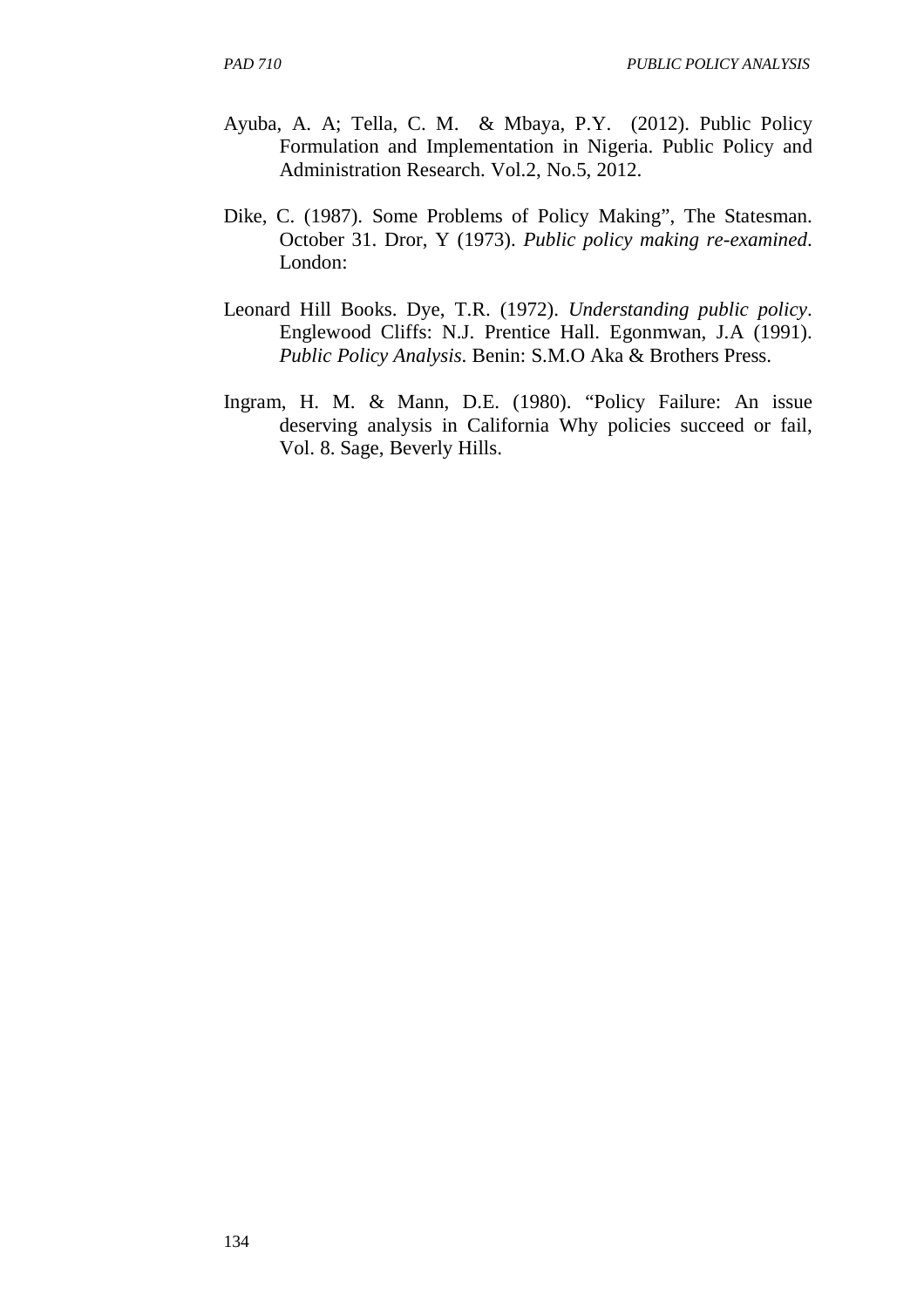# **UNIT 3 ACTORS IN PUBLIC POLICY PROCESS**

#### **CONTENTS**

- 1.0 Introduction
- 2.0 Objectives
- 3.0 Main Content
	- 3.1 The Official Policy Makers
	- 3.2 Unofficial Policymakers
- 4.0 Conclusion
- 5.0 Summary
- 6.0 Tutor-Marked Assignment
- 7.0 References/Further Reading

# **1.0 INTRODUCTION**

Across the globe and from one country to the other, societies are bedevilled by myriads of problems. Indeed, such problems span all areas of human endeavours- political, socio-economic, cultural, environmental, religious and security to mention a few. Over the years, human beings, through their various governments, engage one major and potent instrument called "policy" to address and solve problems of societies and issues that are of public concern. Policy process is an intricate process involving certain actors in government as well as those outside government (who find relevance in the existence of government). These actors or participants are crucial and influential in the sub-processes of policy initiation, choices, formulation, implementation and evaluation. It is against this backdrop that this paper examined the crucial actors/participants involved in decision making and policy process.

### **2.0 OBJECTIVES**

At the end of this unit, you should be able to:

- state how to categorise the actors in policy making process
- differentiate the official and unofficial actors in public policy process
- describe the roles of actors of both classification.

# **3.0 MAIN CONTENT**

#### **Actors in Public Policy Process**

Anderson (1979) categorised the crucial actors in the policy-making process into two, namely: official and unofficial policymakers. The two categories of participants are involved in one way or the other in the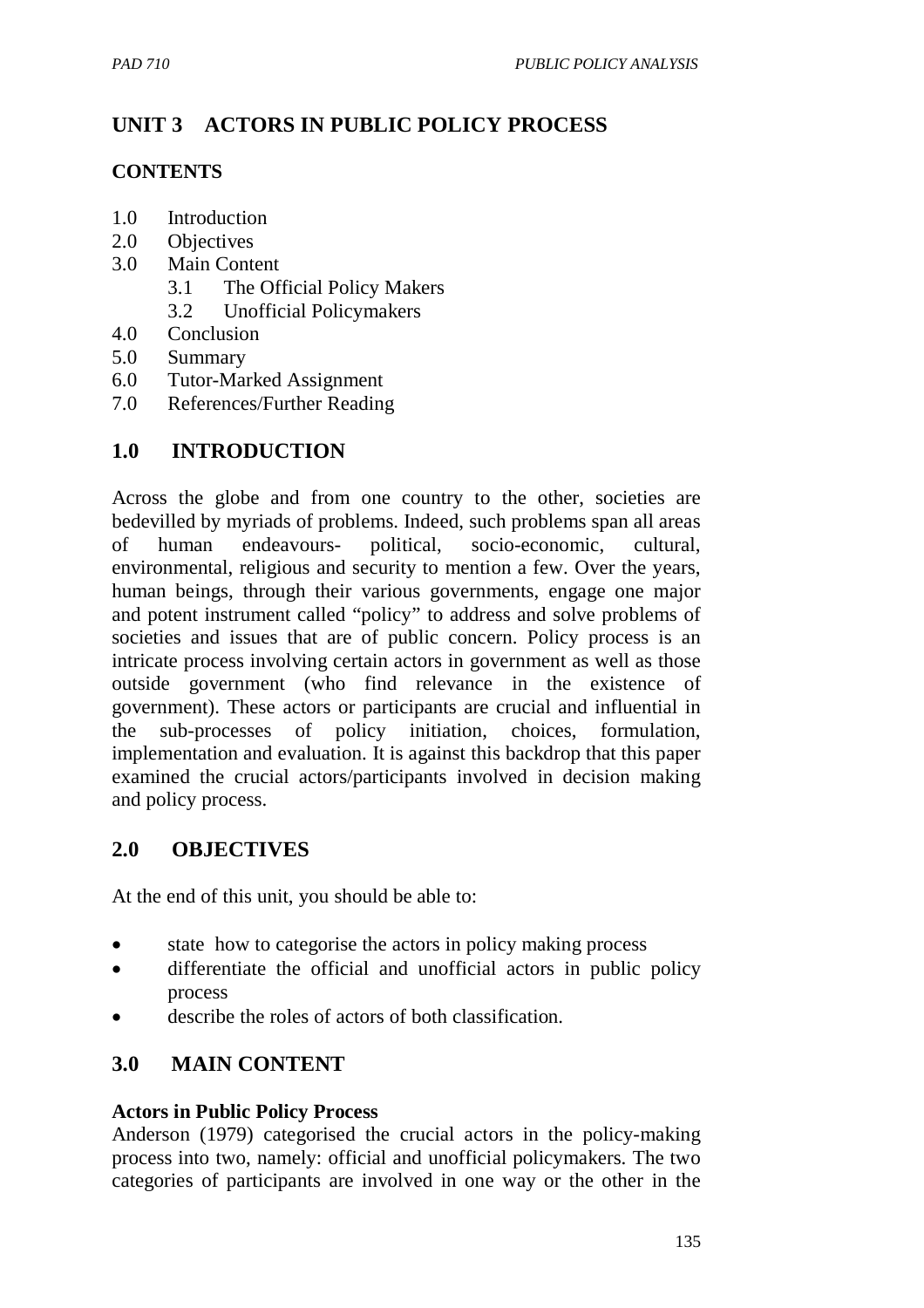policy process, and they are crucial and influential in the sub-processes of policy initiation, choices, formulation, implementation and evaluation.

# **3.1 The Official Policy Makers**

According to Anderson, the official policymakers are those who possess legal authority to engage in the formulation of public policy. Those involved in this category are the legislators, the executive, the administrators and the judiciary. Each of them performs policy-making responsibilities in a different way from the others. They are governmental actors who occupy formal public positions and political offices and serve as the actual policy makers. Official policymakers are in turn categorised by Anderson (1979) and Egonmwan (1991) into: (i) primary policymakers; and (ii) supplementary policymakers. The primary policymakers are constitutionally empowered to engage in the formulation of policies. It is their constitutional assignment and responsibility. Consequently, they need not depend upon other governmental agencies or units or structures to perform their policy- making roles.

In Nigeria, for example, they are members of the National Assembly (the Senate and the House of Representatives) and states' Houses of Assembly. In Nigeria's current democratic dispensation, other significant primary policymakers include the president, his aides, administrators and judges. They, as well, contribute as supplementary policymakers. The supplementary policymakers, expectedly, receive their authority to act in policy making process from the primary policymakers such as the National Assembly in Nigeria. They are expected to be responsive to the interests and requests of the National Assembly. Examples of supplementary policy makers are persons, agencies or bodies that need authority from others in order to act as they are dependent on, or are controlled by, others. They include ministries, departments and other governmental agencies that initiate policies and push for them. There are politicians in the policy-making process and these refer to all elected political office holders and those who occupy political posts/offices. They include the president (as the chief executive), his political aides and advisers, legislators in the National Assembly (the Senate and the House of Representatives), and members of the states' Houses of Assembly.

In specific terms, the official or institutional actors (Mathew, 2012) are:

### **The National Assembly and states' Houses of Assembly**

Legislators are members of parliaments, for example, the National Assembly and state assemblies in Nigeria. As indicated earlier, the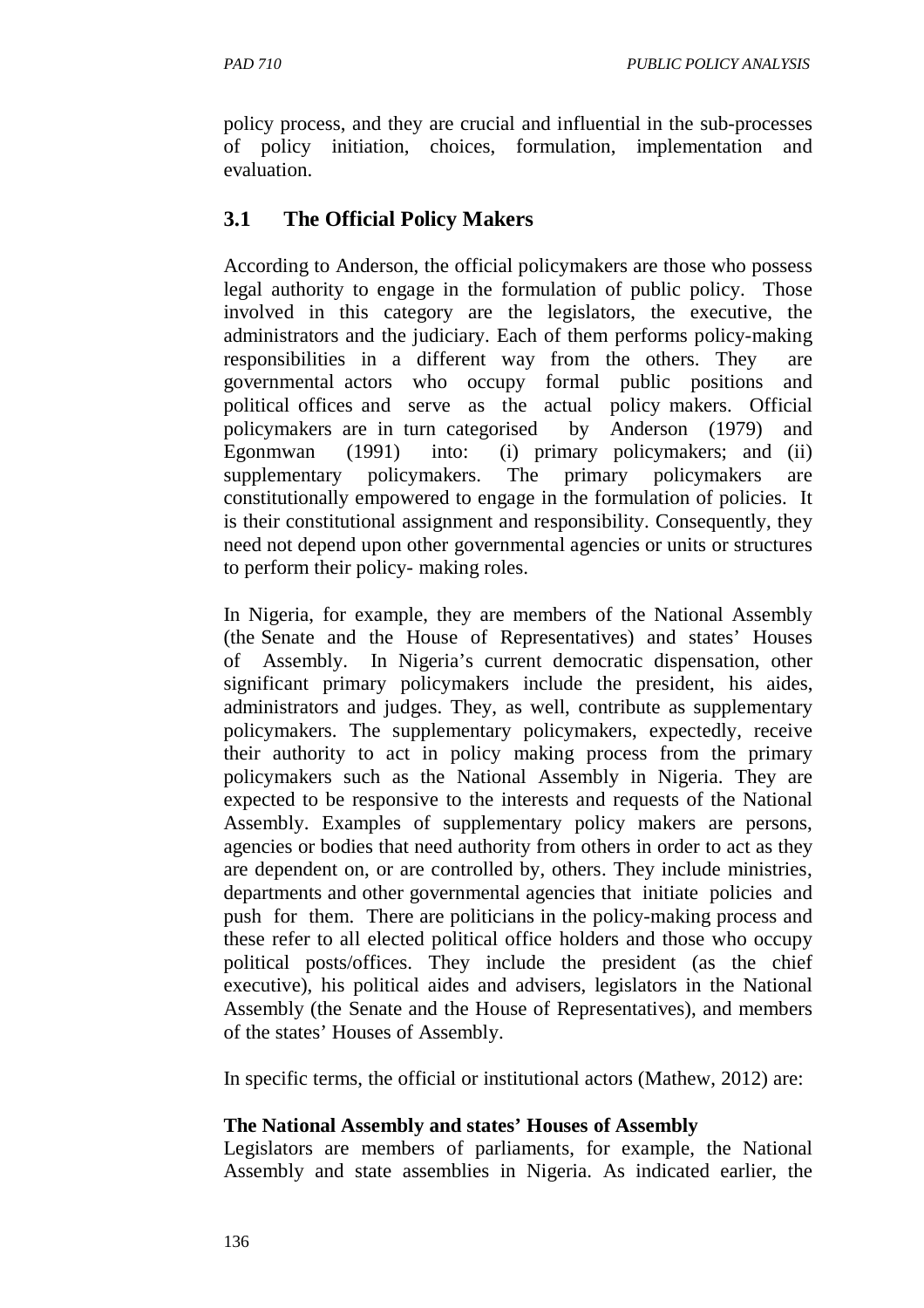legislators constitute the primary policymakers. They possess direct constitutional authority to initiate and formulate policies. As elected law makers, they represent their people from their various constituencies.

Consequently, they are expected to collate the views, interests, demands and problems of their constituents, harmonise them and translate them into policy proposals for the legislature. Such policy proposals are subjected to the entire legislative processes of reading, debating and scrutiny (by the relevant standing committees). Policies formulated from such proposals are then forwarded for the president's assent.

Formulated policies will set up policy programmes and required actions which the executive will then implement and evaluate. Legislators do not generate and develop policy proposals from their people only. They also develop draft policies from their fellow legislators and the executive.

In reality today, legislators appear to have practically and largely abdicated their constitutional responsibility of policy making to the executive. Ikelegbe (2006) declared that legislators no longer exert considerable influence on the initiation and formulation of policies.

They just (in most cases) mainly formalise and legitimise policies already formulated by the executive. They look up to the executive for legislative leadership. Certain factors are responsible for such abdication of responsibility in Nigeria. Firstly, legislators are fragmented, not only along party lines, but also along ethnic and religious lines.

Consequently, they lack the necessary cohesion to generate, initiate and formulate policies that will benefit the majority of citizens. Secondly, many legislators lack the intellectual depth, professionalism, skills and technocracy needed to tackle the complex problems of modern-day societies and governance which the executive functionaries have.

Thirdly, most legislators demonstrate flippancy. They have little understanding of the weight of their assignment. Basically, they are not well-positioned to meet the increasing need for expertise in governance.

Fourthly, the "executive – centred era" (as manifested in the possession and deployment of enormous resources and power by the executive) has put the legislators at a great disadvantage. They are easily tempted with cash or threatened with removal by the executive to do its bidding.

It is important to state, however, that legislators are still active in the policy-making process in developed democratic dispensations and that they play significant policy roles in the presidential system of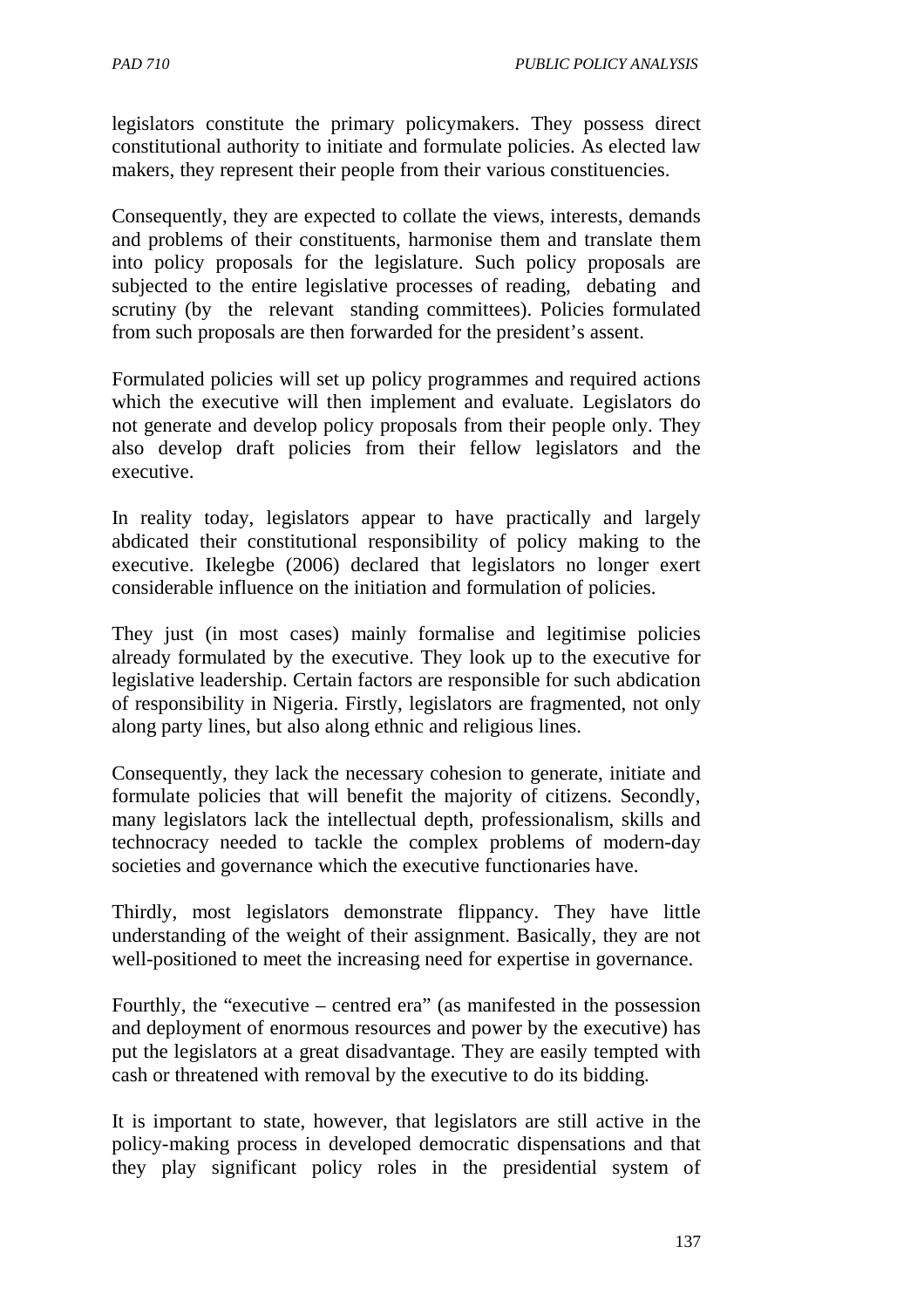government. They are inactive or rendered redundant in authoritarian and totalitarian regimes.

#### **The President and the Executive Bureaucracy**

Like National Assembly, the president is mandated by the Constitution as a partner in the policy process. But, unlike Congress, the president can only approve or disapprove legislation, he or she has no power to amend. Thus, the policy priorities of the president cannot be directly legislated. Rather, presidents must rely on legislative partners in both houses, and on the power to persuade.

The executive comprises the president, prime minister, premier or governor, (as the case may be), ministers, special advisers, special assistants, top political aides and the administrators. The main responsibility of the executive is to implement public policies and to supervise, coordinate and manage ministries, departments and agencies (MDAs) that are involved in the implementation of policies.

But the executive in democratic dispensations, for example, the president in Nigeria plays a crucial and pivotal role in the policymaking process. Indeed, he plays dominant roles in the initiation, formulation and implementation stages of the policy process. This era is referred to as an "executive-centred era," in which the effectiveness of government depends substantially upon executive leadership both in policy formation and in policy execution. The Nigerian president's authority to exercise legislative leadership is both clearly established and accepted as a necessity to the president (Omotoso, 2010). In this "executive-centred era", the president and his chief aides and advisers in the presidency have become the major source of policy proposals initiation. It has become crystal clear that the president who gives executive leadership is also expected to provide legislative leadership. Egomwan (1991) cited the Babangida and Obasanjo administrations in which the two presidents made significant impact on policy issues. There were policy proposals on the Structural Adjustment Programme (SAP), privatisation programme, local government reform, new constitutions, and the Global System of Mobile Communication (GSM), to mention a few. Egomwan further observed that during the elected civilian government of the Second Republic headed by President Shehu Shagari, the National Assembly expected the president to present policy recommendations to it and provide it with draft bills containing his recommendations. The same expectation subsists till today.

All these confirm that the executive president is looked upon, not only for executive leadership, but also for legislative leadership. He plays dominant roles in the policy process that transcend mere implementation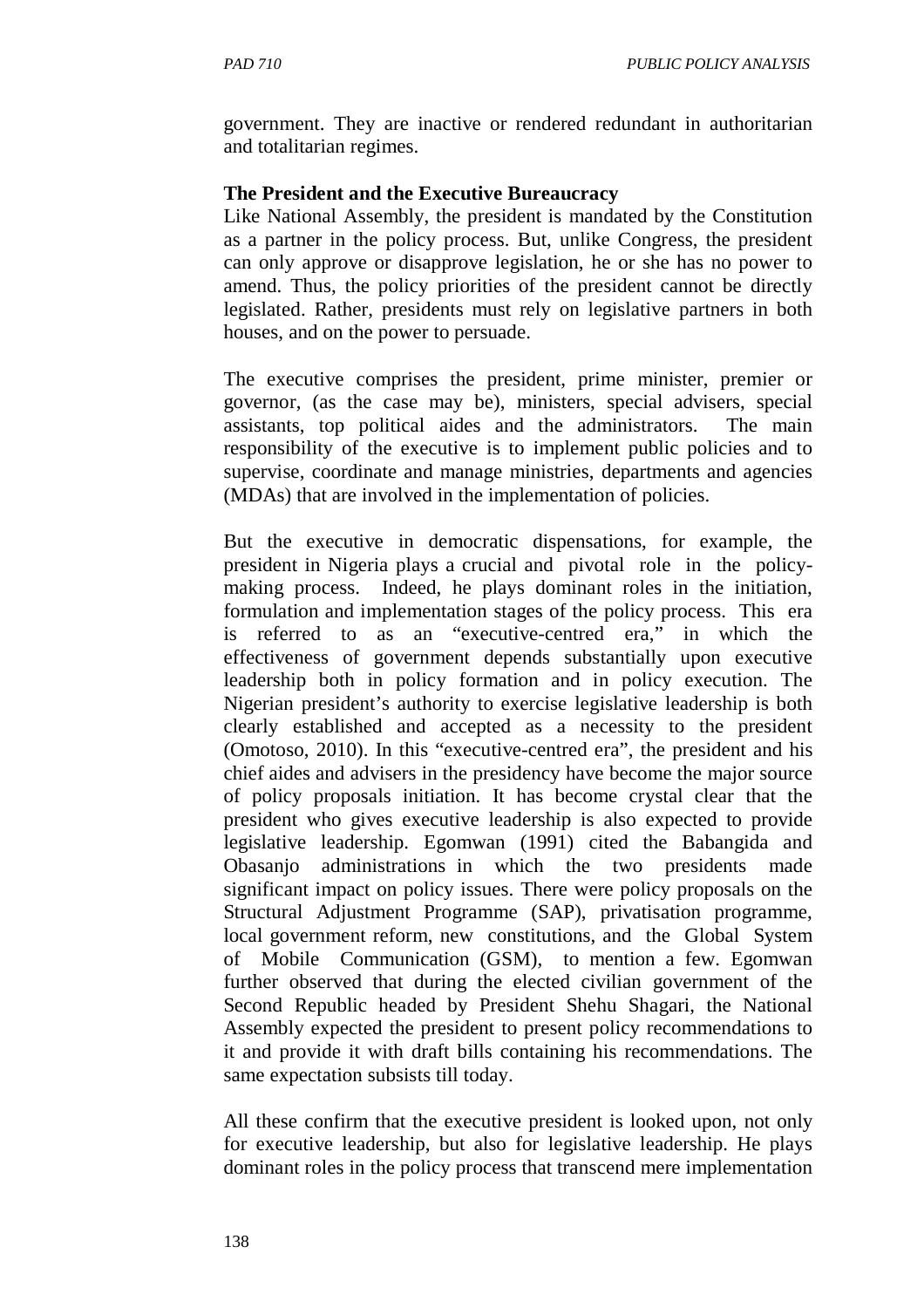because of certain glaring factors. Firstly, the president (as the chief executive) parades an array of ministers, advisers, technocrats, professionals, skilled and experienced administrators on various policy issues ranging from political, social and economic matters to foreign and military relations. Secondly, the power of the executive has been constantly increasing because of the increasing complexity of policy problems which require a high degree of professionalism and specialised knowledge to tackle. Thirdly, the legislature, which is constitutionally empowered to formulate policies, largely appears to have abdicated that constitutional responsibility to the executive. The fragmentations of the legislature and mode of operation have incapacitated them from having adequate time and the necessary cohesion to address policy matters. As a result, a good number of policy proposals (especially the sensitive ones) will have to be initiated and sponsored by the president. Fourthly, the executive has enormous funds, ample facilities and the power of patronage at its disposal to push for the acceptance and passage of its policy proposals.

In the areas of foreign and military policy, Anderson (1979) declared that presidents possess great constitutional powers and operating freedom, especially in the United States of America. Foreign policy is largely a creation of presidential leadership and action. It is to a great extent the domain of the executive, and this is the case in all nations of the world. Egomwan (1979) corroborated this assertion by declaring that in some cases, the president is an 'adopter' of any policy initiated singly by the presidency itself in its own right. He cited the example of President Babangida who donated money to a university in Sierra Leone and sent relief funds and materials to South-West People's Organisation (SWAPO) in Namibia without any recourse to the Armed Forces Ruling Council. In developing countries, the scenario is that power is more highly concentrated in the executive. As a result of this, the executive has more influence in forming public policies and in the entire policy process.

#### **The Courts**

The influence of judges in interpreting laws has an equally significant impact on policy. This actor Popoola (2016) prefers to call the judiciary. The essence is to enable for a resounding analysis of the role of the judge and the court that make up the judiciary in public policy process. The judiciary comprises judges and the courts. Their constitutional responsibilities are the interpretation of the constitution and the laws, as well as adjudication in conflicts between individuals, groups, governmental institutions and the arms/levels of government. It is instructive to note that the judiciary is not constitutionally empowered to initiate, formulate or implement policies.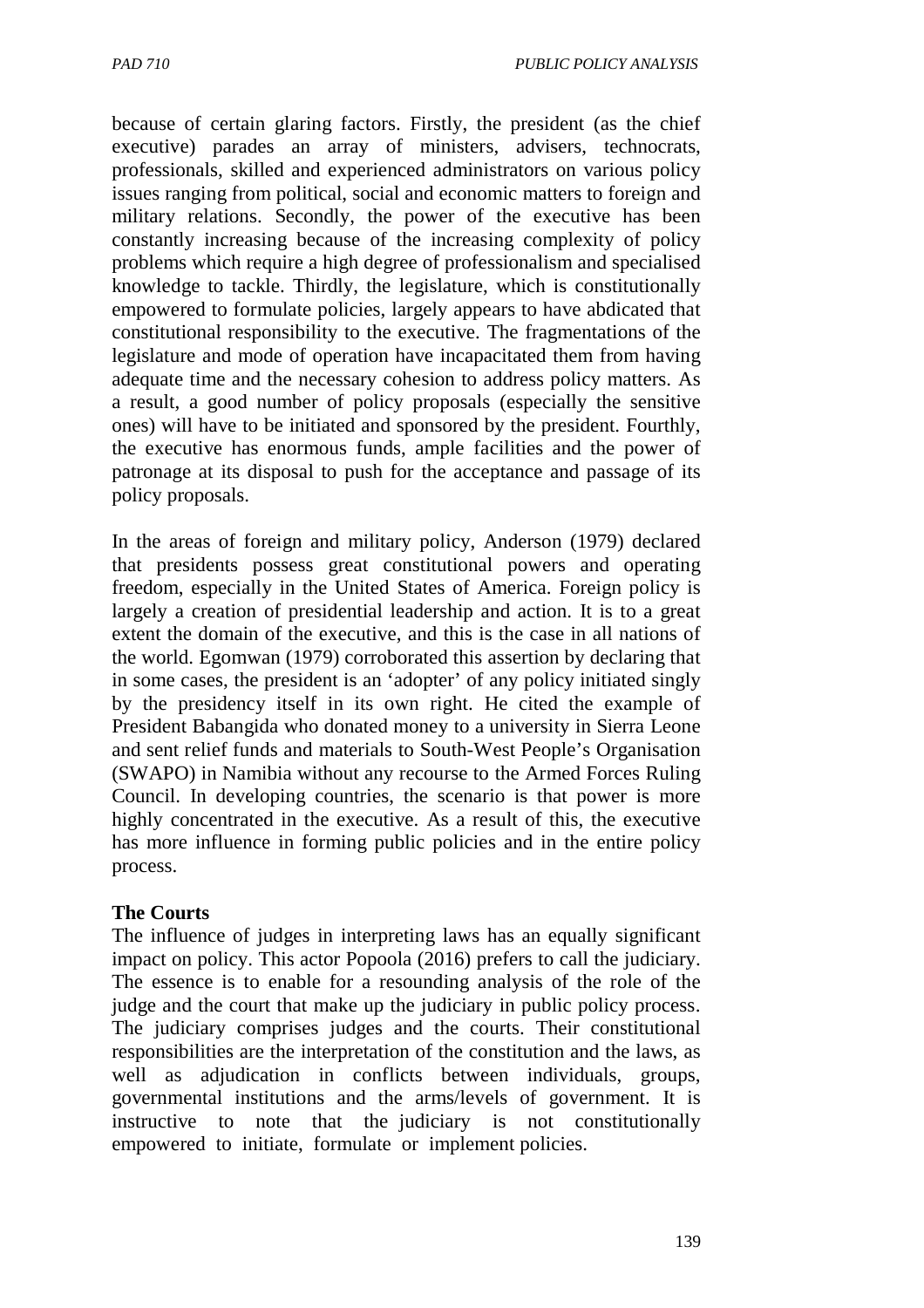However, through the interpretation of the constitution and laws, it contributes significantly to the policy making process. Egomwan (1991) identified four important instruments that the judiciary employs to react to policies. These instruments are:

- **(a) Judicial Review**: This refers to the power of courts to determine the constitutionality of the actions of the legislative and executive branches and declare them unconstitutional, null and void, and of no effect if such actions violate any section(s) of the constitution.
- **(b) Statutory Interpretation of Cases Brought Before the Judges:**  This instrument refers to the power of courts used in interpreting and deciding the meaning of constitutional provisions which are prone to conflicting interpretations. Judges in their courts clarify constitutional provisions and whatever interpretation they give becomes binding on all parties involved.
- **(c) Formulation of Economic Policies**: This has to do with the decisions of courts on matters like contracts, ownership of property and employer-employee relationship. When matters relating to these are brought before the courts/judges, their decisions can translate to policymaking, or policy fine-turning, or "repolicying" altogether.
- **(d) Judicial Activism:** This instrument refers to the regulation of social and political activities in line with changing times. In this process, the courts specify what government cannot do and what it has to do in order to satisfy legal and constitutional obligations. Consequently, the courts can venture into, and adjudicate on, areas like the rights of individuals to social welfare services. It can also adjudicate in the operation of public institutions like schools, colleges and universities.

Through these instruments, the judiciary brings about judicial intervention which can, not only modify policies, but also redirect policy and action as well as moderate implementation activities. In a nutshell, the judiciary is that actor that ensures propriety, fairness, constitutionality, justice and moderation in the policy process.

# **3.2 Unofficial Policymakers**

According to Popoola (2016), unofficial policymakers do not occupy formal public positions or political offices. They are not in government but they derive their relevance and policy-making roles from government and the official policy makers. Mainly, they harness their interests and demands, harmonise them and influence official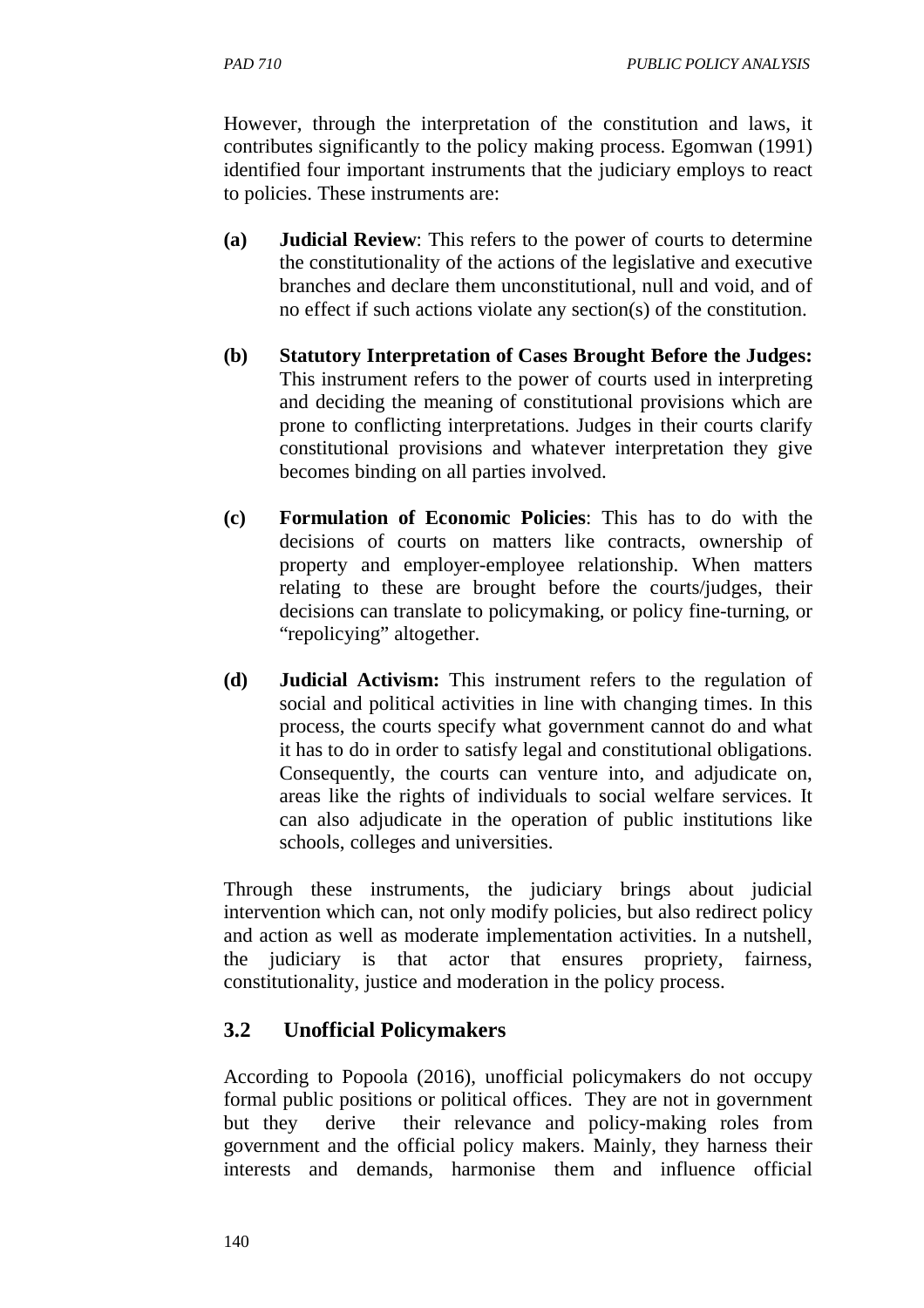policymakers to factor them into the policymaking process. The unofficial policy makers (as described by Anderson) are people who do not possess legal authority to make binding policy decisions.

They do not occupy formal public positions or political offices. They are not in government but they derive their relevance and policy-making roles from government and the official policymakers. They are engaged, mainly, in harnessing their interests and demands, harmonising them and influencing the official policymakers to factor these interests and demands into the policy making process. These unofficial policy makers comprise interest groups, political parties and individual citizens.

#### **Interest Groups**

Interest groups are a fundamental partner in policy making. Citizens participate in the policy process through communication with policy makers. Such communication takes place individually (e.g., letters to elected representatives) and collectively. Interest groups facilitate collective communication. They are associations of individuals who share common interests, beliefs and aspirations regarding their demands.

They are civil society organisations that advance and advocate their interests and demands with a view to influencing the policy process.

Abutudu (1995) identified five such groups. The first group is made up of professional associations, labour and students such as the Nigerian Bar Association (NBA), Nigerian Medical Association (NMA), Nigeria Labour Congress (NLC), and National Association of Nigerian Students (NANS). The second group consists of the human rights groups like Civil Liberties Organisation (CLO) and Committee for the Defence of Human Rights (CDHR). The third group is made up of primordial groups that struggle for state power and the national cake such as Arewa Consultative Forum (ACF), Middle Belt Forum, Afenifere and Ohaneze.

The fourth group comprises the business class in manufacturing, banking and finance, agriculture, mining and commerce under the umbrella of the Nigerian Chamberof Commerce. The fifth category consists of numerous groups that are voluntary in nature and essentially mutually supportive in character such as town unions and community development associations. All these groups, according to Anderson (1979), perform an interest articulation function, that is, they express demands and present alternatives for policy actions. They may also supply public officials with much information, often of a technical sort – concerning the nature and possible consequences of policy proposals. In doing so, they contribute to the rationality of policymaking. Interest groups submit memoranda and draft policy proposals to the legislature, for example, the Nigerian National Assembly. They also mobilize the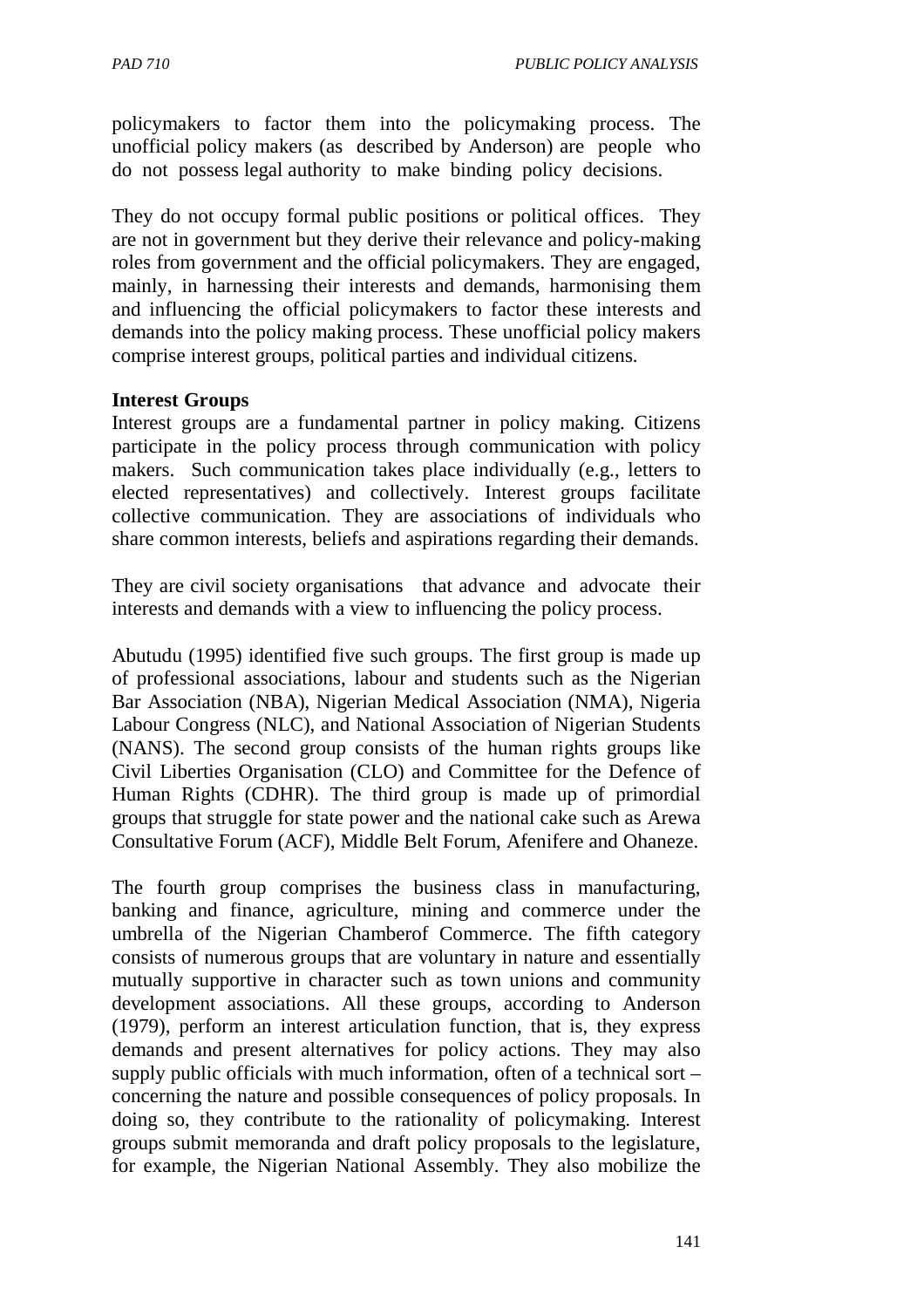public to support their advocacy on particular policy proposals. Besides, they work through their constituencies' representatives in the National Assembly to influence the policy process. Official policy makers cannot ignore interest groups because of the large following they command and because of their good organisation and prominent activities.

### **Political Parties**

They refer to groups of like-minded people who have come together with the sole intention of gaining the control of the machinery of government. As they pursue their primary interest of gaining governmental power, they play prominent roles in the policy process. A political party that controls the lever of power tends to influence their members in government to formulate policies that will project and protect their party programmes and manifesto. Political parties that have minority members among official policy makers try to advocate and build coalitions for factoring their party programmes into policy proposals. Apart from this, they also wield considerable influence by providing alternatives to existing policies. Political parties are distinct from other citizen organisations. Rather than attempting to influence existing policy makers, parties seek to get their own members elected to policy-making positions. While interest groups seek influence on specific policy issues, parties seek influence on a wide spectrum of policy issues. Parties develop issue platforms, draft candidates, campaign on behalf of candidates, and work to get out the vote. In short, parties work to bring together citizens under a common banner.

While most people may think of parties only during election cycles, their policy influence extends beyond campaigns. While the rise of the media over the last thirty years has de-emphasised the power of parties in electoral politics, Eldersveld accurately points out that parties continue to play a dominant role in policy outcomes. First and foremost, the party that emerges dominant determines the direction policy will take.

### **The Media**

The media are influential to policy outcomes because they help define social reality. The work of McCombs and Shaw supports the assertion that the media influence the salience of issues. As Lippmann observed in 1922, perceptions of reality are based on a tiny sampling of the world around us. No one can be everywhere, no one can experience everything. Thus, to a greater or lesser extent, all of us rely on media portrayals of reality.

Graber argues that the way people process information makes them especially vulnerable to media influence. First, people tend to pare down the scope of information they confront. Second, people tend to think schematically. When confronted with information, individuals will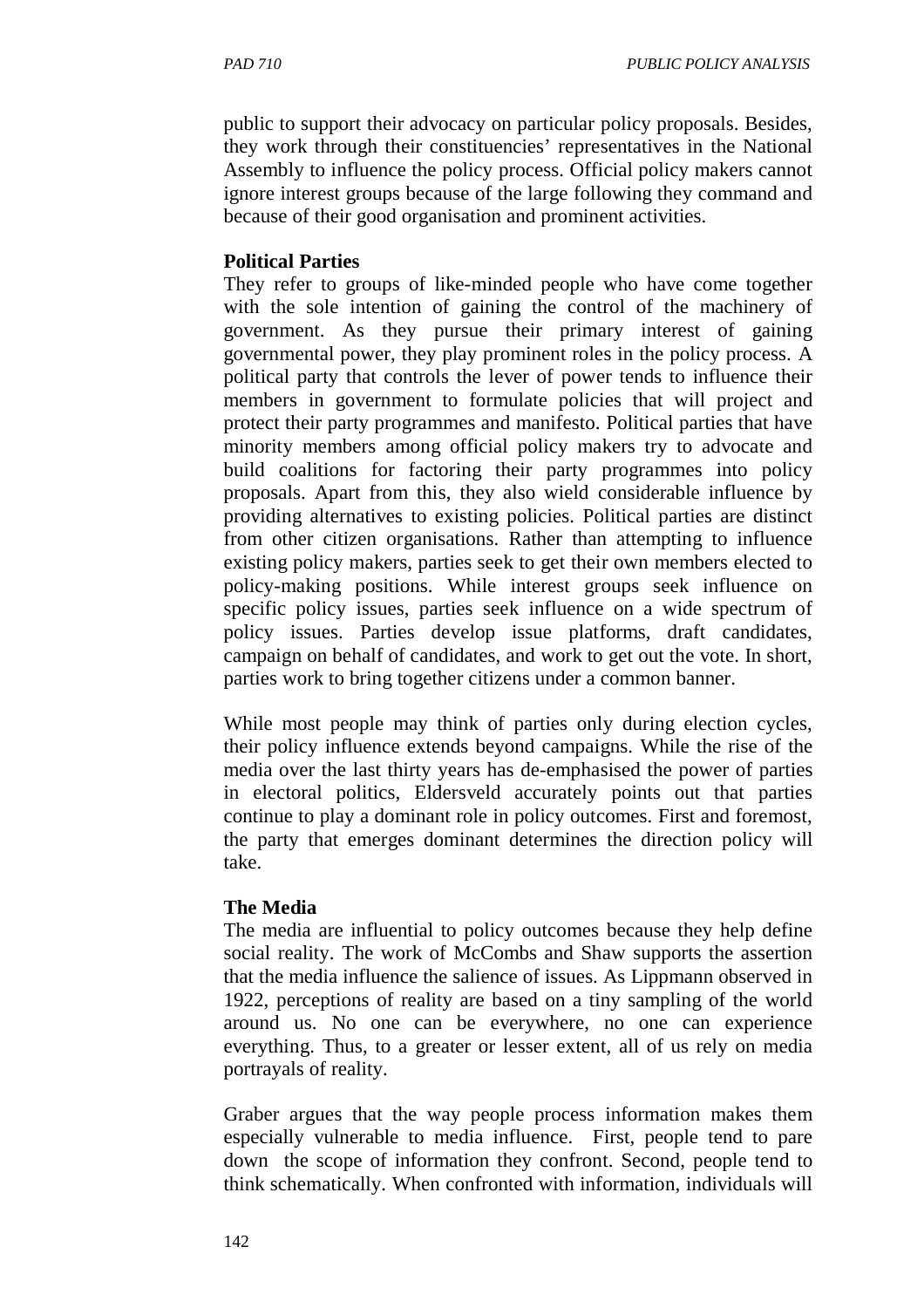fit that information into pre-existing schema. And, since news stories tend to lack background and context, schemata allow the individual to give the information meaning. In such a way, individuals recreate reality in their minds.

The data collected by Iyengar and Kinder show that television news, to a great extent, defines which problems the public considers most serious. Iyengar and Kinder refine the agenda setting dynamic to include what they call "priming."

Priming refers to the selective coverage of only certain events and the selective way in which those events are covered. Since there is no way to cover all events, or cover any event completely, selective decisions must be made. But, there are consequences.

By priming certain aspects of national life while ignoring others, television news sets the terms by which political judgments are rendered and political choices made (Iyengar and Kinder 1987:4). The implications for public policy are serious. If policy is a result of the problem recognition model that Theodoulou summarised earlier, then the problems that gain media recognition are much more likely to be addressed.

#### **Individual Citizens**

The interests and desires of common citizens are consequential for public policies (Lindbloom, 1986). Governments, all over the world, tend to listen and pay attention to what their citizens desire in order to minimise social unrest and avoid violent agitations. Consequently, citizens play vital roles in the policy making process. Citizens are voters, and through the electoral process, they help to produce basic changes in public policy (Anderson, 1979). Citizens can vote out any political party or the personalities involved if they are not satisfied with their policy programmes. Thus, they can bring about discontinuity in policy programmes with their voting power.

Individual citizens with great intellectual depth and versatility can make considerable impact on policy issues and policy choices. Government cannot ignore such people in policy matters because of their intellectual skills, analytical minds, and their facts and figures. Again, there are also citizens who, themselves, have served in governmental positions and capacities. Through their experiences and exposure in government, they influence the policy process by engaging in political activism and submitting memoranda on policy issues. They also articulate their policy proposals through the media (print or electronic) and through press conferences.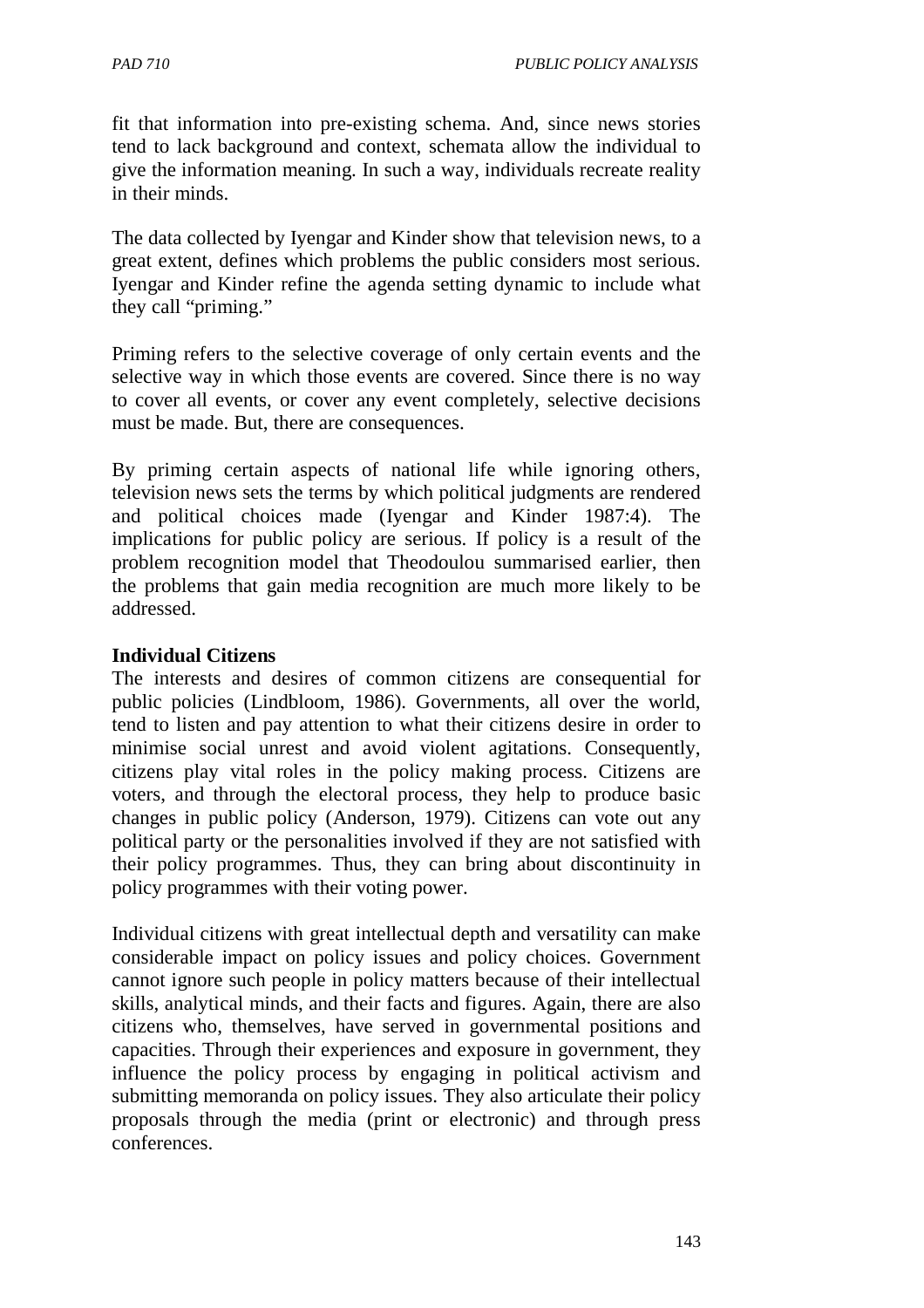## **4.0 CONCLUSION**

All actors in the policy process need to be alive to their responsibilities of formulating good and beneficial policies. Formulated policies should be faithfully implemented for the good of the generality of the people in a country. Corruption, which is a cankerworm in the implementation stage, must be confronted headlong. It is generally believed in Nigeria that most of our current policies are good, but implementation is woefully poor because of the hydra-headed problem of corruption. Policy evaluation is also fundamental as policies need to be reviewed and fine-tuned periodically, so as to ensure that they remain relevant and useful in solving the problems for which they were formulated, as well as emerging challenges.

#### **5.0 SUMMARY**

In this unit, we have been able identify the key actors in public policy making and the roles they play. While Popoola (2016) categorised them alongside Anderson as Official and Unofficial actors, Mathew (2012) classified them as institutional and non-institutional. The difference in nomenclature notwithstanding, the actors are the same as well as their role as shown in this unit.

#### **6.0 TUTOR-MARKED ASSIGNMENT**

Who are the official and unofficial actors in Public policy process?

#### **7.0 REFERENCES/FURTHER READING**

- Abutudu, M.I.M. (1995). The State, Civil Society and the Democratisation Process in Nigeria. Dakar: CODESRIA Monograph Series. Pp.2, 26 – 27.
- Anderson, J.E. (1979). *Public Policy-Making*. New York: Holt, Rinehart & Winston.
- Baum, L. (1990). *American Courts: Process and Policy*. (NY: Houghton Mifflin Co. Egonmwan, J.A. (1991). *Public Policy Analysis: Concepts and Applications*. Benin City: SMO Aka & Brothers Press.
- Eldersveld , S.J. (1982). *Political Parties in American Society*. NY: Basic Books. Glazer, N, (1975). "Towards an Imperial Judiciary," Public Interest, 41.
- Graber, D. (1988). *Processing the News: How People Tame the Information Tide* (2<sup>nd</sup> ed.) NY: Longman.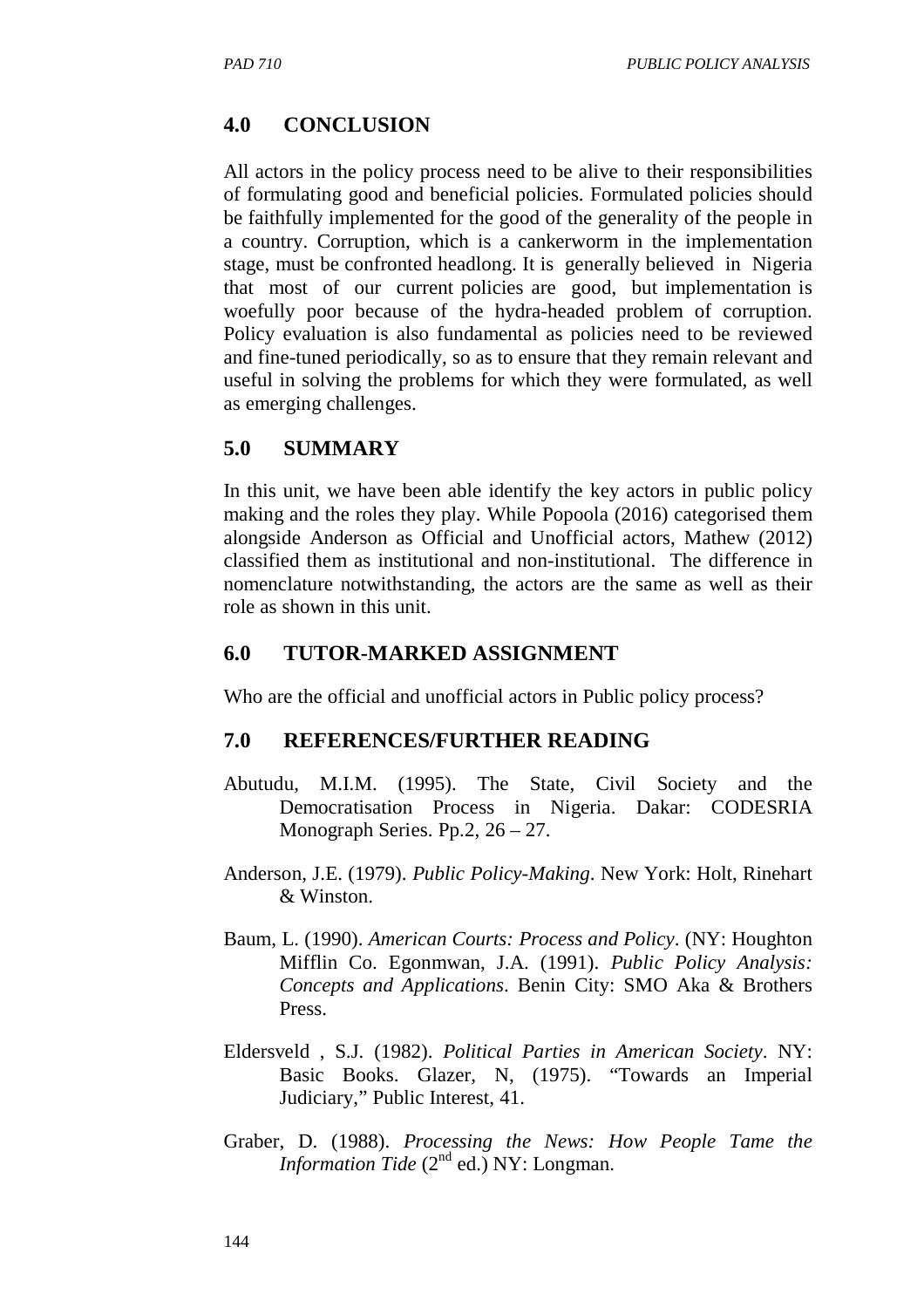- Ikelegbe, A.O. (2006): *Public Policy Analysis. Concepts, Issues and Cases*. Lagos: Imprint Services.
- Lindbloom, C.E. (1968). *The Policy Making Process*. New Jersey: Prentice Hall. Lippmann, W. (1922). *Public Opinion*. NY: The Free Press.
- M.cCombs M.E. & Shaw, D.L. (1977) *The Emergence of American Political Issues*: *The Agenda Setting Function of the Press*. Eagan, MN: West Publishing.
- Mathew, A. Cahn (2012). Institutional and Non-institutional Actors in the Policy Process. McQuail, D. (1979) "The Influence and Effects of Mass Media," In *Mass Communication and Society*. (Eds). Curran, J. Gurevitch, M.& Woolacott, J. (Beverly Hills: Sage Publications, Inc.
- Neustadt, R. (1980). *Presidential Power*. New York: John Wiley and Sons Inc.
- Omotoso, F. (2010): "Public Policy Development and Analysis" in Agagu, A.A. & Omotoso, Femi (Eds). Readings in Public Policy Analysis and Comparative Studies. Porto Novo, Benin Republic: SONOU d'Afrique (ESAF).
- Popoola, O. O. (2016). Actors in Decision Making and Policy Process. *Global Journal of Interdisciplinary Social Sciences*.Vol.5(1):47- 51 Rosenberg , G. (1991). *The Hollow Hope* . University of Chicago Press.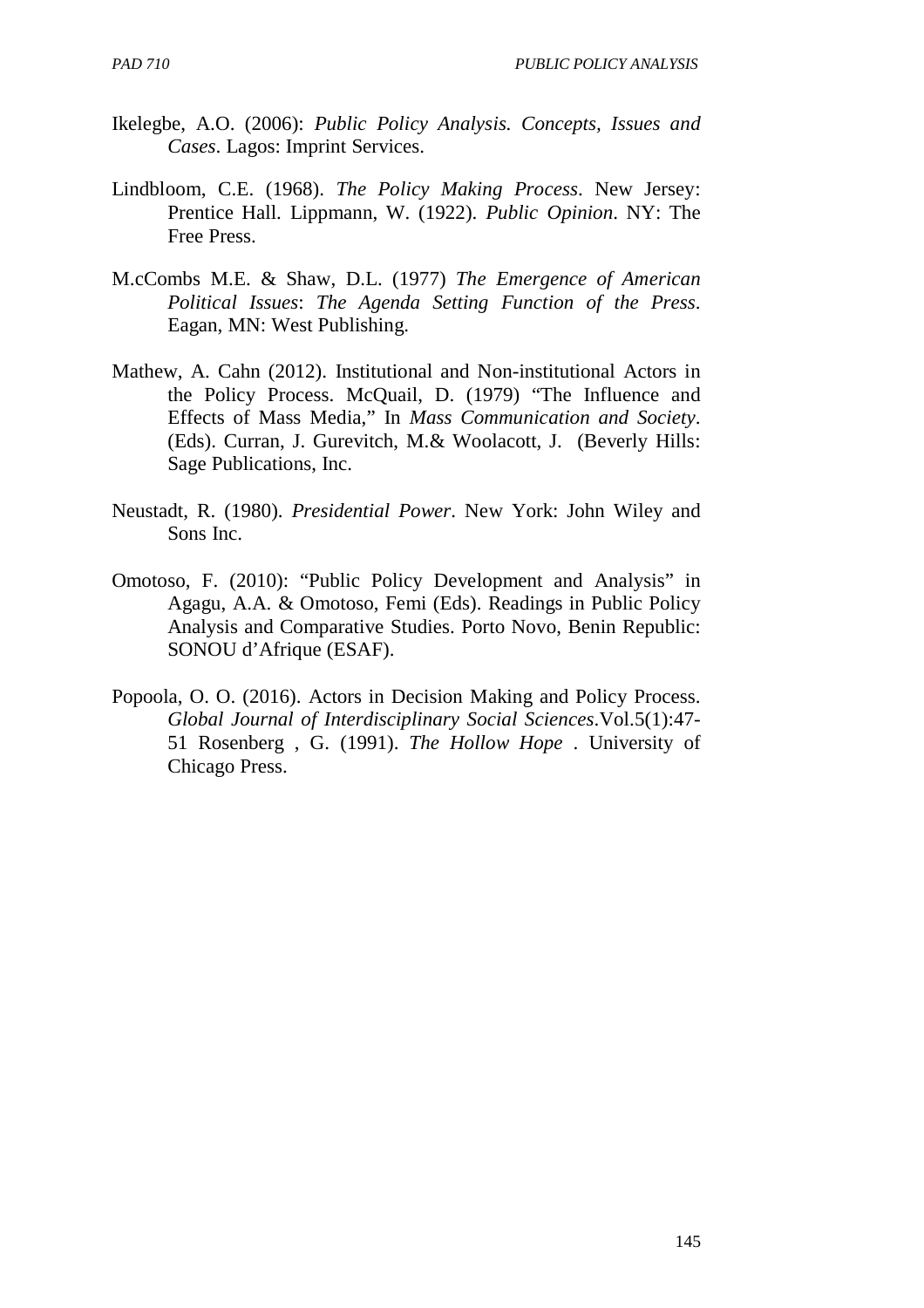## **UNIT 4 THE PUBLIC POLICY MAKERS AND THEIR ENVIRONMENT**

#### **CONTENTS**

- 1.0 Introduction
- 2.0 Objectives
- 3.0 Main Content
	- 3.1 The Policy Environment and The Policy Makers
	- 3.2 Political Culture/Ecology
	- 3.3 Social Culture / Ecology
	- 3.4 Economic Culture/ Ecology
- 4.0 Conclusion
- 5.0 Summary
- 6.0 Tutor-Marked Assignment
- 7.0 References/Further Reading

## **1.0 INTRODUCTION**

Policy making cannot be studied apart from the environment or context in which it occurs. According to systems theory, demands for policy actions stem from problems and conflict in the environment and are transmitted to the political system by groups, officials, and others. At the same time, the environment both limits and directs what policy makers can effectively do. The environment broadly viewed includes geographical characteristics such as climate, natural resources, and topography; demographic variables such as population size, age distribution, and spatial location; political culture; social structure or the class system; and the economic system. Even other nations become important when defence or foreign policies are made. This discussion in this unit will focus on pair of these environmental factors that have received much attention from political scientist, although not always from a policy studies perspective; political culture and socio- economic culture.

### **2.0 OBJECTIVE**

At the end of this unit, you should be able to:

identify how the environment affects public policies vis-à-vis the public policy makers.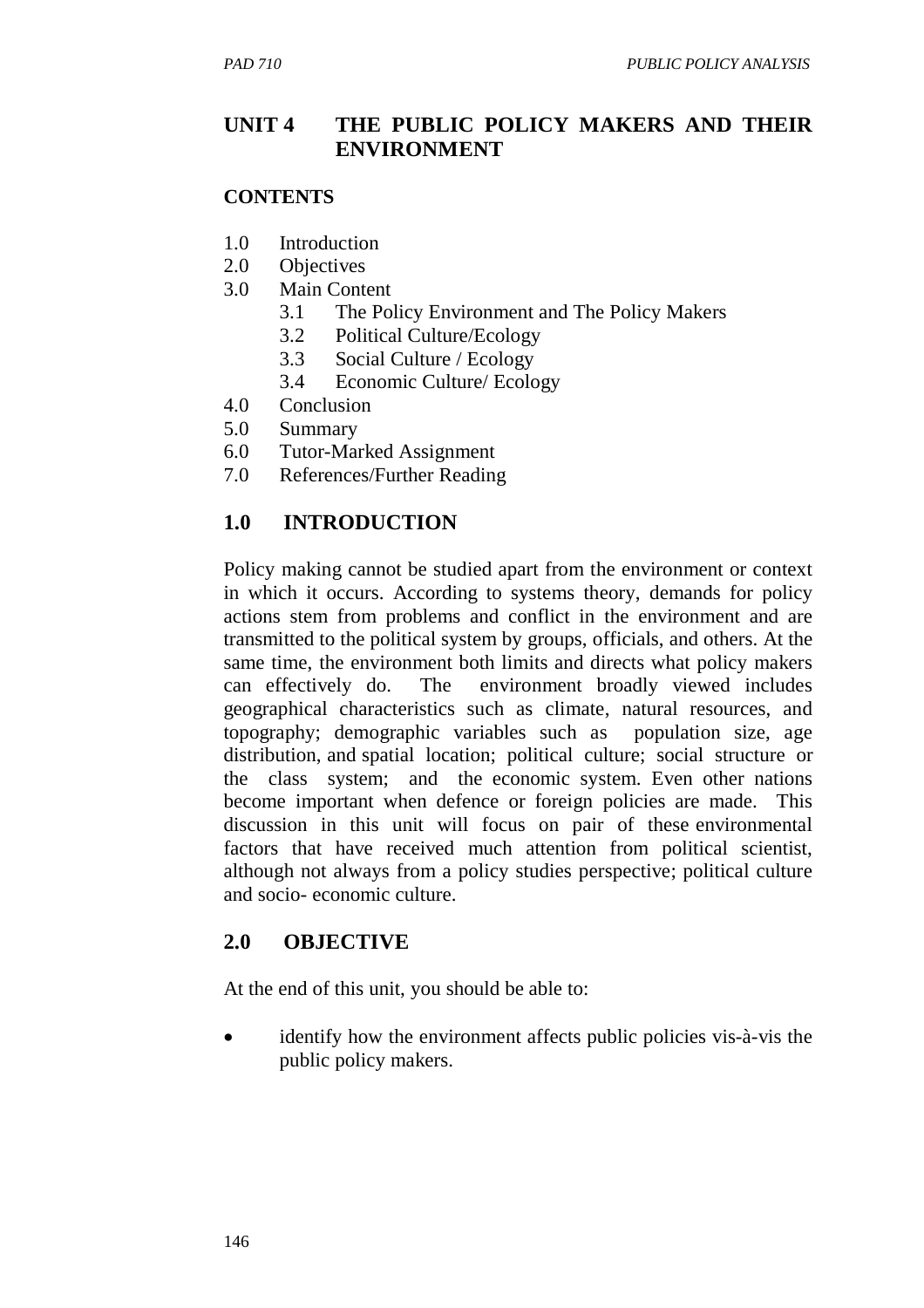# **3.0 MAIN CONTENT**

## **3.1 The Policy Environment and the Policy Makers**

The environment where a policy is formulated and implemented exercises a lot of influence on the making and successful implementation of that policy. Constraints of the policy makers also come from the environment. These constraints can be political, economical or social issues.

## **3.2 Political Culture/Ecology**

Every society, according to Anderson (1997), has a culture that differentiates its members' values and life-style from those of other societies. Most social scientists seem to agree that culture shapes or influences social action but do not fully determine it.

The political environment involves the Leadership styles as well as Political system. The leadership style and political system in any society plays is major impact on the nation policy. Hence Politics is a function of the environment in which it is practiced consequently politics is the same anywhere in the world. However the political terrain is different due to social, political, economic and cultural dimensions and the difference in environmental variables makes the practice of politics different from country to country. The Nigeria's environment is not different and its political culture is probably the most difficult to generalise not only because of its cultural and linguistic diversity of the Nigerian people also because of other factors such as religion, ethnicity, regional. There is no denying that a country with so much cultural and linguistic diversity, will present analytical problem of political and cultural dimension. Many authors and scholars in recent years have tried to overcome this problem by advancing several approaches and perspectives, which include ethnicity, ethnic pluralism, and ethno politics, institutional, structural, political economy approach with emphasis on materialism, probendalism, class and underdevelopments, clientelistic patronage politics.

However from a general point of view, political instability in Nigeria over the years has immensely affected political behaviour of Nigerian society and this was prevalent in Nigeria before 1999 (3rd republic). The main indices of political instability in Nigeria include the high turnover of governments (regime, structure, institutions, and personnel). Occasioned by military coups, inconclusive and contested electoral outcomes, frequent changes in policy, political violence, and crisis of legitimacy, for example between 1960 and 1999 there were ten known military coups. Six of these were successful involving of government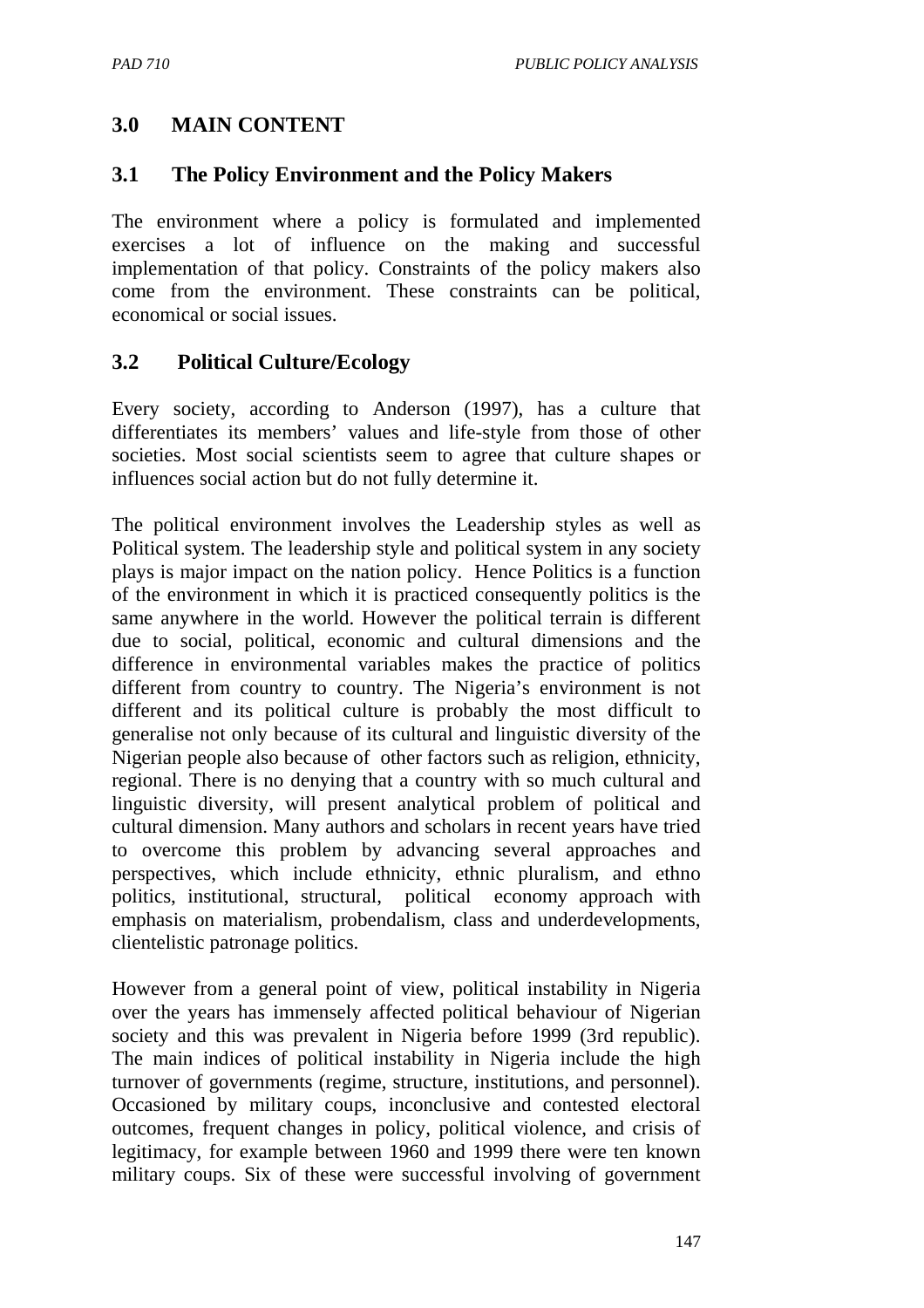being overthrown 1966 (2), and in 1975, 1983, 1985, 1993 even 1998, in a replacement malaise, due to the demise of Army dictator Abacha. These were in addition to many unsuccessful coups. Within the same period the country had three civilian government, Tafawa Balewa, Shagari, and perhaps Shonekan. The period of rule during this period was averaging three years in any life of Nigeria government until the third republic that is now relatively stable.

The situation is no different at State and Local levels, the situation is even more complex, for example at the inception of Nigeria, the states membership was three, but now 36, in addition to the federal territory and the local governments that were 306 now stands at 774 in 2014.

One important factor in the formation of political culture in Nigerian society is the character of the state. This can be broken down into three elements; the colonial nature of the state, its lack of relative autonomy, and the federal system of government. The basic point about the post colonial state in Nigeria is that it originated under the colonial rule, and that the perceptions and attitudes which attended the later rule is a legacy of the colonial rule even though efforts have been made by successive governments to put those perceptions to rest, but to no avail. The post colonial Nigeria is built around law and order, which was the hallmark of colonial legacy and the colonial government was itself an authoritarian authority, which relied on law and order as an instrument of coercion to sustain state power, both of which are conducive to military governance that characterised Nigeria for most of her existence as an independent entity. To facilitate its regulatory role and extractive roles, the post-colonial state centralises the 'production' and distribution of national resources and in the context of state capitalism, this encourages the perception of the state as an instrument of accumulation and the patron-client ties as the dominant of political relations.

Another attribute of the pre-colonial state with deep political roots in the colonial past is the negative attitude to government and its operators. The colonial state, was imported from Europe grew apart from state, and the society meant to serve the coloniser's interests. The nationalists led the anti- colonial movement, developed a notion for the society that the state was alien, what Osaghae (1998) described as 'interest begotten idea. The perception becomes ingrained in the national consciousness. The consequence was that society failed to develop any interest or stake in the state's well being, and sustenance, such that would have generated accountability, transparency, responsiveness and other aspects of moral ethos. Consequently, (Oyinbo or Ebo) white man does not deserve the citizen's obligations or duties, could be plundered to feather private nests. It is a popular Nigeria saying that 'government business is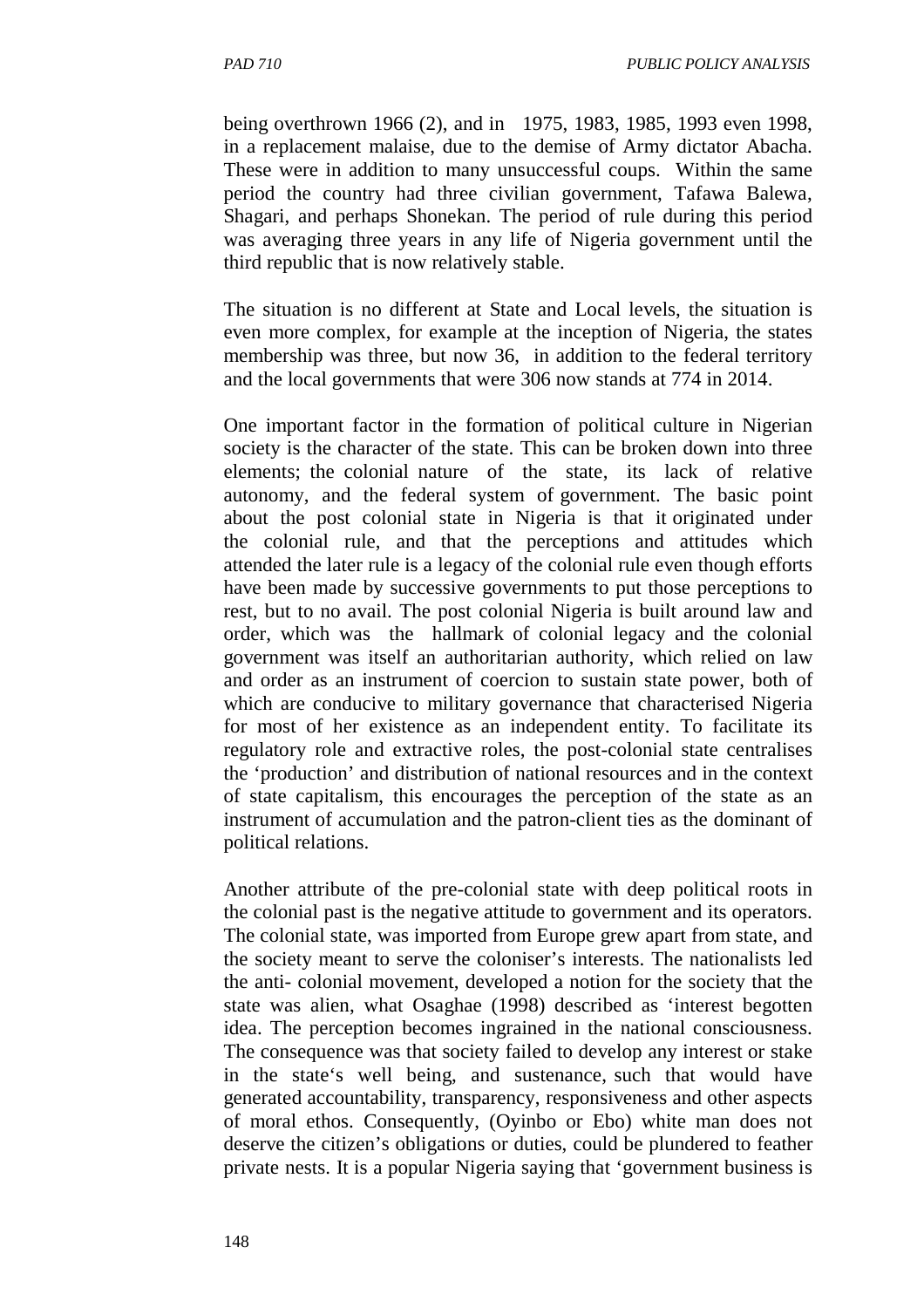nobody's businesses and therefore there is nothing wrong in stealing from government funds, especially if not strictly for the benefit of the individual but also member of his community. This negative attitude may have served the needs of anti-colonial situation, negative attitudes towards the state and government became Achilles heel of the post- colonial state and many of the problems afflicted and disabled. In the past successive governments have tried to rectify this problem, there have been efforts such, as Green Revolution, JaJi Declaration (Obasanjo 1977) the Ethical Revolution, (Shagari) Anti-Corruption and Patriotism, Discipline and Self Reliance Mobilisation Program (Military regime, 1980s and 1990s) War Against Indiscipline (WAI,), Mass Mobilisation for Economic Recovery, Self Reliance and Social Justice (MAMSER) War Against Indiscipline and Corruption (WAIC) Economic and Financial Crimes Commission (EFCC) to mention but few.

Also important to political behaviour is the government role in its distribution role. The state in playing this role has run into counterproductive gesture as 'Father Christmas' who distributes the national cake by the vast majority of the society. This perception has seriously hindered the development of the necessary social and political correlates of public finance. Most people believe that the government is a reservoir of what Osaghae (1998) reluctantly calls 'free money.

Another key factor is that a change in government usually results in policy change and new formation, with the capacity of destroying an old political cultural formation. This regime change at the federal, state and local levels, have also been attended by massive structural, institutional and policy change. Government ministries, departments, agencies, parastatals and other institutions were in an almost permanent state of restructuring with their executive heads constantly changed. These changes were necessary to affect discontinuity with previous dispensation as part of its legitimating process. Particularly notable in this regard were frequent changes in the revenue allocation system, taxation, monetary and financial regulation announced in the annual budget.

Conclusively, any country's political culture reflects the impact of its history on the way people think about policies and their society as a whole. In Nigeria's case, the lack of unity and support for the regime and, at times, for the very existence of Nigeria has plagued it since the country gained its independence. What's more, the actions of the elite since 1960 have undoubtedly left the country more alienated and polarised than it was forty years ago. That alienation and polarisation, in turn, are reflected in what average people do politically, thus adding yet another strain to an already overloaded system.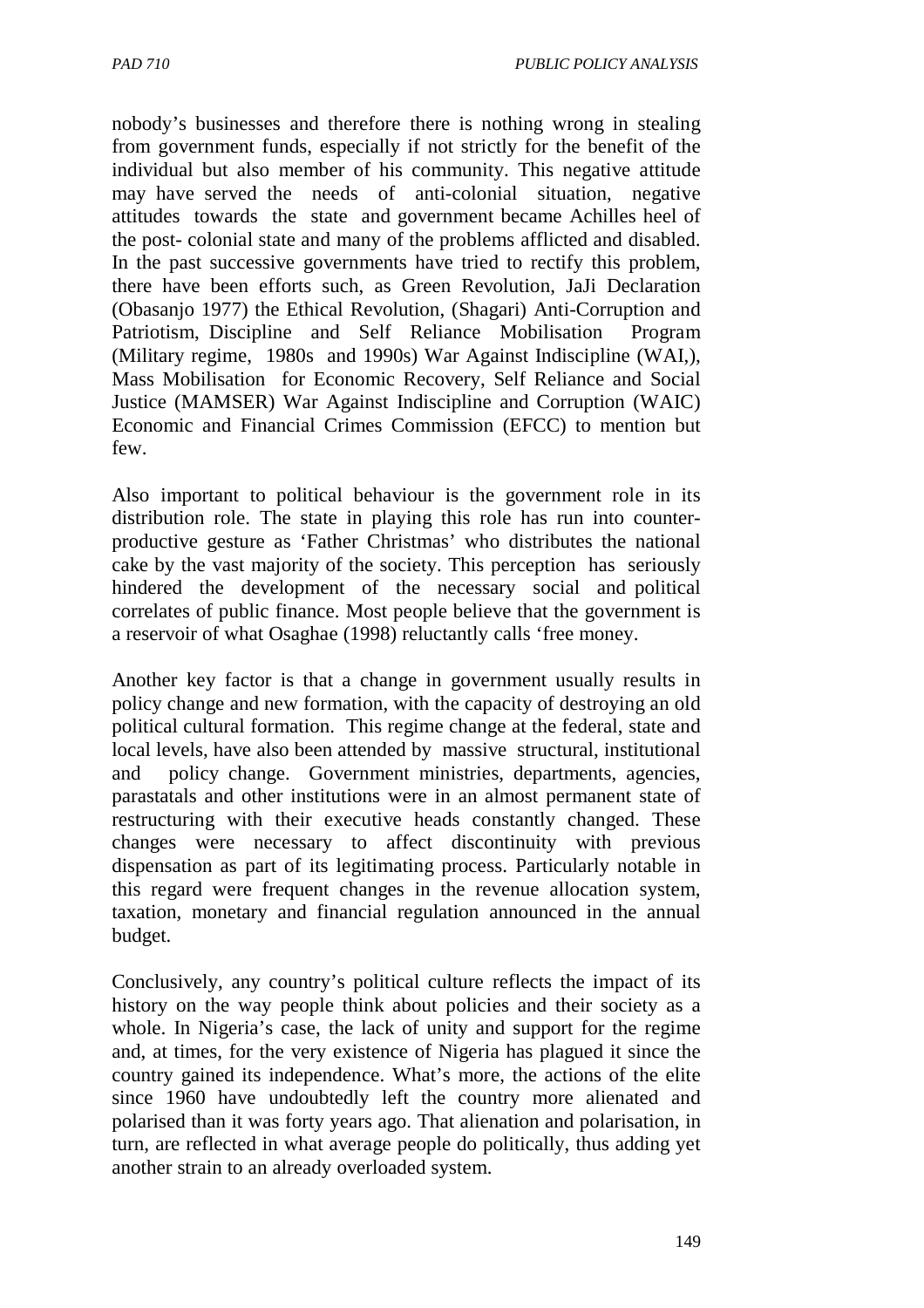## **3.3 Social Culture / Ecology**

This includes such factors as: (1) level of literacy. If level of literacy is low, ignorance will be on the high side. This will also reduce peoples participation in policy making thereby firing the policy makers, and policy implementers the opportunity their selfish interest. (2) Ethnicity. Nigeria is a heterogeneous country with many cultural differences which influence the life styles and values of the people. Each of their tribes tries to protect the interest of their people. Often times this is done at the expense of others with the result that most policies in Nigeria are crippled became of ethnic sentiments or interest. (3) Religion. Nigeria is a 'secular society' but finds it hard to make a unified policy that can accommodate every member of the society. Sharia practices and policies are offensive to other religious practices. (4) Dichotomy between the haves and the have-nots. There is a sharp distinction between the rich, who are in the minority, and the poor. The former uses their position to influence the policy in their favour.

## **3.4 Economic Culture/ Ecology**

It is true that a society's level of economic development will impose limits on what government can do in providing public goods and services to its citizens. This fact is nonetheless occasionally overlooked by those who assume that the failure of government to act on problems is invariably due to official recalcitrance or unresponsiveness or citizens' reluctance to pay higher taxes, rather than limited resources. Clearly one factor that affecting what governments can provide in terms of welfare program is the availability of economic resources.

To that effect, Nigeria is classified as a mixed economy emerging market, and has already reached lower middle income status according to the World Bank, with its abundant supply of natural resources, well-developed financial, legal, communications, transport sectors and stock exchange (the Nigerian Stock Exchange), which is the second largest in Africa. Nigeria is ranked 31st in the world in terms of GDP (PPP) as of 2011. Nigeria is the United States' largest trading partner in sub- Saharan Africa and supplies a fifth of its oil (11% of oil imports). It has the seventh- largest trade surplus with the U.S. of any country worldwide. Nigeria is the 50th- largest export market for U.S. goods and the 14th-largest exporter of goods to the U.S. The United States is the country's largest foreign investor. The International Monetary Fund (IMF) projected economic growth of 9% in 2008 and 8.3% in 2009. The IMF further projects a 8% growth in the Nigerian economy in 2011.

Unfortunately, previously, economic development had been hindered by years of military rule, corruption, and mismanagement and the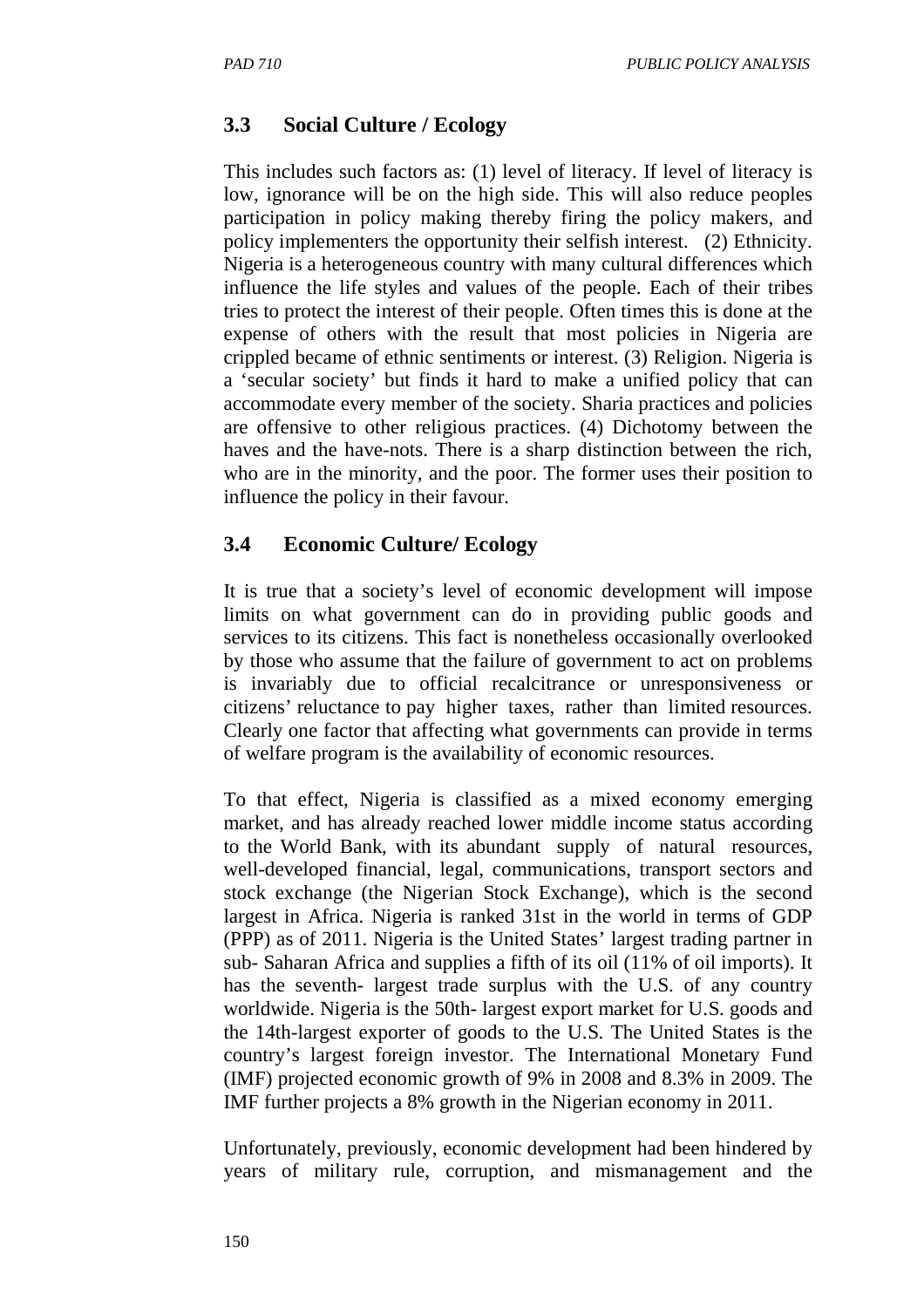corruption factor has not left us we were deeply into economic recession that led to some state not paying their workers' salaries again but for the intervention by the federal government. These are more impact on public policies.

## **4.0 CONCLUSION**

The social, political and economical environment (milieu) within which policy development takes place is critical to the type and nature of the policy formulated. The environment is, therefore, both the source and the recipient of the policy that is developed. Within the social environment are various competing, conflicting and collaborative institutions, individuals, groups and both formal and informal structures with an interest and role in policy formulation.

## **5.0 SUMMARY**

The unit examined the environmental effects of the policy making and its implementation. We hope you have learnt the necessary feature of the policy making and implementation. In the next unit, we will discuss the political system process and forms of government.

## **6.0 TUTOR-MARKED ASSIGNMENT**

What is the importance of ecology in public policy process?

### **7.0 REFERENCES/FURTHER READING**

- Anderson, J.A. (1975), Public PolicyMaking: London: Thomas Nelson and Sons Ltd. Dye, T. (1997), Understanding Public Policy. New Jersey: prentive Hall.
- Ezeani E.O.(2006). Fundamentals of Public Administration, Enugu: ZikChuksPiblishers.
- Maduabum, C.P. (2008), The Mechanics of Public Administration in Nigeria, Lagos: Concept Publications Limited.
- Maduabrum, C. (2003), 'Policy-Making in Nigeria: Implementation Strategies'; Contemporary Issues on Public Policy Analysis in Nigeria, Lagos: ASCON press.
- Nwizu, C. (1997), Organisation, Basic Concepts, Enugu: John Jacob Classic Publishers Olanigan, S.A. (2003), "Public policy – making process in Developing countries" in contemporary issues on public policy Analysis in Nigeria Lagos, ASCON press.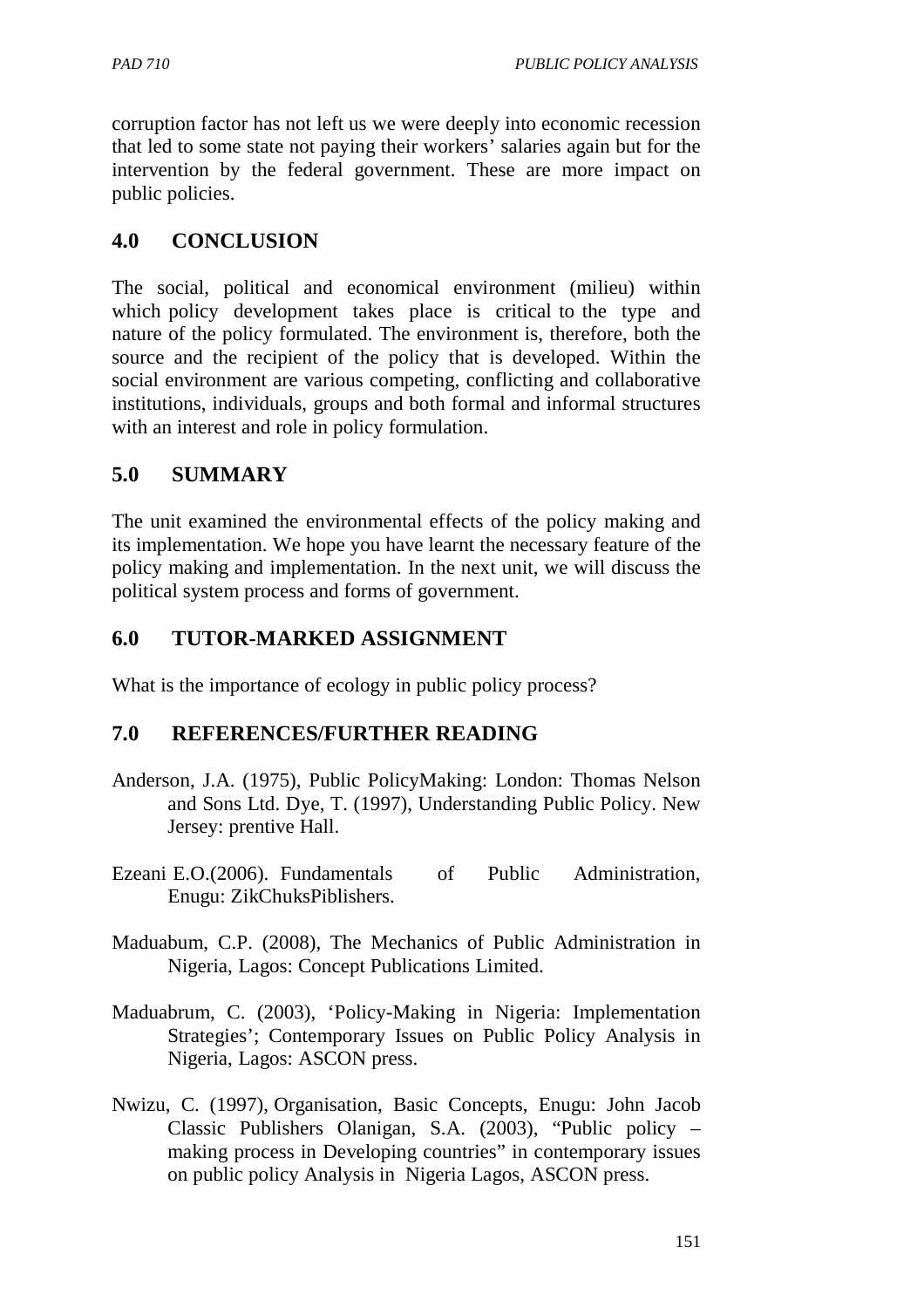- Okoye, J.C, Chuckwaemeka E.E.O., Anazodo R.O (2004), politics and Government: Introduction and Elements, Enugu: HRV Konsult.
- Imuetinyan Press John Ugiagbe (2016). Nigerian Political Culture: Causes and Effects. http://nigerianobservernews.com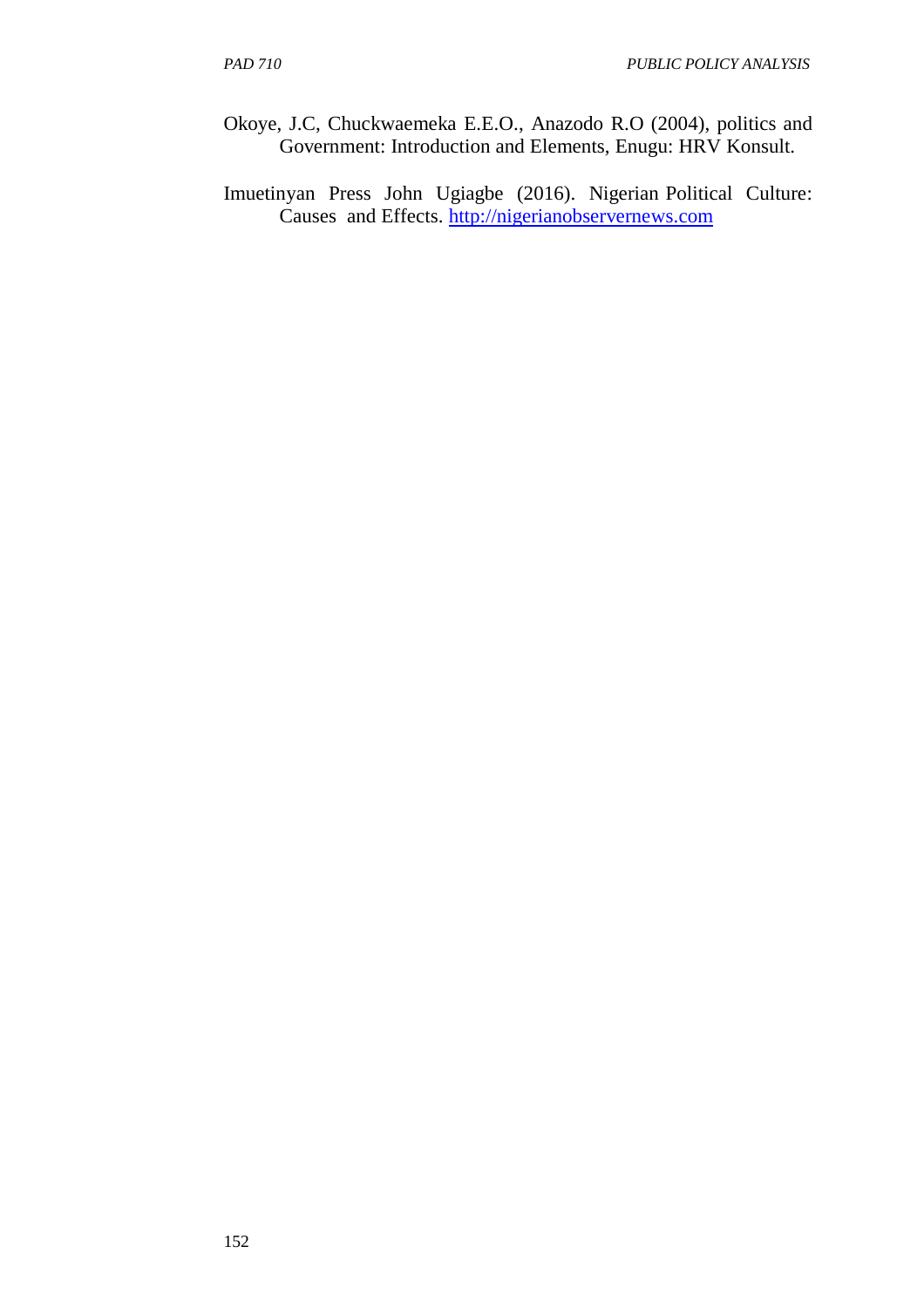# **UNIT 5 IMPACT OF THE ENVIRONMENT ON POLICY MAKING AND IMPLEMENTATION**

### **CONTENTS**

- 1.0 Introduction
- 2.0 Objectives
- 3.0 Main Content
	- 3.1 Political Environment
	- 3.2 Economic Environment
	- 3.3 Social Environment
	- 3.4 Major Contributors to Public Policy Making and Implementation in Nigeria
	- 3.5 The Situation Today
- 4.0 Conclusion
- 5.0 Summary
- 6.0 Tutor-Marked Assignment
- 7.0 References/Further Reading

### **1.0 INTRODUCTION**

Environment within which polices are enunciated and implemented exerts a lot of influence in the result of such polices. The impact of the environment could be perceived from the socio-political and economic factors. These factors contribute immensely in shaping the nature and direction of policies (Sule, 2003). Taking Nigeria's economic, political and social milieu into account, you will begin to appreciate why a Nigerian who scored 230 in JAMB will not get admission into the Federal University in his State, while someone who scored 200 from state far from where the university is situated will get admission. This same environment makes itself so pronounced during the general elections. Even after the elations, the activities of the legislature are usually tilted towards the ethnic groups whose member won the elections and so it goes on even in the appointment of selected political appointees who assists those elected in administering their mandate. Unfortunately, the same environment is paramount in the national assembly and even the judiciary. What plays out usually is the power of coalition, necessitated by ethnicity and religious fanaticism.

### **2.0 OBJECTIVES**

At the end of this unit, you should be able to:

- explain the Political environment affect the formulation and implementation of public policies
- describe how the economic environment affect the formulation and implementation of public policies
- state how the social environment affect the formulation and implementation of public policies.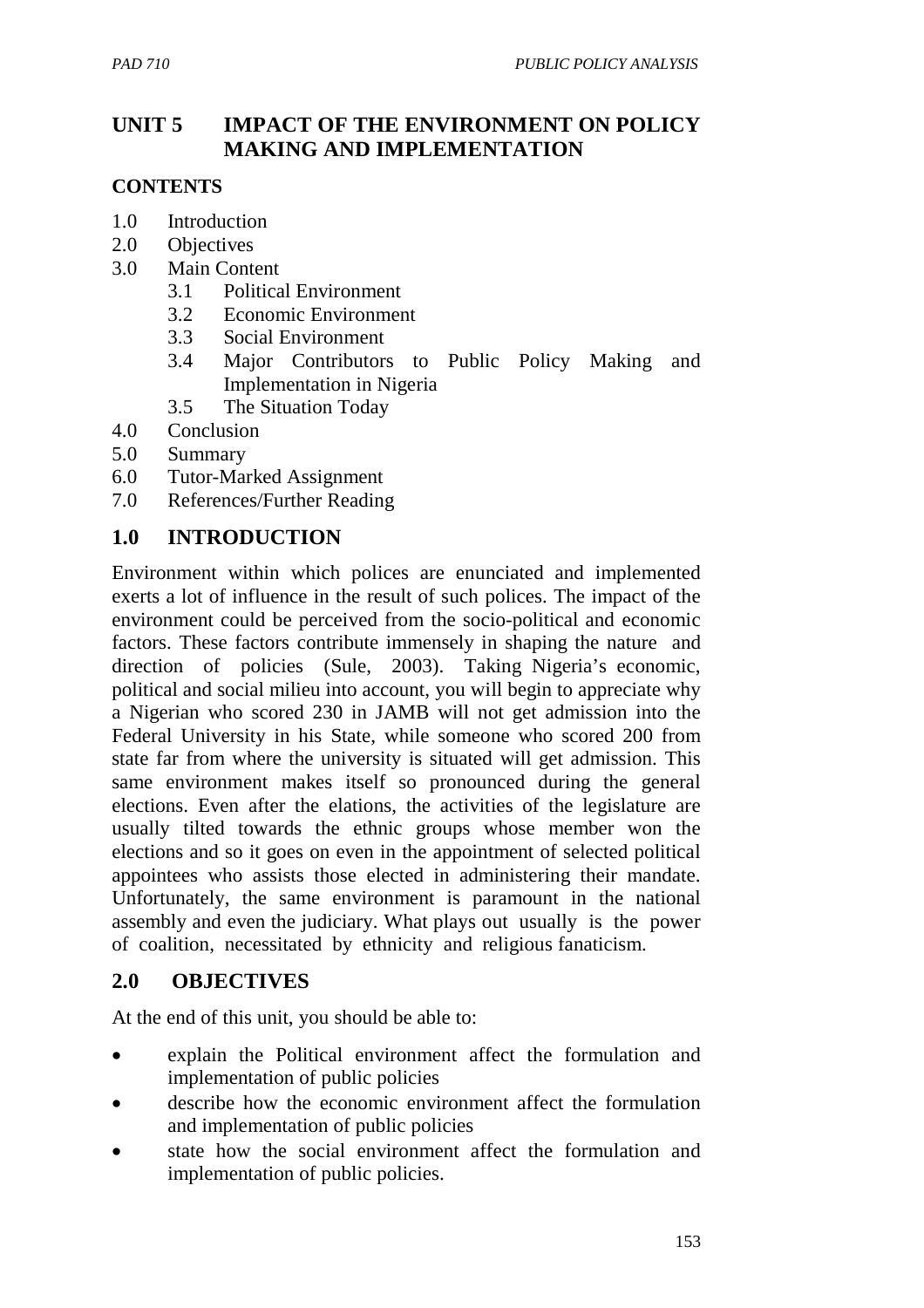# **3.0 MAIN CONTENT**

# **3.1 Political Environment**

Political environment refers to forces and issues emanating from the political decisions of government, which are capable of altering the expected outcome and value of a given economic action, by changing the probability of achieving business objectives. Ibeto (2011) described the political environment as factors arising from changes in government policies and programmes,which influence the ability of economic entities in achieving their goal. Some of the sub-factors as:

- **(i) Leadership Style:** The nature of public policy could lead to the emergence of political leadership that falls within either of the following – Autocratic (Military or Civilian Dictatorship style); Laissesz-faire; and Democratic. Similarly, the type of leadership style can influence the type of policy making that a country or society is to embark upon.
- **(ii) Political System:** The nature of a political system could be as a result of the existing public policy. Thus, a political system could be Capitalist or Socialist; Multi- party or One-party (Unitary); Democratic or Autocratic; Civilian or Military. Once a particular policy is put in place, it could affect the perpetuity or otherwise of the country's political system. The only exception is where the people themselves are dissatisfied with a particular policy and call for a change. Sometimes, these changes come peacefully or violently through agitation and confrontation.
- **(iii) Political Stability or Instability:** Certain obnoxious policies, could lead to political instability. Yet, we need political stability for orderly progress of the nation both socially and economically. The political instability which Nigeria has been witnessing since her independence can be attributed as the cause of the deplorable state in which the Nigerian citizen is living.

There is however,a link between the political and economic environment which is why several studies such as Richard, Devinney, George and Johnson (2009), and Ibeto (2011), have shown that the effort expended by multinational business managers in achieving their goal in Nigeria has not been very successful. Richards et al (2009), maintain that the successful performance of multinational companies depends to a great extent on the political environment of the host country. The multinational business managers in Nigeria operates in a dynamic political environment characterised by risks of multiple taxation, currency devaluation, inflation, repatriation, expropriation, confiscation,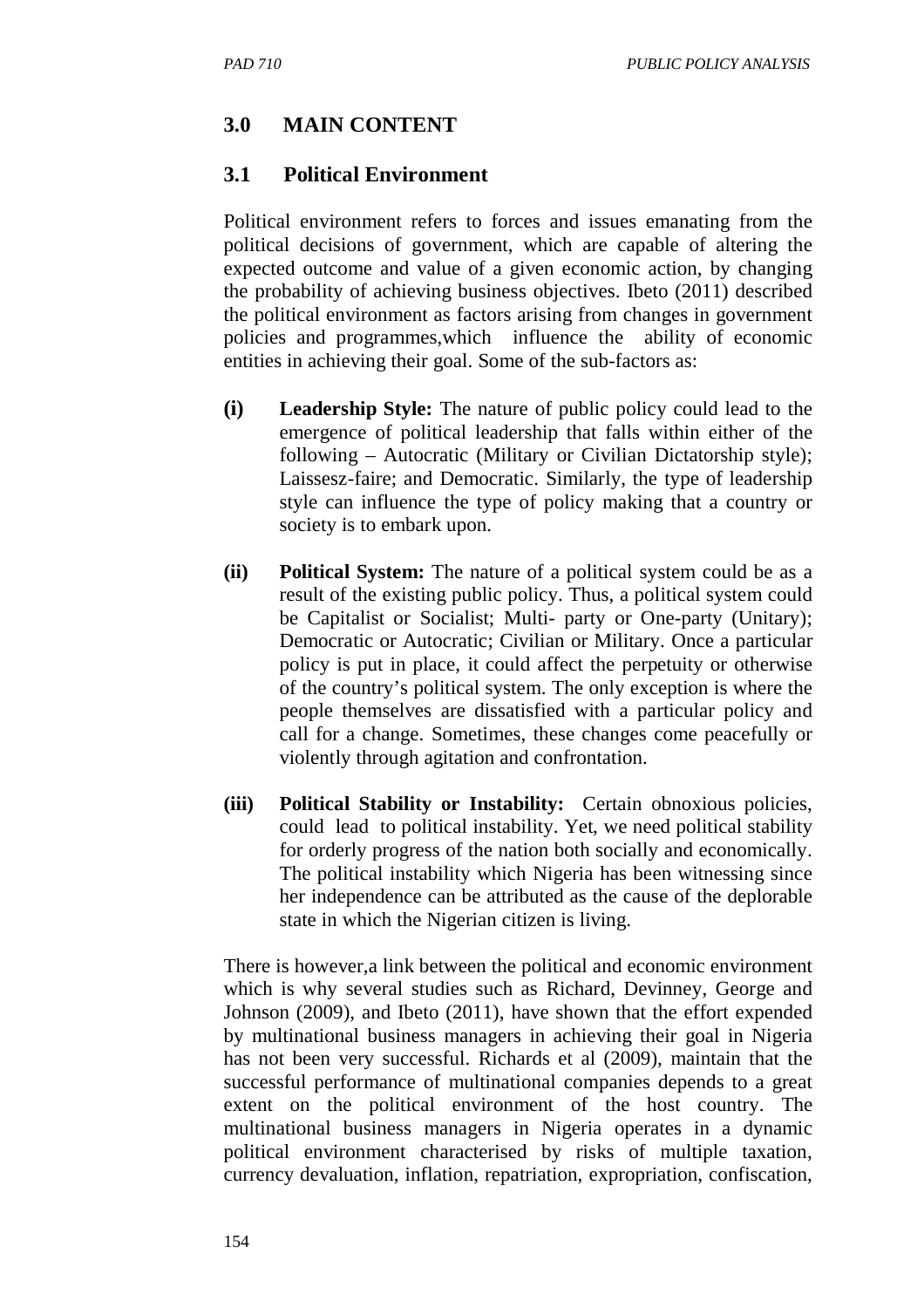campaigns against foreign goods, mandatory labour benefit legislation, kidnapping, terrorism, and civil wars (Griffen,

2005). Actions taken by government such as regulatory, legal framework, and political changes may decrease business income and acts as barriers to foreign investment (Mark & Nwaiwu, 2015).

## **3.2 Economic Environment**

The economic environment is that part of society pertaining to systems of production, consumption and management of resources. Elements within these systems include financial systems operating within a country, money, industry, goods and services, employment and the various stakeholders associated with these elements. Policy makers will need to consider the economic environment in which health policy is to be designed and implemented and the effect of this environment on health and well-being. This is seen as significant in countries where new economic models are emerging in countries with new democratic governments. "Economic issues acting at the country level influence clinical practice. In terms of public expenditure on health services, the overall level of economic development along with the relative importance attached to health in relation to other social needs has a profound effect upon the extent and quality of the clinical services available. Economic cycles of growth and recession which may affect different subgroups of the population in different ways, influence the direct funding of health services, the provision of welfare benefits, expenditure on health research and such cycles have indirect effects mediated by levels of employment (Tansella & Thornicroft, 1998). "Economic perspectives contribute to policy at a macro-or system level, in terms of analysis of the overall organisation and financing of mental health services, as well as consideration of the effects of mental illhealth on the economy as a whole (such as lost productivity and unemployment). At a more micro-level of service providers and users, key concerns include need assessment, the cost-effectiveness of different treatment strategies and elicitation of user preferences (Chisholm, 2000).

Specifically, there are

- **(i) Government's Fiscal and Tax Policy** which indicates the rate of socio-economic development;
- **(ii) Employment Opportunities** for qualified citizens'
- **(iii) Technological Development:** here, we find that policies are enunciated so that a country at the lower rung of technological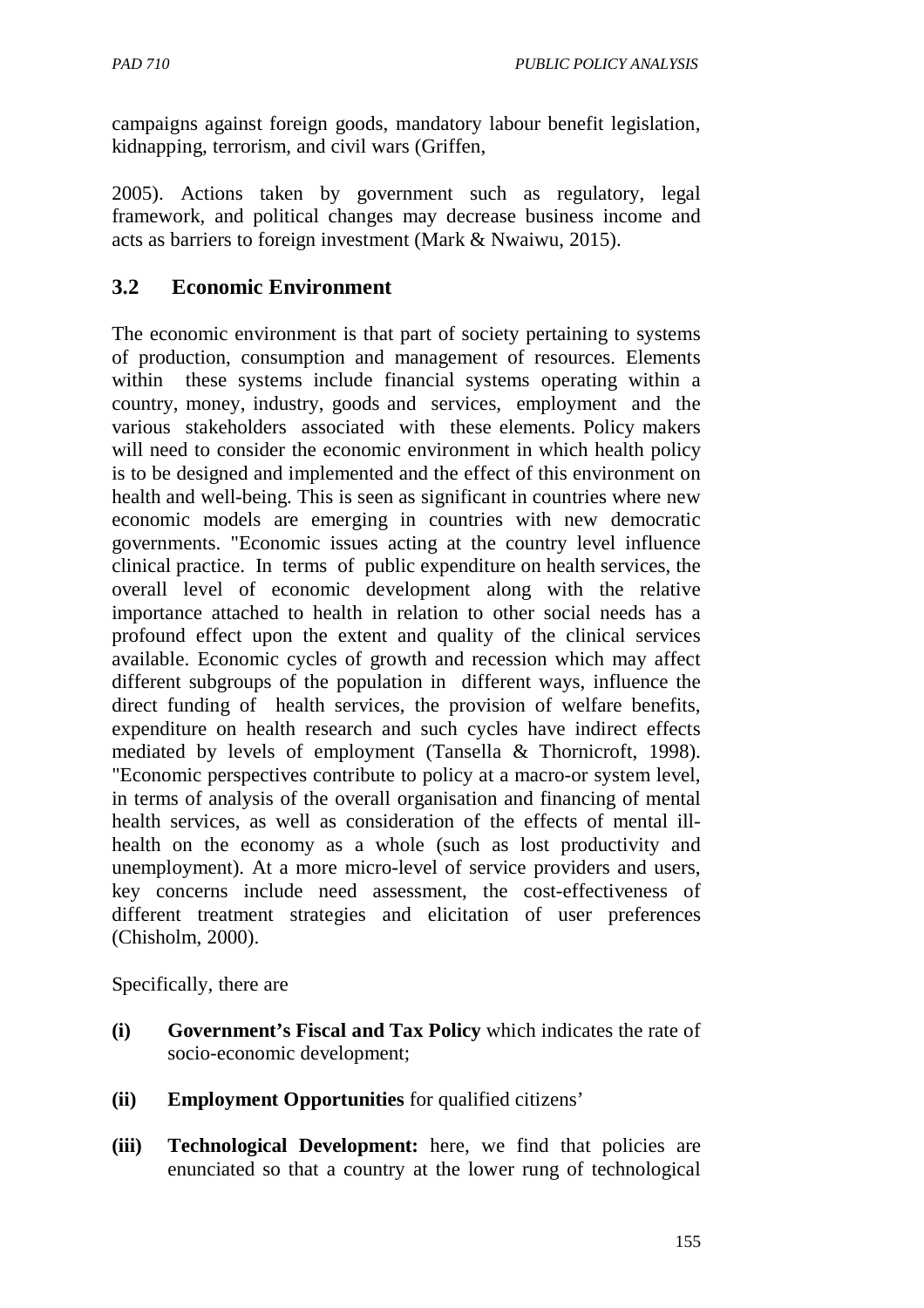ladder can strive to move ahead. Once a country is developing technologically, he will not only be able to provide the basic infrastructural facilities for the welfare of the citizens, but will also provide the necessary tools for individual development. In addition, public policies are made more effective by using the instrument of technology though the process of effective data/information gathering analysis and decision-making.

# **3.3 Social Environment**

The social environment involves Social structures and systems together form a society. They include nuclear, extended families and kinship networks, community, neighbourhood and social networks leadership patterns, religion, caste and class systems. Social structures and systems also include cultural perspectives on illness attribution and management. This includes the formal and informal belief systems that influence the understanding of mental health and mental illness in a culture and the culturally accepted methods by which help is sought. It has been argued, "every country must formulate a mental health policy based on its own social and cultural realities" (Gureje & Alem, 2000).

Some scholars refer to it as socio-cultural environment, and they consist of

- a. Population growth rate and age profile
- b. Population health, education and social mobility, and attitudes to these
- c. Population employment patterns, job market freedom and attitudes to work
- d. Press attitudes, public opinion, social attitudes and social taboos
- e. Lifestyle choices and attitudes to these
- f. Socio-Cultural changes

The most resounding of this social factor are

- (i) **Multi-ethnic** delivery in which we have cultural differences within a heterogeneous society as witnessed in Nigeria. The culture influences the values and life-style of the society. Since every ethnic group tries to protect its own cultural views and strongly opposes any attempt to subsume its culture under others; it becomes difficult to make policies that can take care of the interests of these diverse groups in countries like Nigeria.
- (ii) **Directly related to ethnic diversity is Religion.** The practice of which in Nigeria is Secular. Yet, it makes difficult, policy formulation that can take care of every member of the society. For instance, the policy of SHARIA legal system is highly opposed by Nigerians who practice some other religious faiths.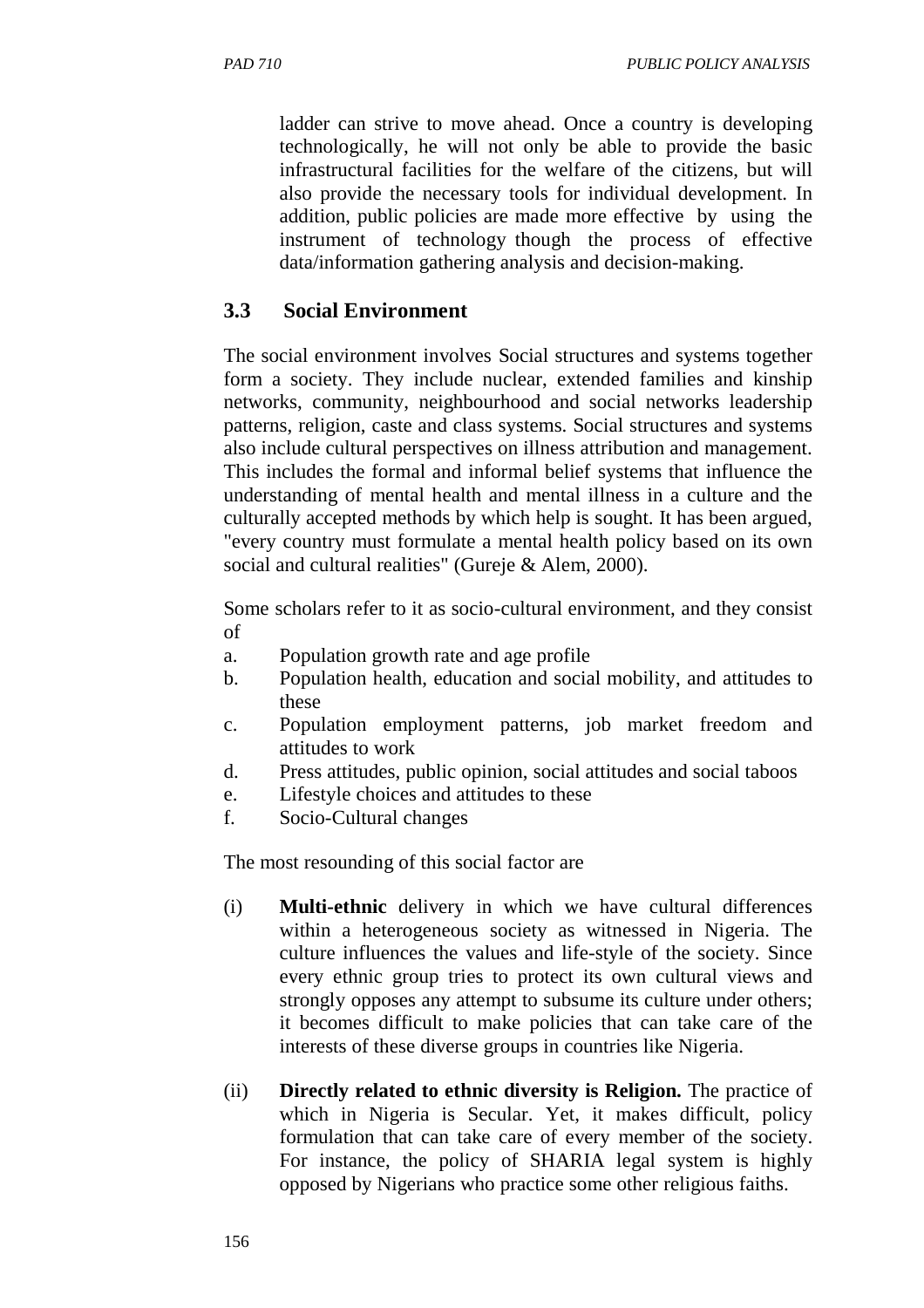- **(iii) Level of Literacy:** Here, we find that where the level of literacy is low ignorance is high. Hence, very few people participate in the policy making process. By so doing, they capitalise on the ignorance of the society and sometimes make obnoxious policies that would not be in the interest of many. For instance, Deregulation of the "Down-stream Oil Policy" in Nigeria is seen as an attempt to impose on Nigerians the will of the International Monetary Fund (IMF) which is not in the overall interest of many; rather, it is in the interest of the few who constitute the Authority and policy makers.
- **(iv) Dichotomy between the Rich and the Poor:** Here, economic disequilibrium often leads to the creation of class distinction among the citizenry. On the one hand is the very rich group comprising mall section of the society, on the other side, is the majority group who are socially and economically underprivileged. The small but rich group uses its advantageous position to influence policies in order to protect its selfish interests.

Generally speaking, the social environment acts as a Catalyst for positive change in the direction which policies should go. In the area of provision of social amenities, a lot can be achieved if a responsive government can listen to the yawning of the people by ensuring equitable distribution of social amenities. Secondly, where there are glaring cases of inequity, certain government policies can be put in place to correct such imbalances. For instance, in Nigeria, we have the following among others: Federal Character Policy; dimension Polices into Secondary Schools/Colleges; Recruitment in Federal Service Policy such as Catchments Area Policy; National Industrial Policy or Expatriate Quota Policy. Etc.

## **3.4 Major Contributors to Public Policy Making and Implementation in Nigeria**

Policy making is done at the strategic level while policy implementation is done at the Operational level of an organisation's hierarchy, and those who operate at the strategic Level particularly in government are members of the political class while members of the Bureaucratic class carries out activities at the operational level. This, therefore, presupposes that the public servant who naturally belongs to the bureaucratic class is not and should not consider himself as a policy maker.

This position could submit itself to debate on two fronts. First, the public servant is a partner with the politician in the collaborative effort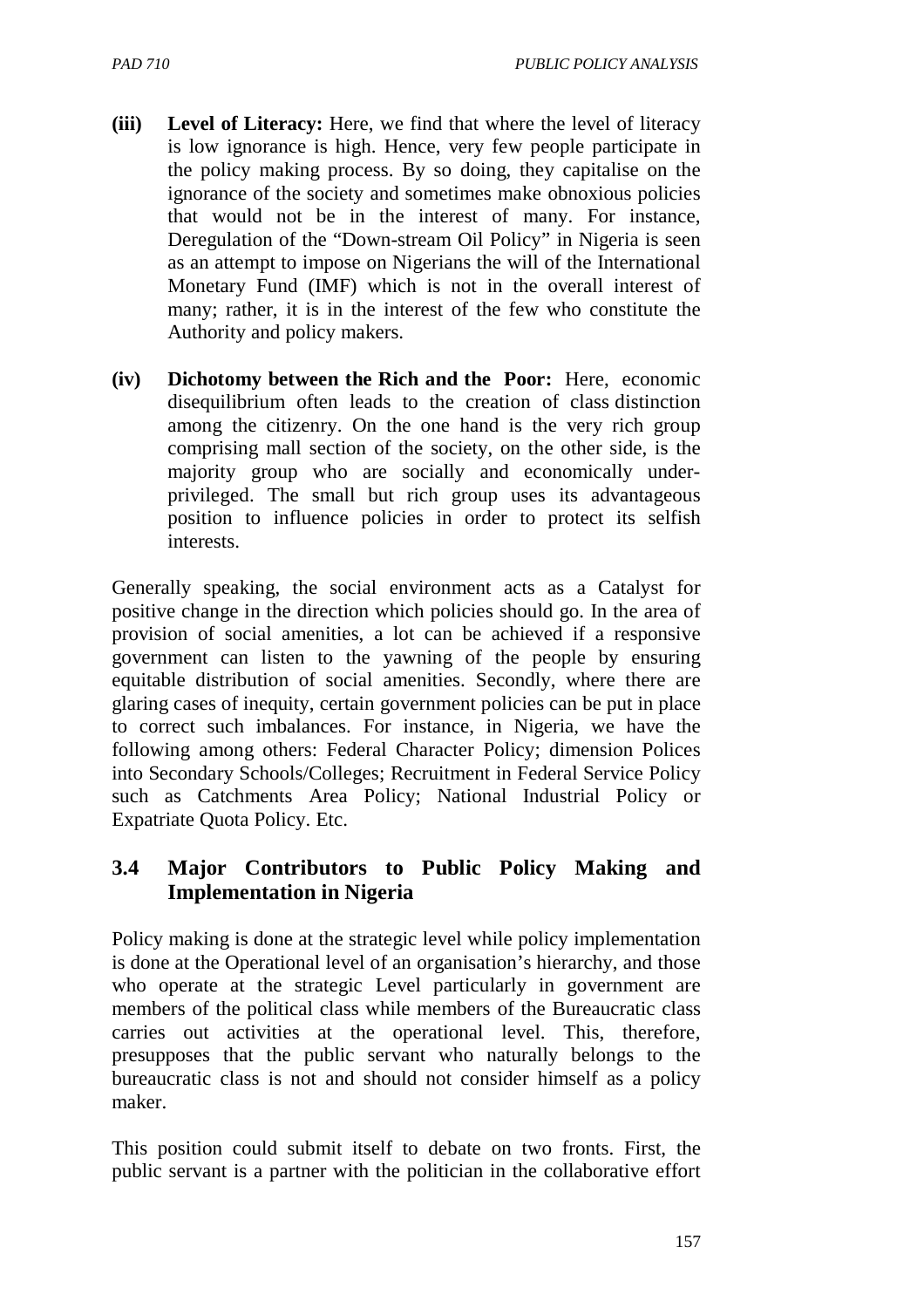of policy-making ; and secondly, it is the people who decide policy-not the policy servant or the politician. As earlier posted, public policy is a sanctioned course of action addressed to a particular problem or group of related problems which affect society at large. Public policy-making, therefore, denotes the whole process of articulating and defining problems, formulating possible solutions into political demands, and channelling the demands into the political system.

Seeking sanctions or legitimating of preferred courses of action, legitimating and implementation, monitoring and review (feedback), and who participates in what role in this process all depend to a great extent on the structure of political decision- making.

In view of the foregoing, it was equally posited that a member of the bureaucratic class is not and should not consider himself as a policymaker. Admittedly, he has an important role to play in this process. He can collect, collate and analyse data; and he can pose options or alternative courses, of action. He can also advise on possible consequences of various options. But the question of choice of a course of action and the sanctioning of same is political action which is the domain of politicians. For instance, in Britain today, Ministers are determined to demonstrate that they and not the public servants make policies.

### **3.5 The Situation Today**

The democratically elected civilian administration, which came into being in Nigeria in May, 1999, hopefully portends the beginning of an enduring democracy in the country and an apparent movement away from the drift. This has so far, justified applicability of our knit arrangement in the levels of operation in policy making and implementation. A clearer picture is, therefore, emerging. At the apex of the strategic level of operation are the elected officials or political class" represented by the Legislature. By convention and constitutional provisions, this group makes laws and passes bills. The fact that must be appreciated is that each of these members is armed with his party's 'manifesto', which arguably, enhanced his being voted into position. This, therefore, presupposes that whatever laws made or bills passed into laws are, to a large extent, influenced by their party's manifesto. These laws are then passed on to the executive  $-$  a political class comprising of both elected and appointed members, for implementation. Still operating at that strategic level, the executive translates the laws into policies and passes them down to it machinery of implementation, which is the bureaucratic class. The bureaucratic class therefore, religiously implements the policies within the confines of their discretions.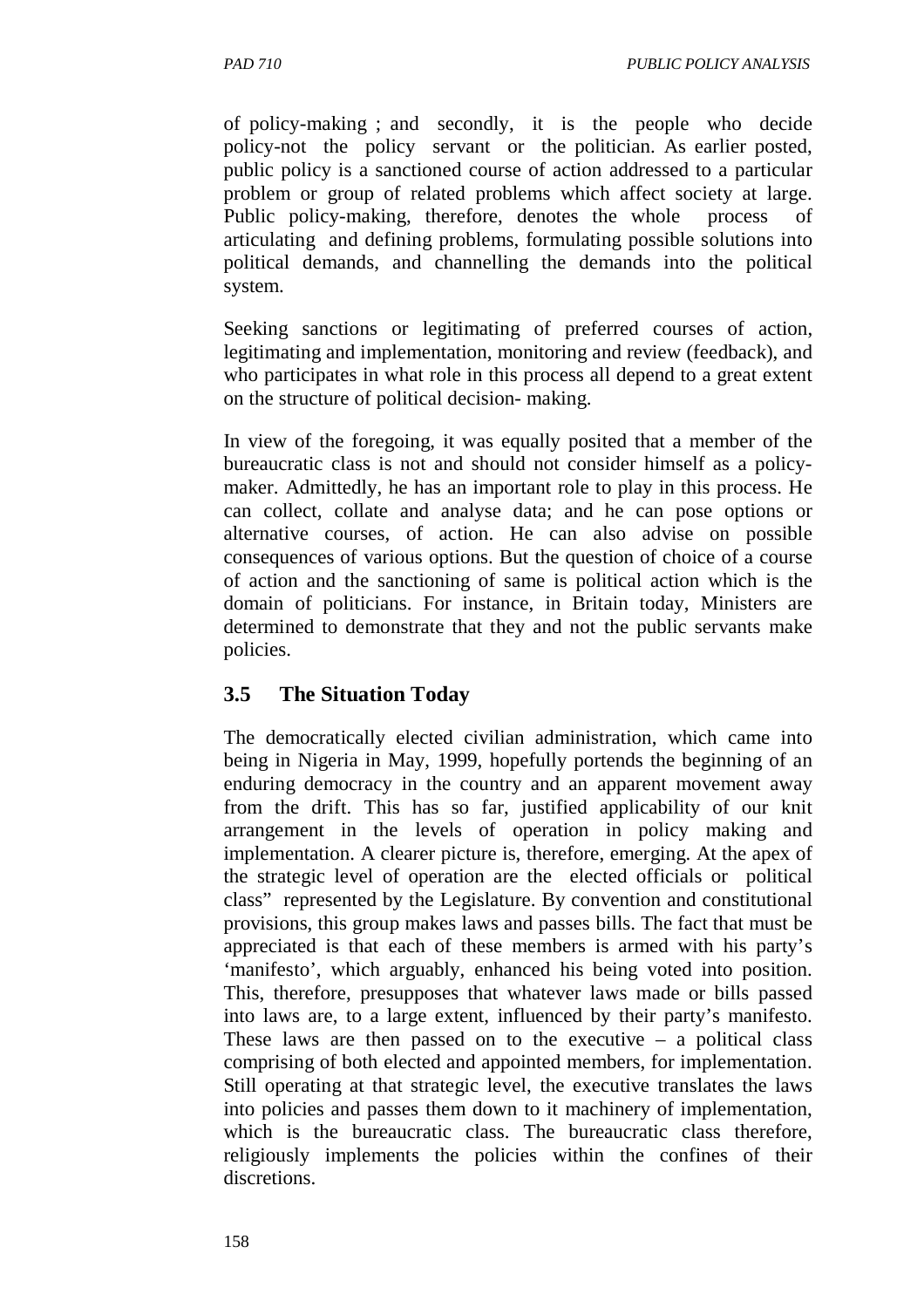# **4.0 CONCLUSION**

Public policy making and implementation constitute the bedrock of government business in that it is the first activity that would channel activities of government towards its goal of improving the welfare of the people. In the conduct of government business numerous other activities take place but these must be determined by the public policy. For instance, in the pursuit of improving the health care delivery for the citizens, there must be formulated policy such as immunisation, roll-back malaria, maternal health; HIV and AIDS etc. this unit seeks to bring to the fore the impact of both the political, economic and social environment on such issues. The unit equally discusses the contribution of the major factors such as members of the political class and members of the bureaucratic class and how they formulate and implement policies. The relationship between the legislative, the executive and the bureaucratic class in this quest is informative.

## **5.0 SUMMARY**

The corruption and mismanagement of public resources that has always been associated with any political administration in Nigeria is driven by three factors

- i) the power of capitalism which seeks to transfer public wealth into private hand,
- ii) ethnic cleavages which translates into winner takes it all politics in the country and
- iii) Religious fanaticism. The three points reflects the environment of Nigeria public- making process. Before now, the economic ills of the society were blamed on political instability occasioned by military coups in the country. It later shifted to ethnic politics that is still rampant today but corruption is now blamed world over for the underdevelopment of the country during the PDP's 16 year domination in the country democratic escape.

These points and lots more were treated in this unit to give the student clearer view of the why of public policy in Nigeria.

## **6.0 TUTOR-MARKED ASSIGNMENT**

How does the environment affect policy making and implementation?